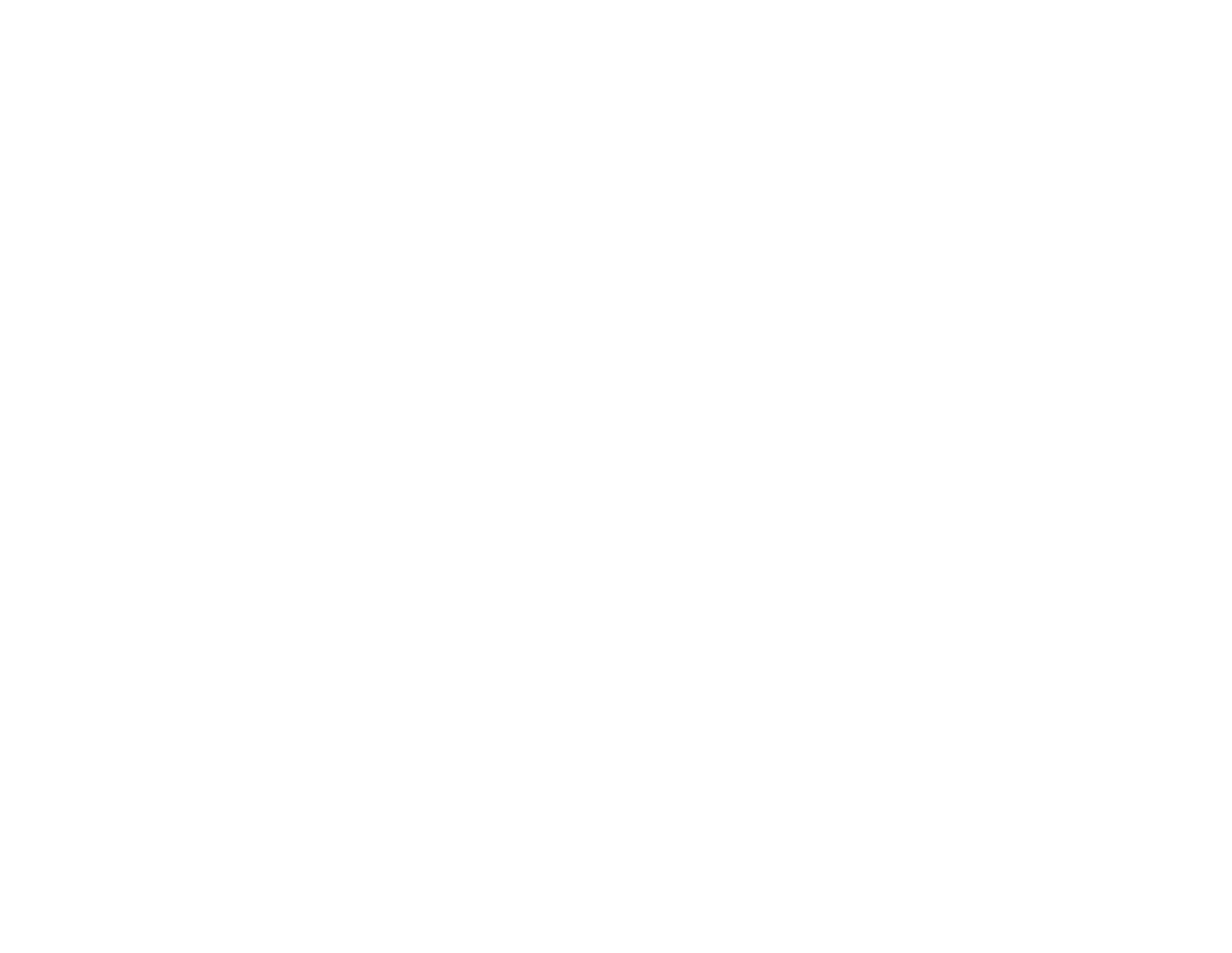# **STATE OF TEXAS LEGISLATIVE APPROPRIATIONS REQUEST**

**For Fiscal Years 2012 and 2013** 

**Submitted to the Governor's Office of Budget, Planning and Policy and the Legislative Budget Board** 

**By**

**Texas Tech University Health Sciences Center** 

**October 18, 2010**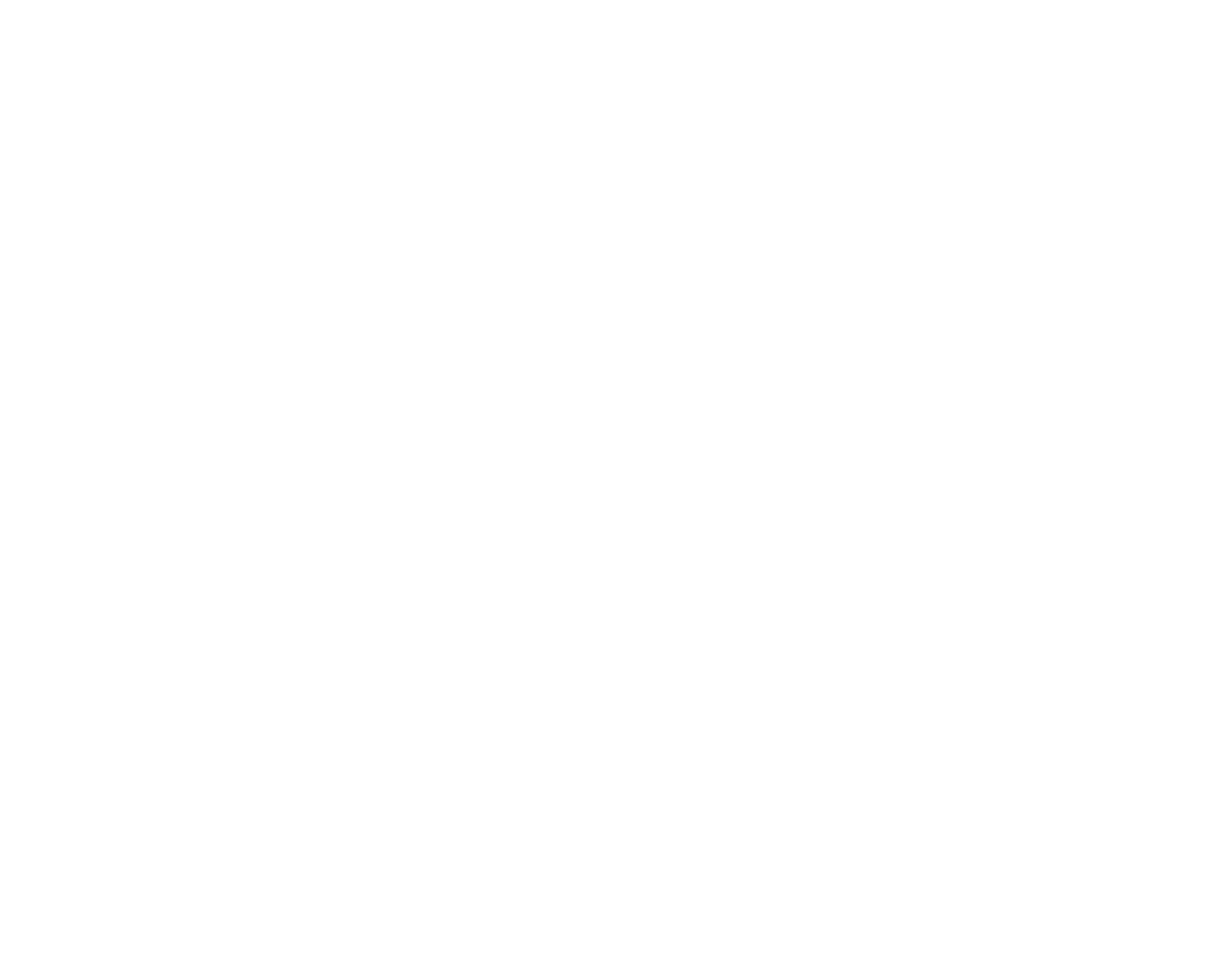# **TABLE OF CONTENTS**

|                               | 1               |
|-------------------------------|-----------------|
|                               | 6               |
| <b>SUMMARIES OF REQUEST</b>   |                 |
|                               | $7\phantom{.0}$ |
|                               | <sup>11</sup>   |
|                               | 19              |
|                               | 20              |
|                               | 22              |
|                               | 23              |
|                               | 28              |
|                               |                 |
| <b>3.A. STRATEGY REQUESTS</b> | 31              |
|                               | 34              |
|                               | 36              |
|                               | 39              |
|                               | 42              |
|                               | 45              |
|                               | 48              |
|                               | 49              |
|                               | 50              |
|                               | 51              |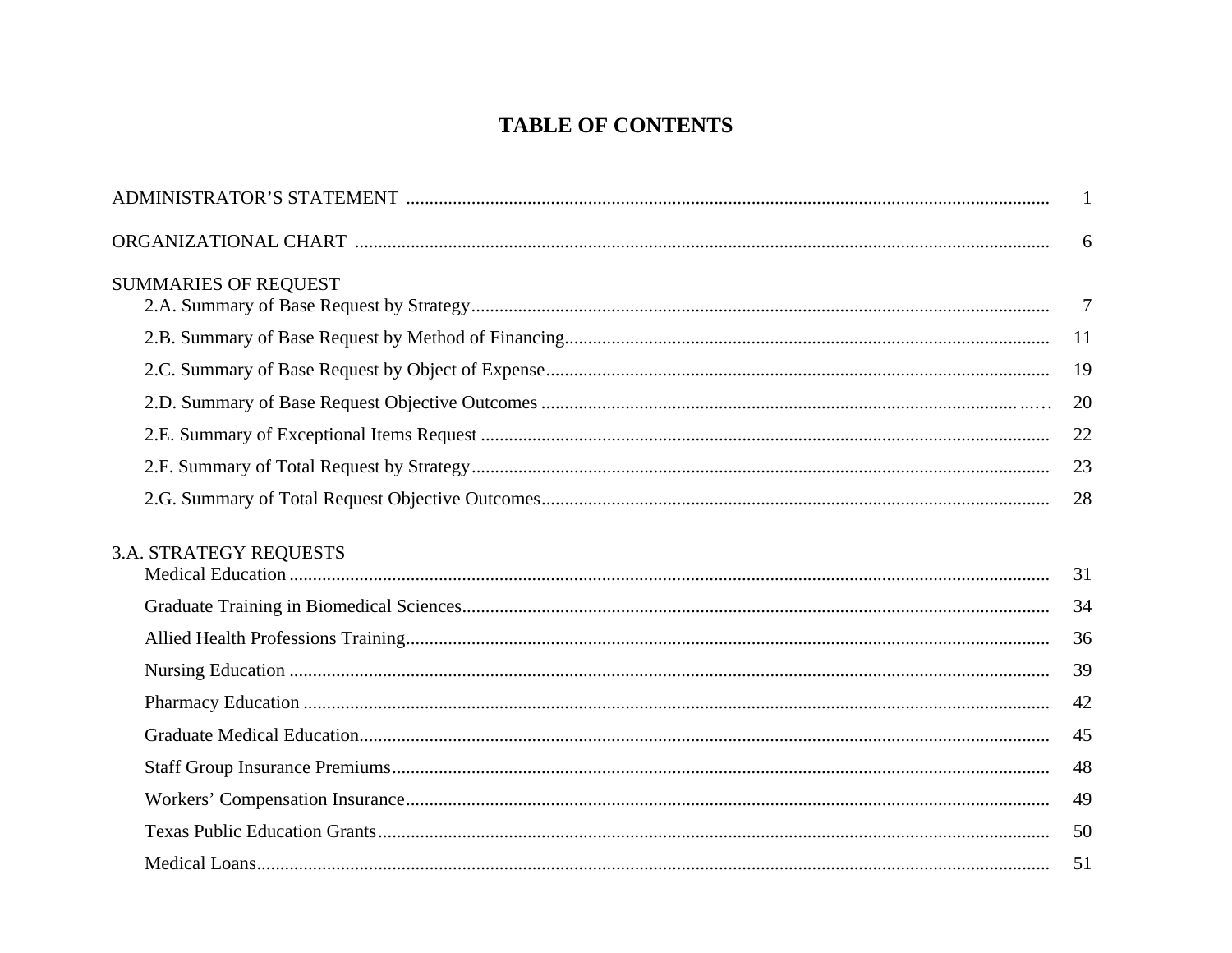| 52 |
|----|
| 54 |
| 56 |
| 58 |
| 60 |
| 62 |
| 64 |
| 66 |
| 68 |
| 71 |
| 73 |
| 75 |
| 78 |
| 80 |
| 82 |
| 84 |
| 86 |
| 89 |
| 92 |
| 94 |
| 95 |
| 97 |
| 99 |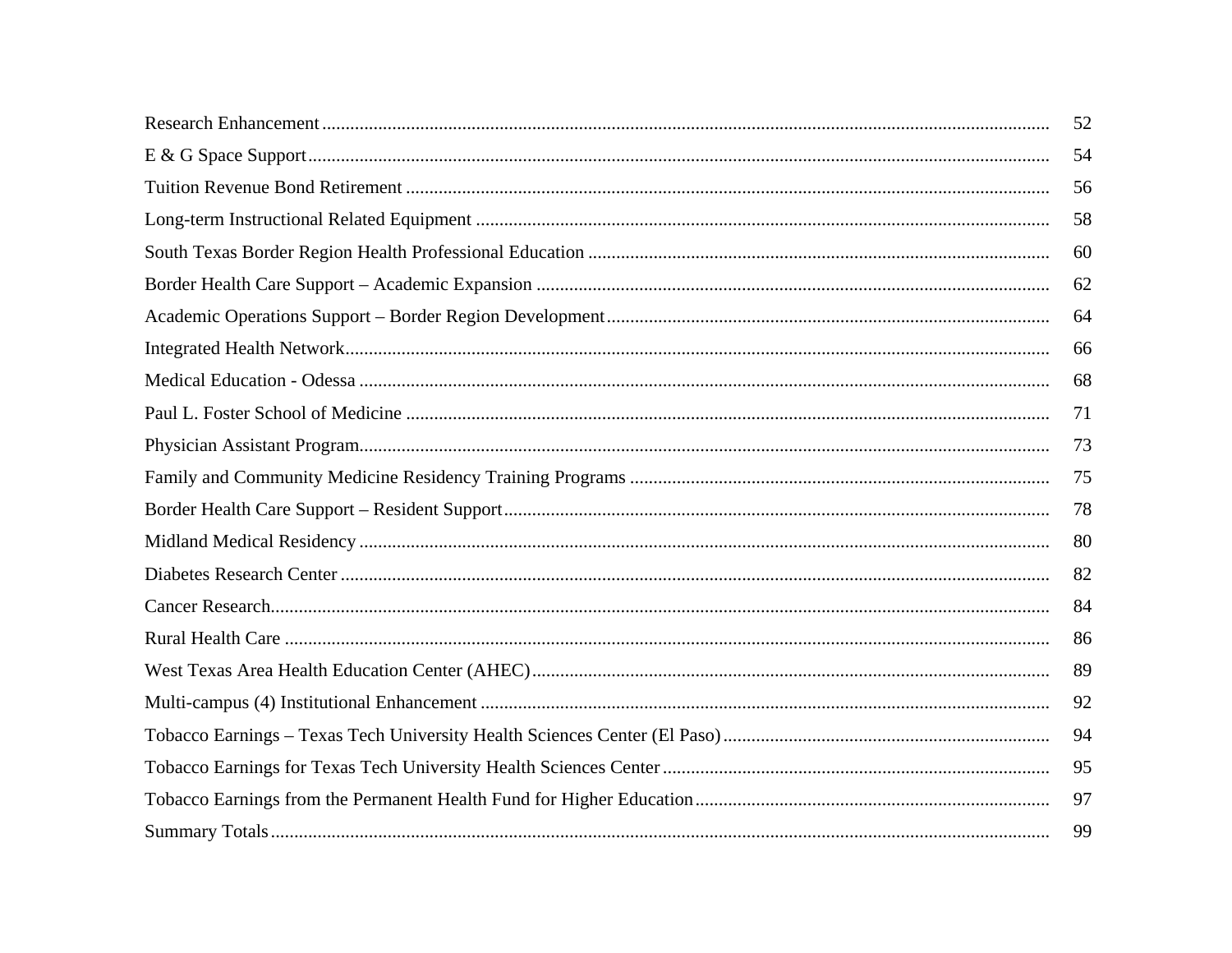|                                  | 100 |
|----------------------------------|-----|
|                                  | 103 |
| <b>EXCEPTIONAL ITEM REQUESTS</b> | 104 |
|                                  | 106 |
|                                  | 108 |
|                                  | 110 |
| <b>SUPPORTING SCHEDULES</b>      |     |
|                                  | 112 |
|                                  | 114 |
|                                  | 115 |
|                                  | 116 |
|                                  | 119 |
|                                  | 120 |
|                                  |     |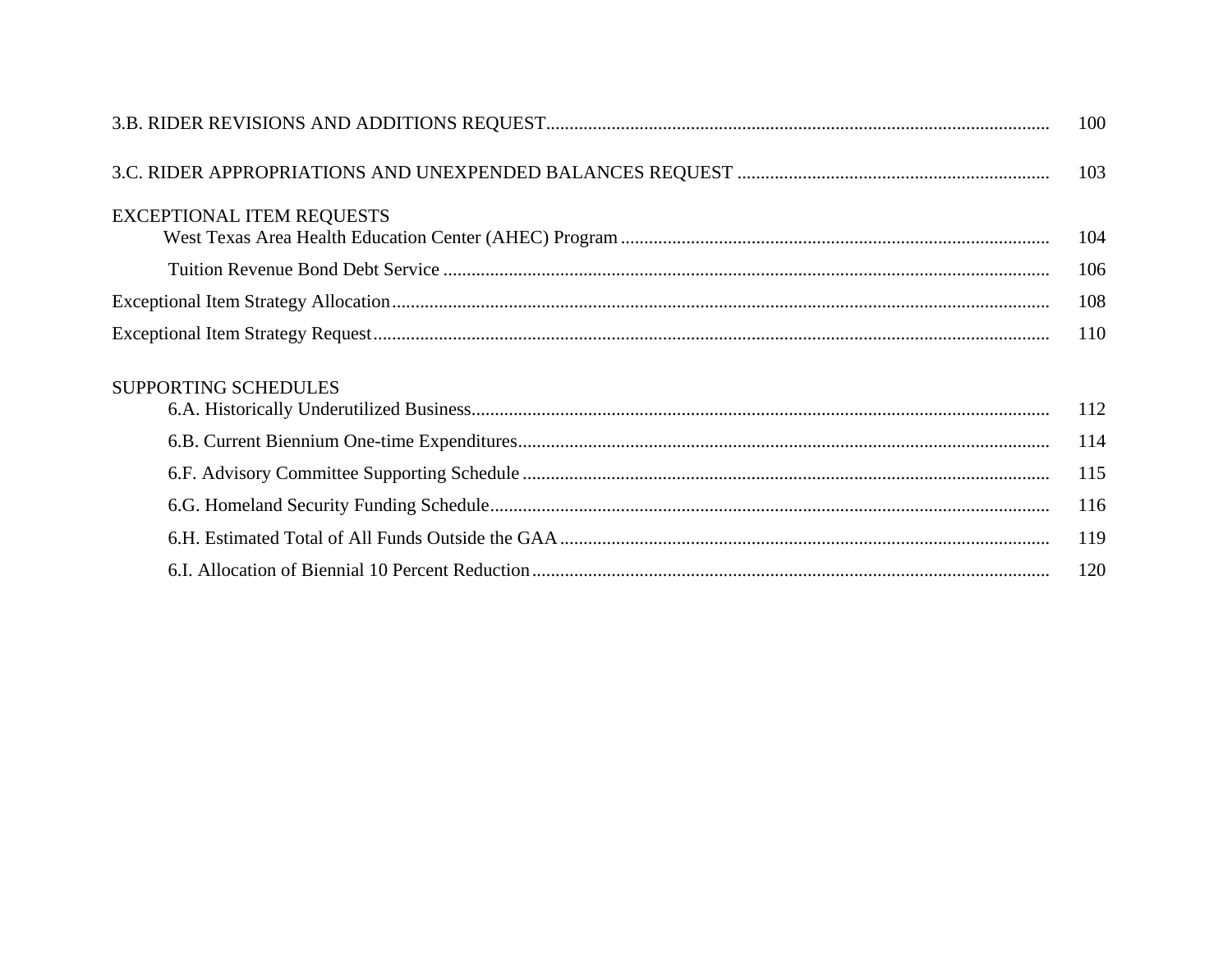| HIGHER EDUCATION SUPPORTING SCHEDULES |     |
|---------------------------------------|-----|
|                                       | 127 |
|                                       | 130 |
|                                       | 132 |
|                                       | 136 |
|                                       | 137 |
|                                       | 138 |
|                                       | 140 |
|                                       | 141 |
|                                       | 144 |
|                                       | 149 |
|                                       | 150 |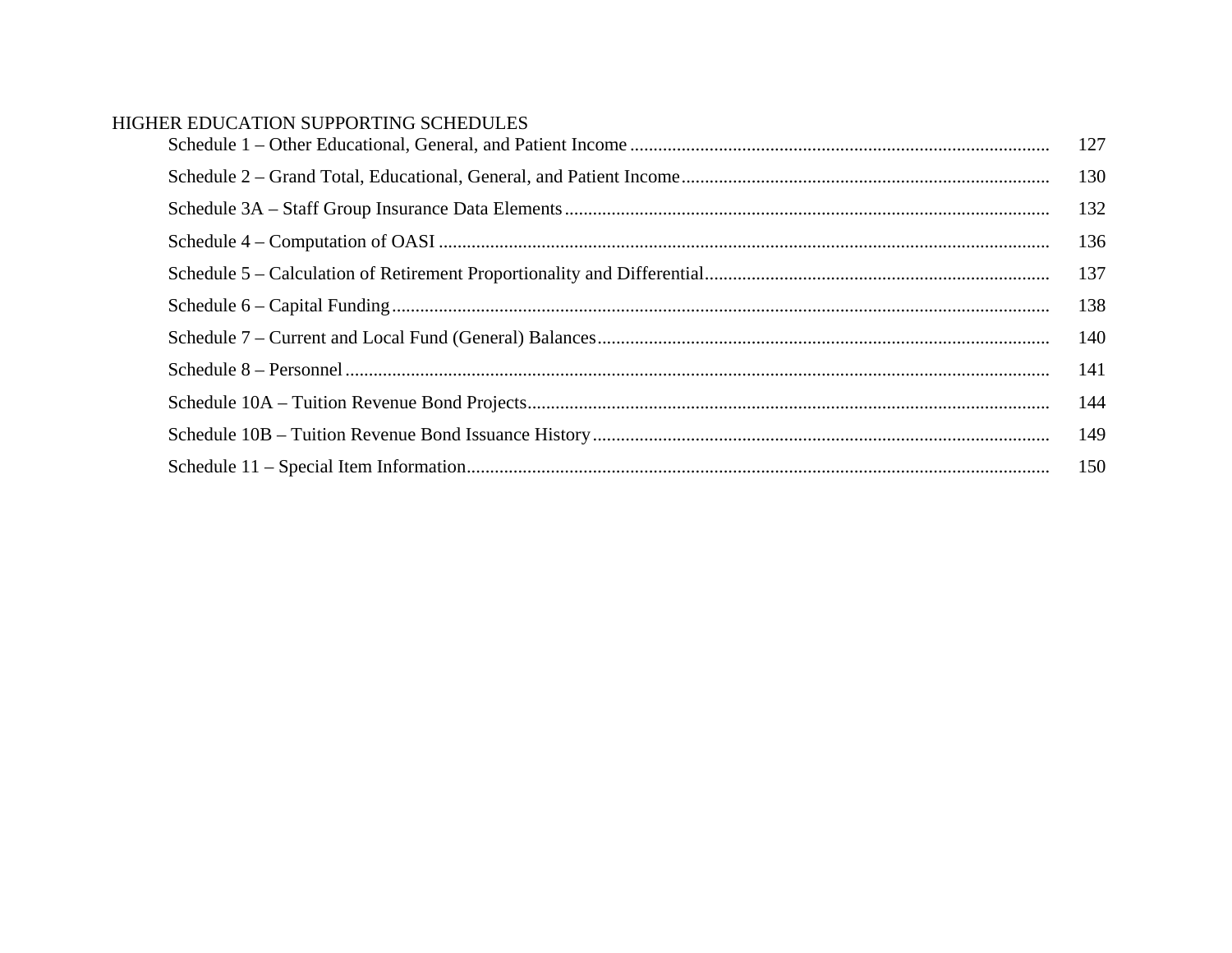82nd Regular Session, Agency Submission, Version 1 Automated Budget and Evaluation System of Texas (ABEST)

DATE:**10/18/2010**TIME: **10:36:08AM**PAGE:**1of 5**

### Agency code: **739 Agency name: Texas Tech University Health Sciences Center**

The Texas Tech University School of Medicine was created by the 61st Texas Legislature in May 1969 as a multi-campus institution with Lubbock as the administrative center and with regional campuses at Amarillo, El Paso and Odessa. In 1979, the charter was expanded to become the Texas Tech University Health Sciences Center (TTUHSC), leading the way for establishment of the Schools of Nursing, Allied Health Sciences and the Graduate School of Biomedical Sciences. In 1993, the Legislature authorized the establishment of a School of Pharmacy in Amarillo. Allied Health Sciences programs also were expanded to Amarillo and the Permian Basin. In fall 2007, the School of Pharmacy expanded to Abilene. The Paul L. Foster School of Medicine in El Paso received preliminary accreditation in February 2008 to operate as an independent medical school. Today, TTUHSC is home to six schools with more than 6,000 employees and 3,200 students. In addition to Lubbock, TTUHSC has campuses located in Abilene, Amarillo, Dallas, El Paso, Highland Lakes, Midland and Odessa.

With the commitment of dedicated legislators, faculty, staff and the communities it serves, TTUHSC has seen tremendous growth, yet has remained steadfast in its mission toward excellence in research, providing top-notch educational opportunities and delivery of quality patient care. From urban to rural areas, together TTUHSC and its host communities, foster a mutually beneficial relationship that ultimately improves quality of life for everyone.

As part of its accreditation reaffirmation with the Commission on Colleges of the Southern Association of Colleges and Schools (SACS), TTUHSC developed and implemented its Quality Enhancement Plan. The plan, Interprofessional Teamwork, focuses on learning outcomes and/or the environment supporting student learning and accomplishing the institutional mission. The plan was approved during the SACS site visit in April 2009.

# SCHOOLS OF MEDICINE

More than 3,000 graduates since the initial charter, the School of Medicine helps meet the health care needs of more than 2.5 million people who live throughout the West Texas region. Four decades ago, there was one physician to every 1,300 residents in TTUHSC's service area. Now with the school's presence throughout West Texas, the ratio has been cut nearly in half with one physician to every 750 residents. Texas Tech Physicians, the largest group practice in West Texas, serves more than 200,000 patients annually. Medical students attend their first two years in Lubbock and the last two years studying in either Amarillo, Odessa or in Lubbock. In 2009, the inaugural class of third-year students was welcomed by the Odessa community.

2009 also marked the opening of the Paul L. Foster School of Medicine in El Paso. The school is the first, full-fledged medical school on the U.S./Mexico border, which provides unrivaled education, unique opportunities for research, and health care for El Paso's underserved residents. The inaugural class of 40 students was recently joined by a second class of 60 students. The school's geographic location allows students to participate in a rich variety of clinical patient care learning experiences that include not only traditional medicine, but also international, bi-cultural and border health medicine.

# SCHOOL OF ALLIED HEALTH SCIENCES

From its first class of 18 students in 1983, the School of Allied Health Sciences has grown steadily over the past 25 years. With campuses in Amarillo, Lubbock, Midland and Odessa, the school now serves more than 1,100 students enrolled in 18 different degree programs at the doctoral, master's and baccalaureate degree levels. As it continues to prepare allied health professionals who will meet the evolving health care needs of all Texans in the 21st century, the School of Allied Health Sciences remains focused on developing and presenting educational programs of the highest quality in a student-centered learning environment.

# SCHOOL OF NURSING

Meanwhile, exponential growth of the School of Nursing proves TTUHSC's commitment to addressing the shortage of nurses throughout Texas. With a diverse student population, the school has created alternative pathways to nursing education to complement its strong traditional educational opportunities. Online coursework coupled with hands-on learning in the clinical setting is just one example of the creative curriculum offered by the school. One location to offer such an opportunity is the Highland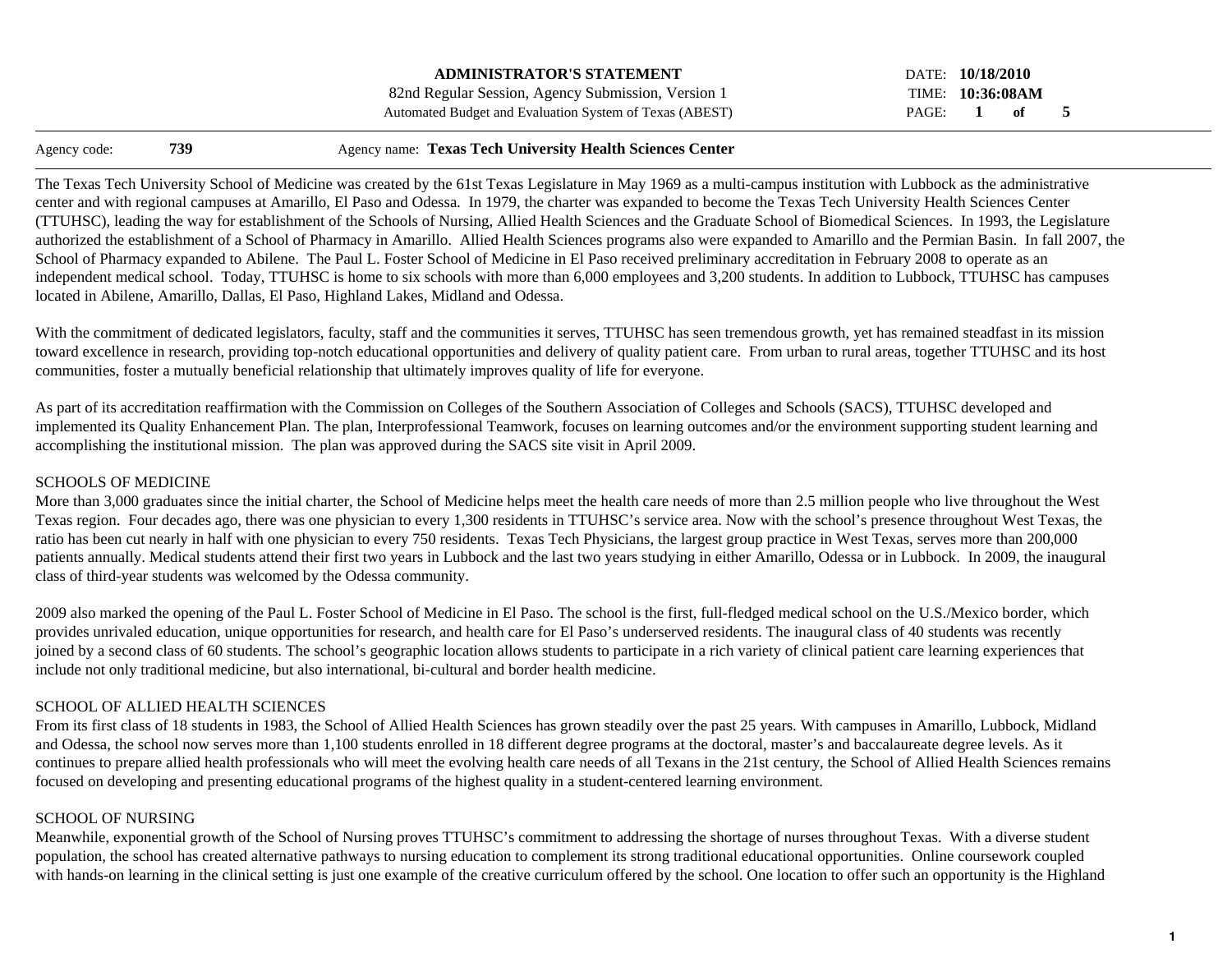82nd Regular Session, Agency Submission, Version 1 Automated Budget and Evaluation System of Texas (ABEST)

DATE:**10/18/2010**TIME:**10:36:16AM**PAGE:**2of 5**

| 739<br>Agency code: | Agency name: Texas Tech University Health Sciences Center |
|---------------------|-----------------------------------------------------------|
|---------------------|-----------------------------------------------------------|

Lakes campus in Central Texas. Recently, the school expanded its traditional nursing program to include Abilene and El Paso, attracting students from diverse geographical locations pursuing a Bachelor of Science in nursing degree.

# SCHOOL OF PHARMACY

The School of Pharmacy's administrative hub is located in Amarillo and the school has regional campus sites in Lubbock, Dallas and Abilene. The school has two Dallas-area regional sites: one located on the grounds of the North Texas Veterans Administration Medical Center and the second located within the central Dallas medical district. The School of Pharmacy's innovative programs train future pharmacy professionals and help to ease the critical shortage of pharmacists that exists throughout the state. The Abilene campus opened its doors in 2007 and allows students to attend all four years. Establishing the Abilene campus was a collaborative effort between Abilene elected officials, community leaders and TTUHSC.

# GRADUATE SCHOOL OF BIOMEDICAL SCIENCES

With an emphasis on expanding research at TTUHSC, growth in the Graduate School of Biomedical Sciences (GSBS) is on the horizon. The graduate school, in collaboration with the School of Pharmacy, is in the preliminary stages of developing a Pharm.D./Ph.D. degree at the Amarillo campus. GSBS also proposes to develop a plan to improve collaboration among our investigators and share resources. Educating the next generation of scientists is vital as TTUHSC strives for excellence in research.

# INSTITUTES

TTUHSC also is home to three institutes including the F. Marie Hall Institute for Rural and Community Health, the Laura W. Bush Institute for Women's Health (LWBIWH) and the Garrison Institute for Aging. The goal of the F. Marie Hall Institute for Rural and Community Health is to break down barriers to health care access and to improve health with innovative programs that encompass patient care, outreach, education and research in a coordinated approach to improve health for rural West Texas and beyond. The LWBIWH was established in 2007 as a multi-campus institute located in Abilene, Amarillo, Dallas, El Paso, Lubbock, San Angelo and the Permian Basin. Through research discoveries and educational initiatives, the Laura W. Bush Institute improves the health of women and families. The Garrison Institute is the keystone of the TTUHSC initiative to help seniors successfully approach and extend the years of quality life. From investigating the causes of neurodegenerative diseases — such as Alzheimer's — to preparing health care professionals for the growing demands of geriatric care, the Garrison Institute is addressing health issues of the aging population. The Garrison Institute is a collaborative initiative of the schools of Allied Health Sciences, Medicine, Nursing and Pharmacy.

TTUHSC strives for excellence in education, research and patient care by meeting the health care needs of the 108 counties of West Texas, which comprise 48 percent of the state's land mass and 12 percent of the total population. This 131,000-square-mile service area has been, and remains highly underserved by health care professionals and accessible health care facilities, despite the substantial and meaningful contribution made by TTUHSC since its inception.

TTUHSC performs background checks on all new faculty and staff, part-time and temporary employees, including student employees as allowed by the Texas Education Code, Section 51.215 and the Texas Government Code, Section 411.094. In reviewing the results of a background criminal history, consideration is given to the nature of the crime, length of time since crime was committed, and potential impact on the welfare of students, patients, employees and other populations served by TTUHSC.

TTUHSC is a component of the Texas Tech University System. The president of TTUHSC reports to the chancellor who is the chief executive officer of the system. The chancellor and TTUHSC president are responsible to the Texas Tech University System Board of Regents, which sets overall policy for the Texas Tech University System, Texas Tech University, TTUHSC and Angelo State University. The current members of the Board of Regents are as follows: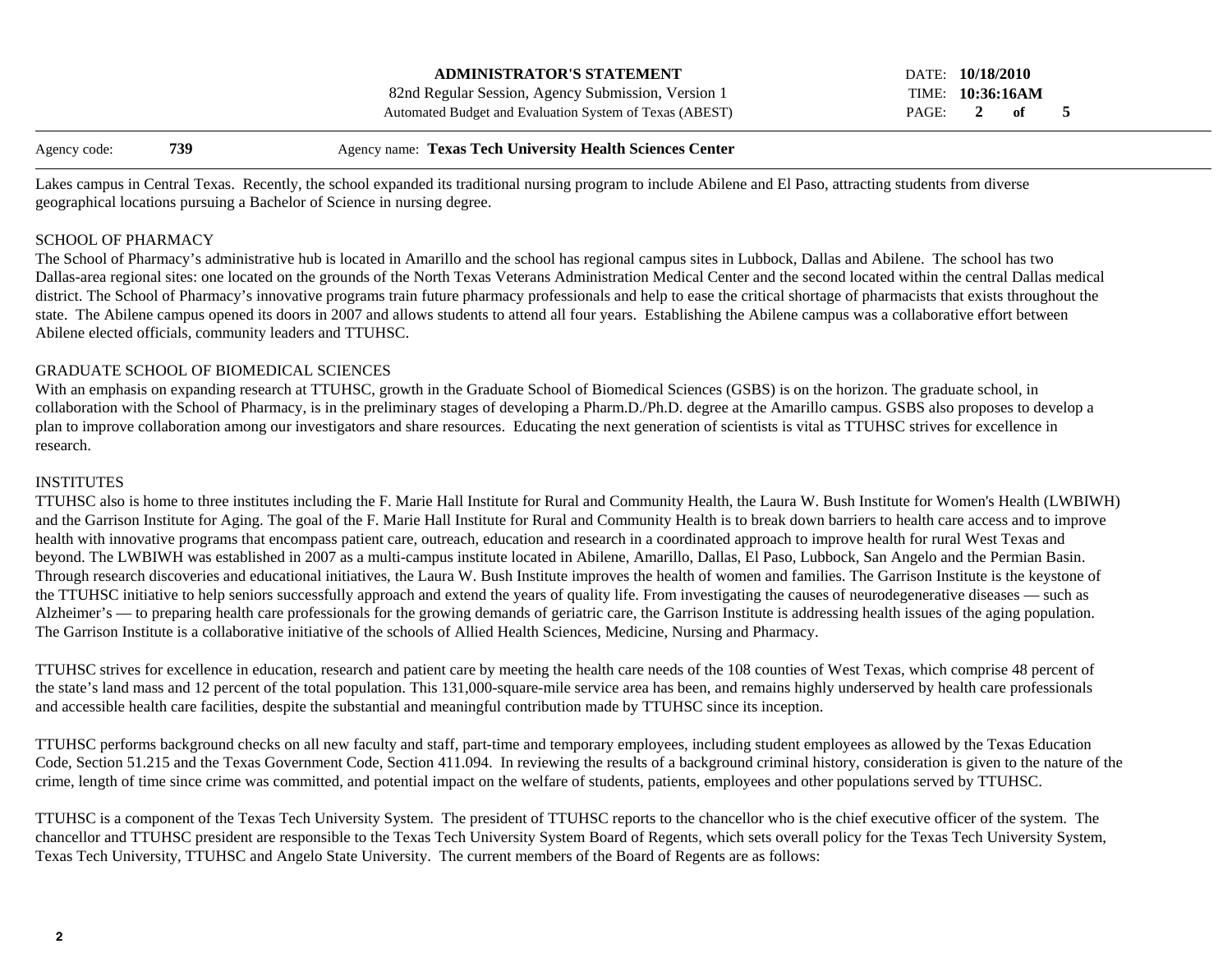82nd Regular Session, Agency Submission, Version 1 Automated Budget and Evaluation System of Texas (ABEST)

DATE:**10/18/2010**TIME:**10:36:16AM**PAGE:**3of 5**

| Agency code:                     | 739 |                  |                   | Agency name: Texas Tech University Health Sciences Center |
|----------------------------------|-----|------------------|-------------------|-----------------------------------------------------------|
| <b>BOARD OF REGENTS</b>          |     |                  |                   |                                                           |
| Mr. Larry K. Anders              |     | January 31, 2011 | Dallas, Texas     |                                                           |
| Mr. Jerry E. Turner              |     | January 31, 2013 | Blanco, Texas     |                                                           |
| Mr. L. Frederick "Rick" Francis  |     | January 31, 2013 | El Paso, Texas    |                                                           |
| Mr. John Huffaker                |     | January 31, 2015 | Amarillo, Texas   |                                                           |
| Mr. Mickey L. Long               |     | January 31, 2015 | Midland, Texas    |                                                           |
| Mrs. Nancy Neal                  |     | January 31, 2015 | Lubbock, Texas    |                                                           |
| Mr. John F. Scovell              |     | January 31, 2013 | Dallas, Texas     |                                                           |
| Mr. Daniel T. Serna              |     | January 31, 2011 | Arlington, Texas  |                                                           |
| Mr. Jeff Harris (student regent) |     | May 31, 2011     | San Angelo, Texas |                                                           |

# MAJOR AREAS OF CONCERN

# FY 2012-FY 2013 PROPOSED 10% REDUCTION (NON-FORMULA FUNDING)

In preparation for responding to the 10 percent general revenue-related base reduction schedule, TTUHSC evaluated all non-formula general revenue funding. To mitigate the impact to operations supported by these appropriations, reductions to program startup funding is the first priority. Academic, research and patient care programs have already absorbed a 5% reduction in FY 2010 – FY 2011. An additional 5% or 10% reduction to these programs will result in the elimination of 26.2 FTE's for the non-formula appropriations. The service levels provided by these appropriations will be reduced or eliminated.

# FORMULA FUNDING

The \$51 million of ARRA funding provided in the Health Related Institutions formula funding has allowed enrollment growth across the state. Texas Tech University Health Sciences Center, like most other institutions, implemented the FY 2010 – FY 2011 5% budget reduction with minimal impact to academic enrollment. Additional 5% or 10% reductions to the formula funding levels cannot be implemented without negatively impacting enrollment and further elimination of faculty and staff positions. To maintain the current enrollment levels, the \$51 million of ARRA funding should be replaced with general revenue and sufficient funding provided to accommodate the actual growth of the current biennium.

# NURSING SHORTAGE REDUCTION PROGRAM

The Nursing Shortage Reduction Program should be continued at the current level of funds trusteed to the Coordinating Board. These funds are necessary for institutions to continue increasing nursing enrollment to address the critical nursing shortage.

# EXCEPTIONAL ITEMS

WEST TEXAS AREA HEALTH EDUCATION CENTER(currently funded by ARRA funds)

# FY 2012 - \$2,000,000; FY 2013 - \$2,000,000

TTUHSC currently operates the West Texas Area Health Education Center (WTAHEC) which was initiated with funding from the U.S. Department of Health and Human Services. This funding required a long-term sustainment plan to leverage permanent state funding to support the program. The 81st Legislature recognized the importance of this program and provided ARRA funding to supplant the previous federal funding. This exceptional item is to continue the funding provided by the 81st Legislature. Without continuation of funding, this program will be eliminated.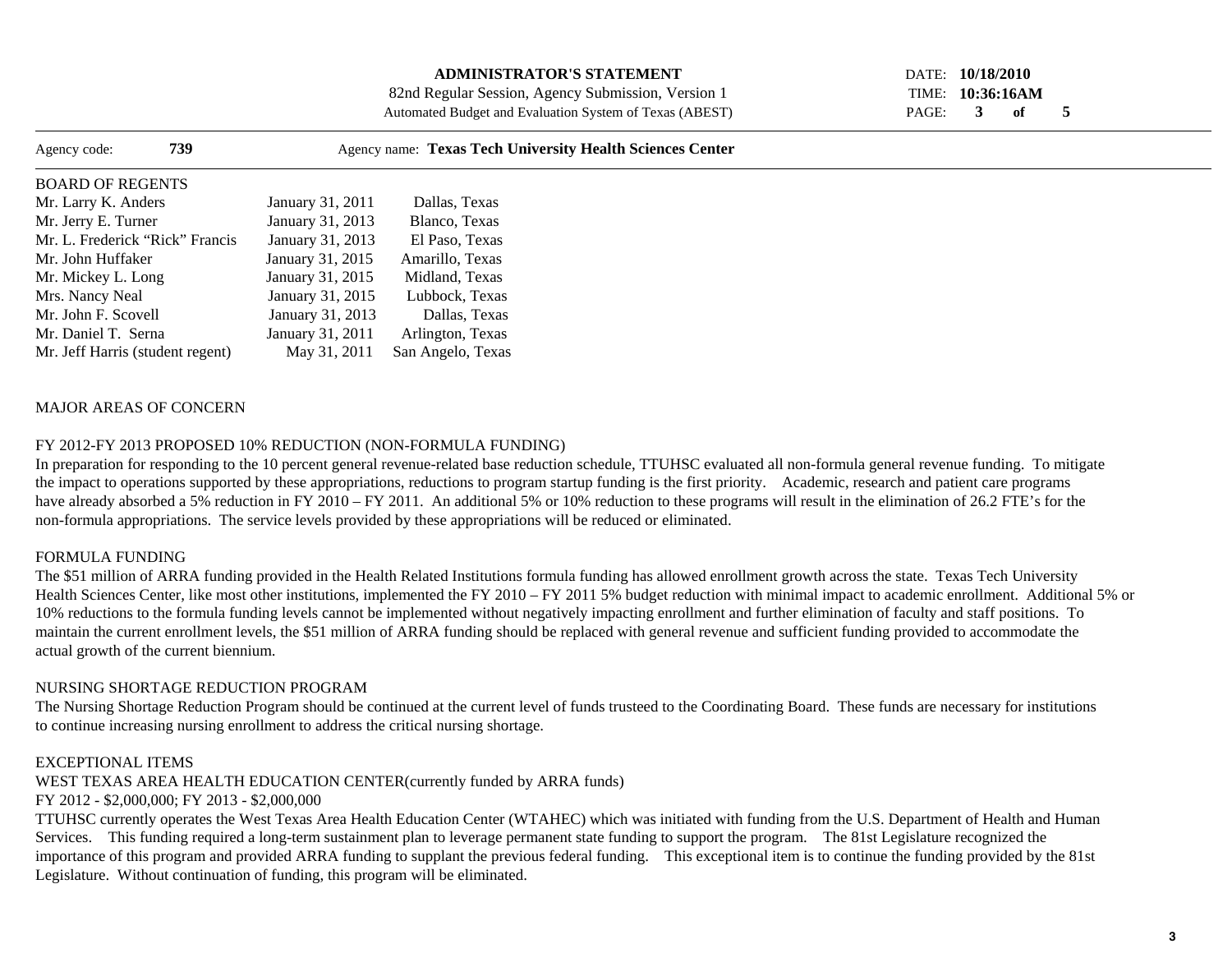82nd Regular Session, Agency Submission, Version 1 Automated Budget and Evaluation System of Texas (ABEST)

### Agency code: **739 Agency name: Texas Tech University Health Sciences Center**

The WTAHEC reduces health service disparities, healthcare provider shortages, and barriers to healthcare access in Texas through regional, need-based community health assessment and health professions workforce development. It introduces youth and their families to health careers, provides community-based clinical training for health professions students, provides practice support, placement and retention of health professionals in high need areas, and expands community-based opportunities to increase health professions training capacity. The clientele are youth, college and health professions students, health professionals, and communities that form a pipeline of future health professionals. A staff of 28 professionals serves 105 western-most Texas counties from offices located in Abilene, Canyon, El Paso, Midland, and Plainview. Programs respond to an expanding and diverse Texas population with chronic need for healthcare professionals in West Texas (21 counties have had no physician for over two decades), yet are the heart of the Texas agriculture and energy-related industries that require an adequate healthcare infrastructure to expand economic development. The Rural Messenger and the Atlas of Rural Health are among several ongoing sentinel publications used by researchers, policy advocates, and decision-makers to understand in detail issues of rural health in Texas and beyond.

WTAHEC is integrated and linked to critical rural health programming for West Texas. Loss of funding would create a disparity to the region by eliminating the benefits of AHEC programming in community-based health education and healthcare workforce development for nearly  $\frac{1}{2}$  the state. The East Texas AHEC based at UTMB and the South Texas AHEC housed at UTHSC San Antonio, are currently funded from general revenue. These programs serve the remainder of the state.

Without continued funding, 26 professionals will be terminated, reassigned or demoted and 5 centers will close displacing local employees. Health professions students will lose rotation opportunities to rural practices negatively impacting clinical capacity for training programs and significant scholarship reductions will impact every health profession program. HealthMATCH program would cease. Career shadowing/exploration, community-based training, and the opportunity for rural communities to meet their long term health professions needs will be severely limited. Programs in rural workforce development and health needs assessments/analysis would also be eliminated along with it the potential to bring considerable new federal and other funding to West Texas. The focal point and leadership of rural innovation and promising initiatives would drop to a low priority.

TUITION REVENUE BOND DEBT SERVICEFY 2012 – \$13,064,890; FY 2013 - \$13,674,450 TTUHSC is requesting authorization for the following Tuition Revenue Bonds. This exceptional item is to provide the debt service related to these bonds.

Lubbock Education, Research and Technology Building To construct a 100,000 square foot research, technology and education building. Total Project - \$45 million TRB - \$40.5 million; Donations - \$4.5 million Debt Service – 2012 - \$3,351,400; 2013 - \$3,509,900

El Paso Medical Science Building II To construct a 150,000 square foot research facility to support the expanding research programs in El Paso. Total Project - \$65 million TRB - \$58.5 million; Donations – \$6.5 million. Debt Service – 2012 - \$4,841,350; 2013 - \$5,069,200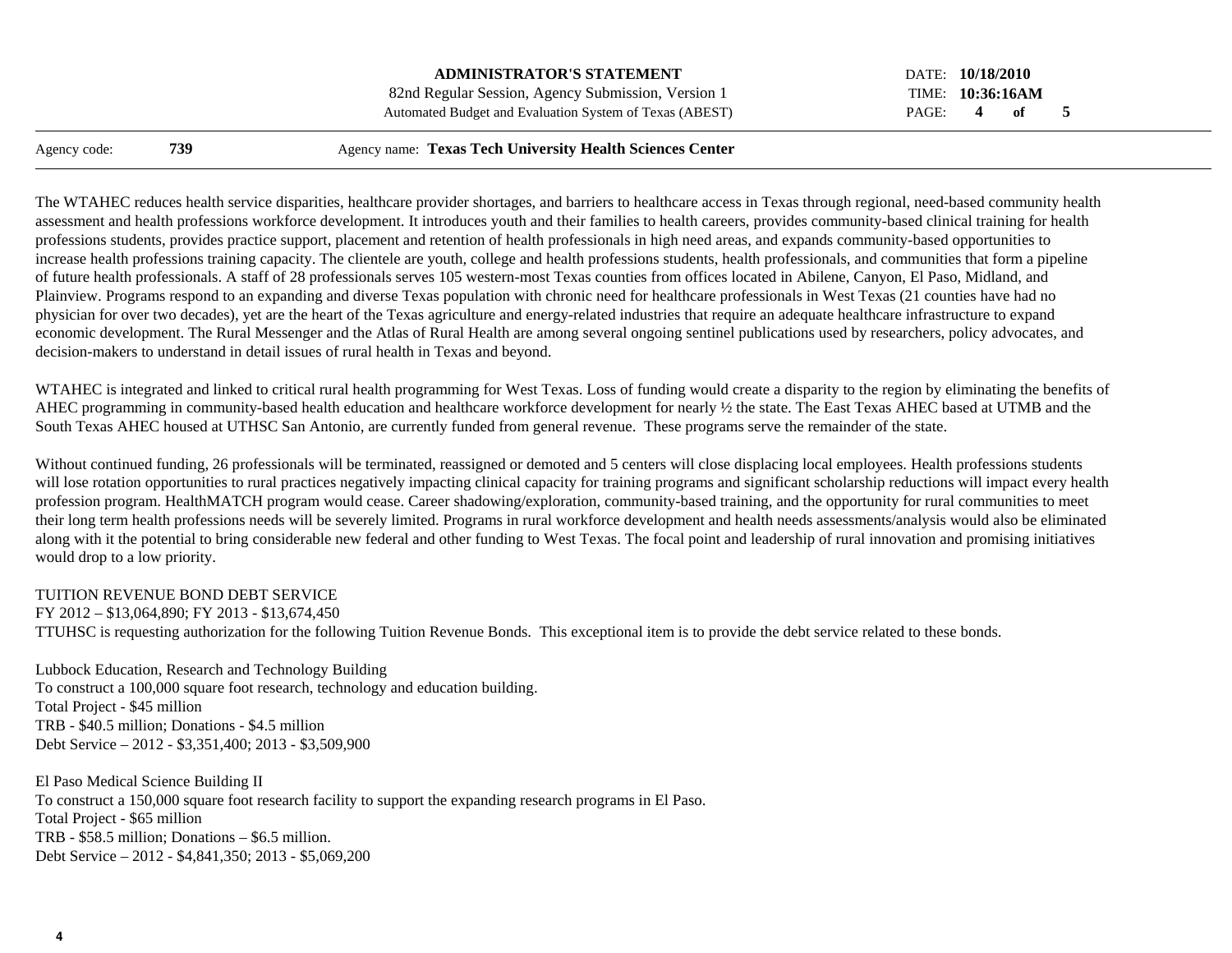82nd Regular Session, Agency Submission, Version 1 Automated Budget and Evaluation System of Texas (ABEST) DATE: **10/18/2010** TIME: **10:36:16AM**PAGE: **5of 5**

### Agency code: **739 Agency name: Texas Tech University Health Sciences Center**

El Paso Clinical Science Building To construct a 87,500 square foot clinical science facility in El Paso. Total Project - \$30 million TRB - \$27 million; Donations – \$3 million. Debt Service – 2012 - \$2,232,650; 2013 - \$2,336,750

Permian Basin Academic Facility To construct a 54,000 square foot facility to accommodate academic program expansion in the Permian Basin. Total Project - \$18.9 million TRB - \$17.01 million; Donations – \$1.89 million. Debt Service – 2012 - \$1,408,790; 2013 - \$1,472,000

Amarillo Panhandle Clinical/Hospital Simulation Center

To construct and equip a 30,000 square foot simulation center on the Texas Tech University Health Sciences Center campus in Amarillo. Total Project - \$16.5 million TRB - \$14.85 million; Donations – \$1.65 million. Debt Service – 2012 - \$1,230,700; 2013 - \$1,286,600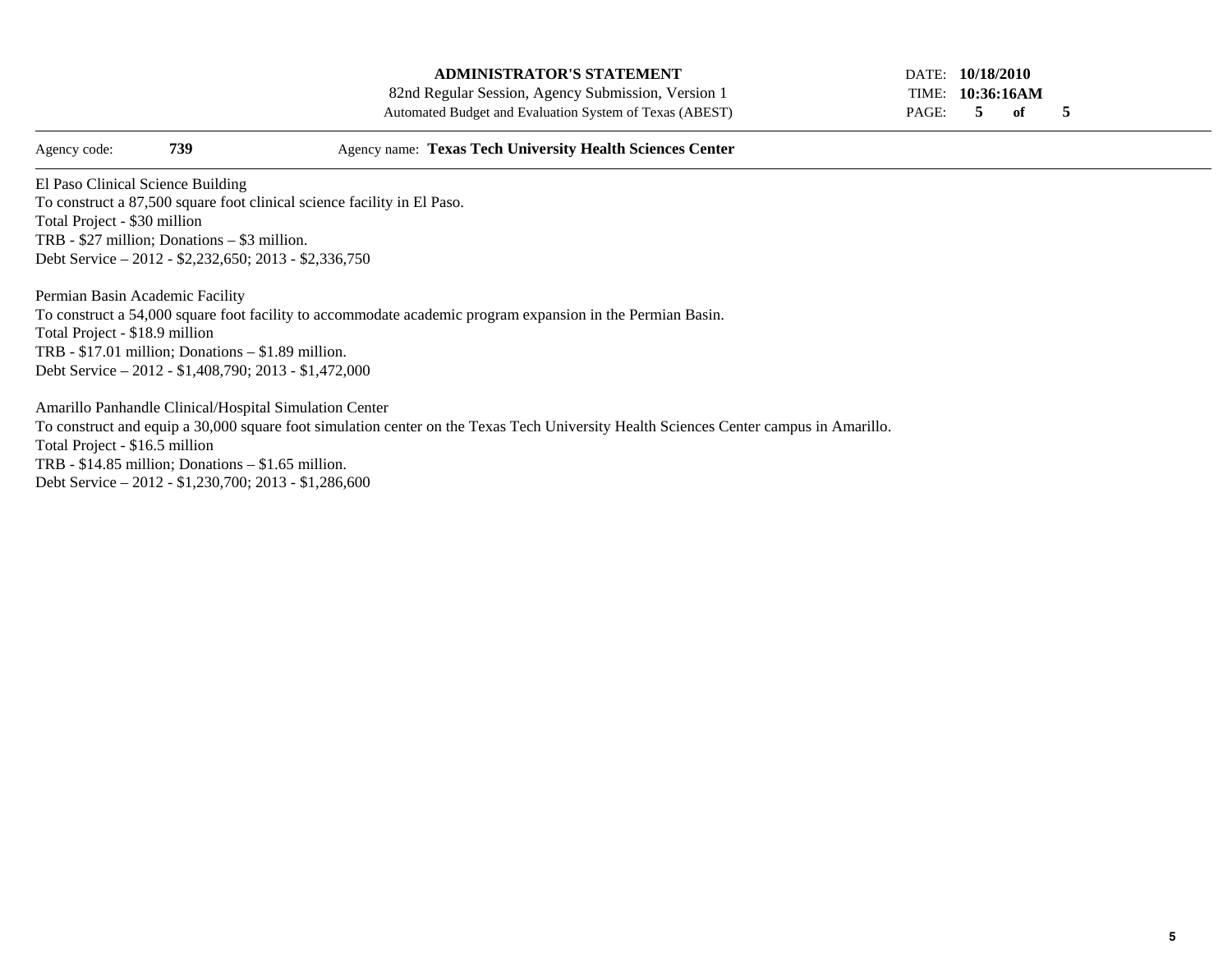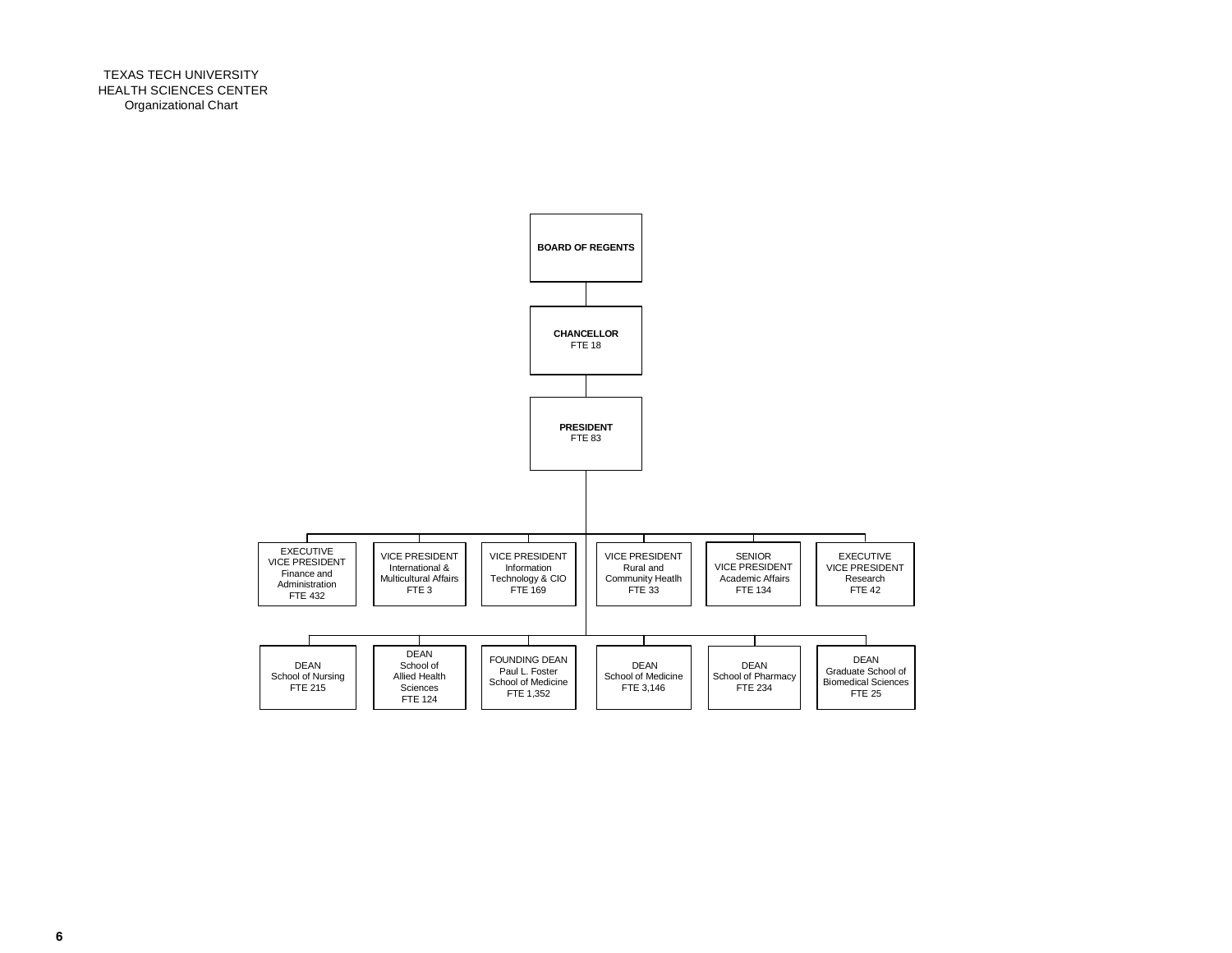Automated Budget and Evaluation System of Texas (ABEST) 82nd Regular Session, Agency Submission, Version 1

TIME: **10:38:39AM 10/18/2010**

| 739<br>Agency code:<br>Agency name:                  | <b>Texas Tech University Health Sciences Center</b> |                 |                 |                  |                  |
|------------------------------------------------------|-----------------------------------------------------|-----------------|-----------------|------------------|------------------|
| Goal / Objective / STRATEGY                          | <b>Exp 2009</b>                                     | <b>Est 2010</b> | <b>Bud 2011</b> | <b>Req 2012</b>  | <b>Req 2013</b>  |
| Provide Instructional and Operations Support<br>1    |                                                     |                 |                 |                  |                  |
| <b>Instructional Programs</b><br>1                   |                                                     |                 |                 |                  |                  |
| <b>1 MEDICAL EDUCATION</b>                           | 35,926,742                                          | 32,619,317      | 30,629,552      | $\mathbf{0}$     | $\boldsymbol{0}$ |
| 2 BIOMEDICAL SCIENCES TRAINING                       | 2,813,328                                           | 2,954,776       | 2,826,129       | $\overline{0}$   | $\overline{0}$   |
| 3 ALLIED HEALTH PROFESSIONS TRAINING                 | 15,726,317                                          | 14,703,608      | 14,063,436      | $\theta$         | $\boldsymbol{0}$ |
| <b>4 NURSING EDUCATION</b>                           | 10,389,019                                          | 11,284,870      | 10,885,544      | $\theta$         | $\boldsymbol{0}$ |
| <b>5 PHARMACY EDUCATION</b>                          | 10,318,878                                          | 15,226,503      | 14,613,598      | $\theta$         | $\boldsymbol{0}$ |
| <b>6 GRADUATE MEDICAL EDUCATION</b>                  | 1,719,606                                           | 3,476,990       | 3,325,608       | $\theta$         | $\boldsymbol{0}$ |
| <b>Operations - Staff Benefits</b><br>$\mathbf{2}^-$ |                                                     |                 |                 |                  |                  |
| 1 STAFF GROUP INSURANCE PREMIUMS                     | 698,033                                             | 772,378         | 830,000         | 1,099,263        | 1,186,360        |
| 2 WORKERS' COMPENSATION INSURANCE                    | 376,693                                             | 616,487         | 616,487         | 616,487          | 616,487          |
| <b>Operations - Statutory Funds</b><br>3             |                                                     |                 |                 |                  |                  |
| 1 TEXAS PUBLIC EDUCATION GRANTS                      | 1,057,295                                           | 1,184,039       | 1,344,876       | 1,456,277        | 1,561,127        |
| 2 MEDICAL LOANS                                      | 73,491                                              | 80,842          | 89,203          | 99,683           | 112,783          |
| TOTAL, GOAL<br>$\mathbf{1}$                          | \$79,099,402                                        | \$82,919,810    | \$79,224,433    | \$3,271,710      | \$3,476,757      |
| Provide Research Support<br>2                        |                                                     |                 |                 |                  |                  |
| Research Activities                                  |                                                     |                 |                 |                  |                  |
| 1 RESEARCH ENHANCEMENT                               | 1,881,594                                           | 1,730,006       | 1,654,684       | $\boldsymbol{0}$ | $\boldsymbol{0}$ |
| $\boldsymbol{2}$<br>TOTAL, GOAL                      | \$1,881,594                                         | \$1,730,006     | \$1,654,684     | \$0              | \$0              |

### **3** Provide Infrastructure Support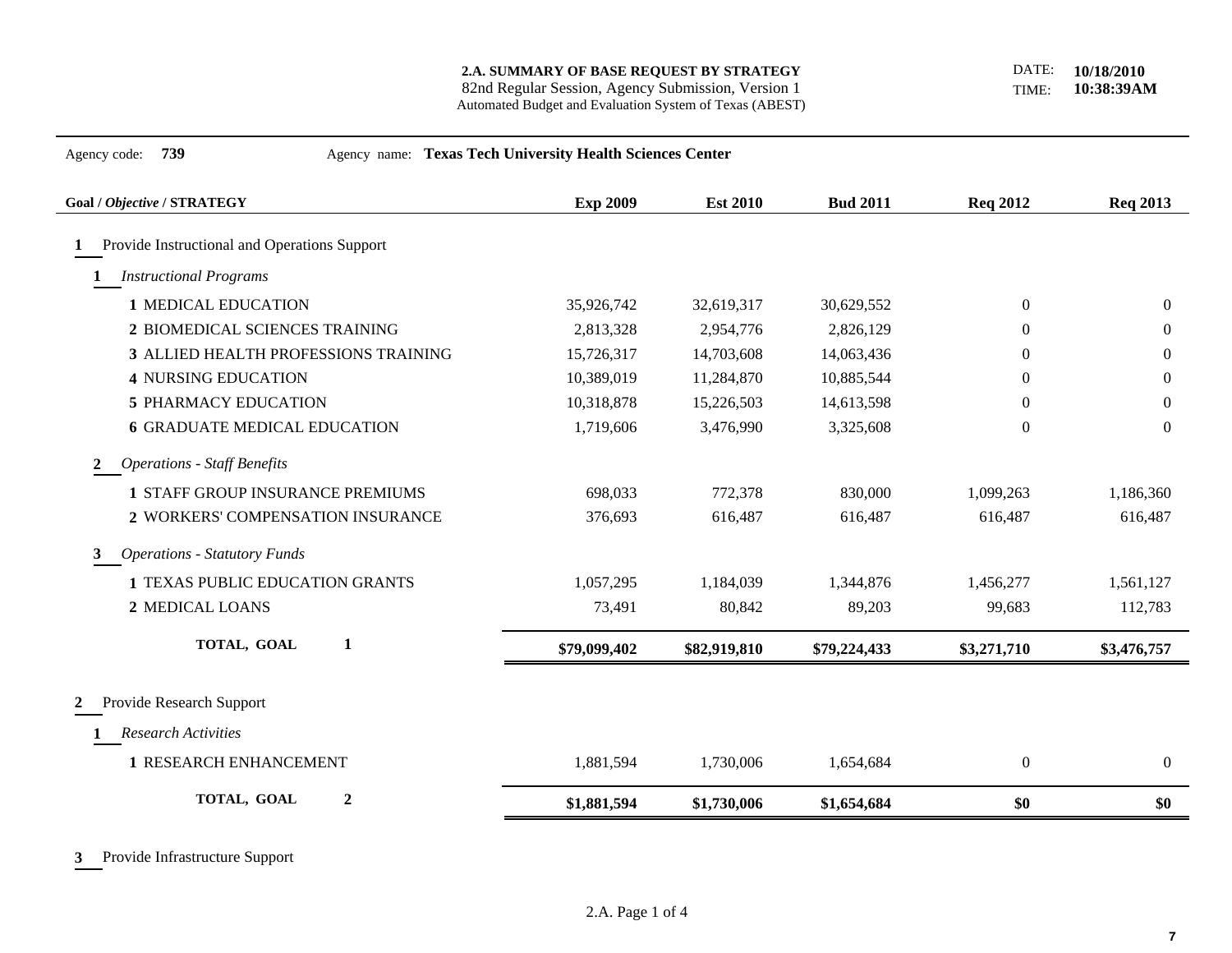Automated Budget and Evaluation System of Texas (ABEST) 82nd Regular Session, Agency Submission, Version 1

TIME: **10:38:39AM 10/18/2010**

| Agency name: Texas Tech University Health Sciences Center<br>739<br>Agency code: |                 |                 |                 |                  |                  |
|----------------------------------------------------------------------------------|-----------------|-----------------|-----------------|------------------|------------------|
| Goal / Objective / STRATEGY                                                      | <b>Exp 2009</b> | <b>Est 2010</b> | <b>Bud 2011</b> | <b>Req 2012</b>  | <b>Req 2013</b>  |
| <b>Operations and Maintenance</b><br>1                                           |                 |                 |                 |                  |                  |
| 1 E&G SPACE SUPPORT                                                              | 7,735,624       | 11,315,926      | 11,050,701      | $\boldsymbol{0}$ | $\boldsymbol{0}$ |
| <b>Infrastructure Support</b><br>$\mathbf{2}$                                    |                 |                 |                 |                  |                  |
| 1 TUITION REVENUE BOND RETIREMENT                                                | 13,387,579      | 13,188,498      | 13,183,318      | 12,915,539       | 12,913,868       |
| 2 LONG-TERM INSTR REL EQUIPMENT                                                  | 3,179,505       | 3,234,536       | 3,991,653       | $\boldsymbol{0}$ | $\boldsymbol{0}$ |
| $\mathbf{3}$<br>TOTAL, GOAL                                                      | \$24,302,708    | \$27,738,960    | \$28,225,672    | \$12,915,539     | \$12,913,868     |
| Provide Special Item Support<br>4<br><b>Instruction/Operations Special Items</b> |                 |                 |                 |                  |                  |
| 1 SOUTH TEXAS PROFESSIONAL EDUCATION                                             | 876,547         | 883,572         | 838,261         | 860,917          | 860,917          |
| 2 BORDER SUPPORT - ACADEMIC EXPANSION                                            | 3,574,790       | 3,791,669       | 3,597,224       | 3,694,446        | 3,694,446        |
| 3 ACADEMIC SUPPORT-BORDER DEVELOPMENT                                            | 389,278         | 383,633         | 363,960         | 373,796          | 373,796          |
| <b>4 INTEGRATED HEALTH NETWORK</b>                                               | 1,299,992       | 1,294,486       | 1,222,815       | 1,258,650        | 1,258,650        |
| <b>5 MEDICAL EDUCATION - ODESSA</b>                                              | 1,399,202       | 1,520,967       | 1,442,967       | 1,481,967        | 1,481,967        |
| 6 PAUL L. FOSTER SCHOOL OF MEDICINE                                              | 16,071,895      | 26,885,000      | 35,435,000      | 31,160,000       | 31,160,000       |
| 7 PHYSICIAN ASSISTANT PROGRAM                                                    | 559,892         | 495,544         | 470,131         | 482,837          | 482,837          |
| <b>Residency Training Special Items</b><br>2                                     |                 |                 |                 |                  |                  |
| 1 FAMILY/COMMUNITY MEDICINE RESIDENCY                                            | 582,479         | 585,892         | 555,847         | 570,869          | 570,869          |
| <b>4 BORDER HEALTH - RESIDENT SUPPORT</b>                                        | 382,861         | 378,079         | 358,690         | 368,384          | 368,384          |
| 5 MIDLAND MEDICAL RESIDENCY                                                      | 1,921,503       | 1,893,254       | 1,796,164       | 1,844,709        | 1,844,709        |
| <b>Research Special Items</b><br>3                                               |                 |                 |                 |                  |                  |
| <b>1 DIABETES RESEARCH CENTER</b>                                                | 248,169         | 281,911         | 267,455         | 274,683          | 274,683          |
| <b>2 CANCER RESEARCH</b>                                                         | 2,338,986       | 2,340,000       | 2,220,000       | 2,280,000        | 2,280,000        |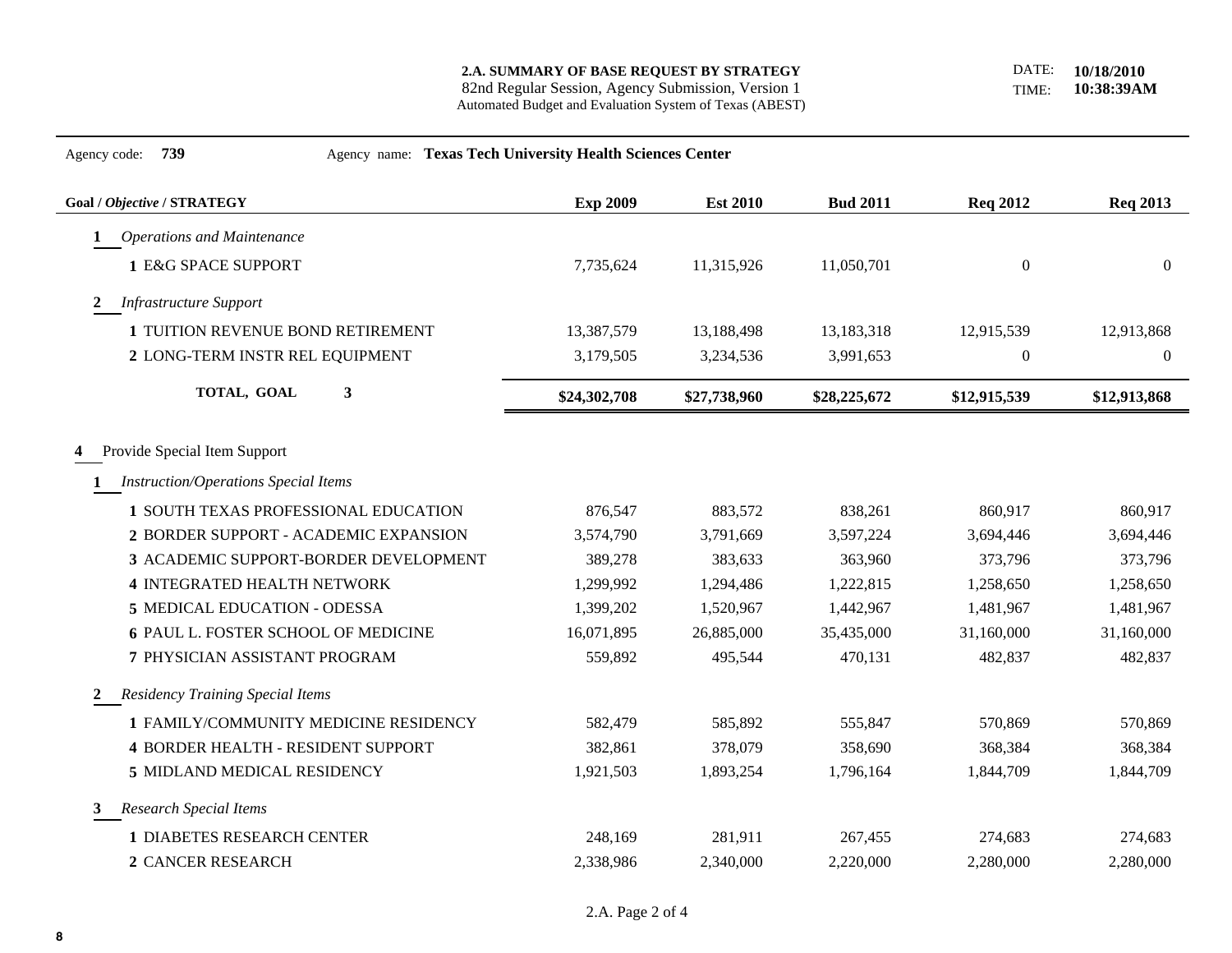Automated Budget and Evaluation System of Texas (ABEST) 82nd Regular Session, Agency Submission, Version 1

TIME: **10:38:39AM 10/18/2010**

| Agency name: Texas Tech University Health Sciences Center<br>739<br>Agency code: |                 |                 |                 |                 |                 |  |  |  |
|----------------------------------------------------------------------------------|-----------------|-----------------|-----------------|-----------------|-----------------|--|--|--|
| Goal / Objective / STRATEGY                                                      | <b>Exp 2009</b> | <b>Est 2010</b> | <b>Bud 2011</b> | <b>Req 2012</b> | <b>Req 2013</b> |  |  |  |
| <b>Health Care Special Items</b><br>4                                            |                 |                 |                 |                 |                 |  |  |  |
| 1 RURAL HEALTH CARE                                                              | 842,409         | 996,610         | 945,502         | 971,056         | 971,056         |  |  |  |
| 2 WEST TX AREA HLTH ED CTR (AHEC)                                                | $\mathbf{0}$    | 1,440,882       | 2,559,118       | $\mathbf{0}$    | $\Omega$        |  |  |  |
| <b>Institutional Support Special Items</b><br>5                                  |                 |                 |                 |                 |                 |  |  |  |
| 1 INSTITUTIONAL ENHANCEMENT                                                      | 10,833,399      | 11,262,025      | 10,684,487      | 10,973,257      | 10,973,257      |  |  |  |
| TOTAL, GOAL<br>$\overline{\mathbf{4}}$                                           | \$41,321,402    | \$54,433,524    | \$62,757,621    | \$56,595,571    | \$56,595,571    |  |  |  |
| <b>Tobacco Funds</b><br>5<br><b>Tobacco Earnings for Research</b>                |                 |                 |                 |                 |                 |  |  |  |
| 1 TOBACCO EARNINGS TX TECH HSC ELPASO                                            | 294             | 2,052,937       | 1,491,000       | 4,434,269       | 4,425,000       |  |  |  |
| 2 TOBACCO EARNINGS TX TECH UNIV HSC                                              | 886,065         | 3,961,097       | 3,144,304       | 1,125,000       | 1,125,000       |  |  |  |
| 3 TOBACCO - PERMANENT HEALTH FUND                                                | 1,845,858       | 4,247,701       | 3,305,661       | 1,398,600       | 1,398,600       |  |  |  |
| 5<br>TOTAL, GOAL                                                                 | \$2,732,217     | \$10,261,735    | \$7,940,965     | \$6,957,869     | \$6,948,600     |  |  |  |
| TOTAL, AGENCY STRATEGY REQUEST                                                   | \$149,337,323   | \$177,084,035   | \$179,803,375   | \$79,740,689    | \$79,934,796    |  |  |  |
| TOTAL, AGENCY RIDER APPROPRIATIONS REQUEST*                                      |                 |                 |                 | \$0             | \$0             |  |  |  |
| <b>GRAND TOTAL, AGENCY REQUEST</b>                                               | \$149,337,323   | \$177,084,035   | \$179,803,375   | \$79,740,689    | \$79,934,796    |  |  |  |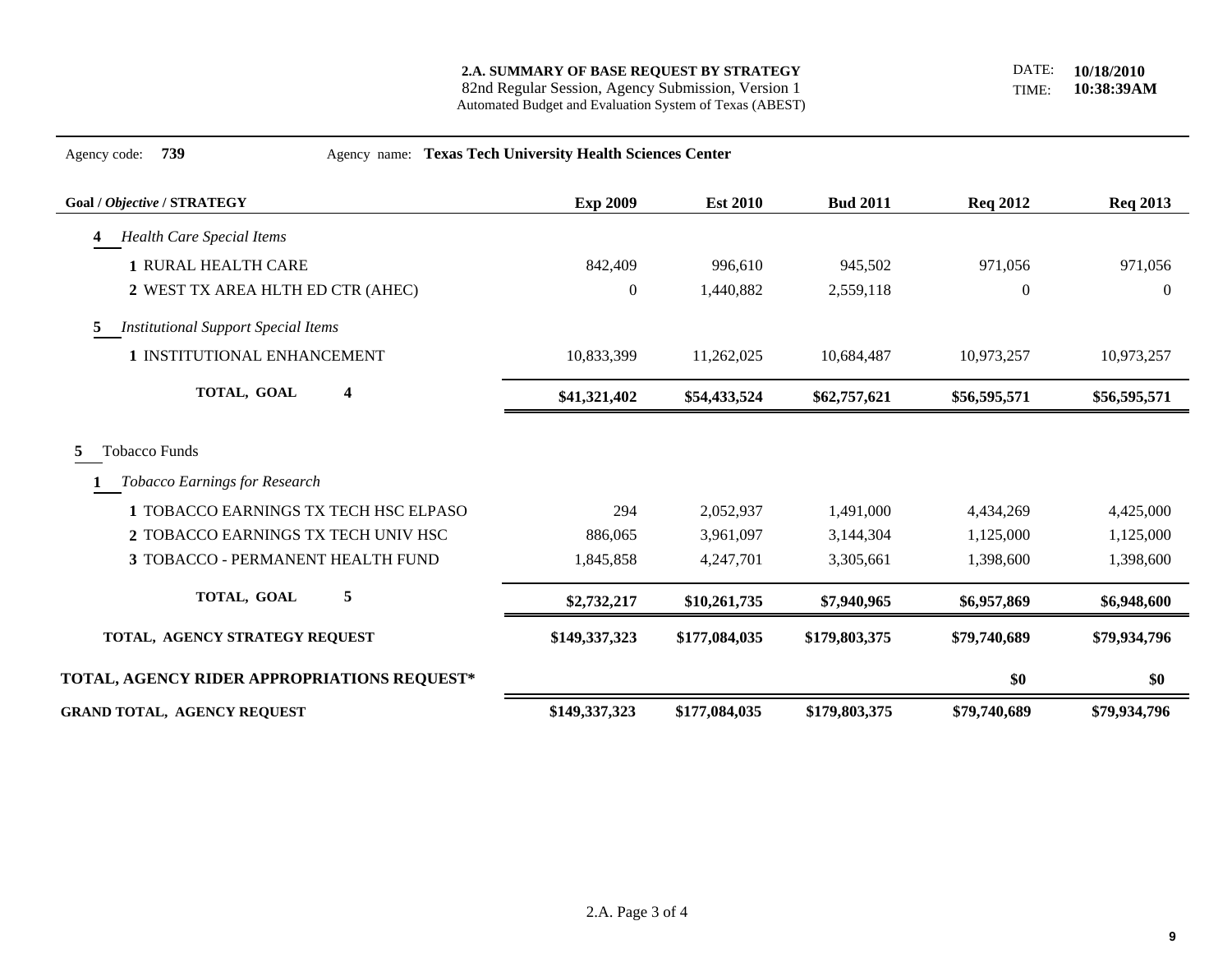Automated Budget and Evaluation System of Texas (ABEST) 82nd Regular Session, Agency Submission, Version 1

TIME: **10:38:39AM10/18/2010**

| 739<br>Agency code:                     | Agency name: Texas Tech University Health Sciences Center |                 |                 |                 |                  |
|-----------------------------------------|-----------------------------------------------------------|-----------------|-----------------|-----------------|------------------|
| Goal / Objective / STRATEGY             | <b>Exp 2009</b>                                           | <b>Est 2010</b> | <b>Bud 2011</b> | <b>Req 2012</b> | <b>Req 2013</b>  |
| <b>METHOD OF FINANCING:</b>             |                                                           |                 |                 |                 |                  |
| <b>General Revenue Funds:</b>           |                                                           |                 |                 |                 |                  |
| 1 General Revenue Fund                  | 136,401,155                                               | 147,342,201     | 156,713,538     | 70,127,597      | 70,125,926       |
| <b>SUBTOTAL</b>                         | \$136,401,155                                             | \$147,342,201   | \$156,713,538   | \$70,127,597    | \$70,125,926     |
| <b>General Revenue Dedicated Funds:</b> |                                                           |                 |                 |                 |                  |
| 704 Bd Authorized Tuition Inc           | 3,179,505                                                 | 3,234,536       | 3,991,653       | $\theta$        | $\mathbf{0}$     |
| 770 Est Oth Educ & Gen Inco             | 7,024,446                                                 | 7,729,202       | 8,598,101       | 2,655,223       | 2,860,270        |
| <b>SUBTOTAL</b>                         | \$10,203,951                                              | \$10,963,738    | \$12,589,754    | \$2,655,223     | \$2,860,270      |
| <b>Federal Funds:</b>                   |                                                           |                 |                 |                 |                  |
| 369 Fed Recovery & Reinvestment Fund    | $\overline{0}$                                            | 8,516,361       | 2,559,118       | $\mathbf{0}$    | $\boldsymbol{0}$ |
| <b>SUBTOTAL</b>                         | \$0                                                       | \$8,516,361     | \$2,559,118     | \$0             | \$0              |
| <b>Other Funds:</b>                     |                                                           |                 |                 |                 |                  |
| 810 Permanent Health Fund Higher Ed     | 1,845,858                                                 | 4,247,701       | 3,305,661       | 1,398,600       | 1,398,600        |
| 820 Permanent Endowment FD TTHSC-EP     | 294                                                       | 2,052,937       | 1,491,000       | 4,434,269       | 4,425,000        |
| 821 Permanent Endowment Fd TTHSC-OTH    | 886,065                                                   | 3,961,097       | 3,144,304       | 1,125,000       | 1,125,000        |
| <b>SUBTOTAL</b>                         | \$2,732,217                                               | \$10,261,735    | \$7,940,965     | \$6,957,869     | \$6,948,600      |
| TOTAL, METHOD OF FINANCING              | \$149,337,323                                             | \$177,084,035   | \$179,803,375   | \$79,740,689    | \$79,934,796     |

\*Rider appropriations for the historical years are included in the strategy amounts.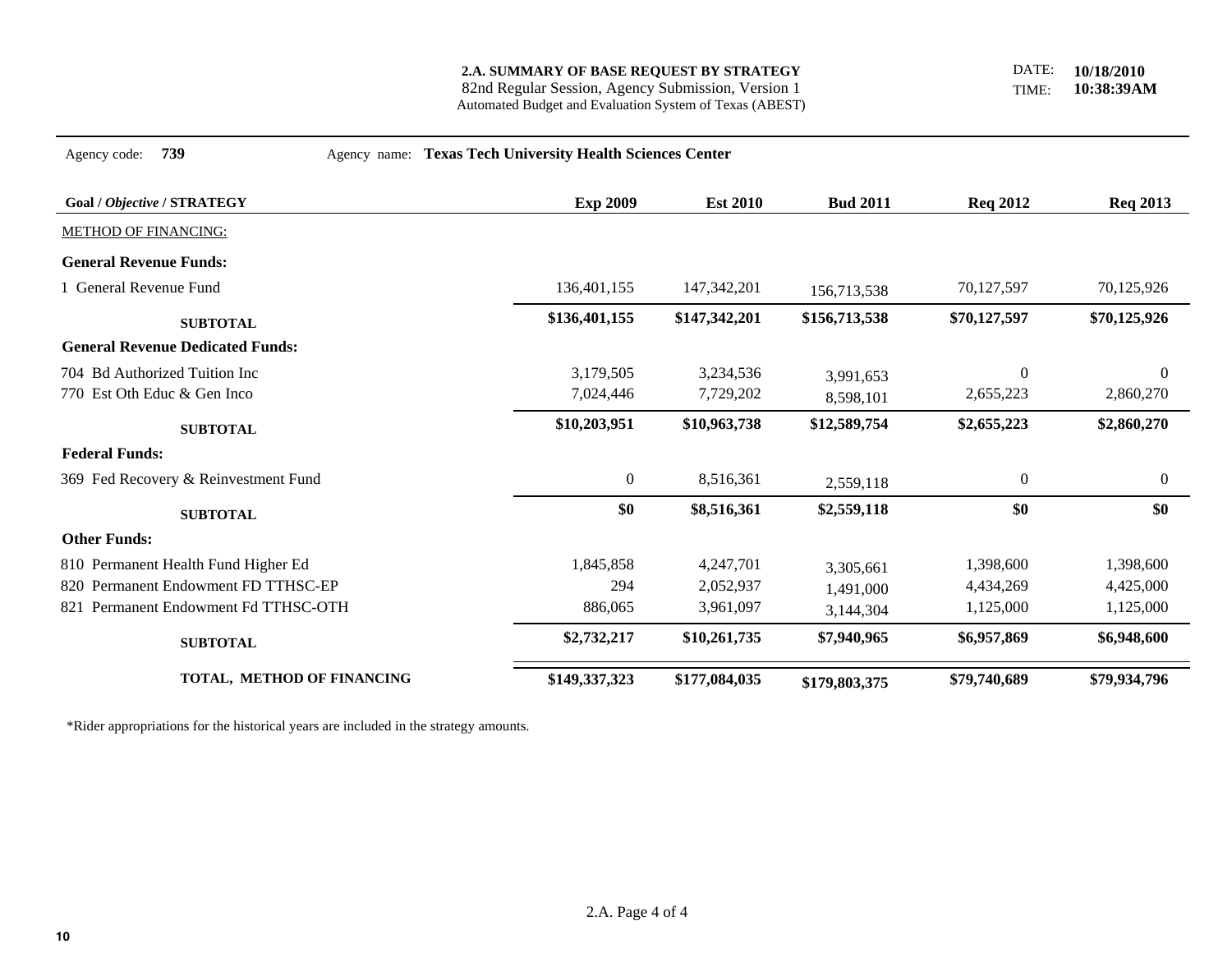82nd Regular Session, Agency Submission, Version 1

Automated Budget and Evaluation System of Texas (ABEST)

| 739<br>Agency code:                                              |                 | <b>Texas Tech University Health Sciences Center</b><br>Agency name: |                 |                 |                 |  |
|------------------------------------------------------------------|-----------------|---------------------------------------------------------------------|-----------------|-----------------|-----------------|--|
| <b>METHOD OF FINANCING</b>                                       | <b>Exp 2009</b> | <b>Est 2010</b>                                                     | <b>Bud 2011</b> | <b>Req 2012</b> | <b>Req 2013</b> |  |
| <b>GENERAL REVENUE</b>                                           |                 |                                                                     |                 |                 |                 |  |
| General Revenue Fund<br>$\mathbf{1}$                             |                 |                                                                     |                 |                 |                 |  |
| <b>REGULAR APPROPRIATIONS</b>                                    |                 |                                                                     |                 |                 |                 |  |
| Art XII, Sec 30, GR Reductions                                   |                 |                                                                     |                 |                 |                 |  |
|                                                                  | \$0             | \$(7,075,479)                                                       | \$0             | \$0             | \$0             |  |
| Regular Appropriations (2012-2013)                               |                 |                                                                     |                 |                 |                 |  |
|                                                                  | \$0             | \$0                                                                 | \$0             | \$0             | \$0             |  |
| Regular Appropriations from MOF Table (2008-09 GAA)              |                 |                                                                     |                 |                 |                 |  |
|                                                                  | \$133,502,277   | \$0                                                                 | \$0             | \$0             | \$0             |  |
| Regular Appropriations from MOF Table (2010-11 GAA)              |                 |                                                                     |                 |                 |                 |  |
|                                                                  | \$0             | \$160,940,004                                                       | \$164,806,157   | \$70,127,597    | \$70,125,926    |  |
| <b>LAPSED APPROPRIATIONS</b>                                     |                 |                                                                     |                 |                 |                 |  |
| Five Percent Reduction (2010-11 Biennium)                        |                 |                                                                     |                 |                 |                 |  |
|                                                                  | $\$0$           | \$(4,122,324)                                                       | \$(10,492,619)  | \$0             | $\$0$           |  |
| <b>UNEXPENDED BALANCES AUTHORITY</b>                             |                 |                                                                     |                 |                 |                 |  |
| Art III (2010 - 2011)                                            |                 |                                                                     |                 |                 |                 |  |
|                                                                  | \$0             | \$(2,400,000)                                                       | \$0             | \$0             | \$0             |  |
| Art III (2010 - 2011)                                            |                 |                                                                     |                 |                 |                 |  |
|                                                                  | \$0             | \$0                                                                 | \$2,400,000     | \$0             | \$0             |  |
| ART III, Sec. 54 (2008 - 2009 GAA) - Physician Assistant Program |                 |                                                                     |                 |                 |                 |  |
|                                                                  | \$559,892       | \$0                                                                 | \$0             | \$0             | \$0             |  |

DATE: **10/18/2010**<br>TIME: **10:39:17AM** DATE: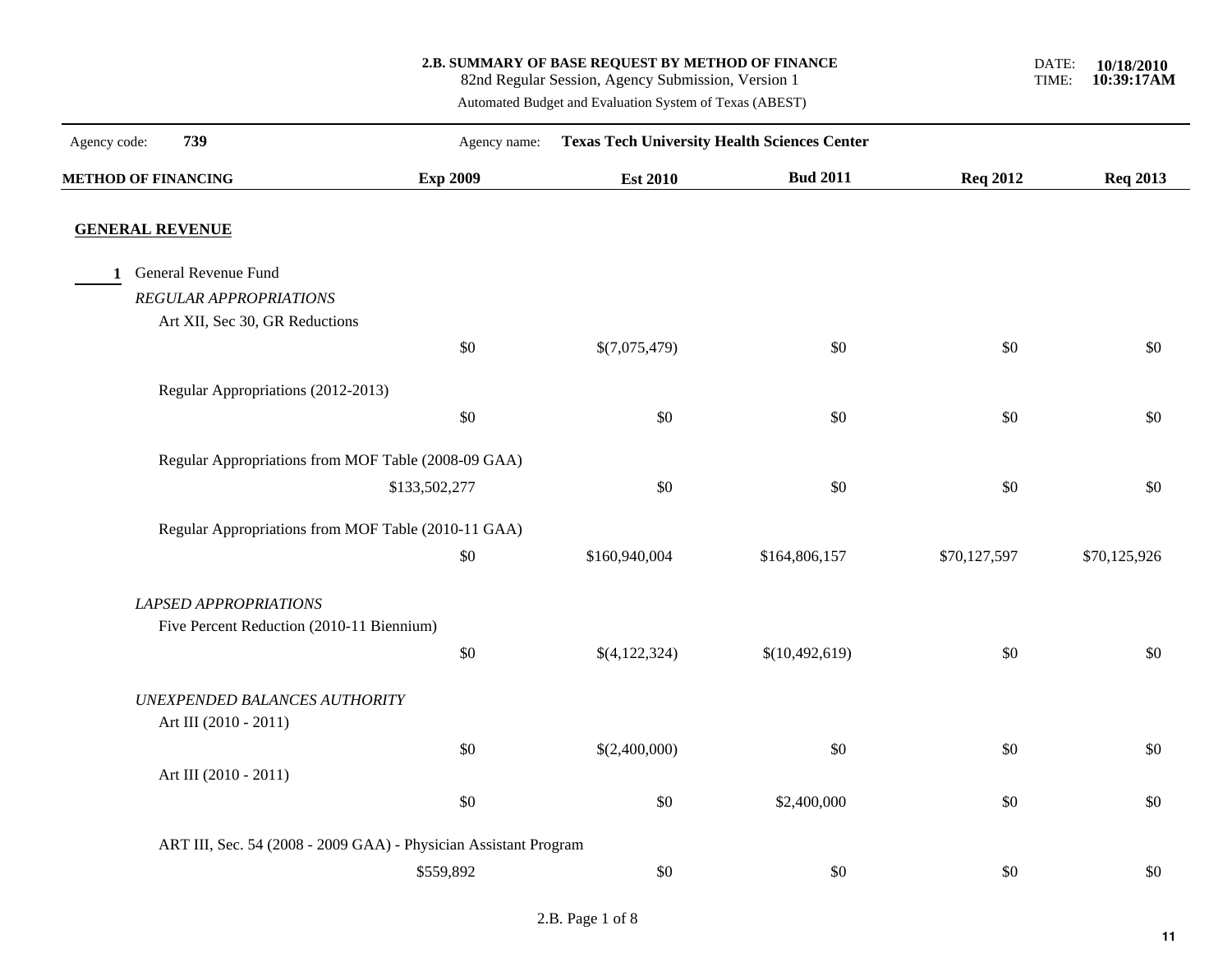82nd Regular Session, Agency Submission, Version 1

Automated Budget and Evaluation System of Texas (ABEST)

**10/18/2010 10:39:26AM**

DATE: TIME:

| Agency code:               | 739                                                                                                          | Agency name:    | <b>Texas Tech University Health Sciences Center</b> |                 |                 |                 |
|----------------------------|--------------------------------------------------------------------------------------------------------------|-----------------|-----------------------------------------------------|-----------------|-----------------|-----------------|
| <b>METHOD OF FINANCING</b> |                                                                                                              | <b>Exp 2009</b> | <b>Est 2010</b>                                     | <b>Bud 2011</b> | <b>Req 2012</b> | <b>Req 2013</b> |
| <b>GENERAL REVENUE</b>     |                                                                                                              |                 |                                                     |                 |                 |                 |
|                            | Art III, Sec. 54 (2008 - 2009 GAA) - Cancer Research                                                         |                 |                                                     |                 |                 |                 |
|                            |                                                                                                              | \$2,338,986     | \$0                                                 | \$0             | \$0             | \$0             |
| TOTAL,                     | <b>General Revenue Fund</b>                                                                                  |                 |                                                     |                 |                 |                 |
|                            |                                                                                                              | \$136,401,155   | \$147,342,201                                       | \$156,713,538   | \$70,127,597    | \$70,125,926    |
|                            | TOTAL, ALL GENERAL REVENUE                                                                                   | \$136,401,155   | \$147,342,201                                       | \$156,713,538   | \$70,127,597    | \$70,125,926    |
|                            | <b>GENERAL REVENUE FUND - DEDICATED</b>                                                                      |                 |                                                     |                 |                 |                 |
|                            |                                                                                                              |                 |                                                     |                 |                 |                 |
| 704                        | GR Dedicated - Estimated Board Authorized Tuition Increases Account No. 704<br><b>REGULAR APPROPRIATIONS</b> |                 |                                                     |                 |                 |                 |
|                            | Regular Appropriations (2012 - 2013)                                                                         |                 |                                                     |                 |                 |                 |
|                            |                                                                                                              | \$0             | \$0                                                 | \$0             | \$0             | \$0             |
|                            | Regular Appropriations from MOF Table (2008-09 GAA)                                                          |                 |                                                     |                 |                 |                 |
|                            |                                                                                                              | \$2,492,000     | \$0                                                 | \$0             | \$0             | \$0             |
|                            | Regular Appropriations from MOF Table (2010-11 GAA)                                                          |                 |                                                     |                 |                 |                 |
|                            |                                                                                                              | \$0             | \$3,139,960                                         | \$3,282,194     | \$0             | \$0             |
|                            | Revise Receipts to Actual                                                                                    |                 |                                                     |                 |                 |                 |
|                            |                                                                                                              | \$687,505       | \$400,488                                           | \$403,547       | \$0             | \$0             |

*UNEXPENDED BALANCES AUTHORITY*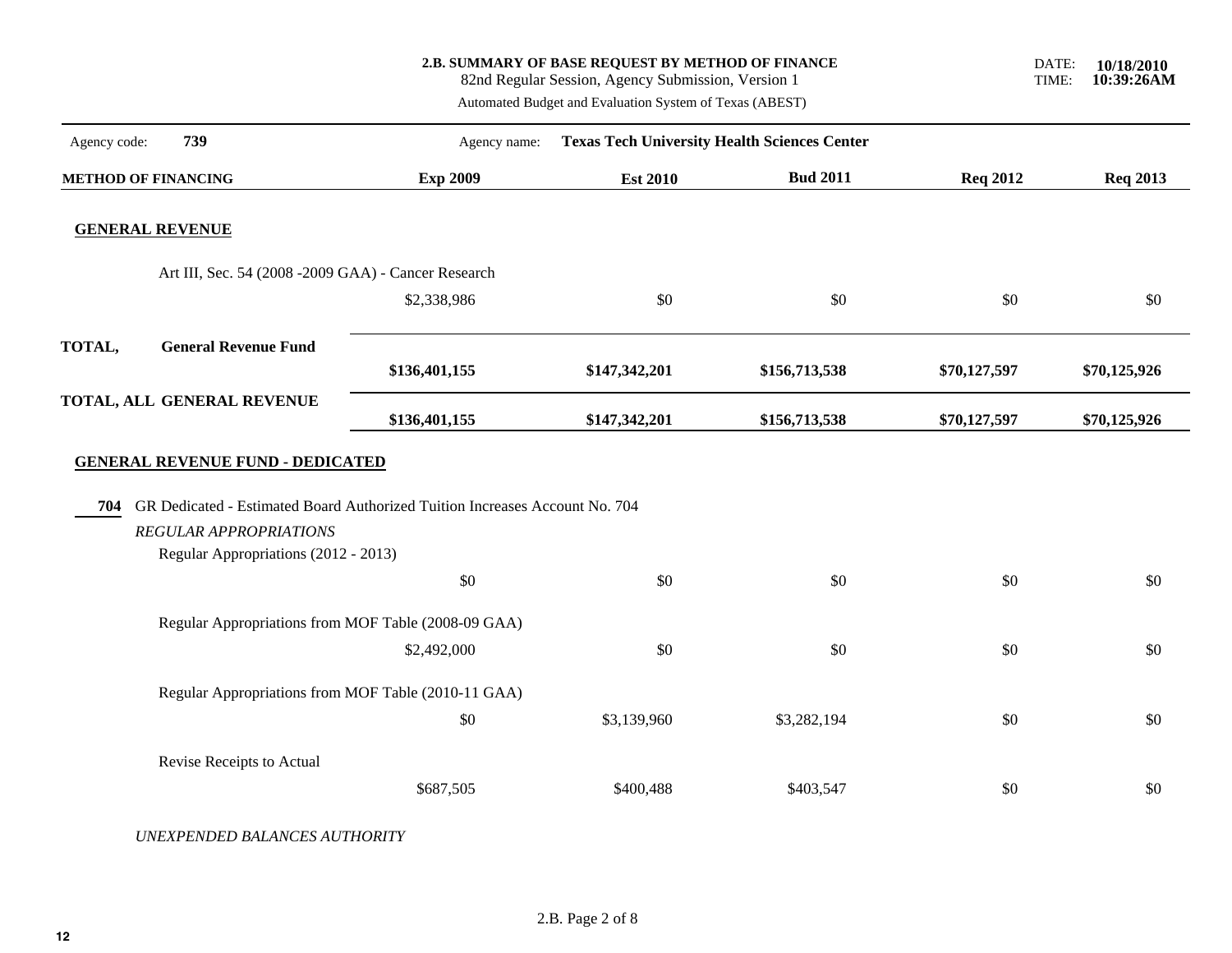82nd Regular Session, Agency Submission, Version 1

Automated Budget and Evaluation System of Texas (ABEST)

**Texas Tech University Health Sciences Center** Agency code: **739** Agency name: **METHOD OF FINANCING Exp 2009 Est 2010 Bud 2011 Req 2012 Req 2013 GENERAL REVENUE FUND - DEDICATED** Art III (2010 - 2011) \$0 \$(305,912) \$305,912 \$0 \$0 \$0 **TOTAL, GR Dedicated - Estimated Board Authorized Tuition Increases Account No. 704 \$3,179,505 \$3,234,536 \$3,991,653 \$0 \$0 770** GR Dedicated - Estimated Other Educational and General Income Account No. 770 *REGULAR APPROPRIATIONS*Regular Appropriations (2012 - 2013) \$0 \$0 \$2,655,223 \$2,860,270 Regular Appropriations from MOF Table (2008-09 GAA)  $$6,669,376$  \$0 \$0 \$0 \$0 \$0 \$0 Regular Appropriations from MOF Table (2010-11 GAA) \$0 \$7,592,265 \$8,020,916 \$0 \$0 \$0 \$0 Revise Receipts to Actual \$357,759 \$361,701 \$349,732 \$0 \$0 \$0 \$0 *UNEXPENDED BALANCES AUTHORITY*Art III (2008 - 2009) (2010 - 2011)  $$0$   $$2,689$   $$227,453$   $$0$   $$0$   $$0$ Art III (2008 - 2009) (2010 - 2011)  $$(2,689)$   $$(227,453)$   $(60,60)$   $)(7,689)$   $(80,60)$   $(10,60)$   $(10,60)$   $(10,60)$   $(10,60)$   $(10,60)$   $(10,60)$   $(10,60)$   $(10,60)$   $(10,60)$   $(10,60)$   $(10,60)$   $(10,60)$   $(10,60)$   $(10,60)$   $(10,60)$   $(10,60)$   $(10,60)$ 

**10/18/2010 10:39:26AM**DATE:TIME: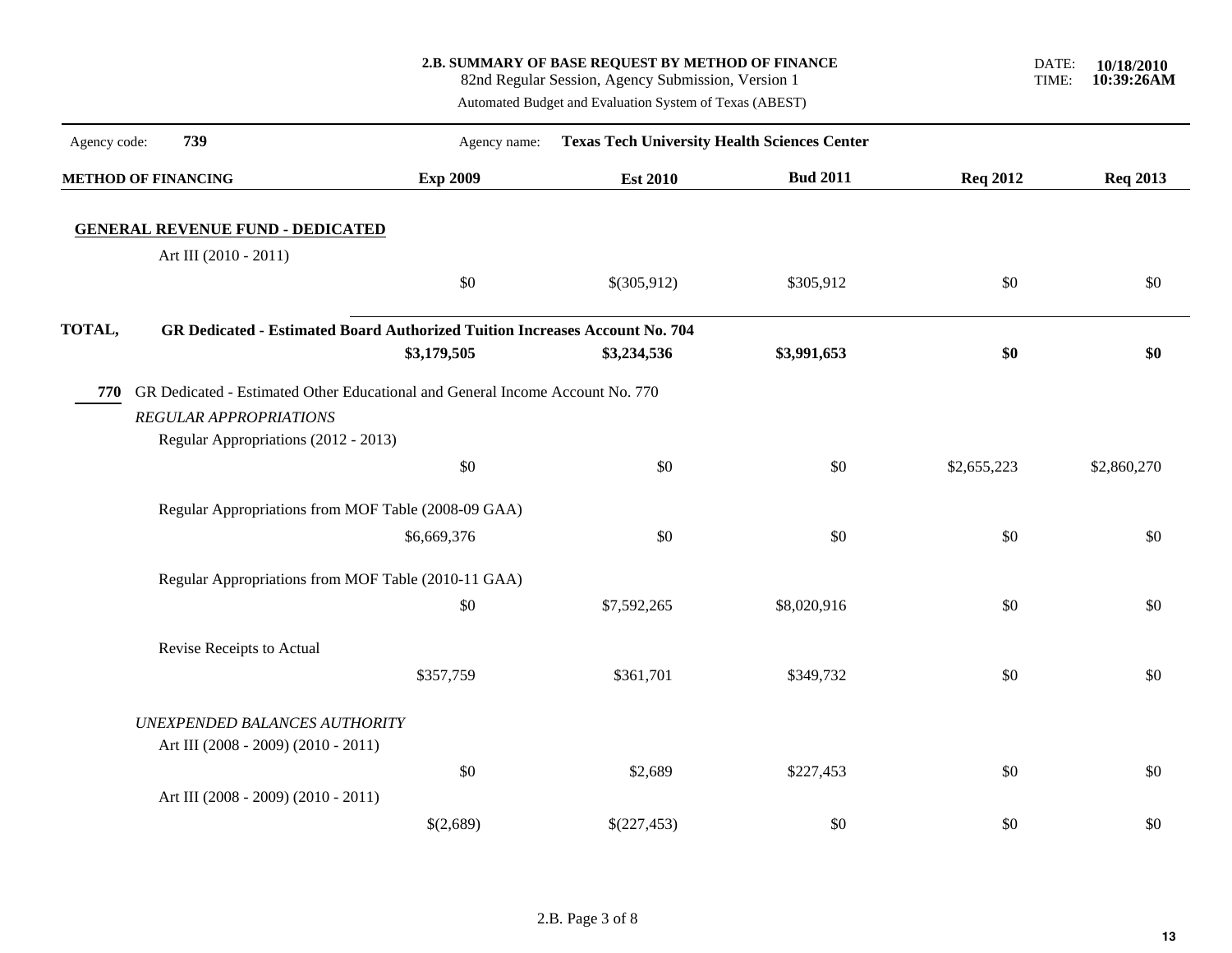82nd Regular Session, Agency Submission, Version 1

Automated Budget and Evaluation System of Texas (ABEST)

**10/18/2010 10:39:26AM**

DATE: TIME:

| Agency code: | 739                                             | Agency name:                                                                  |                 | <b>Texas Tech University Health Sciences Center</b> |                 |                 |
|--------------|-------------------------------------------------|-------------------------------------------------------------------------------|-----------------|-----------------------------------------------------|-----------------|-----------------|
|              | <b>METHOD OF FINANCING</b>                      | <b>Exp 2009</b>                                                               | <b>Est 2010</b> | <b>Bud 2011</b>                                     | <b>Req 2012</b> | <b>Req 2013</b> |
|              |                                                 |                                                                               |                 |                                                     |                 |                 |
|              | <b>GENERAL REVENUE FUND - DEDICATED</b>         |                                                                               |                 |                                                     |                 |                 |
| TOTAL,       |                                                 | GR Dedicated - Estimated Other Educational and General Income Account No. 770 |                 |                                                     |                 |                 |
|              |                                                 | \$7,024,446                                                                   | \$7,729,202     | \$8,598,101                                         | \$2,655,223     | \$2,860,270     |
|              |                                                 | TOTAL GENERAL REVENUE FUND - DEDICATED - 704, 708 & 770                       |                 |                                                     |                 |                 |
|              |                                                 | \$10,203,951                                                                  | \$10,963,738    | \$12,589,754                                        | \$2,655,223     | \$2,860,270     |
|              | TOTAL, ALL GENERAL REVENUE FUND - DEDICATED     | \$10,203,951                                                                  | \$10,963,738    | \$12,589,754                                        | \$2,655,223     | \$2,860,270     |
| TOTAL,       | <b>GR &amp; GR-DEDICATED FUNDS</b>              |                                                                               |                 |                                                     |                 |                 |
|              |                                                 | \$146,605,106                                                                 | \$158,305,939   | \$169,303,292                                       | \$72,782,820    | \$72,986,196    |
|              | <b>FEDERAL FUNDS</b>                            |                                                                               |                 |                                                     |                 |                 |
| 369          | Federal American Recovery and Reinvestment Fund |                                                                               |                 |                                                     |                 |                 |
|              | <b>REGULAR APPROPRIATIONS</b>                   |                                                                               |                 |                                                     |                 |                 |
|              | Art XII, Sec 25, Stimulus funding allocation    |                                                                               |                 |                                                     |                 |                 |
|              |                                                 | \$0                                                                           | \$4,000,000     | \$0                                                 | \$0             | \$0             |
|              | Art XII, Sec 30, GR Reductions                  |                                                                               |                 |                                                     |                 |                 |
|              |                                                 | \$0                                                                           | \$7,075,479     | \$0                                                 | \$0             | \$0             |
|              | UNEXPENDED BALANCES AUTHORITY                   |                                                                               |                 |                                                     |                 |                 |
|              | Article XII, Section 4, Unexpended Balance      |                                                                               |                 |                                                     |                 |                 |
|              |                                                 | \$0                                                                           | \$(2,559,118)   | \$2,559,118                                         | \$0             | \$0             |
| TOTAL,       |                                                 | <b>Federal American Recovery and Reinvestment Fund</b>                        |                 |                                                     |                 |                 |
|              |                                                 | \$0                                                                           | \$8,516,361     | \$2,559,118                                         | \$0             | \$0             |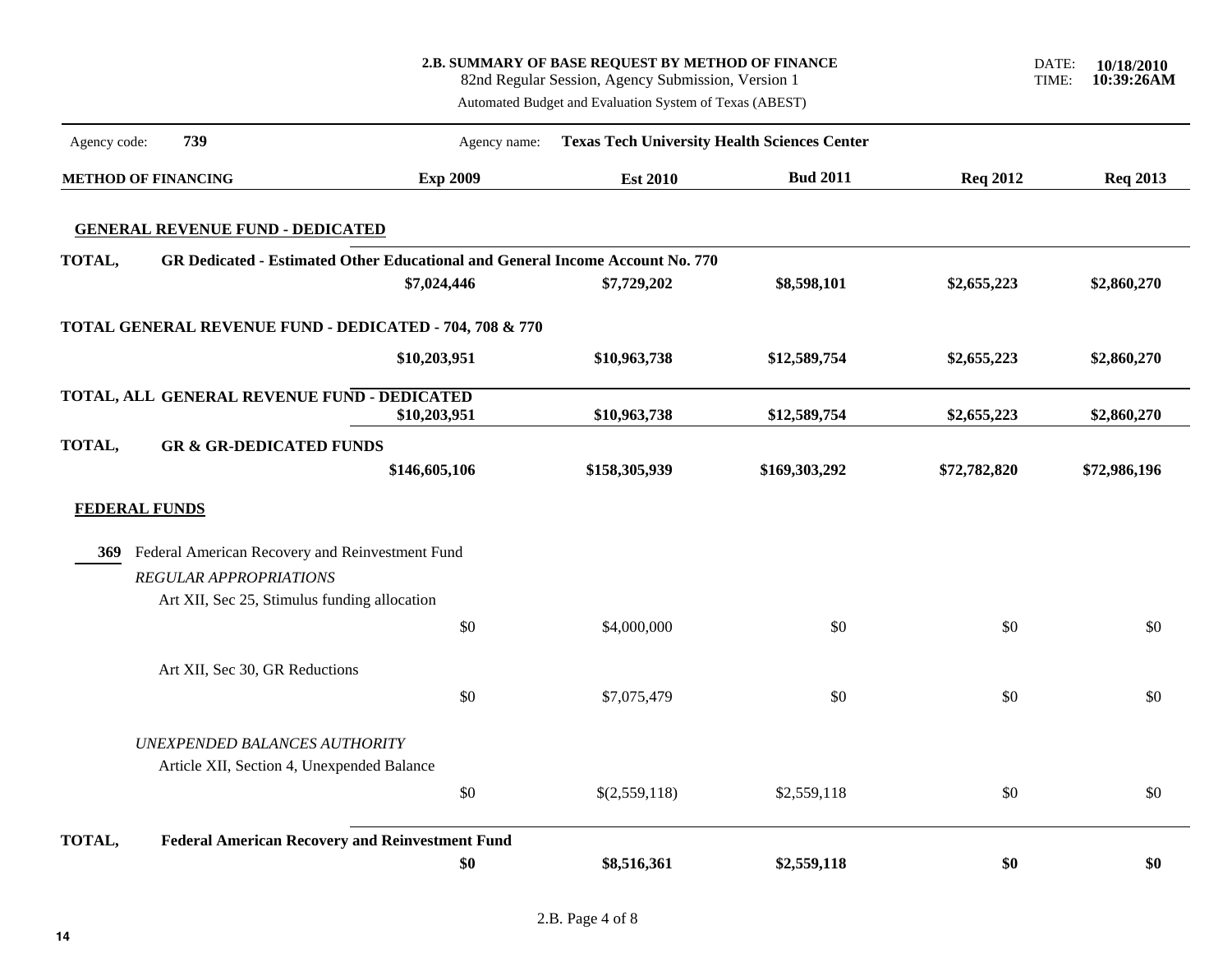82nd Regular Session, Agency Submission, Version 1

Automated Budget and Evaluation System of Texas (ABEST)

| 739<br>Agency code:                                         | Agency name:    | <b>Texas Tech University Health Sciences Center</b> |                 |                 |                 |
|-------------------------------------------------------------|-----------------|-----------------------------------------------------|-----------------|-----------------|-----------------|
| <b>METHOD OF FINANCING</b>                                  | <b>Exp 2009</b> | <b>Est 2010</b>                                     | <b>Bud 2011</b> | <b>Req 2012</b> | <b>Req 2013</b> |
| TOTAL, ALL FEDERAL FUNDS                                    | \$0             |                                                     |                 | \$0             |                 |
|                                                             |                 | \$8,516,361                                         | \$2,559,118     |                 | \$0             |
| <b>OTHER FUNDS</b>                                          |                 |                                                     |                 |                 |                 |
| Permanent Health Fund for Higher Education<br>810           |                 |                                                     |                 |                 |                 |
| <b>REGULAR APPROPRIATIONS</b>                               |                 |                                                     |                 |                 |                 |
| Art III, Revise receipts to actual                          |                 |                                                     |                 |                 |                 |
|                                                             | \$301,203       | \$327,279                                           | \$311,400       | \$0             | \$0             |
| Regular Appropriation (2012 - 2013)                         |                 |                                                     |                 |                 |                 |
|                                                             | \$0             | \$0                                                 | $\$0$           | \$0             | \$0             |
| Regular Appropriations from MOF Table (2008-09 GAA)         |                 |                                                     |                 |                 |                 |
|                                                             | \$1,398,600     | \$0                                                 | \$0             | \$1,398,600     | \$1,398,600     |
| Regular Appropriations from MOF Table (2010-11 GAA)         |                 |                                                     |                 |                 |                 |
|                                                             | \$0             | \$1,398,600                                         | \$1,398,600     | \$0             | \$0             |
| UNEXPENDED BALANCES AUTHORITY                               |                 |                                                     |                 |                 |                 |
| Art III (2008 - 2009 GAA) (2010 - 2011 GAA)                 |                 |                                                     |                 |                 |                 |
|                                                             | \$4,263,538     | \$4,117,483                                         | \$1,595,661     | \$0             | \$0             |
| Art III (2008 - 2009 GAA) (2010 - 2011 GAA)                 |                 |                                                     |                 |                 |                 |
|                                                             | \$(4,117,483)   | \$(1,595,661)                                       | \$0             | \$0             | \$0             |
| TOTAL,<br><b>Permanent Health Fund for Higher Education</b> |                 |                                                     |                 |                 |                 |
|                                                             | \$1,845,858     | \$4,247,701                                         | \$3,305,661     | \$1,398,600     | \$1,398,600     |

**10/18/2010 10:39:26AM**

DATE: TIME: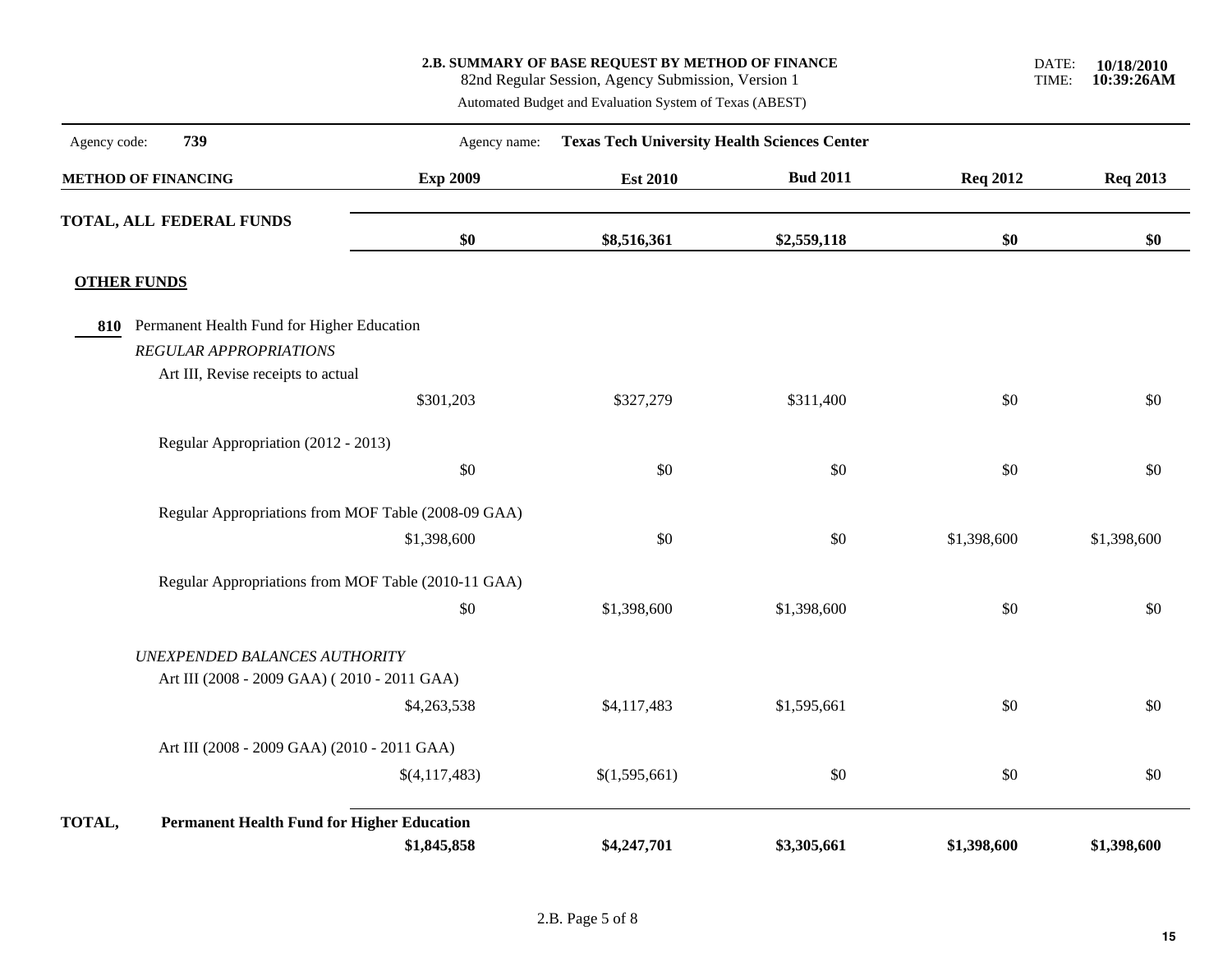82nd Regular Session, Agency Submission, Version 1

Automated Budget and Evaluation System of Texas (ABEST)

**10/18/2010 10:39:26AM**

DATE: TIME:

| 739<br>Agency code:                          | Agency name:                                                        | <b>Texas Tech University Health Sciences Center</b> |                 |                 |                 |
|----------------------------------------------|---------------------------------------------------------------------|-----------------------------------------------------|-----------------|-----------------|-----------------|
| <b>METHOD OF FINANCING</b>                   | <b>Exp 2009</b>                                                     | <b>Est 2010</b>                                     | <b>Bud 2011</b> | <b>Req 2012</b> | <b>Req 2013</b> |
| <b>OTHER FUNDS</b>                           |                                                                     |                                                     |                 |                 |                 |
| 820                                          | Permanent Endowment Fund, Texas Tech University HSC El Paso No. 820 |                                                     |                 |                 |                 |
| <b>REGULAR APPROPRIATIONS</b>                |                                                                     |                                                     |                 |                 |                 |
| Art III, Revise Receipts to actual           |                                                                     |                                                     |                 |                 |                 |
|                                              | \$499,274                                                           | \$394,588                                           | \$366,000       | \$0             | \$0             |
| Regular Appropriation (2012 - 2013)          |                                                                     |                                                     |                 |                 |                 |
|                                              | \$0                                                                 | \$0                                                 | \$0             | \$1,125,000     | \$1,125,000     |
|                                              | Regular Appropriations from MOF Table (2008-09 GAA)                 |                                                     |                 |                 |                 |
|                                              | \$1,125,000                                                         | \$0                                                 | \$0             | \$0             | \$0             |
|                                              | Regular Appropriations from MOF Table (2010-11 GAA)                 |                                                     |                 |                 |                 |
|                                              | \$0                                                                 | \$1,125,000                                         | \$1,125,000     | \$0             | \$0             |
| UNEXPENDED BALANCES AUTHORITY                |                                                                     |                                                     |                 |                 |                 |
| Art III (2008 - 2009 GAA) (2010 - 2011 GAA)  |                                                                     |                                                     |                 |                 |                 |
|                                              | \$5,518,638                                                         | \$7,142,618                                         | \$6,609,269     | \$6,609,269     | \$3,300,000     |
| Art III, (2008 - 2009 GAA) (2010 - 2011 GAA) |                                                                     |                                                     |                 |                 |                 |
|                                              | \$(7,142,618)                                                       | \$(6,609,269)                                       | \$(6,609,269)   | \$(3,300,000)   | \$0             |
| TOTAL,                                       | Permanent Endowment Fund, Texas Tech University HSC El Paso No. 820 |                                                     |                 |                 |                 |
|                                              | \$294                                                               | \$2,052,937                                         | \$1,491,000     | \$4,434,269     | \$4,425,000     |
|                                              |                                                                     |                                                     |                 |                 |                 |

**821** Permanent Endowment Fund, Texas Tech University HSC (Other than El Paso) No. 821 *REGULAR APPROPRIATIONS*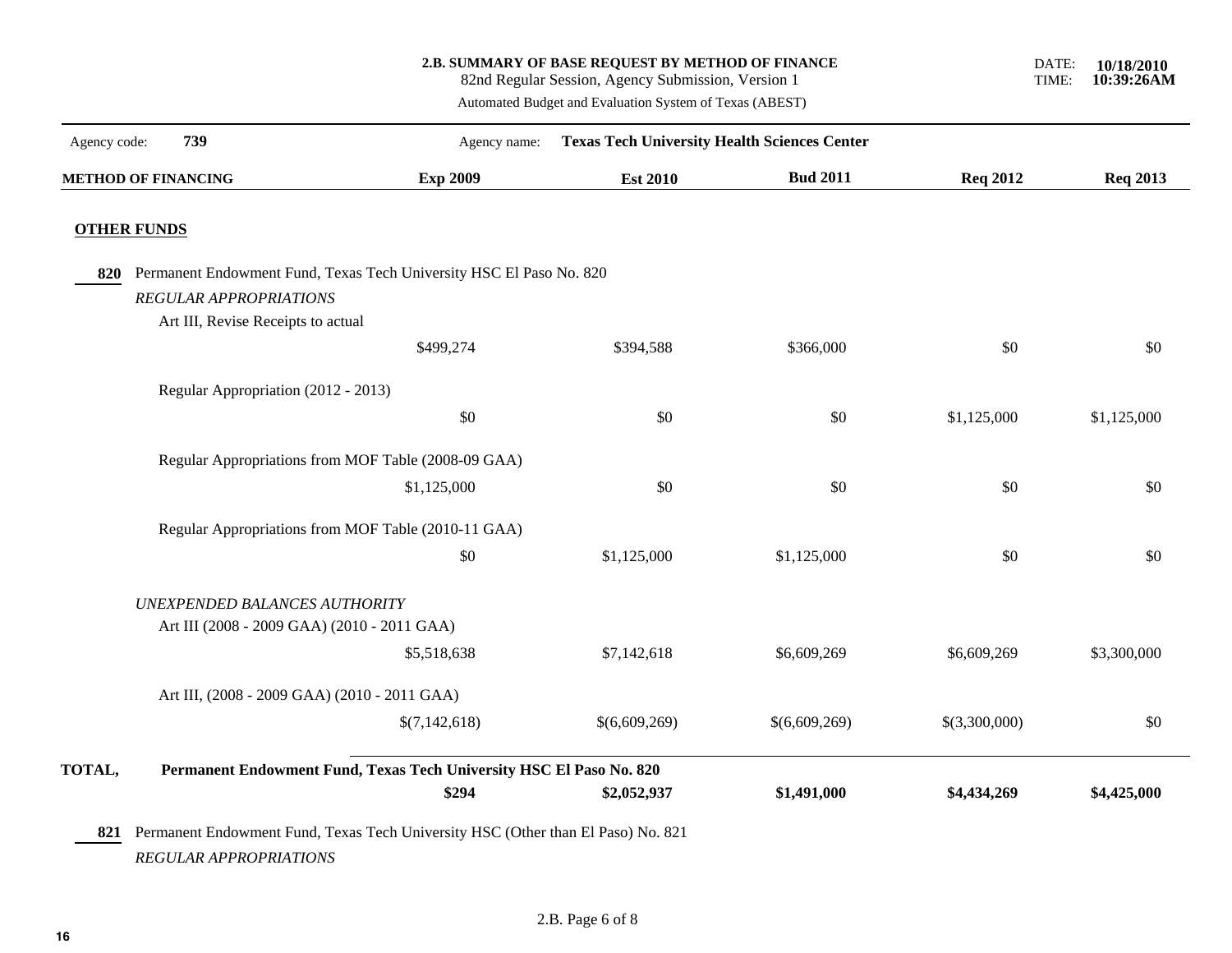82nd Regular Session, Agency Submission, Version 1

Automated Budget and Evaluation System of Texas (ABEST)

**Texas Tech University Health Sciences Center** Agency code: **739** Agency name: **METHOD OF FINANCING Exp 2009 Est 2010 Bud 2011 Req 2012 Req 2013 OTHER FUNDS** Art III, Revise receipts to actual  $$351,162$   $$351,162$   $$325,000$  \$0 \$0 \$0 Regular Appropriations (2012-2013) \$0 \$0 \$1,125,000 \$1,125,000 \$1,125,000 Regular Appropriations from MOF Table (2008-09 GAA)  $$0$  \$0 \$0 \$0 \$0 \$0 \$0 \$0 Regular Appropriations from MOF Table (2010-11 GAA) \$0 \$1,125,000 \$1,125,000 \$0 \$0 \$0 \$0 *UNEXPENDED BALANCES AUTHORITY* Art III (2008 - 2009 GAA) (2010 - 2011 GAA) \$3,492,108 \$4,179,239 \$1,694,304 \$0 \$0 \$0 \$0 Art III (2008 - 2009 GAA) (2010 - 2011 GAA)  $\{(4,179,239)\qquad \qquad \{(1,694,304)\}$  \$0 \$0 \$0 \$0 **TOTAL, Permanent Endowment Fund, Texas Tech University HSC (Other than El Paso) No. 821 \$886,065 \$3,961,097 \$3,144,304 \$1,125,000 \$1,125,000 \$2,732,217 TOTAL, ALL OTHER FUNDS \$10,261,735 \$7,940,965 \$6,957,869 \$6,948,600 GRAND TOTAL\$149,337,323 \$177,084,035 \$179,803,375 \$79,740,689 \$79,934,796**

**10/18/2010 10:39:26AM**DATE:TIME: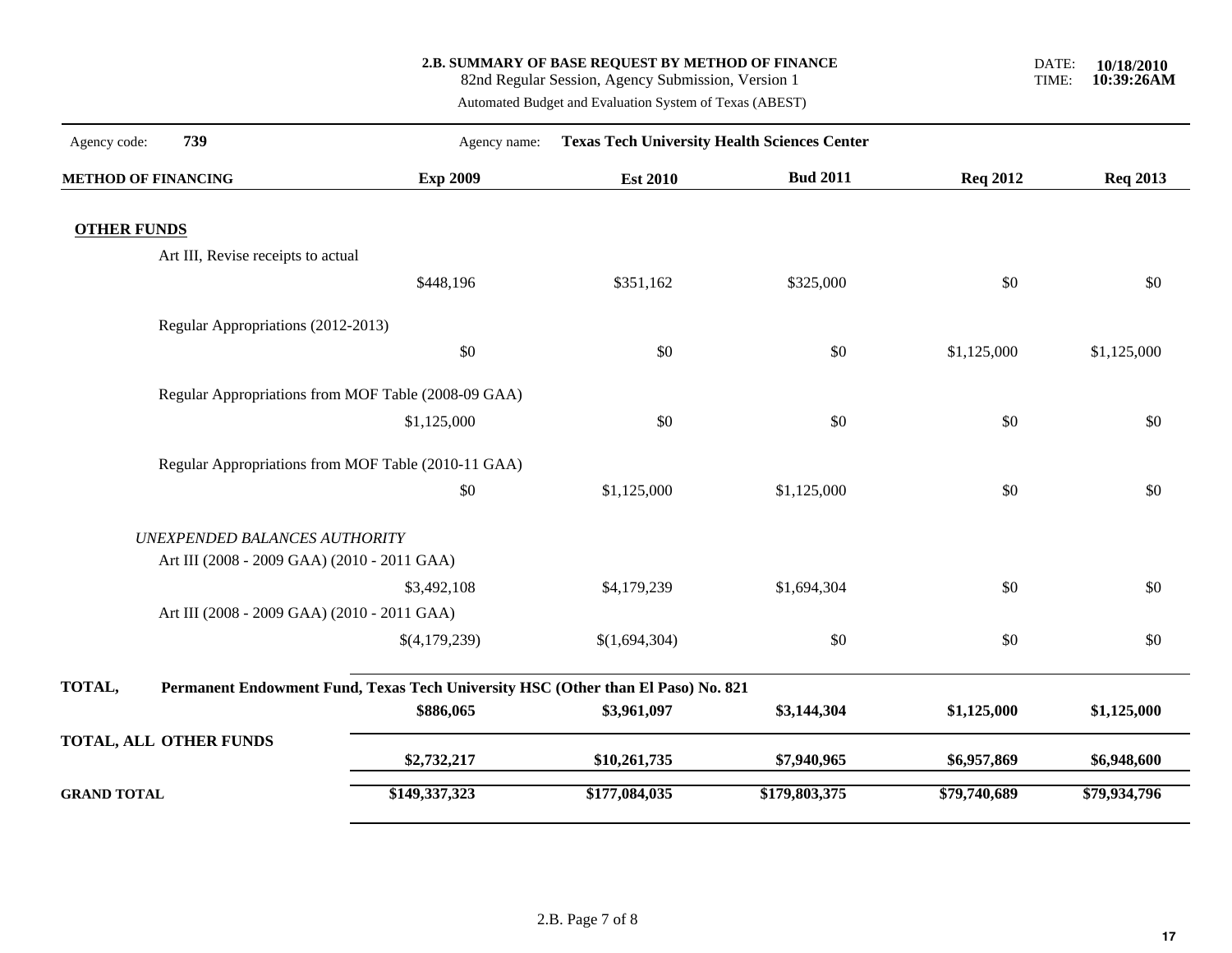82nd Regular Session, Agency Submission, Version 1

Automated Budget and Evaluation System of Texas (ABEST)

**10/18/2010 10:39:26AM**

DATE: TIME:

| 739<br>Agency code:                                                                           | Agency name:    |                 |                 |                 |                 |
|-----------------------------------------------------------------------------------------------|-----------------|-----------------|-----------------|-----------------|-----------------|
| <b>METHOD OF FINANCING</b>                                                                    | <b>Exp 2009</b> | <b>Est 2010</b> | <b>Bud 2011</b> | <b>Req 2012</b> | <b>Req 2013</b> |
| FULL-TIME-EQUIVALENT POSITIONS                                                                |                 |                 |                 |                 |                 |
| REGULAR APPROPRIATIONS                                                                        |                 |                 |                 |                 |                 |
| Regular Appropriations from MOF Table<br>$(2008-09 \text{ GAA})$                              | 1,775.9         | 0.0             | 0.0             | 0.0             | 0.0             |
| Regular Appropriations from MOF Table<br>$(2010-11 \text{ GAA})$                              | 0.0             | 1,766.3         | 1,787.6         | 0.0             | 0.0             |
| Regular Appropriations (2012 - 2013)                                                          | 0.0             | 0.0             | 0.0             | 2,104.1         | 2,104.1         |
| <b>LAPSED APPROPRIATIONS</b>                                                                  |                 |                 |                 |                 |                 |
| Five Percent Reduction (2010-11<br>Biennium)                                                  | 0.0             | (36.0)          | (89.0)          | 0.0             | 0.0             |
| REQUEST TO EXCEED ADJUSTMENTS<br>Request to exceed FTE Cap submitted on<br>September 28, 2009 | 0.0             | 270.5           | 270.5           | 0.0             | $0.0\,$         |
| UNAUTHORIZED NUMBER OVER (BELOW) CAP                                                          |                 |                 |                 |                 |                 |
| Revise FTE to actual                                                                          | (2.3)           | (20.0)          | (10.0)          | 0.0             | 0.0             |
| <b>TOTAL, ADJUSTED FTES</b>                                                                   | 1,773.6         | 1,980.8         | 1,959.1         | 2,104.1         | 2,104.1         |
| <b>NUMBER OF 100% FEDERALLY FUNDED</b>                                                        |                 |                 |                 |                 |                 |
| <b>FTEs</b>                                                                                   | 0.0             | 4.5             | 8.3             | 0.0             | 0.0             |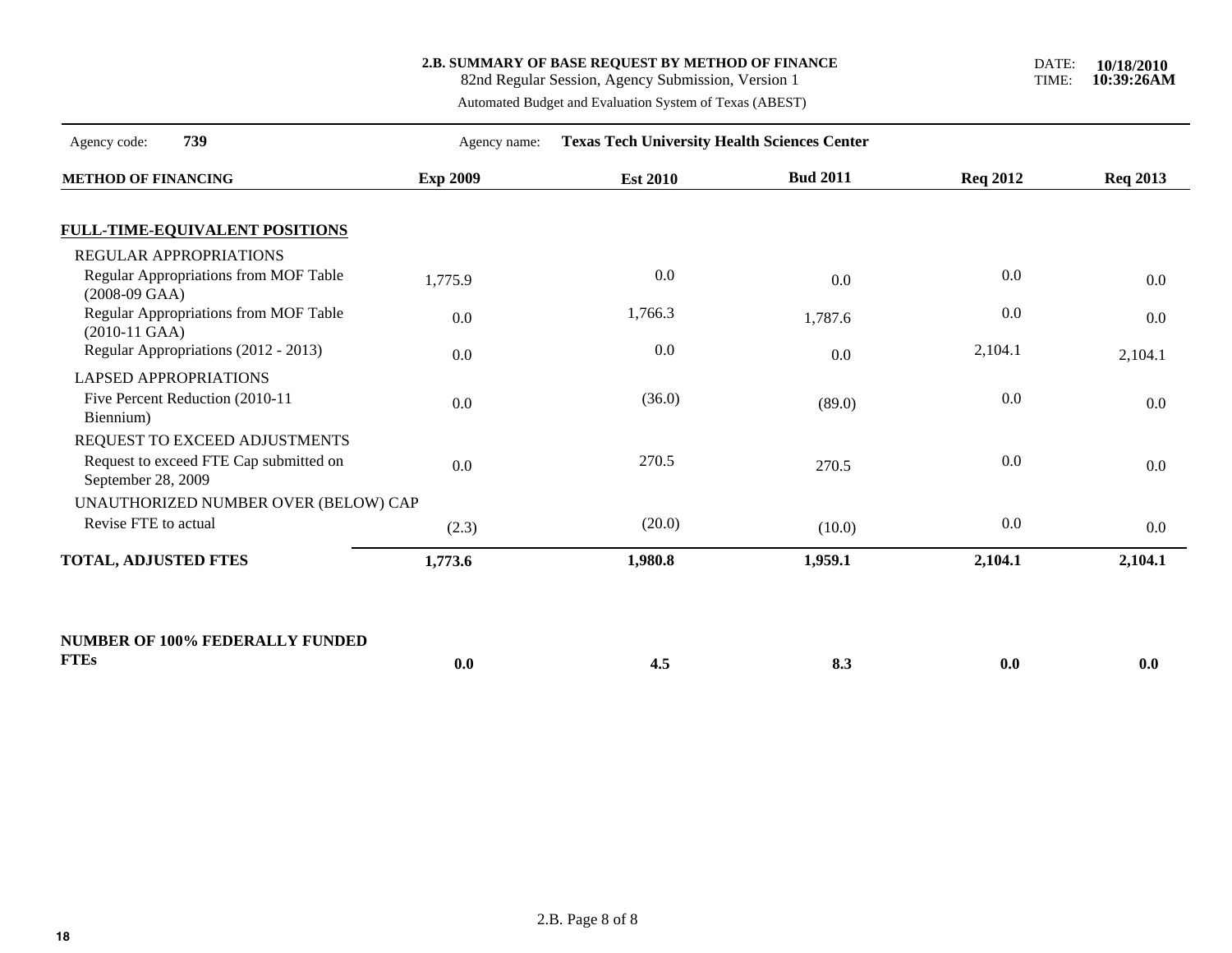# **2.C. SUMMARY OF BASE REQUEST BY OBJECT OF EXPENSE**

Automated Budget and Evaluation System of Texas (ABEST) 82nd Regular Session, Agency Submission, Version 1

**10/18/2010 10:39:52AM** DATE: TIME:

| 739<br>Agency code:                             | Agency name:    | <b>Texas Tech University Health Sciences Center</b> |                 |                |                |
|-------------------------------------------------|-----------------|-----------------------------------------------------|-----------------|----------------|----------------|
| <b>OBJECT OF EXPENSE</b>                        | <b>Exp 2009</b> | <b>Est 2010</b>                                     | <b>Bud 2011</b> | <b>BL</b> 2012 | <b>BL</b> 2013 |
| 1001 SALARIES AND WAGES                         | \$58,062,726    | \$67,966,138                                        | \$61,167,605    | \$22,882,768   | \$22,882,768   |
| 1002 OTHER PERSONNEL COSTS                      | \$1,287,671     | \$1,591,201                                         | \$1,814,038     | \$646,415      | \$646,415      |
| 1005 FACULTY SALARIES                           | \$48,449,434    | \$59,604,136                                        | \$63,650,380    | \$18,807,928   | \$18,807,928   |
| 1010 PROFESSIONAL SALARIES                      | \$701,709       | \$610,205                                           | \$478,595       | \$313,828      | \$313,828      |
| 2001 PROFESSIONAL FEES AND SERVICES             | \$1,674,651     | \$1,671,549                                         | \$2,912,138     | \$1,312,651    | \$1,312,651    |
| 2002 FUELS AND LUBRICANTS                       | \$20,545        | \$1,000                                             | \$0             | \$0            | \$0            |
| 2003 CONSUMABLE SUPPLIES                        | \$2,594,816     | \$4,817,474                                         | \$4,253,624     | \$3,018,806    | \$3,018,806    |
| 2004 UTILITIES                                  | \$3,284,082     | \$5,342,270                                         | \$5,453,852     | \$1,905,475    | \$1,905,475    |
| 2005 TRAVEL                                     | \$423,970       | \$157,139                                           | \$132,035       | \$74,693       | \$74,693       |
| 2006 RENT - BUILDING                            | \$190,534       | \$390,569                                           | \$369,390       | \$200,728      | \$200,728      |
| 2007 RENT - MACHINE AND OTHER                   | \$53,255        | \$130,255                                           | \$133,796       | \$117,592      | \$117,592      |
| 2008 DEBT SERVICE                               | \$13,387,579    | \$13,188,498                                        | \$13,183,318    | \$12,915,539   | \$12,913,868   |
| 2009 OTHER OPERATING EXPENSE                    | \$11,593,217    | \$12,213,220                                        | \$12,463,261    | \$10,706,889   | \$10,902,667   |
| <b>3001 CLIENT SERVICES</b>                     | \$47,046        | \$0                                                 | \$0             | \$0            | \$0            |
| 4000 GRANTS                                     | \$0             | \$271,474                                           | \$0             | \$0            | \$0            |
| 5000 CAPITAL EXPENDITURES                       | \$7,566,088     | \$9,128,907                                         | \$13,791,343    | \$6,837,377    | \$6,837,377    |
| <b>OOE</b> Total (Excluding Riders)             | \$149,337,323   | \$177,084,035                                       | \$179,803,375   | \$79,740,689   | \$79,934,796   |
| <b>OOE Total (Riders)</b><br><b>Grand Total</b> | \$149,337,323   | \$177,084,035                                       | \$179,803,375   | \$79,740,689   | \$79,934,796   |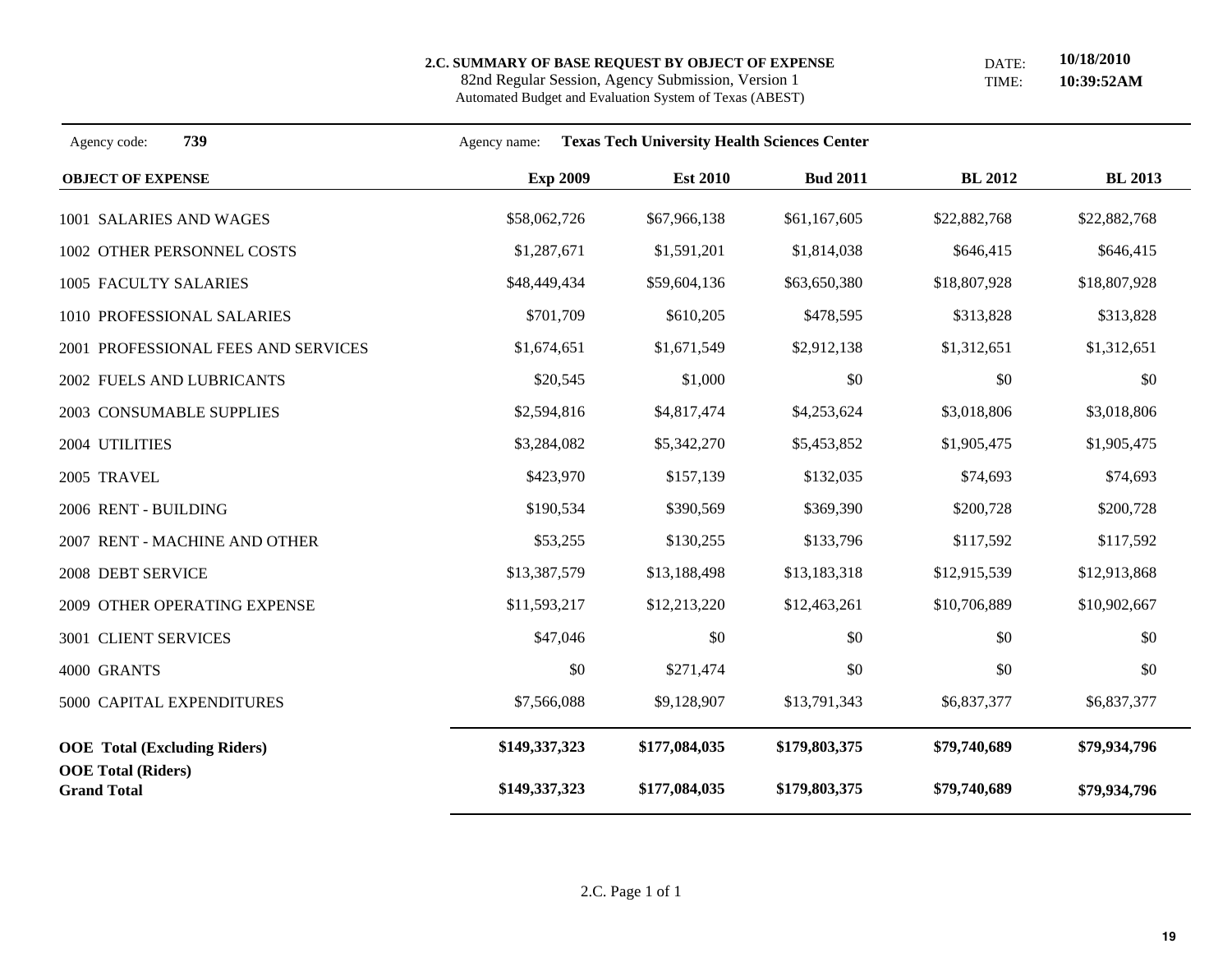# **2.D. SUMMARY OF BASE REQUEST OBJECTIVE OUTCOMES**

Automated Budget and Evaluation system of Texas (ABEST) 82nd Regular Session, Agency Submission, Version 1

Date : **10/18/2010**

Time: **10:40:33AM**

| Agency code: 739 |                          |                                                                          | Agency name:                                                            |                 |                 |                |                |
|------------------|--------------------------|--------------------------------------------------------------------------|-------------------------------------------------------------------------|-----------------|-----------------|----------------|----------------|
|                  | Goal/Objective / Outcome |                                                                          | <b>Exp 2009</b>                                                         | <b>Est 2010</b> | <b>Bud 2011</b> | <b>BL</b> 2012 | <b>BL</b> 2013 |
|                  |                          | Provide Instructional and Operations Support<br>1 Instructional Programs |                                                                         |                 |                 |                |                |
| <b>KEY</b>       |                          |                                                                          | 1 % Medical School Students Passing NLE Part 1 or Part 2 on First Try   |                 |                 |                |                |
|                  |                          |                                                                          | 96.00%                                                                  | 93.00%          | 93.00%          | 93.00%         | 93.00%         |
| <b>KEY</b>       | $\overline{2}$           |                                                                          | % Medical School Graduates Practicing Primary Care in Texas             |                 |                 |                |                |
|                  |                          |                                                                          | 32.94%                                                                  | 30.00%          | 30.00%          | 30.00%         | 30.00%         |
|                  | 3                        |                                                                          | % Med School Grads Practicing Primary Care in Texas Underserved Area    |                 |                 |                |                |
|                  |                          |                                                                          | 5.83%                                                                   | 3.00%           | 3.00%           | 3.00%          | 3.00%          |
| <b>KEY</b>       |                          |                                                                          | 4 Percent of Medical Residency Completers Practicing in Texas           |                 |                 |                |                |
|                  |                          |                                                                          | 49.33%                                                                  | 51.00%          | 51.00%          | 51.00%         | 51.00%         |
|                  | 5                        |                                                                          | <b>Total Uncompensated Care Provided by Faculty</b>                     |                 |                 |                |                |
|                  |                          |                                                                          | 75,541,299.00                                                           | 276,582,071.00  | 281,200,000.00  | 285,400,000.00 | 290,000,000.00 |
|                  | 6                        | <b>Total Net Patient Revenue by Faculty</b>                              |                                                                         |                 |                 |                |                |
|                  |                          |                                                                          | 220,578,050.00                                                          | 123,533,052.00  | 125,400,000.00  | 127,300,000.00 | 129,200,000.00 |
| <b>KEY</b>       |                          |                                                                          | 7 Percent Allied Health Grads Passing Certif./Licensure Exam First Try  |                 |                 |                |                |
|                  |                          |                                                                          | 85.34%                                                                  | 93.00%          | 93.00%          | 93.00%         | 93.00%         |
| <b>KEY</b>       |                          |                                                                          | 8 Percent Allied Health Graduates Licensed or Certified in Texas        |                 |                 |                |                |
|                  |                          |                                                                          | 80.98%                                                                  | 80.00%          | 80.00%          | 80.00%         | 80.00%         |
| <b>KEY</b>       |                          |                                                                          | 9 Percent BSN Grads Passing National Licensing Exam First Try in Texas  |                 |                 |                |                |
|                  |                          |                                                                          | 85.06%                                                                  | 85.00%          | 85.00%          | 85.00%         | 85.00%         |
| <b>KEY</b>       |                          |                                                                          | 10 Percent of BSN Graduates Who Are Licensed in Texas                   |                 |                 |                |                |
| <b>KEY</b>       |                          |                                                                          | 94.62%                                                                  | 95.00%          | 95.00%          | 95.00%         | 95.00%         |
|                  |                          |                                                                          | 11 % of Pharmacy School Grads Passing National Licensing Exam First Try |                 |                 |                |                |
| <b>KEY</b>       |                          |                                                                          | 100.00%                                                                 | 96.00%          | 96.00%          | 96.00%         | 96.00%         |
|                  | 12                       |                                                                          | Percent of Pharmacy School Graduates Who Are Licensed in Texas          |                 |                 |                |                |
|                  |                          |                                                                          | 90.00%                                                                  | 90.00%          | 90.00%          | 90.00%         | 90.00%         |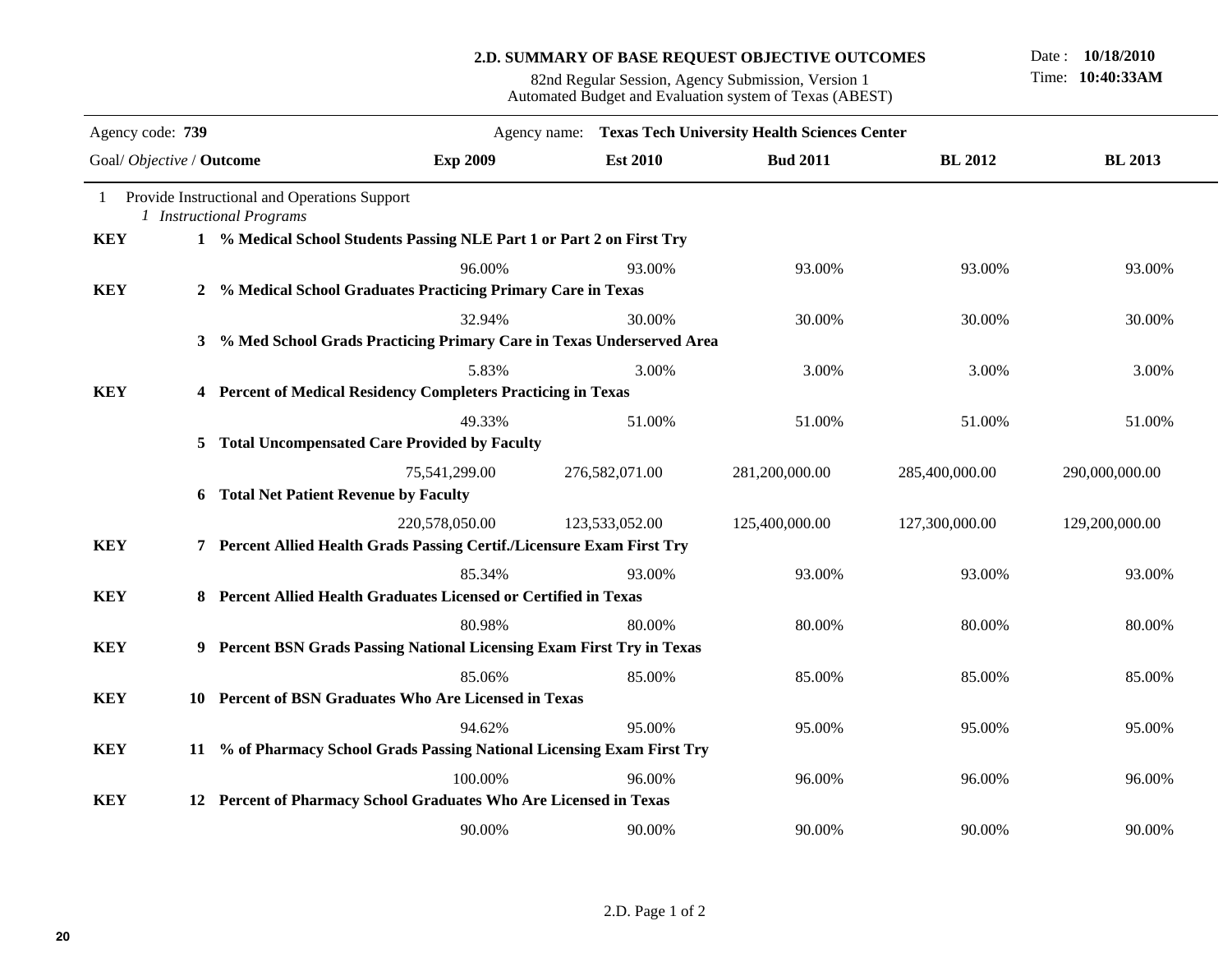# **2.D. SUMMARY OF BASE REQUEST OBJECTIVE OUTCOMES**

Automated Budget and Evaluation system of Texas (ABEST) 82nd Regular Session, Agency Submission, Version 1

Date : **10/18/2010**

Time: **10:40:40AM**

| Agency code: 739         |                                                             | Agency name:                                                               |                 | <b>Texas Tech University Health Sciences Center</b> |               |                |
|--------------------------|-------------------------------------------------------------|----------------------------------------------------------------------------|-----------------|-----------------------------------------------------|---------------|----------------|
| Goal/Objective / Outcome |                                                             | <b>Exp 2009</b>                                                            | <b>Est 2010</b> | <b>Bud 2011</b>                                     |               | <b>BL</b> 2013 |
| <b>KEY</b><br>13         |                                                             | Administrative (Instit Support) Cost As % of Total Expenditures            |                 |                                                     |               |                |
|                          |                                                             | 3.98%                                                                      | 4.40%           | 4.30%                                               | 4.30%         | 4.30%          |
| 14                       | <b>Value of Lost or Stolen Property</b>                     |                                                                            |                 |                                                     |               |                |
|                          |                                                             | 9,743.00                                                                   | 9,500.00        | 9,500.00                                            | 9,500.00      | 9,500.00       |
| 15                       | <b>Percent of Property Lost or Stolen</b>                   |                                                                            |                 |                                                     |               |                |
|                          |                                                             | 0.02%                                                                      | 0.02%           | 0.02%                                               | 0.02%         | 0.02%          |
| <b>KEY</b><br>16         |                                                             | % Medical School Graduates Practicing in Texas                             |                 |                                                     |               |                |
|                          |                                                             | 66.30%                                                                     | 65.00%          | 65.00%                                              | 65.00%        | 65.00%         |
| 2                        | Provide Research Support<br><b>Research Activities</b>      |                                                                            |                 |                                                     |               |                |
| <b>KEY</b>               | <b>Total External Research Expenditures</b><br>$\mathbf{1}$ |                                                                            |                 |                                                     |               |                |
|                          |                                                             | 15.399.457.00                                                              | 15,500,000.00   | 16,000,000.00                                       | 16,500,000.00 | 17,000,000.00  |
|                          | $\mathbf{2}$                                                | <b>External Research Expends As % of Total State Appropriations</b>        |                 |                                                     |               |                |
|                          |                                                             | 10.79%                                                                     | 9.50%           | 9.50%                                               | 9.50%         | 9.50%          |
|                          | 3                                                           | <b>External Research Expends As % of State Appropriations for Research</b> |                 |                                                     |               |                |
|                          |                                                             | 274.31%                                                                    | 350.00%         | 350.00%                                             | 350.00%       | 350.00%        |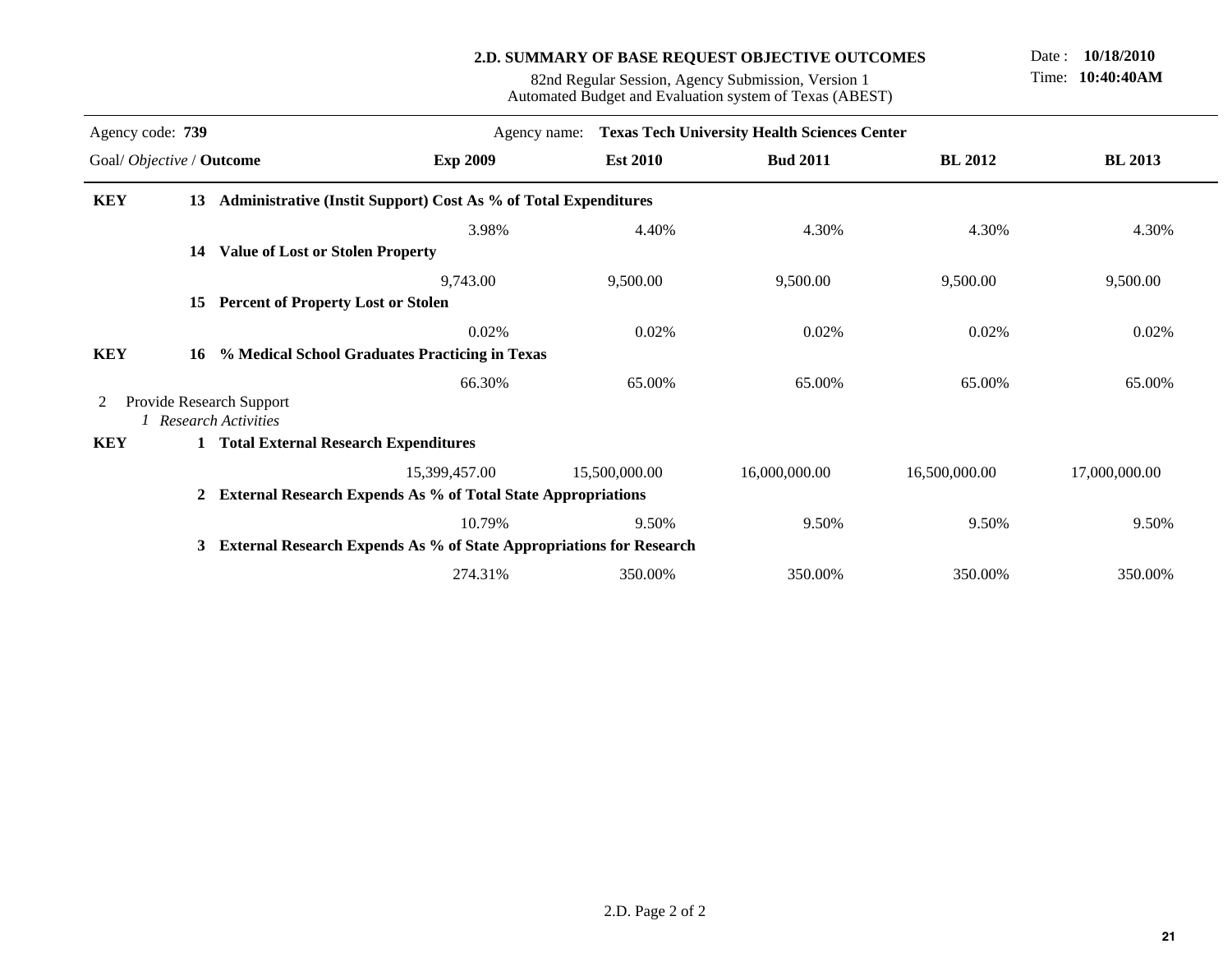# **2.E. SUMMARY OF EXCEPTIONAL ITEMS REQUEST**

82nd Regular Session, Agency Submission, Version 1 Automated Budget and Evaluation System of Texas (ABEST)

| Agency code: 739                                                                                                           | <b>Agency name: Texas Tech University Health Sciences Center</b> |                  |             |                                      |                  |             |                               |                  |  |
|----------------------------------------------------------------------------------------------------------------------------|------------------------------------------------------------------|------------------|-------------|--------------------------------------|------------------|-------------|-------------------------------|------------------|--|
|                                                                                                                            |                                                                  | 2012             |             |                                      | 2013             |             |                               | <b>Biennium</b>  |  |
| <b>Item</b><br><b>Priority</b>                                                                                             | <b>GR</b> and<br><b>GR/GR Dedicated</b>                          | <b>All Funds</b> | <b>FTEs</b> | <b>GR</b> and<br><b>GR</b> Dedicated | <b>All Funds</b> | <b>FTEs</b> | GR and<br><b>GR</b> Dedicated | <b>All Funds</b> |  |
| WEST TX AREA HLTH ED CTR (AHEC)\$2,000,000                                                                                 |                                                                  | \$2,000,000      | 12.3        | \$2,000,000                          | \$2,000,000      | 12.3        | \$4,000,000                   | \$4,000,000      |  |
| <b>Tuition Revenue Bond Debt Service</b><br>2                                                                              | \$13,064,890                                                     | \$13,064,890     |             | \$13,674,450                         | \$13,674,450     |             | \$26,739,340                  | \$26,739,340     |  |
| <b>Total, Exceptional Items Request</b>                                                                                    | \$15,064,890                                                     | \$15,064,890     | 12.3        | \$15,674,450                         | \$15,674,450     | 12.3        | \$30,739,340                  | \$30,739,340     |  |
|                                                                                                                            |                                                                  |                  |             |                                      |                  |             |                               |                  |  |
| <b>Method of Financing</b><br><b>General Revenue</b><br>General Revenue - Dedicated<br><b>Federal Funds</b><br>Other Funds | \$15,064,890                                                     | \$15,064,890     |             | \$15,674,450                         | \$15,674,450     |             | \$30,739,340                  | \$30,739,340     |  |
|                                                                                                                            | \$15,064,890                                                     | \$15,064,890     |             | \$15,674,450                         | \$15,674,450     |             | \$30,739,340                  | \$30,739,340     |  |
| <b>Full Time Equivalent Positions</b>                                                                                      |                                                                  |                  | 12.3        |                                      |                  | 12.3        |                               |                  |  |
| <b>Number of 100% Federally Funded FTEs</b>                                                                                |                                                                  |                  | 0.0         |                                      |                  | 0.0         |                               |                  |  |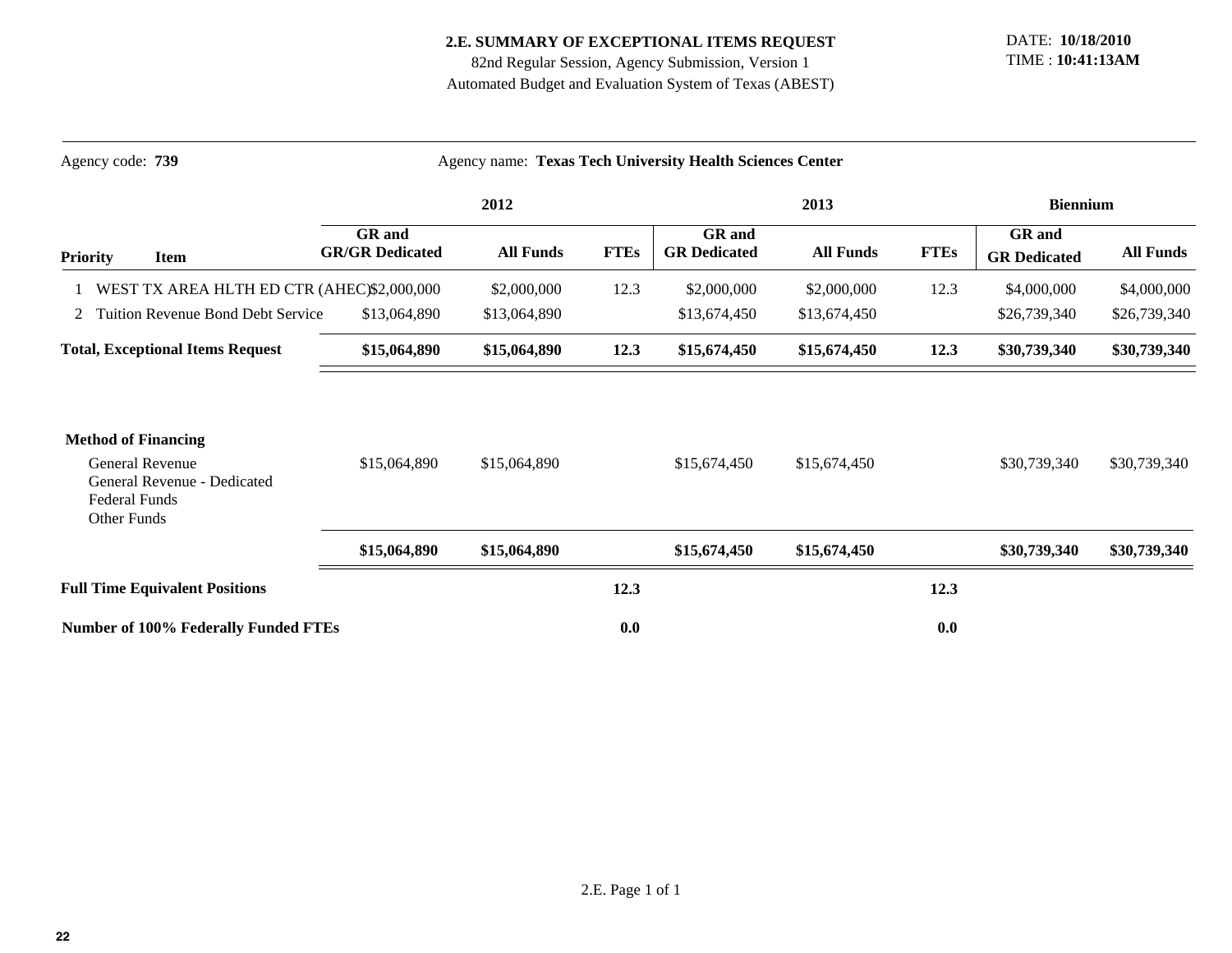Automated Budget and Evaluation System of Texas (ABEST) 82nd Regular Session, Agency Submission, Version 1

| Goal/Objective/STRATEGY                                                    | <b>Base</b><br>2012 | <b>Base</b><br>2013 | <b>Exceptional</b><br>2012 | <b>Exceptional</b><br>2013 | <b>Total Request</b><br>2012 | <b>Total Request</b><br>2013 |
|----------------------------------------------------------------------------|---------------------|---------------------|----------------------------|----------------------------|------------------------------|------------------------------|
| 1 Provide Instructional and Operations Support                             |                     |                     |                            |                            |                              |                              |
| <b>1</b> Instructional Programs                                            |                     |                     |                            |                            |                              |                              |
| 1 MEDICAL EDUCATION                                                        | \$0                 | \$0                 | \$0                        | \$0                        | \$0                          | \$0                          |
| 2 BIOMEDICAL SCIENCES TRAINING                                             | $\Omega$            | $\Omega$            | $\theta$                   | $\Omega$                   | $\Omega$                     | $\theta$                     |
| 3 ALLIED HEALTH PROFESSIONS TRAINING                                       | $\theta$            | $\Omega$            | $\Omega$                   | $\overline{0}$             | $\overline{0}$               | $\overline{0}$               |
| <b>4 NURSING EDUCATION</b>                                                 | $\theta$            | $\mathbf{0}$        | $\boldsymbol{0}$           | $\overline{0}$             | $\theta$                     | $\overline{0}$               |
| <b>5 PHARMACY EDUCATION</b>                                                | $\Omega$            | $\Omega$            | $\theta$                   | $\overline{0}$             | $\Omega$                     | $\Omega$                     |
| <b>6 GRADUATE MEDICAL EDUCATION</b><br>2 Operations - Staff Benefits       | $\theta$            | $\boldsymbol{0}$    | $\mathbf{0}$               | $\boldsymbol{0}$           | $\theta$                     | $\Omega$                     |
| 1 STAFF GROUP INSURANCE PREMIUMS                                           | 1,099,263           | 1,186,360           | $\overline{0}$             | $\mathbf{0}$               | 1,099,263                    | 1,186,360                    |
| 2 WORKERS' COMPENSATION INSURANCE<br><b>3</b> Operations - Statutory Funds | 616,487             | 616,487             | $\overline{0}$             | $\overline{0}$             | 616,487                      | 616,487                      |
| <b>1 TEXAS PUBLIC EDUCATION GRANTS</b>                                     | 1,456,277           | 1,561,127           | $\overline{0}$             | $\mathbf{0}$               | 1,456,277                    | 1,561,127                    |
| 2 MEDICAL LOANS                                                            | 99,683              | 112,783             | $\theta$                   | $\overline{0}$             | 99,683                       | 112,783                      |
| TOTAL, GOAL 1                                                              | \$3,271,710         | \$3,476,757         | \$0                        | \$0                        | \$3,271,710                  | \$3,476,757                  |
| 2 Provide Research Support                                                 |                     |                     |                            |                            |                              |                              |
| 1 Research Activities                                                      |                     |                     |                            |                            |                              |                              |
| 1 RESEARCH ENHANCEMENT                                                     | $\Omega$            | $\Omega$            | $\theta$                   | $\overline{0}$             | $\theta$                     | $\Omega$                     |
| TOTAL, GOAL 2                                                              | \$0                 | \$0                 | \$0                        | \$0                        | \$0                          | \$0                          |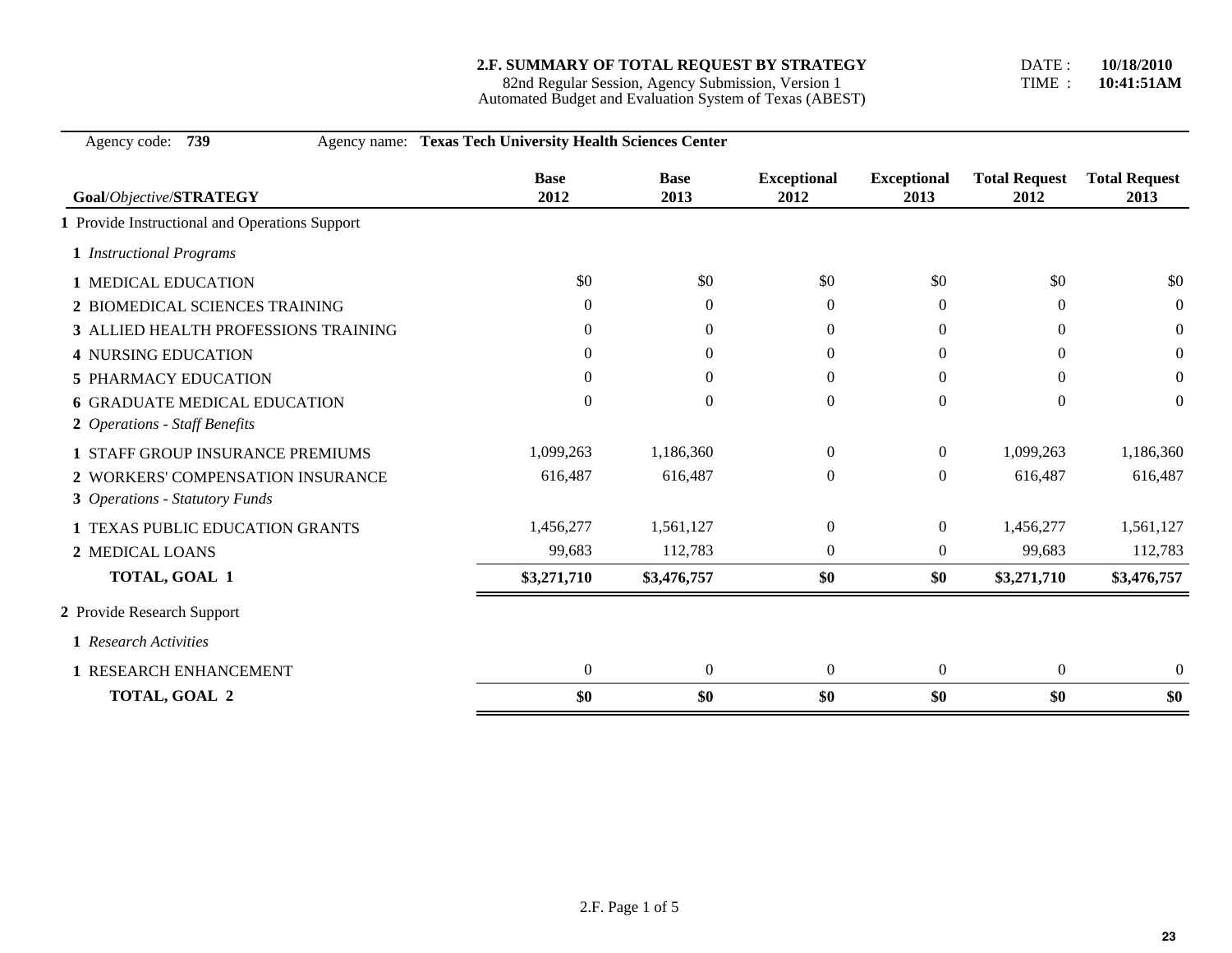Automated Budget and Evaluation System of Texas (ABEST) 82nd Regular Session, Agency Submission, Version 1

| 739<br>Agency code:                             | Agency name: | <b>Texas Tech University Health Sciences Center</b> |                     |                            |                            |                              |                              |
|-------------------------------------------------|--------------|-----------------------------------------------------|---------------------|----------------------------|----------------------------|------------------------------|------------------------------|
| Goal/Objective/STRATEGY                         |              | <b>Base</b><br>2012                                 | <b>Base</b><br>2013 | <b>Exceptional</b><br>2012 | <b>Exceptional</b><br>2013 | <b>Total Request</b><br>2012 | <b>Total Request</b><br>2013 |
| <b>3</b> Provide Infrastructure Support         |              |                                                     |                     |                            |                            |                              |                              |
| 1 Operations and Maintenance                    |              |                                                     |                     |                            |                            |                              |                              |
| 1 E&G SPACE SUPPORT<br>2 Infrastructure Support |              | \$0                                                 | \$0                 | \$0                        | \$0                        | \$0                          | \$0                          |
| 1 TUITION REVENUE BOND RETIREMENT               |              | 12.915.539                                          | 12.913.868          | 13.064.890                 | 13.674.450                 | 25,980,429                   | 26,588,318                   |
| 2 LONG-TERM INSTR REL EQUIPMENT                 |              | $\boldsymbol{0}$                                    | $\theta$            | $\overline{0}$             | $\mathbf{0}$               | 0                            | $\Omega$                     |
| <b>TOTAL, GOAL 3</b>                            |              | \$12,915,539                                        | \$12,913,868        | \$13,064,890               | \$13,674,450               | \$25,980,429                 | \$26,588,318                 |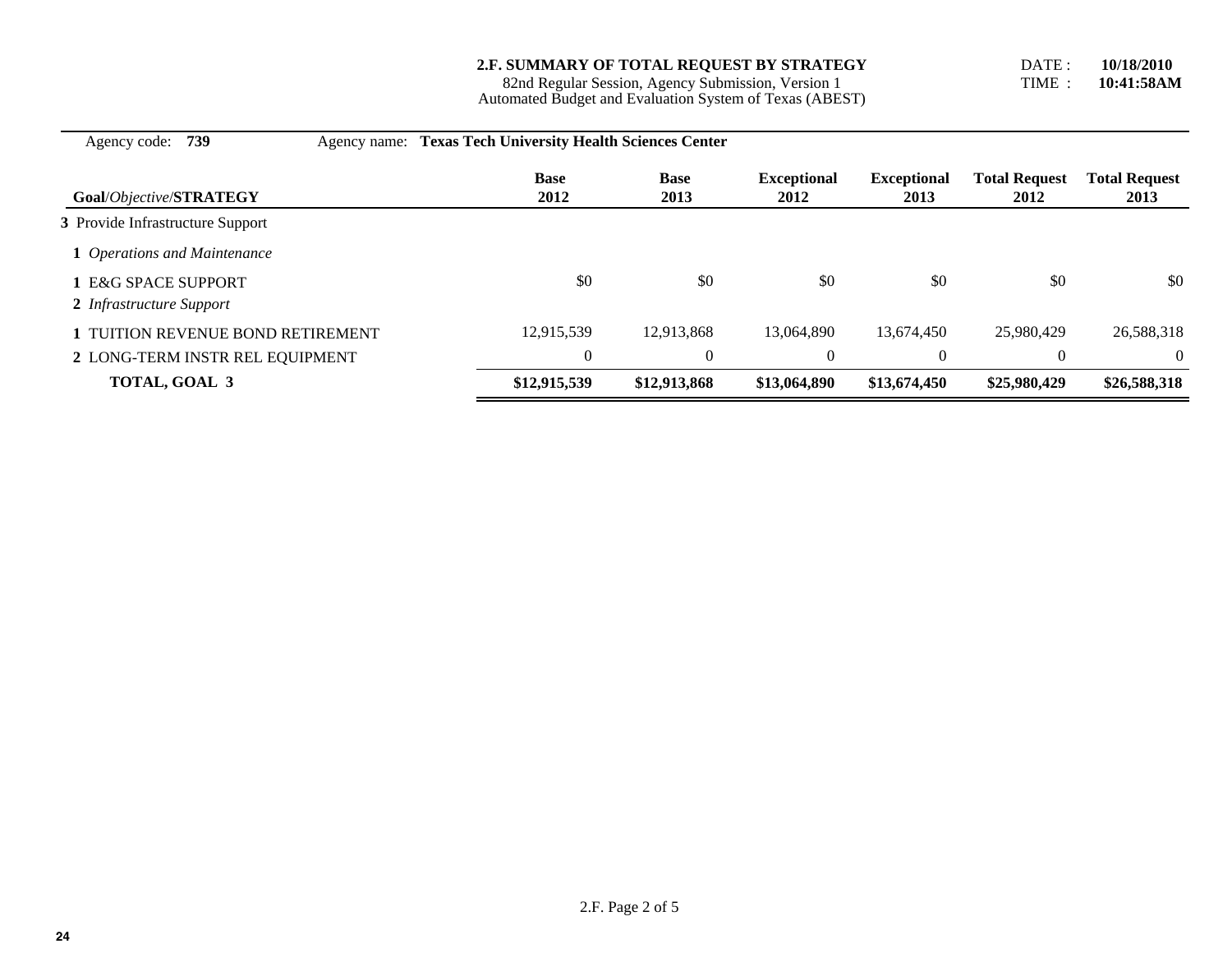Automated Budget and Evaluation System of Texas (ABEST) 82nd Regular Session, Agency Submission, Version 1

| 739<br>Agency code:<br>Agency name:          | <b>Texas Tech University Health Sciences Center</b> |                     |                            |                            |                              |                              |
|----------------------------------------------|-----------------------------------------------------|---------------------|----------------------------|----------------------------|------------------------------|------------------------------|
| Goal/Objective/STRATEGY                      | <b>Base</b><br>2012                                 | <b>Base</b><br>2013 | <b>Exceptional</b><br>2012 | <b>Exceptional</b><br>2013 | <b>Total Request</b><br>2012 | <b>Total Request</b><br>2013 |
| 4 Provide Special Item Support               |                                                     |                     |                            |                            |                              |                              |
| 1 Instruction/Operations Special Items       |                                                     |                     |                            |                            |                              |                              |
| 1 SOUTH TEXAS PROFESSIONAL EDUCATION         | \$860,917                                           | \$860,917           | \$0                        | \$0                        | \$860,917                    | \$860,917                    |
| 2 BORDER SUPPORT - ACADEMIC EXPANSION        | 3,694,446                                           | 3,694,446           | $\Omega$                   | $\mathbf{0}$               | 3,694,446                    | 3,694,446                    |
| 3 ACADEMIC SUPPORT-BORDER DEVELOPMENT        | 373,796                                             | 373,796             | $\Omega$                   | $\overline{0}$             | 373,796                      | 373,796                      |
| <b>4 INTEGRATED HEALTH NETWORK</b>           | 1,258,650                                           | 1,258,650           | $\Omega$                   | $\boldsymbol{0}$           | 1,258,650                    | 1,258,650                    |
| <b>5 MEDICAL EDUCATION - ODESSA</b>          | 1,481,967                                           | 1,481,967           | $\Omega$                   | $\boldsymbol{0}$           | 1,481,967                    | 1,481,967                    |
| <b>6 PAUL L. FOSTER SCHOOL OF MEDICINE</b>   | 31,160,000                                          | 31,160,000          | $\Omega$                   | $\boldsymbol{0}$           | 31,160,000                   | 31,160,000                   |
| 7 PHYSICIAN ASSISTANT PROGRAM                | 482,837                                             | 482,837             | $\Omega$                   | $\overline{0}$             | 482,837                      | 482,837                      |
| 2 Residency Training Special Items           |                                                     |                     |                            |                            |                              |                              |
| 1 FAMILY/COMMUNITY MEDICINE RESIDENCY        | 570,869                                             | 570,869             | $\Omega$                   | $\boldsymbol{0}$           | 570,869                      | 570,869                      |
| <b>4 BORDER HEALTH - RESIDENT SUPPORT</b>    | 368,384                                             | 368,384             | $\Omega$                   | $\overline{0}$             | 368,384                      | 368,384                      |
| 5 MIDLAND MEDICAL RESIDENCY                  | 1,844,709                                           | 1,844,709           | $\mathbf{0}$               | $\boldsymbol{0}$           | 1,844,709                    | 1,844,709                    |
| 3 Research Special Items                     |                                                     |                     |                            |                            |                              |                              |
| 1 DIABETES RESEARCH CENTER                   | 274,683                                             | 274,683             | $\overline{0}$             | $\boldsymbol{0}$           | 274,683                      | 274,683                      |
| <b>2 CANCER RESEARCH</b>                     | 2,280,000                                           | 2,280,000           | $\Omega$                   | $\overline{0}$             | 2,280,000                    | 2,280,000                    |
| 4 Health Care Special Items                  |                                                     |                     |                            |                            |                              |                              |
| 1 RURAL HEALTH CARE                          | 971,056                                             | 971,056             | $\Omega$                   | $\mathbf{0}$               | 971,056                      | 971,056                      |
| 2 WEST TX AREA HLTH ED CTR (AHEC)            | $\Omega$                                            | 0                   | 2,000,000                  | 2,000,000                  | 2,000,000                    | 2,000,000                    |
| <b>5</b> Institutional Support Special Items |                                                     |                     |                            |                            |                              |                              |
| 1 INSTITUTIONAL ENHANCEMENT                  | 10,973,257                                          | 10,973,257          | $\theta$                   | $\overline{0}$             | 10,973,257                   | 10,973,257                   |
| TOTAL, GOAL 4                                | \$56,595,571                                        | \$56,595,571        | \$2,000,000                | \$2,000,000                | \$58,595,571                 | \$58,595,571                 |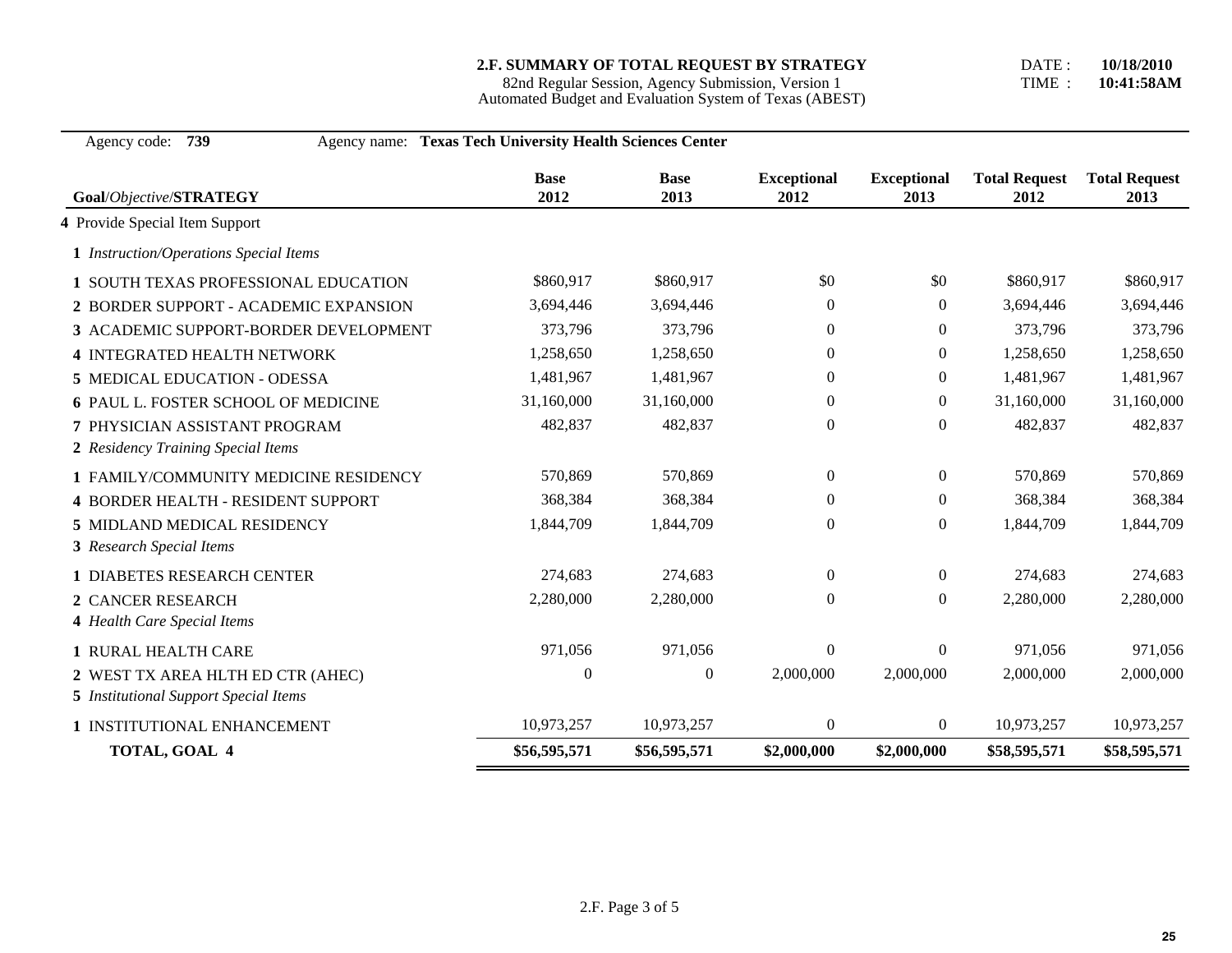Automated Budget and Evaluation System of Texas (ABEST) 82nd Regular Session, Agency Submission, Version 1

| 739<br>Agency code:                                         | Agency name: | <b>Texas Tech University Health Sciences Center</b> |                     |                            |                            |                              |                              |
|-------------------------------------------------------------|--------------|-----------------------------------------------------|---------------------|----------------------------|----------------------------|------------------------------|------------------------------|
| Goal/Objective/STRATEGY                                     |              | <b>Base</b><br>2012                                 | <b>Base</b><br>2013 | <b>Exceptional</b><br>2012 | <b>Exceptional</b><br>2013 | <b>Total Request</b><br>2012 | <b>Total Request</b><br>2013 |
| <b>5</b> Tobacco Funds                                      |              |                                                     |                     |                            |                            |                              |                              |
| 1 Tobacco Earnings for Research                             |              |                                                     |                     |                            |                            |                              |                              |
| 1 TOBACCO EARNINGS TX TECH HSC ELPASO                       |              | \$4,434,269                                         | \$4,425,000         | \$0                        | \$0                        | \$4,434,269                  | \$4,425,000                  |
| 2 TOBACCO EARNINGS TX TECH UNIV HSC                         |              | 1,125,000                                           | 1,125,000           | $\Omega$                   | $\mathbf{0}$               | 1,125,000                    | 1,125,000                    |
| 3 TOBACCO - PERMANENT HEALTH FUND                           |              | 1,398,600                                           | 1,398,600           | $\Omega$                   | $\mathbf{0}$               | 1,398,600                    | 1,398,600                    |
| TOTAL, GOAL 5                                               |              | \$6,957,869                                         | \$6,948,600         | \$0                        | \$0                        | \$6,957,869                  | \$6,948,600                  |
| <b>TOTAL, AGENCY</b><br><b>STRATEGY REQUEST</b>             |              | \$79,740,689                                        | \$79,934,796        | \$15,064,890               | \$15,674,450               | \$94,805,579                 | \$95,609,246                 |
| <b>TOTAL, AGENCY RIDER</b><br><b>APPROPRIATIONS REQUEST</b> |              |                                                     |                     |                            |                            |                              |                              |
| <b>GRAND TOTAL, AGENCY REQUEST</b>                          |              | \$79,740,689                                        | \$79,934,796        | \$15,064,890               | \$15,674,450               | \$94,805,579                 | \$95,609,246                 |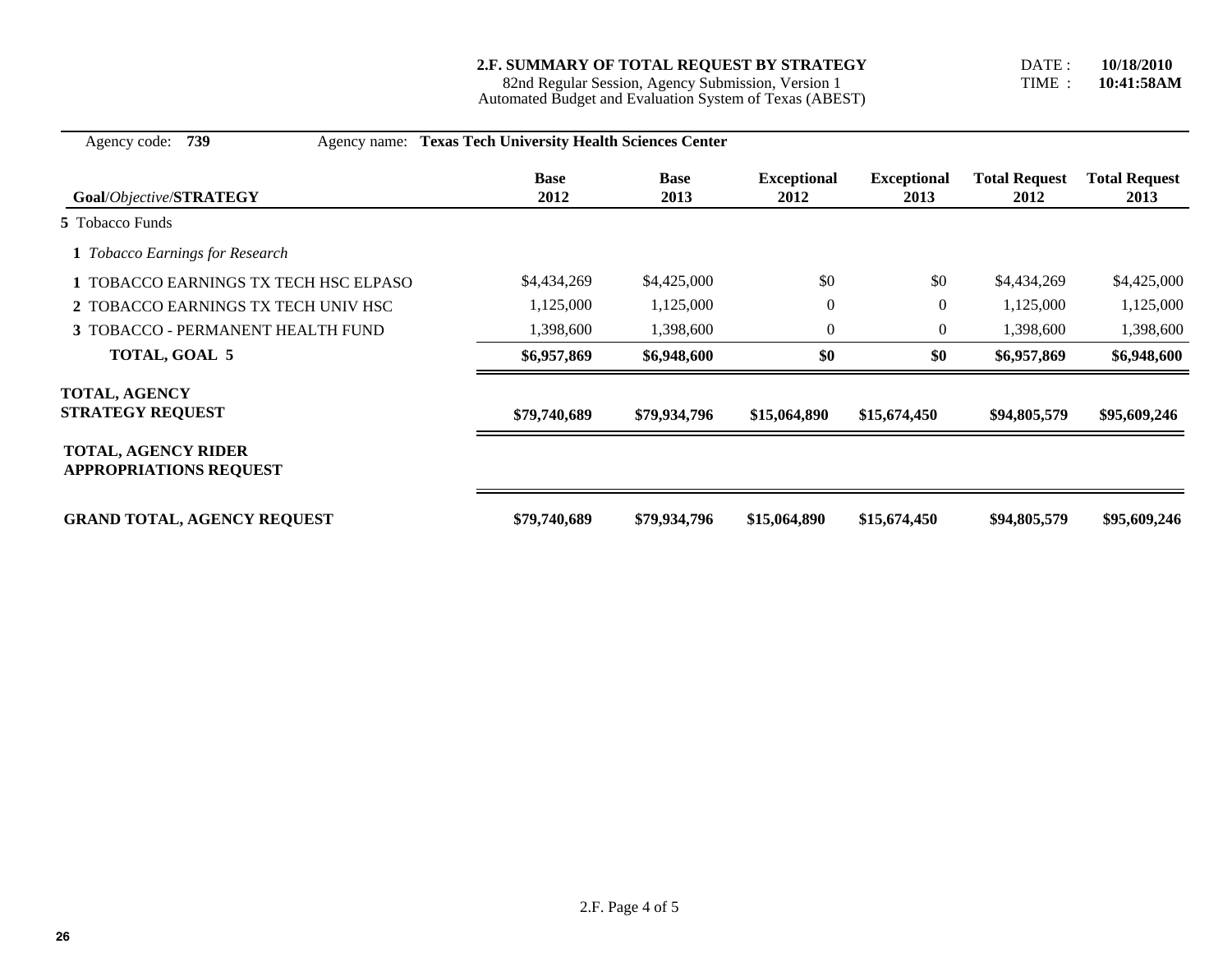Automated Budget and Evaluation System of Texas (ABEST) 82nd Regular Session, Agency Submission, Version 1

| 739<br>Agency code:                     | <b>Agency name: Texas Tech University Health Sciences Center</b> |                     |                            |                            |                              |                              |
|-----------------------------------------|------------------------------------------------------------------|---------------------|----------------------------|----------------------------|------------------------------|------------------------------|
| Goal/Objective/STRATEGY                 | <b>Base</b><br>2012                                              | <b>Base</b><br>2013 | <b>Exceptional</b><br>2012 | <b>Exceptional</b><br>2013 | <b>Total Request</b><br>2012 | <b>Total Request</b><br>2013 |
| <b>General Revenue Funds:</b>           |                                                                  |                     |                            |                            |                              |                              |
| <b>General Revenue Fund</b>             | \$70,127,597                                                     | \$70,125,926        | \$15,064,890               | \$15,674,450               | \$85,192,487                 | \$85,800,376                 |
|                                         | \$70,127,597                                                     | \$70,125,926        | \$15,064,890               | \$15,674,450               | \$85,192,487                 | \$85,800,376                 |
| <b>General Revenue Dedicated Funds:</b> |                                                                  |                     |                            |                            |                              |                              |
| 704 Bd Authorized Tuition Inc           | $\overline{0}$                                                   | $\theta$            | $\overline{0}$             | $\overline{0}$             | $\theta$                     | $\theta$                     |
| 770 Est Oth Educ & Gen Inco             | 2,655,223                                                        | 2,860,270           | $\overline{0}$             | $\mathbf{0}$               | 2,655,223                    | 2,860,270                    |
|                                         | \$2,655,223                                                      | \$2,860,270         | \$0                        | \$0                        | \$2,655,223                  | \$2,860,270                  |
| <b>Federal Funds:</b>                   |                                                                  |                     |                            |                            |                              |                              |
| 369 Fed Recovery & Reinvestment Fund    | $\boldsymbol{0}$                                                 | $\overline{0}$      | $\boldsymbol{0}$           | $\boldsymbol{0}$           | $\boldsymbol{0}$             | $\boldsymbol{0}$             |
|                                         | \$0                                                              | \$0                 | \$0                        | \$0                        | \$0                          | \$0                          |
| <b>Other Funds:</b>                     |                                                                  |                     |                            |                            |                              |                              |
| 810 Permanent Health Fund Higher Ed     | 1,398,600                                                        | 1,398,600           | $\overline{0}$             | $\boldsymbol{0}$           | 1,398,600                    | 1,398,600                    |
| 820 Permanent Endowment FD TTHSC-EP     | 4,434,269                                                        | 4,425,000           | $\overline{0}$             | $\mathbf{0}$               | 4,434,269                    | 4,425,000                    |
| Permanent Endowment Fd TTHSC-OTH<br>821 | 1,125,000                                                        | 1,125,000           | $\mathbf{0}$               | $\mathbf{0}$               | 1,125,000                    | 1,125,000                    |
|                                         | \$6,957,869                                                      | \$6,948,600         | \$0                        | \$0                        | \$6,957,869                  | \$6,948,600                  |
| TOTAL, METHOD OF FINANCING              | \$79,740,689                                                     | \$79,934,796        | \$15,064,890               | \$15,674,450               | \$94,805,579                 | \$95,609,246                 |
| <b>FULL TIME EQUIVALENT POSITIONS</b>   | 2,104.1                                                          | 2,104.1             | 12.3                       | 12.3                       | 2,116.4                      | 2,116.4                      |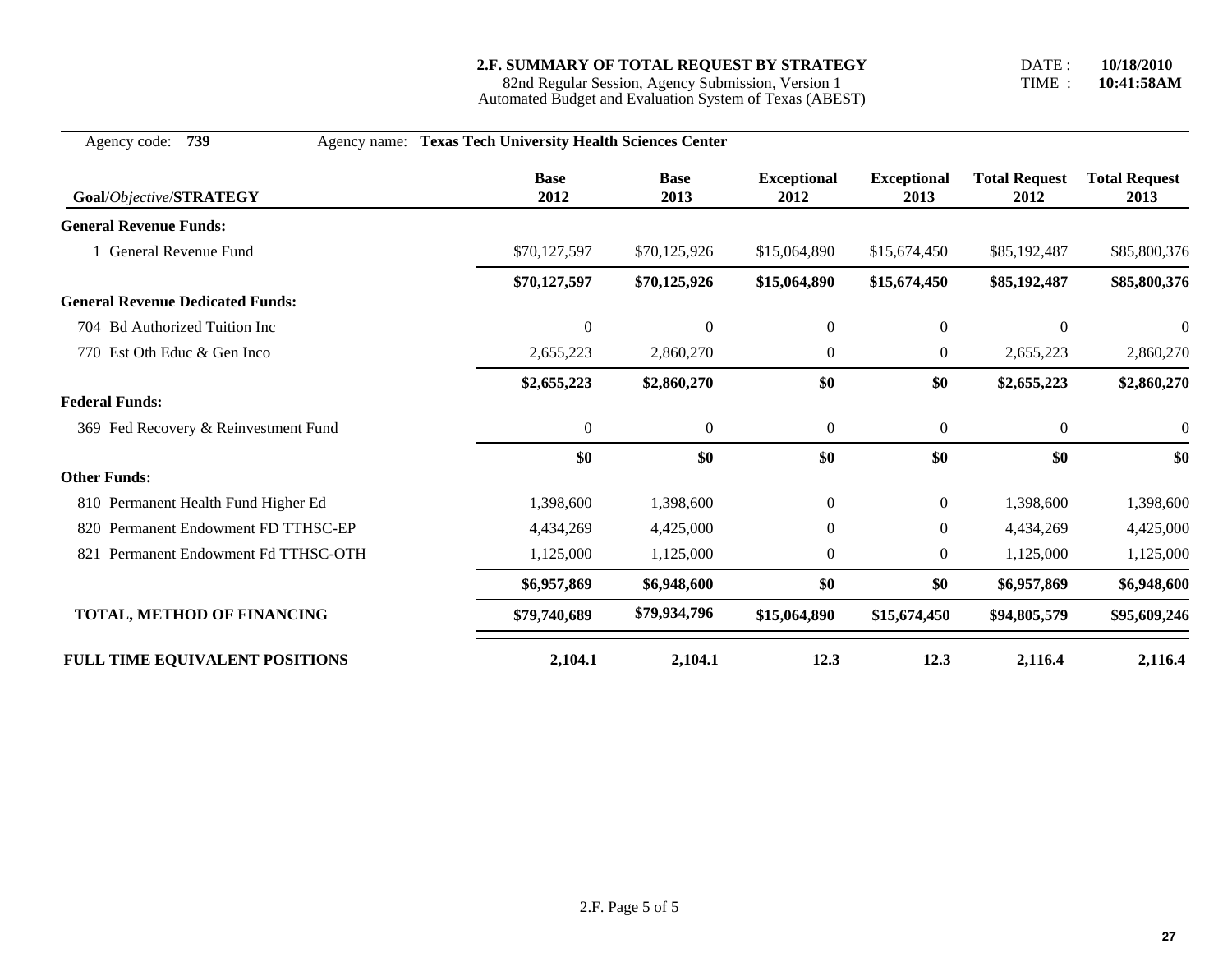|            | 82nd Regular Session, Agency Submission, Version 1<br>Automated Budget and Evaluation system of Texas (ABEST) |                                                                        |                     |                     |                                        |                                        |
|------------|---------------------------------------------------------------------------------------------------------------|------------------------------------------------------------------------|---------------------|---------------------|----------------------------------------|----------------------------------------|
|            | Agency code: 739                                                                                              | Agency name: Texas Tech University Health Sciences Center              |                     |                     |                                        |                                        |
|            | Goal/Objective / Outcome                                                                                      |                                                                        |                     |                     |                                        |                                        |
|            | BL<br>2012                                                                                                    | <b>BL</b><br>2013                                                      | <b>Excp</b><br>2012 | <b>Excp</b><br>2013 | <b>Total</b><br><b>Request</b><br>2012 | <b>Total</b><br><b>Request</b><br>2013 |
|            | Provide Instructional and Operations Support<br><b>Instructional Programs</b>                                 |                                                                        |                     |                     |                                        |                                        |
| <b>KEY</b> |                                                                                                               | 1 % Medical School Students Passing NLE Part 1 or Part 2 on First Try  |                     |                     |                                        |                                        |
|            | 93.00%                                                                                                        | 93.00%                                                                 |                     |                     | 93.00%                                 | 93.00%                                 |
| <b>KEY</b> |                                                                                                               | 2 % Medical School Graduates Practicing Primary Care in Texas          |                     |                     |                                        |                                        |
|            | 30.00%                                                                                                        | 30.00%                                                                 |                     |                     | 30.00%                                 | 30.00%                                 |
|            |                                                                                                               | 3 % Med School Grads Practicing Primary Care in Texas Underserved Area |                     |                     |                                        |                                        |
|            | 3.00%                                                                                                         | 3.00%                                                                  |                     |                     | 3.00%                                  | 3.00%                                  |
| <b>KEY</b> |                                                                                                               | 4 Percent of Medical Residency Completers Practicing in Texas          |                     |                     |                                        |                                        |
|            | 51.00%                                                                                                        | 51.00%                                                                 |                     |                     | 51.00%                                 | 51.00%                                 |
|            | 5 Total Uncompensated Care Provided by Faculty                                                                |                                                                        |                     |                     |                                        |                                        |
|            | 285,400,000.00                                                                                                | 290,000,000.00                                                         |                     |                     | 285,400,000.00                         | 290,000,000.00                         |
|            | <b>6 Total Net Patient Revenue by Faculty</b>                                                                 |                                                                        |                     |                     |                                        |                                        |
|            | 127,300,000.00                                                                                                | 129,200,000.00                                                         |                     |                     | 127,300,000.00                         | 129,200,000.00                         |
| <b>KEY</b> |                                                                                                               | 7 Percent Allied Health Grads Passing Certif./Licensure Exam First Try |                     |                     |                                        |                                        |
|            | 93.00%                                                                                                        | 93.00%                                                                 |                     |                     | 93.00%                                 | 93.00%                                 |
| <b>KEY</b> |                                                                                                               | 8 Percent Allied Health Graduates Licensed or Certified in Texas       |                     |                     |                                        |                                        |
|            | 80.00%                                                                                                        | 80.00%                                                                 |                     |                     | 80.00%                                 | 80.00%                                 |

**2.G. SUMMARY OF TOTAL REQUEST OBJECTIVE OUTCOMES**

Date : **10/18/2010**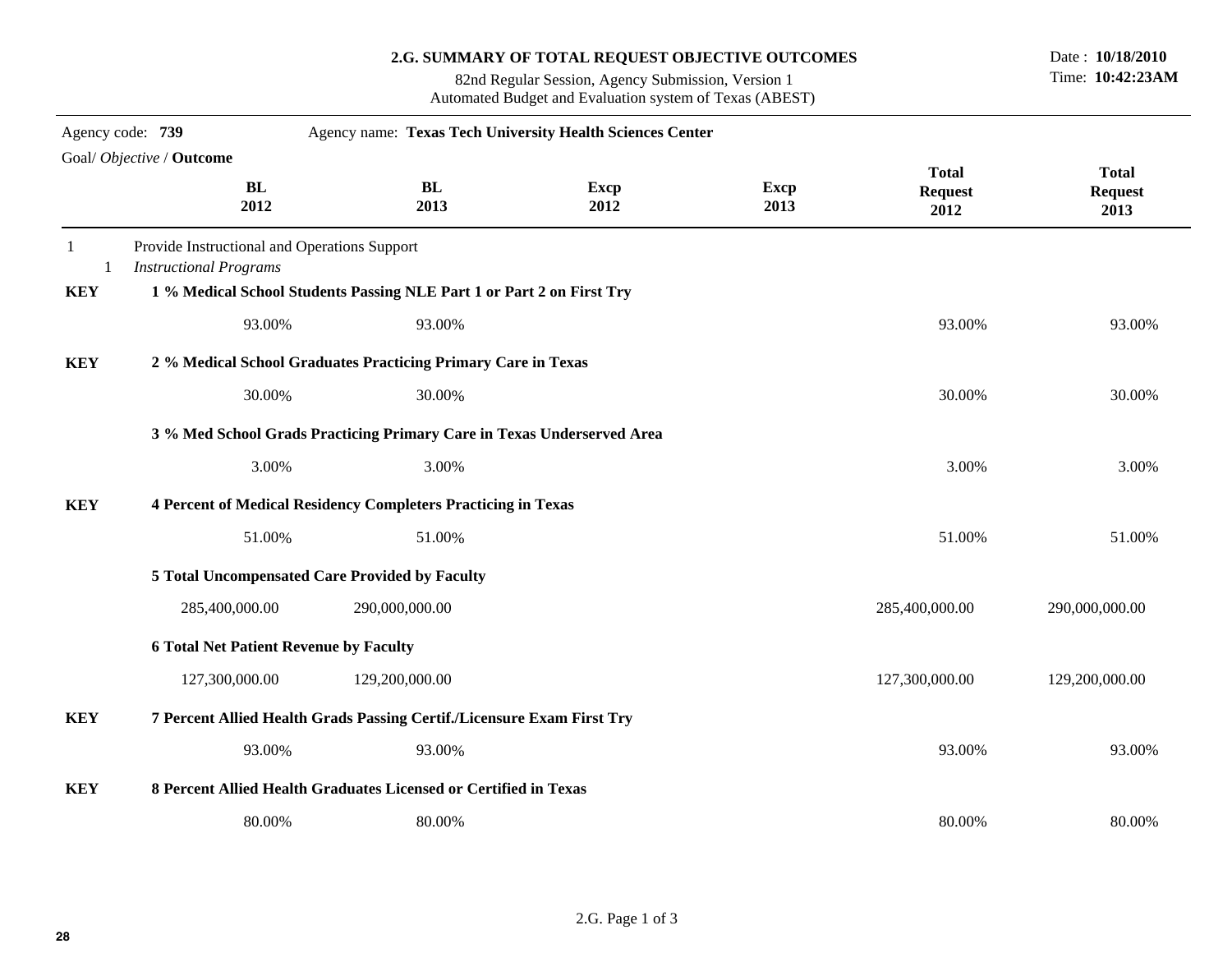|                |                                                                         |                                                           | 2.G. SUMMARY OF TOTAL REQUEST OBJECTIVE OUTCOMES<br>82nd Regular Session, Agency Submission, Version 1<br>Automated Budget and Evaluation system of Texas (ABEST) |                     |                        | Date: 10/18/2010<br>Time: 10:42:29AM |
|----------------|-------------------------------------------------------------------------|-----------------------------------------------------------|-------------------------------------------------------------------------------------------------------------------------------------------------------------------|---------------------|------------------------|--------------------------------------|
|                | Agency code: 739                                                        | Agency name: Texas Tech University Health Sciences Center |                                                                                                                                                                   |                     |                        |                                      |
|                | Goal/Objective / Outcome                                                |                                                           |                                                                                                                                                                   |                     | <b>Total</b>           | <b>Total</b>                         |
|                | <b>BL</b><br>2012                                                       | BL<br>2013                                                | <b>Excp</b><br>2012                                                                                                                                               | <b>Excp</b><br>2013 | <b>Request</b><br>2012 | <b>Request</b><br>2013               |
| <b>KEY</b>     | 9 Percent BSN Grads Passing National Licensing Exam First Try in Texas  |                                                           |                                                                                                                                                                   |                     |                        |                                      |
|                | 85.00%                                                                  | 85.00%                                                    |                                                                                                                                                                   |                     | 85.00%                 | 85.00%                               |
| <b>KEY</b>     | 10 Percent of BSN Graduates Who Are Licensed in Texas                   |                                                           |                                                                                                                                                                   |                     |                        |                                      |
|                | 95.00%                                                                  | 95.00%                                                    |                                                                                                                                                                   |                     | 95.00%                 | 95.00%                               |
| <b>KEY</b>     | 11 % of Pharmacy School Grads Passing National Licensing Exam First Try |                                                           |                                                                                                                                                                   |                     |                        |                                      |
|                | 96.00%                                                                  | 96.00%                                                    |                                                                                                                                                                   |                     | 96.00%                 | 96.00%                               |
| <b>KEY</b>     | 12 Percent of Pharmacy School Graduates Who Are Licensed in Texas       |                                                           |                                                                                                                                                                   |                     |                        |                                      |
|                | 90.00%                                                                  | 90.00%                                                    |                                                                                                                                                                   |                     | 90.00%                 | 90.00%                               |
| <b>KEY</b>     | 13 Administrative (Instit Support) Cost As % of Total Expenditures      |                                                           |                                                                                                                                                                   |                     |                        |                                      |
|                | 4.30%                                                                   | 4.30%                                                     |                                                                                                                                                                   |                     | 4.30%                  | 4.30%                                |
|                | 14 Value of Lost or Stolen Property                                     |                                                           |                                                                                                                                                                   |                     |                        |                                      |
|                | 9,500.00                                                                | 9,500.00                                                  |                                                                                                                                                                   |                     | 9,500.00               | 9,500.00                             |
|                | 15 Percent of Property Lost or Stolen                                   |                                                           |                                                                                                                                                                   |                     |                        |                                      |
|                | 0.02%                                                                   | 0.02%                                                     |                                                                                                                                                                   |                     | 0.02%                  | 0.02%                                |
| <b>KEY</b>     | 16 % Medical School Graduates Practicing in Texas                       |                                                           |                                                                                                                                                                   |                     |                        |                                      |
|                | 65.00%                                                                  | 65.00%                                                    |                                                                                                                                                                   |                     | 65.00%                 | 65.00%                               |
| $\overline{2}$ | Provide Research Support                                                |                                                           |                                                                                                                                                                   |                     |                        |                                      |

1*Research Activities*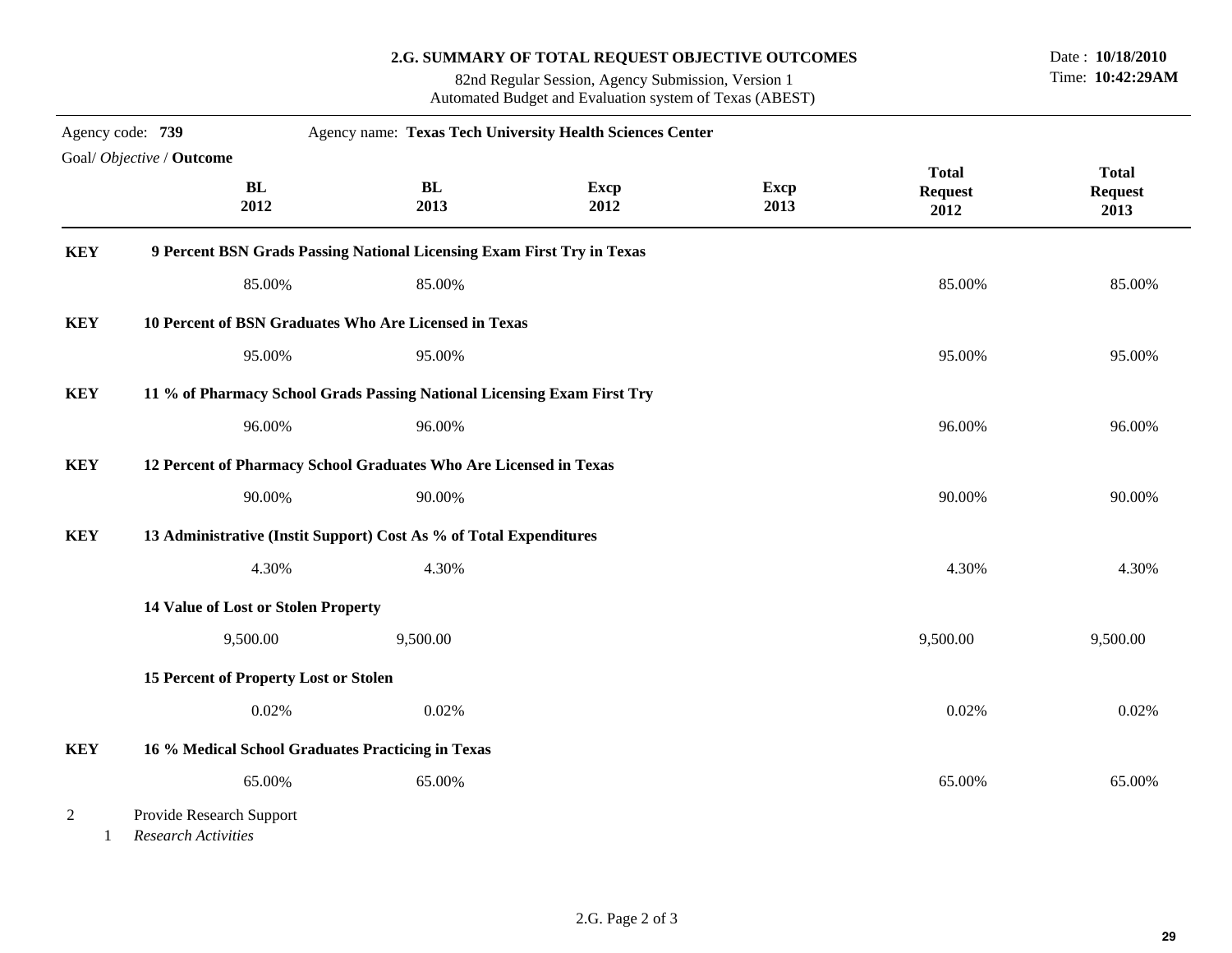|                  | 2.G. SUMMARY OF TOTAL REQUEST OBJECTIVE OUTCOMES                                                                                                                                  |                                                                       |                     |              |                                        |                                        |  |  |  |  |  |
|------------------|-----------------------------------------------------------------------------------------------------------------------------------------------------------------------------------|-----------------------------------------------------------------------|---------------------|--------------|----------------------------------------|----------------------------------------|--|--|--|--|--|
|                  | 82nd Regular Session, Agency Submission, Version 1<br>Automated Budget and Evaluation system of Texas (ABEST)<br><b>Agency name: Texas Tech University Health Sciences Center</b> |                                                                       |                     |              |                                        |                                        |  |  |  |  |  |
| Agency code: 739 |                                                                                                                                                                                   |                                                                       |                     |              |                                        |                                        |  |  |  |  |  |
|                  | Goal/ <i>Objective</i> / <b>Outcome</b>                                                                                                                                           |                                                                       |                     |              |                                        |                                        |  |  |  |  |  |
|                  | BL<br>2012                                                                                                                                                                        | BL<br>2013                                                            | <b>Excp</b><br>2012 | Excp<br>2013 | <b>Total</b><br><b>Request</b><br>2012 | <b>Total</b><br><b>Request</b><br>2013 |  |  |  |  |  |
| <b>KEY</b>       | <b>1 Total External Research Expenditures</b>                                                                                                                                     |                                                                       |                     |              |                                        |                                        |  |  |  |  |  |
|                  | 16,500,000.00                                                                                                                                                                     | 17,000,000.00                                                         |                     |              | 16,500,000.00                          | 17,000,000.00                          |  |  |  |  |  |
|                  |                                                                                                                                                                                   | 2 External Research Expends As % of Total State Appropriations        |                     |              |                                        |                                        |  |  |  |  |  |
|                  | 9.50%                                                                                                                                                                             | 9.50%                                                                 |                     |              | 9.50%                                  | 9.50%                                  |  |  |  |  |  |
|                  |                                                                                                                                                                                   | 3 External Research Expends As % of State Appropriations for Research |                     |              |                                        |                                        |  |  |  |  |  |
|                  | 350.00%                                                                                                                                                                           | 350.00%                                                               |                     |              | 350.00%                                | 350.00%                                |  |  |  |  |  |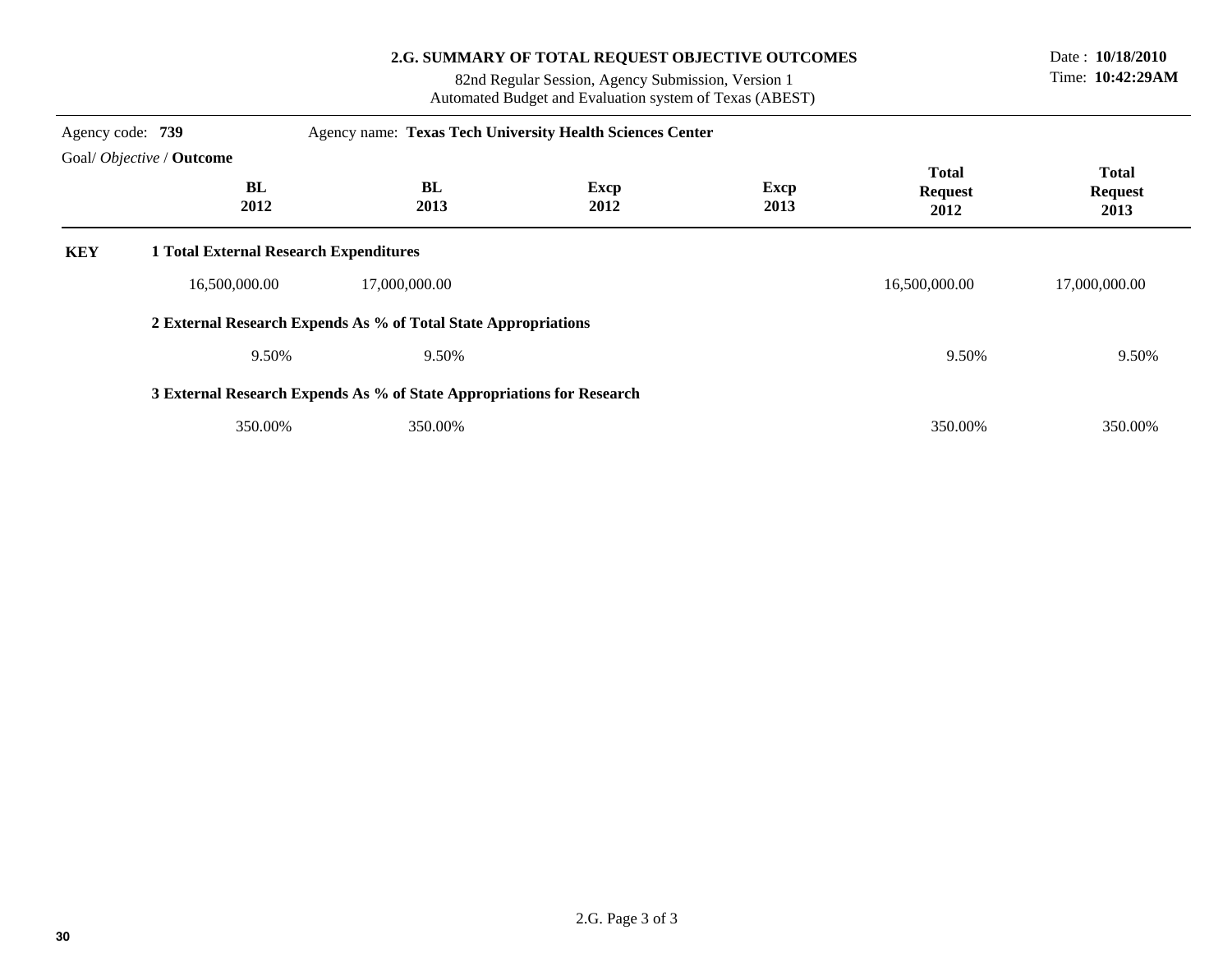| $\mathbf{2}$<br>Statewide Goal/Benchmark:<br>$\overline{0}$<br>Provide Instructional and Operations Support<br><b>OBJECTIVE:</b><br><b>Instructional Programs</b><br>Service Categories:<br>1<br>STRATEGY:<br><b>Medical Education</b><br>Service: 19<br>Income: A.2<br>B.3<br>$\mathbf{1}$<br>Age:<br><b>DESCRIPTION</b><br><b>Exp 2009</b><br><b>Est 2010</b><br><b>Bud 2011</b><br><b>BL</b> 2012<br><b>BL</b> 2013<br><b>Output Measures:</b><br>1 Minority Graduates As a Percent of Total Graduates (All<br>21.95 %<br>22.00 %<br>22.00 %<br>22.00 %<br>22.00 %<br>Schools)<br>23.39 %<br>16.00 %<br>16.00 %<br>16.00 %<br>2 Minority Graduates As a Percent of Total MD/DO<br>16.00 %<br>Graduates<br>3 Total Number of Outpatient Visits<br>862,780.00<br>825,000.00<br>850,000.00<br>833,000.00<br>841,000.00<br>4 Total Number of Inpatient Days<br>309,253.00<br>318,000.00<br>309,000.00<br>312,000.00<br>315,000.00<br>5 Total Number of Postdoctoral Research Trainees (All<br>44.00<br>55.00<br>55.00<br>55.00<br>55.00<br>Schools)<br><b>Explanatory/Input Measures:</b><br>KEY 1 Minority Admissions As % of Total First-year Admissions<br>19.94 %<br>21.00 %<br>21.00 %<br>21.00 %<br>21.00 %<br>(All Schools)<br>11.72 %<br>16.00 %<br>16.00 %<br>16.00 %<br>KEY 2 Minority MD Admissions As % of Total MD Admissions<br>16.00 %<br>KEY 3 % Medical School Graduates Entering a Primary Care<br>44.00 %<br>48.00 %<br>48.00 %<br>48.00 %<br>48.00 %<br>Residency<br><b>Objects of Expense:</b><br>1001<br><b>SALARIES AND WAGES</b><br>\$13,628,101<br>\$15,458,575<br>\$10,107,308<br>\$0<br>\$0<br>OTHER PERSONNEL COSTS<br>1002<br>\$352,377<br>\$396,048<br>\$284,805<br>\$0<br>\$0<br>\$0<br>1005<br><b>FACULTY SALARIES</b><br>\$18,375,189<br>\$16,537,966<br>\$19,632,810<br>\$0<br>PROFESSIONAL SALARIES<br>\$0<br>1010<br>\$40,328<br>\$38,128<br>\$136,698<br>\$0<br>2001<br>PROFESSIONAL FEES AND SERVICES<br>\$360<br>\$4,834<br>\$83,040<br>\$0<br>\$0<br>2003<br><b>CONSUMABLE SUPPLIES</b><br>\$119,551<br>\$40,278<br>\$59,722<br>\$0<br>\$0<br><b>UTILITIES</b><br>2004<br>\$13,324<br>\$0<br>\$36,982<br>\$0<br>\$0<br><b>TRAVEL</b><br>\$14,694<br>\$10,000<br>\$0<br>2005<br>\$2,952<br>\$0<br>2007<br><b>RENT - MACHINE AND OTHER</b><br>\$0<br>\$1,386<br>\$0<br>\$0<br>\$0 |             | Agency name: Texas Tech University Health Sciences Center<br>Agency code: 739 |             |           |           |     |     |
|------------------------------------------------------------------------------------------------------------------------------------------------------------------------------------------------------------------------------------------------------------------------------------------------------------------------------------------------------------------------------------------------------------------------------------------------------------------------------------------------------------------------------------------------------------------------------------------------------------------------------------------------------------------------------------------------------------------------------------------------------------------------------------------------------------------------------------------------------------------------------------------------------------------------------------------------------------------------------------------------------------------------------------------------------------------------------------------------------------------------------------------------------------------------------------------------------------------------------------------------------------------------------------------------------------------------------------------------------------------------------------------------------------------------------------------------------------------------------------------------------------------------------------------------------------------------------------------------------------------------------------------------------------------------------------------------------------------------------------------------------------------------------------------------------------------------------------------------------------------------------------------------------------------------------------------------------------------------------------------------------------------------------------------------------------------------------------------------------------------------------------------------------------------------------------------------------------------------------------------------------------------------------------------------------------------------|-------------|-------------------------------------------------------------------------------|-------------|-----------|-----------|-----|-----|
|                                                                                                                                                                                                                                                                                                                                                                                                                                                                                                                                                                                                                                                                                                                                                                                                                                                                                                                                                                                                                                                                                                                                                                                                                                                                                                                                                                                                                                                                                                                                                                                                                                                                                                                                                                                                                                                                                                                                                                                                                                                                                                                                                                                                                                                                                                                        | GOAL:       |                                                                               |             |           |           |     |     |
|                                                                                                                                                                                                                                                                                                                                                                                                                                                                                                                                                                                                                                                                                                                                                                                                                                                                                                                                                                                                                                                                                                                                                                                                                                                                                                                                                                                                                                                                                                                                                                                                                                                                                                                                                                                                                                                                                                                                                                                                                                                                                                                                                                                                                                                                                                                        |             |                                                                               |             |           |           |     |     |
|                                                                                                                                                                                                                                                                                                                                                                                                                                                                                                                                                                                                                                                                                                                                                                                                                                                                                                                                                                                                                                                                                                                                                                                                                                                                                                                                                                                                                                                                                                                                                                                                                                                                                                                                                                                                                                                                                                                                                                                                                                                                                                                                                                                                                                                                                                                        |             |                                                                               |             |           |           |     |     |
|                                                                                                                                                                                                                                                                                                                                                                                                                                                                                                                                                                                                                                                                                                                                                                                                                                                                                                                                                                                                                                                                                                                                                                                                                                                                                                                                                                                                                                                                                                                                                                                                                                                                                                                                                                                                                                                                                                                                                                                                                                                                                                                                                                                                                                                                                                                        | <b>CODE</b> |                                                                               |             |           |           |     |     |
|                                                                                                                                                                                                                                                                                                                                                                                                                                                                                                                                                                                                                                                                                                                                                                                                                                                                                                                                                                                                                                                                                                                                                                                                                                                                                                                                                                                                                                                                                                                                                                                                                                                                                                                                                                                                                                                                                                                                                                                                                                                                                                                                                                                                                                                                                                                        |             |                                                                               |             |           |           |     |     |
|                                                                                                                                                                                                                                                                                                                                                                                                                                                                                                                                                                                                                                                                                                                                                                                                                                                                                                                                                                                                                                                                                                                                                                                                                                                                                                                                                                                                                                                                                                                                                                                                                                                                                                                                                                                                                                                                                                                                                                                                                                                                                                                                                                                                                                                                                                                        |             |                                                                               |             |           |           |     |     |
|                                                                                                                                                                                                                                                                                                                                                                                                                                                                                                                                                                                                                                                                                                                                                                                                                                                                                                                                                                                                                                                                                                                                                                                                                                                                                                                                                                                                                                                                                                                                                                                                                                                                                                                                                                                                                                                                                                                                                                                                                                                                                                                                                                                                                                                                                                                        |             |                                                                               |             |           |           |     |     |
|                                                                                                                                                                                                                                                                                                                                                                                                                                                                                                                                                                                                                                                                                                                                                                                                                                                                                                                                                                                                                                                                                                                                                                                                                                                                                                                                                                                                                                                                                                                                                                                                                                                                                                                                                                                                                                                                                                                                                                                                                                                                                                                                                                                                                                                                                                                        |             |                                                                               |             |           |           |     |     |
|                                                                                                                                                                                                                                                                                                                                                                                                                                                                                                                                                                                                                                                                                                                                                                                                                                                                                                                                                                                                                                                                                                                                                                                                                                                                                                                                                                                                                                                                                                                                                                                                                                                                                                                                                                                                                                                                                                                                                                                                                                                                                                                                                                                                                                                                                                                        |             |                                                                               |             |           |           |     |     |
|                                                                                                                                                                                                                                                                                                                                                                                                                                                                                                                                                                                                                                                                                                                                                                                                                                                                                                                                                                                                                                                                                                                                                                                                                                                                                                                                                                                                                                                                                                                                                                                                                                                                                                                                                                                                                                                                                                                                                                                                                                                                                                                                                                                                                                                                                                                        |             |                                                                               |             |           |           |     |     |
|                                                                                                                                                                                                                                                                                                                                                                                                                                                                                                                                                                                                                                                                                                                                                                                                                                                                                                                                                                                                                                                                                                                                                                                                                                                                                                                                                                                                                                                                                                                                                                                                                                                                                                                                                                                                                                                                                                                                                                                                                                                                                                                                                                                                                                                                                                                        |             |                                                                               |             |           |           |     |     |
|                                                                                                                                                                                                                                                                                                                                                                                                                                                                                                                                                                                                                                                                                                                                                                                                                                                                                                                                                                                                                                                                                                                                                                                                                                                                                                                                                                                                                                                                                                                                                                                                                                                                                                                                                                                                                                                                                                                                                                                                                                                                                                                                                                                                                                                                                                                        |             |                                                                               |             |           |           |     |     |
|                                                                                                                                                                                                                                                                                                                                                                                                                                                                                                                                                                                                                                                                                                                                                                                                                                                                                                                                                                                                                                                                                                                                                                                                                                                                                                                                                                                                                                                                                                                                                                                                                                                                                                                                                                                                                                                                                                                                                                                                                                                                                                                                                                                                                                                                                                                        |             |                                                                               |             |           |           |     |     |
|                                                                                                                                                                                                                                                                                                                                                                                                                                                                                                                                                                                                                                                                                                                                                                                                                                                                                                                                                                                                                                                                                                                                                                                                                                                                                                                                                                                                                                                                                                                                                                                                                                                                                                                                                                                                                                                                                                                                                                                                                                                                                                                                                                                                                                                                                                                        |             |                                                                               |             |           |           |     |     |
|                                                                                                                                                                                                                                                                                                                                                                                                                                                                                                                                                                                                                                                                                                                                                                                                                                                                                                                                                                                                                                                                                                                                                                                                                                                                                                                                                                                                                                                                                                                                                                                                                                                                                                                                                                                                                                                                                                                                                                                                                                                                                                                                                                                                                                                                                                                        |             |                                                                               |             |           |           |     |     |
|                                                                                                                                                                                                                                                                                                                                                                                                                                                                                                                                                                                                                                                                                                                                                                                                                                                                                                                                                                                                                                                                                                                                                                                                                                                                                                                                                                                                                                                                                                                                                                                                                                                                                                                                                                                                                                                                                                                                                                                                                                                                                                                                                                                                                                                                                                                        |             |                                                                               |             |           |           |     |     |
|                                                                                                                                                                                                                                                                                                                                                                                                                                                                                                                                                                                                                                                                                                                                                                                                                                                                                                                                                                                                                                                                                                                                                                                                                                                                                                                                                                                                                                                                                                                                                                                                                                                                                                                                                                                                                                                                                                                                                                                                                                                                                                                                                                                                                                                                                                                        |             |                                                                               |             |           |           |     |     |
|                                                                                                                                                                                                                                                                                                                                                                                                                                                                                                                                                                                                                                                                                                                                                                                                                                                                                                                                                                                                                                                                                                                                                                                                                                                                                                                                                                                                                                                                                                                                                                                                                                                                                                                                                                                                                                                                                                                                                                                                                                                                                                                                                                                                                                                                                                                        |             |                                                                               |             |           |           |     |     |
|                                                                                                                                                                                                                                                                                                                                                                                                                                                                                                                                                                                                                                                                                                                                                                                                                                                                                                                                                                                                                                                                                                                                                                                                                                                                                                                                                                                                                                                                                                                                                                                                                                                                                                                                                                                                                                                                                                                                                                                                                                                                                                                                                                                                                                                                                                                        |             |                                                                               |             |           |           |     |     |
|                                                                                                                                                                                                                                                                                                                                                                                                                                                                                                                                                                                                                                                                                                                                                                                                                                                                                                                                                                                                                                                                                                                                                                                                                                                                                                                                                                                                                                                                                                                                                                                                                                                                                                                                                                                                                                                                                                                                                                                                                                                                                                                                                                                                                                                                                                                        |             |                                                                               |             |           |           |     |     |
|                                                                                                                                                                                                                                                                                                                                                                                                                                                                                                                                                                                                                                                                                                                                                                                                                                                                                                                                                                                                                                                                                                                                                                                                                                                                                                                                                                                                                                                                                                                                                                                                                                                                                                                                                                                                                                                                                                                                                                                                                                                                                                                                                                                                                                                                                                                        |             |                                                                               |             |           |           |     |     |
|                                                                                                                                                                                                                                                                                                                                                                                                                                                                                                                                                                                                                                                                                                                                                                                                                                                                                                                                                                                                                                                                                                                                                                                                                                                                                                                                                                                                                                                                                                                                                                                                                                                                                                                                                                                                                                                                                                                                                                                                                                                                                                                                                                                                                                                                                                                        |             |                                                                               |             |           |           |     |     |
|                                                                                                                                                                                                                                                                                                                                                                                                                                                                                                                                                                                                                                                                                                                                                                                                                                                                                                                                                                                                                                                                                                                                                                                                                                                                                                                                                                                                                                                                                                                                                                                                                                                                                                                                                                                                                                                                                                                                                                                                                                                                                                                                                                                                                                                                                                                        |             |                                                                               |             |           |           |     |     |
|                                                                                                                                                                                                                                                                                                                                                                                                                                                                                                                                                                                                                                                                                                                                                                                                                                                                                                                                                                                                                                                                                                                                                                                                                                                                                                                                                                                                                                                                                                                                                                                                                                                                                                                                                                                                                                                                                                                                                                                                                                                                                                                                                                                                                                                                                                                        |             |                                                                               |             |           |           |     |     |
|                                                                                                                                                                                                                                                                                                                                                                                                                                                                                                                                                                                                                                                                                                                                                                                                                                                                                                                                                                                                                                                                                                                                                                                                                                                                                                                                                                                                                                                                                                                                                                                                                                                                                                                                                                                                                                                                                                                                                                                                                                                                                                                                                                                                                                                                                                                        |             |                                                                               |             |           |           |     |     |
|                                                                                                                                                                                                                                                                                                                                                                                                                                                                                                                                                                                                                                                                                                                                                                                                                                                                                                                                                                                                                                                                                                                                                                                                                                                                                                                                                                                                                                                                                                                                                                                                                                                                                                                                                                                                                                                                                                                                                                                                                                                                                                                                                                                                                                                                                                                        |             |                                                                               |             |           |           |     |     |
|                                                                                                                                                                                                                                                                                                                                                                                                                                                                                                                                                                                                                                                                                                                                                                                                                                                                                                                                                                                                                                                                                                                                                                                                                                                                                                                                                                                                                                                                                                                                                                                                                                                                                                                                                                                                                                                                                                                                                                                                                                                                                                                                                                                                                                                                                                                        |             |                                                                               |             |           |           |     |     |
|                                                                                                                                                                                                                                                                                                                                                                                                                                                                                                                                                                                                                                                                                                                                                                                                                                                                                                                                                                                                                                                                                                                                                                                                                                                                                                                                                                                                                                                                                                                                                                                                                                                                                                                                                                                                                                                                                                                                                                                                                                                                                                                                                                                                                                                                                                                        | 2009        | OTHER OPERATING EXPENSE                                                       | \$3,090,104 | \$138,336 | \$331,757 | \$0 | \$0 |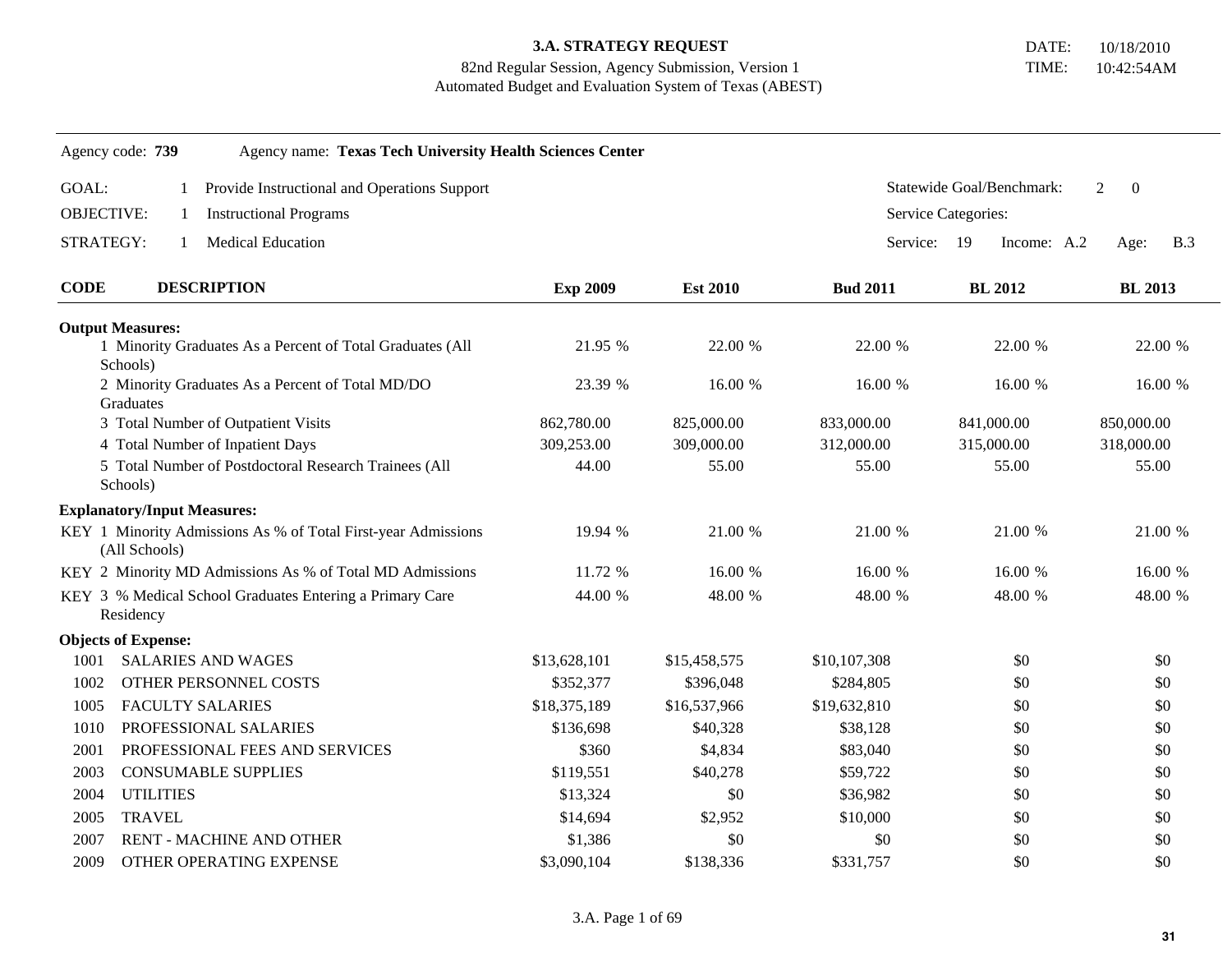## Automated Budget and Evaluation System of Texas (ABEST) 82nd Regular Session, Agency Submission, Version 1 10:43:01 TIME: 10:43:01 AM

| Agency name: Texas Tech University Health Sciences Center<br>Agency code: 739 |                 |                 |                 |                           |                                  |
|-------------------------------------------------------------------------------|-----------------|-----------------|-----------------|---------------------------|----------------------------------|
| GOAL:<br>Provide Instructional and Operations Support                         |                 |                 |                 | Statewide Goal/Benchmark: | $\overline{2}$<br>$\overline{0}$ |
| <b>OBJECTIVE:</b><br><b>Instructional Programs</b>                            |                 |                 |                 | Service Categories:       |                                  |
| STRATEGY:<br><b>Medical Education</b>                                         |                 |                 | Service:        | -19<br>Income: A.2        | B.3<br>Age:                      |
| <b>DESCRIPTION</b><br><b>CODE</b>                                             | <b>Exp 2009</b> | <b>Est 2010</b> | <b>Bud 2011</b> | <b>BL</b> 2012            | <b>BL</b> 2013                   |
| <b>CAPITAL EXPENDITURES</b><br>5000                                           | \$194,958       | \$0             | \$45,000        | \$0                       | \$0                              |
| TOTAL, OBJECT OF EXPENSE                                                      | \$35,926,742    | \$32,619,317    | \$30,629,552    | \$0                       | \$0                              |
| <b>Method of Financing:</b>                                                   |                 |                 |                 |                           |                                  |
| General Revenue Fund                                                          | \$32,565,191    | \$30,561,232    | \$28,570,636    | \$0                       | \$0                              |
| SUBTOTAL, MOF (GENERAL REVENUE FUNDS)                                         | \$32,565,191    | \$30,561,232    | \$28,570,636    | \$0                       | \$0                              |
| <b>Method of Financing:</b>                                                   |                 |                 |                 |                           |                                  |
| Est Oth Educ & Gen Inco<br>770                                                | \$3,361,551     | \$2,058,085     | \$2,058,916     | \$0                       | \$0                              |
| SUBTOTAL, MOF (GENERAL REVENUE FUNDS - DEDICATED)                             | \$3,361,551     | \$2,058,085     | \$2,058,916     | \$0                       | \$0                              |
| TOTAL, METHOD OF FINANCE (INCLUDING RIDERS)                                   |                 |                 |                 | \$0                       | \$0                              |
| TOTAL, METHOD OF FINANCE (EXCLUDING RIDERS)                                   | \$35,926,742    | \$32,619,317    | \$30,629,552    | \$0                       | \$0                              |
| FULL TIME EQUIVALENT POSITIONS:                                               | 445.7           | 373.6           | 344.3           | 404.3                     | 404.3                            |

#### **STRATEGY DESCRIPTION AND JUSTIFICATION:**

The School of Medicine was created by the 61st Texas Legislature in May 1969, as a multi-campus institution with the headquarters in Lubbock. The school, with appropriate financial support, is able to provide medical education to a larger student population while embracing and developing new techniques in educational delivery, capitalizing on the latest technology and integration of both classroom and clinical experiences. Appropriated funds are used to support faculty and staff salaries and operating expenses of teaching departments. In addition, funds support administrative expenses associated with institutional leadership and management of the educational program. The school has several agreements with other higher education public institutions to recruit high quality medical students. The medical education program trains future physicians to serve communities throughout West Texas, the state, and the nation.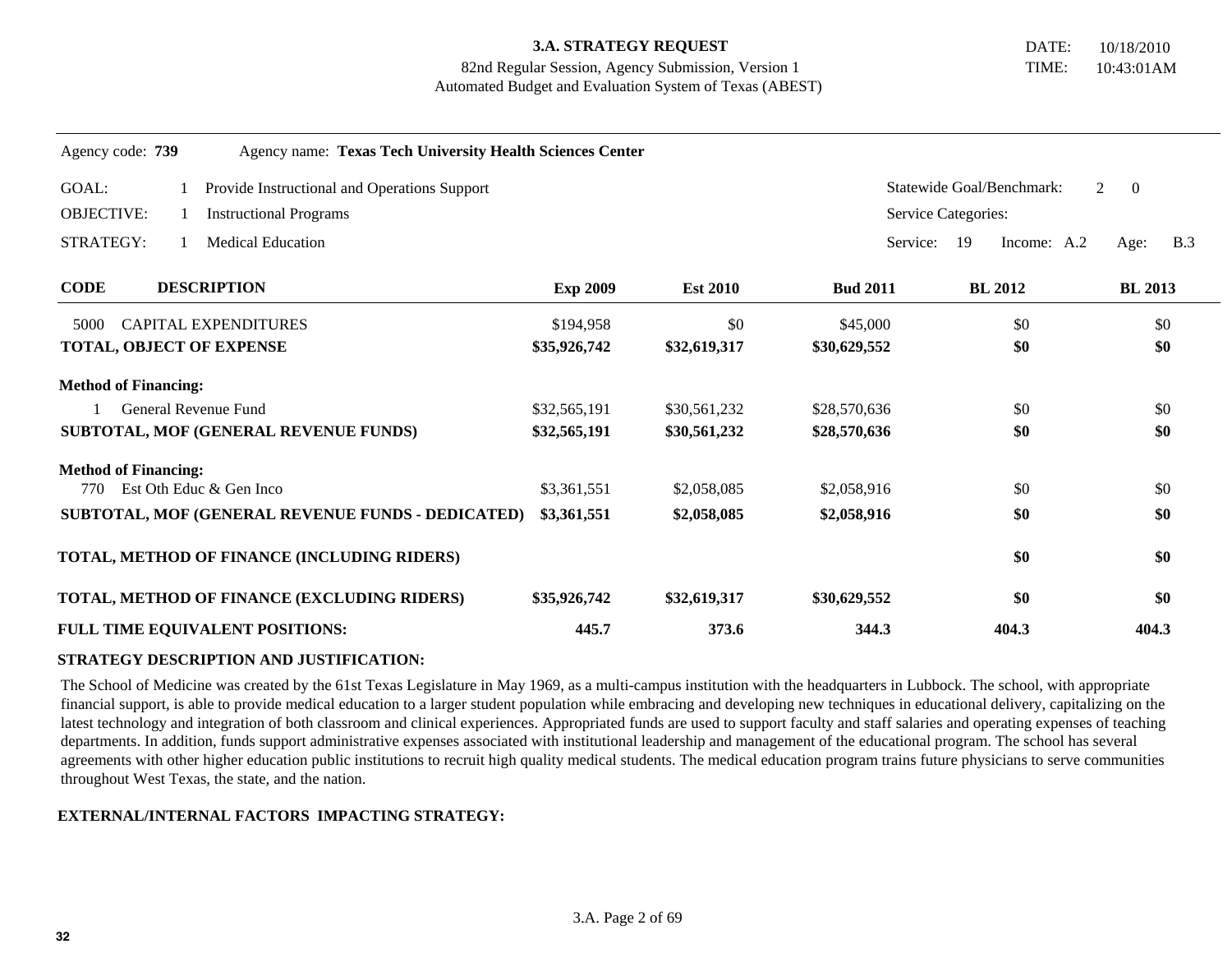## Automated Budget and Evaluation System of Texas (ABEST) 82nd Regular Session, Agency Submission, Version 1 10:43:01 TIME: 10:43:01 AM

| Agency code: 739  | <b>Agency name: Texas Tech University Health Sciences Center</b> |                 |                 |                 |                           |                |                |     |
|-------------------|------------------------------------------------------------------|-----------------|-----------------|-----------------|---------------------------|----------------|----------------|-----|
| GOAL:             | Provide Instructional and Operations Support                     |                 |                 |                 | Statewide Goal/Benchmark: |                | 2 0            |     |
| <b>OBJECTIVE:</b> | <b>Instructional Programs</b>                                    |                 |                 |                 | Service Categories:       |                |                |     |
| STRATEGY:         | <b>Medical Education</b>                                         |                 |                 |                 | Service: 19               | Income: $A.2$  | Age:           | B.3 |
| <b>CODE</b>       | <b>DESCRIPTION</b>                                               | <b>Exp 2009</b> | <b>Est 2010</b> | <b>Bud 2011</b> |                           | <b>BL 2012</b> | <b>BL 2013</b> |     |

Reductions in reimbursement rates for Medicare, Medicaid program and reimbursements from third party health care insurer's impact academic health centers since these sources of funds generally account for over 70% of the School of Medicine operating budgets.

Teaching hospitals that fund graduate medical education programs will also be negatively affected by the reductions in federal reimbursement.

The burden on faculty to treat an increasing number of patients in order to fund the medical school hampers recruitment and retention of high quality physicians, who are able to earn more in the private sector.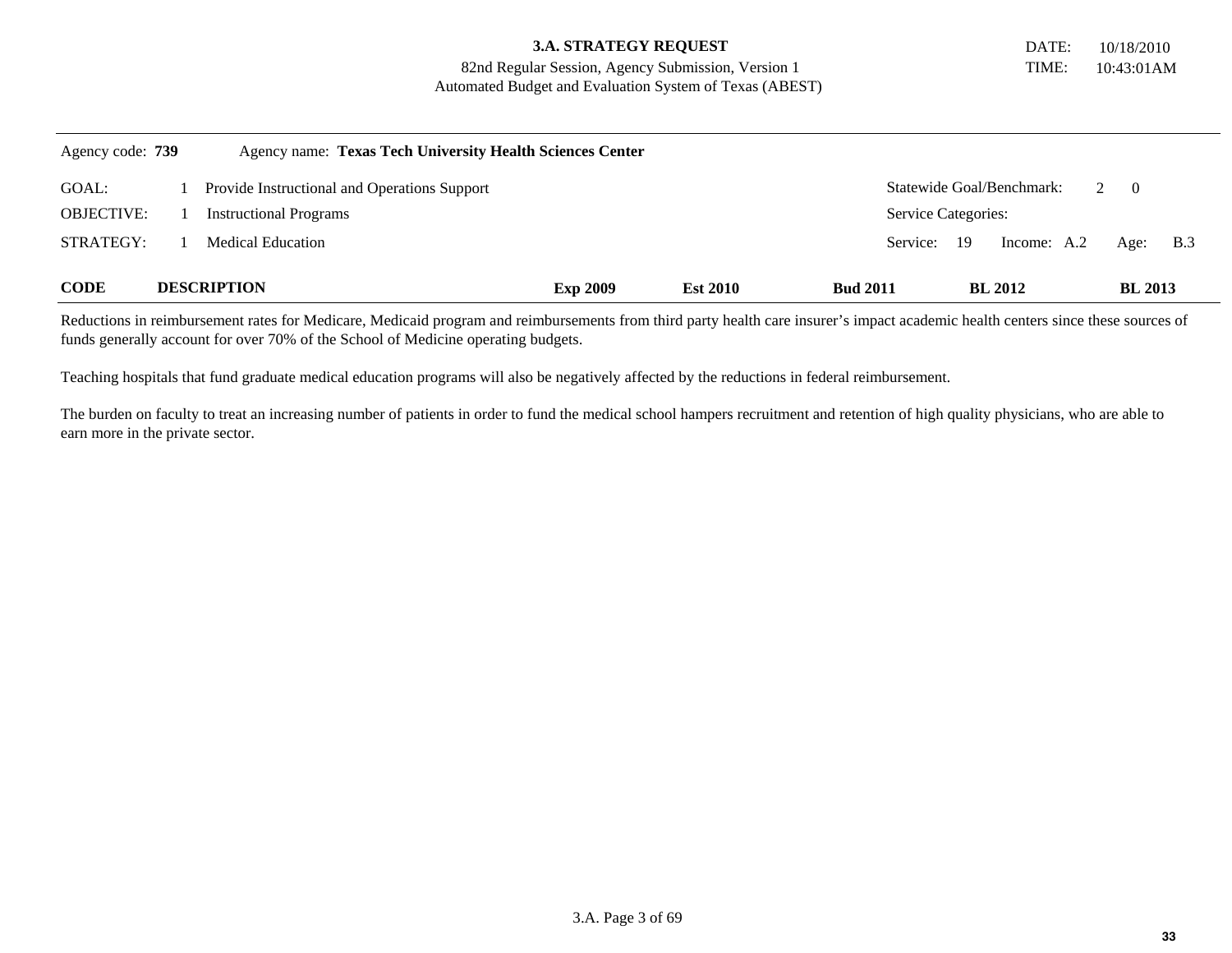| <b>Agency name: Texas Tech University Health Sciences Center</b><br>Agency code: 739 |                 |                 |                 |                           |                     |  |  |  |
|--------------------------------------------------------------------------------------|-----------------|-----------------|-----------------|---------------------------|---------------------|--|--|--|
| GOAL:<br>Provide Instructional and Operations Support<br>1                           |                 |                 |                 | Statewide Goal/Benchmark: | 2<br>$\overline{0}$ |  |  |  |
| <b>OBJECTIVE:</b><br><b>Instructional Programs</b><br>1                              |                 |                 |                 | Service Categories:       |                     |  |  |  |
| STRATEGY:<br><b>Graduate Training in Biomedical Sciences</b><br>2                    |                 |                 | Service: 19     | Income: A.2               | B.3<br>Age:         |  |  |  |
| <b>CODE</b><br><b>DESCRIPTION</b>                                                    | <b>Exp 2009</b> | <b>Est 2010</b> | <b>Bud 2011</b> | <b>BL</b> 2012            | <b>BL</b> 2013      |  |  |  |
| <b>Objects of Expense:</b>                                                           |                 |                 |                 |                           |                     |  |  |  |
| <b>SALARIES AND WAGES</b><br>1001                                                    | \$2,211,504     | \$2,407,466     | \$2,338,395     | \$0                       | \$0                 |  |  |  |
| OTHER PERSONNEL COSTS<br>1002                                                        | \$29,212        | \$30,653        | \$57,886        | \$0                       | \$0                 |  |  |  |
| <b>FACULTY SALARIES</b><br>1005                                                      | \$379,322       | \$430,011       | \$429,848       | \$0                       | \$0                 |  |  |  |
| PROFESSIONAL SALARIES<br>1010                                                        | \$11,032        | \$0             | \$0             | \$0                       | \$0                 |  |  |  |
| 2001<br>PROFESSIONAL FEES AND SERVICES                                               | \$0             | \$8,273         | \$0             | \$0                       | \$0                 |  |  |  |
| <b>CONSUMABLE SUPPLIES</b><br>2003                                                   | \$110,615       | \$10,661        | \$0             | \$0                       | \$0                 |  |  |  |
| <b>UTILITIES</b><br>2004                                                             | \$2,230         | \$0             | \$0             | \$0                       | \$0                 |  |  |  |
| 2005<br><b>TRAVEL</b>                                                                | \$3,699         | \$1,797         | \$0             | \$0                       | \$0                 |  |  |  |
| 2009<br>OTHER OPERATING EXPENSE                                                      | \$59,435        | \$65,915        | \$0             | \$0                       | \$0                 |  |  |  |
| <b>CAPITAL EXPENDITURES</b><br>5000                                                  | \$6,279         | \$0             | \$0             | \$0                       | \$0                 |  |  |  |
| TOTAL, OBJECT OF EXPENSE                                                             | \$2,813,328     | \$2,954,776     | \$2,826,129     | \$0                       | \$0                 |  |  |  |
| <b>Method of Financing:</b>                                                          |                 |                 |                 |                           |                     |  |  |  |
| General Revenue Fund                                                                 | \$2,480,967     | \$2,777,569     | \$2,635,987     | \$0                       | \$0                 |  |  |  |
| SUBTOTAL, MOF (GENERAL REVENUE FUNDS)                                                | \$2,480,967     | \$2,777,569     | \$2,635,987     | \$0                       | \$0                 |  |  |  |
| <b>Method of Financing:</b>                                                          |                 |                 |                 |                           |                     |  |  |  |
| 770 Est Oth Educ & Gen Inco                                                          | \$332,361       | \$177,207       | \$190,142       | \$0                       | \$0                 |  |  |  |
| SUBTOTAL, MOF (GENERAL REVENUE FUNDS - DEDICATED)                                    | \$332,361       | \$177,207       | \$190,142       | \$0                       | \$0                 |  |  |  |
| TOTAL, METHOD OF FINANCE (INCLUDING RIDERS)                                          |                 |                 |                 | \$0                       | \$0                 |  |  |  |
| TOTAL, METHOD OF FINANCE (EXCLUDING RIDERS)                                          | \$2,813,328     | \$2,954,776     | \$2,826,129     | \$0                       | \$0                 |  |  |  |
| FULL TIME EQUIVALENT POSITIONS:                                                      | 47.7            | 50.7            | 49.4            | 51.8                      | 51.8                |  |  |  |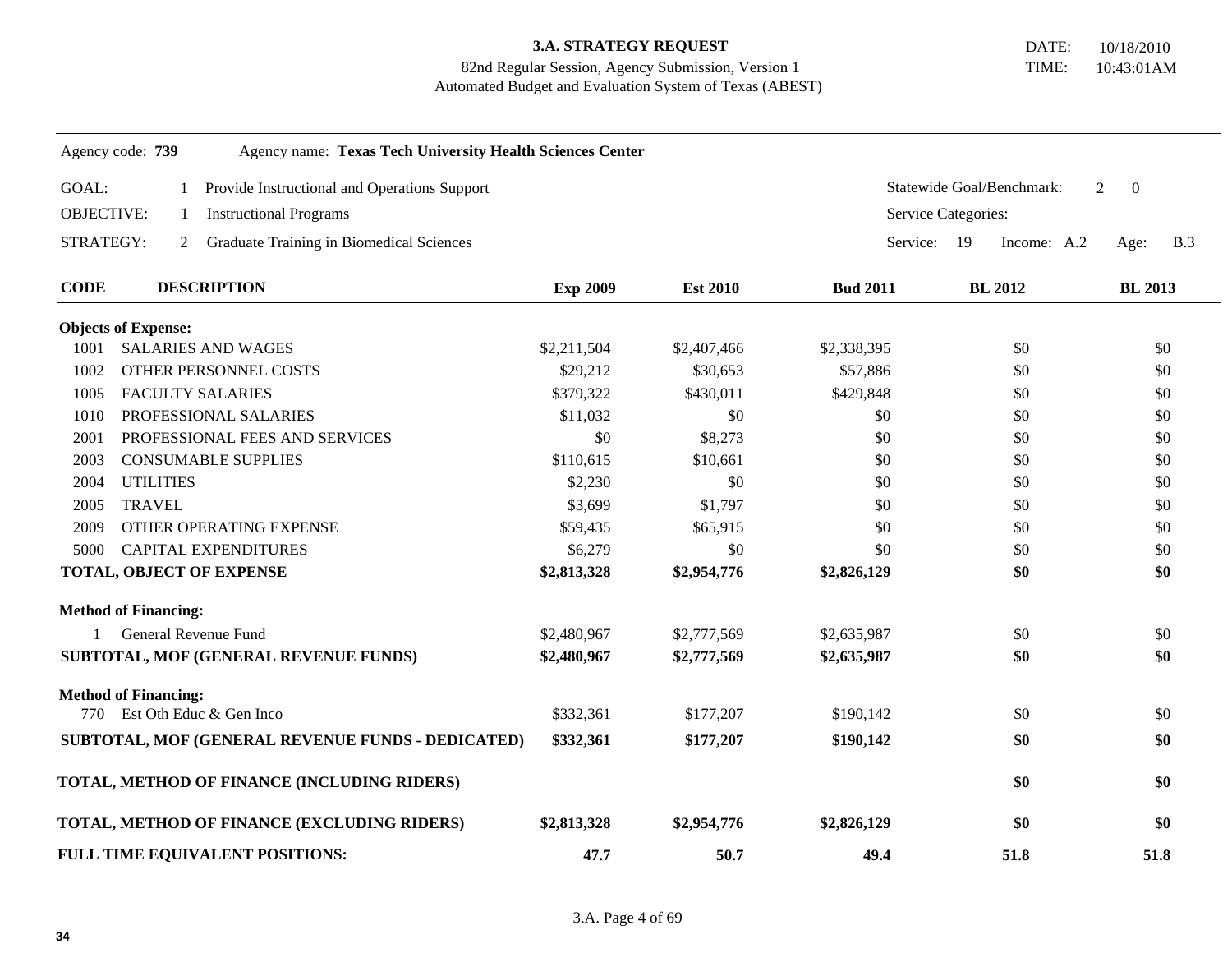| Agency code: 739  |   | <b>Agency name: Texas Tech University Health Sciences Center</b> |                 |                 |                 |                     |                           |                |     |
|-------------------|---|------------------------------------------------------------------|-----------------|-----------------|-----------------|---------------------|---------------------------|----------------|-----|
| GOAL:             |   | Provide Instructional and Operations Support                     |                 |                 |                 |                     | Statewide Goal/Benchmark: | 2 0            |     |
| <b>OBJECTIVE:</b> |   | <b>Instructional Programs</b>                                    |                 |                 |                 | Service Categories: |                           |                |     |
| STRATEGY:         | 2 | Graduate Training in Biomedical Sciences                         |                 |                 |                 | Service: 19         | Income: $A.2$             | Age:           | B.3 |
| <b>CODE</b>       |   | <b>DESCRIPTION</b>                                               | <b>Exp 2009</b> | <b>Est 2010</b> | <b>Bud 2011</b> |                     | <b>BL 2012</b>            | <b>BL 2013</b> |     |

#### **STRATEGY DESCRIPTION AND JUSTIFICATION:**

This strategy provides funding for the Graduate School of Biomedical Sciences which was established in 1991 to coordinate the training of biomedical scientists. This strategy is used to assist in the continued development of initiatives such as the development of new graduate programs, effective recruitment and retention strategies for graduate students and novel educational methods. This strategy will also provide opportunities to explore options for a new graduate program in El Paso. The Graduate School of Biomedical Sciences currently has seven research areas (cell & molecular biology, biochemistry & molecular genetics, medical microbiology, physiology, pharmacology & neurosciences, pharmaceutical sciences, and biotechnology). Training in these areas is an integral component of the research mission of the Health Sciences Center since much of the "engine" of research comes from the efforts of graduate students and postdoctoral fellows.

## **EXTERNAL/INTERNAL FACTORS IMPACTING STRATEGY:**

Increasing peer-reviewed research, especially from the National Institutes of Health, is one of the Health Sciences Center's priorities. Both faculty and student resources funded by this strategy play a vital role in attaining this goal.

The National Institutes of Health (the primary Federal research and graduate education granting agency) funding for training programs only provides a small fraction of the funding needed for instruction and graduate education in the biomedical sciences.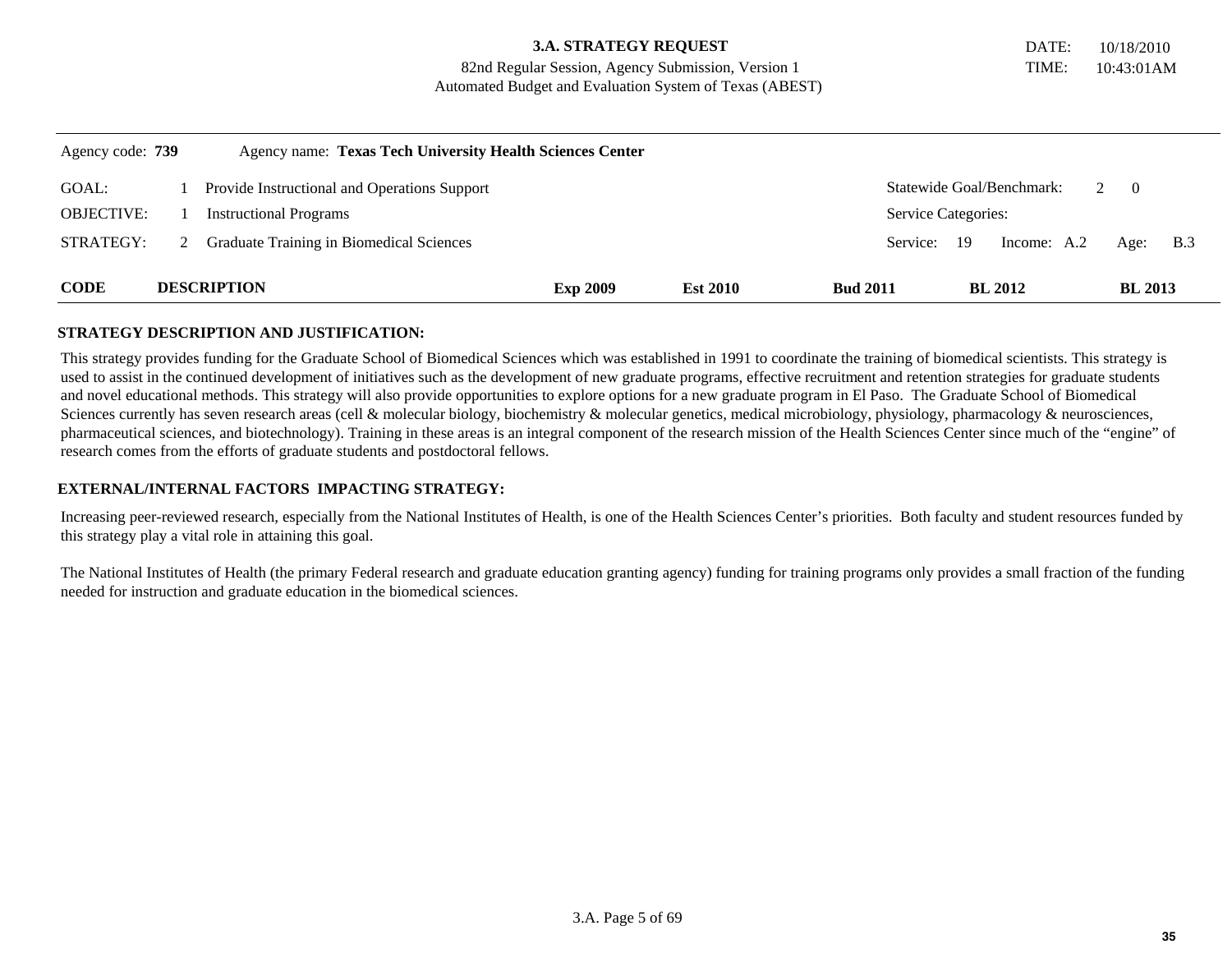# Automated Budget and Evaluation System of Texas (ABEST) 82nd Regular Session, Agency Submission, Version 1 TIME: 10:43:01AM

| Agency code: 739<br>Agency name: Texas Tech University Health Sciences Center |                 |                 |                 |                           |                                  |
|-------------------------------------------------------------------------------|-----------------|-----------------|-----------------|---------------------------|----------------------------------|
| GOAL:<br>Provide Instructional and Operations Support<br>1                    |                 |                 |                 | Statewide Goal/Benchmark: | $\overline{2}$<br>$\overline{0}$ |
| <b>OBJECTIVE:</b><br><b>Instructional Programs</b><br>$\mathbf{1}$            |                 |                 |                 | Service Categories:       |                                  |
| STRATEGY:<br><b>Allied Health Professions Training</b><br>3                   |                 |                 | Service: 19     | Income: A.2               | B.3<br>Age:                      |
| <b>DESCRIPTION</b><br><b>CODE</b>                                             | <b>Exp 2009</b> | <b>Est 2010</b> | <b>Bud 2011</b> | <b>BL</b> 2012            | <b>BL</b> 2013                   |
| <b>Objects of Expense:</b>                                                    |                 |                 |                 |                           |                                  |
| <b>SALARIES AND WAGES</b><br>1001                                             | \$7,601,109     | \$8,770,756     | \$8,545,865     | \$0                       | \$0                              |
| OTHER PERSONNEL COSTS<br>1002                                                 | \$132,029       | \$160,585       | \$155,646       | \$0                       | \$0                              |
| <b>FACULTY SALARIES</b><br>1005                                               | \$5,213,369     | \$5,448,694     | \$5,308,984     | \$0                       | \$0                              |
| PROFESSIONAL SALARIES<br>1010                                                 | \$241,037       | \$0             | \$0             | \$0                       | \$0                              |
| PROFESSIONAL FEES AND SERVICES<br>2001                                        | \$1,131,241     | \$83,619        | \$0             | \$0                       | \$0                              |
| 2002<br><b>FUELS AND LUBRICANTS</b>                                           | \$5,757         | \$0             | \$0             | \$0                       | \$0                              |
| 2003<br><b>CONSUMABLE SUPPLIES</b>                                            | \$32,009        | \$103,578       | \$10,000        | \$0                       | \$0                              |
| 2004<br><b>UTILITIES</b>                                                      | \$62,208        | \$42,100        | \$0             | \$0                       | \$0                              |
| <b>TRAVEL</b><br>2005                                                         | \$54,415        | \$25,700        | \$0             | \$0                       | \$0                              |
| <b>RENT - BUILDING</b><br>2006                                                | \$17,472        | \$0             | \$0             | \$0                       | \$0                              |
| <b>RENT - MACHINE AND OTHER</b><br>2007                                       | \$2,795         | \$397           | \$380           | \$0                       | \$0                              |
| 2009<br>OTHER OPERATING EXPENSE                                               | \$1,008,550     | \$50,000        | \$42,561        | \$0                       | \$0                              |
| <b>CAPITAL EXPENDITURES</b><br>5000                                           | \$224,326       | \$18,179        | \$0             | \$0                       | \$0                              |
| TOTAL, OBJECT OF EXPENSE                                                      | \$15,726,317    | \$14,703,608    | \$14,063,436    | \$0                       | \$0                              |
| <b>Method of Financing:</b>                                                   |                 |                 |                 |                           |                                  |
| <b>General Revenue Fund</b>                                                   | \$14,792,880    | \$13,131,890    | \$13,117,248    | \$0                       | \$0                              |
| SUBTOTAL, MOF (GENERAL REVENUE FUNDS)                                         | \$14,792,880    | \$13,131,890    | \$13,117,248    | \$0                       | \$0                              |
| <b>Method of Financing:</b>                                                   |                 |                 |                 |                           |                                  |
| Est Oth Educ & Gen Inco<br>770                                                | \$933,437       | \$881,821       | \$946,188       | \$0                       | \$0                              |
| SUBTOTAL, MOF (GENERAL REVENUE FUNDS - DEDICATED)                             | \$933,437       | \$881,821       | \$946,188       | \$0                       | \$0                              |

# **Method of Financing:**

369 Fed Recovery & Reinvestment Fund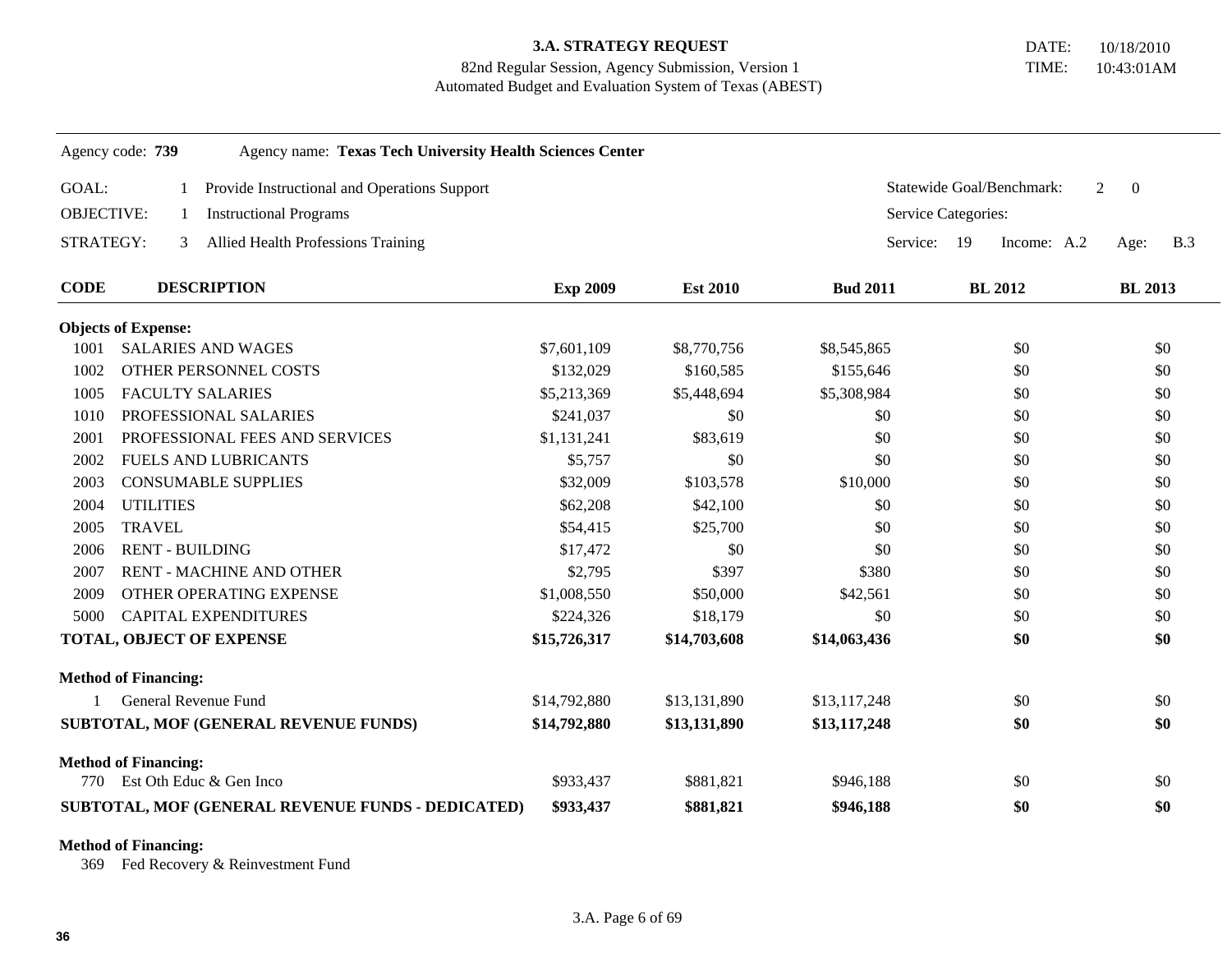| Agency code: 739                                                                        | Agency name: Texas Tech University Health Sciences Center |                 |                 |                 |                     |                    |  |  |
|-----------------------------------------------------------------------------------------|-----------------------------------------------------------|-----------------|-----------------|-----------------|---------------------|--------------------|--|--|
| 2<br>GOAL:<br>Statewide Goal/Benchmark:<br>Provide Instructional and Operations Support |                                                           |                 |                 |                 |                     |                    |  |  |
| <b>OBJECTIVE:</b><br><b>Instructional Programs</b><br>Service Categories:               |                                                           |                 |                 |                 |                     |                    |  |  |
| STRATEGY:<br>3                                                                          | Allied Health Professions Training                        |                 |                 | Service:        | 19<br>Income: $A.2$ | <b>B.3</b><br>Age: |  |  |
| <b>CODE</b>                                                                             | <b>DESCRIPTION</b>                                        | <b>Exp 2009</b> | <b>Est 2010</b> | <b>Bud 2011</b> | <b>BL 2012</b>      | <b>BL 2013</b>     |  |  |
|                                                                                         | 84.397.000 Stabilization - Govt Services - Stm            | \$0             | \$689,897       | \$0             | \$0                 | \$0                |  |  |
| CFDA Subtotal, Fund                                                                     | 369                                                       | \$0             | \$689,897       | \$0             | \$0                 | \$0                |  |  |
|                                                                                         | <b>SUBTOTAL, MOF (FEDERAL FUNDS)</b>                      | \$0             | \$689,897       | \$0             | \$0                 | \$0                |  |  |
|                                                                                         | TOTAL, METHOD OF FINANCE (INCLUDING RIDERS)               |                 |                 |                 | \$0                 | \$0                |  |  |
|                                                                                         | TOTAL, METHOD OF FINANCE (EXCLUDING RIDERS)               | \$15,726,317    | \$14,703,608    | \$14,063,436    | \$0                 | \$0                |  |  |
|                                                                                         | FULL TIME EQUIVALENT POSITIONS:                           | 135.7           | 182.9           | 179.2           | 197.1               | 197.1              |  |  |

#### **STRATEGY DESCRIPTION AND JUSTIFICATION:**

This strategy provides funding for baccalaureates in Clinical Laboratory Science, Communication Disorders, Clinical Services Management, and Health Sciences; master's degree programs in Physician Assistant Studies, Physical Therapy, Occupational Therapy, Athletic Training and Rehabilitation Counseling; Master of Science degrees in Speech-Language Pathology, Molecular Pathology and Clinical Practice Management; doctoral programs in Audiology and Physical Therapy; as well as a new Ph.D. degree program in Communication Science and Disorders. The School's classrooms are connected interactively across campuses in Lubbock, Odessa, Midland and Amarillo. This optimizes faculty and staff productivity, facilitates curriculum consistency and increases educational access.

Due to program expansion, enrollment has increased by 51 percent over the past seven years to greater than 1,100 students, as of Fall 2010. Several of our new programs are targeted at non-traditional students and employ alternative class scheduling supported by internet-based instruction.

All programs are fully accredited for the maximum length of time. Although the School of Allied Health Sciences has been able to start-up new programs largely from existing resources, adequate levels of state appropriated funds are essential to sustain our program expansion and assure long term program viability in support of our mission of educating allied health professionals to meet the needs of West Texas and beyond.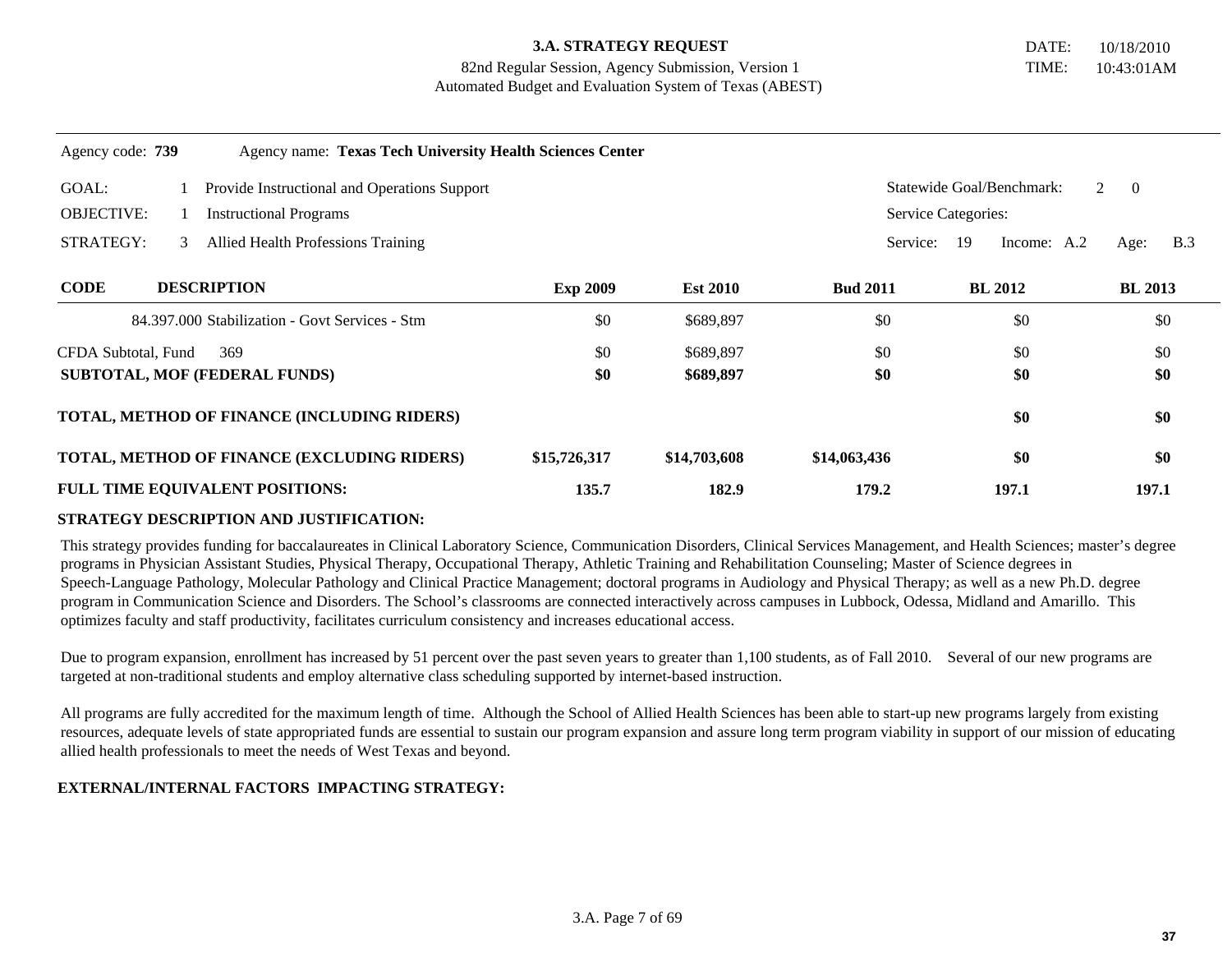| Agency code: 739  |   | Agency name: Texas Tech University Health Sciences Center |                 |                 |                 |                           |                |                |     |
|-------------------|---|-----------------------------------------------------------|-----------------|-----------------|-----------------|---------------------------|----------------|----------------|-----|
| GOAL:             |   | Provide Instructional and Operations Support              |                 |                 |                 | Statewide Goal/Benchmark: |                | $2 \quad 0$    |     |
| <b>OBJECTIVE:</b> |   | <b>Instructional Programs</b>                             |                 |                 |                 | Service Categories:       |                |                |     |
| STRATEGY:         | 3 | Allied Health Professions Training                        |                 |                 |                 | Service: 19               | Income: A.2    | Age:           | B.3 |
| <b>CODE</b>       |   | <b>DESCRIPTION</b>                                        | <b>Exp 2009</b> | <b>Est 2010</b> | <b>Bud 2011</b> |                           | <b>BL 2012</b> | <b>BL 2013</b> |     |

Technological advances and other market forces will intensify current pressures on the Allied Health professions to increase clinical competencies, expand practice scopes, enhance interdisciplinary collaboration and extend professional status to emerging health occupations.

To meet the healthcare needs of rural West Texas, we must strive continuously to meet emerging market demands, while sustaining enrollment in existing programs. Demand for rehabilitation and diagnostic services will increase greatly under the dual pressures of expanding technologies and an aging population increasingly concerned with quality of life as well as longevity. Regional scarcities persist in our medically underserved rural markets. In addition to their aging populations, many rural counties are experiencing increases in young families with small children who also require allied health services. With the majority of our graduates remaining in West Texas, our programs are vital to meeting the health needs of our region.

We compete for faculty from a small national pool of educationally and clinically qualified allied health professionals. The isolated nature of our regional campuses compounds our difficulty in faculty recruitment. We must remain competitive in salary, benefits and professional opportunities to attract and retain quality faculty. A new doctoral program in Rehabilitation Sciences is being developed to address the shortage of doctorally-prepared allied health faculty. Initiatives to "grow our own" doctorally-prepared faculty remain a top priority.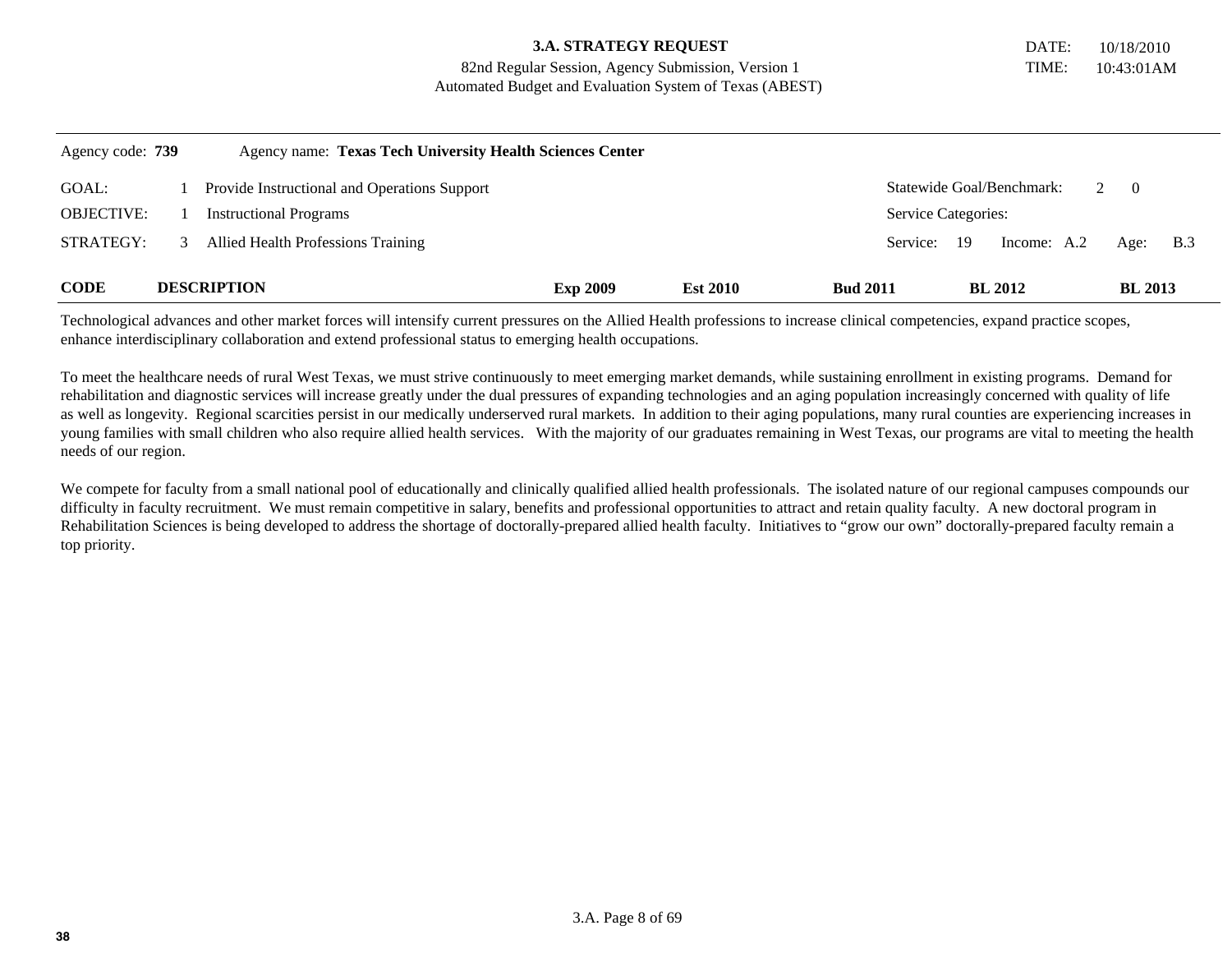# Automated Budget and Evaluation System of Texas (ABEST) 82nd Regular Session, Agency Submission, Version 1 TIME: 10:43:01AM

|                   | Agency code: 739                   | Agency name: Texas Tech University Health Sciences Center |                 |                 |                 |                           |                          |
|-------------------|------------------------------------|-----------------------------------------------------------|-----------------|-----------------|-----------------|---------------------------|--------------------------|
| GOAL:             |                                    | Provide Instructional and Operations Support              |                 |                 |                 | Statewide Goal/Benchmark: | $\mathbf{2}$<br>$\Omega$ |
| <b>OBJECTIVE:</b> | 1                                  | <b>Instructional Programs</b>                             |                 |                 |                 | Service Categories:       |                          |
| STRATEGY:         | $\overline{4}$                     | Nursing Education                                         |                 |                 | Service: 19     | Income: A.2               | B.3<br>Age:              |
| <b>CODE</b>       |                                    | <b>DESCRIPTION</b>                                        | <b>Exp 2009</b> | <b>Est 2010</b> | <b>Bud 2011</b> | <b>BL</b> 2012            | <b>BL</b> 2013           |
|                   | <b>Explanatory/Input Measures:</b> |                                                           |                 |                 |                 |                           |                          |
|                   | <b>Status in Texas</b>             | KEY 1 Percent of MSN Graduates Granted Advanced Practice  | 58.54 %         | 51.00 %         | 51.00 %         | 51.00 %                   | 51.00 %                  |
|                   | <b>Objects of Expense:</b>         |                                                           |                 |                 |                 |                           |                          |
| 1001              |                                    | <b>SALARIES AND WAGES</b>                                 | \$3,943,619     | \$3,664,021     | \$3,486,954     | \$0                       | \$0                      |
| 1002              |                                    | OTHER PERSONNEL COSTS                                     | \$110,791       | \$101,414       | \$96,293        | \$0                       | \$0                      |
| 1005              | <b>FACULTY SALARIES</b>            |                                                           | \$5,529,690     | \$6,958,263     | \$6,701,651     | \$0                       | \$0                      |
| 2001              |                                    | PROFESSIONAL FEES AND SERVICES                            | \$21,628        | \$26,948        | \$25,775        | \$0                       | \$0                      |
| 2002              |                                    | <b>FUELS AND LUBRICANTS</b>                               | \$2,101         | \$0             | \$0             | \$0                       | \$0                      |
| 2003              |                                    | <b>CONSUMABLE SUPPLIES</b>                                | \$144,980       | \$90,171        | \$57,551        | \$0                       | \$0                      |
| 2004              | <b>UTILITIES</b>                   |                                                           | \$86,268        | \$97,550        | \$113,140       | \$0                       | \$0                      |
| 2005              | <b>TRAVEL</b>                      |                                                           | \$70,119        | \$6,094         | \$9,041         | \$0                       | \$0                      |
| 2007              |                                    | <b>RENT - MACHINE AND OTHER</b>                           | \$7,944         | \$10,055        | \$9,617         | \$0                       | \$0                      |
| 2009              |                                    | OTHER OPERATING EXPENSE                                   | \$461,320       | \$330,354       | \$385,522       | \$0                       | \$0                      |
| 5000              |                                    | <b>CAPITAL EXPENDITURES</b>                               | \$10,559        | \$0             | \$0             | \$0                       | \$0                      |
|                   |                                    | <b>TOTAL, OBJECT OF EXPENSE</b>                           | \$10,389,019    | \$11,284,870    | \$10,885,544    | \$0                       | \$0                      |
|                   | <b>Method of Financing:</b>        |                                                           |                 |                 |                 |                           |                          |
|                   | General Revenue Fund               |                                                           | \$10,042,443    | \$9,210,148     | \$10,067,354    | \$0                       | \$0                      |
|                   |                                    | SUBTOTAL, MOF (GENERAL REVENUE FUNDS)                     | \$10,042,443    | \$9,210,148     | \$10,067,354    | \$0                       | \$0                      |
|                   | <b>Method of Financing:</b>        |                                                           |                 |                 |                 |                           |                          |
| 770               |                                    | Est Oth Educ & Gen Inco                                   | \$346,576       | \$676,789       | \$818,190       | \$0                       | \$0                      |
|                   |                                    | SUBTOTAL, MOF (GENERAL REVENUE FUNDS - DEDICATED)         | \$346,576       | \$676,789       | \$818,190       | \$0                       | \$0                      |

**Method of Financing:**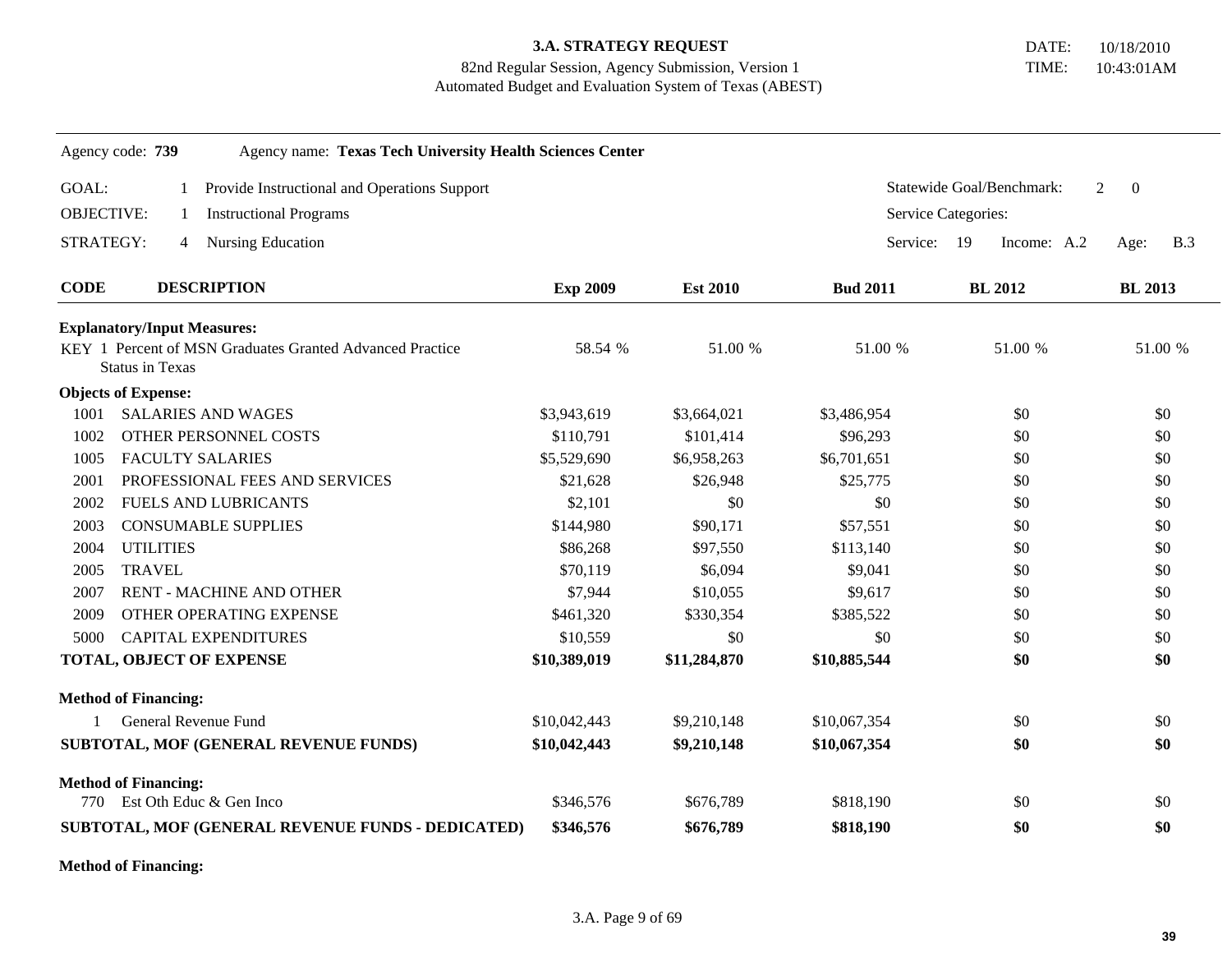#### Automated Budget and Evaluation System of Texas (ABEST) 82nd Regular Session, Agency Submission, Version 1 10:43:01 AM

| Agency code: 739                                                                                                       | <b>Agency name: Texas Tech University Health Sciences Center</b> |                 |                 |                 |                |                |  |  |  |
|------------------------------------------------------------------------------------------------------------------------|------------------------------------------------------------------|-----------------|-----------------|-----------------|----------------|----------------|--|--|--|
| $\overline{2}$<br>GOAL:<br>Statewide Goal/Benchmark:<br>Provide Instructional and Operations Support<br>$\overline{0}$ |                                                                  |                 |                 |                 |                |                |  |  |  |
| <b>OBJECTIVE:</b><br><b>Instructional Programs</b><br>Service Categories:                                              |                                                                  |                 |                 |                 |                |                |  |  |  |
| STRATEGY:<br>19<br>Income: A.2<br>Nursing Education<br>Service:<br>4<br>Age:                                           |                                                                  |                 |                 |                 |                |                |  |  |  |
| <b>CODE</b>                                                                                                            | <b>DESCRIPTION</b>                                               | <b>Exp 2009</b> | <b>Est 2010</b> | <b>Bud 2011</b> | <b>BL 2012</b> | <b>BL 2013</b> |  |  |  |
| 369                                                                                                                    | Fed Recovery & Reinvestment Fund                                 |                 |                 |                 |                |                |  |  |  |
|                                                                                                                        | 84.397.000 Stabilization - Govt Services - Stm                   | \$0             | \$1,397,933     | \$0             | \$0            | \$0            |  |  |  |
| CFDA Subtotal, Fund                                                                                                    | 369                                                              | \$0             | \$1,397,933     | \$0             | \$0            | \$0            |  |  |  |
| <b>SUBTOTAL, MOF (FEDERAL FUNDS)</b>                                                                                   |                                                                  | \$0             | \$1,397,933     | \$0             | \$0            | \$0            |  |  |  |
|                                                                                                                        | TOTAL, METHOD OF FINANCE (INCLUDING RIDERS)                      |                 |                 |                 | \$0            | \$0            |  |  |  |
|                                                                                                                        | TOTAL, METHOD OF FINANCE (EXCLUDING RIDERS)                      | \$10,389,019    | \$11,284,870    | \$10,885,544    | \$0            | \$0            |  |  |  |
| <b>FULL TIME EQUIVALENT POSITIONS:</b>                                                                                 |                                                                  | 168.6           | <b>190.1</b>    | 181.8           | 199.9          | 199.9          |  |  |  |

#### **STRATEGY DESCRIPTION AND JUSTIFICATION:**

This strategy provides funding for the Anita Thigpen Perry School of Nursing (ATPSON). The school offers both undergraduate and graduate degree programs. These programs are offered in Abilene, El Paso, Highland Lakes, Lubbock and the Permian Basin.

The School of Nursing is continuing to meet the need for increasing nursing graduates through expansion of existing programs to our regional campus sites, and the development of new and creative education programs to reach both the traditional and non-traditional student. In July 2009, the traditional baccalaureate nursing (BSN) program was expanded into Abilene, Permian Basin and El Paso regions. The School of Nursing enrollment has increased by 90% since Fall 2001. The pool of applicants continues to grow however, due to limited resources, the ATPSON continues to turn away qualified applicants.

The basic funding of this strategy is necessary to continue the expected level of compliance with accrediting bodies. It provides the support for educational activities through student and faculty recruitment, budgetary planning and management, academic administration, clinical simulation center and continued quality program standards. Support of educational accessibility via on-line and distance learning technologies continues to evolve as an increasingly important mechanism to meet the workforce needs of our state and is critical to the future of the School of Nursing.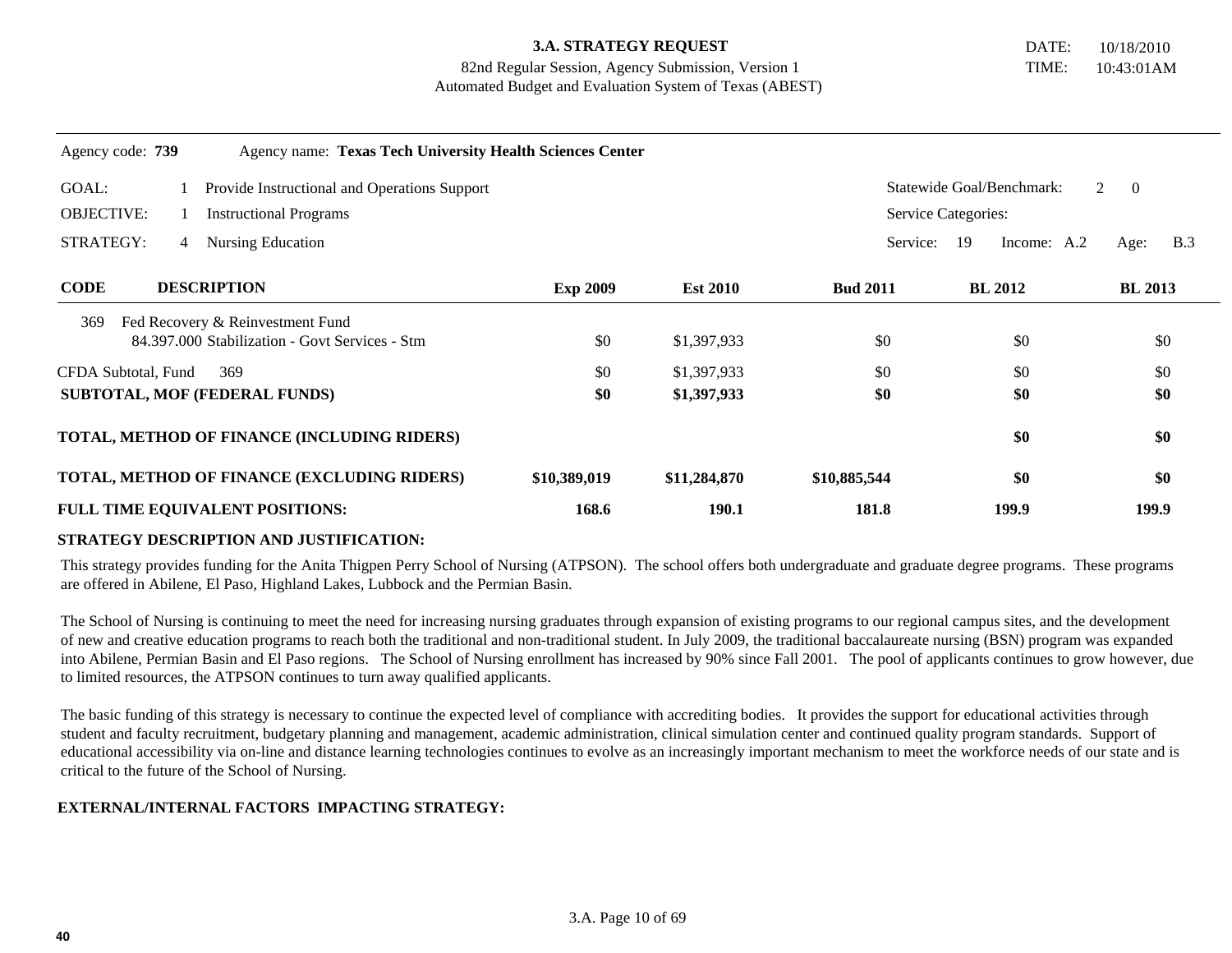## Automated Budget and Evaluation System of Texas (ABEST) 82nd Regular Session, Agency Submission, Version 1 TIME: 10:43:01AM

| Agency code: 739  |   | <b>Agency name: Texas Tech University Health Sciences Center</b> |                 |                 |                 |                     |     |                           |                |     |
|-------------------|---|------------------------------------------------------------------|-----------------|-----------------|-----------------|---------------------|-----|---------------------------|----------------|-----|
| GOAL:             |   | Provide Instructional and Operations Support                     |                 |                 |                 |                     |     | Statewide Goal/Benchmark: | $\overline{0}$ |     |
| <b>OBJECTIVE:</b> |   | <b>Instructional Programs</b>                                    |                 |                 |                 | Service Categories: |     |                           |                |     |
| STRATEGY:         | 4 | Nursing Education                                                |                 |                 |                 | Service:            | -19 | Income: A.2               | Age:           | B.3 |
| <b>CODE</b>       |   | <b>DESCRIPTION</b>                                               | <b>Exp 2009</b> | <b>Est 2010</b> | <b>Bud 2011</b> |                     |     | <b>BL 2012</b>            | <b>BL</b> 2013 |     |

A new state-of-the-art clinical simulation center in Lubbock is scheduled to open in July 2010.

The Texas Center for Nursing Workforce Studies estimates that between 2005 and 2020 the demand for RNs in Texas will rise by 86 percent, while the supply will grow by only 53 percent with strategies already in place. Texas will be 71,000 FTEs (full-time equivalents) short of the nurses it will need.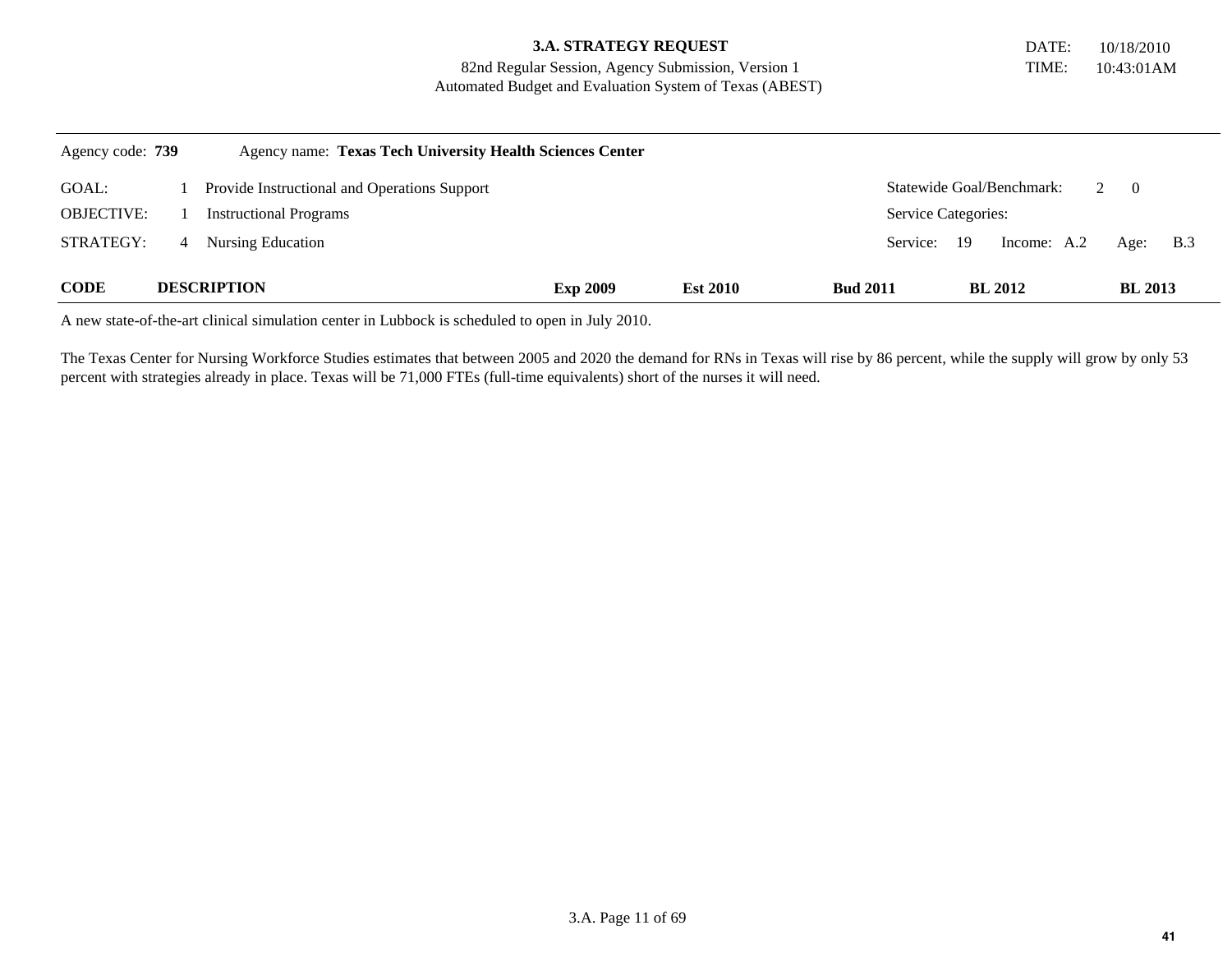# Automated Budget and Evaluation System of Texas (ABEST) 82nd Regular Session, Agency Submission, Version 1 TIME: 10:43:01AM

| Agency name: Texas Tech University Health Sciences Center<br>Agency code: 739 |                 |                 |                 |                           |                                  |
|-------------------------------------------------------------------------------|-----------------|-----------------|-----------------|---------------------------|----------------------------------|
| GOAL:<br>Provide Instructional and Operations Support<br>1                    |                 |                 |                 | Statewide Goal/Benchmark: | $\overline{2}$<br>$\overline{0}$ |
| <b>OBJECTIVE:</b><br><b>Instructional Programs</b><br>-1                      |                 |                 |                 | Service Categories:       |                                  |
| STRATEGY:<br><b>Pharmacy Education</b><br>5                                   |                 |                 | Service: 19     | Income: A.2               | B.3<br>Age:                      |
| <b>DESCRIPTION</b><br><b>CODE</b>                                             | <b>Exp 2009</b> | <b>Est 2010</b> | <b>Bud 2011</b> | <b>BL</b> 2012            | <b>BL</b> 2013                   |
| <b>Objects of Expense:</b>                                                    |                 |                 |                 |                           |                                  |
| <b>SALARIES AND WAGES</b><br>1001                                             | \$3,832,389     | \$4,368,490     | \$4,203,205     | \$0                       | \$0                              |
| 1002<br>OTHER PERSONNEL COSTS                                                 | \$70,067        | \$79,997        | \$79,880        | \$0                       | \$0                              |
| <b>FACULTY SALARIES</b><br>1005                                               | \$6,000,145     | \$10,043,620    | \$9,867,448     | \$0                       | \$0                              |
| PROFESSIONAL SALARIES<br>1010                                                 | \$162,483       | \$176,757       | \$77,292        | \$0                       | \$0                              |
| 2001<br>PROFESSIONAL FEES AND SERVICES                                        | \$16,919        | \$4,342         | \$4,628         | \$0                       | \$0                              |
| <b>FUELS AND LUBRICANTS</b><br>2002                                           | \$71            | \$0             | \$0             | \$0                       | \$0                              |
| <b>CONSUMABLE SUPPLIES</b><br>2003                                            | \$0             | \$56,719        | \$54,249        | \$0                       | \$0                              |
| 2004<br><b>UTILITIES</b>                                                      | \$32,809        | \$5,771         | \$17,099        | \$0                       | \$0                              |
| 2005<br><b>TRAVEL</b>                                                         | \$37,480        | \$17,967        | \$1,500         | \$0                       | \$0                              |
| <b>RENT - BUILDING</b><br>2006                                                | \$164,522       | \$168,028       | \$170,000       | \$0                       | \$0                              |
| <b>RENT - MACHINE AND OTHER</b><br>2007                                       | \$1,993         | \$7,979         | \$0             | \$0                       | \$0                              |
| 2009<br>OTHER OPERATING EXPENSE                                               | \$0             | \$274,085       | \$116,539       | \$0                       | \$0                              |
| <b>CAPITAL EXPENDITURES</b><br>5000                                           | \$0             | \$22,748        | \$21,758        | \$0                       | \$0                              |
| <b>TOTAL, OBJECT OF EXPENSE</b>                                               | \$10,318,878    | \$15,226,503    | \$14,613,598    | \$0                       | \$0                              |
| <b>Method of Financing:</b>                                                   |                 |                 |                 |                           |                                  |
| General Revenue Fund                                                          | \$10,223,427    | \$11,117,023    | \$13,583,727    | \$0                       | \$0                              |
| SUBTOTAL, MOF (GENERAL REVENUE FUNDS)                                         | \$10,223,427    | \$11,117,023    | \$13,583,727    | \$0                       | \$0                              |
| <b>Method of Financing:</b>                                                   |                 |                 |                 |                           |                                  |
| Est Oth Educ & Gen Inco<br>770                                                | \$95,451        | \$913,181       | \$1,029,871     | \$0                       | \$0                              |
| SUBTOTAL, MOF (GENERAL REVENUE FUNDS - DEDICATED)                             | \$95,451        | \$913,181       | \$1,029,871     | \$0                       | \$0                              |

# **Method of Financing:**

369 Fed Recovery & Reinvestment Fund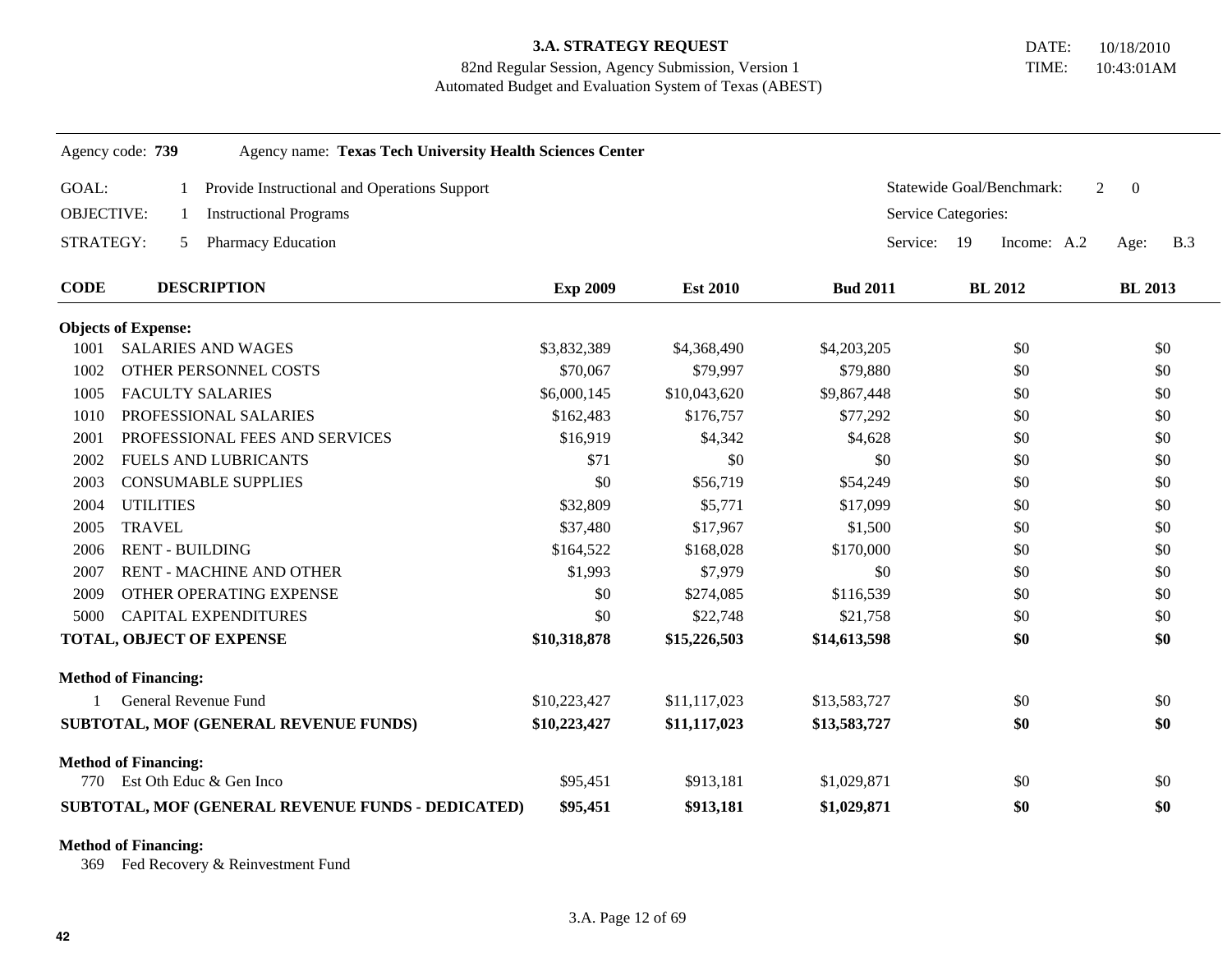## Automated Budget and Evaluation System of Texas (ABEST) 82nd Regular Session, Agency Submission, Version 1 10:43:01 AM

| Agency code: 739                | <b>Agency name: Texas Tech University Health Sciences Center</b>              |                 |                 |                            |                           |                     |
|---------------------------------|-------------------------------------------------------------------------------|-----------------|-----------------|----------------------------|---------------------------|---------------------|
| GOAL:<br><b>OBJECTIVE:</b>      | Provide Instructional and Operations Support<br><b>Instructional Programs</b> |                 |                 | <b>Service Categories:</b> | Statewide Goal/Benchmark: | 2<br>$\overline{0}$ |
| STRATEGY:<br>5                  | <b>Pharmacy Education</b>                                                     |                 |                 | Service:                   | 19<br>Income: A.2         | <b>B.3</b><br>Age:  |
| <b>CODE</b>                     | <b>DESCRIPTION</b>                                                            | <b>Exp 2009</b> | <b>Est 2010</b> | <b>Bud 2011</b>            | <b>BL 2012</b>            | <b>BL</b> 2013      |
|                                 | 84.397.000 Stabilization - Govt Services - Stm                                | \$0             | \$3,196,299     | \$0                        | \$0                       | \$0                 |
| CFDA Subtotal, Fund             | 369                                                                           | \$0             | \$3,196,299     | \$0                        | \$0                       | \$0                 |
| SUBTOTAL, MOF (FEDERAL FUNDS)   |                                                                               | \$0             | \$3,196,299     | \$0                        | \$0                       | \$0                 |
|                                 | TOTAL, METHOD OF FINANCE (INCLUDING RIDERS)                                   |                 |                 |                            | \$0                       | \$0                 |
|                                 | TOTAL, METHOD OF FINANCE (EXCLUDING RIDERS)                                   | \$10,318,878    | \$15,226,503    | \$14,613,598               | \$0                       | \$0                 |
| FULL TIME EQUIVALENT POSITIONS: |                                                                               | 178.2           | 195.0           | 189.7                      | 208.7                     | 208.7               |

#### **STRATEGY DESCRIPTION AND JUSTIFICATION:**

The Doctor of Pharmacy (Pharm.D.) is the single entry degree for licensure in the United States. The 4-year professional program provides lectures, labs, simulation exercises, small group instruction and in-depth clinical education experiences.

The 73rd Legislature authorized a Pharmacy School (SOP) on the TTUHSC Campus at Amarillo. The first class was accepted in 1996 and the program was granted full accreditation by the American Council for Pharmaceutical Education (ACPE) in June 2000. Accreditation was renewed without contingencies in 2006 providing full accreditation through June 2012.

In 1999, the THECB authorized TTUHSC to open a "center" in Dallas/Fort Worth for 3rd and 4th year students and post graduate residents. Approximately 120 students are assigned to this campus now. The Lubbock campus, also authorized in 1999, has 40 students. In January 2006 the THECB approved expansion of TTUHSC's four year Pharm.D. and post graduate program to Abilene. The SOP admitted an additional 40 students in Year 1 at its Abilene Campus beginning fall 2007. First graduates are expected May 2011. Enrollment is now 160.

The entry class size was increased to 155 students including both Amarillo and Abilene campuses for the AY10/11. 3rd and 4th year pharmacy students attend the SOP's Amarillo, Dallas/Fort Worth Metroplex, and Lubbock campuses, where clinical pharmacy affiliation agreements with area hospitals and pharmacies provide expanded access to quality experiential sites. The Abilene students will be training in Abilene and surrounding communities.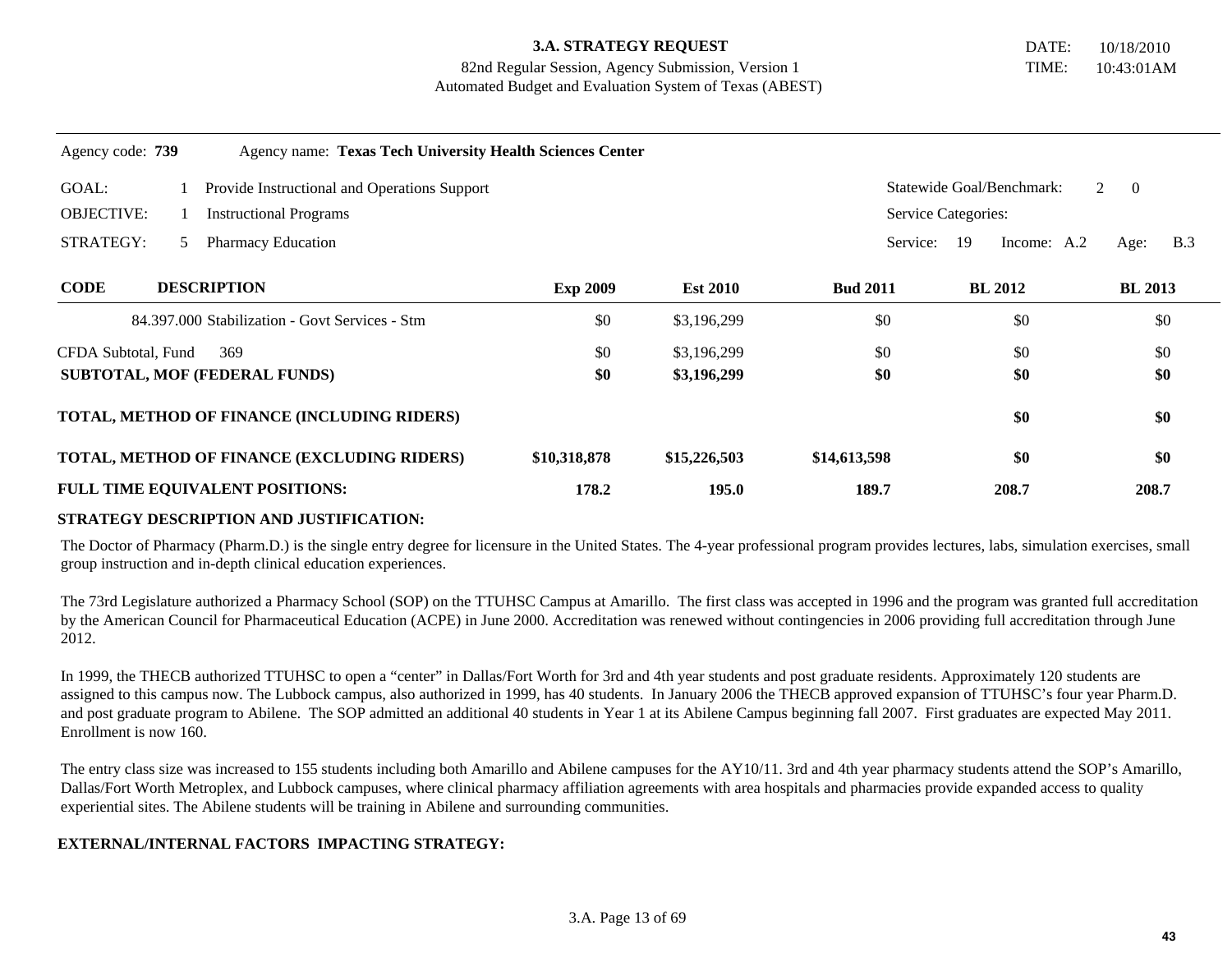| Agency code: 739  |   | <b>Agency name: Texas Tech University Health Sciences Center</b> |                 |                 |                 |                           |                |                |     |
|-------------------|---|------------------------------------------------------------------|-----------------|-----------------|-----------------|---------------------------|----------------|----------------|-----|
| GOAL:             |   | Provide Instructional and Operations Support                     |                 |                 |                 | Statewide Goal/Benchmark: |                | $2 \quad 0$    |     |
| <b>OBJECTIVE:</b> |   | <b>Instructional Programs</b>                                    |                 |                 |                 | Service Categories:       |                |                |     |
| STRATEGY:         | 5 | <b>Pharmacy Education</b>                                        |                 |                 |                 | Service: 19               | Income: $A.2$  | Age:           | B.3 |
| <b>CODE</b>       |   | <b>DESCRIPTION</b>                                               | <b>Exp 2009</b> | <b>Est 2010</b> | <b>Bud 2011</b> |                           | <b>BL 2012</b> | <b>BL 2013</b> |     |

The Texas Legislature has expanded the scope of practice of pharmacists to include vaccine administration; diabetes self-management education; and therapeutic management of patients which includes authority to prescribe medications and order monitoring tests under protocol with physicians in hospitals, hospital affiliated clinics and Health Science Centers. These new roles and the national debate on healthcare will greatly impact the pharmacy profession.

Historically, Texas is a net importer of pharmacists. In response to these needs, TTUHSC endorsed by the THECB has increased enrollment and plans to meet the manpower needs in the Metroplex and West Texas.

Pharmacy faculty recruitment remains challenging both within Texas and the nation. The increased number of schools at the state and national level and global competition for graduates are factors that have increased demand for pharmacy faculty. It is critical that the State of Texas and higher education institutions maintain a salary and benefits structure so that the school can compete nationally for pharmaceutical educators and scientists.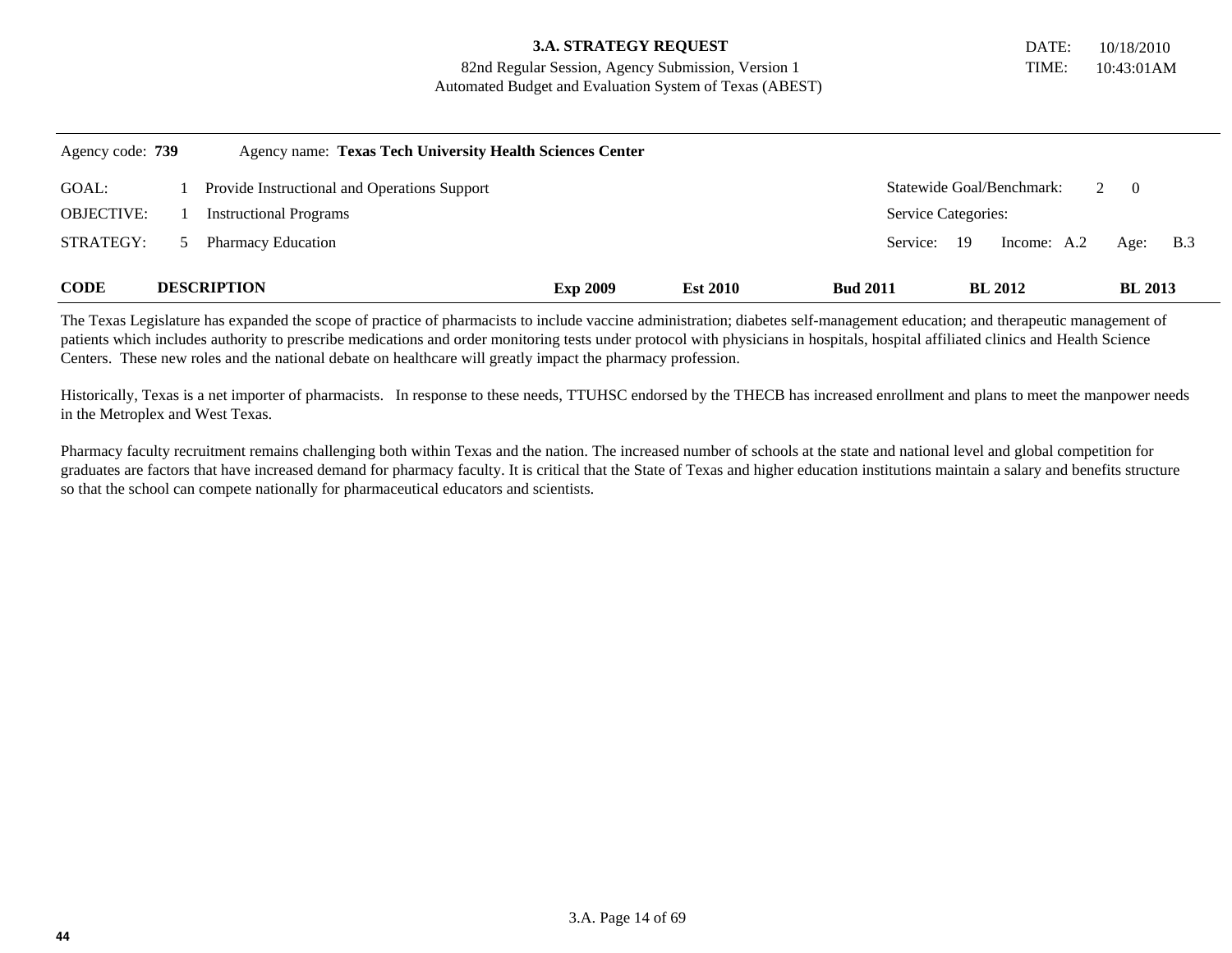# Automated Budget and Evaluation System of Texas (ABEST) 82nd Regular Session, Agency Submission, Version 1 TIME: 10:43:01AM

| Agency name: Texas Tech University Health Sciences Center<br>Agency code: 739                                              |                 |                 |                 |                           |                |
|----------------------------------------------------------------------------------------------------------------------------|-----------------|-----------------|-----------------|---------------------------|----------------|
| Provide Instructional and Operations Support<br>GOAL:<br>1                                                                 |                 |                 |                 | Statewide Goal/Benchmark: | 2<br>$\Omega$  |
| <b>OBJECTIVE:</b><br><b>Instructional Programs</b><br>1                                                                    |                 |                 |                 | Service Categories:       |                |
| STRATEGY:<br><b>Graduate Medical Education</b><br>6                                                                        |                 |                 | Service: 19     | Income: A.2               | B.3<br>Age:    |
| <b>CODE</b><br><b>DESCRIPTION</b>                                                                                          | <b>Exp 2009</b> | <b>Est 2010</b> | <b>Bud 2011</b> | <b>BL</b> 2012            | <b>BL</b> 2013 |
| <b>Output Measures:</b><br>KEY 1 Total Number of MD or DO Residents                                                        |                 |                 |                 |                           |                |
|                                                                                                                            | 529.00          | 563.00          | 560.00          | 560.00                    | 560.00         |
| <b>Explanatory/Input Measures:</b><br>KEY 1 Minority MD or DO Residents as a Percent of Total MD or<br><b>DO</b> Residents | 28.35 %         | 28.00 %         | 28.00 %         | 29.00 %                   | 29.00 %        |
| <b>Objects of Expense:</b>                                                                                                 |                 |                 |                 |                           |                |
| <b>SALARIES AND WAGES</b><br>1001                                                                                          | \$253,583       | \$482,503       | \$461,747       | \$0                       | \$0            |
| OTHER PERSONNEL COSTS<br>1002                                                                                              | \$9,293         | \$11,727        | \$9,720         | \$0                       | \$0            |
| <b>FACULTY SALARIES</b><br>1005                                                                                            | \$1,405,821     | \$2,969,460     | \$2,854,141     | \$0                       | \$0            |
| PROFESSIONAL SALARIES<br>1010                                                                                              | \$30,726        | \$0             | \$0             | \$0                       | \$0            |
| PROFESSIONAL FEES AND SERVICES<br>2001                                                                                     | \$30            | \$0             | \$0             | \$0                       | \$0            |
| <b>UTILITIES</b><br>2004                                                                                                   | \$3,405         | \$3,300         | \$0             | \$0                       | \$0            |
| 2005<br><b>TRAVEL</b>                                                                                                      | \$12,338        | \$0             | \$0             | \$0                       | \$0            |
| OTHER OPERATING EXPENSE<br>2009                                                                                            | \$4,410         | \$10,000        | \$0             | \$0                       | \$0            |
| TOTAL, OBJECT OF EXPENSE                                                                                                   | \$1,719,606     | \$3,476,990     | \$3,325,608     | \$0                       | \$0            |
| <b>Method of Financing:</b>                                                                                                |                 |                 |                 |                           |                |
| General Revenue Fund                                                                                                       | \$1,719,606     | \$1,477,114     | \$3,101,861     | \$0                       | \$0            |
| SUBTOTAL, MOF (GENERAL REVENUE FUNDS)                                                                                      | \$1,719,606     | \$1,477,114     | \$3,101,861     | \$0                       | \$0            |
| <b>Method of Financing:</b>                                                                                                |                 |                 |                 |                           |                |
| Est Oth Educ & Gen Inco<br>770                                                                                             | \$0             | \$208,526       | \$223,747       | \$0                       | \$0            |
| SUBTOTAL, MOF (GENERAL REVENUE FUNDS - DEDICATED)                                                                          | \$0             | \$208,526       | \$223,747       | \$0                       | \$0            |

## **Method of Financing:**

369 Fed Recovery & Reinvestment Fund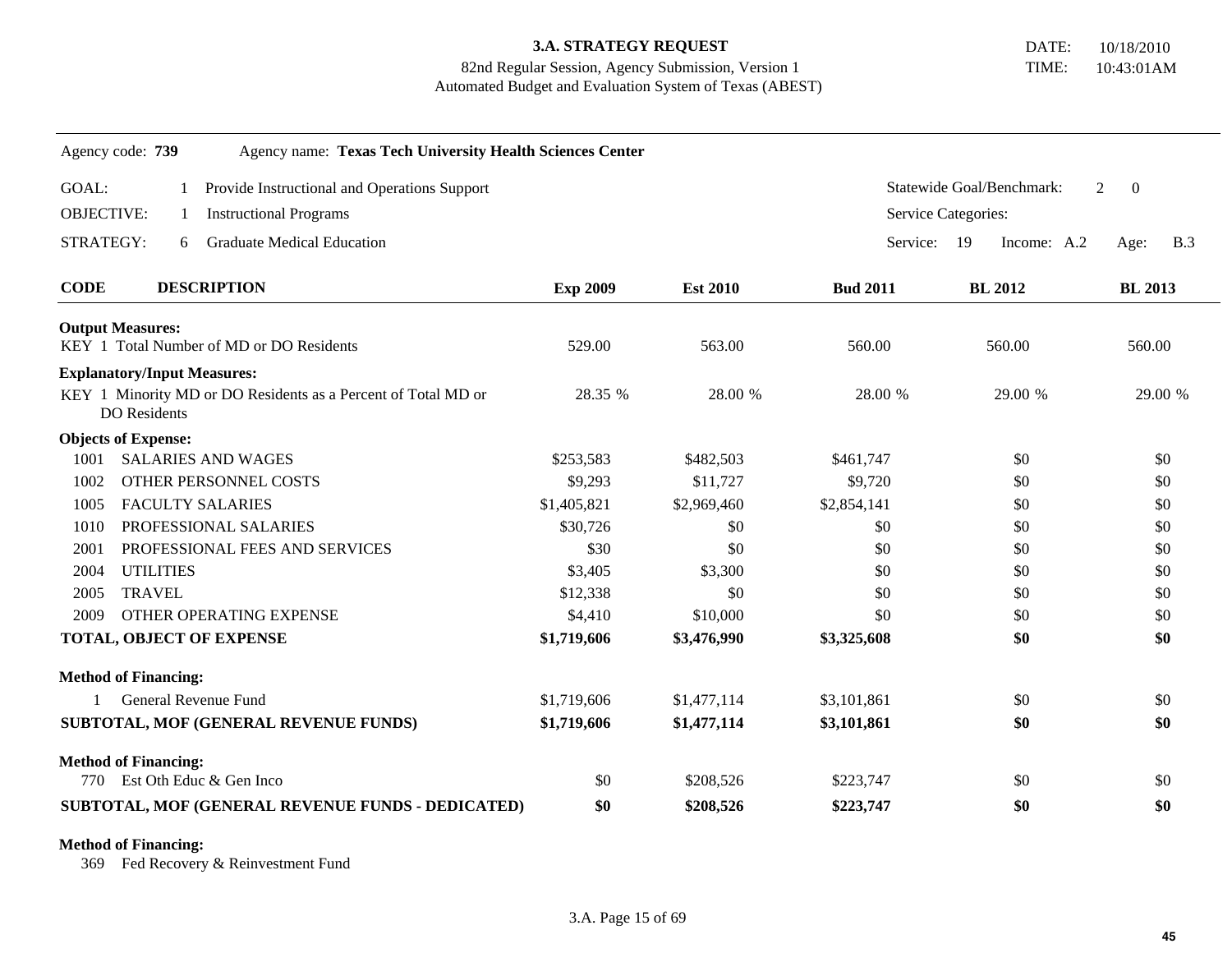| <b>Agency name: Texas Tech University Health Sciences Center</b><br>Agency code: 739                                                                                                          |                 |                 |                 |                    |                    |  |  |  |
|-----------------------------------------------------------------------------------------------------------------------------------------------------------------------------------------------|-----------------|-----------------|-----------------|--------------------|--------------------|--|--|--|
| $\mathfrak{D}$<br>GOAL:<br>Provide Instructional and Operations Support<br>Statewide Goal/Benchmark:<br>$\theta$<br><b>OBJECTIVE:</b><br><b>Instructional Programs</b><br>Service Categories: |                 |                 |                 |                    |                    |  |  |  |
| STRATEGY:<br><b>Graduate Medical Education</b><br>6                                                                                                                                           |                 |                 | Service:        | -19<br>Income: A.2 | <b>B.3</b><br>Age: |  |  |  |
| <b>CODE</b><br><b>DESCRIPTION</b>                                                                                                                                                             | <b>Exp 2009</b> | <b>Est 2010</b> | <b>Bud 2011</b> | <b>BL 2012</b>     | <b>BL 2013</b>     |  |  |  |
| 84.397.000 Stabilization - Govt Services - Stm                                                                                                                                                | \$0             | \$1,791,350     | \$0             | \$0                | \$0                |  |  |  |
| CFDA Subtotal, Fund<br>369                                                                                                                                                                    | \$0             | \$1,791,350     | \$0             | \$0                | \$0                |  |  |  |
| <b>SUBTOTAL, MOF (FEDERAL FUNDS)</b>                                                                                                                                                          | \$0             | \$1,791,350     | \$0             | \$0                | \$0                |  |  |  |
| TOTAL, METHOD OF FINANCE (INCLUDING RIDERS)                                                                                                                                                   |                 |                 |                 | \$0                | \$0                |  |  |  |
| TOTAL, METHOD OF FINANCE (EXCLUDING RIDERS)                                                                                                                                                   | \$1,719,606     | \$3,476,990     | \$3,325,608     | \$0                | \$0                |  |  |  |
| <b>FULL TIME EQUIVALENT POSITIONS:</b>                                                                                                                                                        | 14.3            | 39.3            | 37.8            | 39.7               | 39.7               |  |  |  |

## **STRATEGY DESCRIPTION AND JUSTIFICATION:**

Graduate Medical Education (GME) is an integral part of the TTUHSC mission in medical education to train physicians for West Texas. This mission is accomplished through the residency and fellowship training programs at TTUHSC's two medical schools – the TTUHSC School of Medicine in Lubbock (with campuses in Amarillo and Permian Basin) and the TTUHSC – El Paso Paul L. Foster School of Medicine. Our strategy is to continue GME training, expand the numbers of physicians trained, as funding is available to do so, and to maintain the highest possible standards in the academic and clinical aspects of GME training.

This strategy will be accomplished through recruitment and retention of adequate numbers of well-qualified faculty who are dedicated to GME and by providing them the time to teach without undue pressure to generate revenue at the expense of the aforementioned TTUHSC mission. The effectiveness of the residency training provided will continue to be measured by the length of the accreditation cycles earned by the residency programs from the Accreditation Council for Graduate Medical Education (ACGME), resident program completion rates and the residents' pass rates on their respective board certification exams. The effectiveness of the fellowship programs will be measured by the program completion rate and possible retention of the fellow as teaching faculty.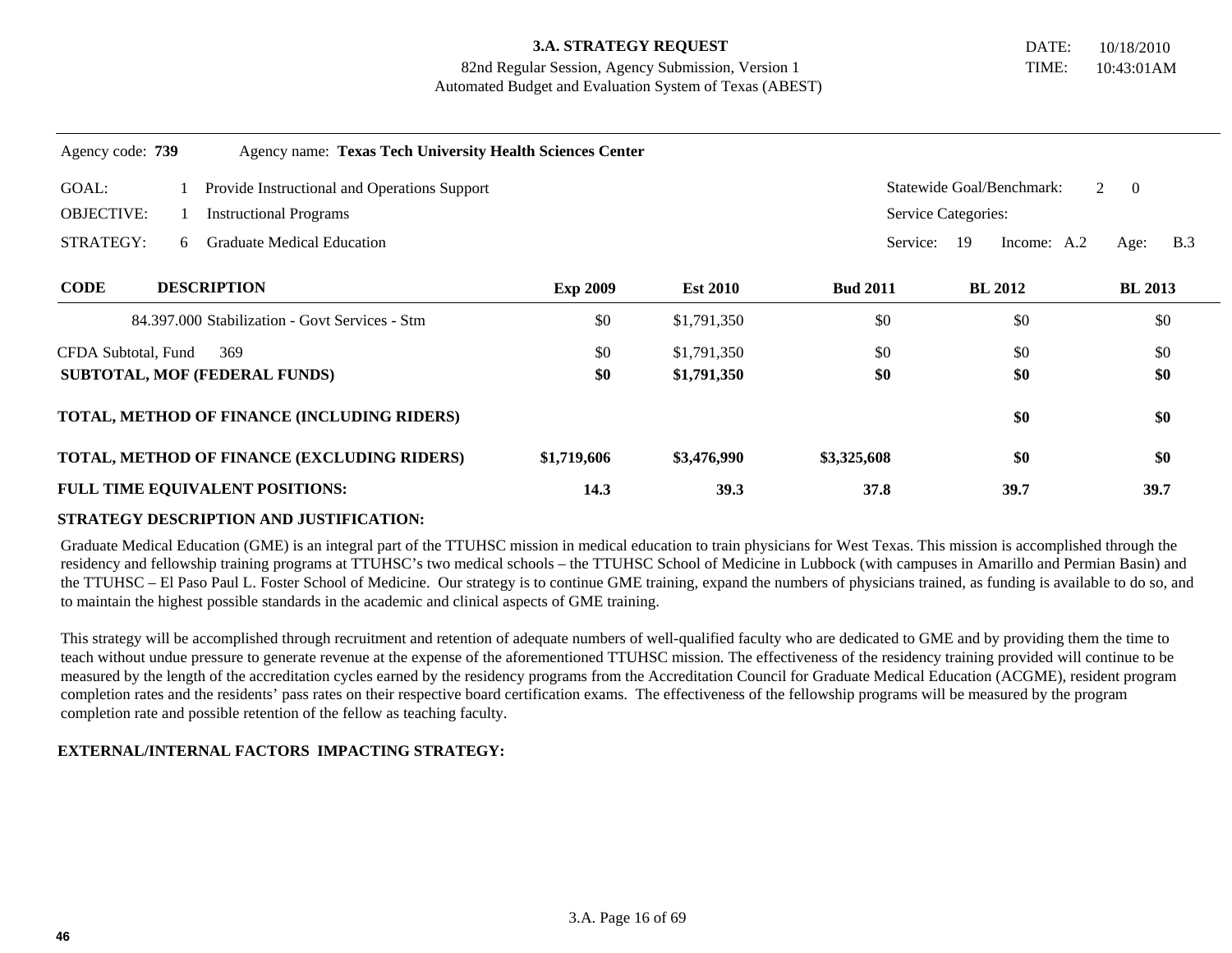| Agency code: 739  |   | <b>Agency name: Texas Tech University Health Sciences Center</b> |                 |                 |                 |                           |                |   |                |     |
|-------------------|---|------------------------------------------------------------------|-----------------|-----------------|-----------------|---------------------------|----------------|---|----------------|-----|
| GOAL:             |   | Provide Instructional and Operations Support                     |                 |                 |                 | Statewide Goal/Benchmark: |                | 2 | $\overline{0}$ |     |
| <b>OBJECTIVE:</b> |   | <b>Instructional Programs</b>                                    |                 |                 |                 | Service Categories:       |                |   |                |     |
| STRATEGY:         | 6 | <b>Graduate Medical Education</b>                                |                 |                 |                 | Service: 19               | Income: A.2    |   | Age:           | B.3 |
| <b>CODE</b>       |   | <b>DESCRIPTION</b>                                               | <b>Exp 2009</b> | <b>Est 2010</b> | <b>Bud 2011</b> |                           | <b>BL 2012</b> |   | <b>BL</b> 2013 |     |

The current residency programs are being affected by reductions in Medicaid and commercial insurance payments for patient care as well as by continued Medicare reductions in financial support to hospitals for residency training positions. The need for faculty to generate revenue to support the residency programs will significantly reduce available faculty time to teach and maintain the overall effectiveness of the programs. This situation, conceivably, also negatively affects faculty recruitment and the ability of TTUHSC to maintain accreditation of its GME programs.

An additional factor that may affect the training of residents is the increasing recognition, at the national level, of an impending physician shortage which will be further impacted by healthcare reform measures. Over the long term, as this issue moves, it may result in government recognition of the need to more adequately fund GME in order to address the projected physician shortage.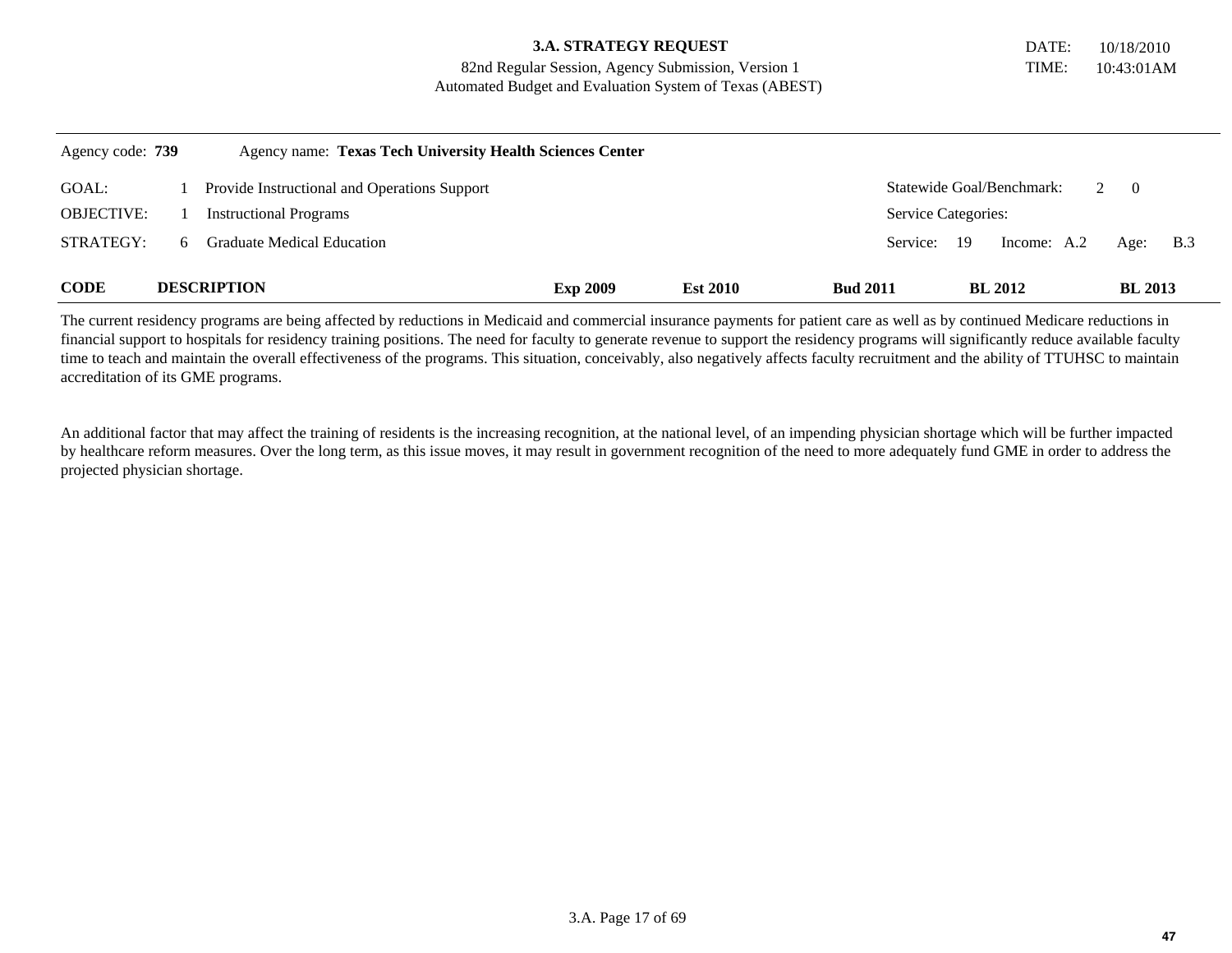# Automated Budget and Evaluation System of Texas (ABEST) 82nd Regular Session, Agency Submission, Version 1 TIME: 10:43:01AM

| Agency code: 739<br><b>Agency name: Texas Tech University Health Sciences Center</b> |                 |                 |                 |                           |                                  |  |  |
|--------------------------------------------------------------------------------------|-----------------|-----------------|-----------------|---------------------------|----------------------------------|--|--|
| GOAL:<br>Provide Instructional and Operations Support                                |                 |                 |                 | Statewide Goal/Benchmark: | $\overline{2}$<br>$\overline{0}$ |  |  |
| <b>OBJECTIVE:</b><br><b>Operations - Staff Benefits</b><br>Service Categories:<br>2  |                 |                 |                 |                           |                                  |  |  |
| STRATEGY:<br><b>Staff Group Insurance Premiums</b>                                   |                 |                 | Service:        | 06<br>Income: A.2         | <b>B.3</b><br>Age:               |  |  |
| <b>DESCRIPTION</b><br><b>CODE</b>                                                    | <b>Exp 2009</b> | <b>Est 2010</b> | <b>Bud 2011</b> | <b>BL 2012</b>            | <b>BL</b> 2013                   |  |  |
| <b>Objects of Expense:</b>                                                           |                 |                 |                 |                           |                                  |  |  |
| OTHER OPERATING EXPENSE<br>2009                                                      | \$698,033       | \$772,378       | \$830,000       | \$1,099,263               | \$1,186,360                      |  |  |
| <b>TOTAL, OBJECT OF EXPENSE</b>                                                      | \$698,033       | \$772,378       | \$830,000       | \$1,099,263               | \$1,186,360                      |  |  |
| <b>Method of Financing:</b>                                                          |                 |                 |                 |                           |                                  |  |  |
| Est Oth Educ & Gen Inco<br>770.                                                      | \$698,033       | \$772,378       | \$830,000       | \$1,099,263               | \$1,186,360                      |  |  |
| SUBTOTAL, MOF (GENERAL REVENUE FUNDS - DEDICATED)                                    | \$698,033       | \$772,378       | \$830,000       | \$1,099,263               | \$1,186,360                      |  |  |
| TOTAL, METHOD OF FINANCE (INCLUDING RIDERS)                                          |                 |                 |                 | \$1,099,263               | \$1,186,360                      |  |  |
| TOTAL, METHOD OF FINANCE (EXCLUDING RIDERS)                                          | \$698,033       | \$772,378       | \$830,000       | \$1,099,263               | \$1,186,360                      |  |  |
| <b>FULL TIME EQUIVALENT POSITIONS:</b>                                               | 0.0             | 0.0             | 0.0             | 0.0                       | 0.0                              |  |  |

#### **STRATEGY DESCRIPTION AND JUSTIFICATION:**

This strategy is to provide staff group insurance premiums applicable to payrolls paid from Other Educational and General funds.

## **EXTERNAL/INTERNAL FACTORS IMPACTING STRATEGY:**

Premiums for General Revenue payrolls are paid directly by the Employee Retirement System from the annual appropriations for staff group insurance. This funding is TTUHSC's proportional share of these benefits.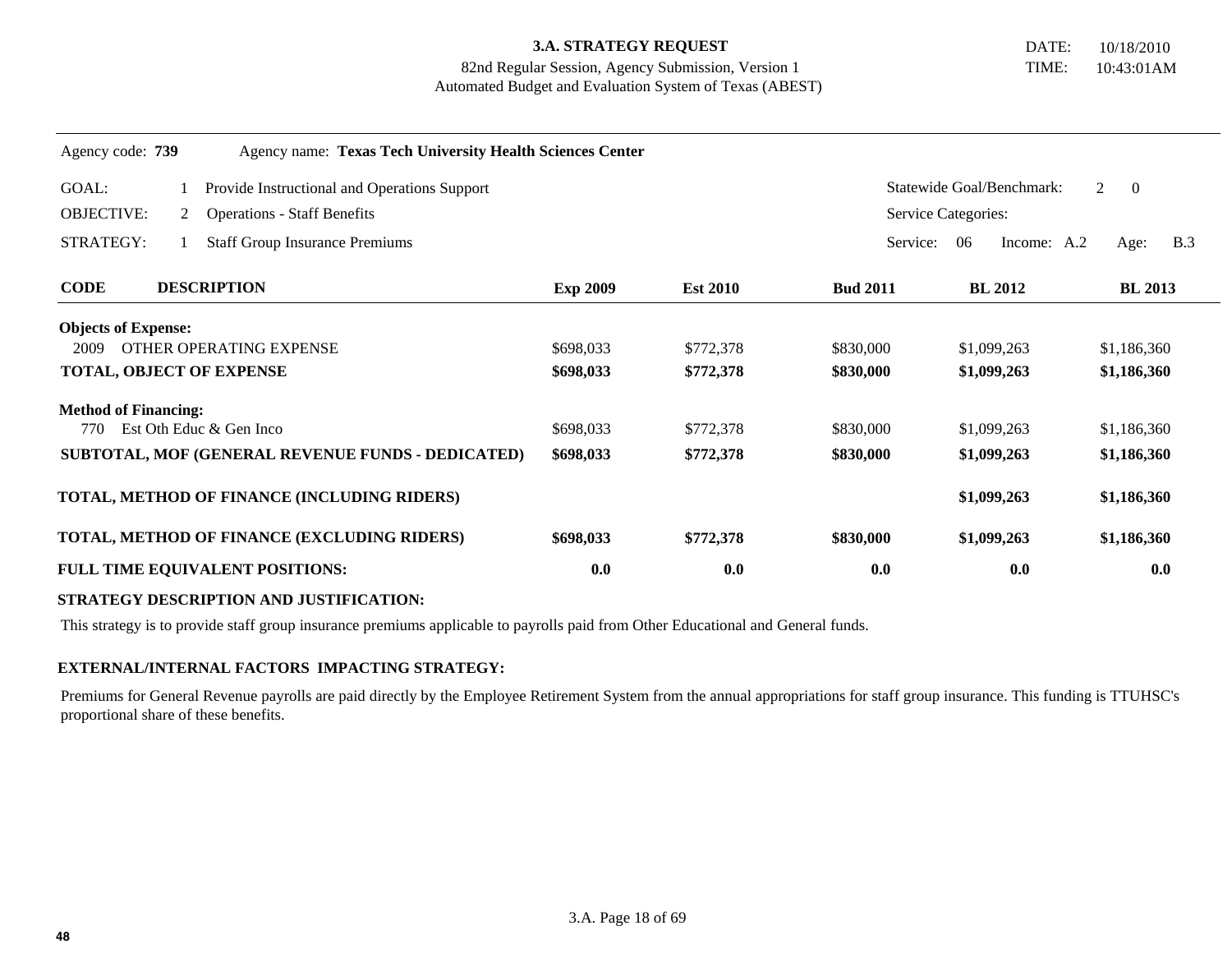# Automated Budget and Evaluation System of Texas (ABEST) 82nd Regular Session, Agency Submission, Version 1 TIME: 10:43:01AM

| Agency name: Texas Tech University Health Sciences Center<br>Agency code: 739 |                 |                 |                 |                           |                                  |
|-------------------------------------------------------------------------------|-----------------|-----------------|-----------------|---------------------------|----------------------------------|
| GOAL:<br>Provide Instructional and Operations Support                         |                 |                 |                 | Statewide Goal/Benchmark: | $\overline{2}$<br>$\overline{0}$ |
| <b>OBJECTIVE:</b><br><b>Operations - Staff Benefits</b><br>2                  |                 |                 |                 | Service Categories:       |                                  |
| STRATEGY:<br>Workers' Compensation Insurance<br>2                             |                 |                 | Service:        | 06<br>Income: A.2         | B.3<br>Age:                      |
| <b>CODE</b><br><b>DESCRIPTION</b>                                             | <b>Exp 2009</b> | <b>Est 2010</b> | <b>Bud 2011</b> | <b>BL 2012</b>            | <b>BL</b> 2013                   |
| <b>Objects of Expense:</b>                                                    |                 |                 |                 |                           |                                  |
| OTHER OPERATING EXPENSE<br>2009                                               | \$376,693       | \$616,487       | \$616,487       | \$616,487                 | \$616,487                        |
| TOTAL, OBJECT OF EXPENSE                                                      | \$376,693       | \$616,487       | \$616,487       | \$616,487                 | \$616,487                        |
| <b>Method of Financing:</b>                                                   |                 |                 |                 |                           |                                  |
| General Revenue Fund                                                          | \$358,417       | \$616,487       | \$616,487       | \$616,487                 | \$616,487                        |
| SUBTOTAL, MOF (GENERAL REVENUE FUNDS)                                         | \$358,417       | \$616,487       | \$616,487       | \$616,487                 | \$616,487                        |
| <b>Method of Financing:</b>                                                   |                 |                 |                 |                           |                                  |
| Est Oth Educ & Gen Inco<br>770                                                | \$18,276        | \$0             | \$0             | \$0                       | \$0                              |
| SUBTOTAL, MOF (GENERAL REVENUE FUNDS - DEDICATED)                             | \$18,276        | \$0             | \$0             | \$0                       | \$0                              |
| TOTAL, METHOD OF FINANCE (INCLUDING RIDERS)                                   |                 |                 |                 | \$616,487                 | \$616,487                        |
| TOTAL, METHOD OF FINANCE (EXCLUDING RIDERS)                                   | \$376,693       | \$616,487       | \$616,487       | \$616,487                 | \$616,487                        |
| FULL TIME EQUIVALENT POSITIONS:                                               | 0.0             | 0.0             | 0.0             | 0.0                       | 0.0                              |

#### **STRATEGY DESCRIPTION AND JUSTIFICATION:**

All employees of the Health Sciences Center are covered by worker's compensation insurance through an interagency agreement with the State Office of Risk Management (SORM). The Health Sciences Center's allocation of the state's total worker's compensation is based upon payroll, FTE and the overall claims. The appropriations in this strategy fund the general revenue portion of the Health Sciences Center.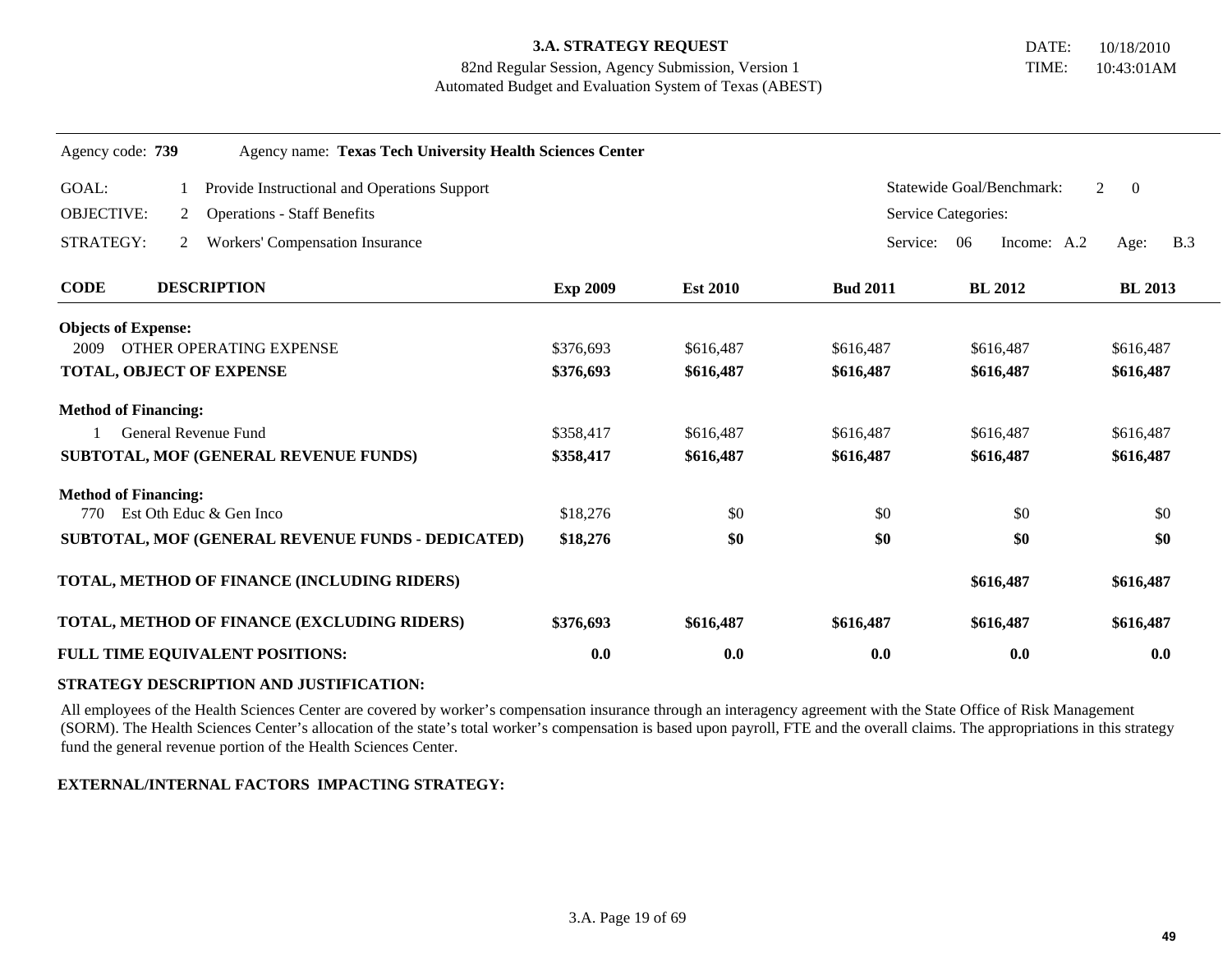# Automated Budget and Evaluation System of Texas (ABEST) 82nd Regular Session, Agency Submission, Version 1 TIME: 10:43:01AM

| Agency code: 739                                              | <b>Agency name: Texas Tech University Health Sciences Center</b> |                     |                 |                 |                           |                     |  |  |  |  |
|---------------------------------------------------------------|------------------------------------------------------------------|---------------------|-----------------|-----------------|---------------------------|---------------------|--|--|--|--|
| GOAL:                                                         | Provide Instructional and Operations Support                     |                     |                 |                 | Statewide Goal/Benchmark: | 2<br>$\overline{0}$ |  |  |  |  |
| <b>OBJECTIVE:</b><br><b>Operations - Statutory Funds</b><br>3 |                                                                  | Service Categories: |                 |                 |                           |                     |  |  |  |  |
| STRATEGY:<br><b>Texas Public Education Grants</b>             |                                                                  |                     |                 | Service:        | 20<br>Income: A.2         | B.3<br>Age:         |  |  |  |  |
| <b>CODE</b><br><b>DESCRIPTION</b>                             |                                                                  | <b>Exp 2009</b>     | <b>Est 2010</b> | <b>Bud 2011</b> | <b>BL 2012</b>            | <b>BL 2013</b>      |  |  |  |  |
| <b>Objects of Expense:</b>                                    |                                                                  |                     |                 |                 |                           |                     |  |  |  |  |
| OTHER OPERATING EXPENSE<br>2009                               |                                                                  | \$1,057,295         | \$1,184,039     | \$1,344,876     | \$1,456,277               | \$1,561,127         |  |  |  |  |
| <b>TOTAL, OBJECT OF EXPENSE</b>                               |                                                                  | \$1,057,295         | \$1,184,039     | \$1,344,876     | \$1,456,277               | \$1,561,127         |  |  |  |  |
| <b>Method of Financing:</b>                                   |                                                                  |                     |                 |                 |                           |                     |  |  |  |  |
| Est Oth Educ & Gen Inco<br>770.                               |                                                                  | \$1,057,295         | \$1,184,039     | \$1,344,876     | \$1,456,277               | \$1,561,127         |  |  |  |  |
| SUBTOTAL, MOF (GENERAL REVENUE FUNDS - DEDICATED)             |                                                                  | \$1,057,295         | \$1,184,039     | \$1,344,876     | \$1,456,277               | \$1,561,127         |  |  |  |  |
| TOTAL, METHOD OF FINANCE (INCLUDING RIDERS)                   |                                                                  |                     |                 |                 | \$1,456,277               | \$1,561,127         |  |  |  |  |
| TOTAL, METHOD OF FINANCE (EXCLUDING RIDERS)                   |                                                                  | \$1,057,295         | \$1,184,039     | \$1,344,876     | \$1,456,277               | \$1,561,127         |  |  |  |  |
| FULL TIME EQUIVALENT POSITIONS:                               |                                                                  | 0.0                 | 0.0             | 0.0             | 0.0                       | 0.0                 |  |  |  |  |

#### **STRATEGY DESCRIPTION AND JUSTIFICATION:**

Texas Tech University Health Sciences Center sets aside 15% of resident tuition and 3% of non-resident tuition for Texas Public Education Grants authorized by Section 56.033 of the Texas Education Code and the General Appropriations Act, Article III, THECB, rider 6.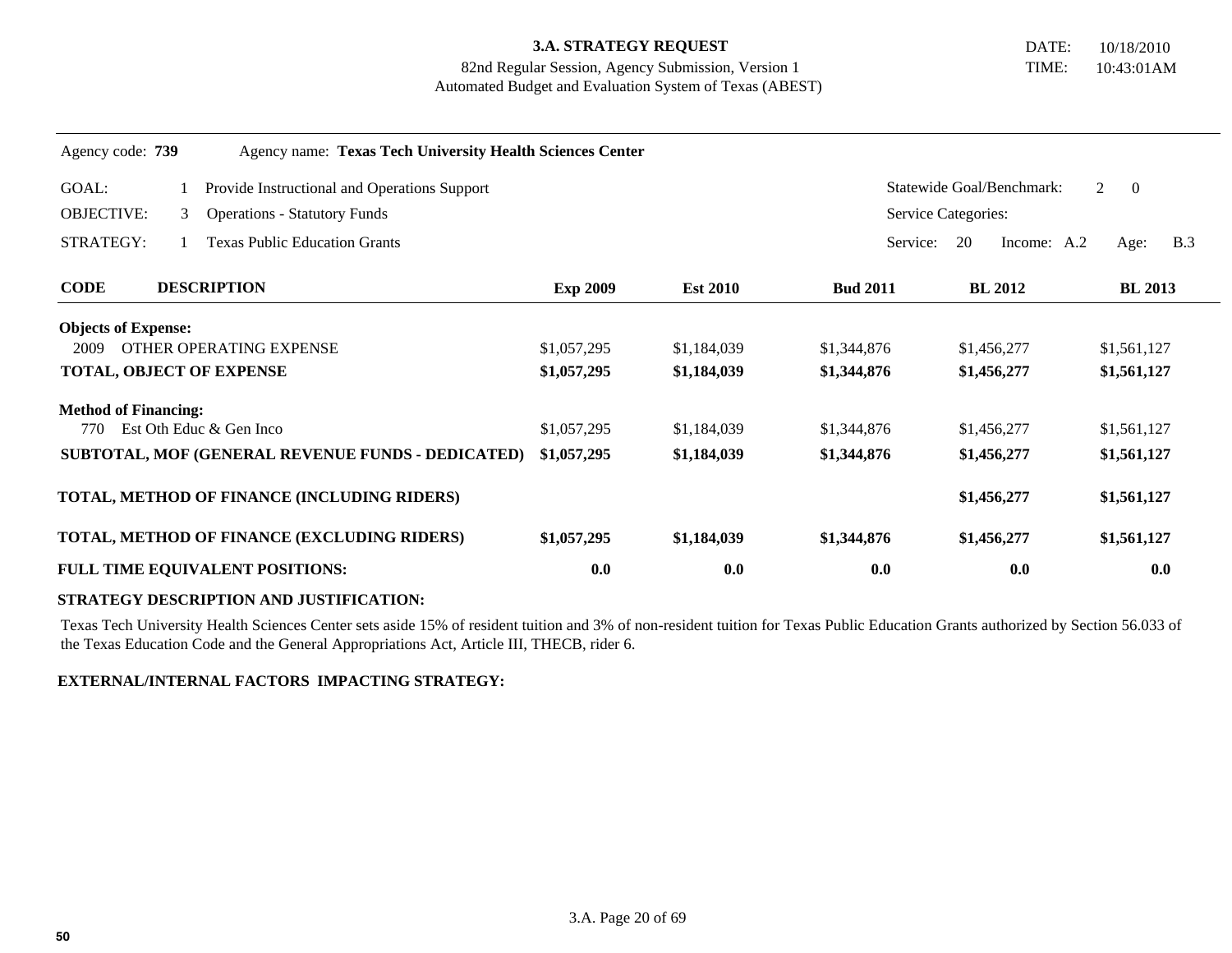## Automated Budget and Evaluation System of Texas (ABEST) 82nd Regular Session, Agency Submission, Version 1 TIME: 10:43:01AM

| Agency code: 739                | Agency name: Texas Tech University Health Sciences Center |                 |                 |                 |                           |                     |
|---------------------------------|-----------------------------------------------------------|-----------------|-----------------|-----------------|---------------------------|---------------------|
| GOAL:                           | Provide Instructional and Operations Support              |                 |                 |                 | Statewide Goal/Benchmark: | 2<br>$\overline{0}$ |
| <b>OBJECTIVE:</b>               | <b>Operations - Statutory Funds</b><br>3                  |                 |                 |                 | Service Categories:       |                     |
| STRATEGY:                       | <b>Medical Loans</b><br>2                                 |                 |                 | Service:        | 20<br>Income: A.2         | <b>B.3</b><br>Age:  |
| <b>CODE</b>                     | <b>DESCRIPTION</b>                                        | <b>Exp 2009</b> | <b>Est 2010</b> | <b>Bud 2011</b> | <b>BL 2012</b>            | <b>BL 2013</b>      |
| <b>Objects of Expense:</b>      |                                                           |                 |                 |                 |                           |                     |
| 2009                            | OTHER OPERATING EXPENSE                                   | \$73,491        | \$80,842        | \$89,203        | \$99,683                  | \$112,783           |
| <b>TOTAL, OBJECT OF EXPENSE</b> |                                                           | \$73,491        | \$80,842        | \$89,203        | \$99,683                  | \$112,783           |
| <b>Method of Financing:</b>     |                                                           |                 |                 |                 |                           |                     |
| 770                             | Est Oth Educ & Gen Inco                                   | \$73,491        | \$80,842        | \$89,203        | \$99,683                  | \$112,783           |
|                                 | SUBTOTAL, MOF (GENERAL REVENUE FUNDS - DEDICATED)         | \$73,491        | \$80,842        | \$89,203        | \$99,683                  | \$112,783           |
|                                 | TOTAL, METHOD OF FINANCE (INCLUDING RIDERS)               |                 |                 |                 | \$99,683                  | \$112,783           |
|                                 | TOTAL, METHOD OF FINANCE (EXCLUDING RIDERS)               | \$73,491        | \$80,842        | \$89,203        | \$99,683                  | \$112,783           |
|                                 | FULL TIME EQUIVALENT POSITIONS:                           | 0.0             | 0.0             | 0.0             | 0.0                       | 0.0                 |

#### **STRATEGY DESCRIPTION AND JUSTIFICATION:**

Section 61.539 of the Texas Education Code requires that 2% of the resident medical school tuition be transferred for repayment of student loans of physicians serving in designated state agencies or economically distressed or rural medically underserved areas of the State.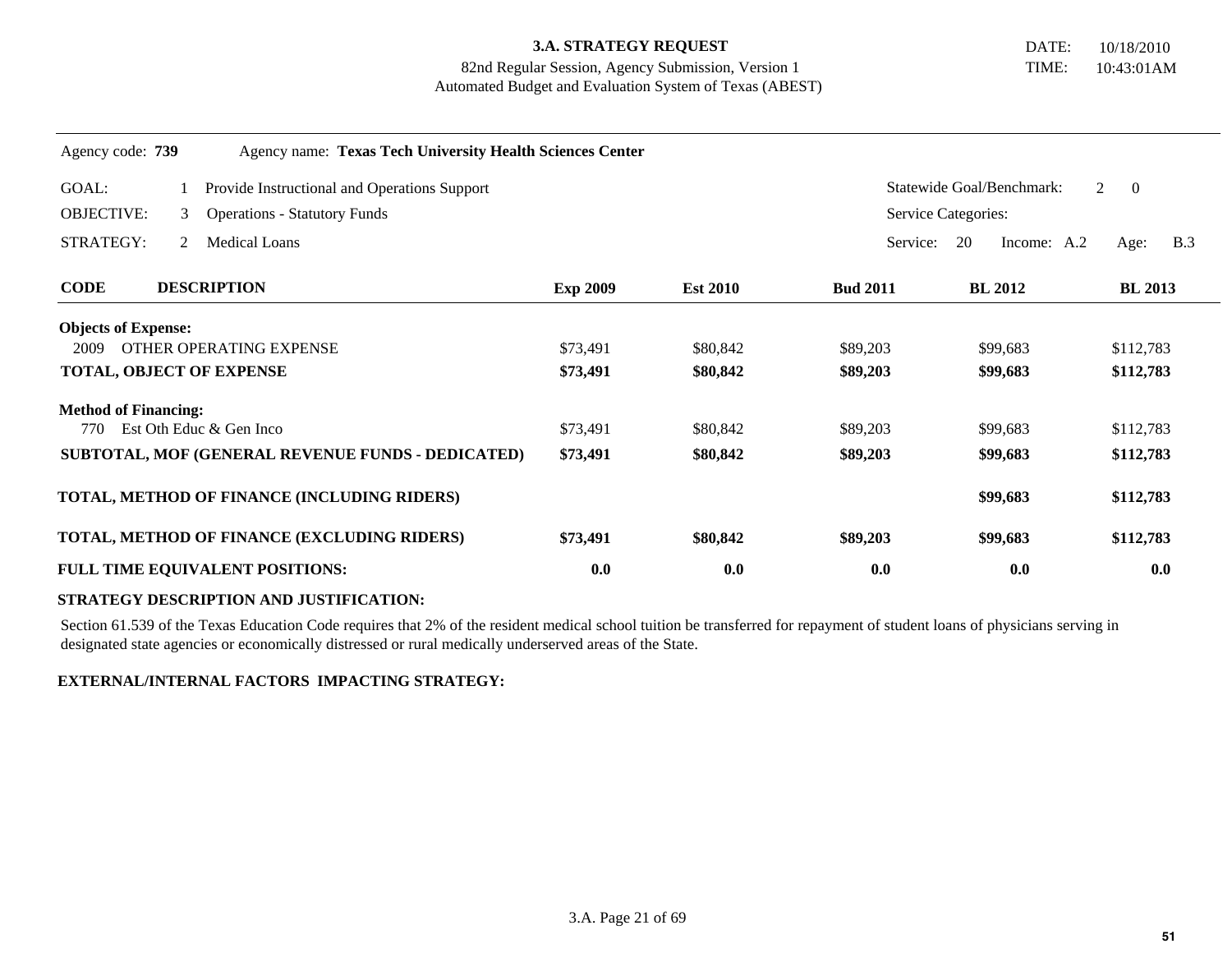|                   | Agency name: Texas Tech University Health Sciences Center<br>Agency code: 739 |                 |                 |                 |                           |                     |
|-------------------|-------------------------------------------------------------------------------|-----------------|-----------------|-----------------|---------------------------|---------------------|
| GOAL:             | Provide Research Support<br>2                                                 |                 |                 |                 | Statewide Goal/Benchmark: | 2<br>$\overline{0}$ |
| <b>OBJECTIVE:</b> | <b>Research Activities</b><br>1                                               |                 |                 |                 | Service Categories:       |                     |
| STRATEGY:         | <b>Research Enhancement</b><br>$\mathbf{1}$                                   |                 |                 | Service: 21     | Income: A.2               | B.3<br>Age:         |
| <b>CODE</b>       | <b>DESCRIPTION</b>                                                            | <b>Exp 2009</b> | <b>Est 2010</b> | <b>Bud 2011</b> | <b>BL</b> 2012            | <b>BL 2013</b>      |
|                   | <b>Objects of Expense:</b>                                                    |                 |                 |                 |                           |                     |
| 1001              | <b>SALARIES AND WAGES</b>                                                     | \$1,650,811     | \$1,509,270     | \$1,465,035     | \$0                       | \$0                 |
| 1002              | OTHER PERSONNEL COSTS                                                         | \$33,976        | \$33,725        | \$38,879        | \$0                       | \$0                 |
| 1005              | <b>FACULTY SALARIES</b>                                                       | \$20,089        | \$19,201        | \$26,377        | \$0                       | \$0                 |
| 1010              | PROFESSIONAL SALARIES                                                         | \$11,875        | \$51,405        | \$49,167        | \$0                       | \$0                 |
| 2001              | PROFESSIONAL FEES AND SERVICES                                                | \$4,289         | \$8,439         | \$0             | \$0                       | \$0                 |
| 2002              | <b>FUELS AND LUBRICANTS</b>                                                   | \$519           | \$0             | \$0             | \$0                       | \$0                 |
| 2003              | <b>CONSUMABLE SUPPLIES</b>                                                    | \$20,533        | \$3,284         | \$3,271         | \$0                       | \$0                 |
| 2004              | <b>UTILITIES</b>                                                              | \$19,805        | \$22,503        | \$29,020        | \$0                       | \$0                 |
| 2005              | <b>TRAVEL</b>                                                                 | \$14,471        | \$4,913         | \$4,700         | \$0                       | \$0                 |
| 2009              | OTHER OPERATING EXPENSE                                                       | \$105,166       | \$77,266        | \$38,235        | \$0                       | \$0                 |
| 5000              | <b>CAPITAL EXPENDITURES</b>                                                   | \$60            | \$0             | \$0             | \$0                       | \$0                 |
|                   | <b>TOTAL, OBJECT OF EXPENSE</b>                                               | \$1,881,594     | \$1,730,006     | \$1,654,684     | \$0                       | \$0                 |
|                   | <b>Method of Financing:</b>                                                   |                 |                 |                 |                           |                     |
|                   | General Revenue Fund                                                          | \$1,876,166     | \$1,626,252     | \$1,543,357     | \$0                       | \$0                 |
|                   | SUBTOTAL, MOF (GENERAL REVENUE FUNDS)                                         | \$1,876,166     | \$1,626,252     | \$1,543,357     | \$0                       | \$0                 |
|                   | <b>Method of Financing:</b>                                                   |                 |                 |                 |                           |                     |
| 770               | Est Oth Educ & Gen Inco                                                       | \$5,428         | \$103,754       | \$111,327       | \$0                       | \$0                 |
|                   | SUBTOTAL, MOF (GENERAL REVENUE FUNDS - DEDICATED)                             | \$5,428         | \$103,754       | \$111,327       | \$0                       | \$0                 |
|                   | TOTAL, METHOD OF FINANCE (INCLUDING RIDERS)                                   |                 |                 |                 | \$0                       | \$0                 |
|                   | TOTAL, METHOD OF FINANCE (EXCLUDING RIDERS)                                   | \$1,881,594     | \$1,730,006     | \$1,654,684     | \$0                       | \$0                 |
|                   | FULL TIME EQUIVALENT POSITIONS:                                               | 32.4            | 29.6            | 29.1            | 30.5                      | 30.5                |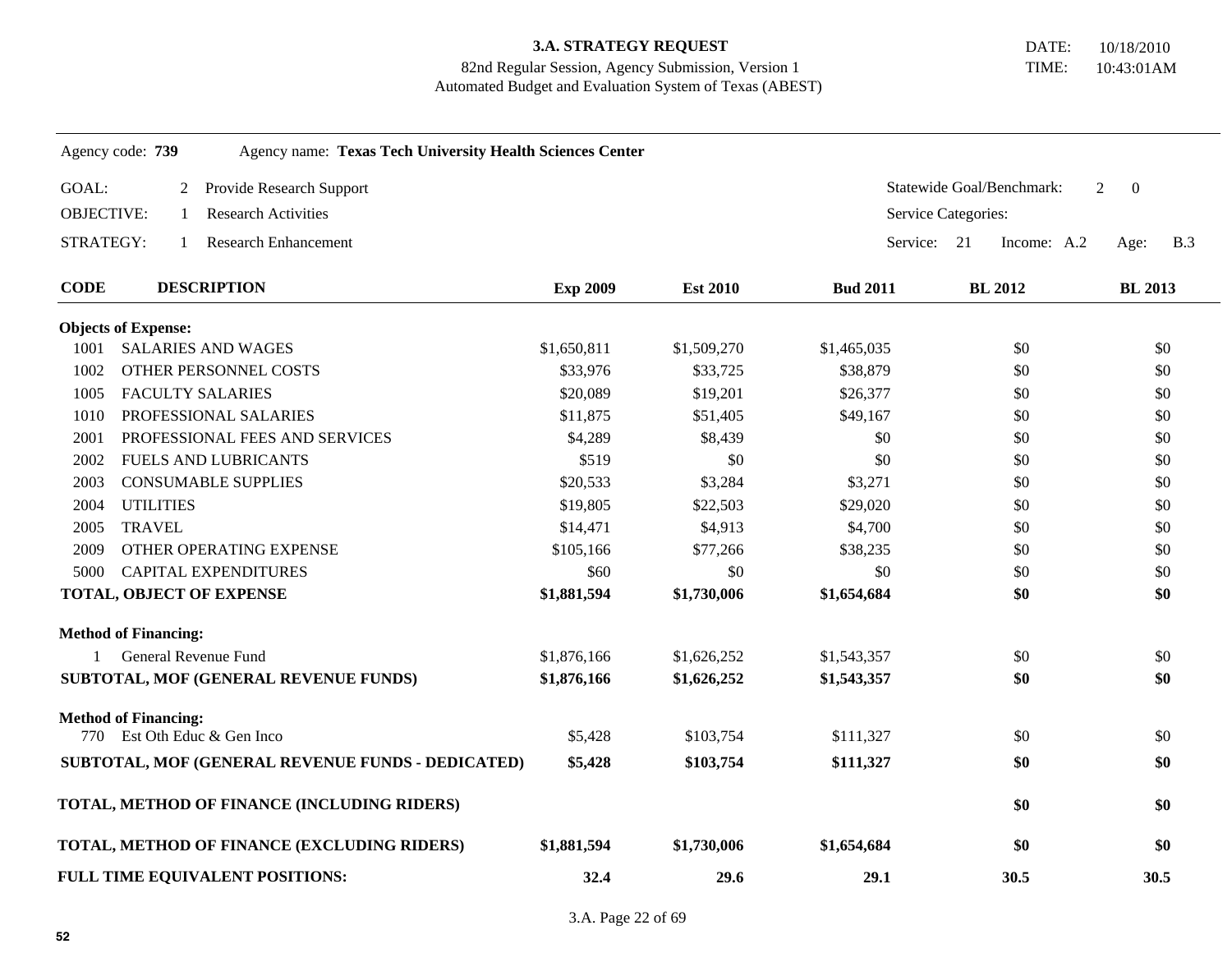| Agency code: 739  |   | <b>Agency name: Texas Tech University Health Sciences Center</b> |                 |                 |                 |          |    |                           |                |     |
|-------------------|---|------------------------------------------------------------------|-----------------|-----------------|-----------------|----------|----|---------------------------|----------------|-----|
| GOAL:             | 2 | <b>Provide Research Support</b>                                  |                 |                 |                 |          |    | Statewide Goal/Benchmark: | $\overline{0}$ |     |
| <b>OBJECTIVE:</b> |   | Service Categories:<br><b>Research Activities</b>                |                 |                 |                 |          |    |                           |                |     |
| STRATEGY:         |   | <b>Research Enhancement</b>                                      |                 |                 |                 | Service: | 21 | Income: A.2               | Age:           | B.3 |
| <b>CODE</b>       |   | <b>DESCRIPTION</b>                                               | <b>Exp 2009</b> | <b>Est 2010</b> | <b>Bud 2011</b> |          |    | <b>BL 2012</b>            | <b>BL</b> 2013 |     |

#### **STRATEGY DESCRIPTION AND JUSTIFICATION:**

This strategy is used to increase the number of extramurally funded grants and the success rate of newly submitted research grant applications. This is done by institutional investment in research infrastructure, including core shared instrumentation, animal research facilities, and resources for the administration of research including the human subjects protection program, and basic and clinical research oversight. There is a critical need to increase extramurally funded research to meet the essential research mission of this institution. This will also benefit our education and patient-care missions.

## **EXTERNAL/INTERNAL FACTORS IMPACTING STRATEGY:**

In order to increase NIH and other research funding, it is essential to hire additional funded research faculty and to provide research infrastructure within the institution for all faculty. This infrastructure will include core equipment and other resources to sustain ongoing research programs, and to provide the services necessary to oversee the research mission and facilitate faculty applications for extramural funding.

Increasing peer-reviewed research, especially from the National Institutes of Health is one of the Health Sciences Center's priorities. Funding provided by this strategy is vital to the attainment of this goal.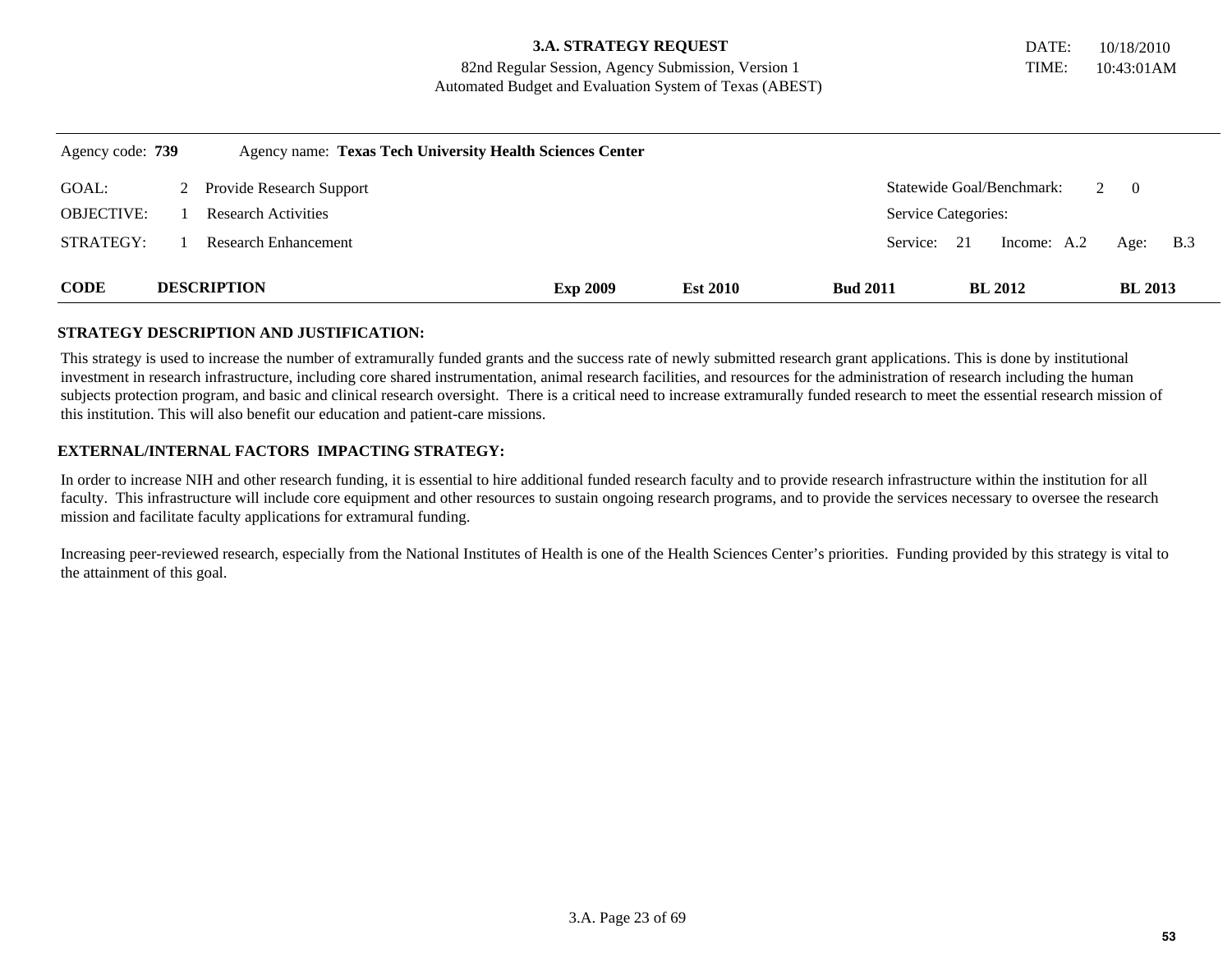|                   | Agency code: 739            | <b>Agency name: Texas Tech University Health Sciences Center</b> |                 |                 |                 |                           |                                  |
|-------------------|-----------------------------|------------------------------------------------------------------|-----------------|-----------------|-----------------|---------------------------|----------------------------------|
| GOAL:             | 3                           | Provide Infrastructure Support                                   |                 |                 |                 | Statewide Goal/Benchmark: | $\overline{2}$<br>$\overline{0}$ |
| <b>OBJECTIVE:</b> | 1                           | <b>Operations and Maintenance</b>                                |                 |                 |                 | Service Categories:       |                                  |
| STRATEGY:         | $\mathbf{1}$                | E&G Space Support                                                |                 |                 | Service:        | - 19<br>Income: A.2       | B.3<br>Age:                      |
| <b>CODE</b>       |                             | <b>DESCRIPTION</b>                                               | <b>Exp 2009</b> | <b>Est 2010</b> | <b>Bud 2011</b> | <b>BL</b> 2012            | <b>BL</b> 2013                   |
|                   | <b>Objects of Expense:</b>  |                                                                  |                 |                 |                 |                           |                                  |
| 1001              |                             | <b>SALARIES AND WAGES</b>                                        | \$5,050,745     | \$5,914,168     | \$5,966,423     | \$0                       | \$0                              |
| 1002              |                             | OTHER PERSONNEL COSTS                                            | \$140,836       | \$147,548       | \$228,560       | \$0                       | \$0                              |
| 2001              |                             | PROFESSIONAL FEES AND SERVICES                                   | \$7,515         | \$15,525        | \$14,849        | \$0                       | \$0                              |
| 2002              |                             | <b>FUELS AND LUBRICANTS</b>                                      | \$3,828         | \$0             | \$0             | \$0                       | \$0                              |
| 2003              |                             | <b>CONSUMABLE SUPPLIES</b>                                       | \$221,249       | \$357,149       | \$324,184       | \$0                       | \$0                              |
| 2004              | <b>UTILITIES</b>            |                                                                  | \$1,664,248     | \$3,598,729     | \$3,282,425     | \$0                       | \$0                              |
| 2005              | <b>TRAVEL</b>               |                                                                  | \$25,453        | \$2,048         | \$1,959         | \$0                       | \$0                              |
| 2007              |                             | <b>RENT - MACHINE AND OTHER</b>                                  | \$154           | \$0             | \$0             | \$0                       | \$0                              |
| 2009              |                             | OTHER OPERATING EXPENSE                                          | \$605,596       | \$1,221,464     | \$1,175,587     | \$0                       | \$0                              |
| 5000              |                             | <b>CAPITAL EXPENDITURES</b>                                      | \$16,000        | \$59,295        | \$56,714        | \$0                       | \$0                              |
|                   |                             | <b>TOTAL, OBJECT OF EXPENSE</b>                                  | \$7,735,624     | \$11,315,926    | \$11,050,701    | \$0                       | \$0                              |
|                   | <b>Method of Financing:</b> |                                                                  |                 |                 |                 |                           |                                  |
|                   | General Revenue Fund        |                                                                  | \$7,633,077     | \$10,643,346    | \$10,095,060    | \$0                       | \$0                              |
|                   |                             | SUBTOTAL, MOF (GENERAL REVENUE FUNDS)                            | \$7,633,077     | \$10,643,346    | \$10,095,060    | \$0                       | \$0                              |
|                   | <b>Method of Financing:</b> |                                                                  |                 |                 |                 |                           |                                  |
|                   |                             | 770 Est Oth Educ & Gen Inco                                      | \$102,547       | \$672,580       | \$955,641       | \$0                       | \$0                              |
|                   |                             | SUBTOTAL, MOF (GENERAL REVENUE FUNDS - DEDICATED)                | \$102,547       | \$672,580       | \$955,641       | \$0                       | \$0                              |
|                   |                             | TOTAL, METHOD OF FINANCE (INCLUDING RIDERS)                      |                 |                 |                 | \$0                       | \$0                              |
|                   |                             | TOTAL, METHOD OF FINANCE (EXCLUDING RIDERS)                      | \$7,735,624     | \$11,315,926    | \$11,050,701    | \$0                       | \$0                              |
|                   |                             | FULL TIME EQUIVALENT POSITIONS:                                  | 163.1           | 183.3           | 184.9           | 194.2                     | 194.2                            |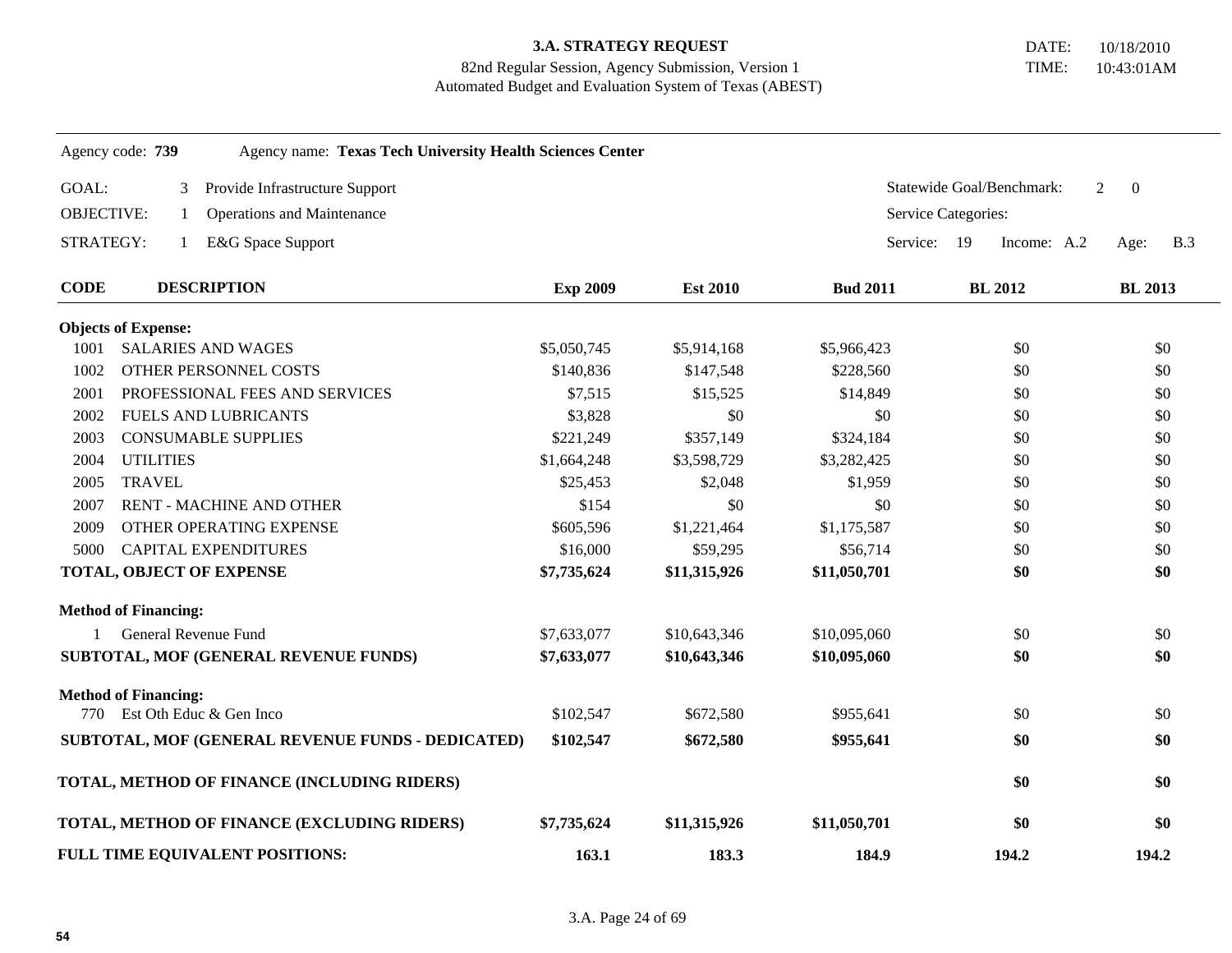| Agency code: 739  |   | <b>Agency name: Texas Tech University Health Sciences Center</b> |                 |                 |                 |                     |                           |                |     |
|-------------------|---|------------------------------------------------------------------|-----------------|-----------------|-----------------|---------------------|---------------------------|----------------|-----|
| GOAL:             | 3 | Provide Infrastructure Support                                   |                 |                 |                 |                     | Statewide Goal/Benchmark: | $2 \quad 0$    |     |
| <b>OBJECTIVE:</b> |   | <b>Operations and Maintenance</b>                                |                 |                 |                 | Service Categories: |                           |                |     |
| STRATEGY:         |   | E&G Space Support                                                |                 |                 |                 | Service: 19         | Income: A.2               | Age:           | B.3 |
| <b>CODE</b>       |   | <b>DESCRIPTION</b>                                               | <b>Exp 2009</b> | <b>Est 2010</b> | <b>Bud 2011</b> |                     | <b>BL 2012</b>            | <b>BL 2013</b> |     |

#### **STRATEGY DESCRIPTION AND JUSTIFICATION:**

This strategy provides budgetary responsibility for traditional physical plant operations, maintenance & related services in support of the institution's regional campuses and six schools to ensure that high quality learning, research and patient care services is delivered as expected and as measured by the Legislature. Physical Plant & Support Services which has oversight of these responsibilities provides and delivers a comprehensive energy management program, engineering services, facilities information / space, planning, design and construction management, maintenance and operation requirements, environmental health and safety (Safety Services), custodial services, grounds maintenance and waste disposal for all campuses including hazardous types. Management and application of deferred maintenance funding, and THECB reporting are directly related activities that support the campus facilities and the institutional mission. The energy management program is accountable for the receipt, audit, payment and analysis of energy usage to initiate operational adjustments, energy conservation measures / optimization and completing state reporting requirements. Safety Services provides technical resources and services to support labs, environmental, radiation, fire safety, and occupational training requirements to comply with mandates, regulation and HSC policy and guidelines.

## **EXTERNAL/INTERNAL FACTORS IMPACTING STRATEGY:**

Mandates, regulations and reporting related to areas such as: environmental matters, safety, risk management and WCI, minimum wage / statutory increases, waste disposal, public access, elimination of architectural barriers, energy reporting and energy conservation, design standards and codes and storm water management.

Market factors and approved program expansion effecting material, labor, contracted services and utility costs.

Approval of TRBs and HEAF funding permits new facilities, but requires increased infrastructure support to fund facility occupancy for programs and campuses.

Variation of geographical rates, industry deregulation, fuel cost, rate structure changes, and rate increases by utility providers.

Changes in the health care sector potentially require adaptation, modernization and renovation of facilities to meet dynamic education requirements to comply with health care needs and accreditation standards.

Aging facilities, building systems and equipment require more intensive facility operation and maintenance activities including initiatives to manage energy consumption and reliability.

Limited resources for initiatives such as energy conservation projects, deferred maintenance and system life-cycle backlogs. New facilities, necessary adaptive / modernization renovations, wide range of and changes to programs, diverse geographical locations, growth, increases in the use of the facilities and systems, further challenged by systems exceeding life cycles and finite funding resources which may be supplemented by local funding.

## 3.A. Page 25 of 69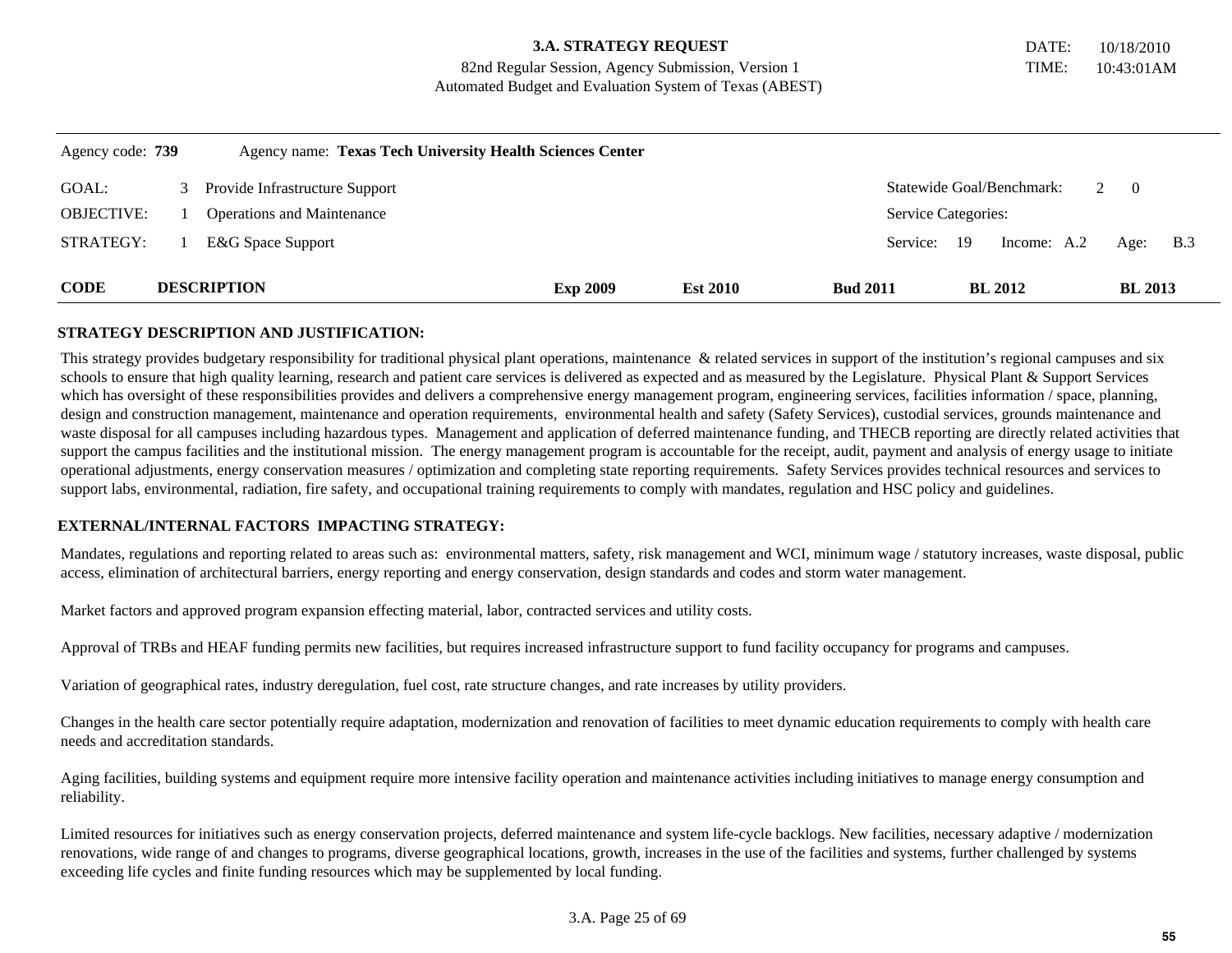| <b>Agency name: Texas Tech University Health Sciences Center</b><br>Agency code: 739 |                 |                 |                 |                           |                            |
|--------------------------------------------------------------------------------------|-----------------|-----------------|-----------------|---------------------------|----------------------------|
| GOAL:<br>Provide Infrastructure Support<br>3                                         |                 |                 |                 | Statewide Goal/Benchmark: | $\overline{2}$<br>$\Omega$ |
| <b>OBJECTIVE:</b><br><b>Infrastructure Support</b><br>2                              |                 |                 |                 | Service Categories:       |                            |
| STRATEGY:<br><b>Tuition Revenue Bond Retirement</b>                                  |                 |                 | Service:        | 10<br>Income: A.2         | B.3<br>Age:                |
| <b>DESCRIPTION</b><br><b>CODE</b>                                                    | <b>Exp 2009</b> | <b>Est 2010</b> | <b>Bud 2011</b> | <b>BL 2012</b>            | <b>BL</b> 2013             |
| <b>Objects of Expense:</b>                                                           |                 |                 |                 |                           |                            |
| <b>DEBT SERVICE</b><br>2008                                                          | \$13,387,579    | \$13,188,498    | \$13,183,318    | \$12,915,539              | \$12,913,868               |
| <b>TOTAL, OBJECT OF EXPENSE</b>                                                      | \$13,387,579    | \$13,188,498    | \$13,183,318    | \$12,915,539              | \$12,913,868               |
| <b>Method of Financing:</b>                                                          |                 |                 |                 |                           |                            |
| General Revenue Fund                                                                 | \$13,387,579    | \$13,188,498    | \$13,183,318    | \$12,915,539              | \$12,913,868               |
| SUBTOTAL, MOF (GENERAL REVENUE FUNDS)                                                | \$13,387,579    | \$13,188,498    | \$13,183,318    | \$12,915,539              | \$12,913,868               |
| TOTAL, METHOD OF FINANCE (INCLUDING RIDERS)                                          |                 |                 |                 | \$12,915,539              | \$12,913,868               |
| TOTAL, METHOD OF FINANCE (EXCLUDING RIDERS)                                          | \$13,387,579    | \$13,188,498    | \$13,183,318    | \$12,915,539              | \$12,913,868               |
| FULL TIME EQUIVALENT POSITIONS:                                                      |                 |                 |                 |                           |                            |
| STRATEGY DESCRIPTION AND JUSTIFICATION:                                              |                 |                 |                 |                           |                            |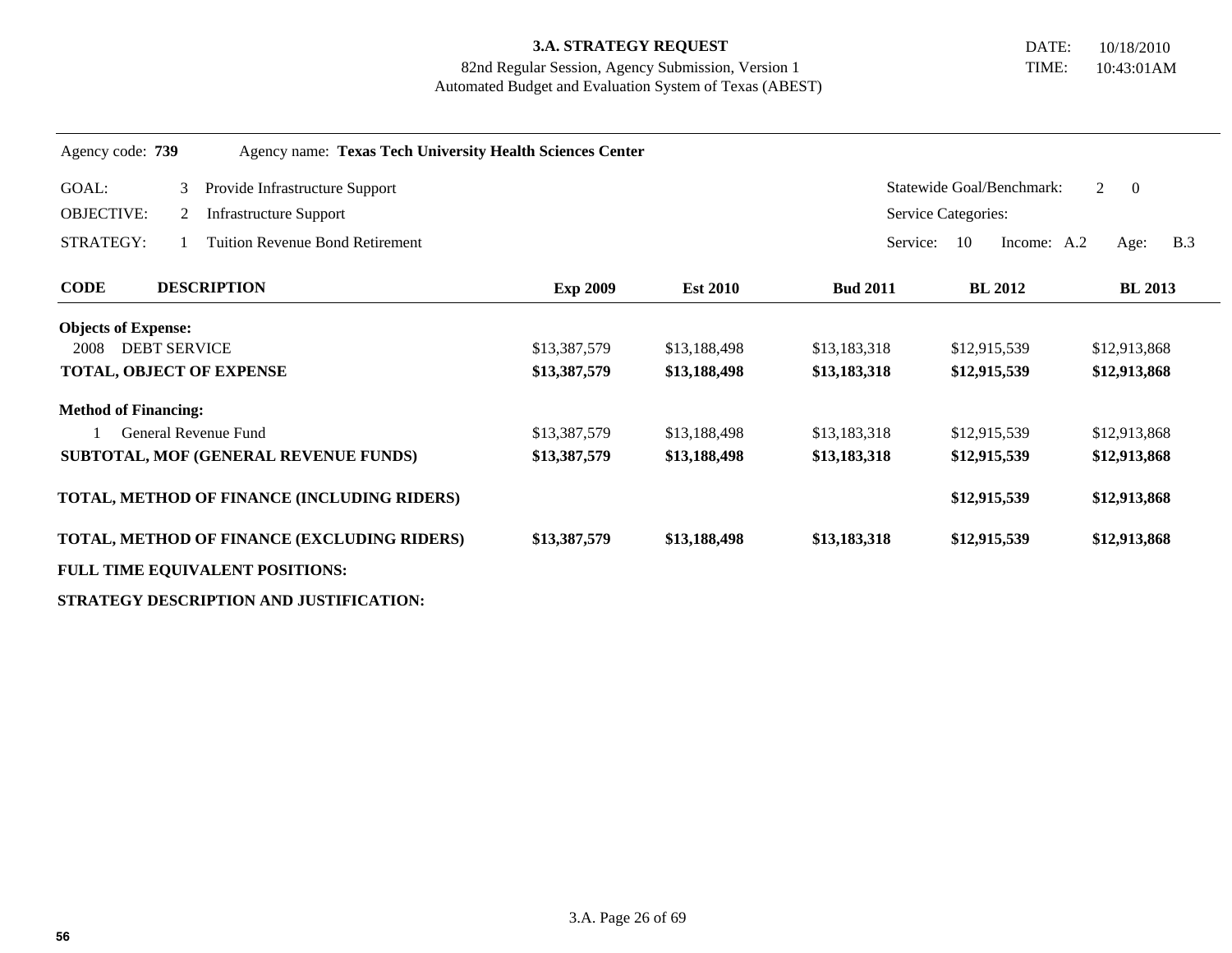| Agency code: 739  |   | <b>Agency name: Texas Tech University Health Sciences Center</b> |                 |                 |                 |                     |                           |                |     |
|-------------------|---|------------------------------------------------------------------|-----------------|-----------------|-----------------|---------------------|---------------------------|----------------|-----|
| GOAL:             | 3 | Provide Infrastructure Support                                   |                 |                 |                 |                     | Statewide Goal/Benchmark: | $2 \quad 0$    |     |
| <b>OBJECTIVE:</b> |   | <b>Infrastructure Support</b>                                    |                 |                 |                 | Service Categories: |                           |                |     |
| STRATEGY:         |   | <b>Tuition Revenue Bond Retirement</b>                           |                 |                 |                 | Service: 10         | Income: A.2               | Age:           | B.3 |
| <b>CODE</b>       |   | <b>DESCRIPTION</b>                                               | <b>Exp 2009</b> | <b>Est 2010</b> | <b>Bud 2011</b> |                     | <b>BL 2012</b>            | <b>BL 2013</b> |     |

This strategy provides debt services for tuition revenue bonds authorized by the Legislature.

Proceeds from \$32.5 million of tuition revenue bond authority granted by the 75th Legislature have financed the construction of certain educational facilities including the facilities for the Schools of Medicine, Allied Health and Pharmacy in Amarillo, Midland Cardiology expansion, Midland's Physician Assistant facilities and other capital improvements. Requested 2012 - \$1,977,346; 2013 - \$1,972,225

Proceeds from the \$66,882,525 tuition revenue bond authority granted by the 77th Legislature were used to construct a clinical and research facility in Lubbock and to construct a research facility in El Paso. Requested 2012 - \$5,422,800; 2013 - \$5,428,550

Proceeds from the \$45 million of tuition revenue bond authority granted by the 78th Legislature were used to construct a medical education building for the four year medical school in El Paso. Requested 2012 - \$3,159,505; 2013 - \$3,158,755

Proceeds from the \$32.31 million of tuition revenue bond authority granted by the 79th Legislature were used for expansion of the School of Pharmacy in Amarillo, a research facility in Amarillo and completion of shell space in the El Paso Medical Science Building. Requested 2012 - \$2,355,888; 2013 - \$2,354,338

Debt service for outstanding TRBs has been requested based on actual, known TRB debt service requirements for FY 2012 and 2013.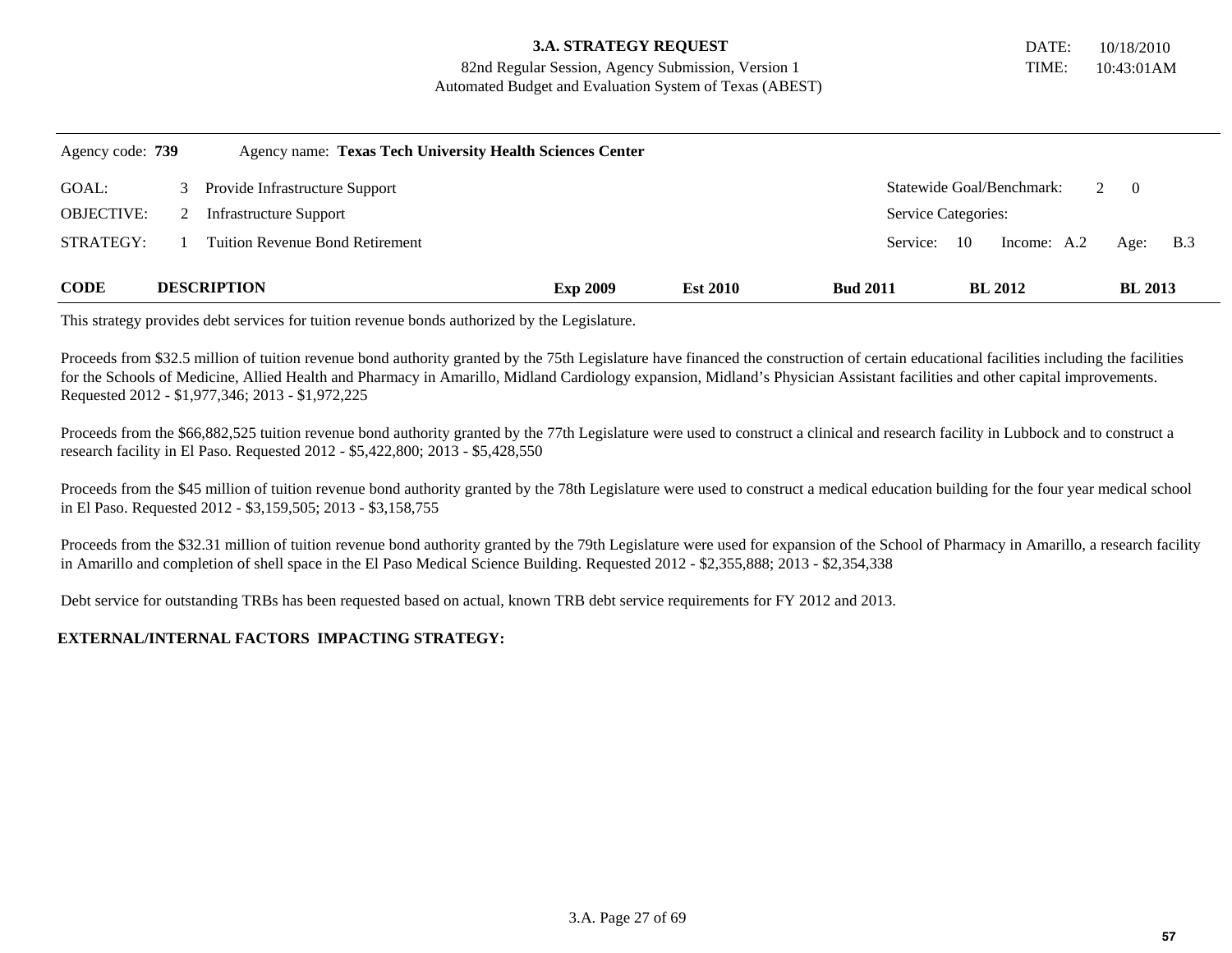| Agency code: 739                                        | <b>Agency name: Texas Tech University Health Sciences Center</b> |                 |                 |                 |                               |                                  |
|---------------------------------------------------------|------------------------------------------------------------------|-----------------|-----------------|-----------------|-------------------------------|----------------------------------|
| GOAL:<br>3                                              | Provide Infrastructure Support                                   |                 |                 |                 | Statewide Goal/Benchmark:     | $\overline{2}$<br>$\overline{0}$ |
| <b>OBJECTIVE:</b><br><b>Infrastructure Support</b><br>2 |                                                                  |                 |                 |                 | Service Categories:           |                                  |
| STRATEGY:                                               | 2 Long-term Instructional Related Equipment                      |                 |                 |                 | Service:<br>19<br>Income: A.2 | B.3<br>Age:                      |
| <b>DESCRIPTION</b><br><b>CODE</b>                       |                                                                  | <b>Exp 2009</b> | <b>Est 2010</b> | <b>Bud 2011</b> | <b>BL</b> 2012                | <b>BL</b> 2013                   |
| <b>Objects of Expense:</b>                              |                                                                  |                 |                 |                 |                               |                                  |
| <b>SALARIES AND WAGES</b><br>1001                       |                                                                  | \$1,518,420     | \$1,599,505     | \$1,655,201     | \$0                           | \$0                              |
| OTHER PERSONNEL COSTS<br>1002                           |                                                                  | \$35,202        | \$87,575        | \$90,000        | \$0                           | \$0                              |
| <b>FACULTY SALARIES</b><br>1005                         |                                                                  | \$318,443       | \$1,297,570     | \$1,521,622     | \$0                           | \$0                              |
| PROFESSIONAL FEES AND SERVICES<br>2001                  |                                                                  | \$109,161       | \$8,309         | \$1,440         | \$0                           | \$0                              |
| <b>FUELS AND LUBRICANTS</b><br>2002                     |                                                                  | \$95            | \$0             | \$0             | \$0                           | \$0                              |
| <b>CONSUMABLE SUPPLIES</b><br>2003                      |                                                                  | \$289,471       | \$81,593        | \$300,000       | \$0                           | \$0                              |
| <b>UTILITIES</b><br>2004                                |                                                                  | \$49,175        | \$81,966        | \$82,811        | \$0                           | \$0                              |
| <b>TRAVEL</b><br>2005                                   |                                                                  | \$2,235         | \$3,000         | \$4,200         | \$0                           | \$0                              |
| <b>RENT - BUILDING</b><br>2006                          |                                                                  | \$0             | \$0             | \$0             | \$0                           | \$0                              |
| <b>RENT - MACHINE AND OTHER</b><br>2007                 |                                                                  | \$8,763         | \$9,292         | \$6,362         | \$0                           | \$0                              |
| OTHER OPERATING EXPENSE<br>2009                         |                                                                  | \$364,782       | \$50,726        | \$280,017       | \$0                           | \$0                              |
| 5000<br>CAPITAL EXPENDITURES                            |                                                                  | \$483,758       | \$15,000        | \$50,000        | \$0                           | \$0                              |
| <b>TOTAL, OBJECT OF EXPENSE</b>                         |                                                                  | \$3,179,505     | \$3,234,536     | \$3,991,653     | \$0                           | \$0                              |
| <b>Method of Financing:</b>                             |                                                                  |                 |                 |                 |                               |                                  |
| <b>Bd Authorized Tuition Inc</b><br>704                 |                                                                  | \$3,179,505     | \$3,234,536     | \$3,991,653     | \$0                           | \$0                              |
|                                                         | <b>SUBTOTAL, MOF (GENERAL REVENUE FUNDS - DEDICATED)</b>         | \$3,179,505     | \$3,234,536     | \$3,991,653     | \$0                           | \$0                              |
| TOTAL, METHOD OF FINANCE (INCLUDING RIDERS)             |                                                                  |                 |                 |                 | \$0                           | \$0                              |
| TOTAL, METHOD OF FINANCE (EXCLUDING RIDERS)             |                                                                  | \$3,179,505     | \$3,234,536     | \$3,991,653     | \$0                           | \$0                              |
| FULL TIME EQUIVALENT POSITIONS:                         |                                                                  | 30.1            | 52.7            | 57.3            | 63.0                          | 63.0                             |
| STRATEGY DESCRIPTION AND JUSTIFICATION:                 |                                                                  |                 |                 |                 |                               |                                  |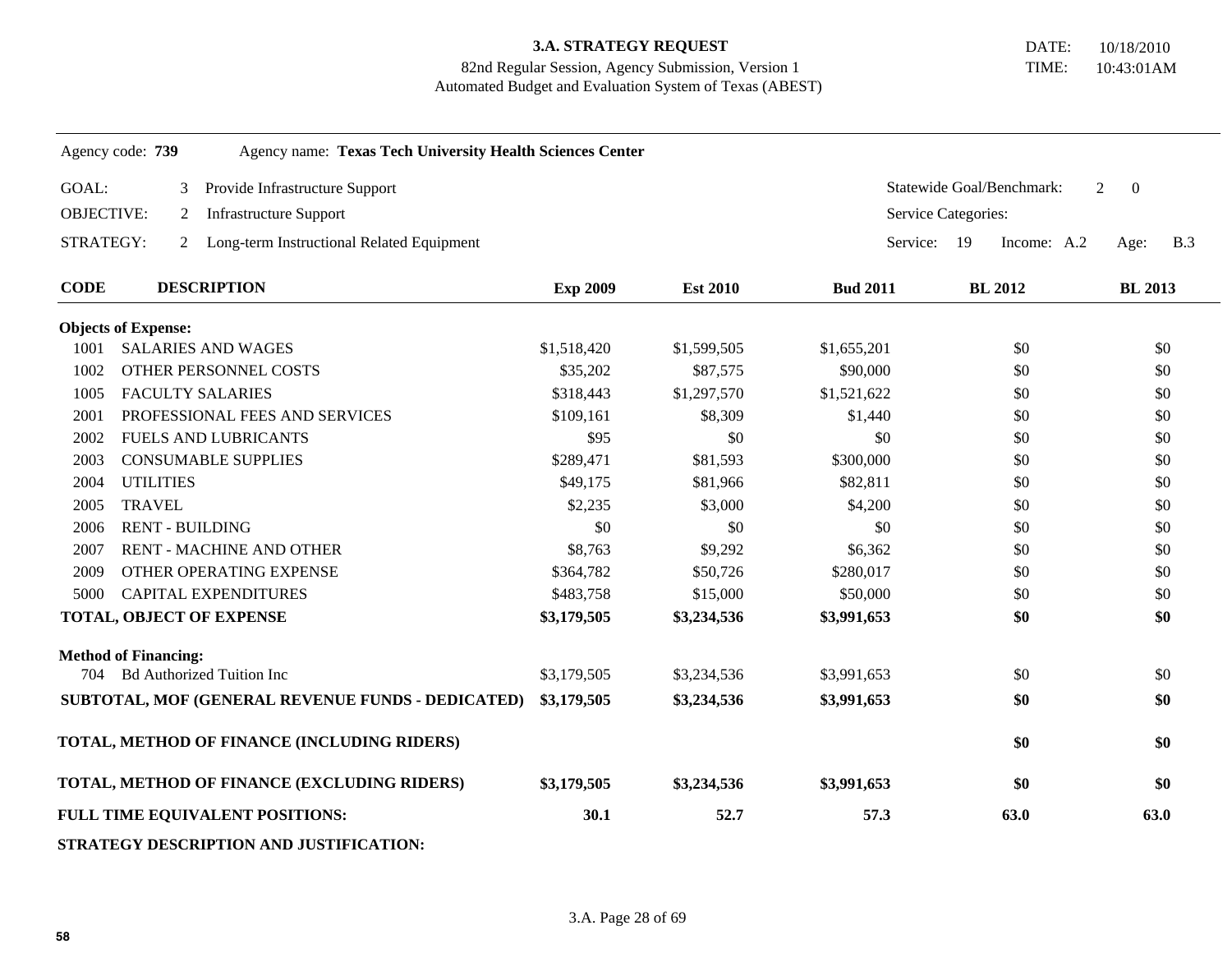| Agency code: 739  | <b>Agency name: Texas Tech University Health Sciences Center</b> |                 |                 |                 |                     |                                |                |     |
|-------------------|------------------------------------------------------------------|-----------------|-----------------|-----------------|---------------------|--------------------------------|----------------|-----|
| GOAL:             | Provide Infrastructure Support                                   |                 |                 |                 |                     | Statewide Goal/Benchmark:<br>2 | $\overline{0}$ |     |
| <b>OBJECTIVE:</b> | Infrastructure Support                                           |                 |                 |                 | Service Categories: |                                |                |     |
| STRATEGY:         | Long-term Instructional Related Equipment                        |                 |                 |                 | Service: 19         | Income: A.2                    | Age:           | B.3 |
| <b>CODE</b>       | <b>DESCRIPTION</b>                                               | <b>Exp 2009</b> | <b>Est 2010</b> | <b>Bud 2011</b> |                     | <b>BL 2012</b>                 | <b>BL</b> 2013 |     |

Section 54.008 of the Texas Education Code authorizes the governing boards of institutions of higher education to assess additional tuition for graduate programs. The Board Authorized Tuition assessed by Texas Tech University Health Sciences Center is the funding source for this strategy. Students in the graduate programs of Allied Health Sciences, Nursing and Pharmacy are assessed this additional tuition which is used in conjunction with the formula funding to support the educational programs for these schools.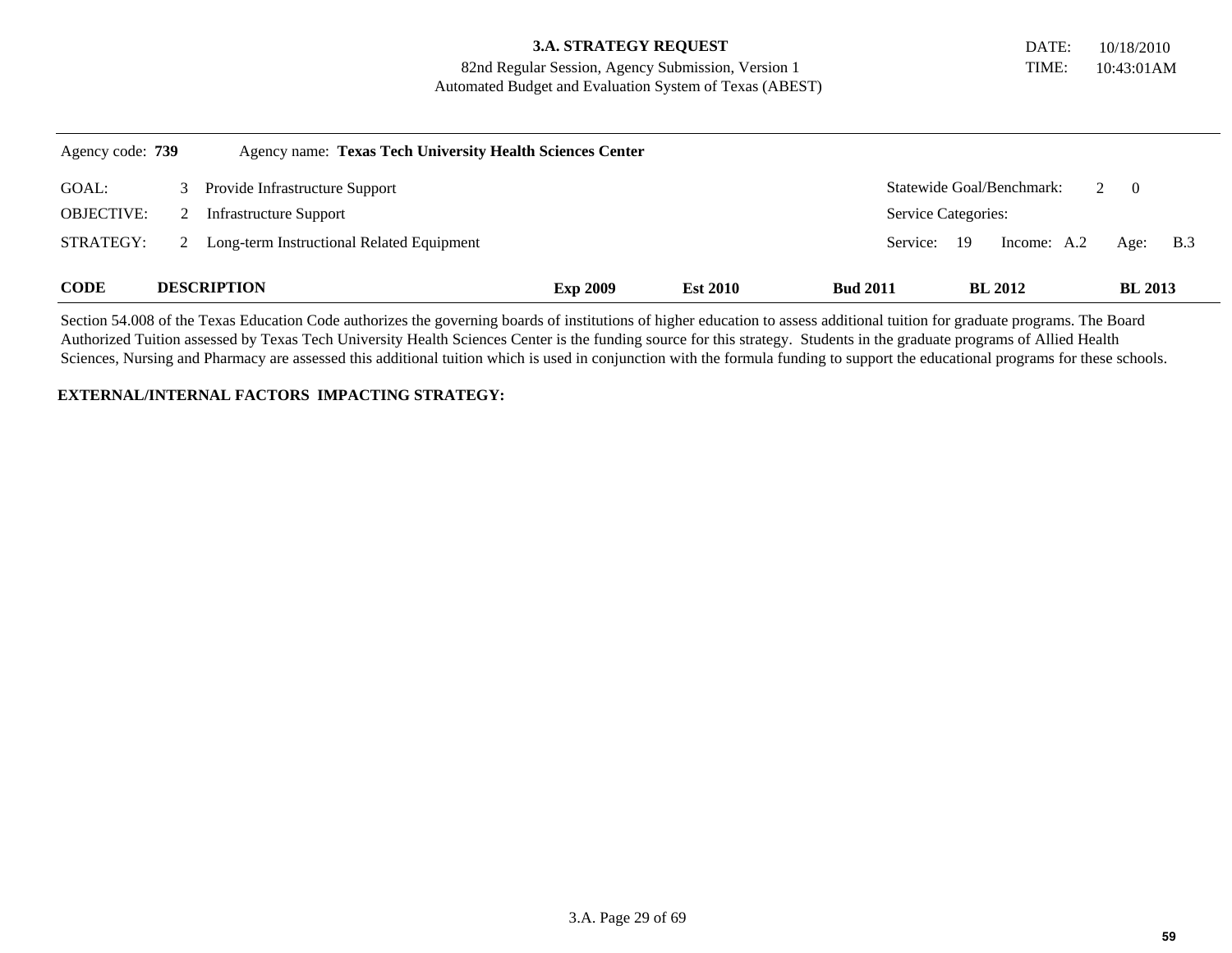| <b>Agency name: Texas Tech University Health Sciences Center</b><br>Agency code: 739 |                 |                 |                 |                           |                     |
|--------------------------------------------------------------------------------------|-----------------|-----------------|-----------------|---------------------------|---------------------|
| GOAL:<br>Provide Special Item Support<br>4                                           |                 |                 |                 | Statewide Goal/Benchmark: | 2<br>$\overline{0}$ |
| <b>OBJECTIVE:</b><br><b>Instruction/Operations Special Items</b>                     |                 |                 |                 | Service Categories:       |                     |
| STRATEGY:<br>South Texas Border Region Health Professional Education                 |                 |                 | Service:        | 19<br>Income: A.2         | <b>B.3</b><br>Age:  |
| <b>DESCRIPTION</b><br><b>CODE</b>                                                    | <b>Exp 2009</b> | <b>Est 2010</b> | <b>Bud 2011</b> | <b>BL 2012</b>            | <b>BL</b> 2013      |
| <b>Objects of Expense:</b>                                                           |                 |                 |                 |                           |                     |
| <b>SALARIES AND WAGES</b><br>1001                                                    | \$501,530       | \$520,168       | \$538,700       | \$553,250                 | \$553,250           |
| OTHER PERSONNEL COSTS<br>1002                                                        | \$13,393        | \$14,663        | \$18,911        | \$20,304                  | \$20,304            |
| <b>FACULTY SALARIES</b><br>1005                                                      | \$358,917       | \$348,741       | \$280,650       | \$287,363                 | \$287,363           |
| 2003<br><b>CONSUMABLE SUPPLIES</b>                                                   | \$2,373         | \$0             | \$0             | \$0                       | \$0                 |
| <b>RENT - MACHINE AND OTHER</b><br>2007                                              | \$48            | \$0             | \$0             | \$0                       | \$0                 |
| 2009<br>OTHER OPERATING EXPENSE                                                      | \$286           | \$0             | \$0             | \$0                       | \$0                 |
| <b>TOTAL, OBJECT OF EXPENSE</b>                                                      | \$876,547       | \$883,572       | \$838,261       | \$860,917                 | \$860,917           |
| <b>Method of Financing:</b>                                                          |                 |                 |                 |                           |                     |
| General Revenue Fund                                                                 | \$876,547       | \$883,572       | \$838,261       | \$860,917                 | \$860,917           |
| SUBTOTAL, MOF (GENERAL REVENUE FUNDS)                                                | \$876,547       | \$883,572       | \$838,261       | \$860,917                 | \$860,917           |
| TOTAL, METHOD OF FINANCE (INCLUDING RIDERS)                                          |                 |                 |                 | \$860,917                 | \$860,917           |
| TOTAL, METHOD OF FINANCE (EXCLUDING RIDERS)                                          | \$876,547       | \$883,572       | \$838,261       | \$860,917                 | \$860,917           |
| FULL TIME EQUIVALENT POSITIONS:                                                      | 13.8            | 13.0            | 13.4            | 13.7                      | 13.7                |
| STRATEGY DESCRIPTION AND JUSTIFICATION:                                              |                 |                 |                 |                           |                     |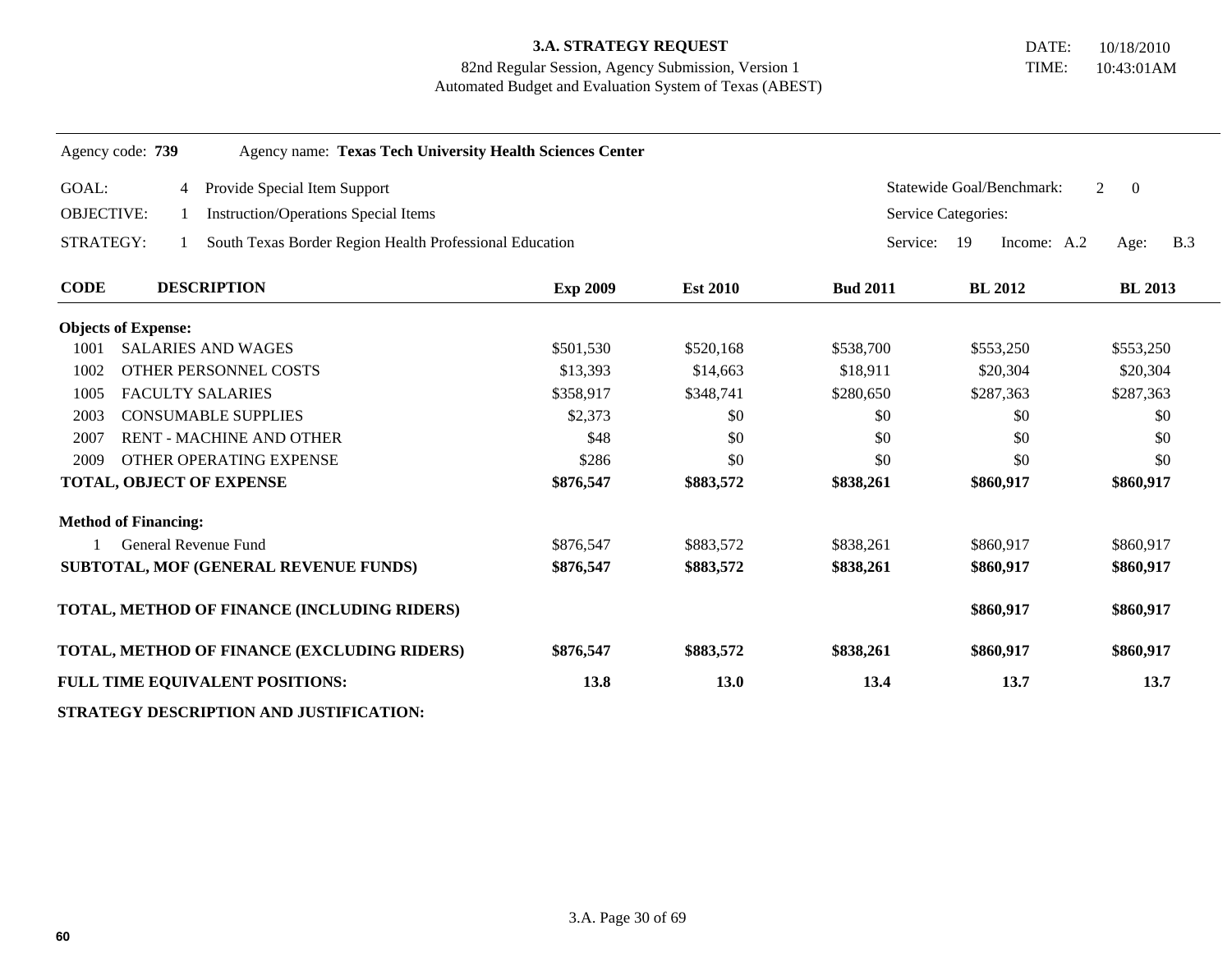| Agency code: 739  |   | <b>Agency name: Texas Tech University Health Sciences Center</b> |                 |                 |                 |                           |     |                |                |     |
|-------------------|---|------------------------------------------------------------------|-----------------|-----------------|-----------------|---------------------------|-----|----------------|----------------|-----|
| GOAL:             | 4 | Provide Special Item Support                                     |                 |                 |                 | Statewide Goal/Benchmark: |     |                | $\overline{0}$ |     |
| <b>OBJECTIVE:</b> |   | <b>Instruction/Operations Special Items</b>                      |                 |                 |                 | Service Categories:       |     |                |                |     |
| STRATEGY:         |   | South Texas Border Region Health Professional Education          |                 |                 |                 | Service:                  | -19 | Income: $A.2$  | Age:           | B.3 |
| <b>CODE</b>       |   | <b>DESCRIPTION</b>                                               | <b>Exp 2009</b> | <b>Est 2010</b> | <b>Bud 2011</b> |                           |     | <b>BL 2012</b> | <b>BL 2013</b> |     |

The South Texas Border Region Health Professional Education works in direct support of the residents of West Texas and provides the critical funding to support several areas.

The first is a neurosurgery faculty member. This support allows UMC to provide Trauma 1 level care to our citizens within a 300 miles radius of El Paso. Further it allows UMC to continue its Trauma 1 designation and accreditation and provides a critical and unique opportunity for our students and residents to obtain trauma 1 training and education.

Second, four Community Partnership Clinics are supported, in part, through this special item and assist in providing health care to over 6,600 of the poorest residents in the El Paso area including the barrios. These clinics are critical to the training and education program for our Family Medicine clerkships, summer program for our second and fourth year undergraduate medical students, training for the UTEP/UT Austin Cooperative Pharmacy Program student clinical site and the Texas Tech Physician Assistant program.

Third, a modest portion of the funding is for infrastructure support, faculty salaries, and maintenance and operations for these educational programs. The total number of students currently involved is 140 medical students and 205 residents.

This strategy aligns with the statewide Excellence goal.

#### **EXTERNAL/INTERNAL FACTORS IMPACTING STRATEGY:**

Since the inception of this special item, we have been able to recruit, retain and guarantee as much as possible the support for one of the three neurosurgeons that are required for this Trauma 1 unit. This unit has received several distinguished State and National acknowledgements/awards, including acknowledgments from the Commanding Officer of Beaumont Hospital at Ft. Bliss. Further this program now admits over 2,600 trauma patients/year, of which more than 600 had an injury severity score of 15 or greater, which denotes "severe" trauma. Due to the clinical needs an ocular and pediatric ocular trauma program is being established to complement the services provided by this special item.

Our Community Partnership Clinics are now well recognized by the community, which includes the high schools in San Elizario, Socorro, and Fabens. Community health workers and our staff are always invited and attend scheduled health fairs in these areas.

This program played a key role as a major educational and training resource in obtaining a grant from the Federal Government (HRSA) for a Hispanic Center of Excellence which supports the additional costs in attracting and educating/training physicians with Hispanic background or those with a major interest in Hispanic/border related diseases.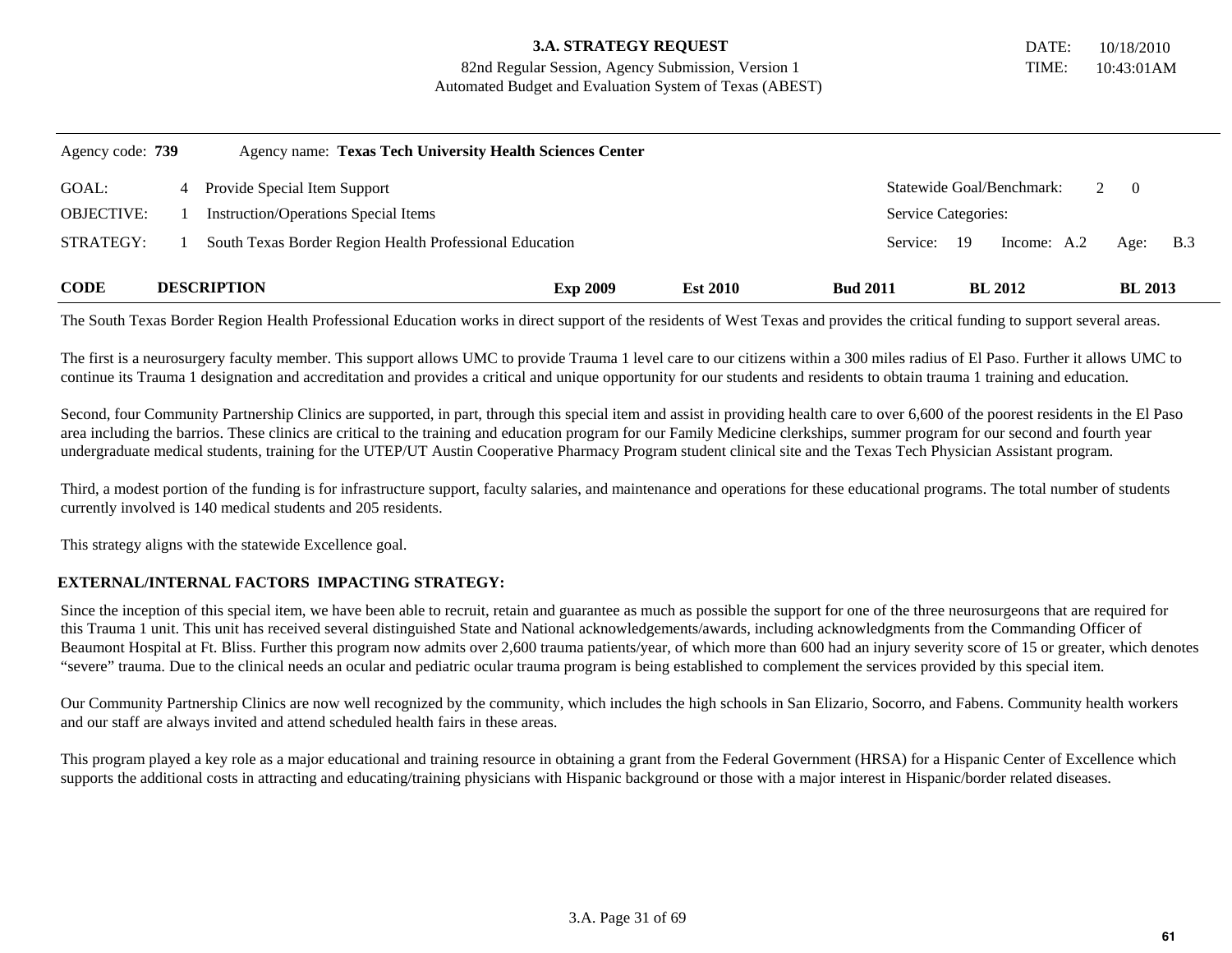|                   | Agency name: Texas Tech University Health Sciences Center<br>Agency code: 739 |                 |                 |                 |                           |                                    |
|-------------------|-------------------------------------------------------------------------------|-----------------|-----------------|-----------------|---------------------------|------------------------------------|
|                   |                                                                               |                 |                 |                 |                           |                                    |
| GOAL:             | Provide Special Item Support<br>4                                             |                 |                 |                 | Statewide Goal/Benchmark: | $\overline{2}$<br>$\boldsymbol{0}$ |
| <b>OBJECTIVE:</b> | <b>Instruction/Operations Special Items</b>                                   |                 |                 |                 | Service Categories:       |                                    |
| STRATEGY:         | Border Health Care Support - Academic Expansion<br>2                          |                 |                 | Service:        | - 19<br>Income: A.2       | B.3<br>Age:                        |
| <b>CODE</b>       | <b>DESCRIPTION</b>                                                            | <b>Exp 2009</b> | <b>Est 2010</b> | <b>Bud 2011</b> | <b>BL</b> 2012            | <b>BL</b> 2013                     |
|                   | <b>Objects of Expense:</b>                                                    |                 |                 |                 |                           |                                    |
| 1001              | <b>SALARIES AND WAGES</b>                                                     | \$1,462,672     | \$1,324,484     | \$1,260,840     | \$1,289,752               | \$1,289,752                        |
| 1002              | OTHER PERSONNEL COSTS                                                         | \$56,604        | \$56,299        | \$49,133        | \$50,390                  | \$50,390                           |
| 1005              | <b>FACULTY SALARIES</b>                                                       | \$2,028,286     | \$2,410,886     | \$2,287,251     | \$2,350,721               | \$2,350,721                        |
| 2003              | <b>CONSUMABLE SUPPLIES</b>                                                    | \$10,882        | \$0             | \$0             | \$0                       | \$0                                |
| 2004              | <b>UTILITIES</b>                                                              | \$125           | \$0             | \$0             | \$0                       | \$0                                |
| 2005              | <b>TRAVEL</b>                                                                 | \$5,022         | \$0             | \$0             | \$0                       | \$0                                |
| 2009              | OTHER OPERATING EXPENSE                                                       | \$11,199        | \$0             | \$0             | \$3,583                   | \$3,583                            |
|                   | TOTAL, OBJECT OF EXPENSE                                                      | \$3,574,790     | \$3,791,669     | \$3,597,224     | \$3,694,446               | \$3,694,446                        |
|                   | <b>Method of Financing:</b>                                                   |                 |                 |                 |                           |                                    |
|                   | General Revenue Fund                                                          | \$3,574,790     | \$3,791,669     | \$3,597,224     | \$3,694,446               | \$3,694,446                        |
|                   | SUBTOTAL, MOF (GENERAL REVENUE FUNDS)                                         | \$3,574,790     | \$3,791,669     | \$3,597,224     | \$3,694,446               | \$3,694,446                        |
|                   | TOTAL, METHOD OF FINANCE (INCLUDING RIDERS)                                   |                 |                 |                 | \$3,694,446               | \$3,694,446                        |
|                   | TOTAL, METHOD OF FINANCE (EXCLUDING RIDERS)                                   | \$3,574,790     | \$3,791,669     | \$3,597,224     | \$3,694,446               | \$3,694,446                        |
|                   | FULL TIME EQUIVALENT POSITIONS:                                               | 69.3            | 65.5            | 62.3            | 63.8                      | 63.8                               |
|                   | STRATEGY DESCRIPTION AND JUSTIFICATION:                                       |                 |                 |                 |                           |                                    |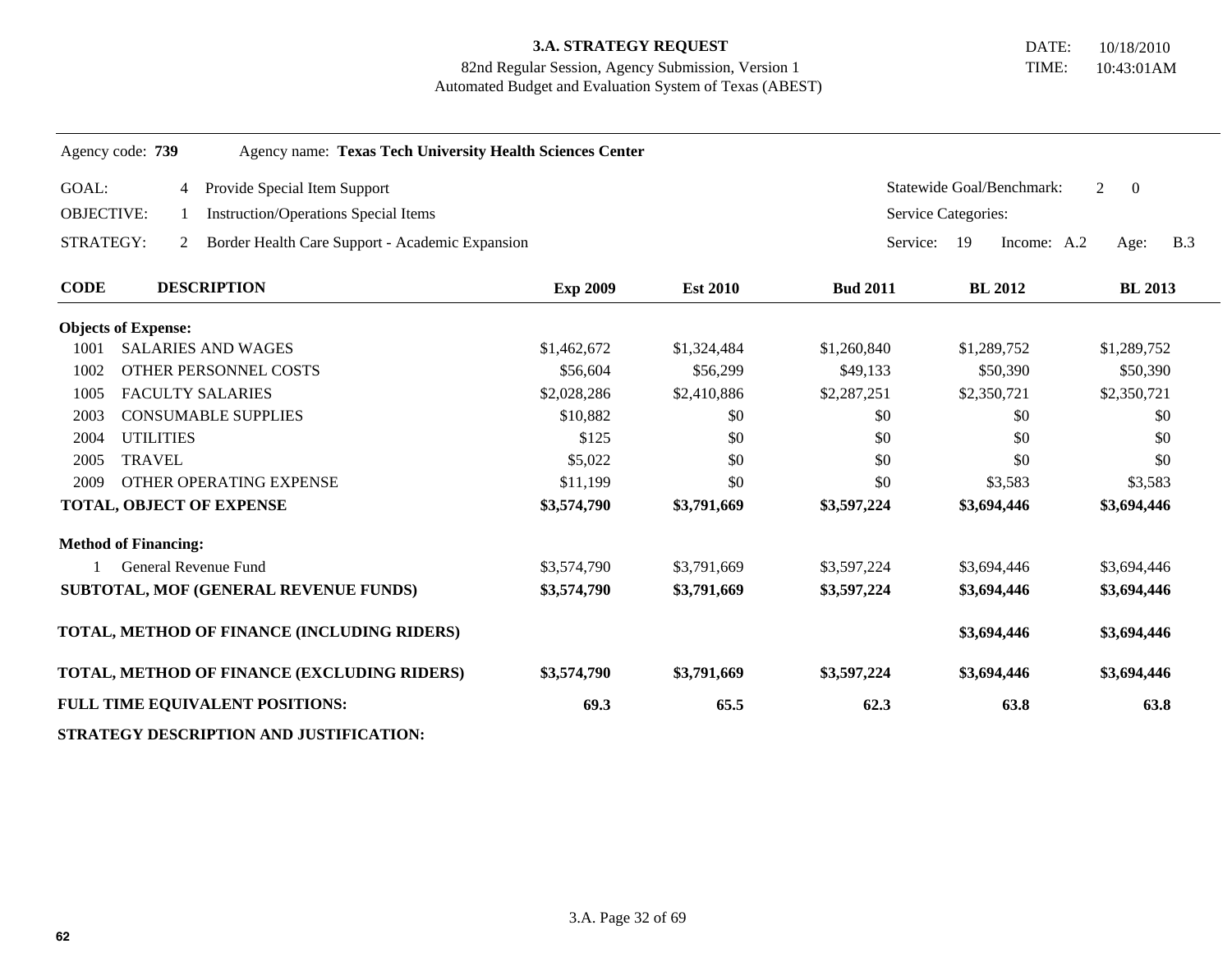| Agency code: 739  |   | Agency name: Texas Tech University Health Sciences Center |                 |                 |                 |                     |     |                           |                |            |
|-------------------|---|-----------------------------------------------------------|-----------------|-----------------|-----------------|---------------------|-----|---------------------------|----------------|------------|
| GOAL:             | 4 | Provide Special Item Support                              |                 |                 |                 |                     |     | Statewide Goal/Benchmark: | $\overline{0}$ |            |
| <b>OBJECTIVE:</b> |   | <b>Instruction/Operations Special Items</b>               |                 |                 |                 | Service Categories: |     |                           |                |            |
| STRATEGY:         | 2 | Border Health Care Support - Academic Expansion           |                 |                 |                 | Service:            | -19 | Income: $A.2$             | Age:           | <b>B.3</b> |
| <b>CODE</b>       |   | <b>DESCRIPTION</b>                                        | <b>Exp 2009</b> | <b>Est 2010</b> | <b>Bud 2011</b> |                     |     | <b>BL 2012</b>            | <b>BL</b> 2013 |            |

El Paso, with a population of over 700,000 people has limited access to health care. This border region faces health care challenges not seen in most parts of the United States. The Texas Tech School of Medicine in El Paso plays a major role in meeting the health care needs of the region through faculty and residency programs. The Paul L. Foster School of Medicine, a new Children's Hospital and the new medical center at Ft Bliss have provided the perfect opportunity and environment for expansion of the TTUHSC residency programs. These programs focus on training resident physicians in the specific health care issues that are unique to El Paso and the border region. This special item provides a portion of the support for the residency programs in El Paso. The number of resident positions is planned to expand from approximately 200 to over 500 in the next several years. Because residency graduates are more likely to establish practice in the geographical area of their residency training, increasing the number of residency positions will have a direct impact on the number of practicing physicians in the El Paso border region.

This strategy aligns with the statewide Success goal.

## **EXTERNAL/INTERNAL FACTORS IMPACTING STRATEGY:**

Placement of practicing physicians in the El Paso border region is a priority, not only for Texas Tech, but also for the State of Texas. The Texas Legislature supported the expansion the El Paso medical school to a four year separately accredited school. The funding for this special item to support the residency training programs in coordination with the four year medical school is critical to meet the health care needs of this region.

Major Accomplishments include:

Currently, over 200 residents per year in more than 10 postgraduate programs.

A planned increase in the number of residents from 205 to over 500 through:

- New Anesthesiology Residency program submitted to accrediting agency for approval
- Planned expansion of OB/GYN, Psychiatry and Neurology residency programs with Beaumont Hospital, Ft Bliss in conjunction with its new \$1.5 Billion Medical Center.
- Planned Expansion of Neurology residency program with Sierra Providence Hospital
- Expansion of Pediatrics Residency program in conjunction with the new 120 bed Children's Hospital
- Expansion of Family Medicine, Internal Medicine and Pediatric residency programs with federally qualified health centers in El Paso
- Establishment of Toxicology Fellowship program which will enhance the State and County Poison Control Center
- Fellowship programs planned in Infectious Diseases, Endocrinology (Diabetes), Neurology and Neurosurgery (Neurosciences), Cancer (Hem/Onc), Cardiology and Anesthesiology.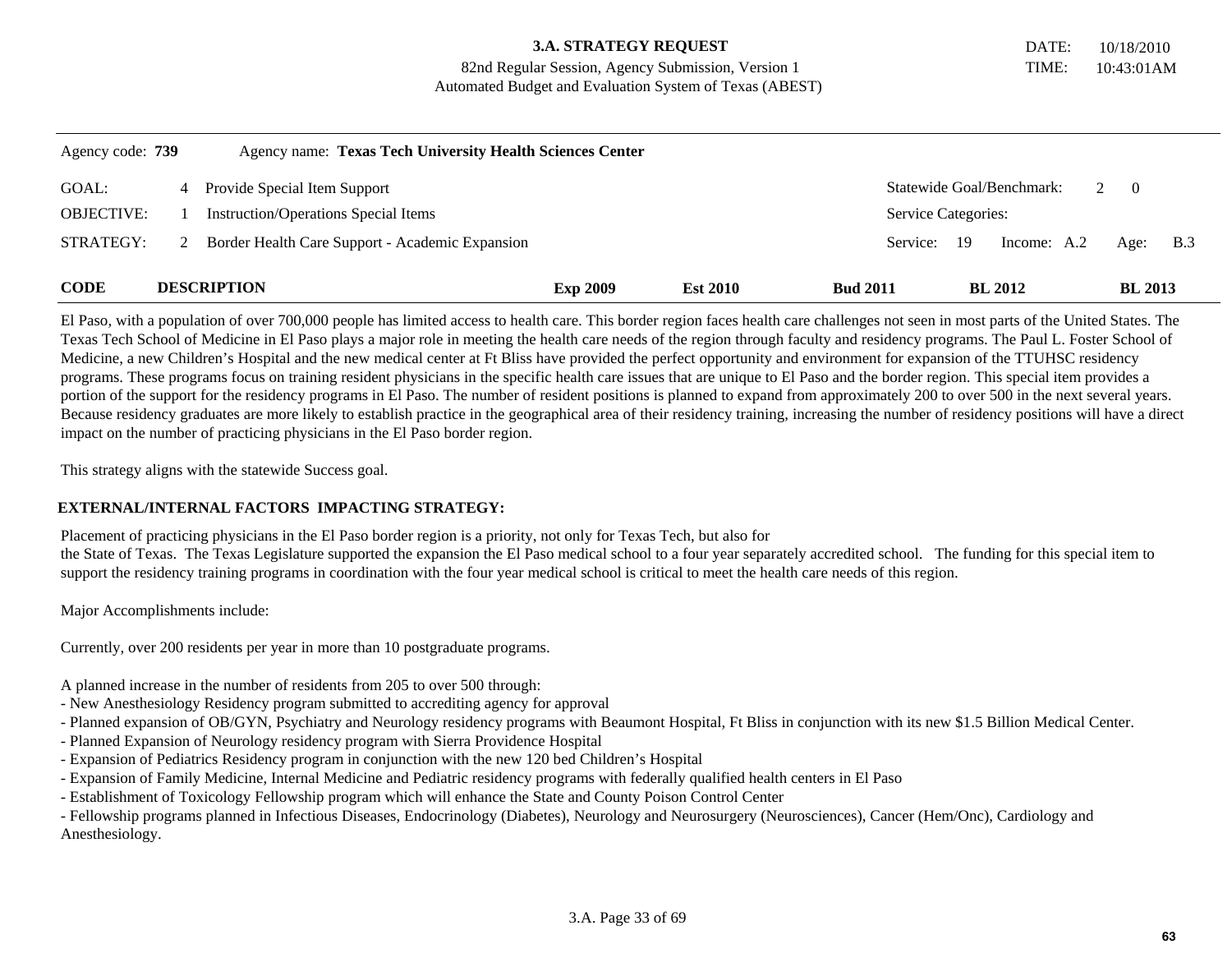| Agency code: 739                | Agency name: Texas Tech University Health Sciences Center                                                           |                 |                 |                 |                           |                                  |  |  |  |  |  |
|---------------------------------|---------------------------------------------------------------------------------------------------------------------|-----------------|-----------------|-----------------|---------------------------|----------------------------------|--|--|--|--|--|
| GOAL:                           | Provide Special Item Support<br>4                                                                                   |                 |                 |                 | Statewide Goal/Benchmark: | $\overline{2}$<br>$\overline{0}$ |  |  |  |  |  |
| <b>OBJECTIVE:</b><br>-1         | <b>Instruction/Operations Special Items</b>                                                                         |                 |                 |                 | Service Categories:       |                                  |  |  |  |  |  |
| STRATEGY:                       | Academic Operations Support - Border Region Development<br>19<br>Income: A.2<br><b>B.3</b><br>3<br>Service:<br>Age: |                 |                 |                 |                           |                                  |  |  |  |  |  |
| <b>CODE</b>                     | <b>DESCRIPTION</b>                                                                                                  | <b>Exp 2009</b> | <b>Est 2010</b> | <b>Bud 2011</b> | <b>BL 2012</b>            | <b>BL</b> 2013                   |  |  |  |  |  |
| <b>Objects of Expense:</b>      |                                                                                                                     |                 |                 |                 |                           |                                  |  |  |  |  |  |
| 1001                            | <b>SALARIES AND WAGES</b>                                                                                           | \$164,807       | \$149,781       | \$147,576       | \$155,772                 | \$155,772                        |  |  |  |  |  |
| 1002                            | OTHER PERSONNEL COSTS                                                                                               | \$3,978         | \$3,261         | \$3,094         | \$3,824                   | \$3,824                          |  |  |  |  |  |
| 1005                            | <b>FACULTY SALARIES</b>                                                                                             | \$220,493       | \$230,591       | \$213,290       | \$214,200                 | \$214,200                        |  |  |  |  |  |
| <b>TOTAL, OBJECT OF EXPENSE</b> |                                                                                                                     | \$389,278       | \$383,633       | \$363,960       | \$373,796                 | \$373,796                        |  |  |  |  |  |
| <b>Method of Financing:</b>     |                                                                                                                     |                 |                 |                 |                           |                                  |  |  |  |  |  |
|                                 | General Revenue Fund                                                                                                | \$389,278       | \$383,633       | \$363,960       | \$373,796                 | \$373,796                        |  |  |  |  |  |
|                                 | SUBTOTAL, MOF (GENERAL REVENUE FUNDS)                                                                               | \$389,278       | \$383,633       | \$363,960       | \$373,796                 | \$373,796                        |  |  |  |  |  |
|                                 | TOTAL, METHOD OF FINANCE (INCLUDING RIDERS)                                                                         |                 |                 |                 | \$373,796                 | \$373,796                        |  |  |  |  |  |
|                                 | TOTAL, METHOD OF FINANCE (EXCLUDING RIDERS)                                                                         | \$389,278       | \$383,633       | \$363,960       | \$373,796                 | \$373,796                        |  |  |  |  |  |
|                                 | FULL TIME EQUIVALENT POSITIONS:                                                                                     | 4.6             | 4.9             | 4.8             | 4.8                       | 4.8                              |  |  |  |  |  |

#### **STRATEGY DESCRIPTION AND JUSTIFICATION:**

This special item is focused on expanding the interest of the Texas student population (grade school – undergraduate) in becoming a physician, through the identification, encouragement, and education of the most promising students in the West Texas border area. Further, the program is also used to monitor the students progress and to provide oversight in some aspects of their experiences including summer programs, following medical students and physicians during their daily routine (HIPAA approved process), practicing in a medical simulation program and to promote consumer education in access to healthcare services.

The program is specifically focused on increasing the number of local students pursing medical careers, increasing the numbers of local students enrolled in the TTUHSC-PLFSOM program, training community leaders in the importance of healthcare and access and expanding recruitment and pre-matriculation educational efforts. This program touches approximately 4000-5000 high school students /year, with at least 600/year actively participating.

This strategy aligns with the statewide Success goal.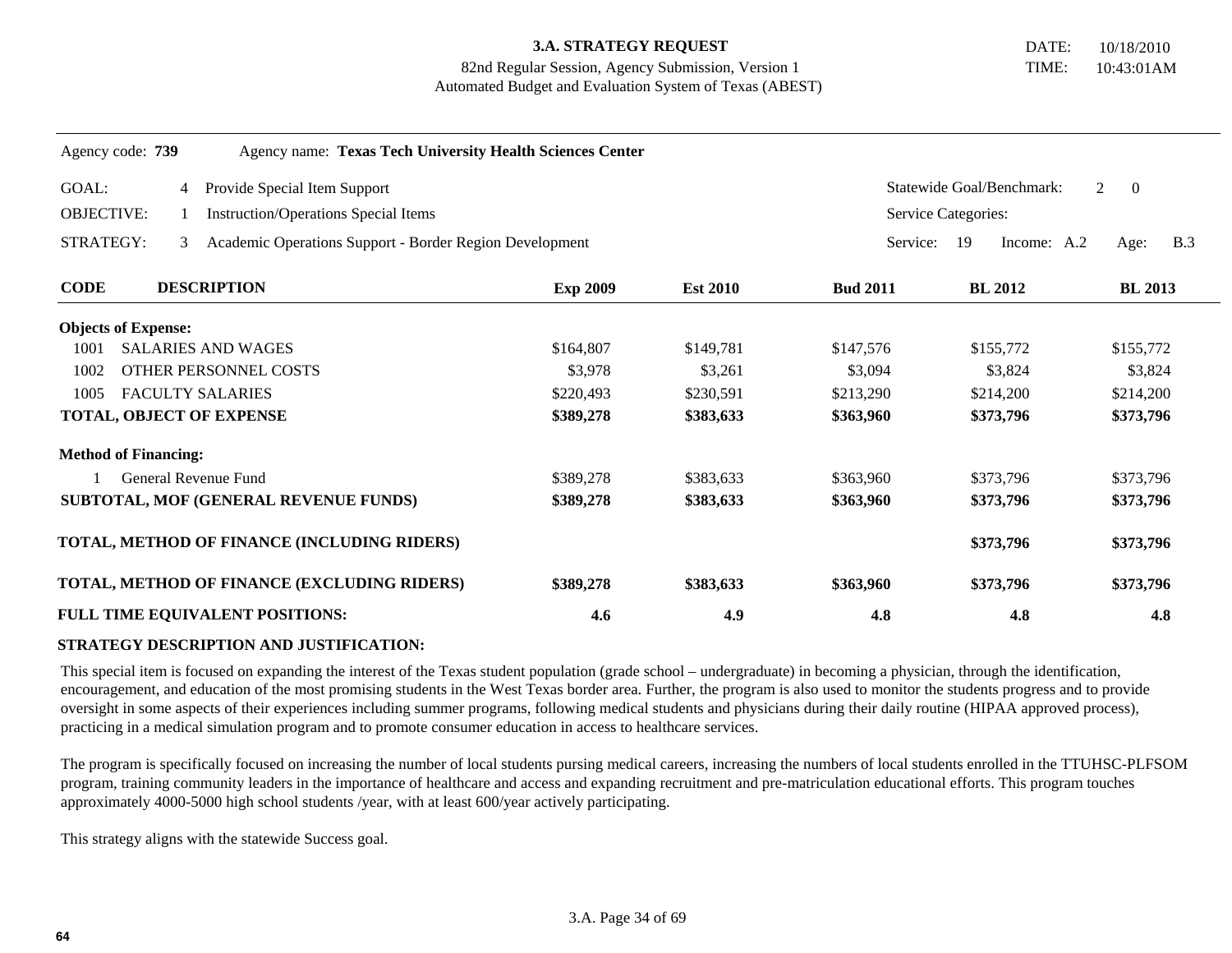| Agency code: 739  |   | Agency name: Texas Tech University Health Sciences Center |                 |                 |                 |                           |                |                |     |
|-------------------|---|-----------------------------------------------------------|-----------------|-----------------|-----------------|---------------------------|----------------|----------------|-----|
| GOAL:             | 4 | Provide Special Item Support                              |                 |                 |                 | Statewide Goal/Benchmark: |                | $\overline{0}$ |     |
| <b>OBJECTIVE:</b> |   | <b>Instruction/Operations Special Items</b>               |                 |                 |                 | Service Categories:       |                |                |     |
| STRATEGY:         | 3 | Academic Operations Support - Border Region Development   |                 |                 |                 | Service: 19               | Income: $A.2$  | Age:           | B.3 |
| <b>CODE</b>       |   | <b>DESCRIPTION</b>                                        | <b>Exp 2009</b> | <b>Est 2010</b> | <b>Bud 2011</b> |                           | <b>BL 2012</b> | <b>BL 2013</b> |     |

#### **EXTERNAL/INTERNAL FACTORS IMPACTING STRATEGY:**

These funds allow us to reach out to our community, schools, and their leaders and most importantly to the

students. This program allows the students to see, in many cases first hand, the practice of medicine in a HIPAA safe program. Further, the students see why it is important to stay in school and to move onto higher educational programs. This program also illustrates firsthand the medical staffing needs within the Border and rural areas and the students see in addition to physicians the need for other types of allied medical staff and the positions they may be interested in pursuing. As an acknowledgement as to the importance of this program to the school and the community, this program administratively reports to the Dean of the medical school.

This program touches not only the students but through the students his/her family members and their community associations. It identifies the University as a place which will help students see the future and a way for them to gain entrance to their dreams and potentially make them real.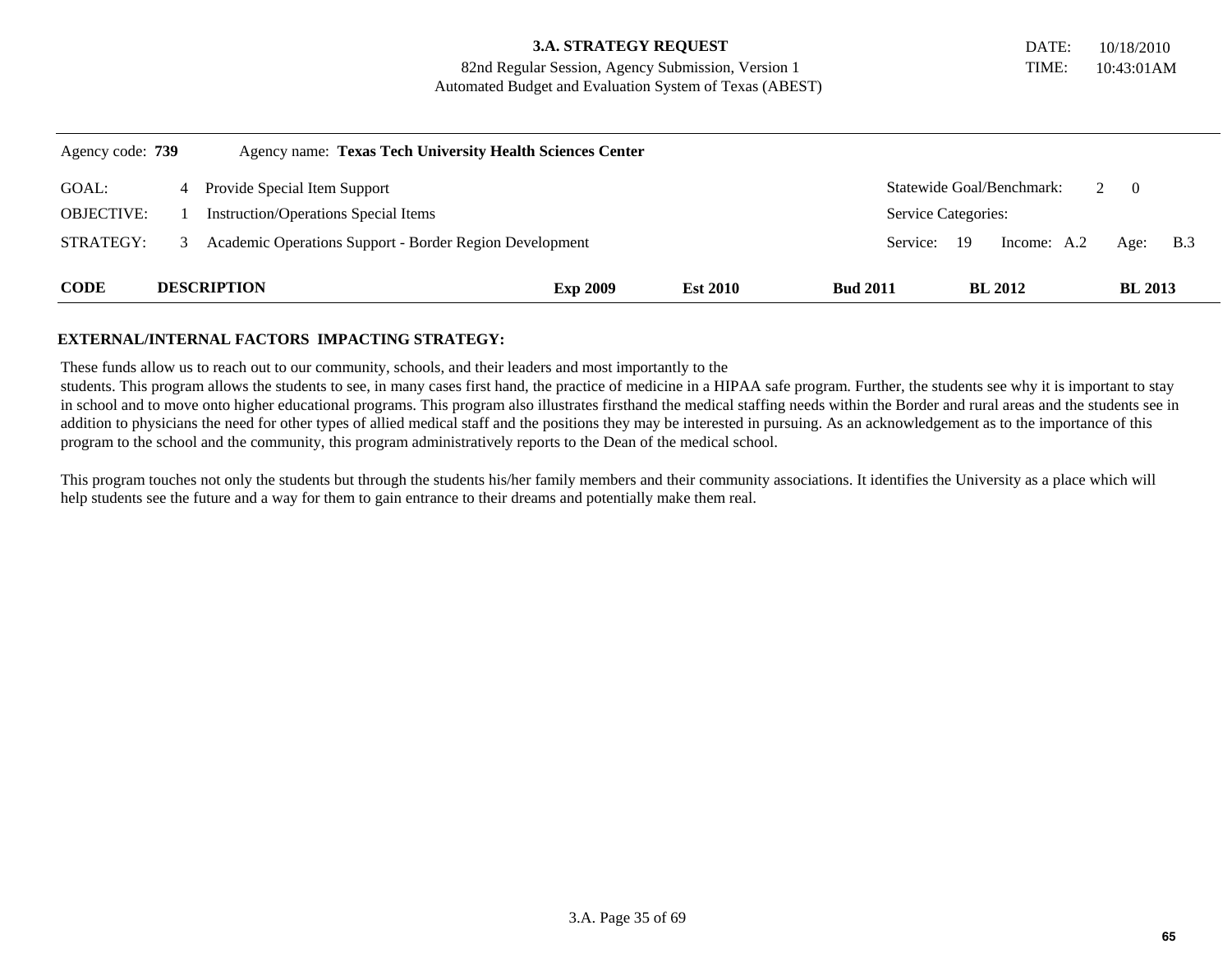| Agency code: 739                | Agency name: Texas Tech University Health Sciences Center |                 |                 |                 |                           |                                  |
|---------------------------------|-----------------------------------------------------------|-----------------|-----------------|-----------------|---------------------------|----------------------------------|
| GOAL:                           | Provide Special Item Support<br>4                         |                 |                 |                 | Statewide Goal/Benchmark: | $\overline{2}$<br>$\overline{0}$ |
| <b>OBJECTIVE:</b>               | <b>Instruction/Operations Special Items</b><br>1          |                 |                 |                 | Service Categories:       |                                  |
| STRATEGY:                       | <b>Integrated Health Network</b><br>$\overline{4}$        |                 |                 | Service:        | - 19<br>Income: A.2       | B.3<br>Age:                      |
| <b>CODE</b>                     | <b>DESCRIPTION</b>                                        | <b>Exp 2009</b> | <b>Est 2010</b> | <b>Bud 2011</b> | <b>BL</b> 2012            | <b>BL</b> 2013                   |
| <b>Output Measures:</b>         |                                                           |                 |                 |                 |                           |                                  |
|                                 | KEY 1 Annual Event Hours of Distance Education            | 968,635.00      | 970,000.00      | 970,000.00      | 970,000.00                | 970,000.00                       |
| <b>Objects of Expense:</b>      |                                                           |                 |                 |                 |                           |                                  |
| 1001                            | <b>SALARIES AND WAGES</b>                                 | \$1,268,837     | \$1,260,700     | \$1,190,900     | \$1,225,783               | \$1,225,783                      |
| 1002                            | OTHER PERSONNEL COSTS                                     | \$27,888        | \$33,786        | \$31,915        | \$32,867                  | \$32,867                         |
| 2003                            | <b>CONSUMABLE SUPPLIES</b>                                | \$900           | \$0             | \$0             | \$0                       | \$0                              |
| 2009                            | OTHER OPERATING EXPENSE                                   | \$2,367         | \$0             | \$0             | \$0                       | \$0                              |
| <b>TOTAL, OBJECT OF EXPENSE</b> |                                                           | \$1,299,992     | \$1,294,486     | \$1,222,815     | \$1,258,650               | \$1,258,650                      |
| <b>Method of Financing:</b>     |                                                           |                 |                 |                 |                           |                                  |
|                                 | General Revenue Fund                                      | \$1,299,992     | \$1,294,486     | \$1,222,815     | \$1,258,650               | \$1,258,650                      |
|                                 | SUBTOTAL, MOF (GENERAL REVENUE FUNDS)                     | \$1,299,992     | \$1,294,486     | \$1,222,815     | \$1,258,650               | \$1,258,650                      |
|                                 | TOTAL, METHOD OF FINANCE (INCLUDING RIDERS)               |                 |                 |                 | \$1,258,650               | \$1,258,650                      |
|                                 | TOTAL, METHOD OF FINANCE (EXCLUDING RIDERS)               | \$1,299,992     | \$1,294,486     | \$1,222,815     | \$1,258,650               | \$1,258,650                      |
|                                 | FULL TIME EQUIVALENT POSITIONS:                           | 38.6            | 37.2            | 35.1            | 36.0                      | 36.0                             |
|                                 | STRATEGY DESCRIPTION AND JUSTIFICATION:                   |                 |                 |                 |                           |                                  |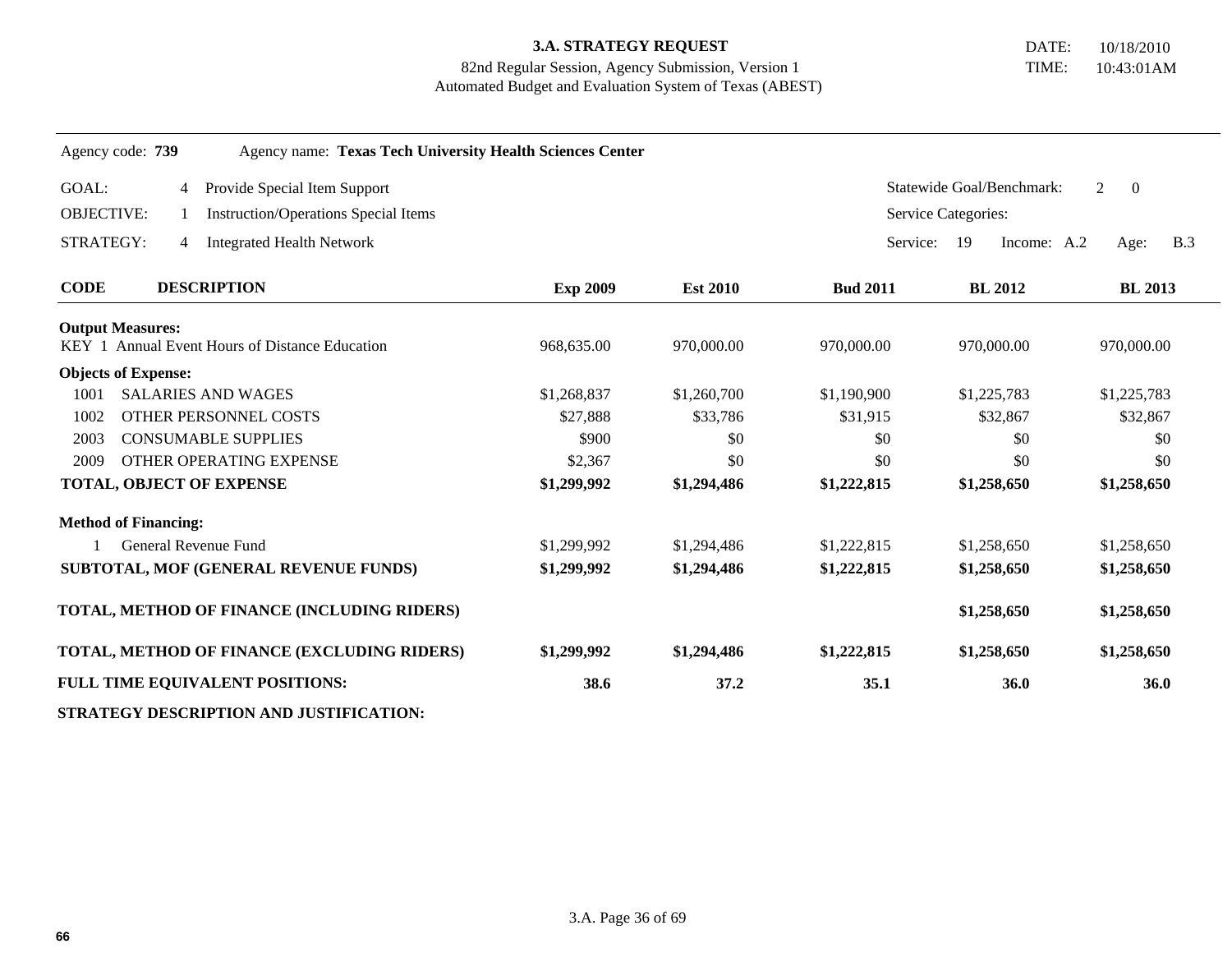| Agency code: 739  |                | Agency name: Texas Tech University Health Sciences Center |                 |                 |                     |                           |                |            |
|-------------------|----------------|-----------------------------------------------------------|-----------------|-----------------|---------------------|---------------------------|----------------|------------|
| GOAL:             | 4              | Provide Special Item Support                              |                 |                 |                     | Statewide Goal/Benchmark: | $2 \quad 0$    |            |
| <b>OBJECTIVE:</b> |                | Instruction/Operations Special Items                      |                 |                 | Service Categories: |                           |                |            |
| STRATEGY:         | $\overline{4}$ | <b>Integrated Health Network</b>                          |                 |                 | Service: 19         | Income: A.2               | Age:           | <b>B.3</b> |
| <b>CODE</b>       |                | <b>DESCRIPTION</b><br><b>Exp 2009</b>                     | <b>Est 2010</b> | <b>Bud 2011</b> |                     | <b>BL</b> 2012            | <b>BL</b> 2013 |            |

The mission of this strategy is to deliver critically needed formal degree related education, patient care, and health related continuing education services to the rural and underserved areas of West Texas. This integrated health network provides high speed connectivity between the 7 campuses of the Health Sciences Center (Lubbock, Amarillo, El Paso, Odessa, Midland, Abilene, Dallas) and more than 30 satellite clinical and educational sites. It provides for the consistent delivery of academic curricula to cohorts of students in geographically isolated classrooms, creates operational efficiencies, and fosters collaboration, while avoiding the costly duplication of resources among and between TTUHSC campuses.

The integrated health network also provides the technical infrastructure for TTUHSC's telemedicine program, consistently cited as one of the best in the United States. This program extends critical patient care to rural areas which lack the necessary medical infrastructure; and educates rural healthcare providers through direct interaction with specialists from different health related disciplines. The program also includes a correctional healthcare component, which uses the network to provide patient care to the state prison inmate population at correctional facilities throughout West Texas. For fiscal year 2009, a total of 3,330 telemedicine event hours, included 625 individual telemedicine consultations provided to rural patients; and 3,672 to the inmate population.

This strategy aligns with the statewide Excellence goal.

#### **EXTERNAL/INTERNAL FACTORS IMPACTING STRATEGY:**

TTUHSC operates a multi-campus system covering the western half of Texas, providing residents of isolated

population centers, remote communities, and state correctional facilities with access to educational opportunities, healthcare services, and other collaborative programs not available from other sources in the region. Without the long distance videoconferencing technologies funded by the special line item, these populations would be isolated from access to the educational and healthcare services commonly available to those in more heavily populated areas. Over 900,000 hours of accredited continuing education programs for health care professionals in civilian and military hospitals were provided to over 120,000 healthcare providers in Texas by the integrated health network in FY 2009.

The use of this multi-campus system for teaching allows for institutional integrity through consistent course learning objectives. Students from across multiple campuses are exposed to consistent teaching methods, identical lecturing expertise and standardized curriculum and coursework requirements, regardless of classroom setting. This teaching technique broadens learning experiences by allowing for correspondence and interaction with students from other campuses. Additionally, it allows for the employment of highly skilled and exceptionally trained faculty to instruct students at multiple campus locations, thus reducing redundancies from additional faculty teaching identical courses at the individual campuses.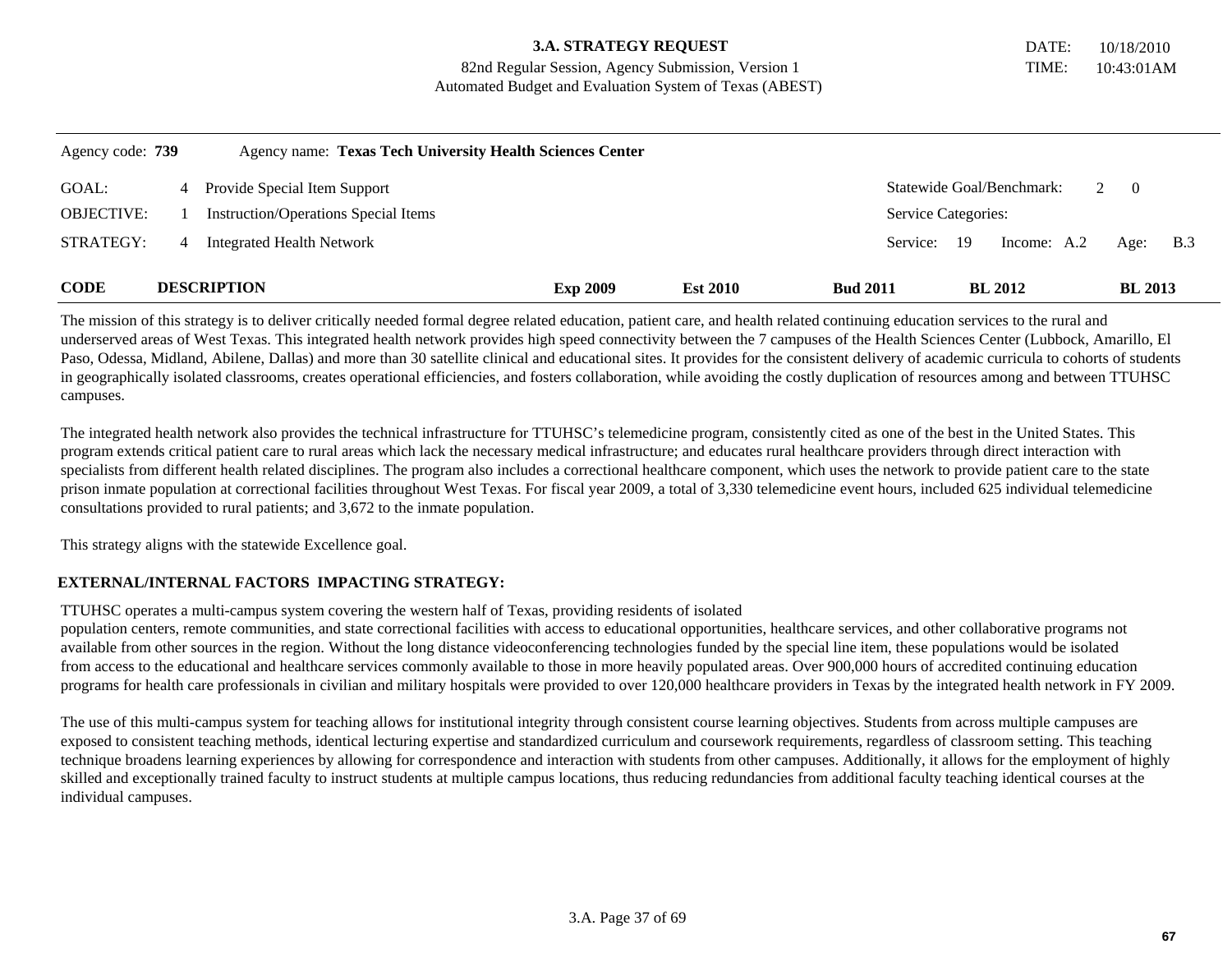| Agency code: 739<br><b>Agency name: Texas Tech University Health Sciences Center</b> |                 |                 |                 |                           |                                  |
|--------------------------------------------------------------------------------------|-----------------|-----------------|-----------------|---------------------------|----------------------------------|
| GOAL:<br>Provide Special Item Support<br>4                                           |                 |                 |                 | Statewide Goal/Benchmark: | $\overline{2}$<br>$\overline{0}$ |
| <b>OBJECTIVE:</b><br><b>Instruction/Operations Special Items</b><br>1                |                 |                 |                 | Service Categories:       |                                  |
| STRATEGY:<br>Medical Education - Odessa<br>5                                         |                 |                 | Service: 19     | Income: A.2               | B.3<br>Age:                      |
| <b>CODE</b><br><b>DESCRIPTION</b>                                                    | <b>Exp 2009</b> | <b>Est 2010</b> | <b>Bud 2011</b> | <b>BL</b> 2012            | <b>BL</b> 2013                   |
| <b>Objects of Expense:</b>                                                           |                 |                 |                 |                           |                                  |
| <b>SALARIES AND WAGES</b><br>1001                                                    | \$633,490       | \$932,323       | \$392,700       | \$392,700                 | \$392,700                        |
| OTHER PERSONNEL COSTS<br>1002                                                        | \$18,850        | \$17,877        | \$10,555        | \$10,555                  | \$10,555                         |
| <b>FACULTY SALARIES</b><br>1005                                                      | \$505,338       | \$369,291       | \$831,817       | \$831,817                 | \$831,817                        |
| 2001<br>PROFESSIONAL FEES AND SERVICES                                               | \$19,086        | \$4,231         | \$7,500         | \$7,500                   | \$7,500                          |
| 2003<br><b>CONSUMABLE SUPPLIES</b>                                                   | \$91,731        | \$80,843        | \$82,371        | \$89,871                  | \$89,871                         |
| 2004<br><b>UTILITIES</b>                                                             | \$24,126        | \$2,120         | \$500           | \$500                     | \$500                            |
| 2005<br><b>TRAVEL</b>                                                                | \$1,661         | \$8,717         | \$5,000         | \$5,000                   | \$5,000                          |
| 2007<br><b>RENT - MACHINE AND OTHER</b>                                              | \$0             | \$4,099         | \$4,000         | \$4,000                   | \$4,000                          |
| 2009<br>OTHER OPERATING EXPENSE                                                      | \$94,720        | \$86,586        | \$108,524       | \$120,024                 | \$120,024                        |
| 5000<br><b>CAPITAL EXPENDITURES</b>                                                  | \$10,200        | \$14,880        | \$0             | \$20,000                  | \$20,000                         |
| TOTAL, OBJECT OF EXPENSE                                                             | \$1,399,202     | \$1,520,967     | \$1,442,967     | \$1,481,967               | \$1,481,967                      |
| <b>Method of Financing:</b>                                                          |                 |                 |                 |                           |                                  |
| General Revenue Fund                                                                 | \$1,399,202     | \$1,520,967     | \$1,442,967     | \$1,481,967               | \$1,481,967                      |
| SUBTOTAL, MOF (GENERAL REVENUE FUNDS)                                                | \$1,399,202     | \$1,520,967     | \$1,442,967     | \$1,481,967               | \$1,481,967                      |
| TOTAL, METHOD OF FINANCE (INCLUDING RIDERS)                                          |                 |                 |                 | \$1,481,967               | \$1,481,967                      |
| TOTAL, METHOD OF FINANCE (EXCLUDING RIDERS)                                          | \$1,399,202     | \$1,520,967     | \$1,442,967     | \$1,481,967               | \$1,481,967                      |
| FULL TIME EQUIVALENT POSITIONS:                                                      | 33.7            | 24.8            | 13.1            | 13.1                      | 13.1                             |
| STRATEGY DESCRIPTION AND JUSTIFICATION:                                              |                 |                 |                 |                           |                                  |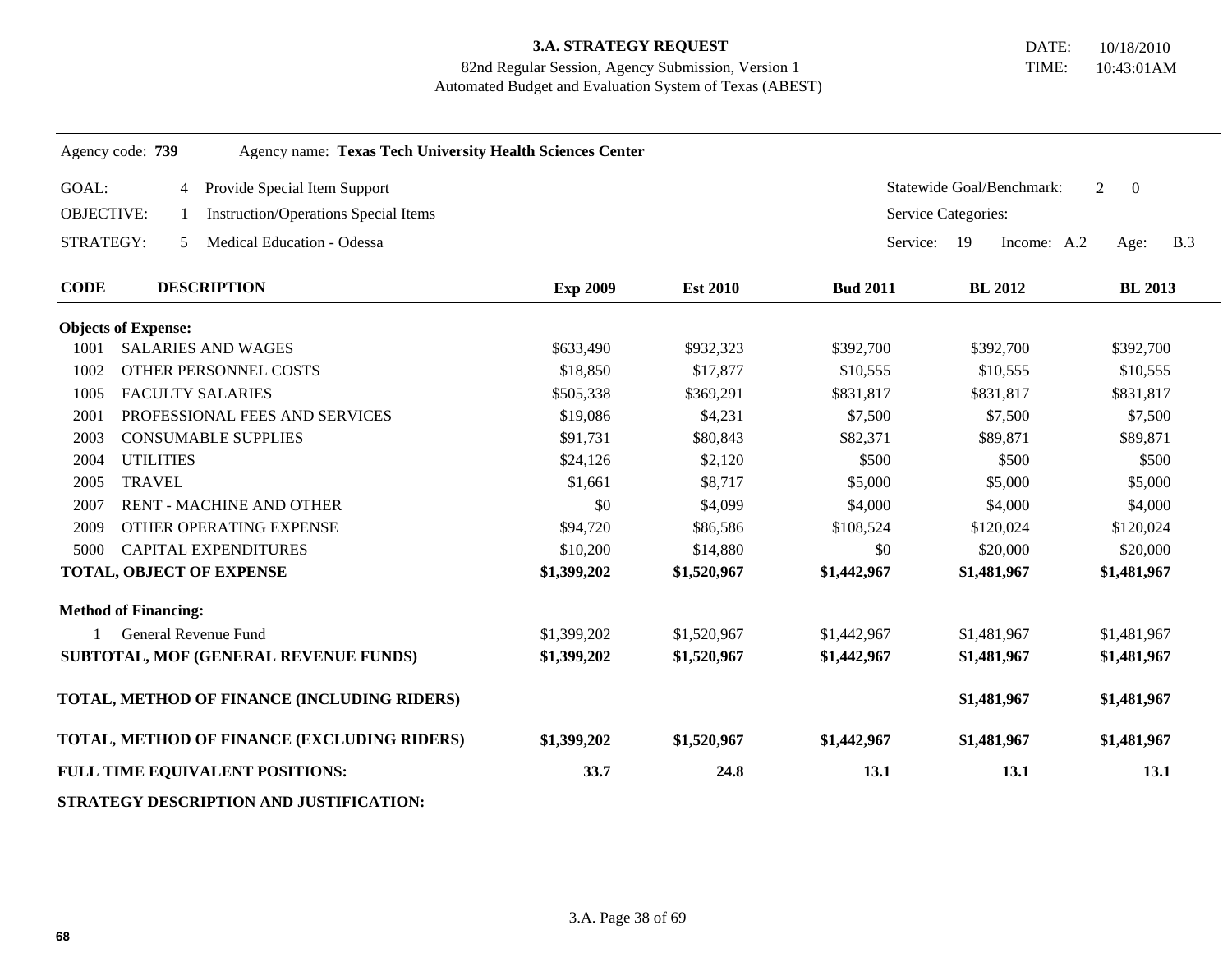| Agency code: 739  |               | <b>Agency name: Texas Tech University Health Sciences Center</b> |                 |                 |                           |                |                |     |
|-------------------|---------------|------------------------------------------------------------------|-----------------|-----------------|---------------------------|----------------|----------------|-----|
| GOAL:             |               | Provide Special Item Support                                     |                 |                 | Statewide Goal/Benchmark: |                | $2 \quad 0$    |     |
| <b>OBJECTIVE:</b> |               | <b>Instruction/Operations Special Items</b>                      |                 |                 | Service Categories:       |                |                |     |
| STRATEGY:         | $\mathcal{L}$ | Medical Education - Odessa                                       |                 |                 | Service: 19               | Income: A.2    | Age:           | B.3 |
| <b>CODE</b>       |               | <b>DESCRIPTION</b><br><b>Exp 2009</b>                            | <b>Est 2010</b> | <b>Bud 2011</b> |                           | <b>BL 2012</b> | <b>BL 2013</b> |     |

The mission of TTUHSC Odessa (Permian Basin) campus is to promote excellence in medical education by developing new programs and improving existing programs for the beneficiaries of the School of Medicine. Our campus serves a large geographic area of West Texas that has been historically medically underserved. By providing medical education opportunities in the Permian Basin, TTUHSC has established a continuing supply of physicians and other health care professionals for the region, and significantly improved access to healthcare providers. This strategy is focused on Graduate Medical Education. These programs have provided the resources to enhance the health care for the Permian Basin region. In FY 2009, 20,778 patients were served through 58,154 clinic visits. The number of patients served has increased by 45% since FY 2000. This level of patient care is primarily available due to the residency programs supported by this strategy. It also provides the administrative infrastructure for the graduate medical education programs at the Odessa campus.

This strategy aligns with the statewide Success and Excellence goals.

#### **EXTERNAL/INTERNAL FACTORS IMPACTING STRATEGY:**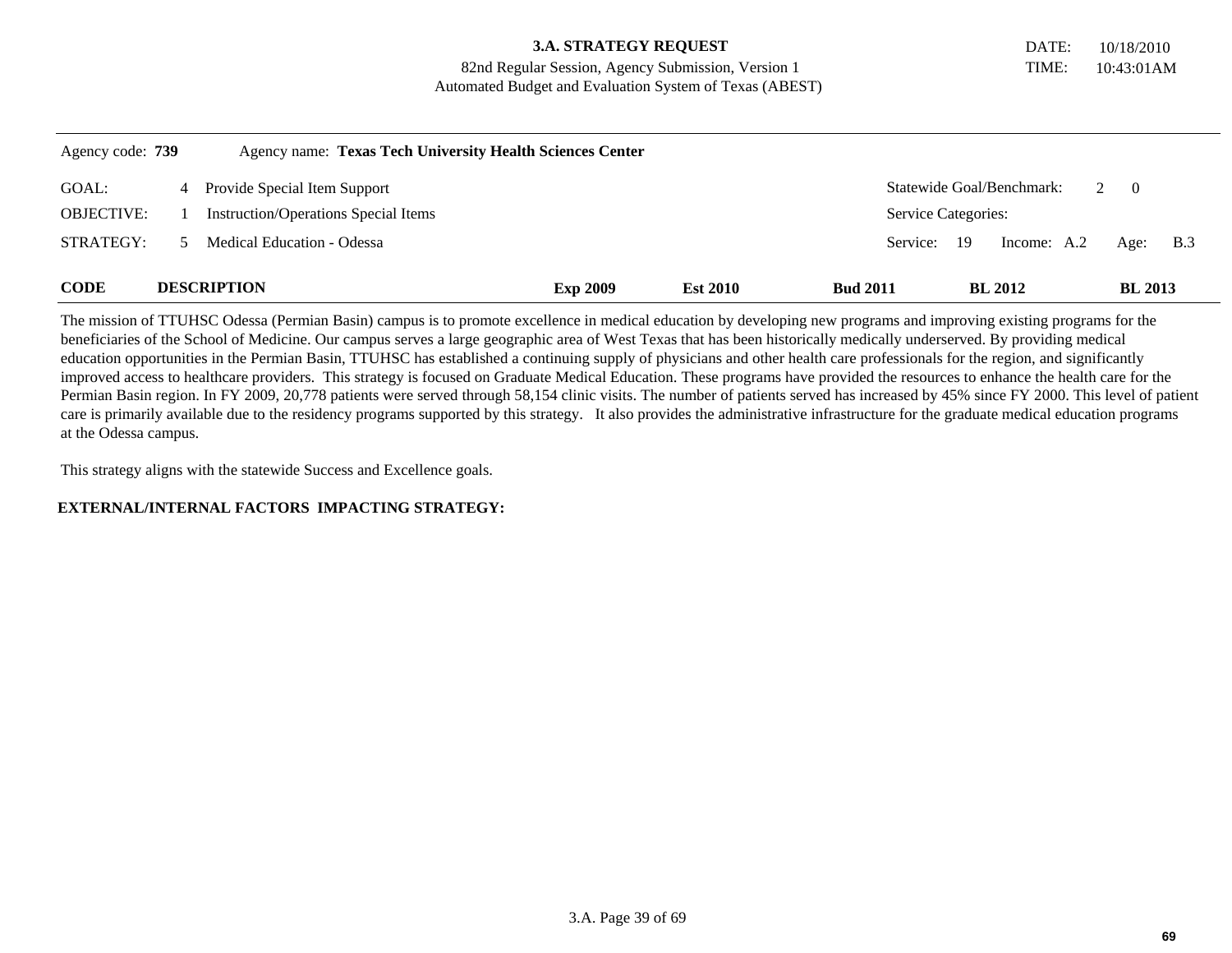| Agency code: 739  |                | Agency name: Texas Tech University Health Sciences Center |                 |                 |                 |                     |                           |                |  |
|-------------------|----------------|-----------------------------------------------------------|-----------------|-----------------|-----------------|---------------------|---------------------------|----------------|--|
| GOAL:             | $\overline{4}$ | Provide Special Item Support                              |                 |                 |                 |                     | Statewide Goal/Benchmark: | 2 0            |  |
| <b>OBJECTIVE:</b> |                | <b>Instruction/Operations Special Items</b>               |                 |                 |                 | Service Categories: |                           |                |  |
| STRATEGY:         | 5              | Medical Education - Odessa                                |                 |                 |                 | Service: 19         | Income: A.2               | Age: $B.3$     |  |
| <b>CODE</b>       |                | <b>DESCRIPTION</b>                                        | <b>Exp 2009</b> | <b>Est 2010</b> | <b>Bud 2011</b> |                     | <b>BL 2012</b>            | <b>BL 2013</b> |  |

Graduate medical education programs have demonstrated national competitiveness as measured by board scores and pass rates as well as the quality of residents recruited.

The Internal Medicine Residency program was one of the few programs in the United States to acquire a six year accreditation in 2007. This program was expanded to twelve residents per level beginning in 2007.

The Family Medicine Residency program currently has six residents per level and is fully accredited on a three year cycle.

The Obstetrics and Gynecology Residency has been reviewed and received a four year full accreditation through 2014 and is approved for expansion to three residents per level.

The Geriatric Fellowship program is in its second year of existence and is fully accredited on a three year cycle.

In addition to faculty and resident physicians providing medical care, forty-one of the private practice physicians in the community are graduates of TTUHSC Permian Basin.

A Geriatric assessment center is being established with Medical Center Hospital – Odessa.

An Endocrinology Fellowship is being established to address diabetes. The Permian Basin has the high percentage per capita of adult and pediatric diabetes in Texas.

Increased the number of clinic visits in the Permian Basin by 53% since 2000.

Increased the number of patient served in the Permian Basin by 45% since 2000.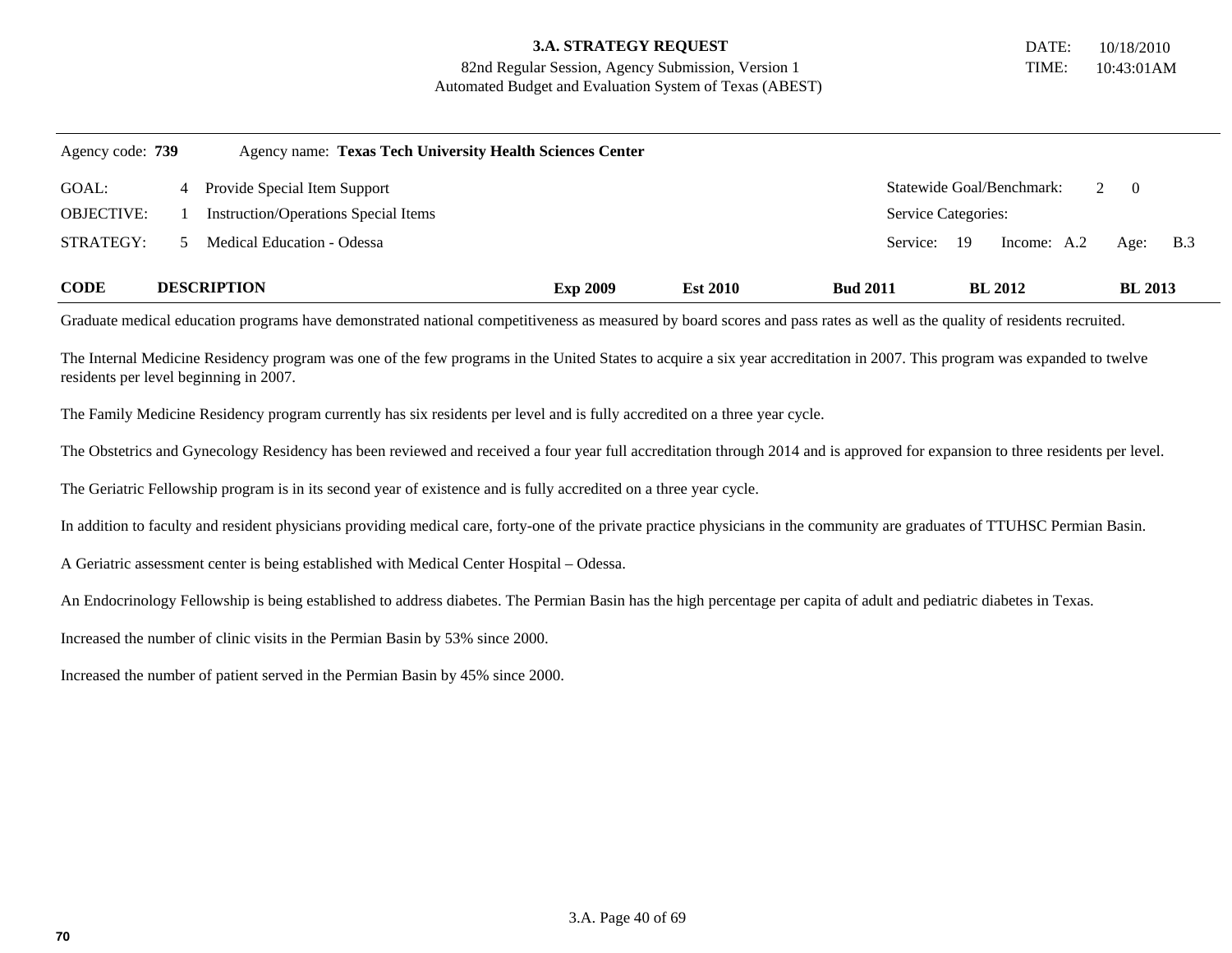|                   | Agency name: Texas Tech University Health Sciences Center<br>Agency code: 739 |                 |                 |                 |                           |                                  |
|-------------------|-------------------------------------------------------------------------------|-----------------|-----------------|-----------------|---------------------------|----------------------------------|
| GOAL:             | Provide Special Item Support<br>4                                             |                 |                 |                 | Statewide Goal/Benchmark: | $\overline{2}$<br>$\overline{0}$ |
| <b>OBJECTIVE:</b> | <b>Instruction/Operations Special Items</b><br>-1                             |                 |                 |                 | Service Categories:       |                                  |
| STRATEGY:         | Paul L. Foster School of Medicine<br>6                                        |                 |                 | Service:        | 19<br>Income: A.2         | B.3<br>Age:                      |
| <b>CODE</b>       | <b>DESCRIPTION</b>                                                            | <b>Exp 2009</b> | <b>Est 2010</b> | <b>Bud 2011</b> | <b>BL</b> 2012            | <b>BL</b> 2013                   |
|                   | <b>Objects of Expense:</b>                                                    |                 |                 |                 |                           |                                  |
| 1001              | <b>SALARIES AND WAGES</b>                                                     | \$3,949,653     | \$8,245,765     | \$8,654,859     | \$8,654,859               | \$8,654,859                      |
| 1002              | OTHER PERSONNEL COSTS                                                         | \$30,518        | \$60,000        | \$112,750       | \$112,750                 | \$112,750                        |
| 1005              | <b>FACULTY SALARIES</b>                                                       | \$4,472,961     | \$8,603,791     | \$10,043,998    | \$10,043,998              | \$10,043,998                     |
| 1010              | PROFESSIONAL SALARIES                                                         | \$22,180        | \$128,696       | \$138,976       | \$138,976                 | \$138,976                        |
| 2001              | PROFESSIONAL FEES AND SERVICES                                                | \$49,843        | \$86,805        | \$894,203       | \$894,203                 | \$894,203                        |
| 2002              | <b>FUELS AND LUBRICANTS</b>                                                   | \$5,629         | \$1,000         | \$0             | \$0                       | \$0                              |
| 2003              | <b>CONSUMABLE SUPPLIES</b>                                                    | \$248,820       | \$1,243,310     | \$1,703,042     | \$1,703,042               | \$1,703,042                      |
| 2004              | <b>UTILITIES</b>                                                              | \$1,129,134     | \$1,327,323     | \$1,739,304     | \$1,739,304               | \$1,739,304                      |
| 2005              | <b>TRAVEL</b>                                                                 | \$78,639        | \$16,000        | \$20,000        | \$20,000                  | \$20,000                         |
| 2006              | <b>RENT - BUILDING</b>                                                        | \$0             | \$100,577       | \$83,662        | \$85,000                  | \$85,000                         |
| 2007              | <b>RENT - MACHINE AND OTHER</b>                                               | \$17,915        | \$17,864        | \$37,000        | \$37,000                  | \$37,000                         |
| 2009              | OTHER OPERATING EXPENSE                                                       | \$2,357,813     | \$3,536,865     | \$3,559,137     | \$3,730,868               | \$3,730,868                      |
| 4000              | <b>GRANTS</b>                                                                 | \$0             | \$271,474       | \$0             | \$0                       | \$0                              |
| 5000              | CAPITAL EXPENDITURES                                                          | \$3,708,790     | \$3,245,530     | \$8,448,069     | \$4,000,000               | \$4,000,000                      |
|                   | <b>TOTAL, OBJECT OF EXPENSE</b>                                               | \$16,071,895    | \$26,885,000    | \$35,435,000    | \$31,160,000              | \$31,160,000                     |
|                   | <b>Method of Financing:</b>                                                   |                 |                 |                 |                           |                                  |
|                   | General Revenue Fund                                                          | \$16,071,895    | \$26,885,000    | \$35,435,000    | \$31,160,000              | \$31,160,000                     |
|                   | SUBTOTAL, MOF (GENERAL REVENUE FUNDS)                                         | \$16,071,895    | \$26,885,000    | \$35,435,000    | \$31,160,000              | \$31,160,000                     |
|                   | TOTAL, METHOD OF FINANCE (INCLUDING RIDERS)                                   |                 |                 |                 | \$31,160,000              | \$31,160,000                     |
|                   | TOTAL, METHOD OF FINANCE (EXCLUDING RIDERS)                                   | \$16,071,895    | \$26,885,000    | \$35,435,000    | \$31,160,000              | \$31,160,000                     |
|                   | FULL TIME EQUIVALENT POSITIONS:                                               | 133.4           | 240.8           | 294.9           | 294.9                     | 294.9                            |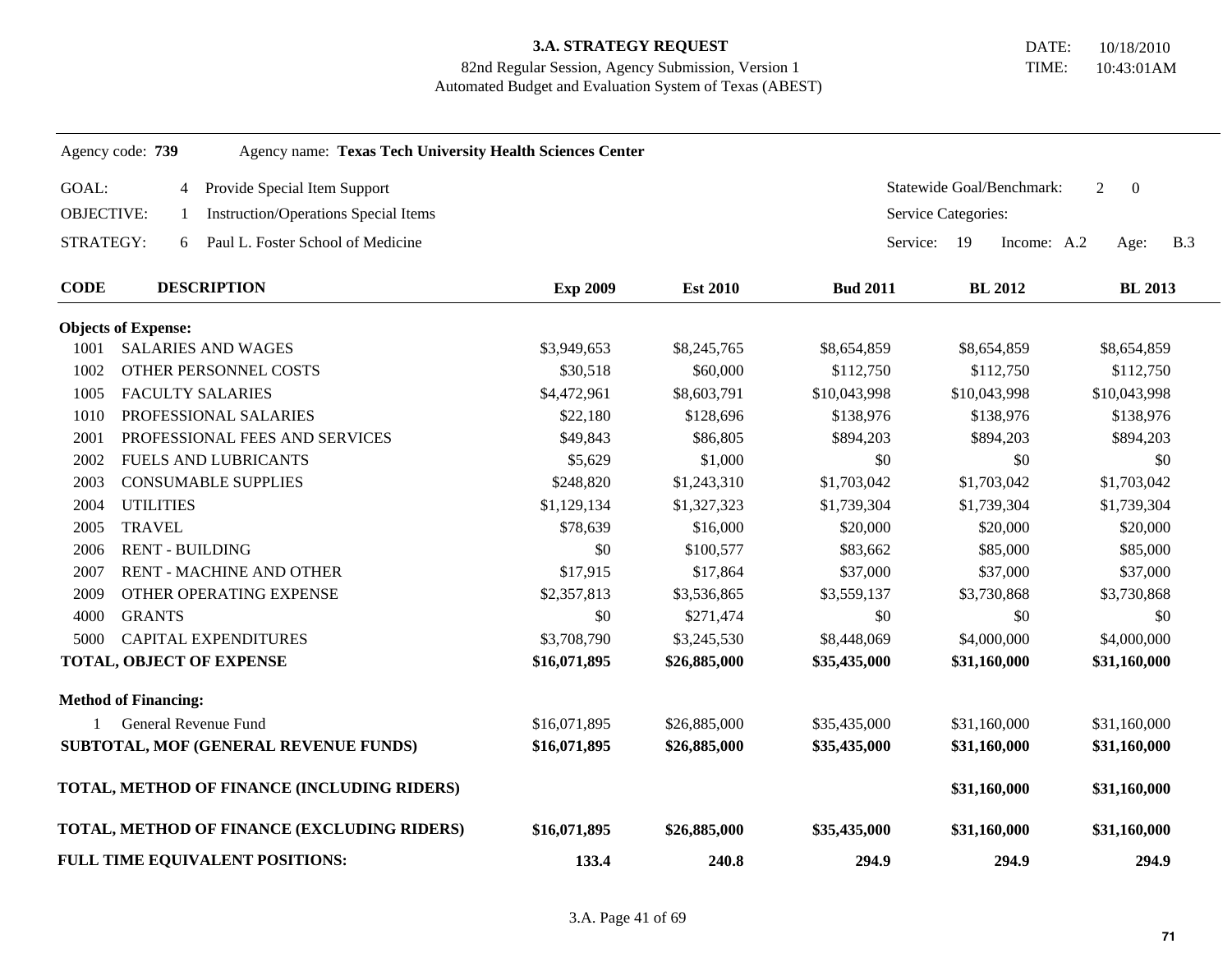| Agency code: 739  |   | <b>Agency name: Texas Tech University Health Sciences Center</b> |                 |                 |                 |                     |                           |                |     |
|-------------------|---|------------------------------------------------------------------|-----------------|-----------------|-----------------|---------------------|---------------------------|----------------|-----|
| GOAL:             | 4 | Provide Special Item Support                                     |                 |                 |                 |                     | Statewide Goal/Benchmark: | $2 \quad 0$    |     |
| <b>OBJECTIVE:</b> |   | Instruction/Operations Special Items                             |                 |                 |                 | Service Categories: |                           |                |     |
| STRATEGY:         | 6 | Paul L. Foster School of Medicine                                |                 |                 |                 | Service: 19         | Income: $A.2$             | Age:           | B.3 |
| <b>CODE</b>       |   | <b>DESCRIPTION</b>                                               | <b>Exp 2009</b> | <b>Est 2010</b> | <b>Bud 2011</b> |                     | <b>BL 2012</b>            | <b>BL 2013</b> |     |

#### **STRATEGY DESCRIPTION AND JUSTIFICATION:**

The strategy provides the core operating costs for the new El Paso Four Year Medical School and start-up costs such as clinical simulation, research equipment, etc. and educational and research faculty.

This strategy supports the recruitment and support for basic science and clinical medical educators whose primary responsibility is to build and teach the curriculum beginning with our first new class of students which were admitted in Fall 2009.

The strategy also supports the recruitment of research faculty who focus on our four major Research Centers of Excellence: Neurosciences, Infectious Diseases, Cancer and Diabetes/Obesity. To support our Centers of Excellence it was necessary to actively recruit research faculty who specialized in Biostatistics and could support all of our research programs: basic, clinical and translational.

This strategy is also focused on recruiting physician/scientists who can transverse the basic research centers of excellence and bring the clinical perspective to basic research and ultimately to the bed side, in many cases this is called translational science.

In addition, infrastructure such as libraries, IT systems which focus on educational and research areas, admission and student affairs, administration and facilities and maintenance are funded by this strategy.

This strategy aligns with the statewide Success and Excellence goals.

#### **EXTERNAL/INTERNAL FACTORS IMPACTING STRATEGY:**

The Paul L. Foster School of Medicine received provisional accreditation in February 2008. A non-traditional curriculum was developed for the first two years that exposes students to clinical situations, displays how an experienced physician would approach the case as an addition to the study the basic sciences that support the case. The curriculum recently acknowledged as excellent and received an international teaching award. A clinical simulation center allows intensive training in a simulated clinical environment providing an unprecedented clinical experience. The school admitted its first students in Fall 2009 with 40 students. The full enrollment of 100 students per class will be achieved in Fall of 2015.

The establishment of the four year medical school required the addition of basic science faculty. These are organized into four transdisciplinary Centers of Excellence, which bring together experts in basic sciences, information sciences and clinical sciences, to produce new findings in each of these disciplinary domains. The Centers are focused on Infectious Diseases, Cancer, Neurosciences and Diabetes / Obesity, all of which are major health care concerns for the border region.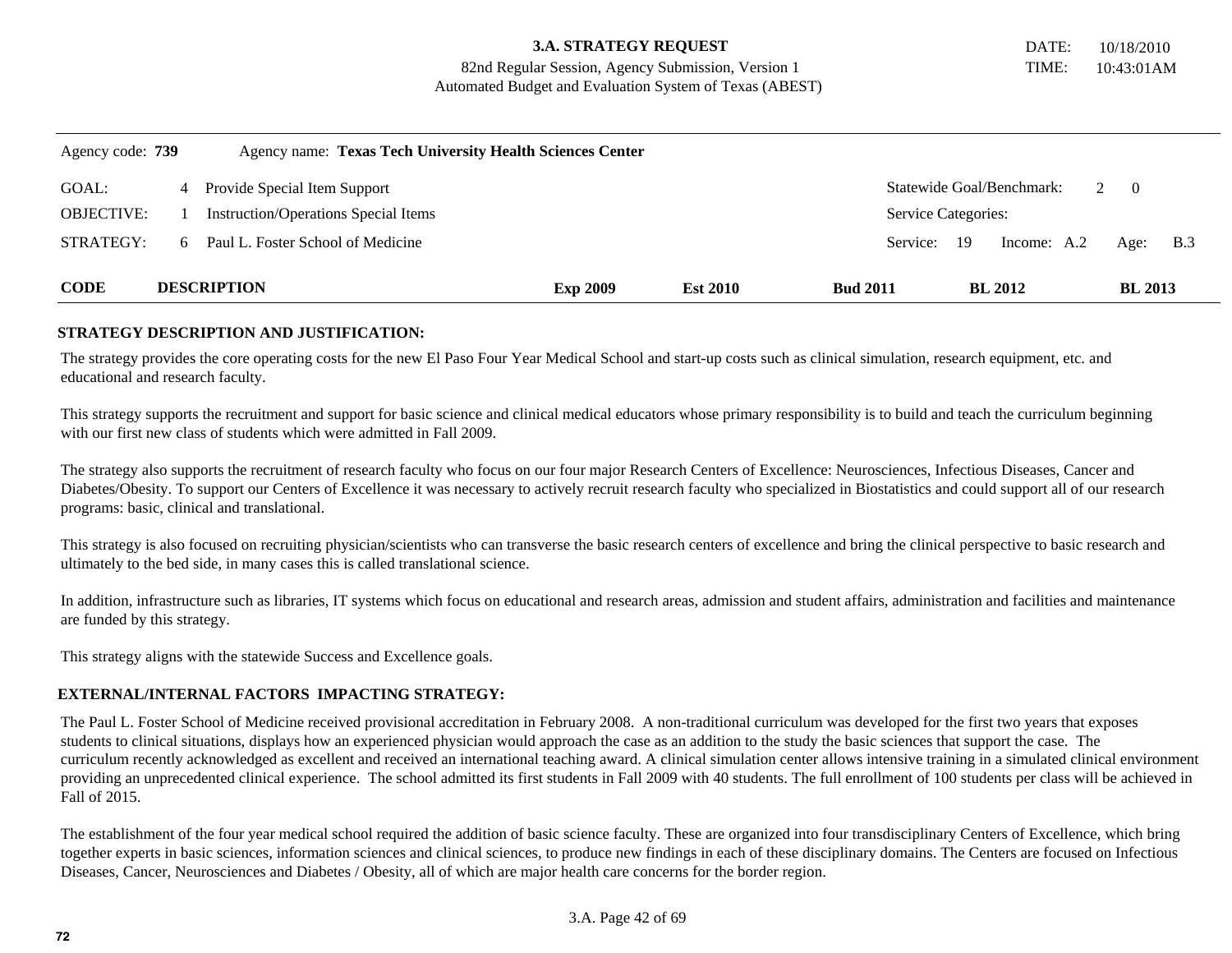| <b>Agency name: Texas Tech University Health Sciences Center</b><br>Agency code: 739 |                 |                 |                 |                                  |                                  |
|--------------------------------------------------------------------------------------|-----------------|-----------------|-----------------|----------------------------------|----------------------------------|
| Provide Special Item Support<br>GOAL:<br>4                                           |                 |                 |                 | <b>Statewide Goal/Benchmark:</b> | $\overline{2}$<br>$\overline{0}$ |
| <b>OBJECTIVE:</b><br><b>Instruction/Operations Special Items</b><br>1                |                 |                 |                 | Service Categories:              |                                  |
| STRATEGY:<br>Physician Assistant Program<br>$7\phantom{.0}$                          |                 |                 | Service:        | 19<br>Income: A.2                | B.3<br>Age:                      |
| <b>DESCRIPTION</b><br><b>CODE</b>                                                    | <b>Exp 2009</b> | <b>Est 2010</b> | <b>Bud 2011</b> | <b>BL</b> 2012                   | <b>BL</b> 2013                   |
| <b>Objects of Expense:</b>                                                           |                 |                 |                 |                                  |                                  |
| <b>SALARIES AND WAGES</b><br>1001                                                    | \$5,987         | \$14,105        | \$11,904        | \$11,904                         | \$11,904                         |
| 1002<br>OTHER PERSONNEL COSTS                                                        | \$0             | \$44            | \$43            | \$43                             | \$43                             |
| <b>FACULTY SALARIES</b><br>1005                                                      | \$478,500       | \$414,929       | \$419,281       | \$419,281                        | \$419,281                        |
| PROFESSIONAL FEES AND SERVICES<br>2001                                               | \$12,505        | \$21,469        | \$8,908         | \$9,000                          | \$9,000                          |
| 2003<br><b>CONSUMABLE SUPPLIES</b>                                                   | \$14,548        | \$14,787        | \$13,550        | \$15,000                         | \$15,000                         |
| <b>UTILITIES</b><br>2004                                                             | \$13,287        | \$1,782         | \$2,000         | \$2,000                          | \$2,000                          |
| 2005<br><b>TRAVEL</b>                                                                | \$13,862        | \$6,985         | \$0             | \$0                              | \$0                              |
| 2007<br><b>RENT - MACHINE AND OTHER</b>                                              | \$5,086         | \$6,161         | \$5,845         | \$6,000                          | \$6,000                          |
| 2009<br>OTHER OPERATING EXPENSE                                                      | \$16,117        | \$15,282        | \$8,600         | \$19,609                         | \$19,609                         |
| TOTAL, OBJECT OF EXPENSE                                                             | \$559,892       | \$495,544       | \$470,131       | \$482,837                        | \$482,837                        |
| <b>Method of Financing:</b>                                                          |                 |                 |                 |                                  |                                  |
| General Revenue Fund                                                                 | \$559,892       | \$495,544       | \$470,131       | \$482,837                        | \$482,837                        |
| SUBTOTAL, MOF (GENERAL REVENUE FUNDS)                                                | \$559,892       | \$495,544       | \$470,131       | \$482,837                        | \$482,837                        |
| TOTAL, METHOD OF FINANCE (INCLUDING RIDERS)                                          |                 |                 |                 | \$482,837                        | \$482,837                        |
| TOTAL, METHOD OF FINANCE (EXCLUDING RIDERS)                                          | \$559,892       | \$495,544       | \$470,131       | \$482,837                        | \$482,837                        |
| FULL TIME EQUIVALENT POSITIONS:                                                      | 4.8             | 4.4             | 4.3             | 4.3                              | 4.3                              |
| STRATEGY DESCRIPTION AND JUSTIFICATION:                                              |                 |                 |                 |                                  |                                  |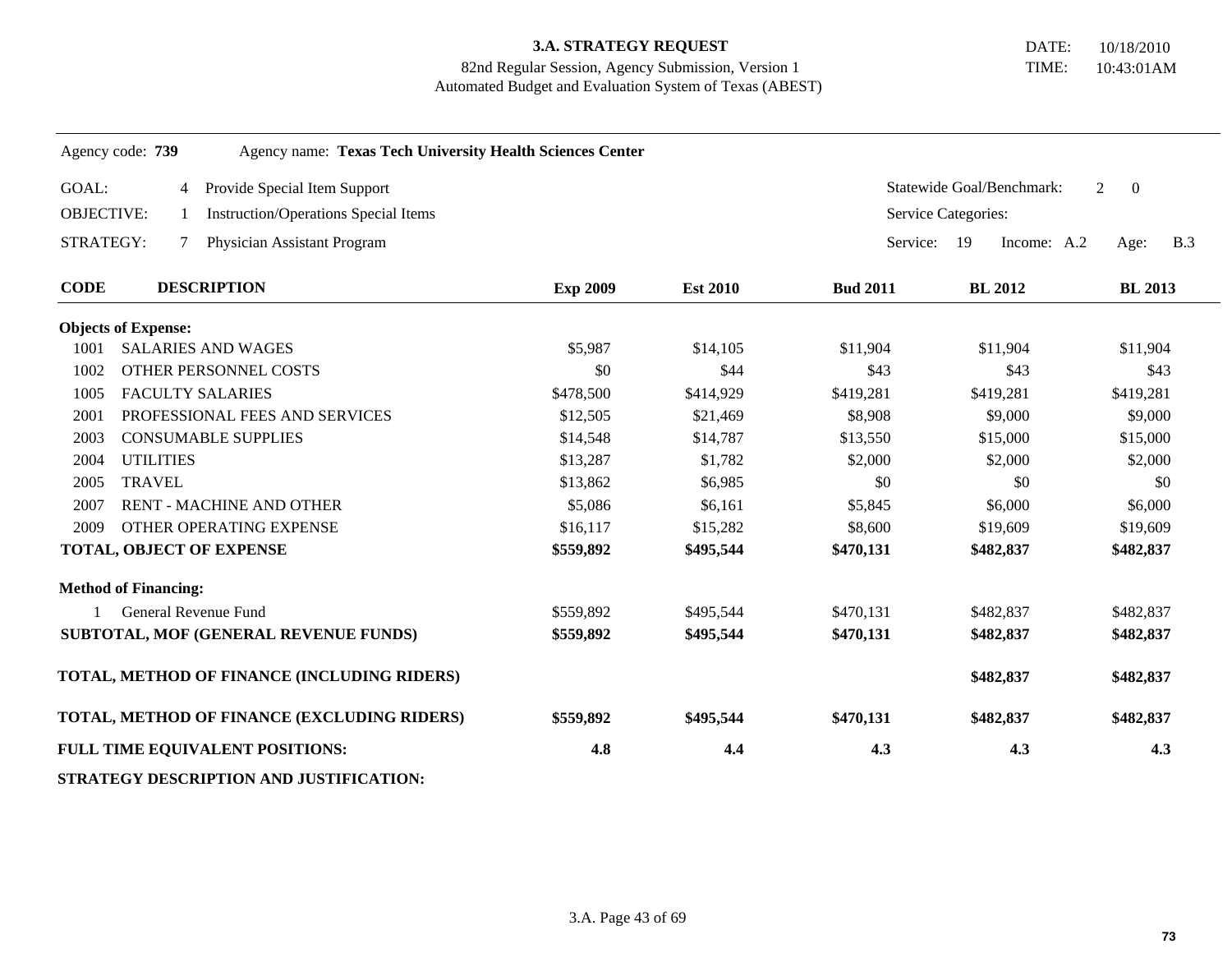| Agency code: 739  | Agency name: Texas Tech University Health Sciences Center |                 |                 |                 |                           |                |                |     |
|-------------------|-----------------------------------------------------------|-----------------|-----------------|-----------------|---------------------------|----------------|----------------|-----|
| GOAL:             | Provide Special Item Support                              |                 |                 |                 | Statewide Goal/Benchmark: |                | $\overline{0}$ |     |
| <b>OBJECTIVE:</b> | <b>Instruction/Operations Special Items</b>               |                 |                 |                 | Service Categories:       |                |                |     |
| STRATEGY:         | Physician Assistant Program                               |                 |                 |                 | Service: 19               | Income: $A.2$  | Age:           | B.3 |
| <b>CODE</b>       | <b>DESCRIPTION</b>                                        | <b>Exp 2009</b> | <b>Est 2010</b> | <b>Bud 2011</b> |                           | <b>BL 2012</b> | <b>BL 2013</b> |     |

This strategy provides funding to support the expansion of a masters degree in physician assistant studies from 45 to 60 students per class. The PA program began with a class of 12 students in 1998. Enrollment expanded to 30 students in 2003 and to 45 students per class in 2004. To accommodate further enrollment increases, expansion of the Physician Assistant facility on the Midland Community College campus began in 2008. This facility, completed in Spring 2010, will accommodate an expanded class size of 60 students per class beginning in May 2010, for a maximum aggregated program enrollment of 180 students. As of August 2009, the program has 275 graduates, with 260 practicing in the state of Texas (95%) and almost half of those in the West Texas geographical area (49%). PA graduates practice in locations that previously had no health care provider as well as locations where their presence augments the capability of existing practitioners to expand access to care, decrease health disparities, and enhance disease prevention.

TTUHSC PA graduates fulfill the mission of TTUHSC by serving the people of Texas and West Texas. The program has rapidly achieved national prominence for academic excellence. Graduates consistently perform in the top 20% of all national PA program graduates on the national licensing examination, with an average first time pass rate of 97.5%.

This strategy aligns with the statewide Success goal.

#### **EXTERNAL/INTERNAL FACTORS IMPACTING STRATEGY:**

The program serves the people of Texas by increasing access to health care and improving the health status of the medically underserved regions of West Texas and Texas. As of August 2009, 260 program graduates practice in Texas and more than half of those in West Texas. Graduates practice in locations that previously had no health care provider as well as locations where they augment the capability of existing practitioners to expand access to care, decrease health disparities, and enhance disease prevention.

Lack of full funding will seriously threaten the ability to maintain current student enrollment levels and adequate faculty numbers to deliver the curriculum. This will result in diminished program effectiveness and a decrease in graduation and national certification rates. The number of licensed PAs in Texas and West Texas will not increase to meet state needs. As of 2009, TTUHSC PA graduates provide approximately 1.2 million patient encounters annually. Denial of funding would have a significant negative impact to access to health-care provided by these and future graduates in the state, particularly in regard to Hispanic and rural citizens.

The program produces licensed primary care providers who provide much needed health services to the medically underserved communities of West Texas and throughout the state.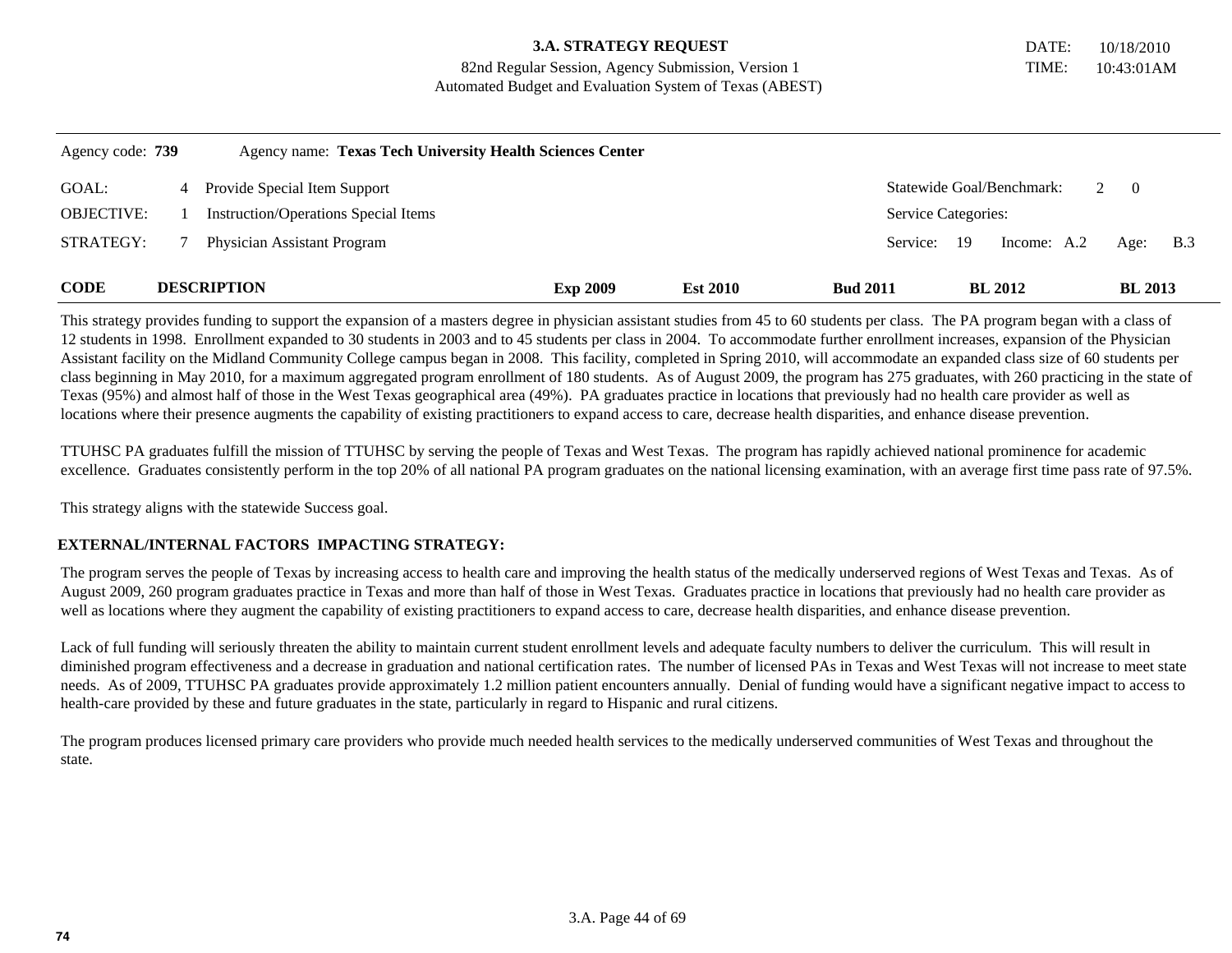|                   | Agency code: 739            | <b>Agency name: Texas Tech University Health Sciences Center</b> |                 |                 |                 |                           |                                  |
|-------------------|-----------------------------|------------------------------------------------------------------|-----------------|-----------------|-----------------|---------------------------|----------------------------------|
| GOAL:             | 4                           | Provide Special Item Support                                     |                 |                 |                 | Statewide Goal/Benchmark: | $\overline{2}$<br>$\overline{0}$ |
| <b>OBJECTIVE:</b> | 2                           | <b>Residency Training Special Items</b>                          |                 |                 |                 | Service Categories:       |                                  |
| STRATEGY:         |                             | Family and Community Medicine Residency Training Program         |                 |                 | Service:        | -19<br>Income: A.2        | B.3<br>Age:                      |
| <b>CODE</b>       |                             | <b>DESCRIPTION</b>                                               | <b>Exp 2009</b> | <b>Est 2010</b> | <b>Bud 2011</b> | <b>BL</b> 2012            | <b>BL</b> 2013                   |
|                   | <b>Objects of Expense:</b>  |                                                                  |                 |                 |                 |                           |                                  |
| 1001              |                             | <b>SALARIES AND WAGES</b>                                        | \$14,568        | \$32,500        | \$62,148        | \$62,148                  | \$62,148                         |
| 1002              |                             | OTHER PERSONNEL COSTS                                            | \$356           | \$613           | \$1,225         | \$1,225                   | \$1,225                          |
| 1005              | <b>FACULTY SALARIES</b>     |                                                                  | \$521,510       | \$552,779       | \$491,346       | \$491,346                 | \$491,346                        |
| 2003              |                             | <b>CONSUMABLE SUPPLIES</b>                                       | \$10,392        | \$0             | \$1,128         | \$6,150                   | \$6,150                          |
| 2007              |                             | <b>RENT - MACHINE AND OTHER</b>                                  | \$205           | \$0             | \$0             | \$0                       | \$0                              |
| 2009              |                             | OTHER OPERATING EXPENSE                                          | \$35,448        | \$0             | \$0             | \$10,000                  | \$10,000                         |
|                   |                             | <b>TOTAL, OBJECT OF EXPENSE</b>                                  | \$582,479       | \$585,892       | \$555,847       | \$570,869                 | \$570,869                        |
|                   | <b>Method of Financing:</b> |                                                                  |                 |                 |                 |                           |                                  |
|                   | General Revenue Fund        |                                                                  | \$582,479       | \$585,892       | \$555,847       | \$570,869                 | \$570,869                        |
|                   |                             | SUBTOTAL, MOF (GENERAL REVENUE FUNDS)                            | \$582,479       | \$585,892       | \$555,847       | \$570,869                 | \$570,869                        |
|                   |                             | TOTAL, METHOD OF FINANCE (INCLUDING RIDERS)                      |                 |                 |                 | \$570,869                 | \$570,869                        |
|                   |                             | TOTAL, METHOD OF FINANCE (EXCLUDING RIDERS)                      | \$582,479       | \$585,892       | \$555,847       | \$570,869                 | \$570,869                        |
|                   |                             | FULL TIME EQUIVALENT POSITIONS:                                  | 3.7             | 4.5             | 5.3             | 5.3                       | 5.3                              |
|                   |                             | STRATEGY DESCRIPTION AND JUSTIFICATION:                          |                 |                 |                 |                           |                                  |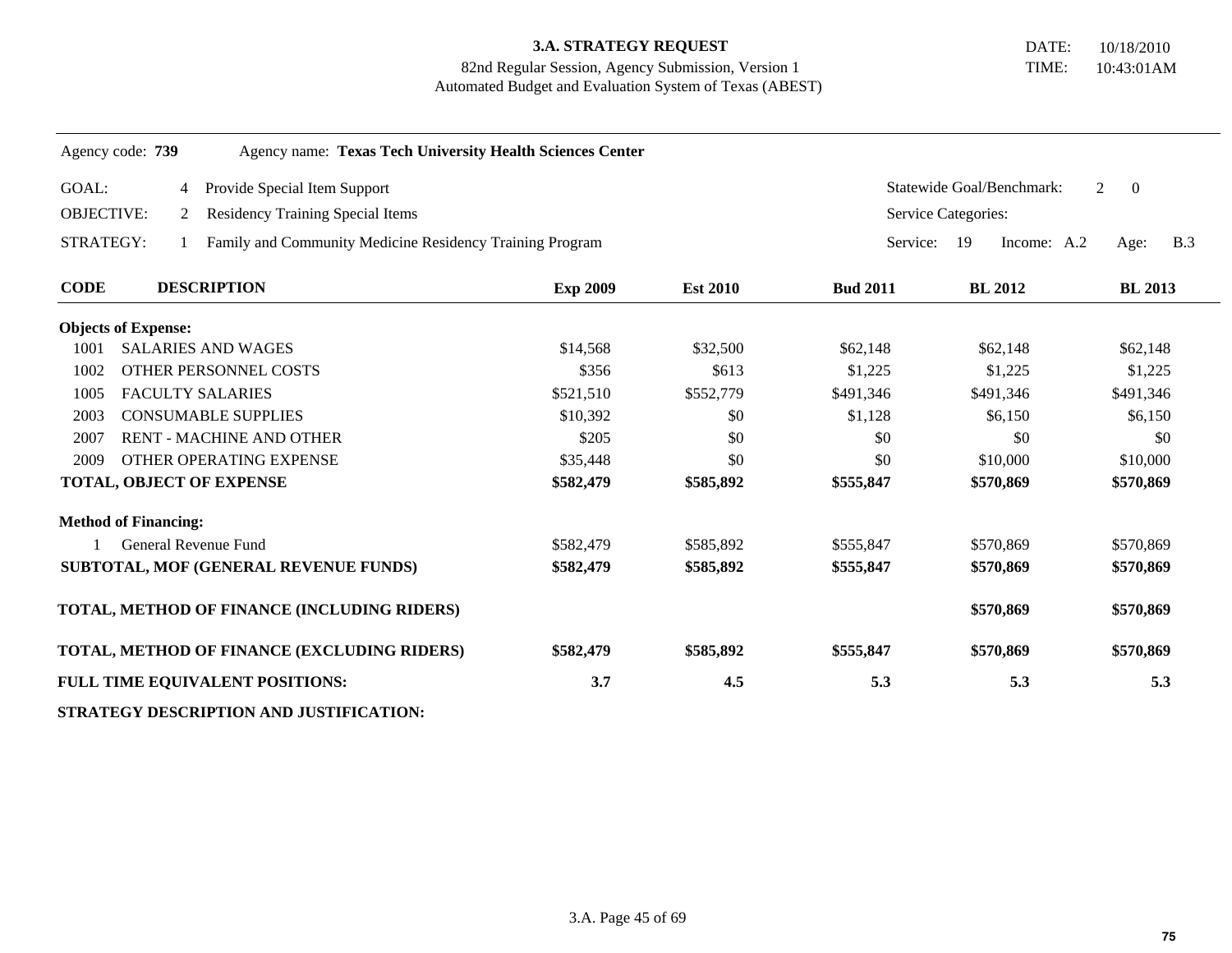| Agency code: 739  |   | <b>Agency name: Texas Tech University Health Sciences Center</b> |                 |                 |                 |                     |                           |                |     |
|-------------------|---|------------------------------------------------------------------|-----------------|-----------------|-----------------|---------------------|---------------------------|----------------|-----|
| GOAL:             | 4 | Provide Special Item Support                                     |                 |                 |                 |                     | Statewide Goal/Benchmark: | $\overline{0}$ |     |
| <b>OBJECTIVE:</b> | 2 | <b>Residency Training Special Items</b>                          |                 |                 |                 | Service Categories: |                           |                |     |
| STRATEGY:         |   | Family and Community Medicine Residency Training Program         |                 |                 |                 | Service: 19         | Income: $A.2$             | Age:           | B.3 |
| <b>CODE</b>       |   | <b>DESCRIPTION</b>                                               | <b>Exp 2009</b> | <b>Est 2010</b> | <b>Bud 2011</b> |                     | <b>BL 2012</b>            | <b>BL</b> 2013 |     |

This strategy supports family medicine residency programs focused on producing primary care physicians in West Texas, especially in smaller and more rural cities. The critical shortage of primary care physicians in Texas continues, with a ranking of 42nd out of 50 states in ratio of physicians to population and is dramatically worse in rural areas.

Residency training in this program is designed to align with the rural health care setting and includes:

-Training sites in areas with rural training capabilities

-Private practice environment with a health care team, including patient services, nurses and physicians

-Exposure to a diverse patient population.

-Strong physician role models

This training enhances the opportunity to retain these family physicians in Rural West Texas. Ninety percent (90%) of the graduates of the TTUHSC Family Medicine Residency in the last ten years are currently practicing in Texas. Forty-nine (49%) of these graduates are practicing in rural areas.

In an effort to address the shortage of primary care physicians, TTUHSC has established a new Family Medicine Accelerated Track (FMAT) program. It allows medical students committed to primary care to complete their medical education in three years and at half the cost of the standard medical school due to a year shorter program and one year of scholarship support. This program will double the number of medical students entering Family Medicine residencies and increases the potential to attract medical students to the Family and Community Medicine Residency Training Program.

#### **EXTERNAL/INTERNAL FACTORS IMPACTING STRATEGY:**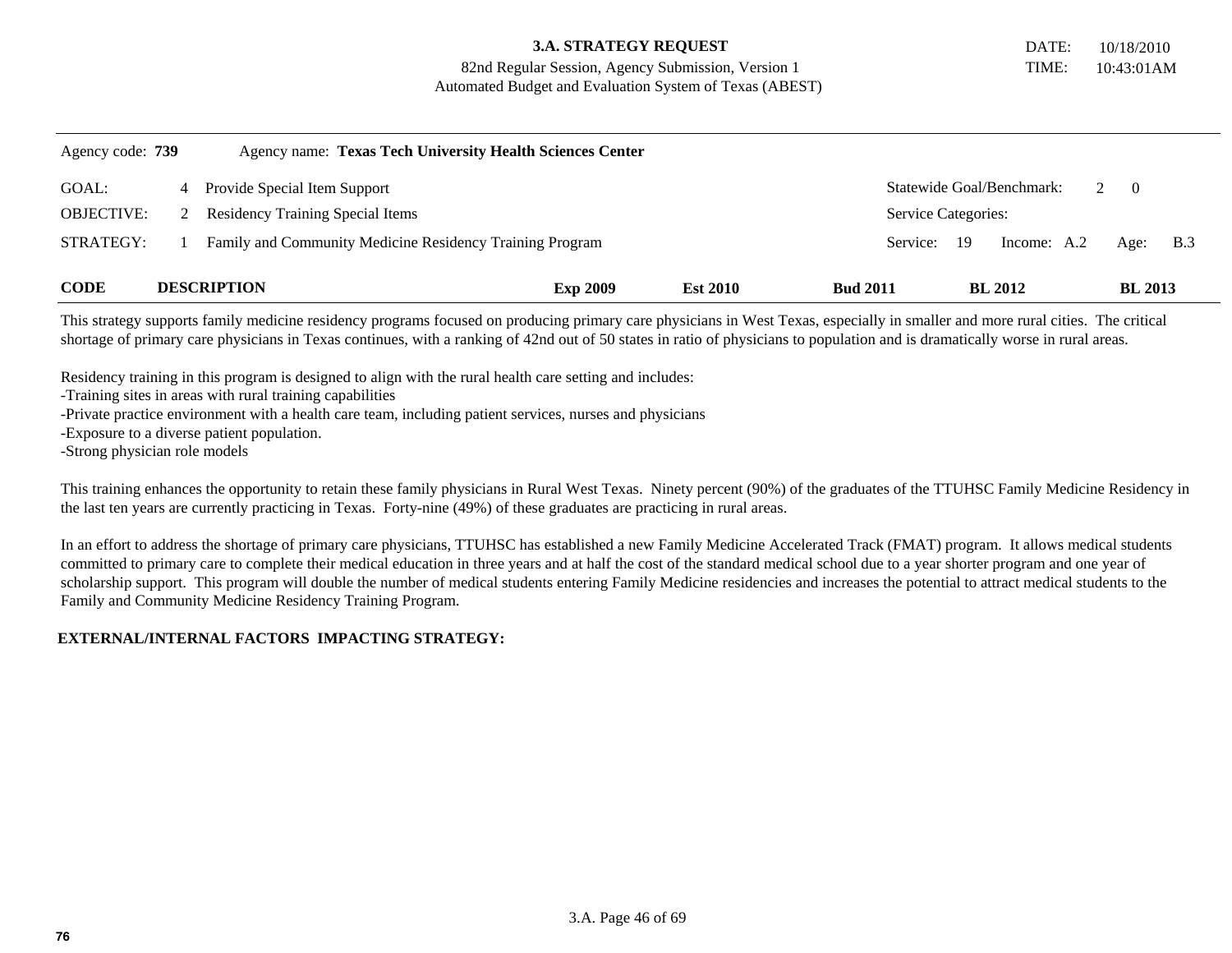| Agency code: 739  |   | Agency name: Texas Tech University Health Sciences Center |                 |                 |                 |                     |                                  |                |     |
|-------------------|---|-----------------------------------------------------------|-----------------|-----------------|-----------------|---------------------|----------------------------------|----------------|-----|
| GOAL:             | 4 | Provide Special Item Support                              |                 |                 |                 |                     | <b>Statewide Goal/Benchmark:</b> | $\bf{0}$       |     |
| <b>OBJECTIVE:</b> |   | <b>Residency Training Special Items</b>                   |                 |                 |                 | Service Categories: |                                  |                |     |
| STRATEGY:         |   | Family and Community Medicine Residency Training Program  |                 |                 |                 | Service: 19         | Income: $A.2$                    | Age:           | B.3 |
| <b>CODE</b>       |   | <b>DESCRIPTION</b>                                        | <b>Exp 2009</b> | <b>Est 2010</b> | <b>Bud 2011</b> |                     | <b>BL 2012</b>                   | <b>BL</b> 2013 |     |

Physicians who complete medical school and residency training in Texas are reported almost three (3) times more likely to enter practice in Texas. In 2006, ninety percent (90%) of residents completing their training in Texas entered practice within 100 miles of their residency training program location.

Texas has the largest percent uninsured population in the United States. This underserved population is rapidly growing. The Texas Tech University HSC Family Medicine Residency is currently developing a relationship with a Federally Qualified Health Center for the delivery of health care to underserved populations of West Texas. In this way the care of underserved is coupled with the education of Family Medicine residents. The new federal program to provide new primary care training positions within FQHCs will then be accessed by our residency program to increase the number of GME positions and subsequently doctors practicing in Texas.

As mentioned before, there are significant differences in the distribution of health care providers among metropolitan and non-metropolitan counties in Texas. The ratio of doctors to patients is quite low in rural areas. Our program has historically provided physicians for these areas. As we develop FQHC partnerships, we plan to direct more training into rural areas. If you train doctors in rural areas they are more likely to stay in rural areas. In this way, this program is essential to the rural physician work force.

This strategy aligns with the statewide Success goal.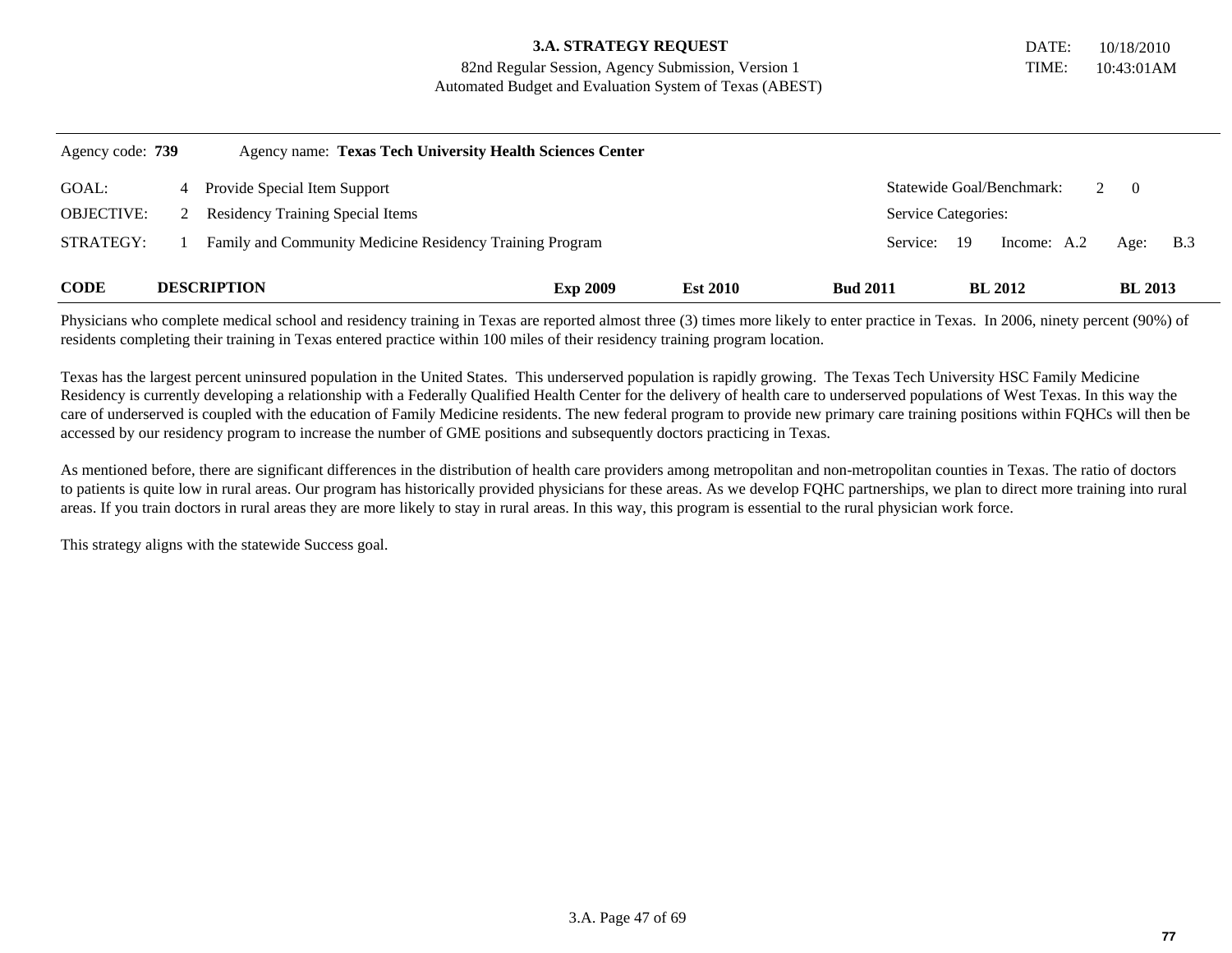|                   | Agency code: 739            | Agency name: Texas Tech University Health Sciences Center |                 |                 |                 |                           |                                  |
|-------------------|-----------------------------|-----------------------------------------------------------|-----------------|-----------------|-----------------|---------------------------|----------------------------------|
| GOAL:             | 4                           | Provide Special Item Support                              |                 |                 |                 | Statewide Goal/Benchmark: | $\overline{2}$<br>$\overline{0}$ |
| <b>OBJECTIVE:</b> | 2                           | Residency Training Special Items                          |                 |                 |                 | Service Categories:       |                                  |
| STRATEGY:         | 4                           | Border Health Care Support - Resident Support             |                 |                 | Service:        | 19<br>Income: A.2         | <b>B.3</b><br>Age:               |
| <b>CODE</b>       |                             | <b>DESCRIPTION</b>                                        | <b>Exp 2009</b> | <b>Est 2010</b> | <b>Bud 2011</b> | <b>BL</b> 2012            | <b>BL</b> 2013                   |
|                   | <b>Objects of Expense:</b>  |                                                           |                 |                 |                 |                           |                                  |
| 1001              |                             | <b>SALARIES AND WAGES</b>                                 | \$357,881       | \$369,029       | \$350,104       | \$358,973                 | \$358,973                        |
| 1002              |                             | OTHER PERSONNEL COSTS                                     | \$9,441         | \$9,050         | \$8,586         | \$9,411                   | \$9,411                          |
| 2003              |                             | <b>CONSUMABLE SUPPLIES</b>                                | \$218           | \$0             | \$0             | \$0                       | \$0                              |
| 2009              |                             | OTHER OPERATING EXPENSE                                   | \$15,321        | \$0             | \$0             | \$0                       | \$0                              |
|                   |                             | TOTAL, OBJECT OF EXPENSE                                  | \$382,861       | \$378,079       | \$358,690       | \$368,384                 | \$368,384                        |
|                   | <b>Method of Financing:</b> |                                                           |                 |                 |                 |                           |                                  |
|                   | General Revenue Fund        |                                                           | \$382,861       | \$378,079       | \$358,690       | \$368,384                 | \$368,384                        |
|                   |                             | SUBTOTAL, MOF (GENERAL REVENUE FUNDS)                     | \$382,861       | \$378,079       | \$358,690       | \$368,384                 | \$368,384                        |
|                   |                             | TOTAL, METHOD OF FINANCE (INCLUDING RIDERS)               |                 |                 |                 | \$368,384                 | \$368,384                        |
|                   |                             | TOTAL, METHOD OF FINANCE (EXCLUDING RIDERS)               | \$382,861       | \$378,079       | \$358,690       | \$368,384                 | \$368,384                        |
|                   |                             | FULL TIME EQUIVALENT POSITIONS:                           | 6.3             | 6.5             | 6.2             | 6.2                       | 6.2                              |

#### **STRATEGY DESCRIPTION AND JUSTIFICATION:**

The Border Health Resident Program provides funding to train physicians during their residency for an area with a rapidly growing population that is already experiencing significant limitations in access to health care. The El Paso and West Texas Border Region has a much greater shortage of physicians than the rest of the state and it is one of the most "underserved" areas, as noted by the U.S. Department of Health and Human Services, within the U. S. The number of resident positions is planned to expand from approximately 200 to over 500 in the next several years. Because residency graduates are more likely to establish practice in the geographical area of their residency training, increasing the number of residency positions will have a direct impact on the number of practicing physicians in the El Paso border region.

This strategy aligns with the statewide Success goal.

#### **EXTERNAL/INTERNAL FACTORS IMPACTING STRATEGY:**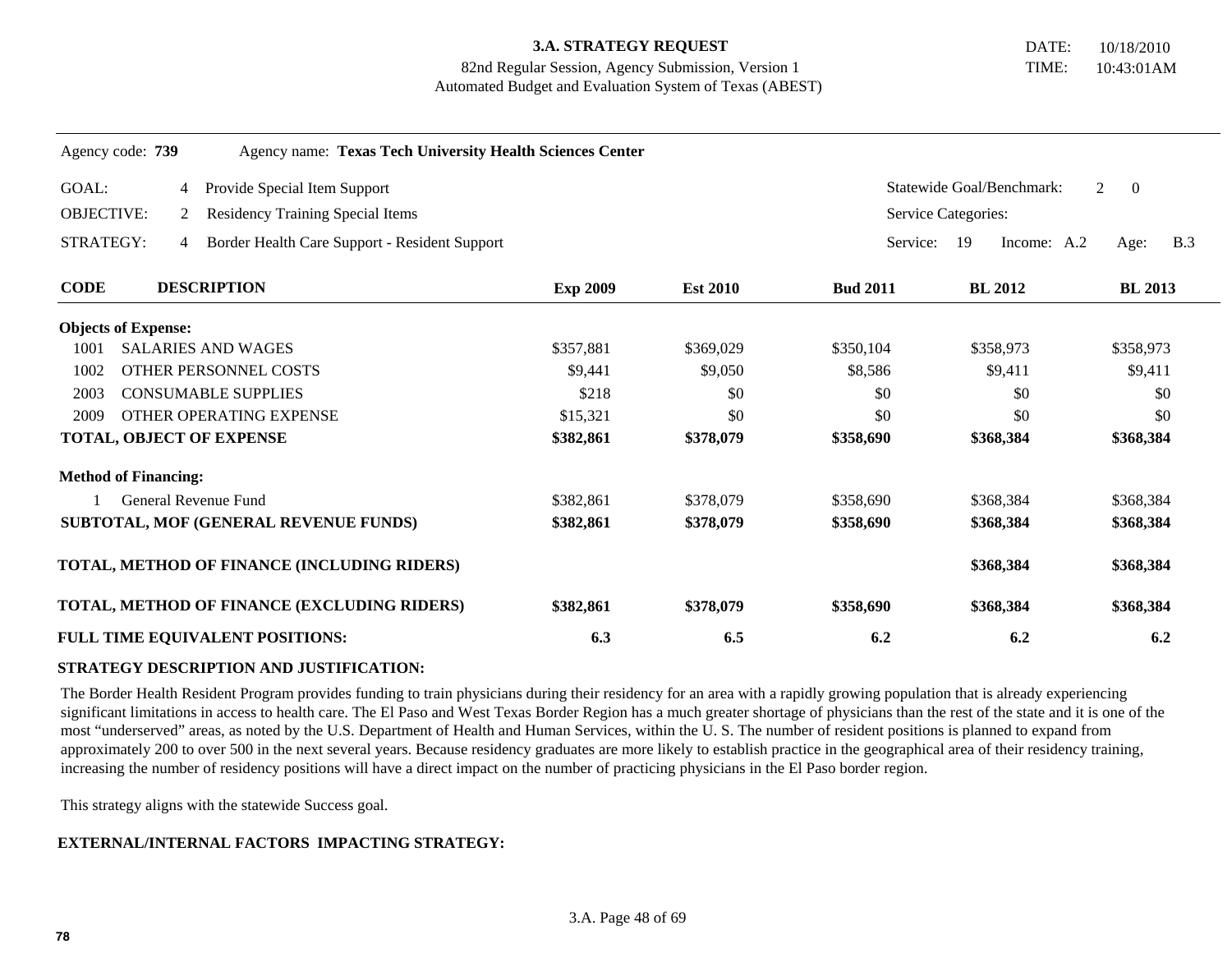| Agency code: 739  |                | <b>Agency name: Texas Tech University Health Sciences Center</b> |                 |                 |                 |                           |                |   |                |     |
|-------------------|----------------|------------------------------------------------------------------|-----------------|-----------------|-----------------|---------------------------|----------------|---|----------------|-----|
| GOAL:             |                | Provide Special Item Support                                     |                 |                 |                 | Statewide Goal/Benchmark: |                | 2 | $\overline{0}$ |     |
| <b>OBJECTIVE:</b> | 2              | <b>Residency Training Special Items</b>                          |                 |                 |                 | Service Categories:       |                |   |                |     |
| STRATEGY:         | $\overline{4}$ | Border Health Care Support - Resident Support                    |                 |                 |                 | Service: 19               | Income: $A.2$  |   | Age:           | B.3 |
| <b>CODE</b>       |                | <b>DESCRIPTION</b>                                               | <b>Exp 2009</b> | <b>Est 2010</b> | <b>Bud 2011</b> |                           | <b>BL 2012</b> |   | <b>BL</b> 2013 |     |

The TTUHSC-El Paso residency programs have graduated 730 residents since 1996. Over the last 3 years, 172 have graduated, 15% have remained in El Paso, and 32% have stayed in Texas.

A significant increase which began because of this program includes:

-A newly accredited residency program in Radiology was approved in July 2008.

-A planned increase in the number of residents from 205 to over 500 through:

--New Anesthesiology Residency program submitted to accrediting agency for approval

--Planned expansion of OB/GYN, Psychiatry and Neurology residency programs with Beaumont Hospital, Ft Bliss in conjunction with its new \$1.5 Billion Medical Center.

--Planned Expansion of Neurology residency program with Sierra Providence Hospital

--Expansion of Pediatrics Residency program in conjunction with the new 120 bed Children's Hospital

--Expansion of Family Medicine, Internal Medicine and Pediatric residency programs with federally qualified health centers in El Paso

--Establishment of Toxicology Fellowship program which will enhance the State and County Poison Control Center

--Fellowship programs planned in Infectious Diseases, Endocrinology (Diabetes), Neurology and Neurosurgery (Neurosciences), Cancer (Hem/Onc), Cardiology and Anesthesiology.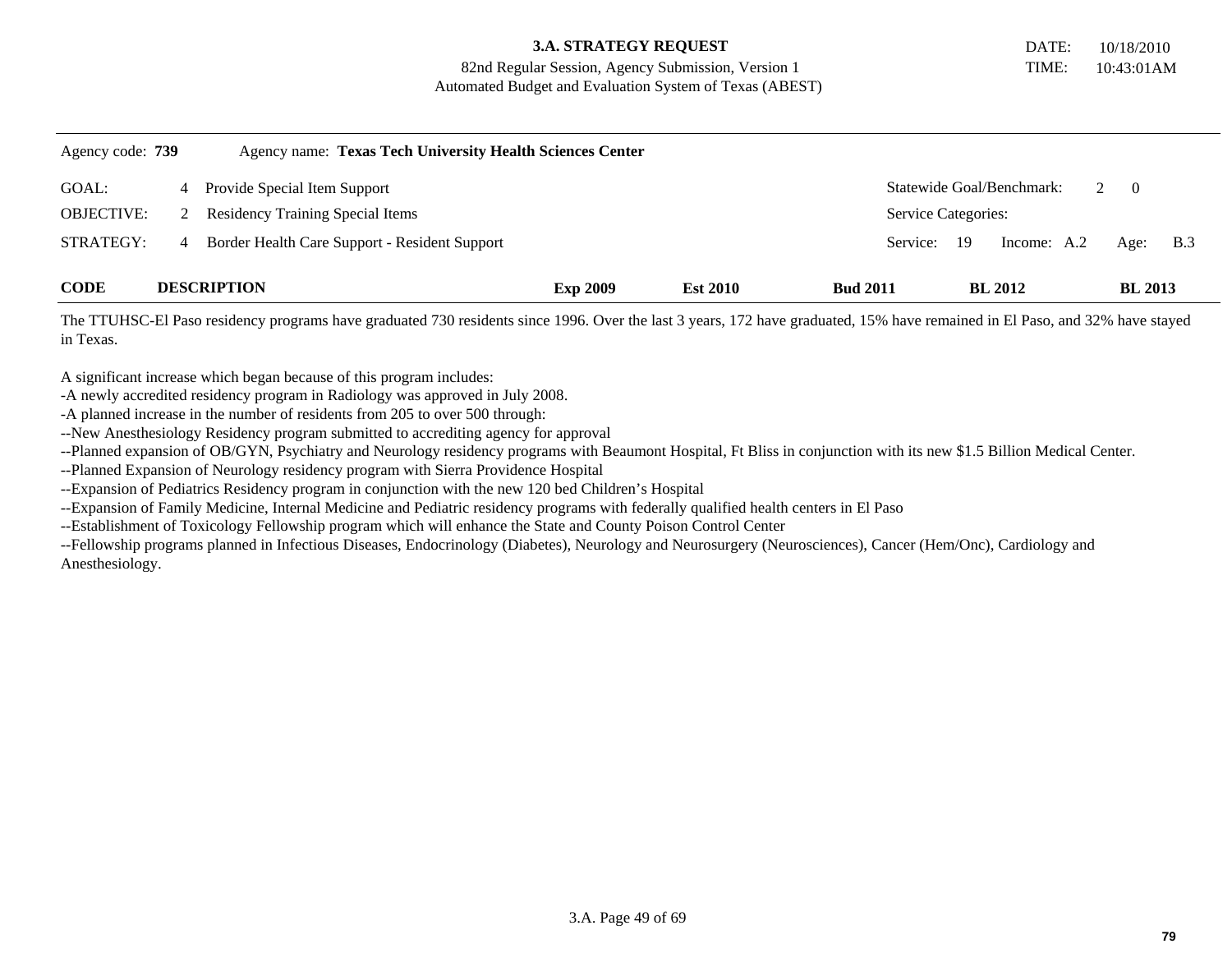#### Automated Budget and Evaluation System of Texas (ABEST) 82nd Regular Session, Agency Submission, Version 1 10:43:01 TIME: 10:43:01 AM

|                   | Agency code: 739            | <b>Agency name: Texas Tech University Health Sciences Center</b> |                 |                 |                 |                                |                                  |
|-------------------|-----------------------------|------------------------------------------------------------------|-----------------|-----------------|-----------------|--------------------------------|----------------------------------|
| GOAL:             |                             | Provide Special Item Support<br>4                                |                 |                 |                 | Statewide Goal/Benchmark:      | $\overline{2}$<br>$\overline{0}$ |
| <b>OBJECTIVE:</b> |                             | <b>Residency Training Special Items</b><br>2                     |                 |                 |                 | Service Categories:            |                                  |
| STRATEGY:         |                             | Midland Medical Residency<br>5                                   |                 |                 |                 | -19<br>Service:<br>Income: A.2 | <b>B.3</b><br>Age:               |
| <b>CODE</b>       |                             | <b>DESCRIPTION</b>                                               | <b>Exp 2009</b> | <b>Est 2010</b> | <b>Bud 2011</b> | <b>BL</b> 2012                 | <b>BL</b> 2013                   |
|                   | <b>Objects of Expense:</b>  |                                                                  |                 |                 |                 |                                |                                  |
| 1001              |                             | <b>SALARIES AND WAGES</b>                                        | \$431,520       | \$312,214       | \$296,308       | \$296,308                      | \$296,308                        |
| 1002              |                             | OTHER PERSONNEL COSTS                                            | \$6,535         | \$6,410         | \$6,157         | \$6,157                        | \$6,157                          |
| 1005              |                             | <b>FACULTY SALARIES</b>                                          | \$1,479,081     | \$1,498,041     | \$1,457,244     | \$1,457,244                    | \$1,457,244                      |
| 2003              |                             | <b>CONSUMABLE SUPPLIES</b>                                       | \$1,312         | \$0             | \$0             | \$0                            | \$0                              |
| 2005              | <b>TRAVEL</b>               |                                                                  | \$204           | \$0             | \$0             | \$0                            | \$0                              |
| 2009              |                             | OTHER OPERATING EXPENSE                                          | \$2,851         | \$76,589        | \$36,455        | \$85,000                       | \$85,000                         |
|                   |                             | TOTAL, OBJECT OF EXPENSE                                         | \$1,921,503     | \$1,893,254     | \$1,796,164     | \$1,844,709                    | \$1,844,709                      |
|                   | <b>Method of Financing:</b> |                                                                  |                 |                 |                 |                                |                                  |
|                   |                             | General Revenue Fund                                             | \$1,921,503     | \$1,893,254     | \$1,796,164     | \$1,844,709                    | \$1,844,709                      |
|                   |                             | SUBTOTAL, MOF (GENERAL REVENUE FUNDS)                            | \$1,921,503     | \$1,893,254     | \$1,796,164     | \$1,844,709                    | \$1,844,709                      |
|                   |                             | TOTAL, METHOD OF FINANCE (INCLUDING RIDERS)                      |                 |                 |                 | \$1,844,709                    | \$1,844,709                      |
|                   |                             | TOTAL, METHOD OF FINANCE (EXCLUDING RIDERS)                      | \$1,921,503     | \$1,893,254     | \$1,796,164     | \$1,844,709                    | \$1,844,709                      |
|                   |                             | FULL TIME EQUIVALENT POSITIONS:                                  | 14.0            | 12.0            | 11.2            | 11.2                           | 11.2                             |

#### **STRATEGY DESCRIPTION AND JUSTIFICATION:**

The mission of the TTUHSC Permian Basin is to promote excellence in medical education on our campus by developing new programs and improving existing programs that grow the physician supply for West Texas. This special item supports the educational training of primary care physicians in Internal Medicine, Family Medicine, and Obstetricians and Gynecology.

TTUHSC Permian Basin purchased a facility adjacent to Midland Memorial Hospital for expansion of Internal Medicine, OB/GYN, Family Medicine and Psychiatry services in Midland.

This strategy aligns with the statewide Success goal.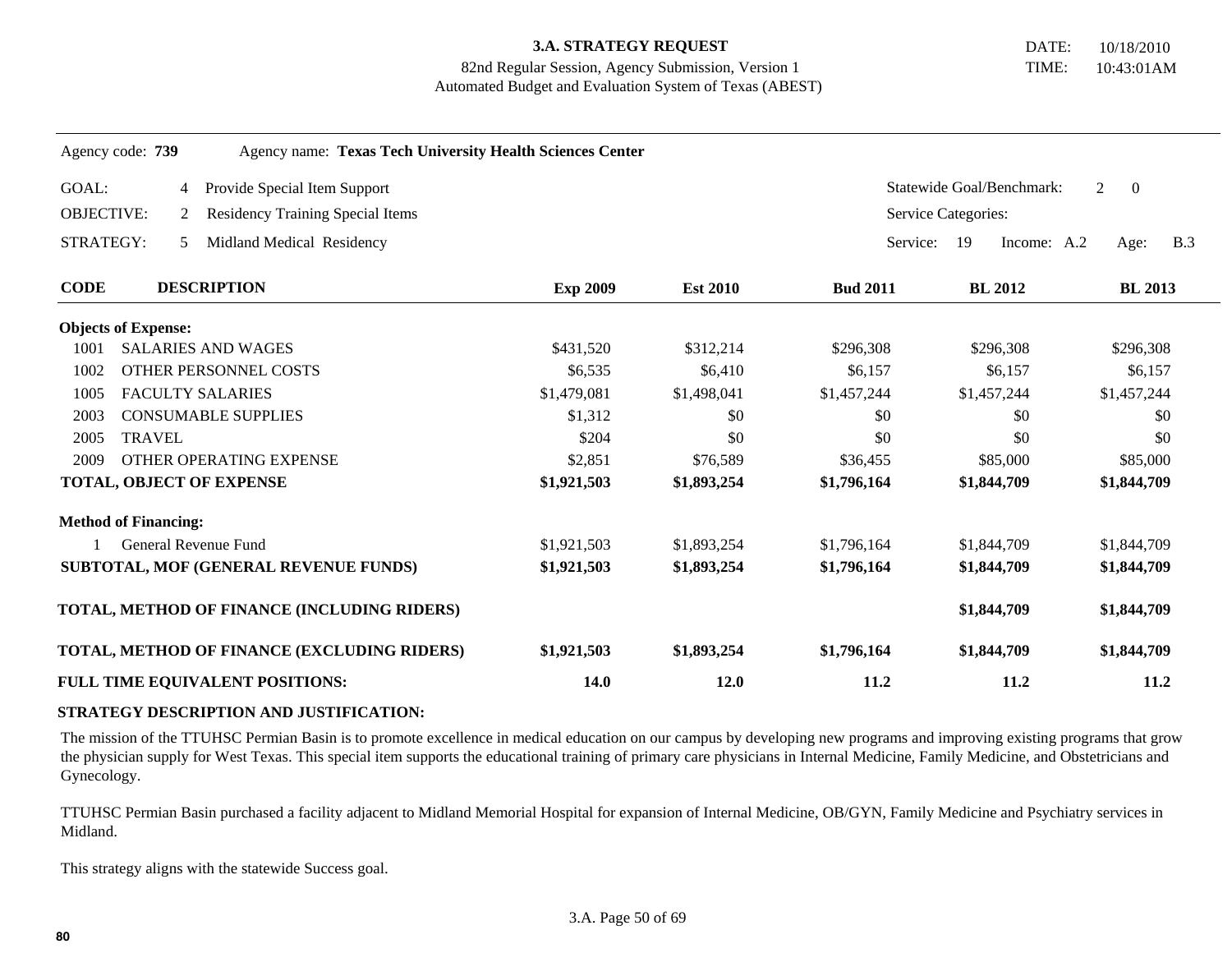| Agency code: 739  |                | <b>Agency name: Texas Tech University Health Sciences Center</b> |                 |                 |                 |                     |                           |                |     |
|-------------------|----------------|------------------------------------------------------------------|-----------------|-----------------|-----------------|---------------------|---------------------------|----------------|-----|
| GOAL:             | $\overline{4}$ | Provide Special Item Support                                     |                 |                 |                 |                     | Statewide Goal/Benchmark: | $\overline{0}$ |     |
| <b>OBJECTIVE:</b> | 2              | <b>Residency Training Special Items</b>                          |                 |                 |                 | Service Categories: |                           |                |     |
| STRATEGY:         | 5              | Midland Medical Residency                                        |                 |                 |                 | Service: 19         | Income: $A.2$             | Age:           | B.3 |
| <b>CODE</b>       |                | <b>DESCRIPTION</b>                                               | <b>Exp 2009</b> | <b>Est 2010</b> | <b>Bud 2011</b> |                     | <b>BL 2012</b>            | <b>BL</b> 2013 |     |

#### **EXTERNAL/INTERNAL FACTORS IMPACTING STRATEGY:**

The Internal Medicine residency program expanded to twelve residents per level in 2007.

In February 2010 The OB/Gyn program was accredited for four years and granted an expansion to three residency positions per level.

In preparation for initiation of a surgical residency program, over forty community surgeons have been appointed to our clinical faculty to supplement our full-time surgical faculty.

Both Medical Center Hospital in Odessa and Midland Memorial Hospital in Midland are supportive of initiation of a surgical residency training program. The application to the Accreditation Council for Graduate Medical Education has been prepared and will be presented with the expectation of accepting surgical residents in the academic year beginning 2012.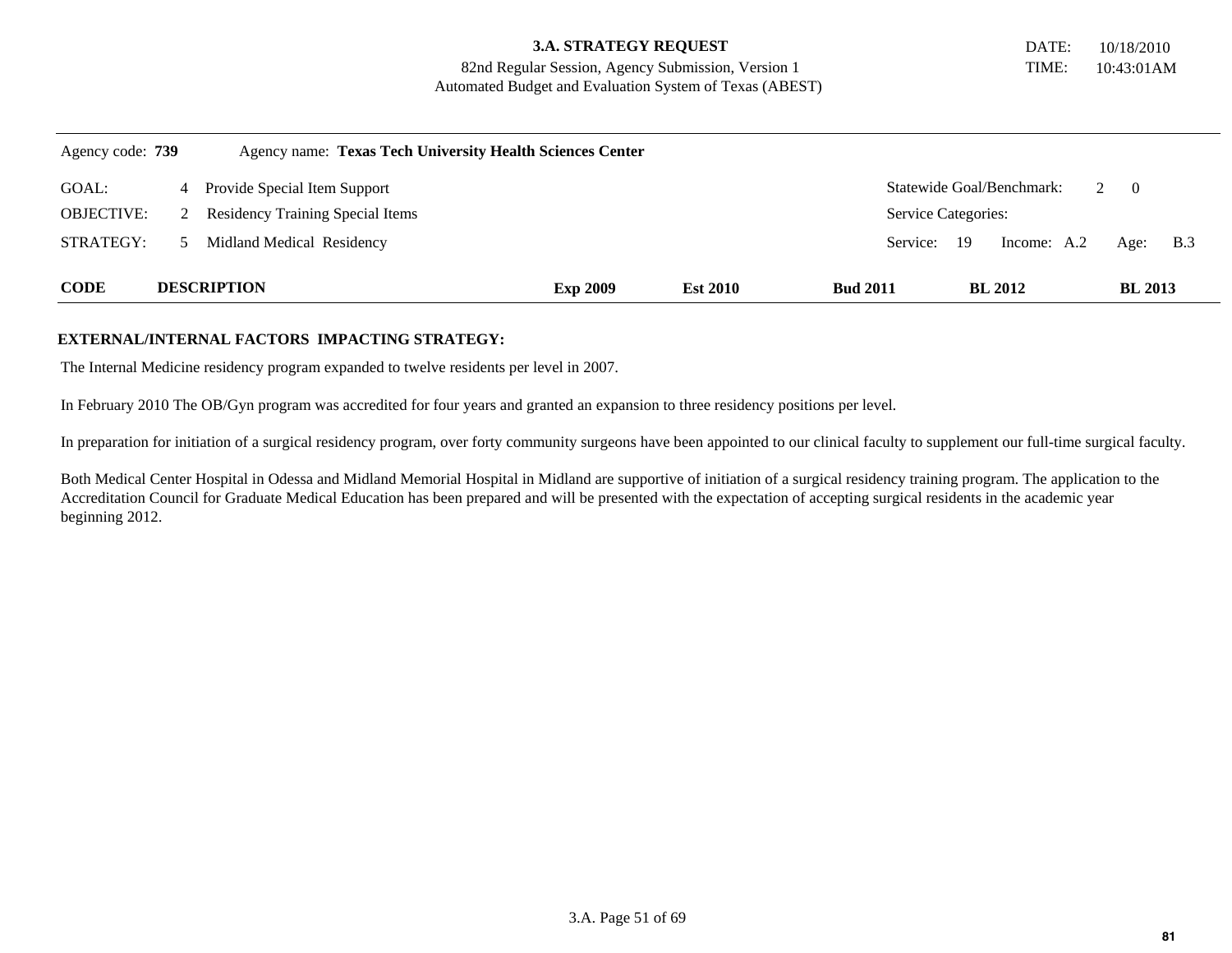| <b>Agency name: Texas Tech University Health Sciences Center</b><br>Agency code: 739 |                 |                 |                 |                           |                                  |
|--------------------------------------------------------------------------------------|-----------------|-----------------|-----------------|---------------------------|----------------------------------|
| Provide Special Item Support<br>GOAL:<br>4                                           |                 |                 |                 | Statewide Goal/Benchmark: | $\overline{2}$<br>$\overline{0}$ |
| <b>OBJECTIVE:</b><br><b>Research Special Items</b><br>3                              |                 |                 |                 | Service Categories:       |                                  |
| STRATEGY:<br>Diabetes Research Center<br>1                                           |                 |                 | Service:        | Income: A.2<br>21         | B.3<br>Age:                      |
| <b>DESCRIPTION</b><br><b>CODE</b>                                                    | <b>Exp 2009</b> | <b>Est 2010</b> | <b>Bud 2011</b> | <b>BL</b> 2012            | <b>BL</b> 2013                   |
| <b>Objects of Expense:</b>                                                           |                 |                 |                 |                           |                                  |
| <b>SALARIES AND WAGES</b><br>1001                                                    | \$51,832        | \$70,205        | \$57,941        | \$59,507                  | \$59,507                         |
| OTHER PERSONNEL COSTS<br>1002                                                        | \$498           | \$1,086         | \$850           | \$951                     | \$951                            |
| <b>FACULTY SALARIES</b><br>1005                                                      | \$161,832       | \$210,620       | \$208,664       | \$213,000                 | \$213,000                        |
| <b>CONSUMABLE SUPPLIES</b><br>2003                                                   | \$14,265        | \$0             | \$0             | \$0                       | \$0                              |
| OTHER OPERATING EXPENSE<br>2009                                                      | \$7,549         | \$0             | \$0             | \$1,225                   | \$1,225                          |
| <b>CAPITAL EXPENDITURES</b><br>5000                                                  | \$12,193        | \$0             | \$0             | \$0                       | \$0                              |
| <b>TOTAL, OBJECT OF EXPENSE</b>                                                      | \$248,169       | \$281,911       | \$267,455       | \$274,683                 | \$274,683                        |
| <b>Method of Financing:</b>                                                          |                 |                 |                 |                           |                                  |
| General Revenue Fund                                                                 | \$248,169       | \$281,911       | \$267,455       | \$274,683                 | \$274,683                        |
| SUBTOTAL, MOF (GENERAL REVENUE FUNDS)                                                | \$248,169       | \$281,911       | \$267,455       | \$274,683                 | \$274,683                        |
| TOTAL, METHOD OF FINANCE (INCLUDING RIDERS)                                          |                 |                 |                 | \$274,683                 | \$274,683                        |
| TOTAL, METHOD OF FINANCE (EXCLUDING RIDERS)                                          | \$248,169       | \$281,911       | \$267,455       | \$274,683                 | \$274,683                        |
| FULL TIME EQUIVALENT POSITIONS:                                                      | 1.8             | 2.2             | 2.0             | 2.0                       | 2.0                              |
| STRATEGY DESCRIPTION AND JUSTIFICATION:                                              |                 |                 |                 |                           |                                  |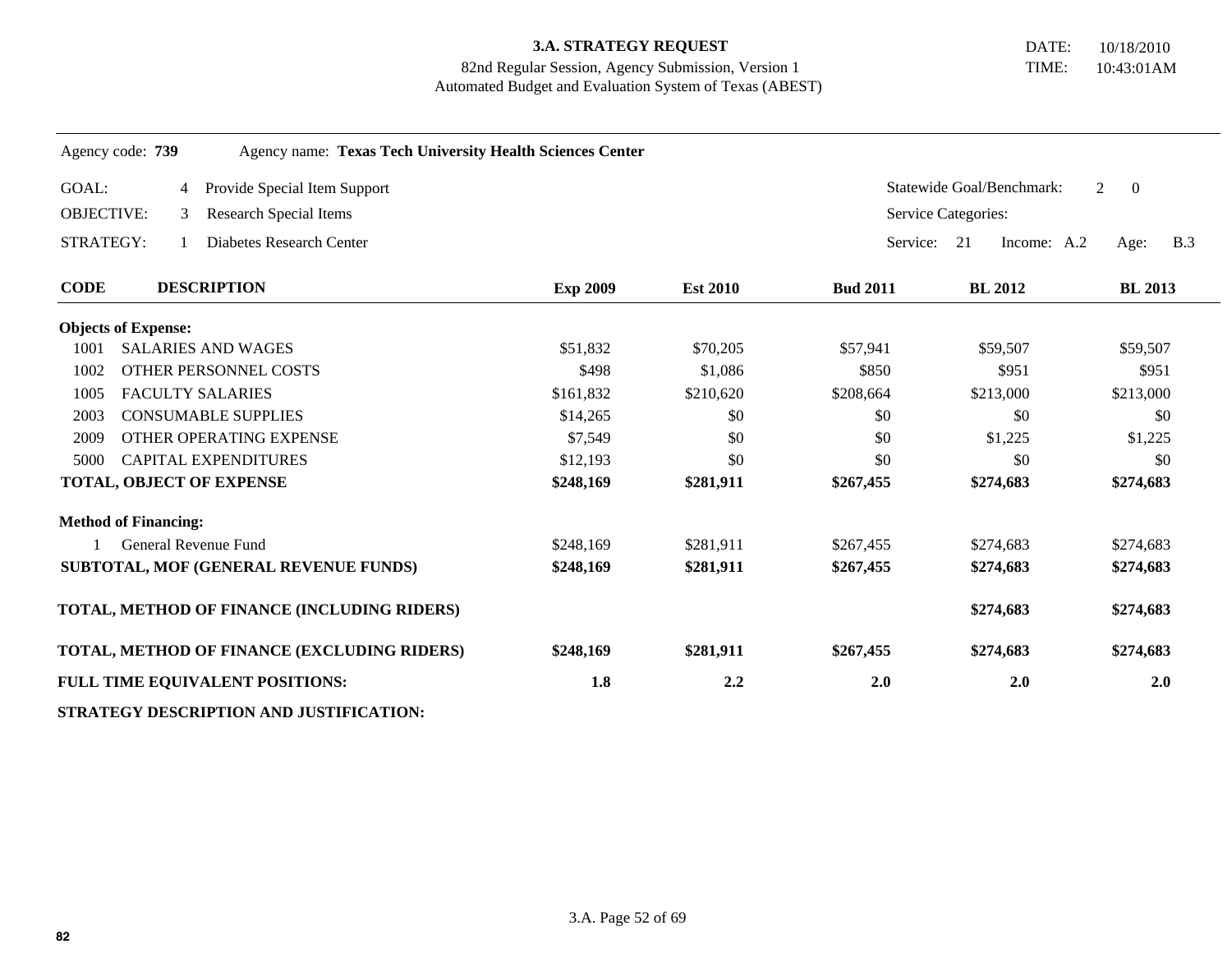| Agency code: 739  |                | <b>Agency name: Texas Tech University Health Sciences Center</b> |                 |                 |                 |                     |                           |                |     |
|-------------------|----------------|------------------------------------------------------------------|-----------------|-----------------|-----------------|---------------------|---------------------------|----------------|-----|
| GOAL:             | $\overline{4}$ | Provide Special Item Support                                     |                 |                 |                 |                     | Statewide Goal/Benchmark: | $\overline{0}$ |     |
| <b>OBJECTIVE:</b> | 3              | Research Special Items                                           |                 |                 |                 | Service Categories: |                           |                |     |
| STRATEGY:         |                | Diabetes Research Center                                         |                 |                 |                 | Service: 21         | Income: $A.2$             | Age:           | B.3 |
| <b>CODE</b>       |                | <b>DESCRIPTION</b>                                               | <b>Exp 2009</b> | <b>Est 2010</b> | <b>Bud 2011</b> |                     | <b>BL 2012</b>            | <b>BL</b> 2013 |     |

Diabetes is one of the major diseases which are ravaging the population and the impact is felt even more on the West Texas Border and rural areas where a larger portion than the rest of the US is diagnosed with diabetes. The Hispanic community for yet unknown specific reasons has a higher incidence of diabetes then the rest of the U.S.

The Texas Tech Diabetes Research Center was formed as the initial epi-center for the research, prevention and control of diabetes in the West Texas border area with the vision to improve the quality and multidisciplinary nature of diabetes research by providing shared access to specialized technical resources and expertise. One of the overall goals is to bring together clinical and basic science investigators, from relevant disciplines, to enhance and extend the effectiveness of research related to diabetes and its complications.

Focusing on the mission and goals has translated, in part, into focusing on population genomics which is becoming an increasingly important component of diabetes research and ultimately treatment. Deep gene sequencing technology is bringing an entirely new approach to the understanding of complex genetic mutations and gene-gene interactions. Microarray-based Single Nucleotide Polymorphism (SNP) studies, the current state of the art, are rapidly reaching the limit of their value, and the race is now on to understand how next-generation technology will change what's known about the genetics of diabetes.

This strategy aligns with the statewide Research goal.

#### **EXTERNAL/INTERNAL FACTORS IMPACTING STRATEGY:**

People with diabetes display a shortage of insulin or a decreased ability to use insulin, a hormone that allows glucose (sugar) to enter cells and be converted to energy. In the last 15 years, the number of people in the United States with diagnosed diabetes has more than doubled, reaching 14.6 million in 2005. Although more than 20.8 million Americans have diabetes, 6.2 million do not know they have the disease. Diabetes has its greatest effects on older adults, women, and certain racial and ethnic groups. Hispanic, are twice as likely as white adults to have diabetes. When diabetes is not controlled, glucose and fats remain in the blood and, over time, damage vital organs. If neglected, diabetes can lead to serious complications that may cause loss of quality of life or premature death.

The economic impact of diabetes and its complications is extremely high. According to a recent Border Diabetes Report, the annual direct medical cost of diabetes averages approximately \$400 million in El Paso and more than \$9 billion in the state of Texas.

The prevalence rate of diabetes in El Paso is 16% for adults over the age of 18 while it is 10% in the state of Texas and 6% nationally. Diabetes is the ninth leading cause of death in El Paso County and the death rate from diabetes in El Paso County is nearly 10% higher than the statewide average.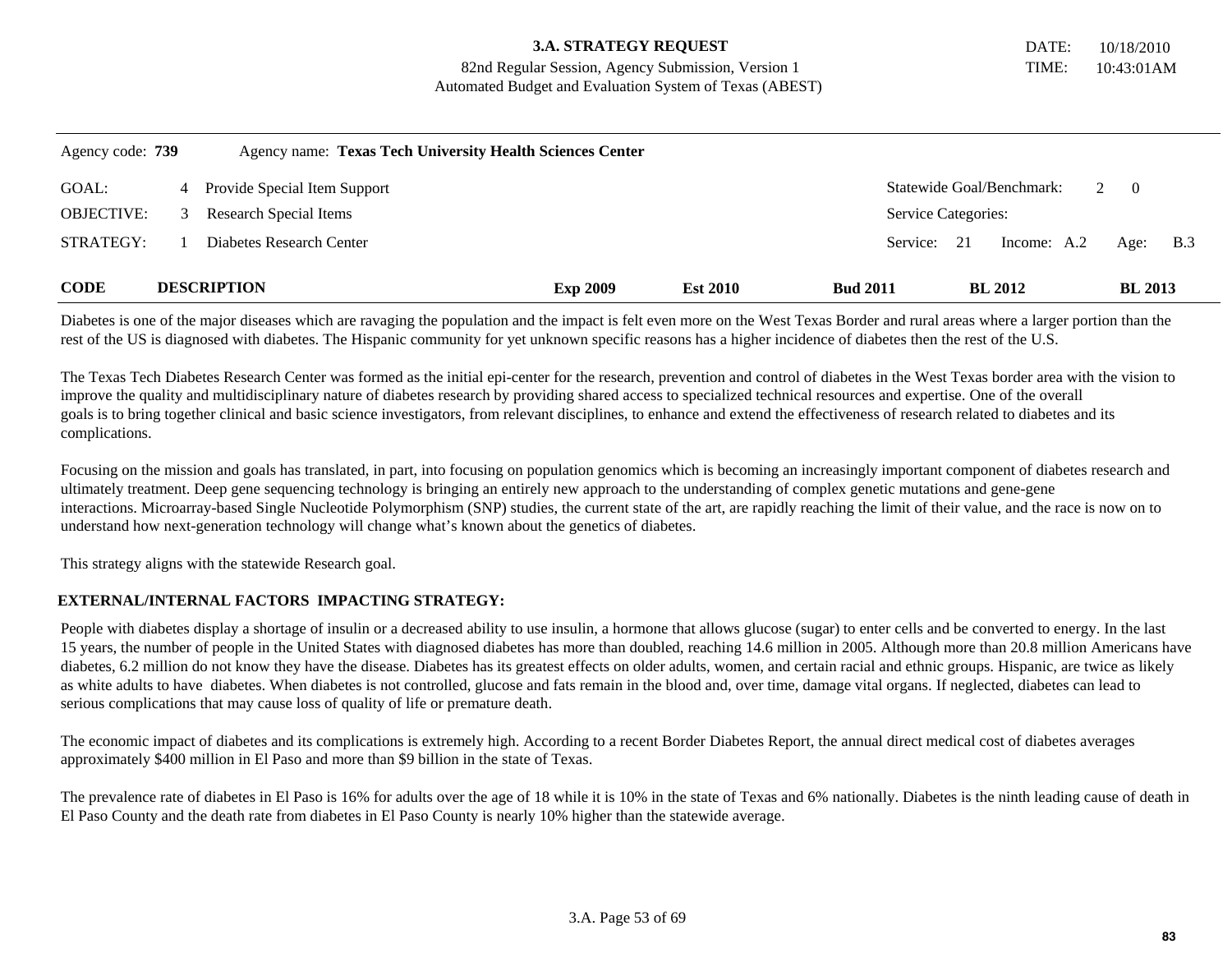| Agency code: 739<br>Agency name: Texas Tech University Health Sciences Center |                 |                 |                 |                           |                     |
|-------------------------------------------------------------------------------|-----------------|-----------------|-----------------|---------------------------|---------------------|
| GOAL:<br>Provide Special Item Support<br>4                                    |                 |                 |                 | Statewide Goal/Benchmark: | 2<br>$\overline{0}$ |
| <b>OBJECTIVE:</b><br><b>Research Special Items</b><br>3                       |                 |                 |                 | Service Categories:       |                     |
| STRATEGY:<br><b>Cancer Research</b><br>2                                      |                 |                 | Service:        | -19<br>Income: A.2        | B.3<br>Age:         |
| <b>CODE</b><br><b>DESCRIPTION</b>                                             | <b>Exp 2009</b> | <b>Est 2010</b> | <b>Bud 2011</b> | <b>BL</b> 2012            | <b>BL</b> 2013      |
| <b>Objects of Expense:</b>                                                    |                 |                 |                 |                           |                     |
| <b>SALARIES AND WAGES</b><br>1001                                             | \$576,396       | \$462,529       | \$438,810       | \$438,810                 | \$438,810           |
| 1002<br>OTHER PERSONNEL COSTS                                                 | \$4,088         | \$4,503         | \$3,549         | \$3,549                   | \$3,549             |
| 1005<br><b>FACULTY SALARIES</b>                                               | \$527,437       | \$279,005       | \$264,697       | \$264,697                 | \$264,697           |
| PROFESSIONAL SALARIES<br>1010                                                 | \$3,274         | \$0             | \$0             | \$0                       | \$0                 |
| 2001<br>PROFESSIONAL FEES AND SERVICES                                        | \$59,907        | \$34,541        | \$7,000         | \$7,000                   | \$7,000             |
| 2003<br><b>CONSUMABLE SUPPLIES</b>                                            | \$329,370       | \$306,445       | \$260,946       | \$271,746                 | \$271,746           |
| <b>UTILITIES</b><br>2004                                                      | \$4,441         | \$0             | \$0             | \$5,000                   | \$5,000             |
| 2005<br><b>TRAVEL</b>                                                         | \$15,279        | \$11,495        | \$9,000         | \$9,000                   | \$9,000             |
| 2007<br><b>RENT - MACHINE AND OTHER</b>                                       | \$450           | \$0             | \$0             | \$0                       | \$0                 |
| OTHER OPERATING EXPENSE<br>2009                                               | \$518,771       | \$1,230,891     | \$1,225,950     | \$1,260,198               | \$1,260,198         |
| 5000<br><b>CAPITAL EXPENDITURES</b>                                           | \$299,573       | \$10,591        | \$10,048        | \$20,000                  | \$20,000            |
| <b>TOTAL, OBJECT OF EXPENSE</b>                                               | \$2,338,986     | \$2,340,000     | \$2,220,000     | \$2,280,000               | \$2,280,000         |
| <b>Method of Financing:</b>                                                   |                 |                 |                 |                           |                     |
| General Revenue Fund                                                          | \$2,338,986     | \$2,340,000     | \$2,220,000     | \$2,280,000               | \$2,280,000         |
| SUBTOTAL, MOF (GENERAL REVENUE FUNDS)                                         | \$2,338,986     | \$2,340,000     | \$2,220,000     | \$2,280,000               | \$2,280,000         |
| TOTAL, METHOD OF FINANCE (INCLUDING RIDERS)                                   |                 |                 |                 | \$2,280,000               | \$2,280,000         |
| TOTAL, METHOD OF FINANCE (EXCLUDING RIDERS)                                   | \$2,338,986     | \$2,340,000     | \$2,220,000     | \$2,280,000               | \$2,280,000         |
| FULL TIME EQUIVALENT POSITIONS:                                               | 15.1            | 13.7            | 13.0            | 13.0                      | 13.0                |
| STRATEGY DESCRIPTION AND JUSTIFICATION:                                       |                 |                 |                 |                           |                     |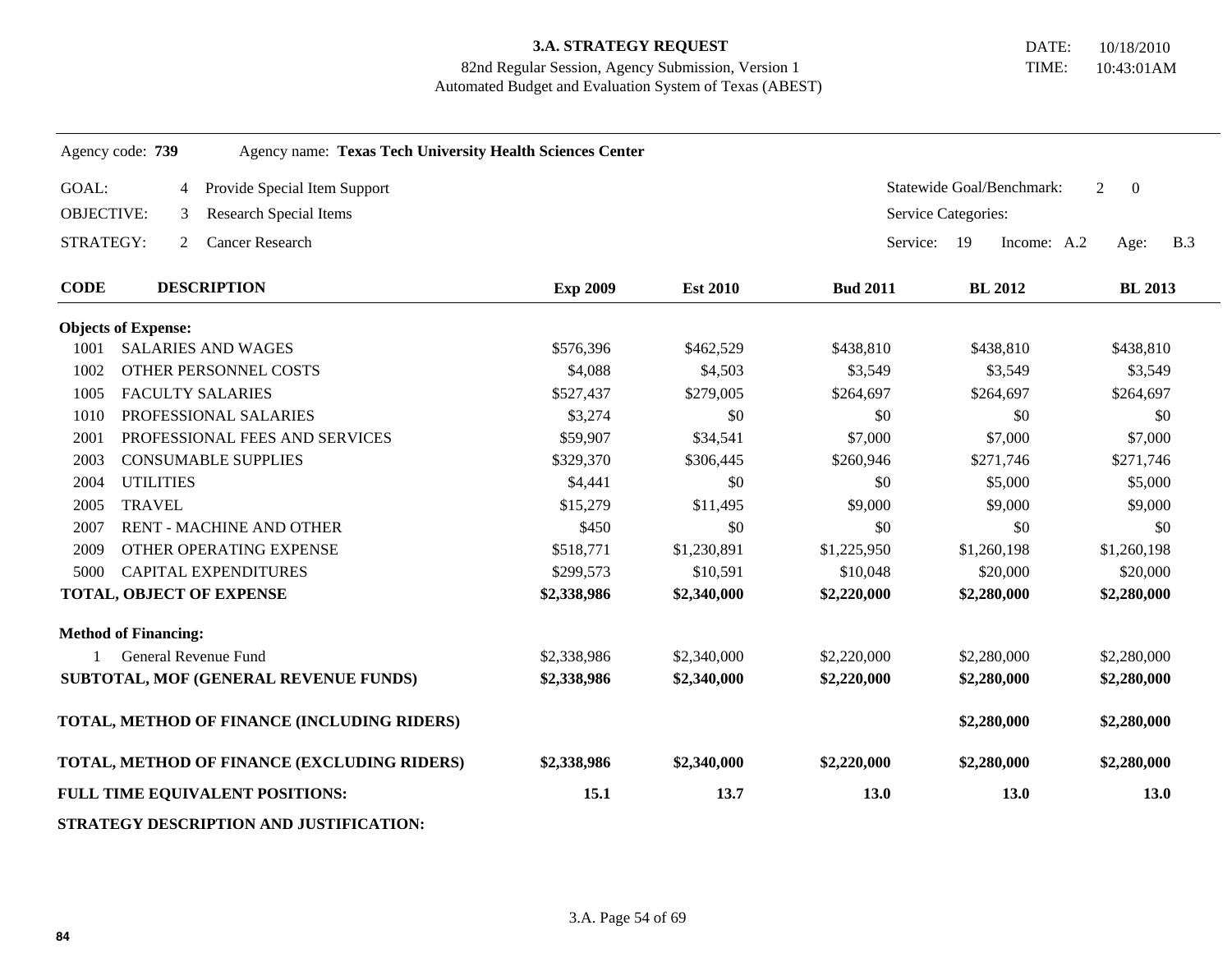| Agency code: 739  |   | Agency name: Texas Tech University Health Sciences Center |                 |                 |                 |                            |                |   |                |     |
|-------------------|---|-----------------------------------------------------------|-----------------|-----------------|-----------------|----------------------------|----------------|---|----------------|-----|
| GOAL:             |   | Provide Special Item Support                              |                 |                 |                 | Statewide Goal/Benchmark:  |                | 2 | $\overline{0}$ |     |
| <b>OBJECTIVE:</b> | 3 | Research Special Items                                    |                 |                 |                 | <b>Service Categories:</b> |                |   |                |     |
| STRATEGY:         | 2 | Cancer Research                                           |                 |                 |                 | Service: 19                | Income: $A.2$  |   | Age:           | B.3 |
| <b>CODE</b>       |   | <b>DESCRIPTION</b>                                        | <b>Exp 2009</b> | <b>Est 2010</b> | <b>Bud 2011</b> |                            | <b>BL 2012</b> |   | <b>BL 2013</b> |     |

This strategy is used to develop early-phase adult and pediatric oncology clinical trials on a regional basis, with the intent of leveraging cancer clinical care resources from across West Texas and forming partnerships with the cancer treatment centers, the National Cancer Institute, other academic institutions, and the pharmaceutical industry. As the central operational point, TTUHSC has created the South Plains Oncology Consortium (and affiliated Operations Center) to facilitate the clinical trials and arrange contracts with entities important in the advancement of cancer research. In addition, the Operations Center works with drug sponsors to propose new drugs and insure rapid and robust design, implementation, monitoring and conduct clinical trials that meet Food and Drug Administration and Institutional Review Board requirements and protocols.

This strategy aligns with the statewide Research goal.

#### **EXTERNAL/INTERNAL FACTORS IMPACTING STRATEGY:**

The TTUHSC School of Medicine recruited one of the leading pediatric cancer research groups from California who began work in Lubbock in the summer of 2008. Along with existing clinical and basic science researchers at the university, Texas Tech expects to lead cancer research efforts in West Texas and perhaps state-wide.

The TTUHSC School of Medicine has established a Cancer Center through which it is expected to achieve cancer center status by the National Cancer Institute (NCI) over the next decade. NCI cancer center status will bring national and international attention, new researchers, funding resources, and prestige to the State of Texas and the university.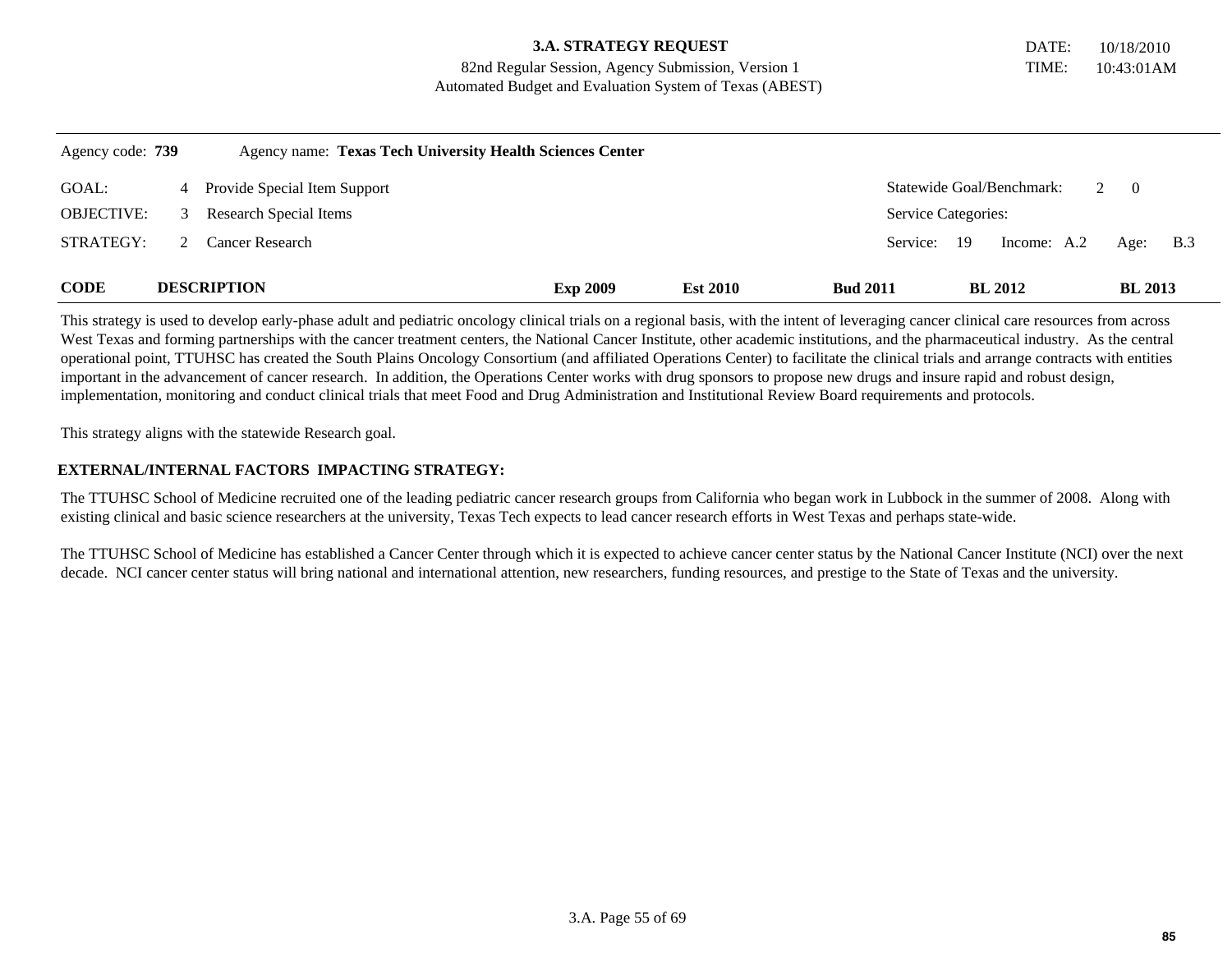| Agency name: Texas Tech University Health Sciences Center<br>Agency code: 739 |                 |                 |                 |                            |                     |
|-------------------------------------------------------------------------------|-----------------|-----------------|-----------------|----------------------------|---------------------|
| GOAL:<br>Provide Special Item Support<br>4                                    |                 |                 |                 | Statewide Goal/Benchmark:  | 2<br>$\overline{0}$ |
| <b>OBJECTIVE:</b><br>Health Care Special Items<br>4                           |                 |                 |                 | Service Categories:        |                     |
| STRATEGY:<br>Rural Health Care<br>$\mathbf{1}$                                |                 |                 |                 | Service: 23<br>Income: A.2 | B.3<br>Age:         |
| <b>DESCRIPTION</b><br><b>CODE</b>                                             | <b>Exp 2009</b> | <b>Est 2010</b> | <b>Bud 2011</b> | <b>BL 2012</b>             | <b>BL</b> 2013      |
| <b>Objects of Expense:</b>                                                    |                 |                 |                 |                            |                     |
| <b>SALARIES AND WAGES</b><br>1001                                             | \$412,347       | \$618,775       | \$669,323       | \$669,323                  | \$669,323           |
| 1002<br>OTHER PERSONNEL COSTS                                                 | \$5,595         | \$7,889         | \$8,184         | \$8,184                    | \$8,184             |
| 1005<br><b>FACULTY SALARIES</b>                                               | \$8,288         | \$85,839        | \$0             | \$0                        | \$0                 |
| PROFESSIONAL FEES AND SERVICES<br>2001                                        | \$124,017       | \$203,686       | \$193,241       | \$193,241                  | \$193,241           |
| <b>CONSUMABLE SUPPLIES</b><br>2003                                            | \$109,583       | \$7,219         | \$6,198         | \$7,500                    | \$7,500             |
| 2004<br><b>UTILITIES</b>                                                      | \$4,092         | \$0             | \$4,500         | \$12,700                   | \$12,700            |
| <b>TRAVEL</b><br>2005                                                         | \$24,218        | \$5,259         | \$5,707         | \$7,000                    | \$7,000             |
| <b>RENT - BUILDING</b><br>2006                                                | \$8,540         | \$1,562         | \$1,500         | \$1,500                    | \$1,500             |
| 2007<br><b>RENT - MACHINE AND OTHER</b>                                       | \$3,368         | \$0             | \$0             | \$0                        | \$0                 |
| 2009<br>OTHER OPERATING EXPENSE                                               | \$95,406        | \$66,381        | \$56,849        | \$71,608                   | \$71,608            |
| 3001<br><b>CLIENT SERVICES</b>                                                | \$46,955        | \$0             | \$0             | \$0                        | \$0                 |
| <b>TOTAL, OBJECT OF EXPENSE</b>                                               | \$842,409       | \$996,610       | \$945,502       | \$971,056                  | \$971,056           |
| <b>Method of Financing:</b>                                                   |                 |                 |                 |                            |                     |
| General Revenue Fund                                                          | \$842,409       | \$996,610       | \$945,502       | \$971,056                  | \$971,056           |
| SUBTOTAL, MOF (GENERAL REVENUE FUNDS)                                         | \$842,409       | \$996,610       | \$945,502       | \$971,056                  | \$971,056           |
| TOTAL, METHOD OF FINANCE (INCLUDING RIDERS)                                   |                 |                 |                 | \$971,056                  | \$971,056           |
| TOTAL, METHOD OF FINANCE (EXCLUDING RIDERS)                                   | \$842,409       | \$996,610       | \$945,502       | \$971,056                  | \$971,056           |
| FULL TIME EQUIVALENT POSITIONS:                                               | 7.1             | 10.6            | 11.5            | 11.3                       | 11.3                |
| STRATEGY DESCRIPTION AND JUSTIFICATION:                                       |                 |                 |                 |                            |                     |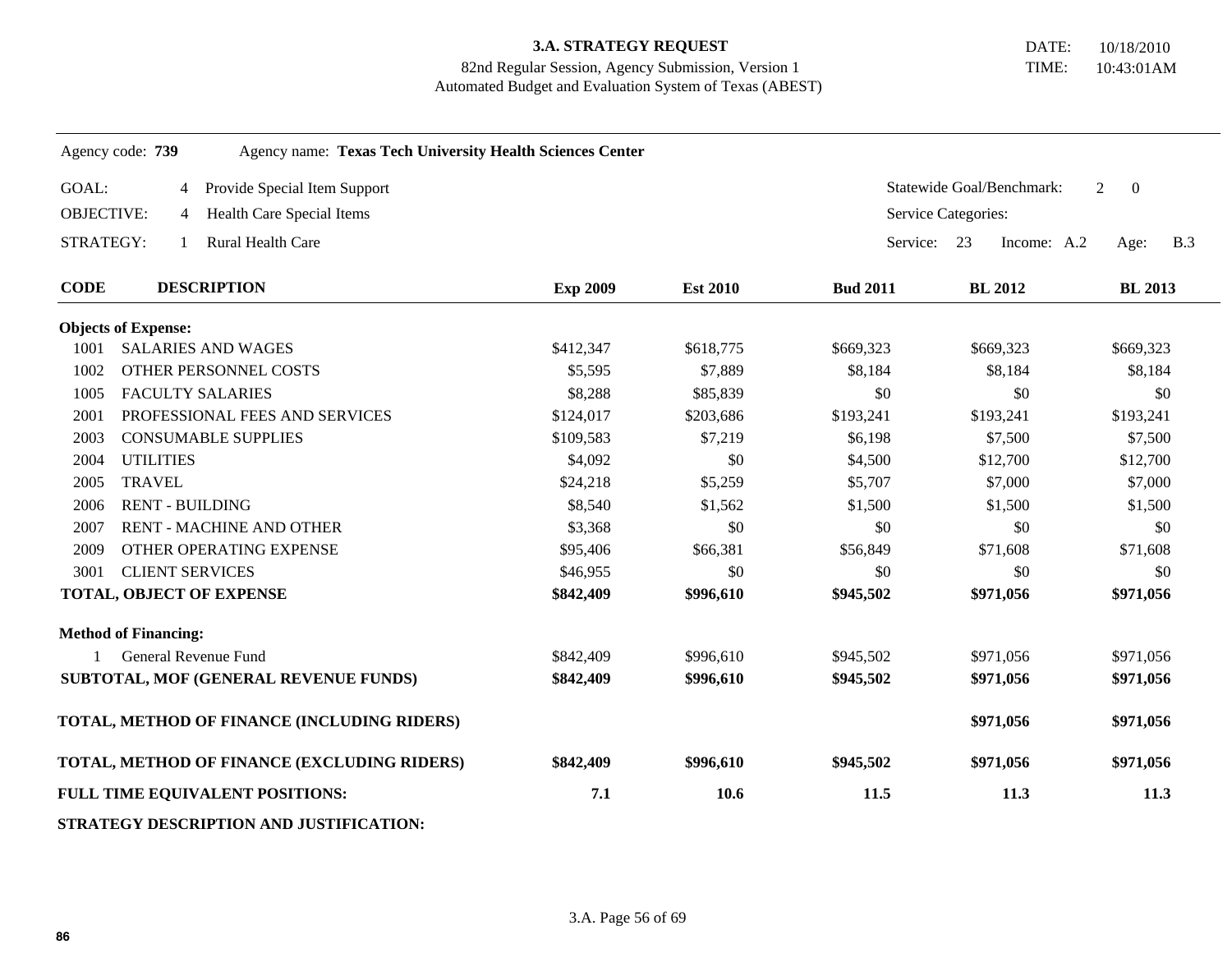#### Automated Budget and Evaluation System of Texas (ABEST) 82nd Regular Session, Agency Submission, Version 1 10:43:01 AM

| Agency code: 739  |                | <b>Agency name: Texas Tech University Health Sciences Center</b> |                 |                 |                 |                     |                           |                |     |
|-------------------|----------------|------------------------------------------------------------------|-----------------|-----------------|-----------------|---------------------|---------------------------|----------------|-----|
| GOAL:             | 4              | Provide Special Item Support                                     |                 |                 |                 |                     | Statewide Goal/Benchmark: | $2 \quad 0$    |     |
| <b>OBJECTIVE:</b> | $\overline{4}$ | Health Care Special Items                                        |                 |                 |                 | Service Categories: |                           |                |     |
| STRATEGY:         |                | <b>Rural Health Care</b>                                         |                 |                 |                 | Service: 23         | Income: $A.2$             | Age:           | B.3 |
| <b>CODE</b>       |                | <b>DESCRIPTION</b>                                               | <b>Exp 2009</b> | <b>Est 2010</b> | <b>Bud 2011</b> |                     | <b>BL 2012</b>            | <b>BL</b> 2013 |     |

This integrated and linked group of unique programs works in direct collaboration with the people of West Texas to advance health through imaginative/scholarly research, innovative use of technology, comprehensive education and outreach

It is the primary TTUHSC liaison to over 2.7 million rural,underserved and diverse residents living in communities across the 108–county TTUHSC service area

100% of efforts directed to developing, implementing and evaluating a wide range of rural health and community-based projects:

-Only rural population cognition research program in the nation

-Only rural community telemedicine program in the state

-Nidus for informed rural health policy formulation and implementation

-Convener for integrated health education and health workforce development initiatives

-Sponsor of rural-oriented scientific, scholarly and applied research programs, policy analysis, and community demonstrations

-Advancing/leveraging telemedicine technology and community-based engagement

-Host for health information technology services to the health care system (providers, clinics, critical access hospitals)

Development and operation of Health Information Technology (HIT), Regional Extension Center (REC) and Health Information Exchange (HIE) for West Texas; leading the adoption, implementation and attainment of meaningful use for all Primary Care Providers

Achieving significant advancements in health-related education, technology and research. It has been used in a variety of ways to strategically eliminate or reduce health disparities across West Texas

#### **EXTERNAL/INTERNAL FACTORS IMPACTING STRATEGY:**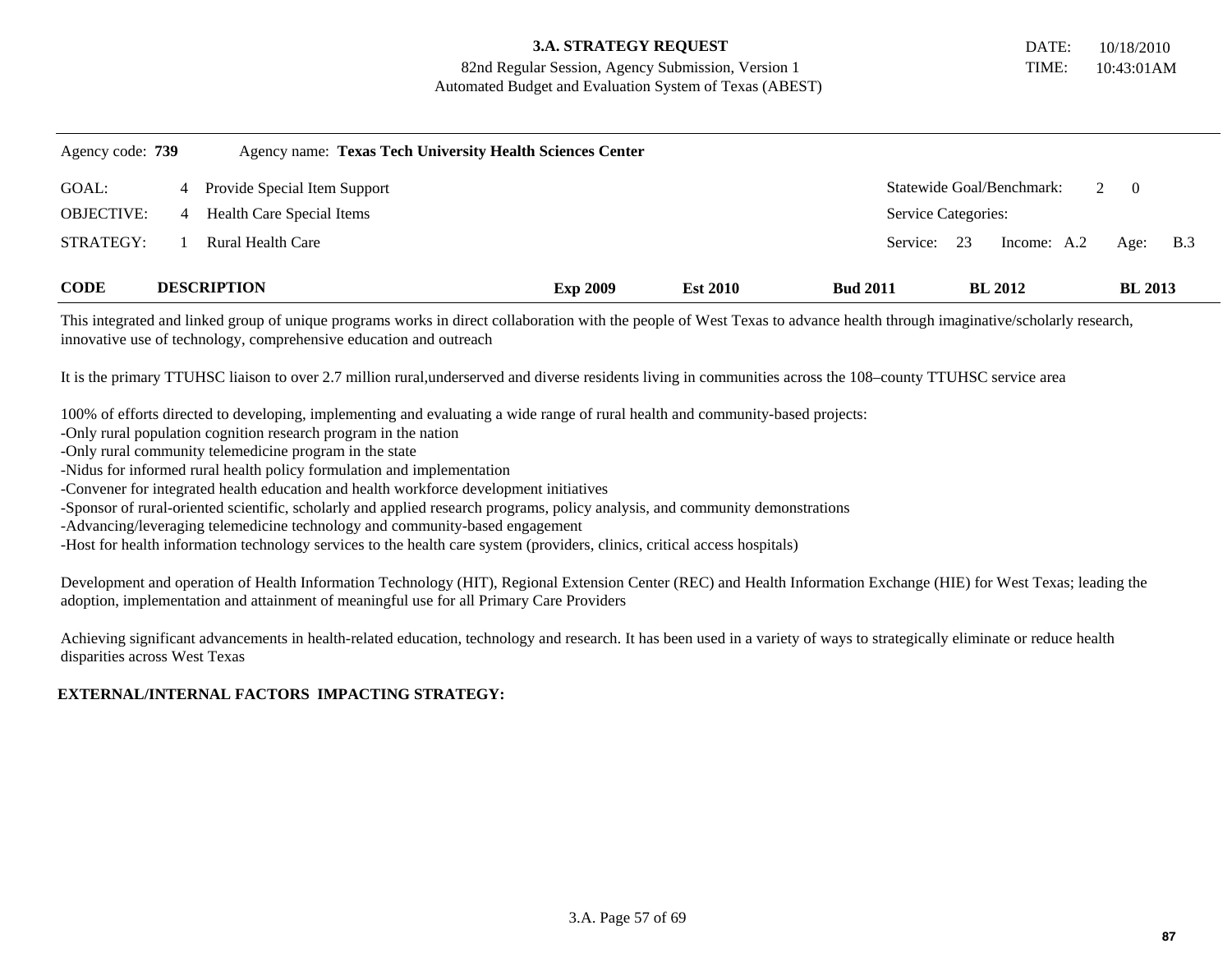| Agency code: 739  |   | <b>Agency name: Texas Tech University Health Sciences Center</b> |                 |                 |                 |             |                     |                           |                |  |
|-------------------|---|------------------------------------------------------------------|-----------------|-----------------|-----------------|-------------|---------------------|---------------------------|----------------|--|
| GOAL:             | 4 | Provide Special Item Support                                     |                 |                 |                 |             |                     | Statewide Goal/Benchmark: | $2 \quad 0$    |  |
| <b>OBJECTIVE:</b> | 4 | Health Care Special Items                                        |                 |                 |                 |             | Service Categories: |                           |                |  |
| STRATEGY:         |   | <b>Rural Health Care</b>                                         |                 |                 |                 | Service: 23 |                     | Income: $A.2$             | Age: $B.3$     |  |
| <b>CODE</b>       |   | <b>DESCRIPTION</b>                                               | <b>Exp 2009</b> | <b>Est 2010</b> | <b>Bud 2011</b> |             |                     | <b>BL 2012</b>            | <b>BL 2013</b> |  |

\$7.5M 2-year federal funding as West Texas Regional Extension Center (REC) to implement Health Information Technology (HIT) and Health Information Exchange (HIE)

Essential partner to \$23.5 additional federal, state and local funding of rural health projects

Project FRONTIER; only rural chronic dementia-like illnesses, factors in aging, cardiovascular and cancer study in the nation. \$123K from private foundations; over \$7.5M in pending federal research grants

Nationally emulated Telemedicine program in clinical medicine; over 4,000 consults/year; only rural/border/frontier community-oriented program in Texas

West Texas economic contribution to state, region and nation is critical; directly linked to region's population dynamics; presents unique challenges to research and intervention for addressing

This strategy aligns with the statewide Success, Research and Excellence goals.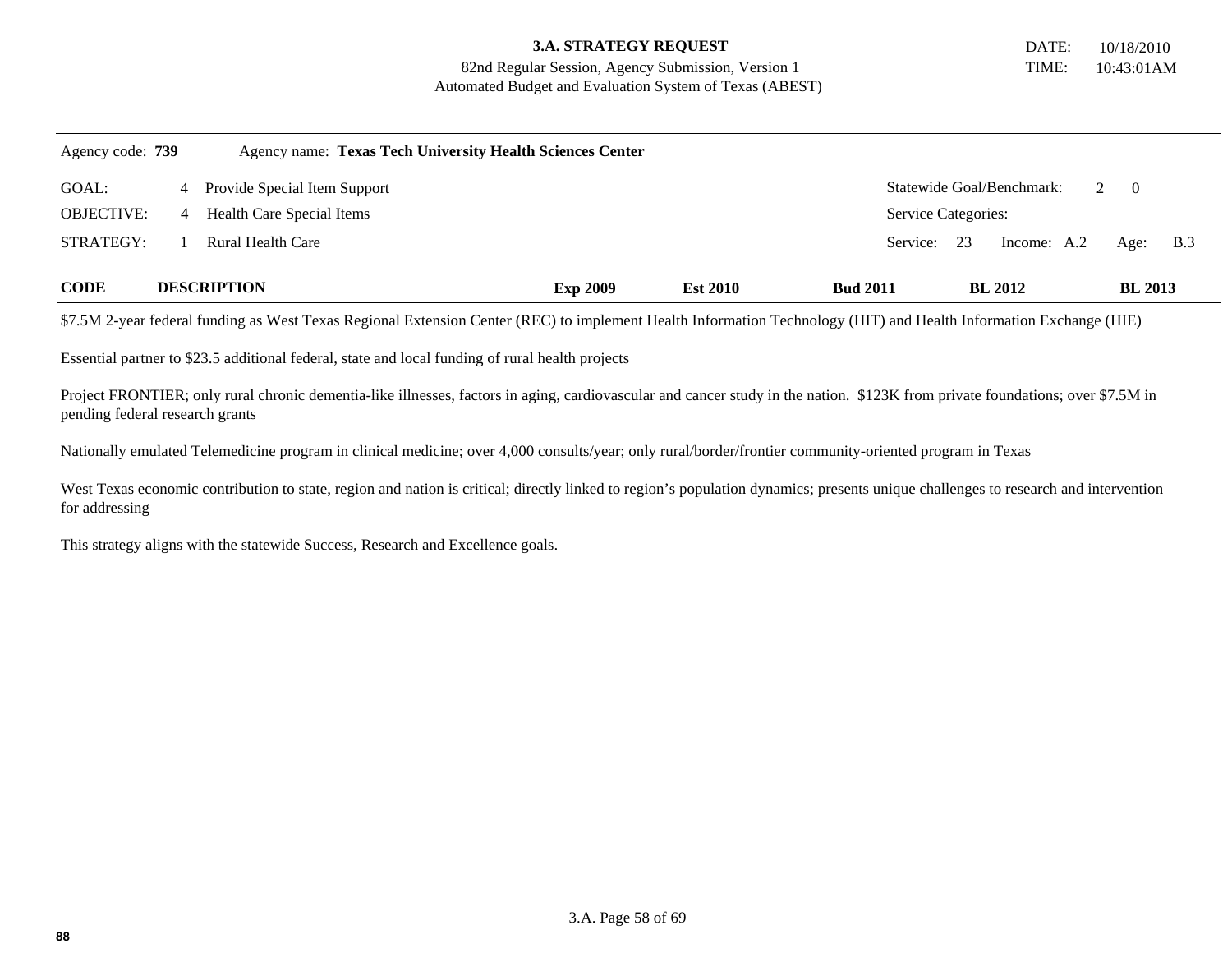| Agency name: Texas Tech University Health Sciences Center<br>Agency code: 739 |                 |                 |                 |                           |                       |
|-------------------------------------------------------------------------------|-----------------|-----------------|-----------------|---------------------------|-----------------------|
| Provide Special Item Support<br>GOAL:<br>4                                    |                 |                 |                 | Statewide Goal/Benchmark: | 2<br>$\boldsymbol{0}$ |
| <b>OBJECTIVE:</b><br>Health Care Special Items<br>4                           |                 |                 |                 | Service Categories:       |                       |
| STRATEGY:<br>2 West Texas Area Health Education Center (AHEC)                 |                 |                 | Service:        | 19<br>Income: A.2         | B.3<br>Age:           |
| <b>CODE</b><br><b>DESCRIPTION</b>                                             | <b>Exp 2009</b> | <b>Est 2010</b> | <b>Bud 2011</b> | <b>BL</b> 2012            | <b>BL</b> 2013        |
| <b>Objects of Expense:</b>                                                    |                 |                 |                 |                           |                       |
| <b>SALARIES AND WAGES</b><br>1001                                             | \$0             | \$266,873       | \$440,450       | \$0                       | \$0                   |
| OTHER PERSONNEL COSTS<br>1002                                                 | \$0             | \$69,092        | \$131,212       | \$0                       | \$0                   |
| PROFESSIONAL FEES AND SERVICES<br>2001                                        | \$0             | \$999,906       | \$1,469,867     | \$0                       | \$0                   |
| <b>CONSUMABLE SUPPLIES</b><br>2003                                            | \$0             | \$16,214        | \$30,000        | \$0                       | \$0                   |
| <b>UTILITIES</b><br>2004                                                      | \$0             | \$700           | \$100           | \$0                       | \$0                   |
| <b>TRAVEL</b><br>2005                                                         | \$0             | \$5,212         | \$27,000        | \$0                       | \$0                   |
| 2009<br>OTHER OPERATING EXPENSE                                               | \$0             | \$82,885        | \$460,489       | \$0                       | \$0                   |
| <b>TOTAL, OBJECT OF EXPENSE</b>                                               | \$0             | \$1,440,882     | \$2,559,118     | \$0                       | \$0                   |
| <b>Method of Financing:</b>                                                   |                 |                 |                 |                           |                       |
| General Revenue Fund                                                          | \$0             | \$0             | \$0             | \$0                       | \$0                   |
| SUBTOTAL, MOF (GENERAL REVENUE FUNDS)                                         | \$0             | \$0             | \$0             | \$0                       | \$0                   |
| <b>Method of Financing:</b><br>Fed Recovery & Reinvestment Fund<br>369-       |                 |                 |                 |                           |                       |
| 84.397.000 Stabilization - Govt Services - Stm                                | \$0             | \$1,440,882     | \$2,559,118     | \$0                       | \$0                   |
| CFDA Subtotal, Fund<br>369                                                    | \$0             | \$1,440,882     | \$2,559,118     | \$0                       | \$0                   |
| SUBTOTAL, MOF (FEDERAL FUNDS)                                                 | \$0             | \$1,440,882     | \$2,559,118     | \$0                       | \$0                   |
| TOTAL, METHOD OF FINANCE (INCLUDING RIDERS)                                   |                 |                 |                 | \$0                       | \$0                   |
| TOTAL, METHOD OF FINANCE (EXCLUDING RIDERS)                                   | \$0             | \$1,440,882     | \$2,559,118     | \$0                       | \$0                   |
| FULL TIME EQUIVALENT POSITIONS:                                               | 0.0             | 4.5             | 8.3             | 0.0                       | 0.0                   |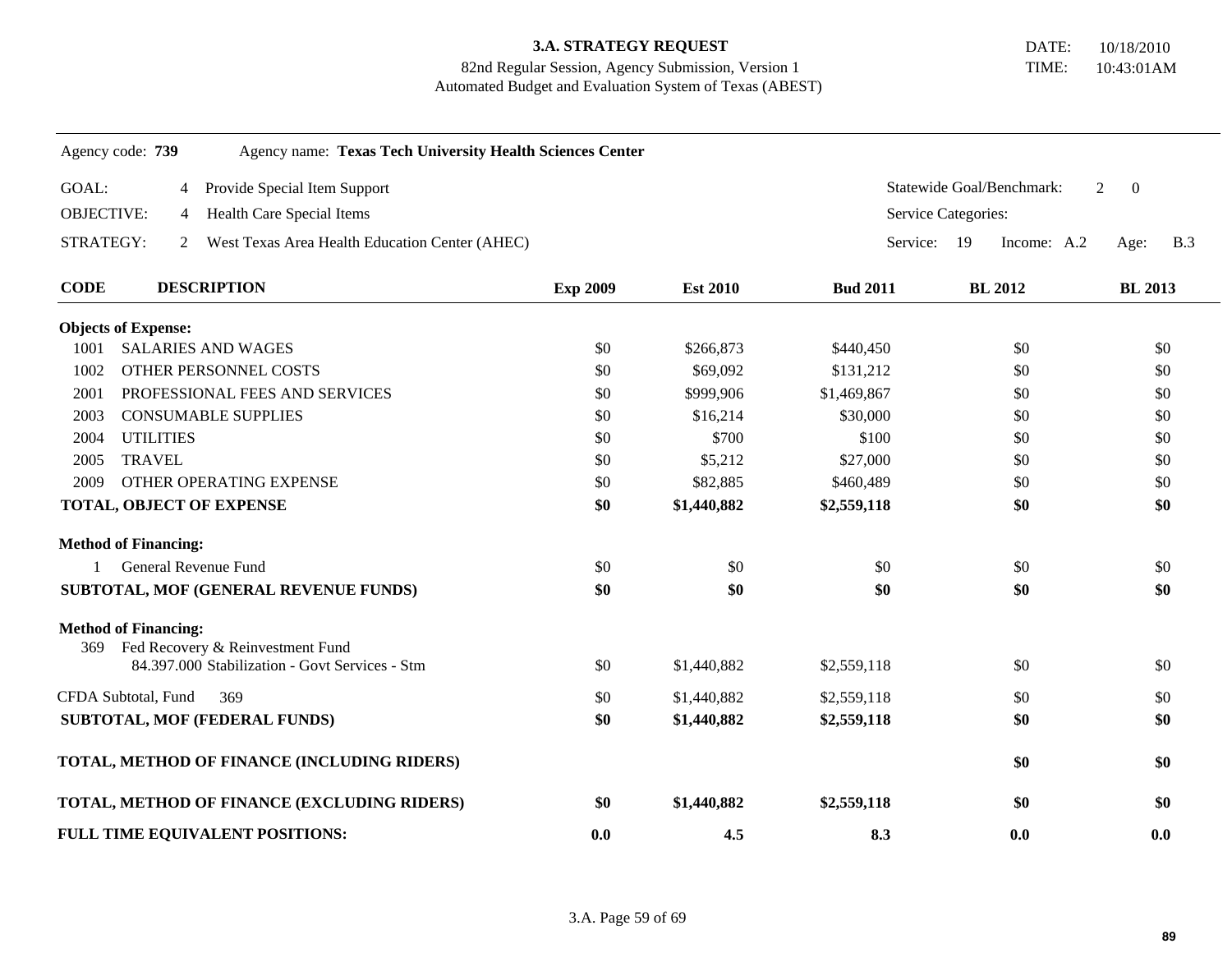| Agency code: 739  |                | <b>Agency name: Texas Tech University Health Sciences Center</b> |                 |                 |                 |                     |                           |                |     |
|-------------------|----------------|------------------------------------------------------------------|-----------------|-----------------|-----------------|---------------------|---------------------------|----------------|-----|
| GOAL:             | $\overline{4}$ | Provide Special Item Support                                     |                 |                 |                 |                     | Statewide Goal/Benchmark: | $\overline{0}$ |     |
| <b>OBJECTIVE:</b> | 4              | Health Care Special Items                                        |                 |                 |                 | Service Categories: |                           |                |     |
| STRATEGY:         | 2              | West Texas Area Health Education Center (AHEC)                   |                 |                 |                 | Service: 19         | Income: $A.2$             | Age:           | B.3 |
| <b>CODE</b>       |                | <b>DESCRIPTION</b>                                               | <b>Exp 2009</b> | <b>Est 2010</b> | <b>Bud 2011</b> |                     | <b>BL 2012</b>            | <b>BL 2013</b> |     |

#### **STRATEGY DESCRIPTION AND JUSTIFICATION:**

West Texas Area Health Education Centers (WTAHEC) integrate/link critical rural health programming for 105 western-most West Texas counties; reduces health service disparities, health care provider shortages, and barriers to healthcare access through regional, need-based health professions workforce development; introduces youth and families to health careers; assists health professions schools with building education capacity through community-based clinical rotations; provides practice support, placement and retention of health professionals in high need rural areas by forming a training pipeline of future health professionals:

- Borderland AHEC (El Paso) operational. Provides health career recruiting/retention support to the region; completes AHEC coverage for state

- In 2009, leveraged 3,469 nights free housing for student clinical rotations (\$294K value)

- 193 health care students awarded \$760K in scholarships; 71% now provide health care in West Texas

- Integrated childhood obesity prevention CATCH program in 60 rural/underserved school districts affecting 29,000 students annually

- Texas HOT Jobs book/website - the only comprehensive health careers recruiting resources in the state. ----80,000/100,000 book/Parent Guide copies in English/Spanish; 20,000 monthly website "visitors"; federal agency reviewing as potential national model

- 400+ clinical rotations annually; over 85,000 training hours (medical, allied health, dental, nursing and pharmacy students) to rural communities; man-hour equivalent 40 FTEs/\$1.3M

#### **EXTERNAL/INTERNAL FACTORS IMPACTING STRATEGY:**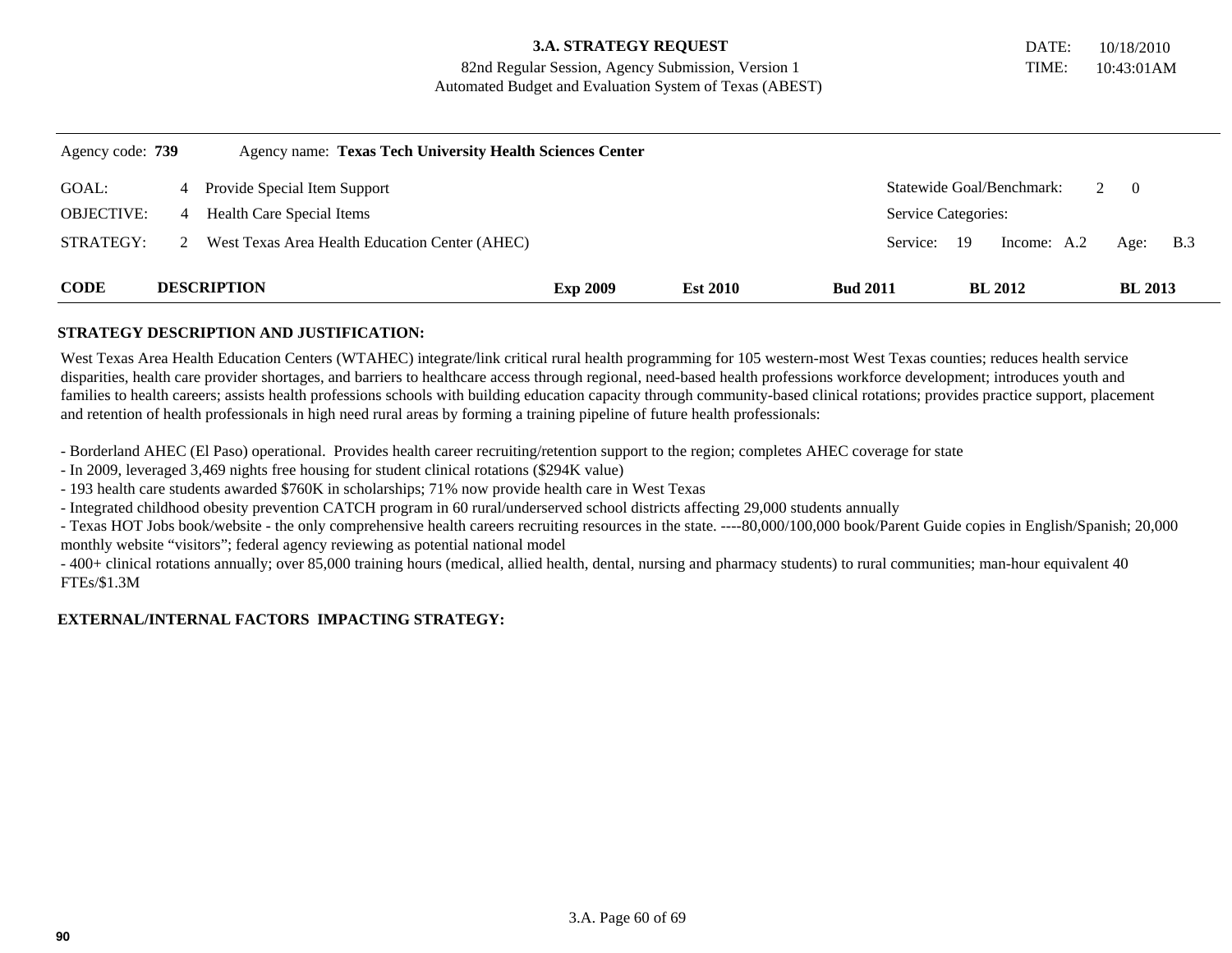| Agency code: 739  |                | <b>Agency name: Texas Tech University Health Sciences Center</b> |                 |                 |                 |                            |     |                           |                     |            |
|-------------------|----------------|------------------------------------------------------------------|-----------------|-----------------|-----------------|----------------------------|-----|---------------------------|---------------------|------------|
| GOAL:             |                | Provide Special Item Support                                     |                 |                 |                 |                            |     | Statewide Goal/Benchmark: | $\overline{0}$<br>2 |            |
| <b>OBJECTIVE:</b> | $\overline{4}$ | Health Care Special Items                                        |                 |                 |                 | <b>Service Categories:</b> |     |                           |                     |            |
| STRATEGY:         | 2              | West Texas Area Health Education Center (AHEC)                   |                 |                 |                 | Service:                   | -19 | Income: $A.2$             | Age:                | <b>B.3</b> |
| <b>CODE</b>       |                | <b>DESCRIPTION</b>                                               | <b>Exp 2009</b> | <b>Est 2010</b> | <b>Bud 2011</b> |                            |     | <b>BL 2012</b>            | <b>BL 2013</b>      |            |

-Federal AHEC funding reduced by 63% in 2009; current funding is ARRA, terminates 2011; permanent state funding has been provided for several years for East Texas AHEC (UTMB) and South Texas AHEC (UTHSC-SA)

-Renders significant service/value to TTUS from established network of rural community leaders/health care professionals; provides direct linkage to our communities across the entire region

-Health workforce shortages persist and continue to worsen. Academic programs are working to expand capacity, but a limiting factor is the need for increased community-based clinical training options

-TTUHSC innovations in student education to meet market health workforce demands emphasizes the need for a community-based infrastructure to support training capacity.

-Integrated lead for regional Health Information Technology career workforce development and implementation

-HealthMATCH rural recruiting events critical to linking rural hospitals and clinics with health professionals and students

-WTAHEC community networks cannot be duplicated by any other type of organization

-Multi-year, region-wide community health needs assessment is under development to develop and analyze community-driven strategies for health improvement

-Directly supports education and degree programs, focused rural-oriented scientific research, advancements in access to delivery of clinical services to rural and underserved communities

-West Texas health workforce does not reflect diversity of the population

-Regional uninsured rate is 28%; adversely impacts health outcomes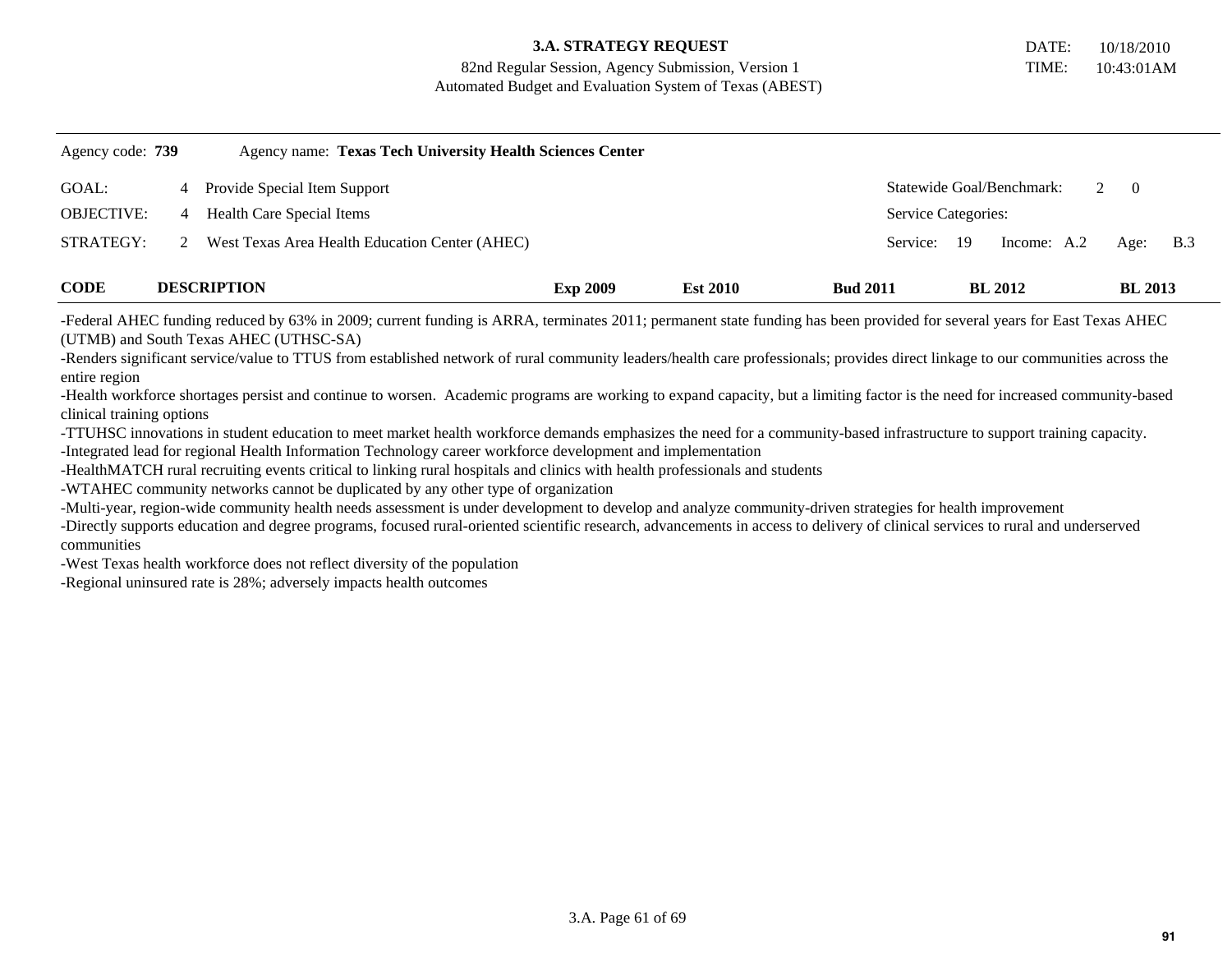| Agency code: 739                | <b>Agency name: Texas Tech University Health Sciences Center</b> |                 |                 |                 |                           |                                  |
|---------------------------------|------------------------------------------------------------------|-----------------|-----------------|-----------------|---------------------------|----------------------------------|
| GOAL:<br>$\overline{4}$         | Provide Special Item Support                                     |                 |                 |                 | Statewide Goal/Benchmark: | $\overline{2}$<br>$\overline{0}$ |
| <b>OBJECTIVE:</b><br>5          | <b>Institutional Support Special Items</b>                       |                 |                 |                 | Service Categories:       |                                  |
| STRATEGY:<br>1                  | Multicampus (4) Institutional Enhancement                        |                 |                 | Service: 19     | Income: A.2               | B.3<br>Age:                      |
| <b>CODE</b>                     | <b>DESCRIPTION</b>                                               | <b>Exp 2009</b> | <b>Est 2010</b> | <b>Bud 2011</b> | <b>BL</b> 2012            | <b>BL</b> 2013                   |
| <b>Objects of Expense:</b>      |                                                                  |                 |                 |                 |                           |                                  |
| 1001                            | <b>SALARIES AND WAGES</b>                                        | \$8,075,323     | \$8,280,729     | \$7,930,561     | \$8,219,331               | \$8,219,331                      |
| 1002                            | OTHER PERSONNEL COSTS                                            | \$138,676       | \$142,420       | \$175,063       | \$175,063                 | \$175,063                        |
| 1005<br><b>FACULTY SALARIES</b> |                                                                  | \$254,446       | \$514,286       | \$449,079       | \$449,079                 | \$449,079                        |
| 2001                            | PROFESSIONAL FEES AND SERVICES                                   | \$78,958        | \$79,623        | \$119,619       | \$119,619                 | \$119,619                        |
| 2002                            | <b>FUELS AND LUBRICANTS</b>                                      | \$2,545         | \$0             | \$0             | \$0                       | \$0                              |
| 2003                            | <b>CONSUMABLE SUPPLIES</b>                                       | \$0             | \$761,199       | \$600,497       | \$600,497                 | \$600,497                        |
| 2004<br><b>UTILITIES</b>        |                                                                  | \$170,100       | \$147,900       | \$137,671       | \$137,671                 | \$137,671                        |
| 2005<br><b>TRAVEL</b>           |                                                                  | \$39,356        | \$7,861         | \$7,458         | \$7,458                   | \$7,458                          |
| 2006<br><b>RENT - BUILDING</b>  |                                                                  | \$0             | \$120,402       | \$114,228       | \$114,228                 | \$114,228                        |
| 2007                            | <b>RENT - MACHINE AND OTHER</b>                                  | \$3,062         | \$74,408        | \$70,592        | \$70,592                  | \$70,592                         |
| 2009                            | OTHER OPERATING EXPENSE                                          | \$375,108       | \$841,972       | \$798,794       | \$798,795                 | \$798,795                        |
| 5000                            | CAPITAL EXPENDITURES                                             | \$1,695,825     | \$291,225       | \$280,925       | \$280,924                 | \$280,924                        |
| <b>TOTAL, OBJECT OF EXPENSE</b> |                                                                  | \$10,833,399    | \$11,262,025    | \$10,684,487    | \$10,973,257              | \$10,973,257                     |
| <b>Method of Financing:</b>     |                                                                  |                 |                 |                 |                           |                                  |
| General Revenue Fund            |                                                                  | \$10,833,399    | \$11,262,025    | \$10,684,487    | \$10,973,257              | \$10,973,257                     |
|                                 | SUBTOTAL, MOF (GENERAL REVENUE FUNDS)                            | \$10,833,399    | \$11,262,025    | \$10,684,487    | \$10,973,257              | \$10,973,257                     |
|                                 | TOTAL, METHOD OF FINANCE (INCLUDING RIDERS)                      |                 |                 |                 | \$10,973,257              | \$10,973,257                     |
|                                 | TOTAL, METHOD OF FINANCE (EXCLUDING RIDERS)                      | \$10,833,399    | \$11,262,025    | \$10,684,487    | \$10,973,257              | \$10,973,257                     |
| FULL TIME EQUIVALENT POSITIONS: |                                                                  | 194.5           | 213.1           | 203.8           | 208.9                     | 208.9                            |
|                                 | STRATEGY DESCRIPTION AND JUSTIFICATION:                          |                 |                 |                 |                           |                                  |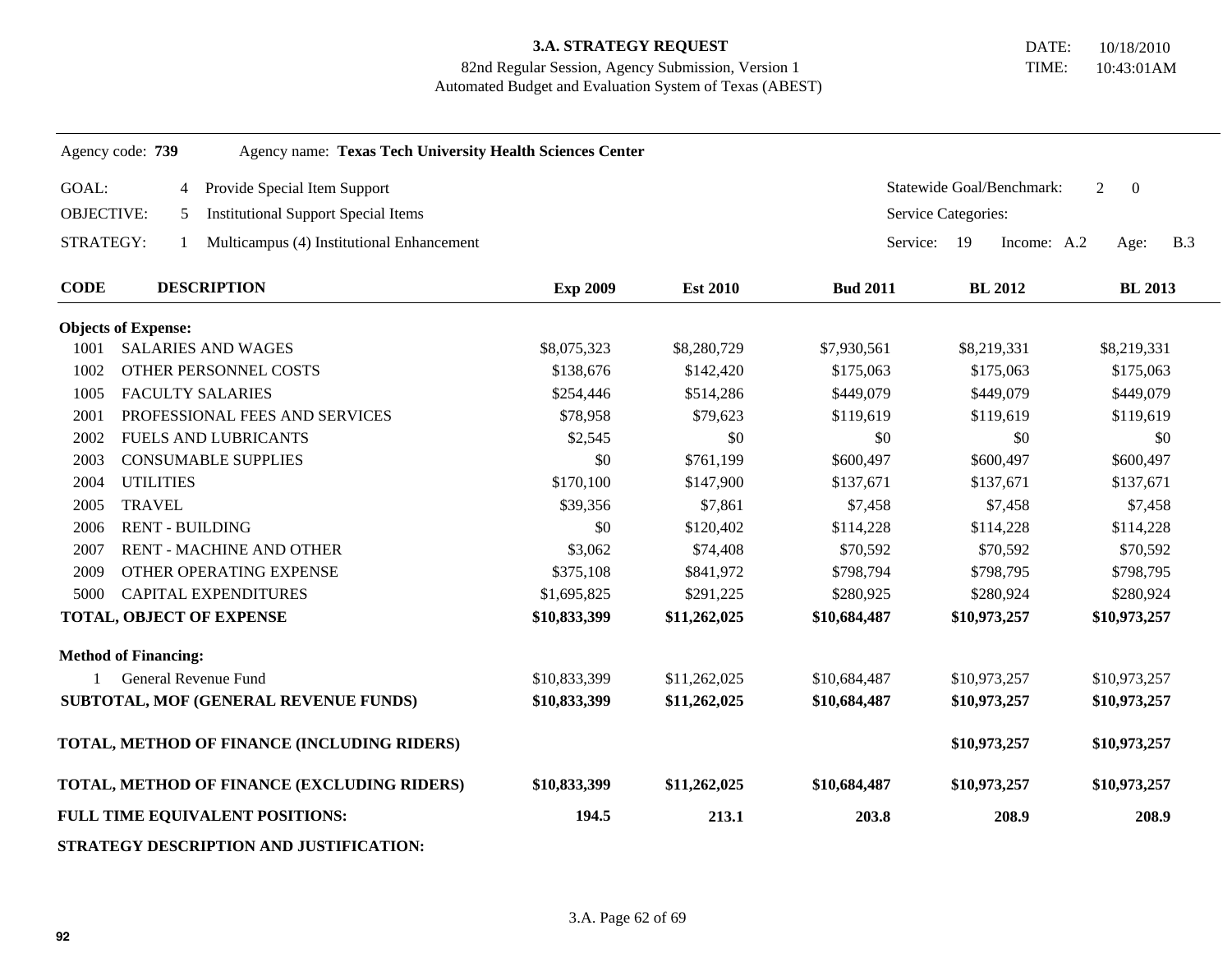| Agency code: 739  |   | <b>Agency name: Texas Tech University Health Sciences Center</b> |                 |                 |                 |                            |                           |                |     |
|-------------------|---|------------------------------------------------------------------|-----------------|-----------------|-----------------|----------------------------|---------------------------|----------------|-----|
| GOAL:             | 4 | Provide Special Item Support                                     |                 |                 |                 |                            | Statewide Goal/Benchmark: | $\overline{0}$ |     |
| <b>OBJECTIVE:</b> | 5 | <b>Institutional Support Special Items</b>                       |                 |                 |                 | <b>Service Categories:</b> |                           |                |     |
| STRATEGY:         |   | Multicampus (4) Institutional Enhancement                        |                 |                 |                 | Service: 19                | Income: $A.2$             | Age:           | B.3 |
| <b>CODE</b>       |   | <b>DESCRIPTION</b>                                               | <b>Exp 2009</b> | <b>Est 2010</b> | <b>Bud 2011</b> |                            | <b>BL 2012</b>            | <b>BL 2013</b> |     |

Texas Tech University Health Sciences Center is a multi-campus institution with Lubbock as the administrative center and regional campuses in Amarillo, El Paso, Odessa, Midland, Abilene and Dallas. Programs at these regional campuses include Medicine, Nursing, Allied Health, Pharmacy and Graduate School of Biomedical Sciences with enrollment of over 900 students. The campus infrastructure consists of approximately 600,000 square feet and over 2,500 employees who serve the students, resident physicians and patients. This special item is used to enhance the academic programs of the institution by centrally funding the cost of support services that are required for accreditation. These services include, but are not limited to: student services such as counseling/advising, financial aid, etc.; human resources including personnel support; financial operations including budget, accounting, purchasing, payroll; computer support, telecommunications including distance education and telemedicine; academic services; security services and library services.

To address the health care needs of the Permian Basin through expansion of clinical services specifically in the areas of nephrology, general surgery, endocrinology, obstetrics and gynecology, family medicine, pediatrics , behavioral health and women's health.

#### **EXTERNAL/INTERNAL FACTORS IMPACTING STRATEGY:**

Texas Tech University Health Sciences Center has as its major objective the provision of quality education and

the development of academic, research, patient care and community service programs to meet the health care needs of the 108 counties of West Texas, which comprise 48% of the land mass and 12% of the population of the total state. The 131,000 square mile service area has been, and remains highly underserved by health professionals and accessible health care facilities, despite the substantial and meaningful contribution made by the TTUHSC. The multi-campus structure of the institution, which is supported by this special item, plays a significant role in addressing the health care demands of West Texas. The multi-campus approach requires additional administrative support that is not necessary in a single campus institution.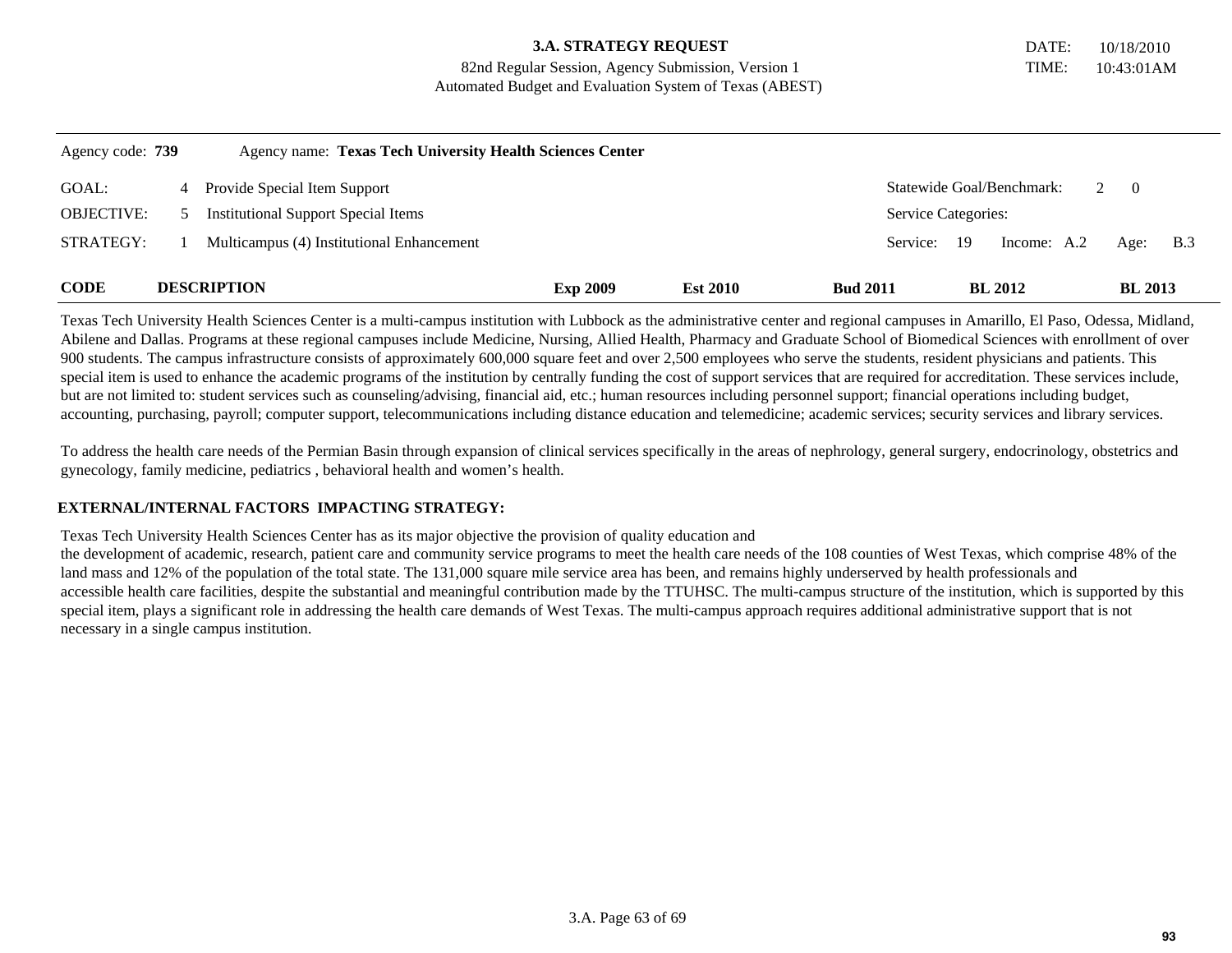#### Automated Budget and Evaluation System of Texas (ABEST) 82nd Regular Session, Agency Submission, Version 1 10:43:01 TIME: 10:43:01 AM

| Agency code: 739            |    | <b>Agency name: Texas Tech University Health Sciences Center</b>    |                 |                 |                 |                           |                                  |
|-----------------------------|----|---------------------------------------------------------------------|-----------------|-----------------|-----------------|---------------------------|----------------------------------|
| GOAL:                       | 5. | <b>Tobacco Funds</b>                                                |                 |                 |                 | Statewide Goal/Benchmark: | $\mathfrak{2}$<br>$\overline{0}$ |
| <b>OBJECTIVE:</b>           |    | <b>Tobacco Earnings for Research</b>                                |                 |                 |                 | Service Categories:       |                                  |
| STRATEGY:                   |    | Tobacco Earnings - Texas Tech Univ Health Sciences Center (El Paso) |                 |                 | Service:        | 21<br>Income: A.2         | <b>B.3</b><br>Age:               |
| <b>CODE</b>                 |    | <b>DESCRIPTION</b>                                                  | <b>Exp 2009</b> | <b>Est 2010</b> | <b>Bud 2011</b> | <b>BL 2012</b>            | <b>BL 2013</b>                   |
| <b>Objects of Expense:</b>  |    |                                                                     |                 |                 |                 |                           |                                  |
| 1005                        |    | <b>FACULTY SALARIES</b>                                             | \$0             | \$0             | \$0             | \$1,425,000               | \$1,425,000                      |
| 2009                        |    | OTHER OPERATING EXPENSE                                             | \$294           | \$0             | \$0             | \$1,009,269               | \$1,000,000                      |
| 5000                        |    | CAPITAL EXPENDITURES                                                | \$0             | \$2,052,937     | \$1,491,000     | \$2,000,000               | \$2,000,000                      |
|                             |    | TOTAL, OBJECT OF EXPENSE                                            | \$294           | \$2,052,937     | \$1,491,000     | \$4,434,269               | \$4,425,000                      |
| <b>Method of Financing:</b> |    |                                                                     |                 |                 |                 |                           |                                  |
| 820                         |    | Permanent Endowment FD TTHSC-EP                                     | \$294           | \$2,052,937     | \$1,491,000     | \$4,434,269               | \$4,425,000                      |
|                             |    | SUBTOTAL, MOF (OTHER FUNDS)                                         | \$294           | \$2,052,937     | \$1,491,000     | \$4,434,269               | \$4,425,000                      |
|                             |    | TOTAL, METHOD OF FINANCE (INCLUDING RIDERS)                         |                 |                 |                 | \$4,434,269               | \$4,425,000                      |
|                             |    | TOTAL, METHOD OF FINANCE (EXCLUDING RIDERS)                         | \$294           | \$2,052,937     | \$1,491,000     | \$4,434,269               | \$4,425,000                      |
|                             |    | FULL TIME EQUIVALENT POSITIONS:                                     | 1,2             | 0.0             | 0.0             | <b>10.0</b>               | <b>10.0</b>                      |

#### **STRATEGY DESCRIPTION AND JUSTIFICATION:**

The proceeds from the endowment for El Paso are used to support research program expansion on the El Paso Campus including those related to preparing for a separate El Paso School of Medicine. These proceeds will be used to develop expanded research programs addressing border health issues, including, but not limited to, infectious diseases, environmental health, diabetes mellitus, cancer, and health disparities. Specific objectives include (1) hiring additional funded faculty, (2) developing research strategies for area-significant infectious diseases including new and re-emerging infections, and (3) promoting further research activities in for example, the fields of environmental health, diabetes mellitus, cancer and health disparities, (4) developing departments, centers and institutes for medical research.

#### **EXTERNAL/INTERNAL FACTORS IMPACTING STRATEGY:**

Increasing peer-reviewed research, especially from the National Institutes of Health is one of the Health Sciences Center's priorities. Funding provided in this strategy will be used as start-up funding for new research initiatives including new faculty, graduate students, post-doctoral fellows and equipment.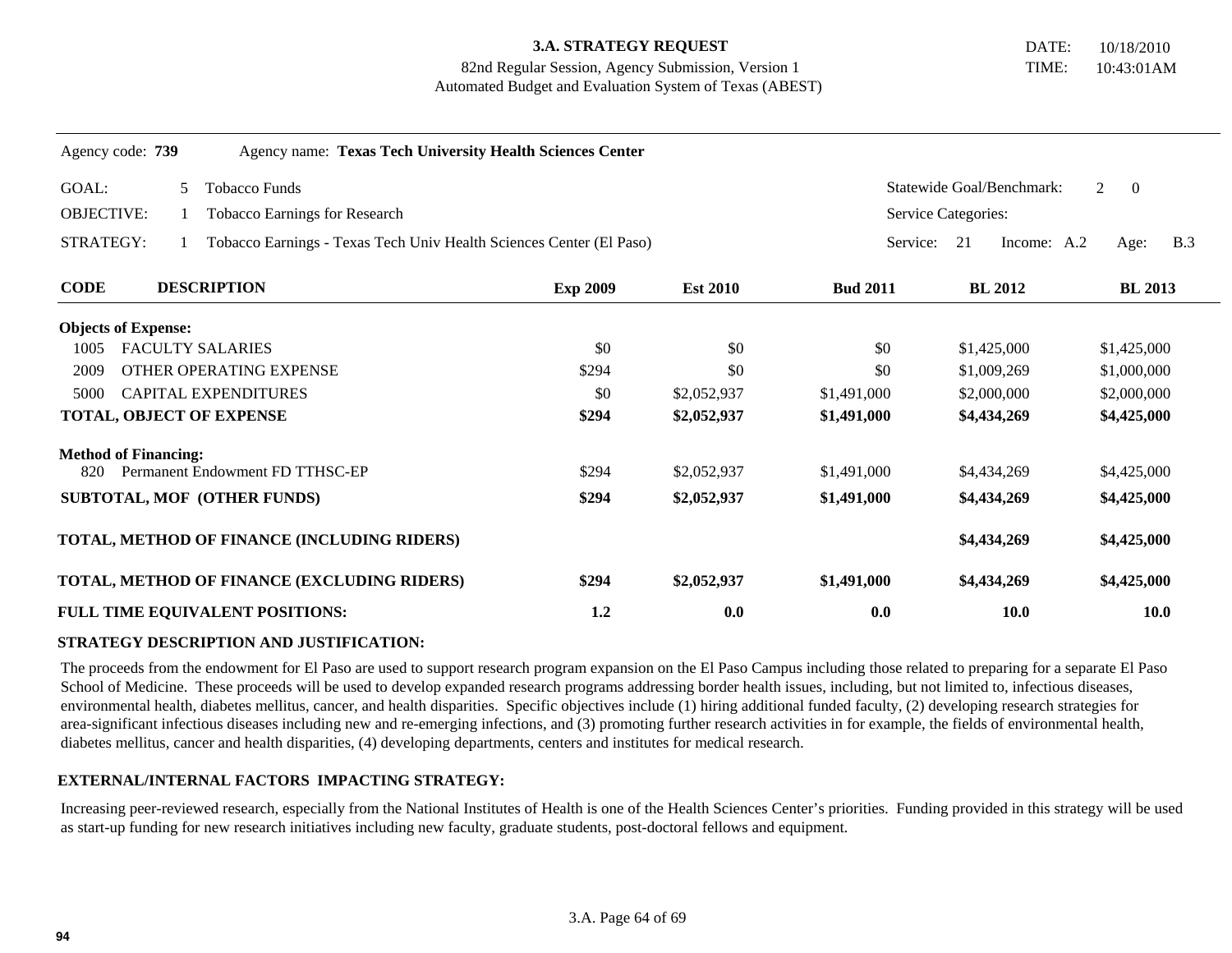| Agency code: 739                                               | Agency name: Texas Tech University Health Sciences Center         |                 |                 |                            |                                  |
|----------------------------------------------------------------|-------------------------------------------------------------------|-----------------|-----------------|----------------------------|----------------------------------|
| <b>Tobacco Funds</b><br>GOAL:<br>5                             |                                                                   |                 |                 | Statewide Goal/Benchmark:  | $\overline{2}$<br>$\overline{0}$ |
| <b>OBJECTIVE:</b><br><b>Tobacco Earnings for Research</b><br>1 |                                                                   |                 |                 | Service Categories:        |                                  |
| STRATEGY:<br>2                                                 | Tobacco Earnings for Texas Tech University Health Sciences Center |                 |                 | Service: 21<br>Income: A.2 | B.3<br>Age:                      |
| <b>CODE</b><br><b>DESCRIPTION</b>                              | <b>Exp 2009</b>                                                   | <b>Est 2010</b> | <b>Bud 2011</b> | <b>BL</b> 2012             | <b>BL</b> 2013                   |
| <b>Objects of Expense:</b>                                     |                                                                   |                 |                 |                            |                                  |
| <b>SALARIES AND WAGES</b><br>1001                              | \$283,447                                                         | \$566,894       | \$336,853       | \$336,853                  | \$336,853                        |
| OTHER PERSONNEL COSTS<br>1002                                  | \$33,892                                                          | \$67,784        | \$105,571       | \$105,571                  | \$105,571                        |
| <b>FACULTY SALARIES</b><br>1005                                | \$70,262                                                          | \$140,524       | \$150,000       | \$150,000                  | \$150,000                        |
| PROFESSIONAL SALARIES<br>1010                                  | \$63,654                                                          | \$127,308       | \$138,062       | \$138,062                  | \$138,062                        |
| 2001<br>PROFESSIONAL FEES AND SERVICES                         | \$0                                                               | \$2,615         | \$2,088         | \$2,088                    | \$2,088                          |
| 2003<br><b>CONSUMABLE SUPPLIES</b>                             | \$340,583                                                         | \$681,162       | \$331,589       | \$75,000                   | \$75,000                         |
| <b>UTILITIES</b><br>2004                                       | \$1,542                                                           | \$3,000         | \$300           | \$300                      | \$300                            |
| 2005<br><b>TRAVEL</b>                                          | \$4,444                                                           | \$18,377        | \$13,235        | \$13,235                   | \$13,235                         |
| 2007<br><b>RENT - MACHINE AND OTHER</b>                        | \$36                                                              | \$0             | \$0             | \$0                        | \$0                              |
| 2009<br>OTHER OPERATING EXPENSE                                | \$48,286                                                          | \$581,392       | \$502,669       | \$75,000                   | \$75,000                         |
| 5000<br><b>CAPITAL EXPENDITURES</b>                            | \$39,919                                                          | \$1,772,041     | \$1,563,937     | \$228,891                  | \$228,891                        |
| TOTAL, OBJECT OF EXPENSE                                       | \$886,065                                                         | \$3,961,097     | \$3,144,304     | \$1,125,000                | \$1,125,000                      |
| <b>Method of Financing:</b>                                    |                                                                   |                 |                 |                            |                                  |
| Permanent Endowment Fd TTHSC-OTH<br>821                        | \$886,065                                                         | \$3,961,097     | \$3,144,304     | \$1,125,000                | \$1,125,000                      |
| SUBTOTAL, MOF (OTHER FUNDS)                                    | \$886,065                                                         | \$3,961,097     | \$3,144,304     | \$1,125,000                | \$1,125,000                      |
| TOTAL, METHOD OF FINANCE (INCLUDING RIDERS)                    |                                                                   |                 |                 | \$1,125,000                | \$1,125,000                      |
| TOTAL, METHOD OF FINANCE (EXCLUDING RIDERS)                    | \$886,065                                                         | \$3,961,097     | \$3,144,304     | \$1,125,000                | \$1,125,000                      |
| FULL TIME EQUIVALENT POSITIONS:                                | 7.5                                                               | 12.6            | 8.3             | 8.3                        | 8.3                              |
| STRATEGY DESCRIPTION AND JUSTIFICATION:                        |                                                                   |                 |                 |                            |                                  |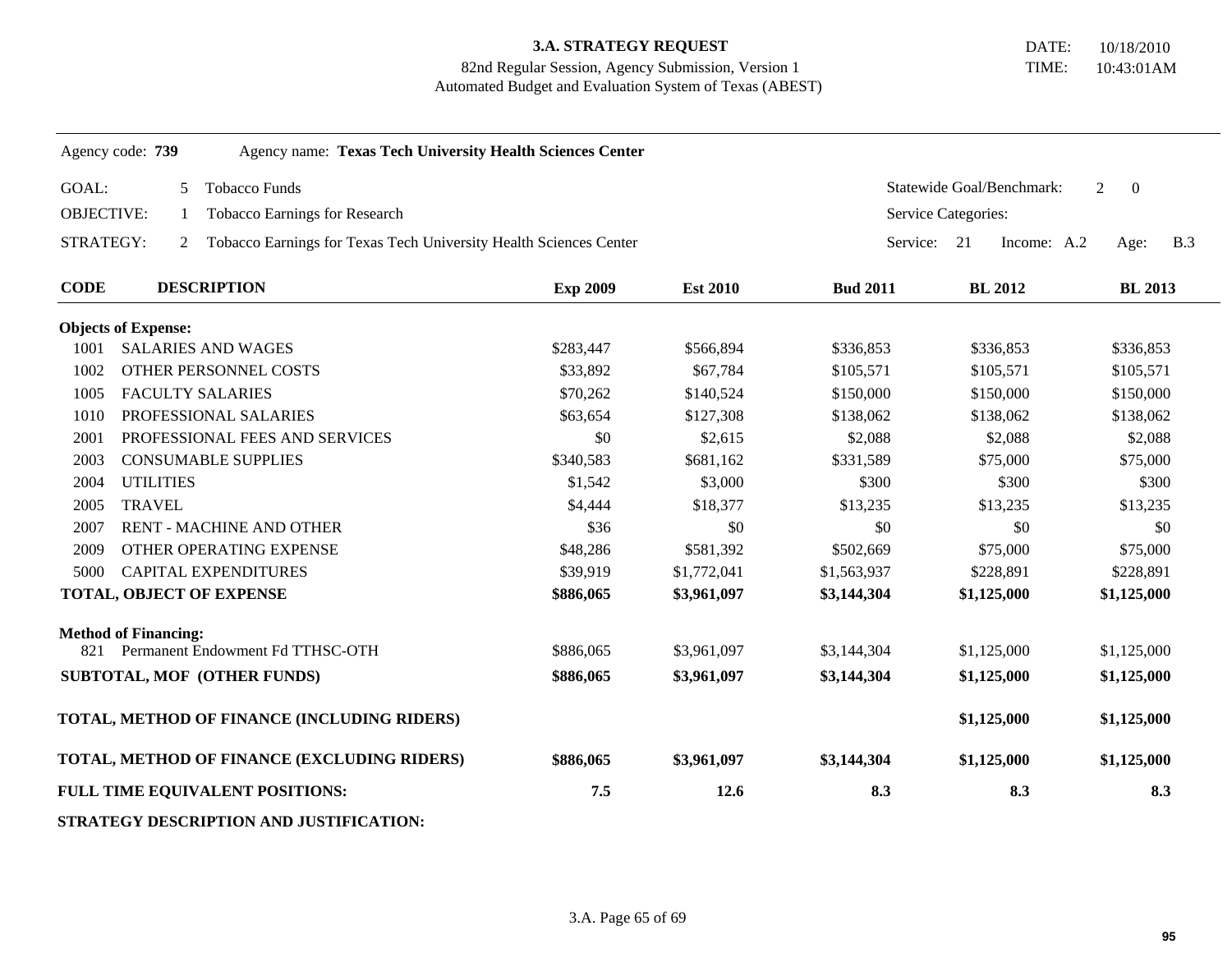| Agency code: 739  |   | <b>Agency name: Texas Tech University Health Sciences Center</b>  |                 |                 |                 |                     |                           |                |     |
|-------------------|---|-------------------------------------------------------------------|-----------------|-----------------|-----------------|---------------------|---------------------------|----------------|-----|
| GOAL:             |   | <b>Tobacco Funds</b>                                              |                 |                 |                 |                     | Statewide Goal/Benchmark: | $2 \quad 0$    |     |
| <b>OBJECTIVE:</b> |   | <b>Tobacco Earnings for Research</b>                              |                 |                 |                 | Service Categories: |                           |                |     |
| STRATEGY:         | 2 | Tobacco Earnings for Texas Tech University Health Sciences Center |                 |                 |                 | Service: 21         | Income: A.2               | Age:           | B.3 |
| <b>CODE</b>       |   | <b>DESCRIPTION</b>                                                | <b>Exp 2009</b> | <b>Est 2010</b> | <b>Bud 2011</b> |                     | <b>BL 2012</b>            | <b>BL 2013</b> |     |

Proceeds from the endowment designated for TTUHSC components other than El Paso are to support research programs that benefit the public health. The proceeds are used to provide start-up resources for additional funded faculty, establish facilities and capabilities that advance medical research, education and treatment. Specific objectives include (1) establishing laboratory facilities and programs for biomedical research complete with state-of-the-art instrumentation, and (2) developing nationally recognized centers and institutes of research excellence.

#### **EXTERNAL/INTERNAL FACTORS IMPACTING STRATEGY:**

Increasing peer-reviewed research, especially from the National Institutes of Health, is one of the Health Sciences Center's priorities. Funding provided in this strategy will be used as start-up funding for new research initiatives including new faculty, graduate students, post-doctoral fellows and equipment.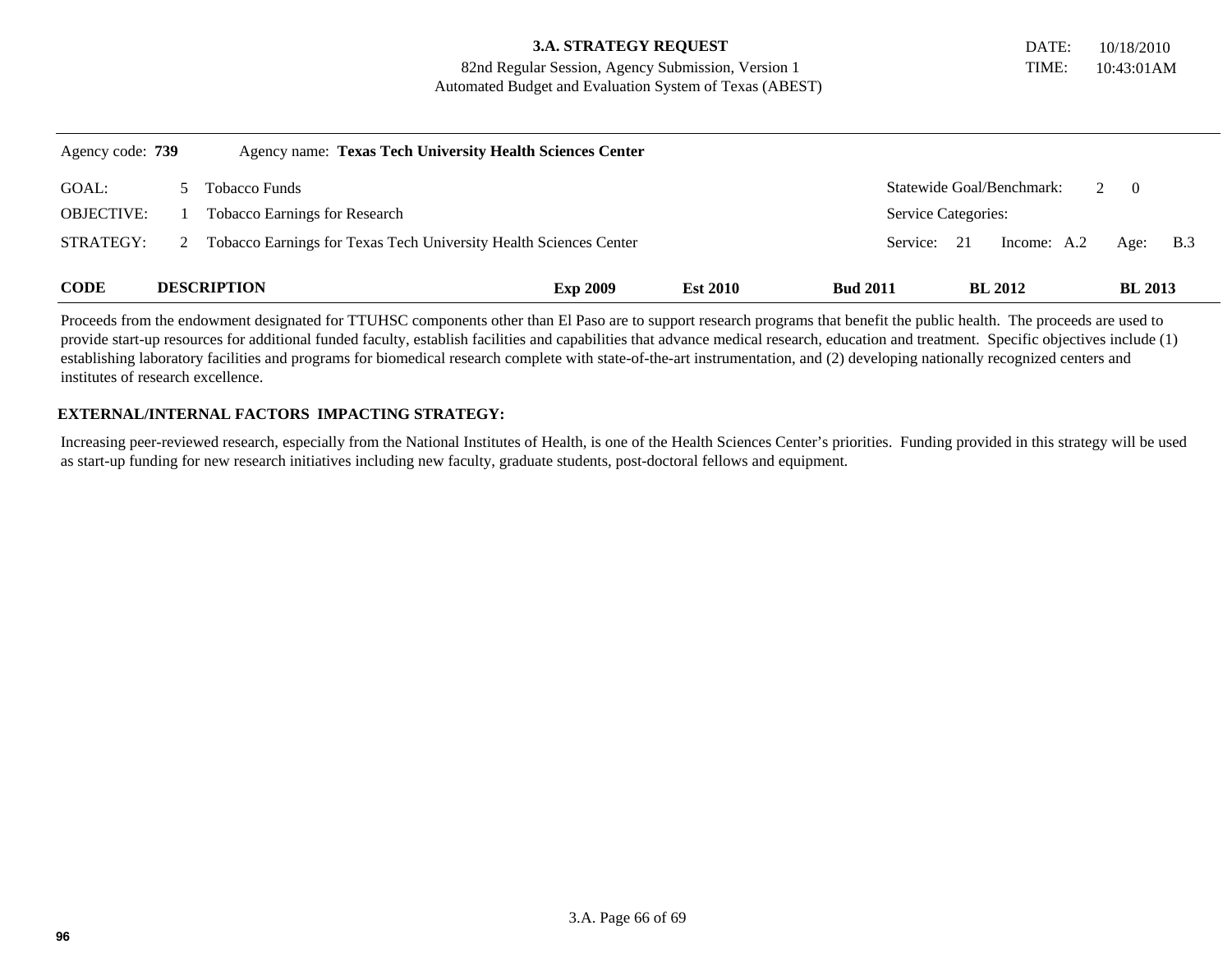|                   | Agency code: 739            | Agency name: Texas Tech University Health Sciences Center              |                 |                 |                 |                           |                       |
|-------------------|-----------------------------|------------------------------------------------------------------------|-----------------|-----------------|-----------------|---------------------------|-----------------------|
| GOAL:             | 5                           | <b>Tobacco Funds</b>                                                   |                 |                 |                 | Statewide Goal/Benchmark: | 2<br>$\boldsymbol{0}$ |
| <b>OBJECTIVE:</b> | 1                           | <b>Tobacco Earnings for Research</b>                                   |                 |                 |                 | Service Categories:       |                       |
| STRATEGY:         | 3                           | Tobacco Earnings from the Permanent Health Fund for Higher Ed. No. 810 |                 |                 | Service:        | 21<br>Income: A.2         | B.3<br>Age:           |
| <b>CODE</b>       | <b>DESCRIPTION</b>          |                                                                        | <b>Exp 2009</b> | <b>Est 2010</b> | <b>Bud 2011</b> | <b>BL</b> 2012            | <b>BL</b> 2013        |
|                   | <b>Objects of Expense:</b>  |                                                                        |                 |                 |                 |                           |                       |
| 1001              | <b>SALARIES AND WAGES</b>   |                                                                        | \$182,155       | \$364,310       | \$157,495       | \$157,495                 | \$157,495             |
| 1002              | OTHER PERSONNEL COSTS       |                                                                        | \$23,576        | \$47,152        | \$105,571       | \$105,571                 | \$105,571             |
| 1005              | <b>FACULTY SALARIES</b>     |                                                                        | \$120,015       | \$240,028       | \$210,182       | \$210,182                 | \$210,182             |
| 1010              | PROFESSIONAL SALARIES       |                                                                        | \$18,750        | \$85,711        | \$36,970        | \$36,790                  | \$36,790              |
| 2001              |                             | PROFESSIONAL FEES AND SERVICES                                         | \$39,192        | \$78,384        | \$79,980        | \$80,000                  | \$80,000              |
| 2003              | <b>CONSUMABLE SUPPLIES</b>  |                                                                        | \$481,431       | \$962,862       | \$415,326       | \$250,000                 | \$250,000             |
| 2004              | <b>UTILITIES</b>            |                                                                        | \$3,763         | \$7,526         | \$8,000         | \$8,000                   | \$8,000               |
| 2005              | <b>TRAVEL</b>               |                                                                        | \$6,381         | \$12,762        | \$13,235        | \$13,000                  | \$13,000              |
| 2007              |                             | <b>RENT - MACHINE AND OTHER</b>                                        | \$50            | \$0             | \$0             | \$0                       | \$0                   |
| 2009              |                             | OTHER OPERATING EXPENSE                                                | \$106,806       | \$822,485       | \$455,010       | \$250,000                 | \$250,000             |
| 3001              | <b>CLIENT SERVICES</b>      |                                                                        | \$91            | \$0             | \$0             | \$0                       | \$0                   |
| 5000              | <b>CAPITAL EXPENDITURES</b> |                                                                        | \$863,648       | \$1,626,481     | \$1,823,892     | \$287,562                 | \$287,562             |
|                   | TOTAL, OBJECT OF EXPENSE    |                                                                        | \$1,845,858     | \$4,247,701     | \$3,305,661     | \$1,398,600               | \$1,398,600           |
|                   | <b>Method of Financing:</b> |                                                                        |                 |                 |                 |                           |                       |
| 810               |                             | Permanent Health Fund Higher Ed                                        | \$1,845,858     | \$4,247,701     | \$3,305,661     | \$1,398,600               | \$1,398,600           |
|                   | SUBTOTAL, MOF (OTHER FUNDS) |                                                                        | \$1,845,858     | \$4,247,701     | \$3,305,661     | \$1,398,600               | \$1,398,600           |
|                   |                             | TOTAL, METHOD OF FINANCE (INCLUDING RIDERS)                            |                 |                 |                 | \$1,398,600               | \$1,398,600           |
|                   |                             | TOTAL, METHOD OF FINANCE (EXCLUDING RIDERS)                            | \$1,845,858     | \$4,247,701     | \$3,305,661     | \$1,398,600               | \$1,398,600           |
|                   |                             | FULL TIME EQUIVALENT POSITIONS:                                        | 8.4             | 13.3            | 8.1             | 8.1                       | 8.1                   |
|                   |                             | STRATEGY DESCRIPTION AND JUSTIFICATION:                                |                 |                 |                 |                           |                       |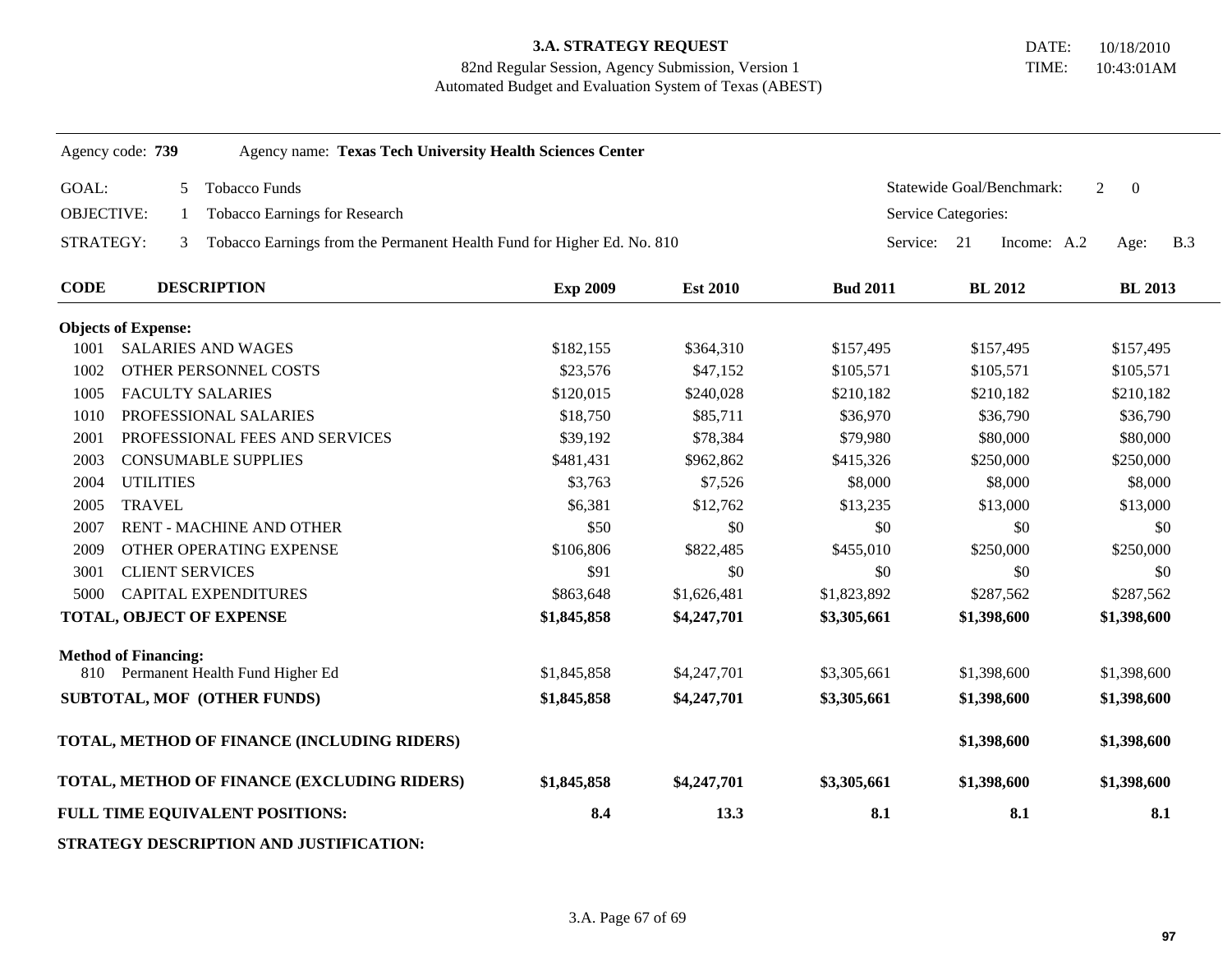| Agency code: 739  |   | Agency name: Texas Tech University Health Sciences Center              |                 |                 |                 |                     |                           |                |     |
|-------------------|---|------------------------------------------------------------------------|-----------------|-----------------|-----------------|---------------------|---------------------------|----------------|-----|
| GOAL:             |   | Tobacco Funds                                                          |                 |                 |                 |                     | Statewide Goal/Benchmark: | $2 \quad 0$    |     |
| <b>OBJECTIVE:</b> |   | <b>Tobacco Earnings for Research</b>                                   |                 |                 |                 | Service Categories: |                           |                |     |
| STRATEGY:         | 3 | Tobacco Earnings from the Permanent Health Fund for Higher Ed. No. 810 |                 |                 |                 | Service: 21         | Income: A.2               | Age:           | B.3 |
| <b>CODE</b>       |   | <b>DESCRIPTION</b>                                                     | <b>Exp 2009</b> | <b>Est 2010</b> | <b>Bud 2011</b> |                     | <b>BL 2012</b>            | <b>BL 2013</b> |     |

The mission of this strategy is to better understand tobacco related diseases, such as cancer, and to develop superior cancer diagnosis and treatment methods. Specific objectives include (1) hiring additional funded faculty to complement current faculty in this research area (2) expanding and disseminating basic, clinical and translational research expertise relevant to cancer and tobacco related diseases, and (3) improving current research facilities and developing new facilities for advanced medical research including the purchase of state-of-the-art instrumentation.

#### **EXTERNAL/INTERNAL FACTORS IMPACTING STRATEGY:**

Increasing peer-reviewed research, especially from the National Institutes of Health is one of the Health Sciences Center's priorities. Funding provided in this strategy will be used as start-up funding for new research initiatives including new faculty, graduate students, post-doctoral fellows and equipment.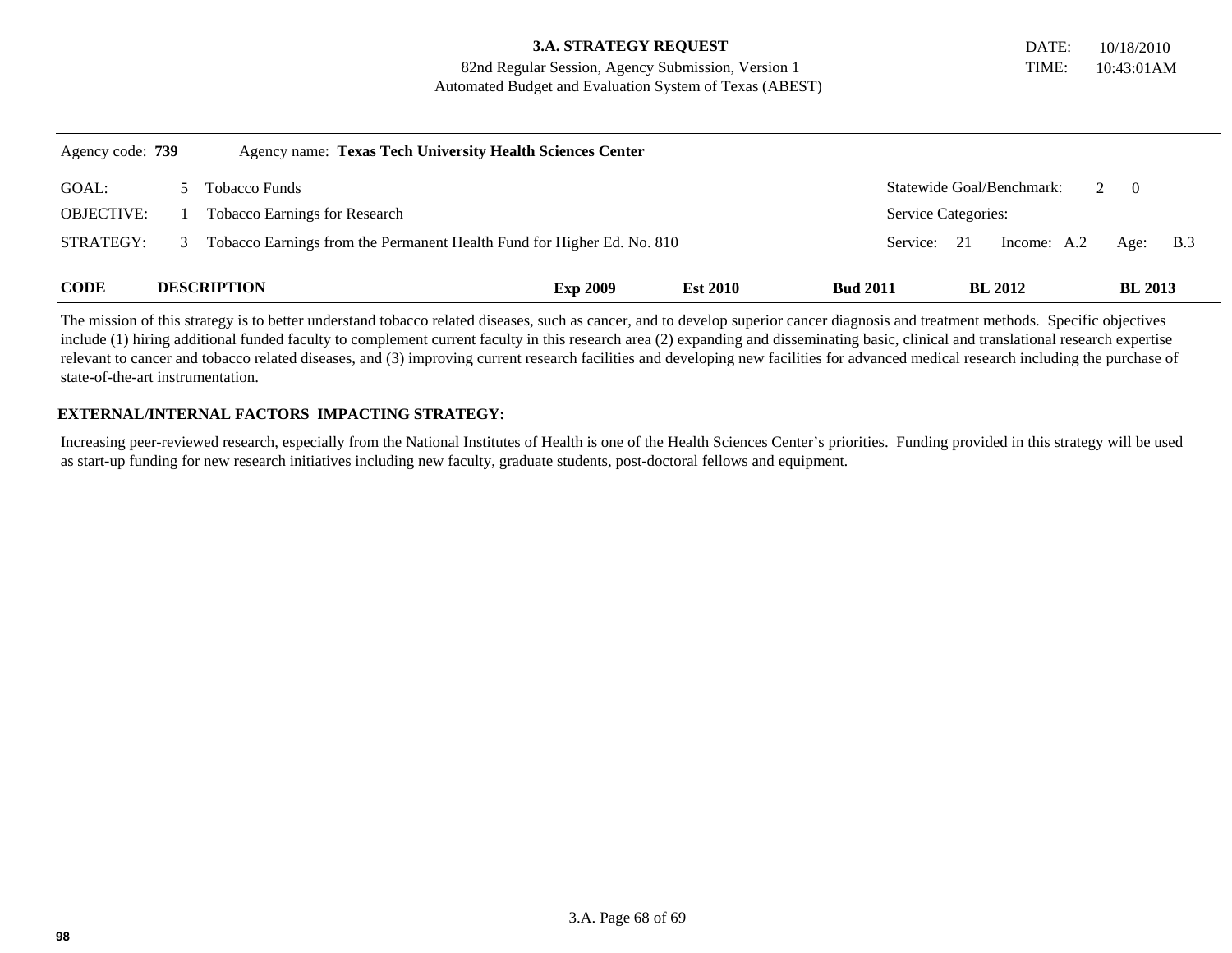Automated Budget and Evaluation System of Texas (ABEST) 82nd Regular Session, Agency Submission, Version 1 TIME: 10:43:01AM

#### **SUMMARY TOTALS:**

| <b>OBJECTS OF EXPENSE:</b><br><b>METHODS OF FINANCE (INCLUDING RIDERS):</b> | \$149,337,323 | \$177,084,035 | \$179,803,375 | \$79,740,689<br>\$79,740,689 | \$79,934,796<br>\$79,934,796 |
|-----------------------------------------------------------------------------|---------------|---------------|---------------|------------------------------|------------------------------|
| <b>METHODS OF FINANCE (EXCLUDING RIDERS):</b>                               | \$149,337,323 | \$177,084,035 | \$179,803,375 | \$79,740,689                 | \$79,934,796                 |
| <b>FULL TIME EQUIVALENT POSITIONS:</b>                                      | 1.773.6       | 1,980.8       | 1,959.1       | 2,104.1                      | 2,104.1                      |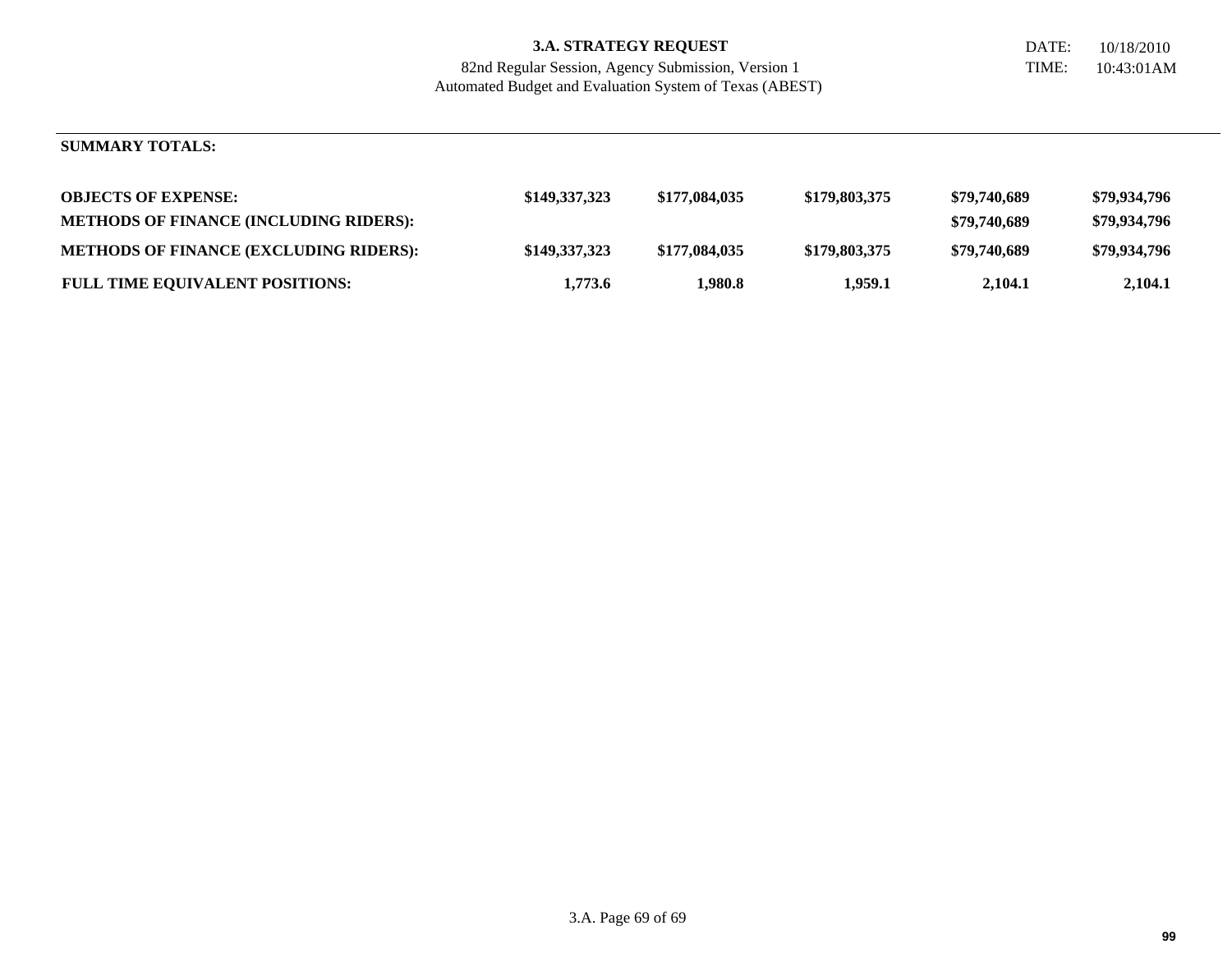## **3.B. Rider Revisions and Additions Request**

| <b>Agency Code:</b><br>739               |                                            | <b>Center</b> | <b>Agency Name:</b><br><b>Texas Tech University Health Sciences</b> | <b>Prepared By:</b><br><b>Penny Harkey</b> | Date:<br>8/2/2010 | <b>Request Level:</b><br><b>Baseline</b> |  |
|------------------------------------------|--------------------------------------------|---------------|---------------------------------------------------------------------|--------------------------------------------|-------------------|------------------------------------------|--|
| <b>Current</b><br>Rider<br><b>Number</b> | Page<br>Number in<br>2008-09<br><b>GAA</b> |               |                                                                     | <b>Proposed Rider Language</b>             |                   |                                          |  |

3 III-192 **South Texas/Border Region Health Professional Education.**

Out of the amounts appropriated above to Texas Tech University Health Sciences Center in Strategy D.1.1 South Texas Professional Education, is the amount of \$906,228 for the fiscal year ending August 31, 2010 and \$906,228 for the fiscal year ending August 31, 2011 for use by the Regional Academic Health Center in El Paso for infrastructure support, faculty salaries, maintenance and operation and library resources.

- a. Any unexpended balances remaining in the appropriations identified in this section as of August 31, 2010 are appropriated to Texas Tech University Health Sciences Center for their original purposes and shall be used with funds appropriated by this section for the fiscal year ending August 31, 2010.
- b. A report by the Texas Tech University Health Sciences Center shall b filed with the Legislative Budget Board and the Governor on or before December 1, 2010, concerning the use of the funds appropriated by this section and the extent to which the purposes specified by this section have been achieved.

*The institution proposes deleting this rider.*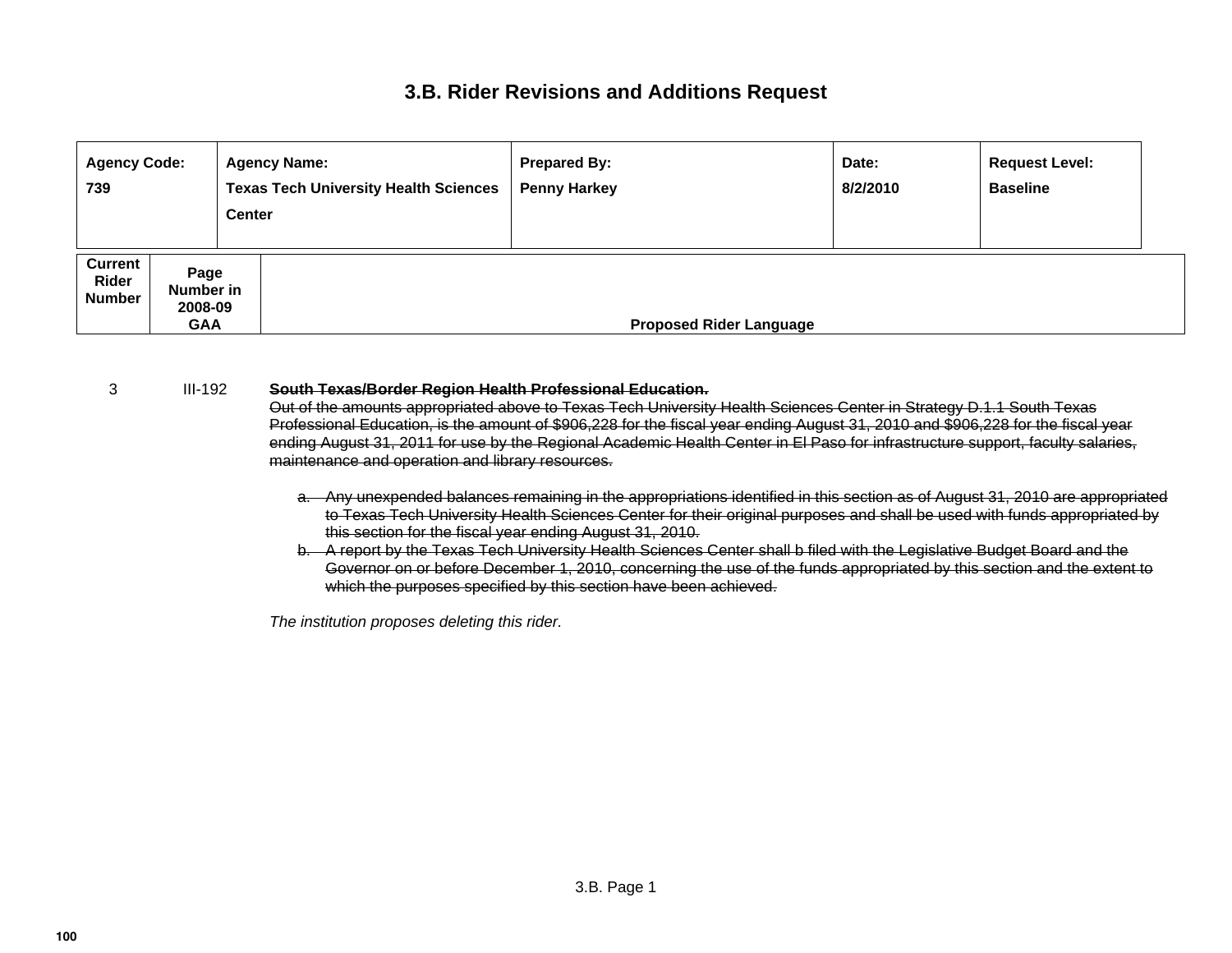## **3.B. Rider Revisions and Additions Request (continued)**

#### 6 III-192 **Estimated Appropriation and Unexpended Balance**

Included in the amounts appropriated above are (1) estimated appropriations of amounts available for distribution or investment returns out of the Permanent Endowment Fund for Texas Tech University Health Sciences Center at El Paso No. 820, (2) estimated appropriations of amounts available for distribution or investment returns out of the Permanent Endowment Fund for the Texas Tech University Health Science Center at locations other than El Paso No. 821 and (3) estimated appropriations of the institution's estimated allocation of amounts available for distribution out of the Permanent Health Fund for Higher Education No. 810.

- a. Amounts available for distribution or investment returns in excess of the amounts estimated are also appropriated to the institution. In the event that amounts available for distribution or investment returns are less than the amounts estimated above, this act may not be construed as appropriating funds to make up the difference.
- b. All balances of estimated appropriations from the Permanent Endowment Fund for the Texas Tech University Health Sciences Center at El Paso No. 820, Permanent Endowment Fund for the Texas Tech University Health Sciences Center at locations other than El Paso No. 821, and of the institution's allocation from the amounts available for distribution out of the Permanent Health Fund for Higher Education No. 810, except for any General Revenue, at the close of the fiscal year ending August 31, 200911, and the income to said fund during the fiscal years beginning September 1, 200911 are hereby appropriated. Any unexpended appropriations made above as of August 31, 20<del>1012</del>, are hereby appropriated to the institution for the same purposes for fiscal year 204413.

*This rider is updated to reflect the appropriate fiscal years for the FY 2012 – FY 2013 biennium.* 

### 7 III-193 **Transfers of Appropriations**

Texas Tech University Health Sciences Center shall transfer from non-Medicaid state appropriated funds up to \$7,500,000 in fiscal year 204012 and up to \$7,500,000 in fiscal year 204413 to the Health and Human Services Commission. The timing of such transfers shall be determined by the Comptroller of Public Accounts in consultation with the Health and Human Services Commission. The Legislative Budget Board is authorized to adjust the amounts of such transfers as necessary to match available federal funds.

*This rider is updated to reflect a maximum transfer and to reflect the appropriate fiscal years for the FY 2012 – FY 2013 biennium.* 

### 8 III-193 **Cancer Research**

Funds appropriated above in Strategy D.3.2, Cancer Research, to the Texas Tech University Health Sciences Center for cancer research in the amount of \$4,800,000 is for new research opportunities for clinical trials in rural und underserved areas of Texas. These services shall be delivered in partnership with an established research entity conducting peer-reviewed research in cancer therapy and control. The amount of funds expended by Texas Tech University Health Sciences Center shall be limited to the amounts outlined in this rider appropriated in the strategy. The appropriation of the funds is contingent upon the execution of a memorandum of understanding between the health sciences center and an established research entity that conduct peer-reviewed, audited research in cancer therapy and control. Any unexpended balance as of August 31, 204412 is hereby appropriated for the same purposes for fiscal year 204413.

*This rider is updated to reflect the amount appropriated in the Cancer Research strategy and to reflect the appropriate fiscal years for the FY 2012 – FY 2013 biennium.*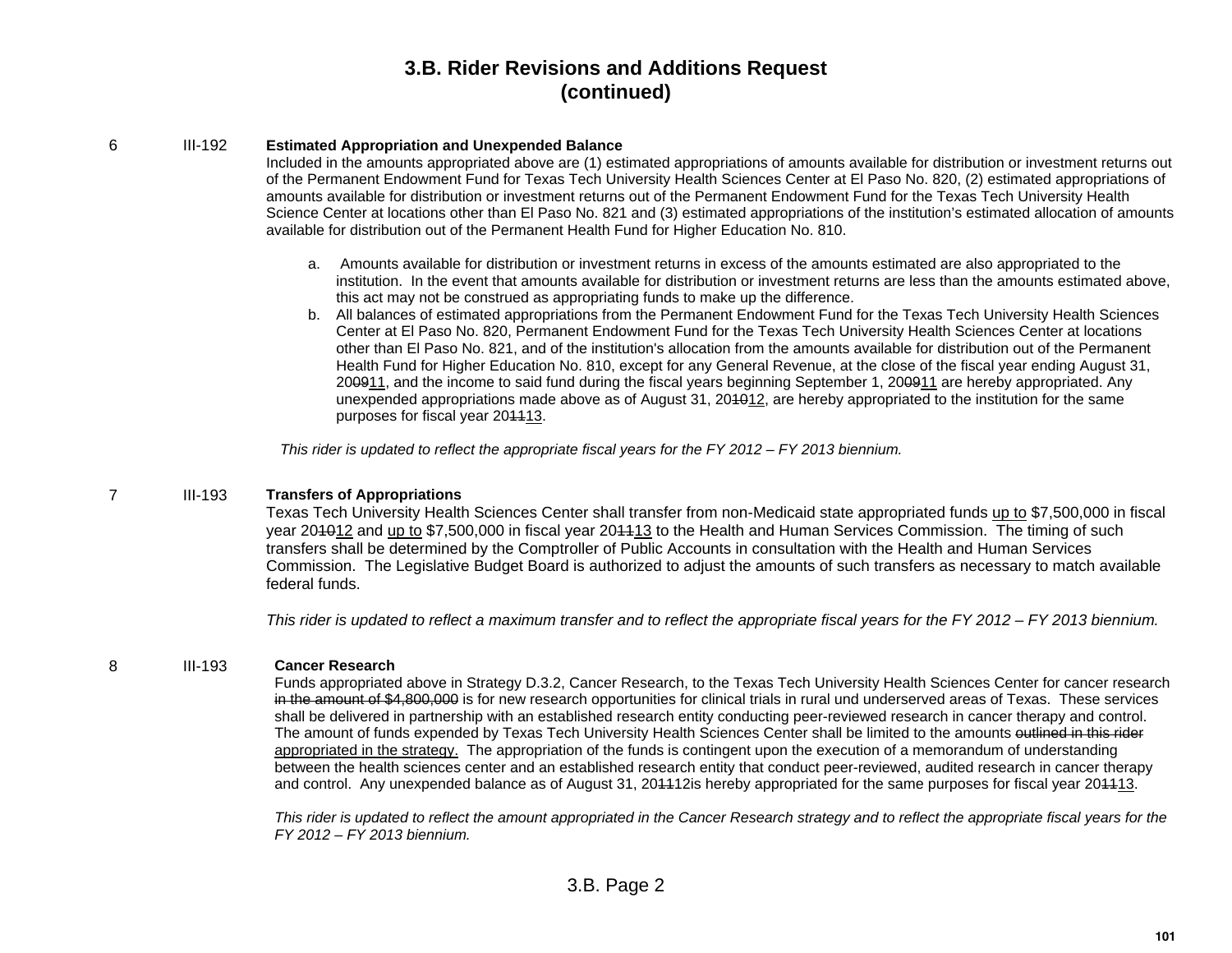## **3.B. Rider Revisions and Additions Request (continued)**

## III-193 **Abilene Pharmacy School Academic Programs**

The Texas Tech University Health Sciences Center School of Pharmacy academic programs at Abilene shall be recognized as a separate campus for the purposes of calculating the small class supplement component of the instruction and operations formula and the multicampus adjustment component of the space projection model.

*This rider is updated to include all academic programs at the Abilene campus.*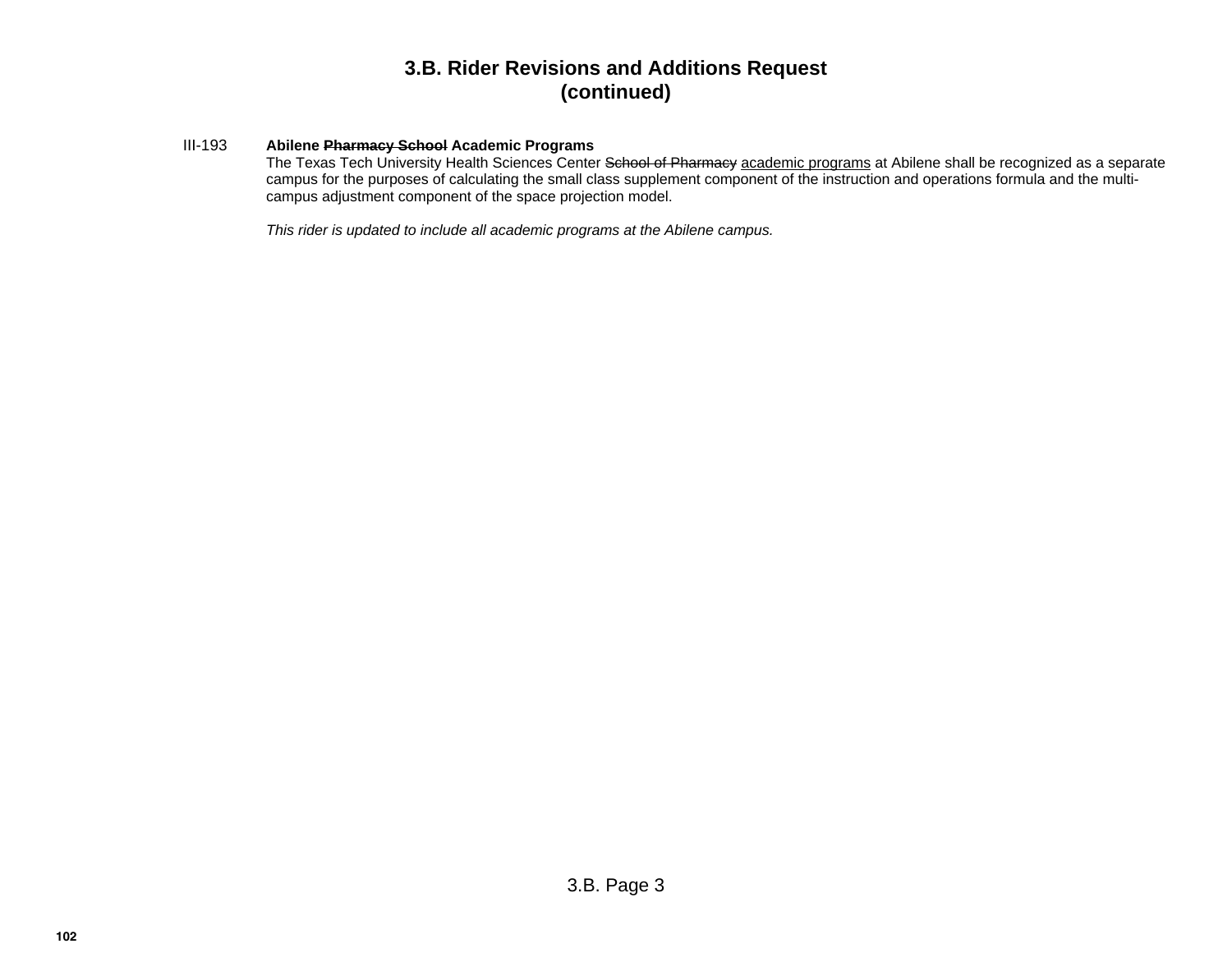## **3.C. Rider Appropriations and Unexpended Balances Request**

| <b>Agency Code:</b>                                                | <b>Agency Name:</b>                                 | <b>Prepared By:</b> | Date:     |  |  |  |  |  |  |  |
|--------------------------------------------------------------------|-----------------------------------------------------|---------------------|-----------|--|--|--|--|--|--|--|
| 739                                                                | <b>Texas Tech University Health Sciences Center</b> | <b>TTUHSC</b>       | 7/30/2010 |  |  |  |  |  |  |  |
| TTUHSC has no rider appropriations or unexpended balances request. |                                                     |                     |           |  |  |  |  |  |  |  |
|                                                                    |                                                     |                     |           |  |  |  |  |  |  |  |
|                                                                    |                                                     |                     |           |  |  |  |  |  |  |  |
|                                                                    |                                                     |                     |           |  |  |  |  |  |  |  |
|                                                                    |                                                     |                     |           |  |  |  |  |  |  |  |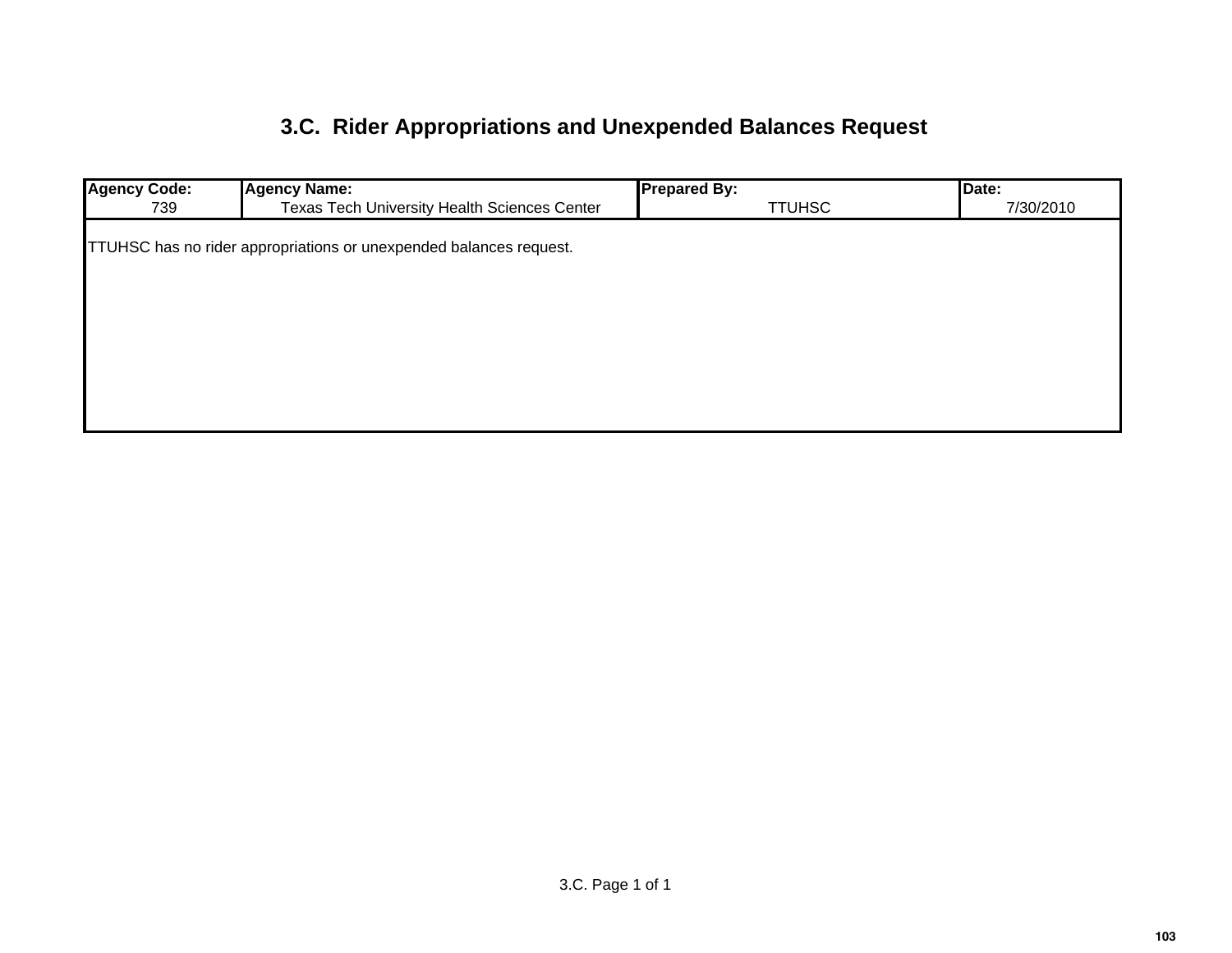**4.A. EXCEPTIONAL ITEM REQUEST SCHEDULE**

DATE:

TIME:

**10/18/2010**

**10:45:39AM**

82nd Regular Session, Agency Submission, Version 1

Automated Budget and Evaluation System of Texas (ABEST)

| Agency code: |      | 739                         | Agency name:                                                        |                                                        |                  |                  |
|--------------|------|-----------------------------|---------------------------------------------------------------------|--------------------------------------------------------|------------------|------------------|
|              |      |                             |                                                                     | <b>Texas Tech University Health Sciences Center</b>    |                  |                  |
| <b>CODE</b>  |      | <b>DESCRIPTION</b>          |                                                                     |                                                        | <b>Excp 2012</b> | <b>Excp 2013</b> |
|              |      |                             | <b>Item Name:</b><br><b>Item Priority:</b>                          | West Texas Area Health Education Center (AHEC) Program |                  |                  |
|              |      |                             | Includes Funding for the Following Strategy or Strategies: 04-04-02 | West Texas Area Health Education Center (AHEC)         |                  |                  |
|              |      | <b>OBJECTS OF EXPENSE:</b>  |                                                                     |                                                        |                  |                  |
|              | 1001 |                             | <b>SALARIES AND WAGES</b>                                           |                                                        | 564,944          | 564,944          |
|              | 1002 |                             | OTHER PERSONNEL COSTS                                               |                                                        | 4,000            | 4,000            |
|              | 2001 |                             | PROFESSIONAL FEES AND SERVICES                                      |                                                        | 1,113,381        | 1,113,381        |
|              | 2003 |                             | <b>CONSUMABLE SUPPLIES</b>                                          |                                                        | 30,697           | 30,697           |
|              | 2004 | <b>UTILITIES</b>            |                                                                     |                                                        | 100              | 100              |
|              | 2005 | <b>TRAVEL</b>               |                                                                     |                                                        | 17,000           | 17,000           |
|              | 2009 |                             | OTHER OPERATING EXPENSE                                             |                                                        | 269,878          | 269,878          |
|              |      |                             | <b>TOTAL, OBJECT OF EXPENSE</b>                                     |                                                        | \$2,000,000      | \$2,000,000      |
|              |      | <b>METHOD OF FINANCING:</b> |                                                                     |                                                        |                  |                  |
|              |      |                             | General Revenue Fund                                                |                                                        | 2,000,000        | 2,000,000        |
|              |      |                             | TOTAL, METHOD OF FINANCING                                          |                                                        | \$2,000,000      | \$2,000,000      |
|              |      |                             | <b>FULL-TIME EQUIVALENT POSITIONS (FTE):</b>                        |                                                        | 12.30            | 12.30            |

### **DESCRIPTION / JUSTIFICATION:**

TTUHSC currently operates the West Texas Area Health Education Center (WTAHEC) which was initiated with funding from the U.S. Department of Health and Human Services. This funding required a long-term sustainment plan to leverage permanent state funding to support the program. The 81st Legislature recognized the importance of this program and provided ARRA funding to supplant the previous federal funding. This exceptional item is to continue the funding provided by the 81st Legislature. Without continuation of funding, this program will be eliminated.

The WTAHEC reduces health service disparities, healthcare provider shortages, and barriers to healthcare access in Texas through regional, need-based community health assessment and health professions workforce development. It introduces youth and their families to health careers, provides community-based clinical training for health professions students, provides practice support, placement and retention of health professionals in high need areas, and expands community-based opportunities to increase health professions training capacity. The clientele are youth, college and health professions students, health professionals, and communities that form a pipeline of future health professionals. A staff of 28 professionals serves 105 western-most Texas counties from offices located in Abilene, Canyon, El Paso, Midland, and Plainview. Programs respond to an expanding and diverse Texas population with chronic need for healthcare professionals in West Texas (21 counties have had no physician for over two decades), yet are the heart of the Texas agriculture and energy-related industries that require an adequate healthcare infrastructure to expand economic development. The Rural Messenger and the Atlas of Rural Health are among several ongoing sentinel publications used by researchers, policy advocates, and decision-makers to understand in detail issues of rural health in Texas and beyond.

#### **EXTERNAL/INTERNAL FACTORS:**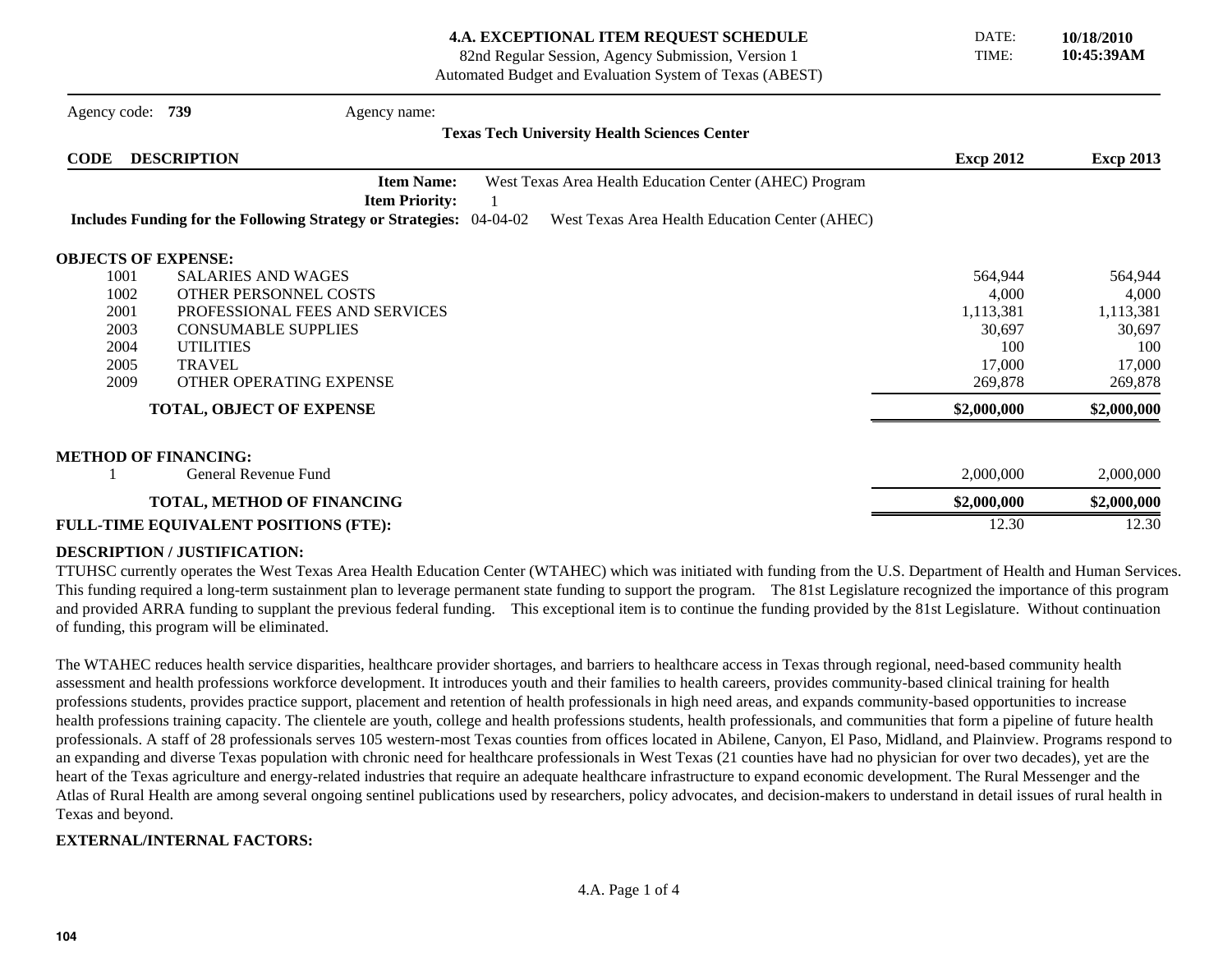#### DATE: **10/18/2010**TIME:**10:45:45AM**

Agency code: **739** Agency name:

## **Texas Tech University Health Sciences Center**

### **CODE DESCRIPTION**

**Excp 2012 Excp 2013**

WTAHEC is integrated and linked to critical rural health programming for West Texas. Loss of funding would create a disparity to the region by eliminating the benefits of AHEC programming in community-based health education and healthcare workforce development for nearly ½ the state. The East Texas AHEC based at UTMB and the South Texas AHEC housed at UTHSC San Antonio, are currently funded from general revenue. These programs serve the remainder of the state.

Without continued funding, 26 professionals will be terminated, reassigned or demoted and 5 centers will close displacing local employees. Health professions students will lose rotation opportunities to rural practices negatively impacting clinical capacity for training programs and significant scholarship reductions will impact every health profession program. HealthMATCH program would cease. Career shadowing/exploration, community-based training, and the opportunity for rural communities to meet their long term health professions needs will be severely limited. Programs in rural workforce development, health needs assessments/analysis would also be eliminated and along with it the potential to bring considerable new federal and other funding to West Texas. The focal point and leadership of rural innovation and promising initiatives would drop to a low priority.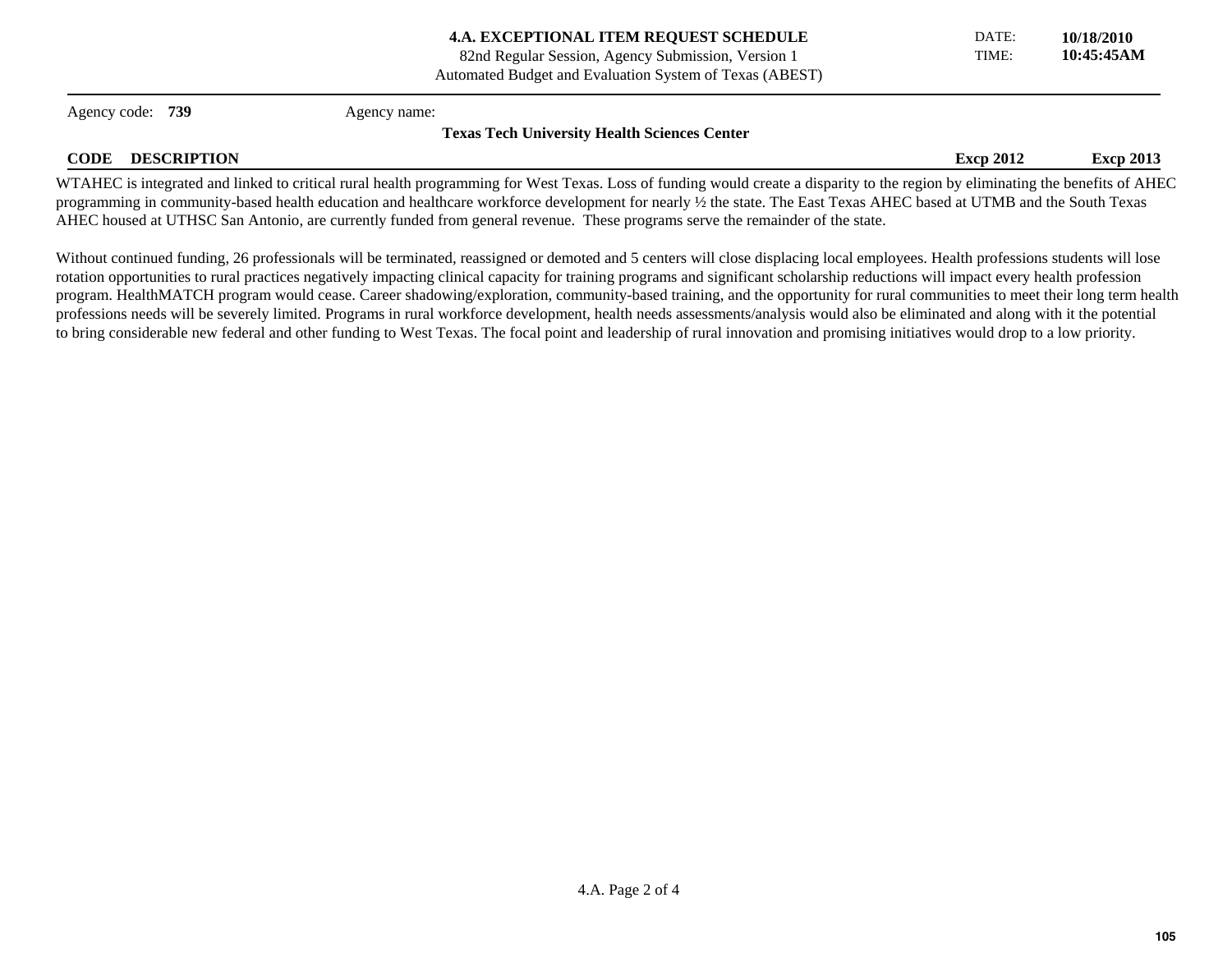**4.A. EXCEPTIONAL ITEM REQUEST SCHEDULE**

82nd Regular Session, Agency Submission, Version 1

Automated Budget and Evaluation System of Texas (ABEST)

DATE: **10/18/2010** TIME:**10:45:45AM**

| Agency code: |      | 739                                               | Agency name:                                                        |   |                                                                                                                                                   |                  |                  |
|--------------|------|---------------------------------------------------|---------------------------------------------------------------------|---|---------------------------------------------------------------------------------------------------------------------------------------------------|------------------|------------------|
|              |      |                                                   |                                                                     |   | <b>Texas Tech University Health Sciences Center</b>                                                                                               |                  |                  |
| <b>CODE</b>  |      | <b>DESCRIPTION</b>                                |                                                                     |   |                                                                                                                                                   | <b>Excp 2012</b> | <b>Excp 2013</b> |
|              |      |                                                   | <b>Item Name:</b><br><b>Item Priority:</b>                          | 2 | Tuition Revenue Bond Debt Service                                                                                                                 |                  |                  |
|              |      |                                                   | Includes Funding for the Following Strategy or Strategies: 03-02-01 |   | <b>Tuition Revenue Bond Retirement</b>                                                                                                            |                  |                  |
|              | 2008 | <b>OBJECTS OF EXPENSE:</b><br><b>DEBT SERVICE</b> |                                                                     |   |                                                                                                                                                   |                  |                  |
|              |      |                                                   |                                                                     |   |                                                                                                                                                   | 13,064,890       | 13,674,450       |
|              |      |                                                   | <b>TOTAL, OBJECT OF EXPENSE</b>                                     |   |                                                                                                                                                   | \$13,064,890     | \$13,674,450     |
|              |      | <b>METHOD OF FINANCING:</b>                       | General Revenue Fund                                                |   |                                                                                                                                                   | 13,064,890       | 13,674,450       |
|              |      |                                                   | TOTAL, METHOD OF FINANCING                                          |   |                                                                                                                                                   | \$13,064,890     | \$13,674,450     |
|              |      | DESCRIPTION / JUSTIFICATION:                      |                                                                     |   | TTUHSC is requesting authorization for the following Tuition Revenue Bonds. This exceptional item is for the debt service related to these bonds. |                  |                  |

Lubbock Education, Research and Technology Building To construct a 100,000 square foot research, technology and education building. Total Project - \$45 million TRB - \$40.5 million; Donations - \$4.5 million Debt Service – 2012 - \$3,351,400; 2013 - \$3,509,900

El Paso Medical Science Building II To construct a 150,000 square foot research facility to support the expanding research programs in El Paso. Total Project - \$65 million TRB - \$58.5 million; Donations – \$6.5 million. Debt Service – 2012 - \$4,841,350; 2013 - \$5,069,200

El Paso Clinical Science Building To construct a 87,500 square foot clinical science facility in El Paso. Total Project - \$30 million TRB - \$27 million; Donations – \$3 million. Debt Service – 2012 - \$2,232,650; 2013 - \$2,336,750

Permian Basin Academic Facility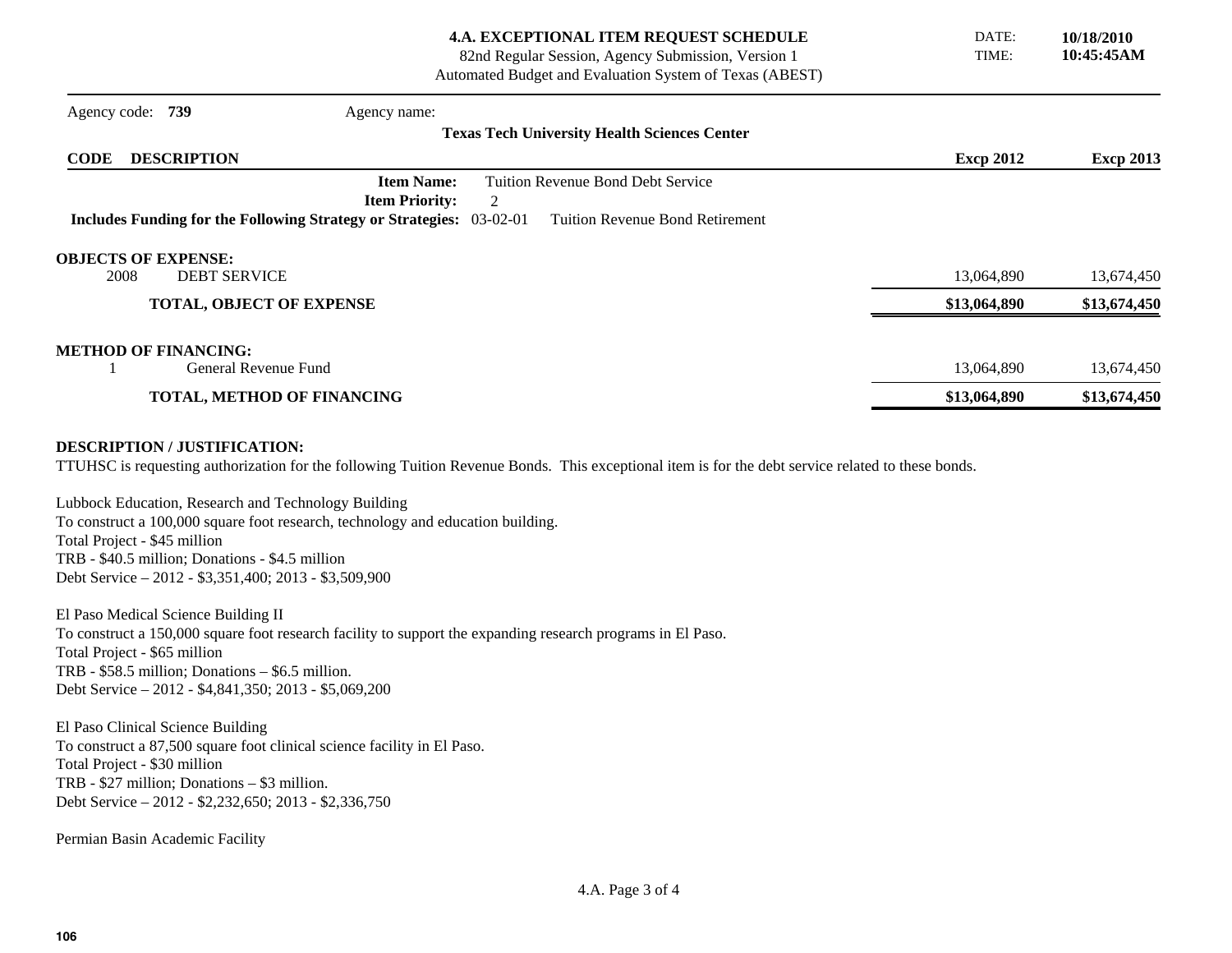82nd Regular Session, Agency Submission, Version 1

Automated Budget and Evaluation System of Texas (ABEST)

| Agency code: 739 |                                                      | Agency name:                                                                                                                          |                  |                  |
|------------------|------------------------------------------------------|---------------------------------------------------------------------------------------------------------------------------------------|------------------|------------------|
|                  |                                                      | <b>Texas Tech University Health Sciences Center</b>                                                                                   |                  |                  |
| <b>CODE</b>      | <b>DESCRIPTION</b>                                   |                                                                                                                                       | <b>Excp 2012</b> | <b>Excp 2013</b> |
|                  |                                                      | To construct a 54,000 square foot facility to accommodate academic program expansion in the Permian Basin.                            |                  |                  |
|                  | Total Project - \$18.9 million                       |                                                                                                                                       |                  |                  |
|                  | TRB - $$17.01$ million; Donations $- $1.89$ million. |                                                                                                                                       |                  |                  |
|                  |                                                      | Debt Service – 2012 - \$1,408,790; 2013 - \$1,472,000                                                                                 |                  |                  |
|                  |                                                      | Amarillo Panhandle Clinical/Hospital Simulation Center                                                                                |                  |                  |
|                  |                                                      | To construct and equip a 30,000 square foot simulation center on the Texas Tech University Health Sciences Center campus in Amarillo. |                  |                  |
|                  | Total Project - \$16.5 million                       |                                                                                                                                       |                  |                  |
|                  | TRB - $$14.85$ million; Donations $- $1.65$ million. |                                                                                                                                       |                  |                  |
|                  |                                                      | Debt Service – 2012 - \$1,230,700; 2013 - \$1,286,600                                                                                 |                  |                  |
|                  |                                                      | Debt Service - 2012 - \$13,064,890; 2013 - \$13,674,450                                                                               |                  |                  |
|                  | <b>EXTERNAL/INTERNAL FACTORS:</b>                    |                                                                                                                                       |                  |                  |

Requested debt service has been estimated assuming 20-year level debt service at 6%. These assumptions have traditionally been used by all institutions of higher education in the legislative appropriations process and are consistent with the assumptions used by the LBB and the Texas Bond Review Board in their Debt Affordability Study and in the calculation of the State's debt limit.

This assumption is only used in estimating the initial debt service. Following the initial appropriation, the actual debt service schedule from the actual TRB issuance are used to request the annual TRB debt service.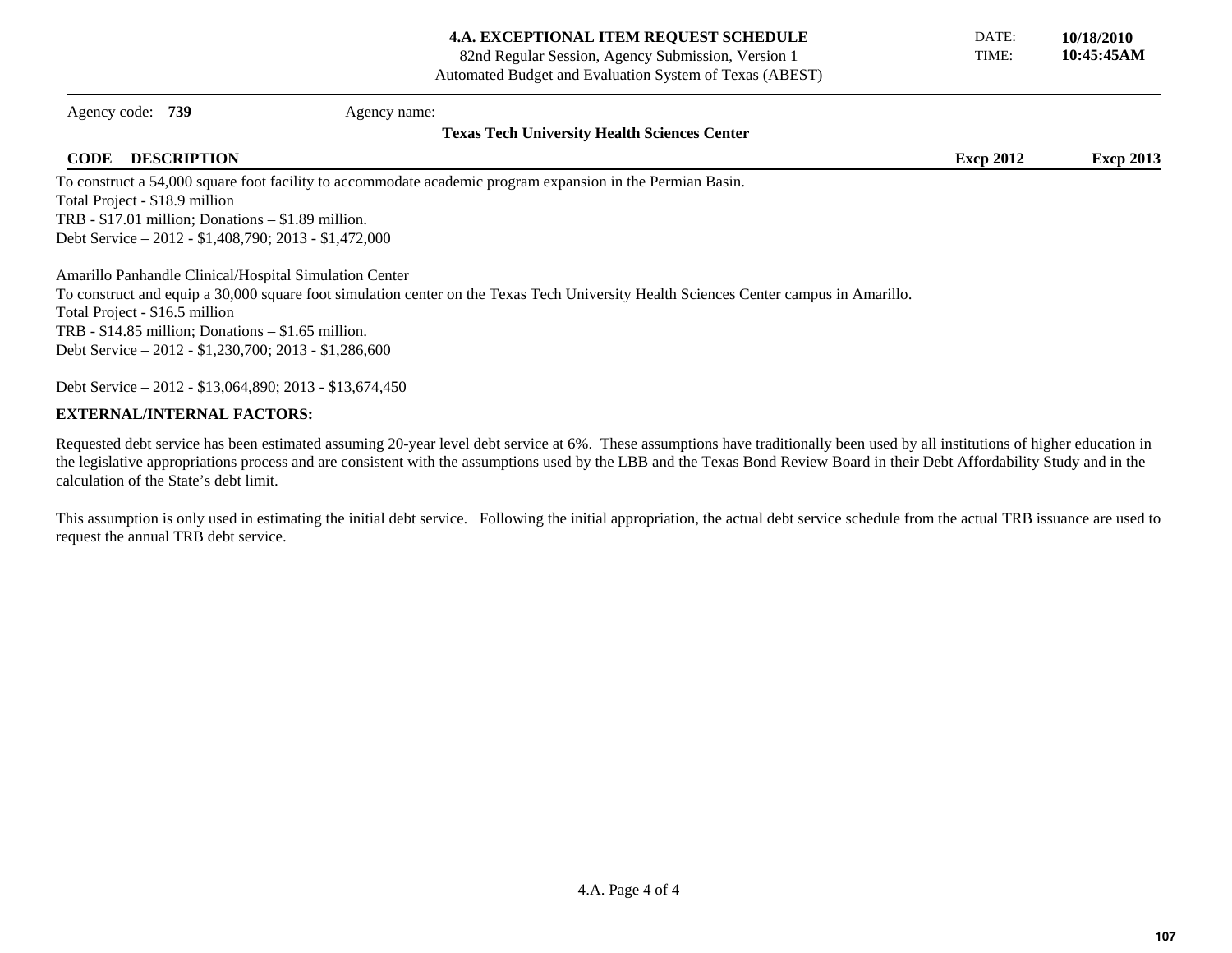#### **4.B. EXCEPTIONAL ITEMS STRATEGY ALLOCATION SCHEDULE**

Automated Budget and Evaluation System of Texas (ABEST) 82nd Regular Session, Agency Submission, Version 1

DATE: **10/18/2010**

TIME: **10:46:11AM**

Agency code: **739**

## **Texas Tech University Health Sciences Center**

| Code Description                |                                              | Excp 2012                                              | Excp 2013   |
|---------------------------------|----------------------------------------------|--------------------------------------------------------|-------------|
| <b>Item Name:</b>               |                                              | West Texas Area Health Education Center (AHEC) Program |             |
| <b>Allocation to Strategy:</b>  | $4 - 4 - 2$                                  | West Texas Area Health Education Center (AHEC)         |             |
| <b>OBJECTS OF EXPENSE:</b>      |                                              |                                                        |             |
| 1001                            | <b>SALARIES AND WAGES</b>                    | 564,944                                                | 564,944     |
| 1002                            | OTHER PERSONNEL COSTS                        | 4,000                                                  | 4,000       |
| 2001                            | PROFESSIONAL FEES AND SERVICES               | 1,113,381                                              | 1,113,381   |
| 2003                            | <b>CONSUMABLE SUPPLIES</b>                   | 30,697                                                 | 30,697      |
| 2004                            | <b>UTILITIES</b>                             | 100                                                    | 100         |
| 2005                            | <b>TRAVEL</b>                                | 17,000                                                 | 17,000      |
| 2009                            | OTHER OPERATING EXPENSE                      | 269,878                                                | 269,878     |
| <b>TOTAL, OBJECT OF EXPENSE</b> |                                              | \$2,000,000                                            | \$2,000,000 |
| <b>METHOD OF FINANCING:</b>     |                                              |                                                        |             |
|                                 | General Revenue Fund                         | 2,000,000                                              | 2,000,000   |
| TOTAL, METHOD OF FINANCING      |                                              | \$2,000,000                                            | \$2,000,000 |
|                                 | <b>FULL-TIME EQUIVALENT POSITIONS (FTE):</b> | 12.3                                                   | 12.3        |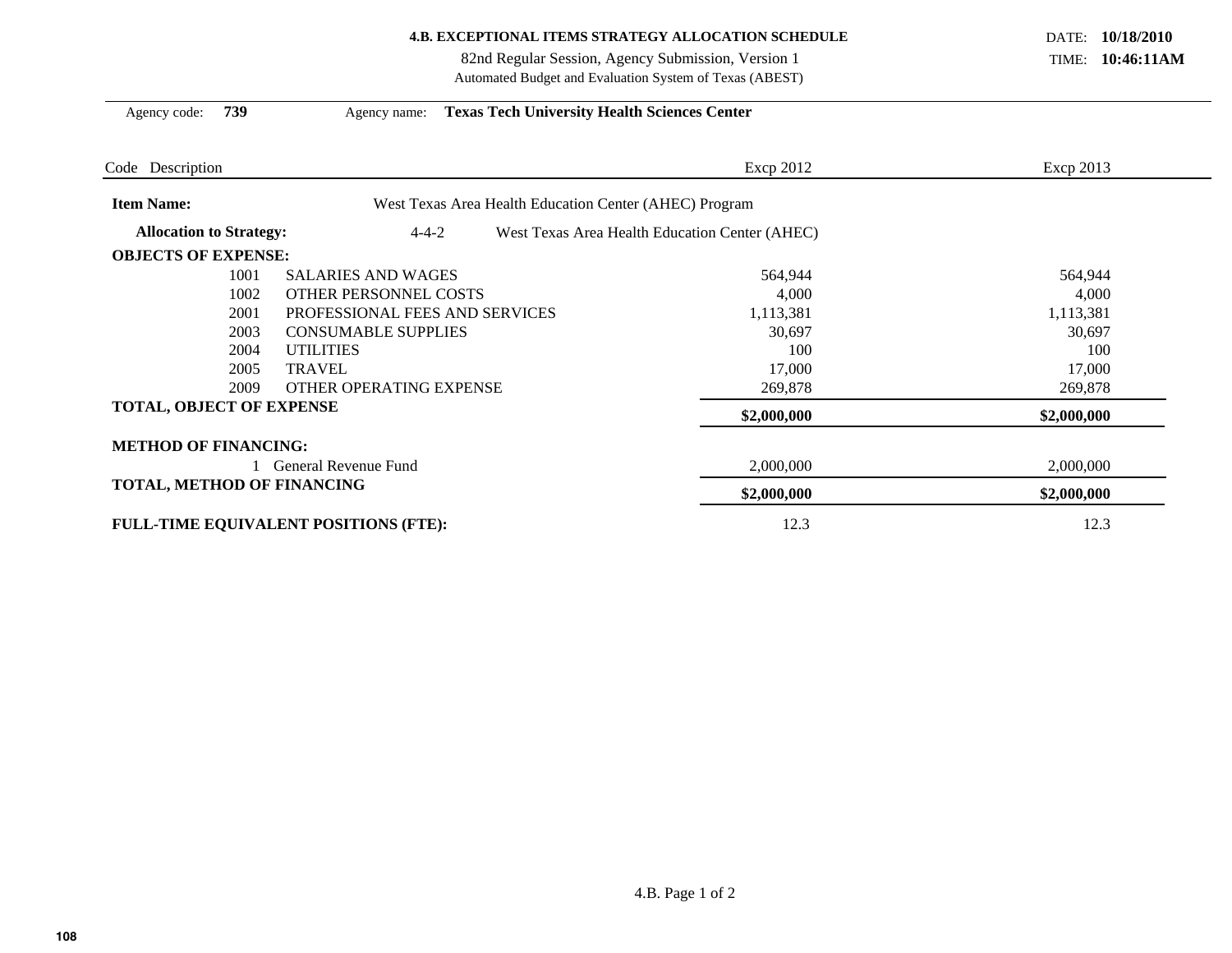#### **4.B. EXCEPTIONAL ITEMS STRATEGY ALLOCATION SCHEDULE**

Automated Budget and Evaluation System of Texas (ABEST) 82nd Regular Session, Agency Submission, Version 1

DATE: **10/18/2010**

TIME: **10:46:14AM**

Agency code: **739**

## **Texas Tech University Health Sciences Center**

| Code Description                |                             |                                   | Excp 2012    | Excp 2013    |
|---------------------------------|-----------------------------|-----------------------------------|--------------|--------------|
| <b>Item Name:</b>               |                             | Tuition Revenue Bond Debt Service |              |              |
| <b>Allocation to Strategy:</b>  | $3 - 2 - 1$                 | Tuition Revenue Bond Retirement   |              |              |
| <b>OBJECTS OF EXPENSE:</b>      |                             |                                   |              |              |
| 2008                            | <b>DEBT SERVICE</b>         |                                   | 13,064,890   | 13,674,450   |
| <b>TOTAL, OBJECT OF EXPENSE</b> |                             |                                   | \$13,064,890 | \$13,674,450 |
| <b>METHOD OF FINANCING:</b>     |                             |                                   |              |              |
|                                 | <b>General Revenue Fund</b> |                                   | 13,064,890   | 13,674,450   |
| TOTAL, METHOD OF FINANCING      |                             |                                   | \$13,064,890 | \$13,674,450 |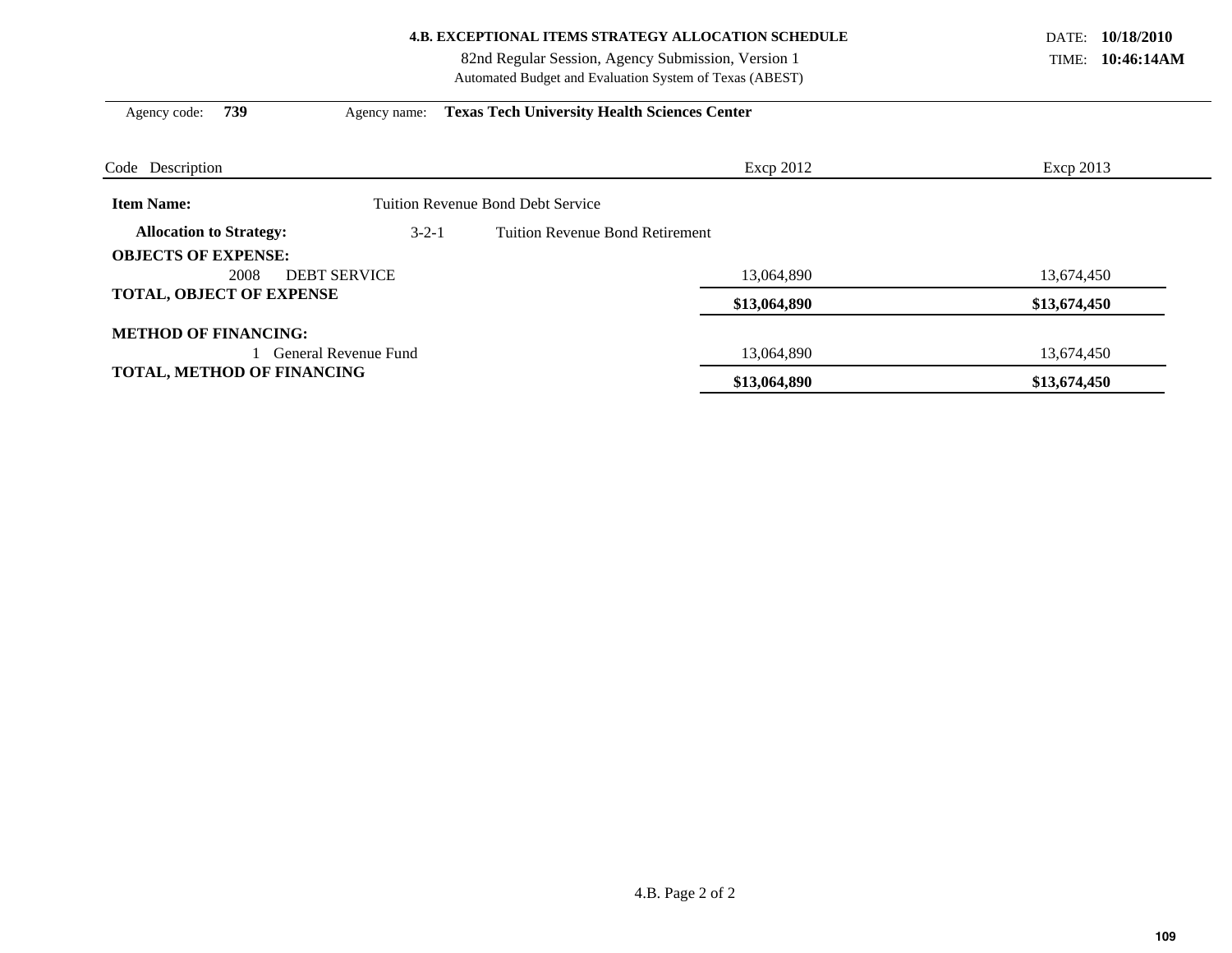|                             |     |                                           | <b>4.C. EXCEPTIONAL ITEMS STRATEGY REQUEST</b><br>82nd Regular Session, Agency Submission, Version 1<br>Automated Budget and Evaluation System of Texas (ABEST) | DATE:<br>TIME:                                      |                           | 10/18/2010<br>10:46:50AM |                  |              |
|-----------------------------|-----|-------------------------------------------|-----------------------------------------------------------------------------------------------------------------------------------------------------------------|-----------------------------------------------------|---------------------------|--------------------------|------------------|--------------|
| Agency Code:                | 739 |                                           | Agency name:                                                                                                                                                    | <b>Texas Tech University Health Sciences Center</b> |                           |                          |                  |              |
| GOAL:                       |     | 3 Provide Infrastructure Support          |                                                                                                                                                                 |                                                     | Statewide Goal/Benchmark: |                          |                  | $2 - 0$      |
| <b>OBJECTIVE:</b>           |     | 2 Infrastructure Support                  |                                                                                                                                                                 | Service Categories:                                 |                           |                          |                  |              |
| STRATEGY:                   |     | <b>Tuition Revenue Bond Retirement</b>    |                                                                                                                                                                 | Service: 10                                         | Income:                   | A.2                      | Age:             | B.3          |
| <b>CODE DESCRIPTION</b>     |     |                                           |                                                                                                                                                                 | <b>Excp 2012</b>                                    |                           |                          | <b>Excp 2013</b> |              |
| <b>OBJECTS OF EXPENSE:</b>  |     |                                           |                                                                                                                                                                 |                                                     |                           |                          |                  |              |
| <b>DEBT SERVICE</b><br>2008 |     |                                           |                                                                                                                                                                 |                                                     | 13,064,890                |                          |                  | 13,674,450   |
|                             |     | <b>Total, Objects of Expense</b>          |                                                                                                                                                                 |                                                     | \$13,064,890              |                          |                  | \$13,674,450 |
| <b>METHOD OF FINANCING:</b> |     |                                           |                                                                                                                                                                 |                                                     |                           |                          |                  |              |
|                             |     | General Revenue Fund                      |                                                                                                                                                                 |                                                     | 13,064,890                |                          |                  | 13,674,450   |
|                             |     | <b>Total, Method of Finance</b>           |                                                                                                                                                                 |                                                     | \$13,064,890              |                          |                  | \$13,674,450 |
|                             |     | EXCEPTIONAL ITEM(S) INCLUDED IN STRATEGY: |                                                                                                                                                                 |                                                     |                           |                          |                  |              |

#### Tuition Revenue Bond Debt Service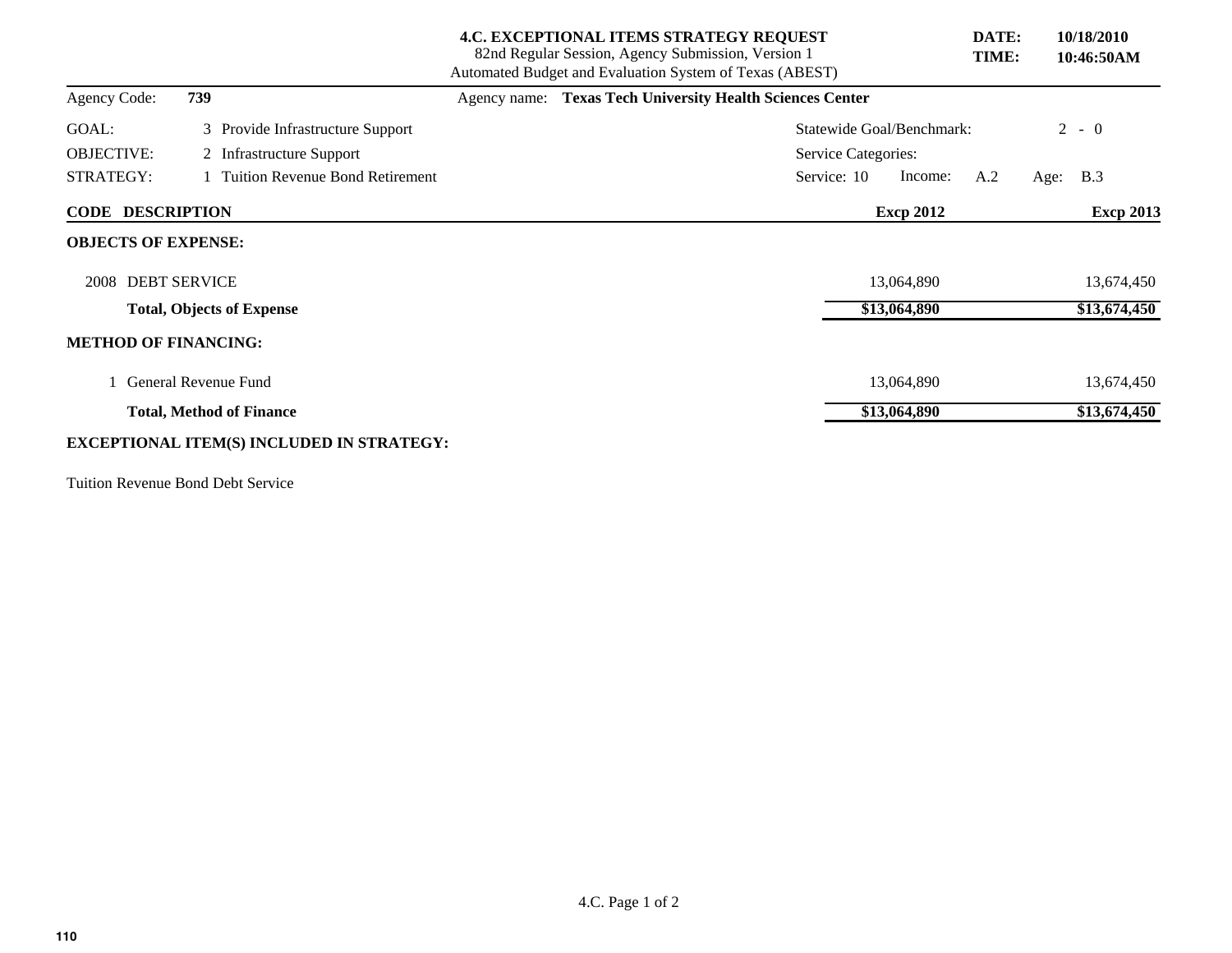|                                              |                                 |                                                                                                                                                                                                                  | <b>4.C. EXCEPTIONAL ITEMS STRATEGY REQUEST</b><br>82nd Regular Session, Agency Submission, Version 1<br>Automated Budget and Evaluation System of Texas (ABEST) | DATE:<br>TIME:                                                                     |     | 10/18/2010<br>10:46:56AM |                                                                                    |
|----------------------------------------------|---------------------------------|------------------------------------------------------------------------------------------------------------------------------------------------------------------------------------------------------------------|-----------------------------------------------------------------------------------------------------------------------------------------------------------------|------------------------------------------------------------------------------------|-----|--------------------------|------------------------------------------------------------------------------------|
| Agency Code:                                 |                                 | 739                                                                                                                                                                                                              |                                                                                                                                                                 | Agency name: Texas Tech University Health Sciences Center                          |     |                          |                                                                                    |
| GOAL:<br><b>OBJECTIVE:</b><br>STRATEGY:      |                                 | 4 Provide Special Item Support<br>4 Health Care Special Items<br>2 West Texas Area Health Education Center (AHEC)                                                                                                |                                                                                                                                                                 | Statewide Goal/Benchmark:<br>Service Categories:<br>Service: 19<br>Income:         | A.2 | Age:                     | $2 - 0$<br><b>B.3</b>                                                              |
| <b>CODE DESCRIPTION</b>                      |                                 |                                                                                                                                                                                                                  |                                                                                                                                                                 | <b>Excp 2012</b>                                                                   |     |                          | <b>Excp 2013</b>                                                                   |
|                                              |                                 | <b>OBJECTS OF EXPENSE:</b>                                                                                                                                                                                       |                                                                                                                                                                 |                                                                                    |     |                          |                                                                                    |
| 1001<br>1002<br>2001<br>2003<br>2005<br>2009 | 2004 UTILITIES<br><b>TRAVEL</b> | <b>SALARIES AND WAGES</b><br>OTHER PERSONNEL COSTS<br>PROFESSIONAL FEES AND SERVICES<br><b>CONSUMABLE SUPPLIES</b><br>OTHER OPERATING EXPENSE<br><b>Total, Objects of Expense</b><br><b>METHOD OF FINANCING:</b> |                                                                                                                                                                 | 564,944<br>4,000<br>1,113,381<br>30,697<br>100<br>17,000<br>269,878<br>\$2,000,000 |     |                          | 564,944<br>4,000<br>1,113,381<br>30,697<br>100<br>17,000<br>269,878<br>\$2,000,000 |
|                                              |                                 |                                                                                                                                                                                                                  |                                                                                                                                                                 |                                                                                    |     |                          |                                                                                    |
|                                              |                                 | General Revenue Fund                                                                                                                                                                                             |                                                                                                                                                                 | 2,000,000                                                                          |     |                          | 2,000,000                                                                          |
|                                              |                                 | <b>Total, Method of Finance</b>                                                                                                                                                                                  |                                                                                                                                                                 | \$2,000,000                                                                        |     |                          | \$2,000,000                                                                        |
|                                              |                                 | FULL-TIME EQUIVALENT POSITIONS (FTE):                                                                                                                                                                            |                                                                                                                                                                 | 12.3                                                                               |     |                          | 12.3                                                                               |

## **EXCEPTIONAL ITEM(S) INCLUDED IN STRATEGY:**

West Texas Area Health Education Center (AHEC) Program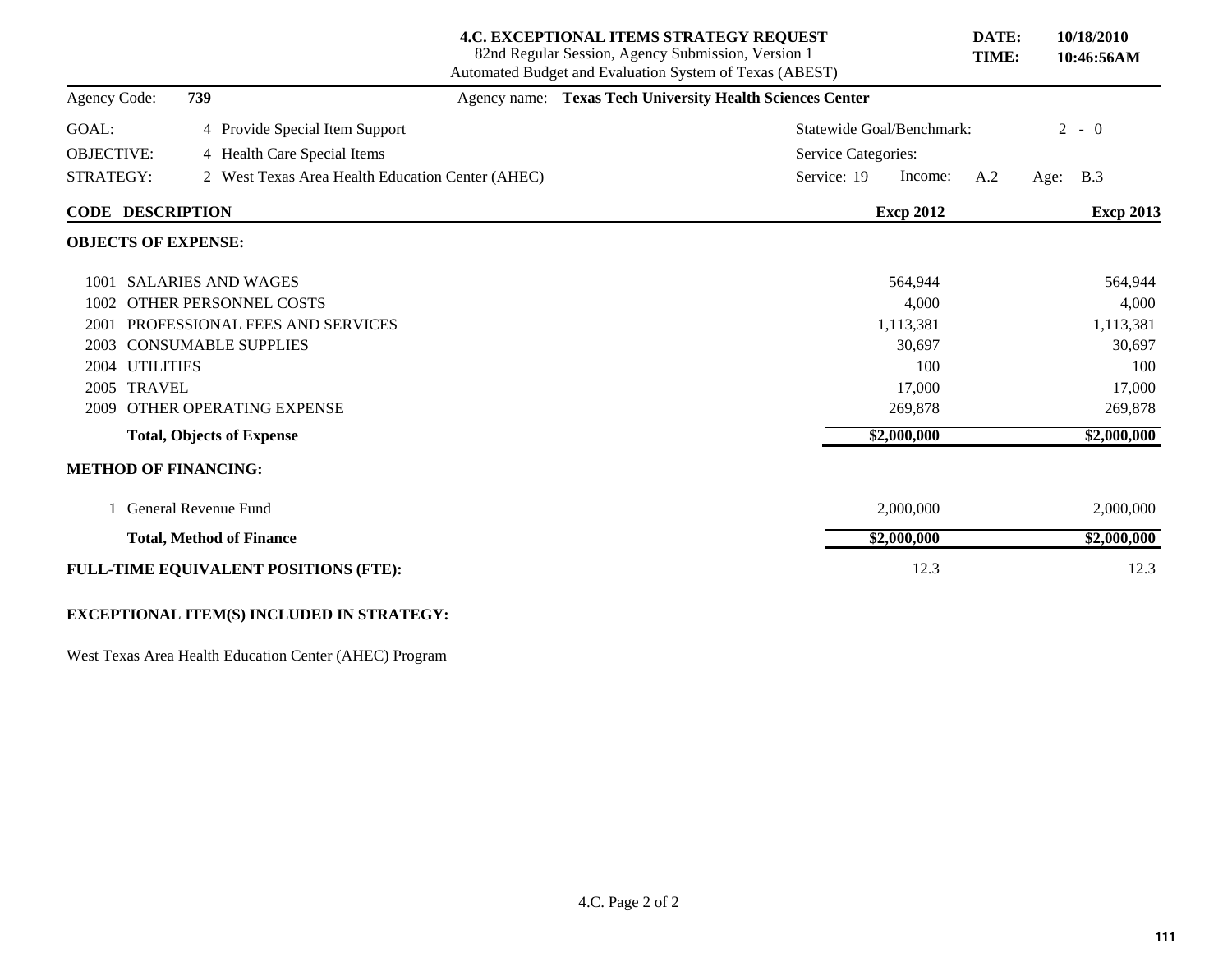COMPARISON TO STATEWIDE HUB PROCUREMENT GOALS

|                  |                                   |        |                                 |             |                  | <b>Total</b>        |        |                                 |              |                  | <b>Total</b>        |
|------------------|-----------------------------------|--------|---------------------------------|-------------|------------------|---------------------|--------|---------------------------------|--------------|------------------|---------------------|
| <b>Statewide</b> | Procurement                       |        | <b>HUB Expenditures FY 2008</b> |             |                  | <b>Expenditures</b> |        | <b>HUB Expenditures FY 2009</b> |              |                  | <b>Expenditures</b> |
| <b>HUB</b> Goals | Category                          | % Goal | % Actual                        | <b>Diff</b> | <b>Actual</b> \$ | <b>FY 2008</b>      | % Goal | % Actual                        | <b>Diff</b>  | <b>Actual</b> \$ | <b>FY 2009</b>      |
| 1.9%             | <b>Heavy Construction</b>         | 13.0 % | 100.0%                          | 87.0%       | \$75,200         | \$75,200            | 50.0 % | $0.0\%$                         | -50.0%       | \$0              | \$0                 |
| 26.1%            | <b>Building Construction</b>      | 27.0 % | 29.6%                           | 2.6%        | \$8,965,896      | \$30,290,296        | 30.0 % |                                 | 18.4% -11.6% | \$3,099,162      | \$16,887,073        |
| 57.2%            | <b>Special Trade Construction</b> | 30.0 % | 44.2%                           | 14.2%       | \$1,858,888      | \$4,208,149         | 45.0 % | 62.2%                           | 17.2%        | \$7,231,563      | \$11,624,388        |
| 20.0%            | <b>Professional Services</b>      | 4.0 %  | $1.6\%$                         | $-2.4\%$    | \$324,572        | \$19,858,599        | 4.0 %  | $.2\%$                          | $-2.8\%$     | \$227,382        | \$19,395,342        |
| 33.0%            | Other Services                    | 10.0 % | 4.7%                            | $-5.3\%$    | \$616,745        | \$13,205,515        | 6.0%   | 8.4%                            | 2.4%         | \$1,334,000      | \$15,830,574        |
| 12.6%            | Commodities                       | 32.0 % | 30.3%                           | $-1.7\%$    | \$11,621,263     | \$38,383,307        | 32.0 % | 30.4%                           | $-1.6\%$     | \$17,114,517     | \$56,378,651        |
|                  | <b>Total Expenditures</b>         |        | 22.1%                           |             | \$23,462,564     | \$106,021,066       |        | 24.1%                           |              | \$29,006,624     | \$120,116,028       |

## **B. Assessment of Fiscal Year 2008 - 2009 Efforts to Meet HUB Procurement Goals**

Agency Code: **739** Agency: **Texas Tech University Health Sciences Center**

**A. Fiscal Year 2008 - 2009 HUB Expenditure Information**

## **Attainment:**

The agency attained or exceeded three of the six or 50% of the applicable statewide HUB procurement goals in FY 2008. The agency attained or exceeded two of the six or 33% of the applicable statewide HUB procurement goals in FY 2009.

## **Applicability:**

All procurement categories were applicable to the agency.

## **Factors Affecting Attainment:**

Although our agency has seen a marked improvement in total HUB expenditures, Texas Tech University Health Sciences Center has had the most success with HUBs in the Building Construction, Special Trade Construction and Commodity Purchasing categories as indicated in the table above. The limited availability of certified HUB vendors for our Professional Services and Other Services contracts continue to affect our HUB goal attainment for these areas. Most of our purchases in these procurement categories are for specialized medical and lab equipment, maintenance and repair services, and professional /medical services that support our Managed Health Care clinics and research labs.

## **"Good-Faith" Efforts:**

During Fiscal Year 2008-09 our agency participated in 35 economic opportunity forums and other HUB outreach events throughout the state of Texas.

In our continuing efforts to improve HUB participation, our HUB office presented training sessions and information briefings to vendors during our HUB outreach events and pre-bid conferences, and we continuously assist vendors with the HUB certification process, Mentor Protege Program, HUB Subcontracting Plans (HSPs), and the Centralized Master Bidders List (CMBL).

Automated Budget and Evaluation System of Texas (ABEST) 82nd Regular Session, Agency Submission, Version 1

Date:Time: **10:47:28AM10/18/2010**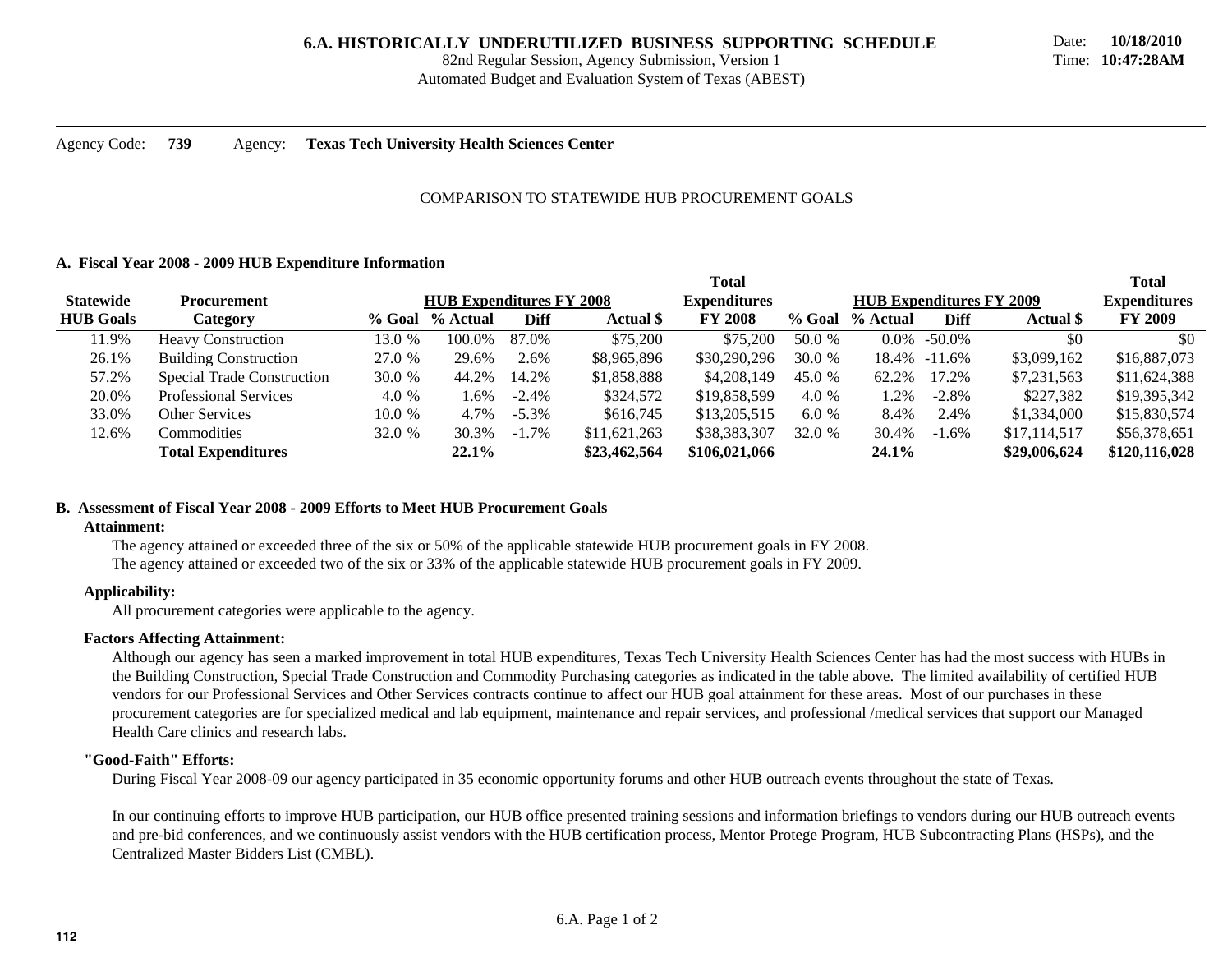## Agency Code: **739** Agency: **Texas Tech University Health Sciences Center**

In an effort to provide vendors with up-to-date procurement information, and allow access to respond to our agency procurement solicitations, our agency established "TechBid" an electronic bidding site that connects our all institutional campuses to one system.

During this period our agency sponsored and maintained five Mentor Protege Program Agreements with office, computer, and pharmaceutical suppliers.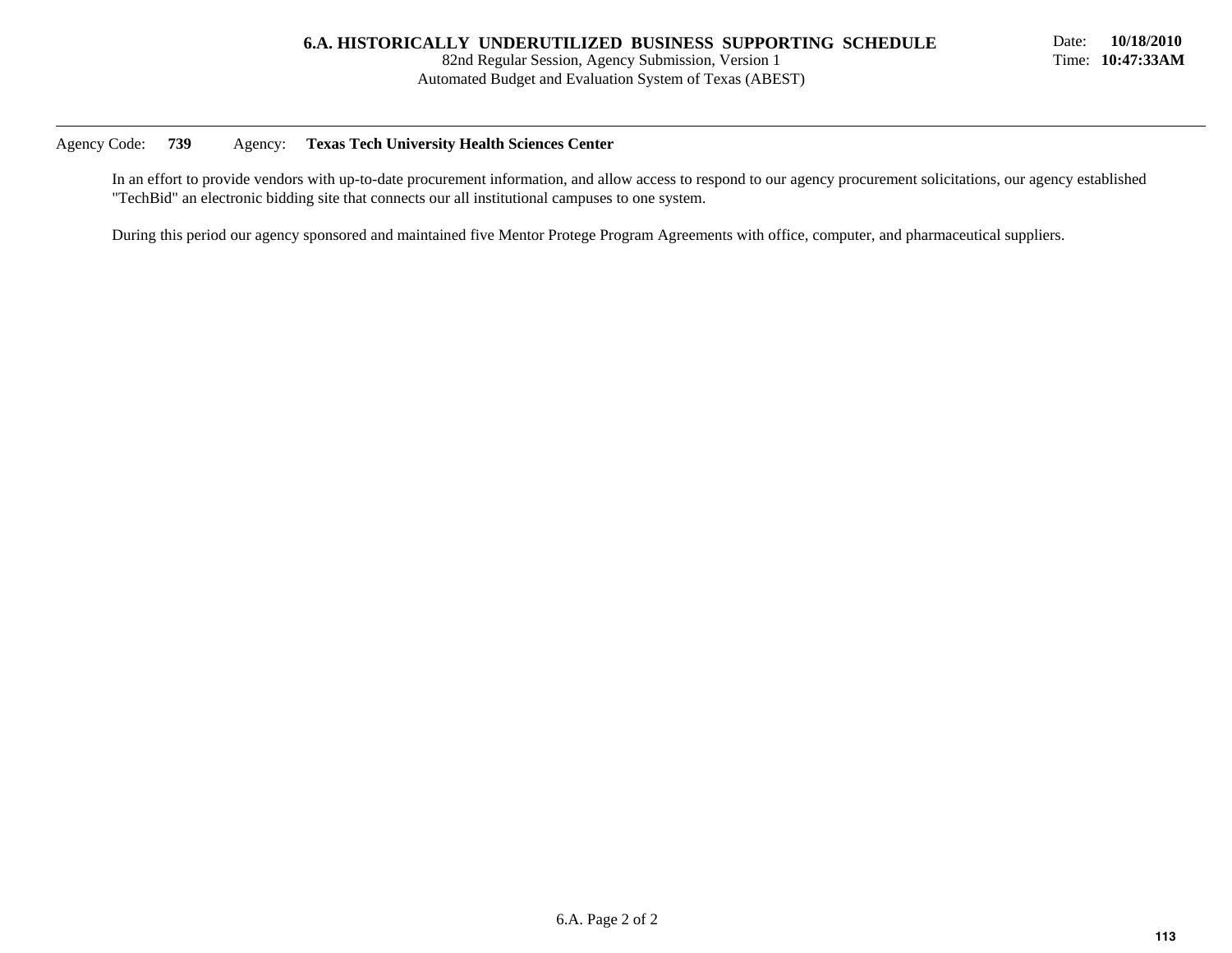# **6.B. Current Biennium One-time Expenditure Schedule**

| <b>Agency Code:</b>                                   |  | <b>Agency Name:</b>                                 | <b>Prepared By:</b> | Date:     |  |  |  |  |  |  |
|-------------------------------------------------------|--|-----------------------------------------------------|---------------------|-----------|--|--|--|--|--|--|
| 739                                                   |  | <b>Texas Tech University Health Sciences Center</b> | <b>TTUHSC</b>       | 7/30/2010 |  |  |  |  |  |  |
|                                                       |  |                                                     |                     |           |  |  |  |  |  |  |
| TTUHSC has no current biennium one-time expenditures. |  |                                                     |                     |           |  |  |  |  |  |  |
|                                                       |  |                                                     |                     |           |  |  |  |  |  |  |
|                                                       |  |                                                     |                     |           |  |  |  |  |  |  |
|                                                       |  |                                                     |                     |           |  |  |  |  |  |  |
|                                                       |  |                                                     |                     |           |  |  |  |  |  |  |
|                                                       |  |                                                     |                     |           |  |  |  |  |  |  |
|                                                       |  |                                                     |                     |           |  |  |  |  |  |  |
|                                                       |  |                                                     |                     |           |  |  |  |  |  |  |
|                                                       |  |                                                     |                     |           |  |  |  |  |  |  |
|                                                       |  |                                                     |                     |           |  |  |  |  |  |  |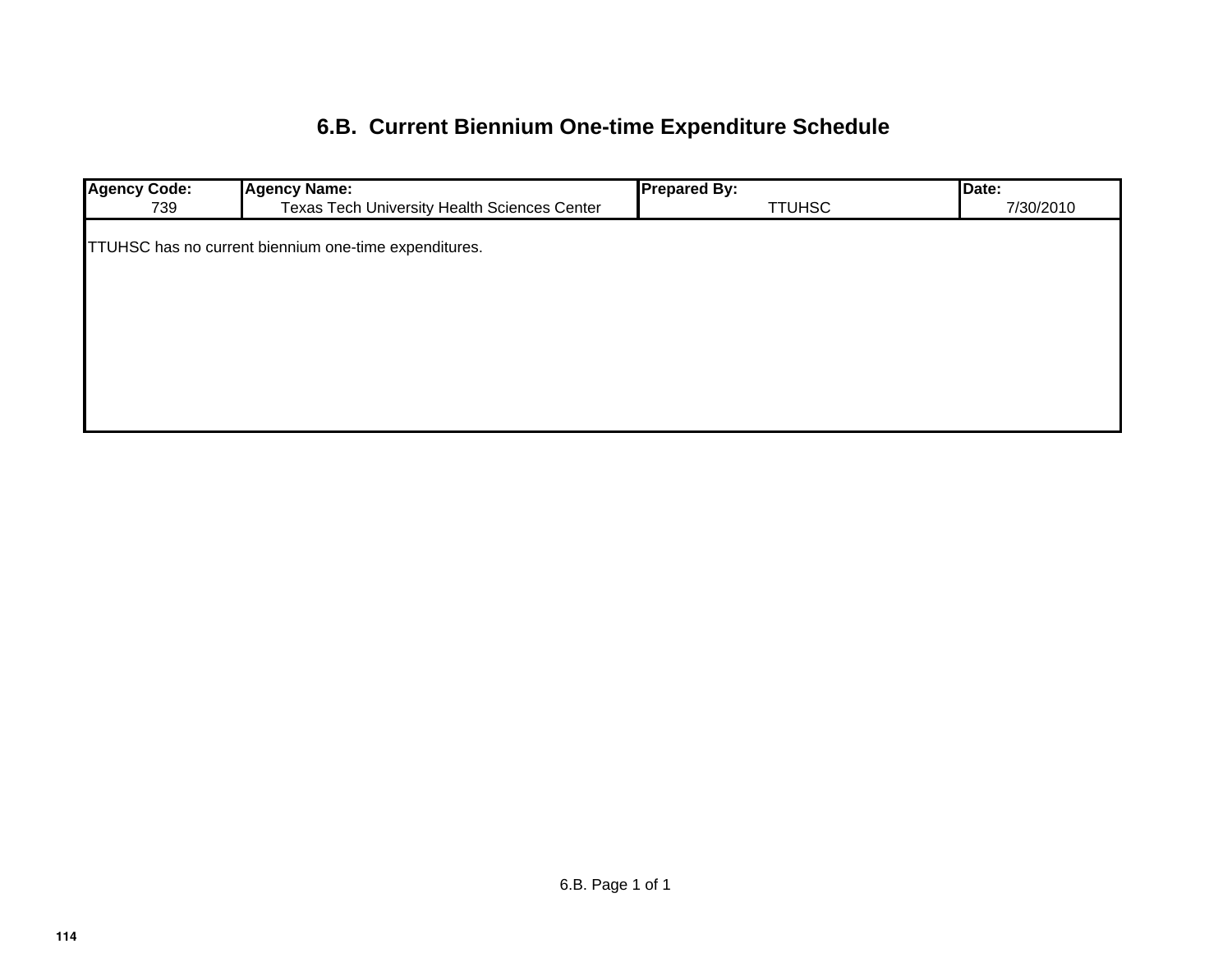# **6.F Advisory Committee**

| <b>Agency Code:</b> | <b>Agency Name:</b>                                                           | <b>Prepared By:</b> | Date:     |  |  |  |  |  |  |  |  |
|---------------------|-------------------------------------------------------------------------------|---------------------|-----------|--|--|--|--|--|--|--|--|
| 739                 | <b>Texas Tech University Health Sciences Center</b>                           | <b>TTUHSC</b>       | 7/30/2010 |  |  |  |  |  |  |  |  |
|                     |                                                                               |                     |           |  |  |  |  |  |  |  |  |
|                     | This schedule does not apply to Texas Tech University Health Sciences Center. |                     |           |  |  |  |  |  |  |  |  |
|                     |                                                                               |                     |           |  |  |  |  |  |  |  |  |
|                     |                                                                               |                     |           |  |  |  |  |  |  |  |  |
|                     |                                                                               |                     |           |  |  |  |  |  |  |  |  |
|                     |                                                                               |                     |           |  |  |  |  |  |  |  |  |
|                     |                                                                               |                     |           |  |  |  |  |  |  |  |  |
|                     |                                                                               |                     |           |  |  |  |  |  |  |  |  |
|                     |                                                                               |                     |           |  |  |  |  |  |  |  |  |
|                     |                                                                               |                     |           |  |  |  |  |  |  |  |  |
|                     |                                                                               |                     |           |  |  |  |  |  |  |  |  |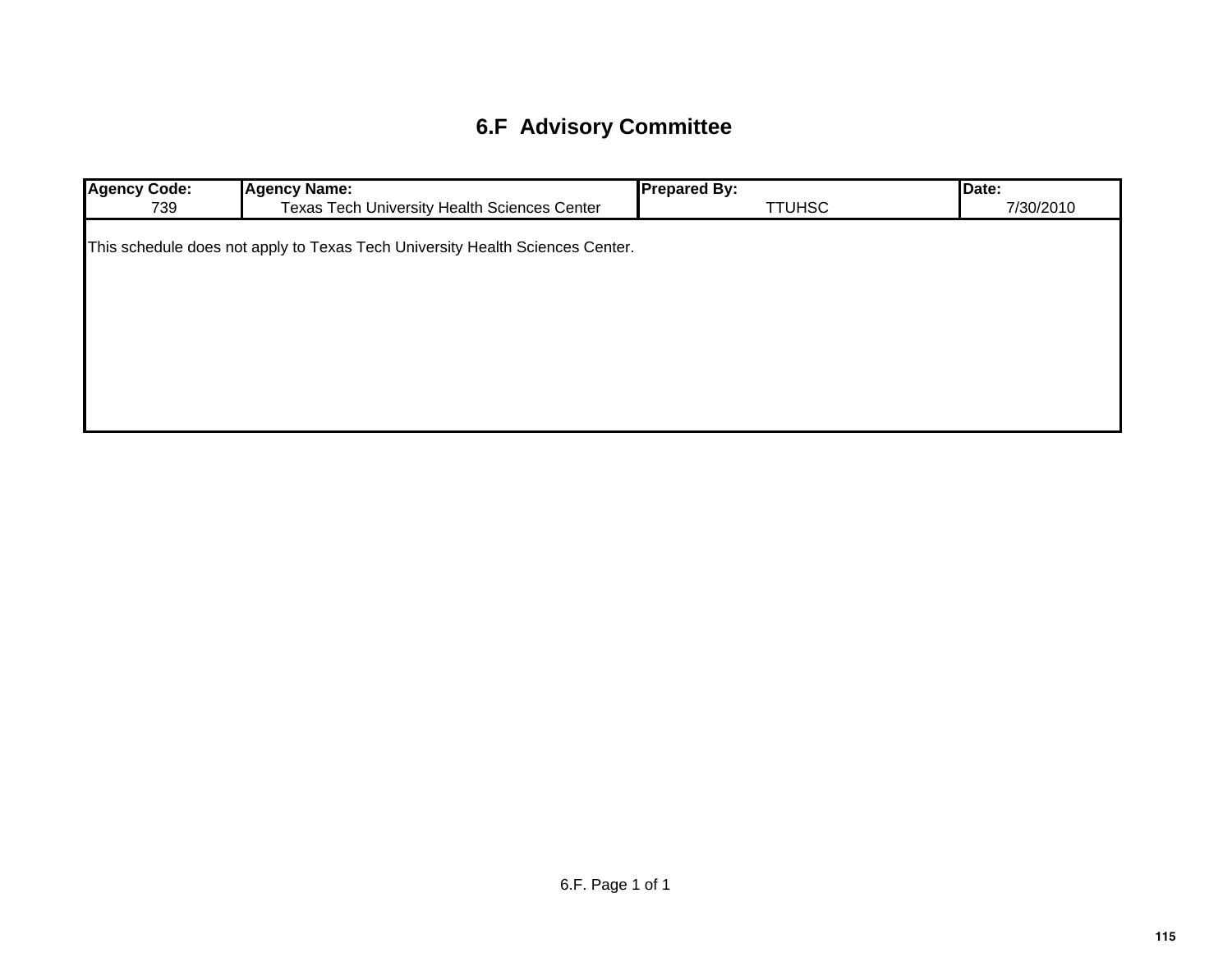DATE: 10/18/2010 TIME: 10:49:04AM

Automated Budget and Evaluation System of Texas (ABEST) 82nd Regular Session, Agency Submission, Version 1

#### Agency code: **739** Agency name: **TX TECH UNIV HLTH SCI CTR**

| <b>CODE</b> | <b>DESCRIPTION</b>                         | <b>Exp 2009</b> | <b>Est 2010</b> | <b>Bud 2011</b> | <b>BL 2012</b> | <b>BL</b> 2013 |
|-------------|--------------------------------------------|-----------------|-----------------|-----------------|----------------|----------------|
|             | <b>OBJECTS OF EXPENSE</b>                  |                 |                 |                 |                |                |
| 1001        | <b>SALARIES AND WAGES</b>                  | \$75,925        | \$45,768        | \$40,043        | \$0            | \$0            |
| 1002        | OTHER PERSONNEL COSTS                      | \$18,310        | \$16,664        | \$15,182        | \$0            | \$0            |
| 1005        | <b>FACULTY SALARIES</b>                    | \$9,175         | \$14,680        | \$13,098        | \$0            | \$0            |
| 2001        | PROFESSIONAL FEES AND SERVICES             | \$13,819        | \$9,102         | \$7,702         | \$0            | \$0            |
| 2009        | OTHER OPERATING EXPENSE                    | \$90            | \$1,099         | \$2,342         | \$0            | \$0            |
| 9999        | NOT REL TO LBB TRACKING                    | \$1,378         | \$22,700        | \$20,375        | \$0            | \$0            |
|             | <b>TOTAL, OBJECTS OF EXPENSE</b>           | \$118,697       | \$110,013       | \$98,742        | \$0            | \$0            |
|             | <b>METHOD OF FINANCING</b>                 |                 |                 |                 |                |                |
| 555         | <b>Federal Funds</b>                       |                 |                 |                 |                |                |
|             | CFDA 93.283.000, CENTERS FOR DISEASE CONTR | \$118,697       | \$110,013       | \$98,742        | \$0            | \$0            |
|             | Subtotal, MOF (Federal Funds)              | \$118,697       | \$110,013       | \$98,742        | \$0            | \$0            |
|             | TOTAL, METHOD OF FINANCE                   | \$118,697       | \$110,013       | \$98,742        | \$0            | \$0            |
|             | FULL-TIME-EQUIVALENT POSITIONS             | 0.7             | 0.8             | 0.7             | 0.0            | 0.0            |

#### **USE OF HOMELAND SECURITY FUNDS**

Utilize portable remote workstations to provide continuity of poison center activities during disaster events and continue to improve Real Time Disease Detection (RTDD) in Texas, in accordance with CDC grant objectives.

Work with DSHS Program staff to refine and further develop the list of specific conditions, points of contact, methods of notification and required action during public health or disaster events.

Promote the RTDD activities and the role of poison centers in disaster response. Investigate human exposure cases to identify natural or man-made events utilizing unique definitions, conduct surveillance of unusual events; increase and improve investigation of anomalies and follow procedure for reporting to DSHS and CDC.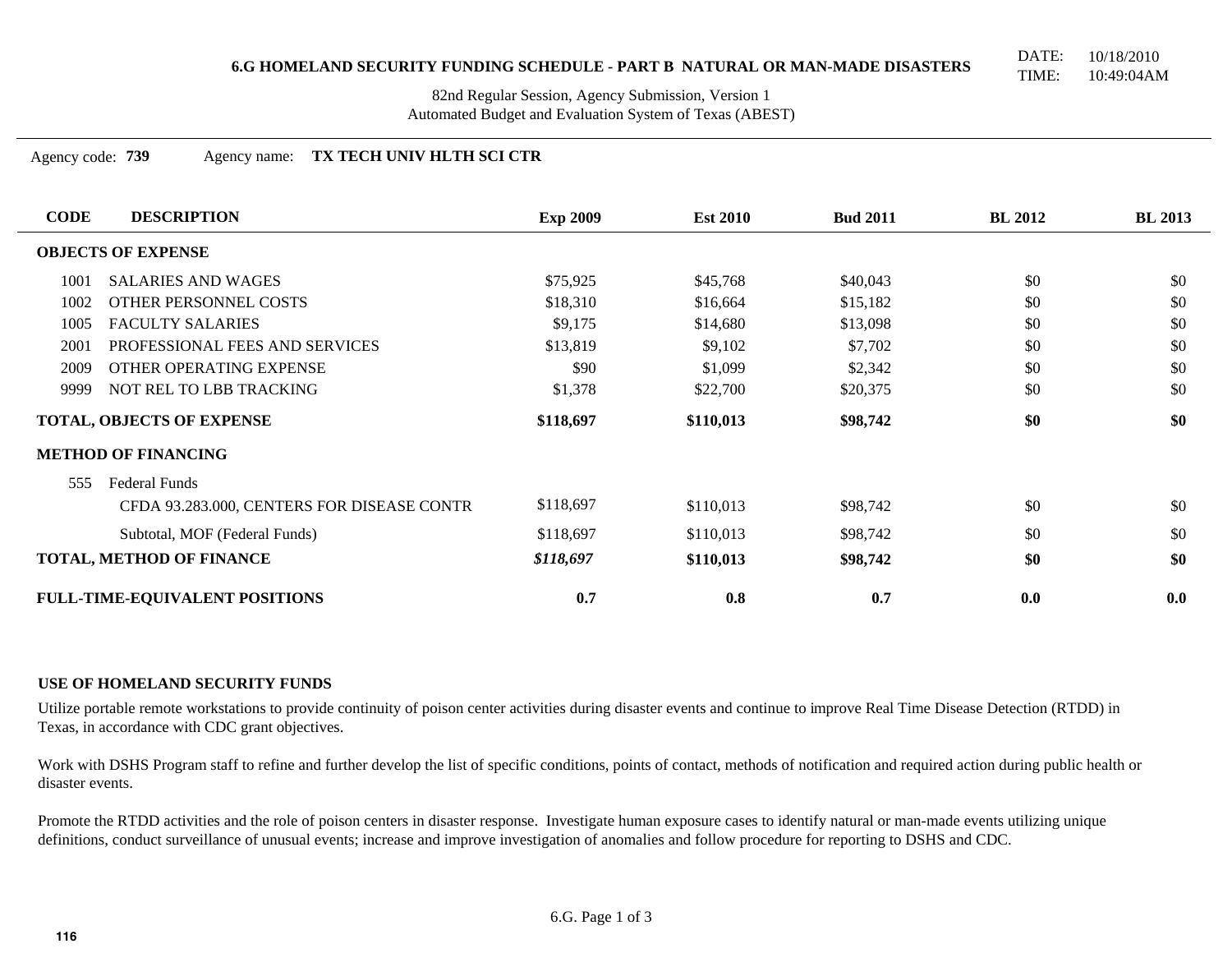|                                                                      | DATE:<br>6.G HOMELAND SECURITY FUNDING SCHEDULE - PART B NATURAL OR MAN-MADE DISASTERS<br>TIME: | 10/18/2010<br>10:49:10AM |                 |                 |                |                |  |  |
|----------------------------------------------------------------------|-------------------------------------------------------------------------------------------------|--------------------------|-----------------|-----------------|----------------|----------------|--|--|
| <b>TX TECH UNIV HLTH SCI CTR</b><br>Agency code: 739<br>Agency name: |                                                                                                 |                          |                 |                 |                |                |  |  |
| <b>CODE</b>                                                          | <b>DESCRIPTION</b>                                                                              | <b>Exp 2009</b>          | <b>Est 2010</b> | <b>Bud 2011</b> | <b>BL 2012</b> | <b>BL 2013</b> |  |  |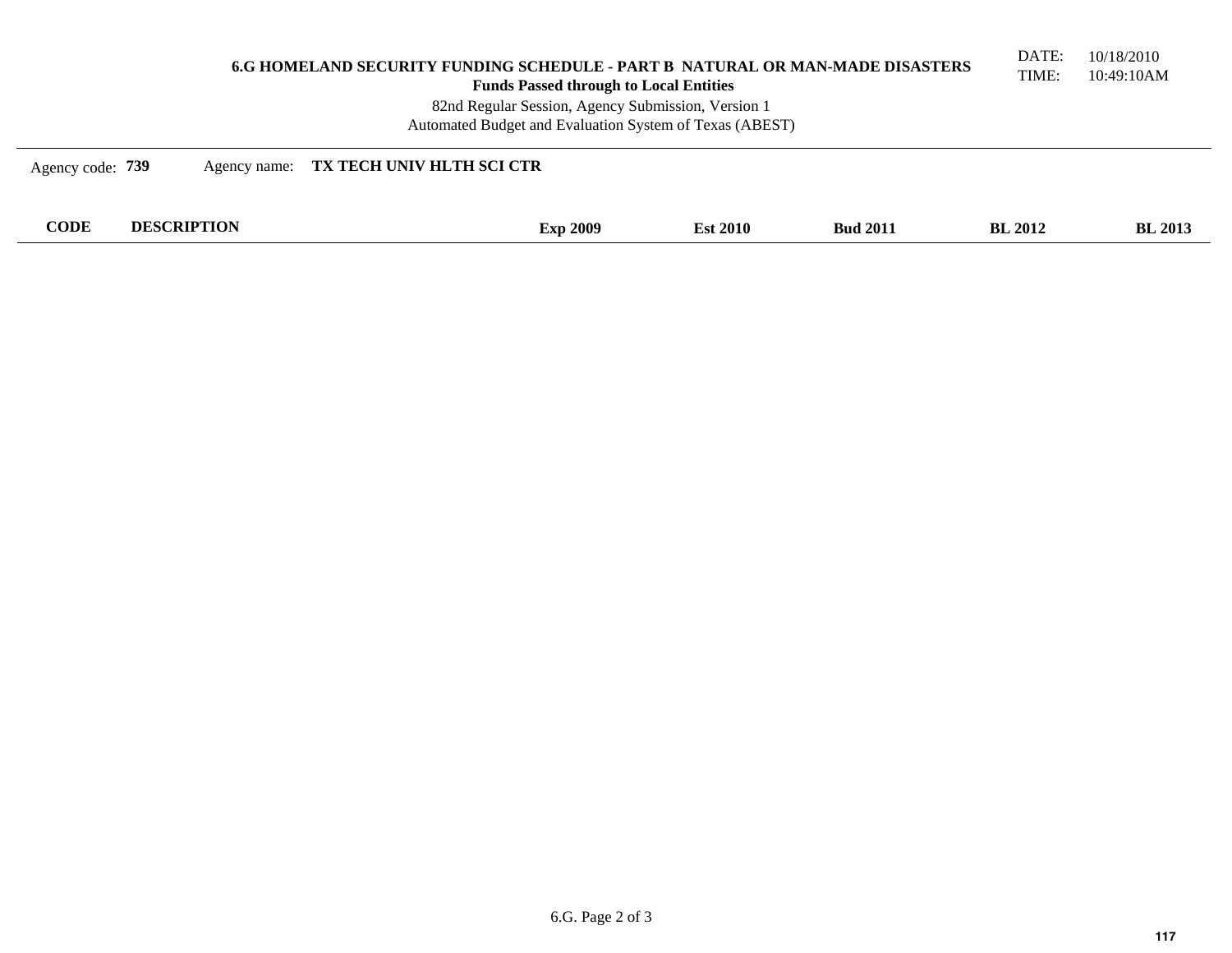|                                                            | DATE:<br>6.G HOMELAND SECURITY FUNDING SCHEDULE - PART B NATURAL OR MAN-MADE DISASTERS<br>TIME: | 10/18/2010<br>10:49:10AM |                 |                 |                 |                |                |  |  |
|------------------------------------------------------------|-------------------------------------------------------------------------------------------------|--------------------------|-----------------|-----------------|-----------------|----------------|----------------|--|--|
| Agency name: TX TECH UNIV HLTH SCI CTR<br>Agency code: 739 |                                                                                                 |                          |                 |                 |                 |                |                |  |  |
| <b>CODE</b>                                                | <b>DESCRIPTION</b>                                                                              |                          | <b>Exp 2009</b> | <b>Est 2010</b> | <b>Bud 2011</b> | <b>BL 2012</b> | <b>BL 2013</b> |  |  |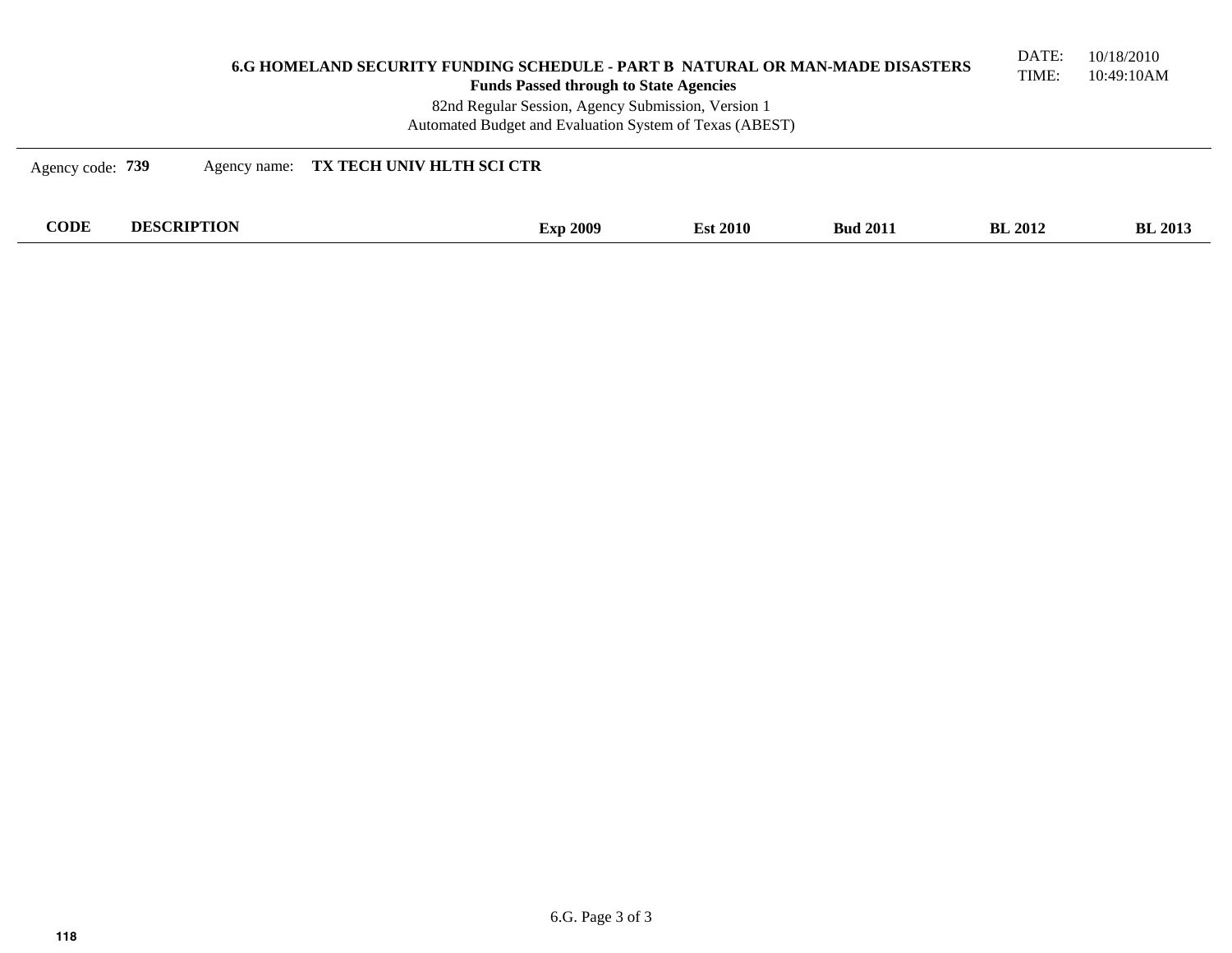#### **Texas Tech University Health Sciences Center Estimated Funds Outside the GAA 2010-11 and 2012-13 Biennia**

|                                                    | 2010 - 2011 Biennium |    |                    |   |                                 |                     | 2012 - 2013 Biennium |                    |    |                    |    |                                 |                     |
|----------------------------------------------------|----------------------|----|--------------------|---|---------------------------------|---------------------|----------------------|--------------------|----|--------------------|----|---------------------------------|---------------------|
|                                                    | FY 2010<br>Revenue   |    | FY 2011<br>Revenue |   | <b>Biennium</b><br><b>Total</b> | Percent<br>of Total |                      | FY 2012<br>Revenue |    | FY 2013<br>Revenue |    | <b>Biennium</b><br><b>Total</b> | Percent<br>of Total |
| APPROPRIATED SOURCES (INSIDE THE GAA)              |                      |    |                    |   |                                 |                     |                      |                    |    |                    |    |                                 |                     |
| <b>State Appropriations</b>                        | 161,792,705          | \$ | 174,168,862        | S | 335,961,567                     |                     |                      | 169,139,279        | \$ | 169,139,279        | \$ | 338,278,557                     |                     |
| <b>State Grants and Contracts</b>                  | 1,434,440            |    |                    |   | 1,434,440                       |                     |                      |                    |    |                    |    |                                 |                     |
| Research Excellence Funds (URF/TEF)                |                      |    |                    |   |                                 |                     |                      |                    |    |                    |    |                                 |                     |
| <b>Higher Education Assistance Funds</b>           | 14,854,762           |    | 16,973,569         |   | 31,828,331                      |                     |                      | 16,973,569         |    | 16,973,569         |    | 33,947,138                      |                     |
| Available University Fund                          |                      |    |                    |   |                                 |                     |                      |                    |    |                    |    |                                 |                     |
| Tuition and Fees (net of Discounts and Allowances) | 11,891,531           |    | 12,805,939         |   | 24,697,470                      |                     |                      | 13,499,504         |    | 14,289,795         |    | 27,789,299                      |                     |
| <b>Federal Grants and Contracts</b>                | 9,075,479            |    | 2,000,000          |   | 11,075,479                      |                     |                      |                    |    |                    |    |                                 |                     |
| Endowment and Interest Income                      | 4,779,326            |    | 4,776,000          |   | 9,555,326                       |                     |                      | 3,773,600          |    | 3,773,600          |    | 7,547,200                       |                     |
| <b>Local Government Grants and Contracts</b>       |                      |    |                    |   |                                 |                     |                      |                    |    |                    |    |                                 |                     |
| Private Gifts and Grants                           |                      |    |                    |   |                                 |                     |                      |                    |    |                    |    |                                 |                     |
| Sales and Services of Educational Activities (net) |                      |    |                    |   |                                 |                     |                      |                    |    |                    |    |                                 |                     |
| Sales and Services of Hospitals (net)              |                      |    |                    |   |                                 |                     |                      |                    |    |                    |    |                                 |                     |
| Other Income                                       | 30,000               |    | 30,000             |   | 60,000                          |                     |                      | 30,000             |    | 30,000             |    | 60,000                          |                     |
| Total                                              | 203,858,243          |    | 210,754,370        |   | 414,612,613                     | 31.6%               |                      | 203,415,952        |    | 204,206,243        |    | 407,622,194                     | 30.6%               |
| NON-APPROPRIATED SOURCES (OUTSIDE THE GAA)         |                      |    |                    |   |                                 |                     |                      |                    |    |                    |    |                                 |                     |
| <b>State Appropriations</b>                        | 8,435,288            |    | 8,518,805          |   | 16,954,093                      |                     |                      | 8,750,000          |    | 8,750,000          |    | 17,500,000                      |                     |
| <b>State Grants and Contracts</b>                  | 7,889,953            |    | 7,963,121          |   | 15,853,074                      |                     |                      | 8,000,000          |    | 8.000.000          |    | 16,000,000                      |                     |
| Tuition and Fees (net of Discounts and Allowances) | 16,118,160           |    | 18,618,160         |   | 34,736,320                      |                     |                      | 19,000,000         |    | 19,000,000         |    | 38,000,000                      |                     |
| <b>Federal Grants and Contracts</b>                | 18,029,475           |    | 20,779,475         |   | 38,808,951                      |                     |                      | 21,000,000         |    | 21,000,000         |    | 42,000,000                      |                     |
| Endowment and Interest Income                      | 4,952,410            |    | 4,952,410          |   | 9,904,820                       |                     |                      | 5,000,000          |    | 5,000,000          |    | 10,000,000                      |                     |
| <b>Local Government Grants and Contracts</b>       | 100,362,525          |    | 101,352,253        |   | 201,714,778                     |                     |                      | 101,500,000        |    | 101,500,000        |    | 203,000,000                     |                     |
| Private Gifts and Grants                           | 35,706,837           |    | 36,560,370         |   | 72,267,207                      |                     |                      | 36,750,000         |    | 36,750,000         |    | 73,500,000                      |                     |
| Sales and Services of Educational Activities (net) | 5,307,094            |    | 5,359,640          |   | 10,666,734                      |                     |                      | 5,500,000          |    | 5,500,000          |    | 11,000,000                      |                     |
| Sales and Services of Hospitals (net)              |                      |    |                    |   |                                 |                     |                      |                    |    |                    |    |                                 |                     |
| Professional Fees (net)                            | 240,399,041          |    | 253,239,690        |   | 493,638,731                     |                     |                      | 255,000,000        |    | 255,000,000        |    | 510,000,000                     |                     |
| Auxiliary Enterprises (net)                        | 571,461              |    | 572,975            |   | 1,144,436                       |                     |                      | 600,000            |    | 600,000            |    | 1,200,000                       |                     |
| Other Income                                       | 751,946              |    | 759,391            |   | 1,511,337                       |                     |                      | 750,000            |    | 750,000            |    | 1,500,000                       |                     |
| Total                                              | 438,524,190          |    | 458,676,290        |   | 897,200,481                     | 68.4%               |                      | 461,850,000        |    | 461,850,000        |    | 923,700,000                     | 69.4%               |
| <b>TOTAL SOURCES</b>                               | 642,382,433          | S  | 669,430,660        |   | \$1,311,813,094                 | 100.0%              |                      | 665,265,952        | S. | 666,056,243        |    | \$1,331,322,194                 | 100.0%              |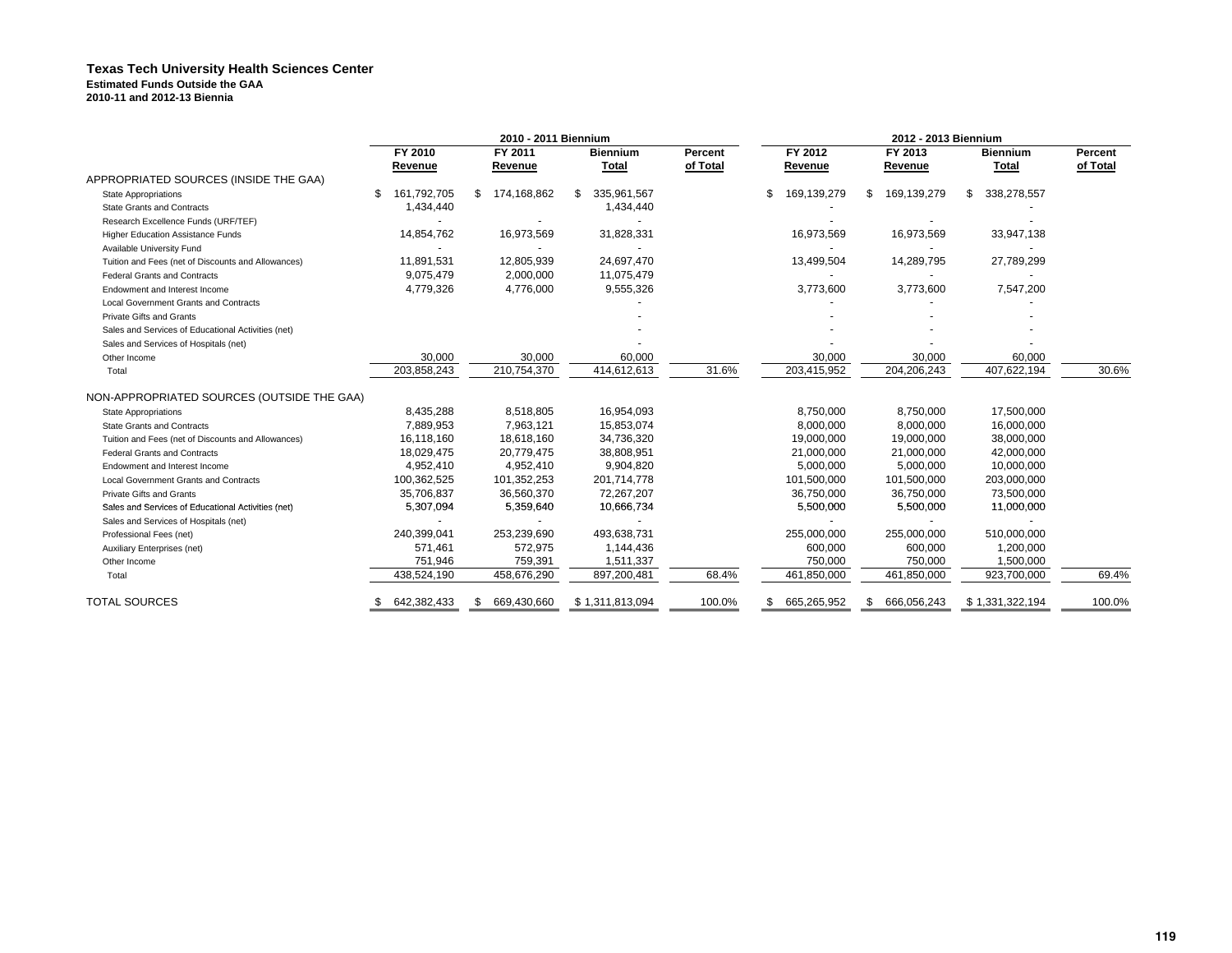Date: 10/18/2010 Time: 10:50:56AM

## Agency code: **739** Agency name: **Texas Tech University Health Sciences Center**

|                                                                                                                                                                                                                                | <b>REVENUE LOSS</b> |      |                       |             | <b>REDUCTION AMOUNT</b> |                       |  |
|--------------------------------------------------------------------------------------------------------------------------------------------------------------------------------------------------------------------------------|---------------------|------|-----------------------|-------------|-------------------------|-----------------------|--|
| Item Priority and Name/ Method of Financing                                                                                                                                                                                    | 2012                | 2013 | <b>Biennial Total</b> | 2012        | 2013                    | <b>Biennial Total</b> |  |
| 1 Program Startup Funding - 5%                                                                                                                                                                                                 |                     |      |                       |             |                         |                       |  |
| Category: Programs - Service Reductions (Other)<br><b>Item Comment:</b> Paul L. Foster School of Medicine – reduce startup capital funding provided in the $2010 - 2011$ biennium.                                             |                     |      |                       |             |                         |                       |  |
| Physician Assistant Program – reduce the startup funding provided to expand the Midland Physician Assistant Program.                                                                                                           |                     |      |                       |             |                         |                       |  |
| Cancer Research - reduce funding provided for cancer research prior to the implementation of the State's competitive cancer research fund. Funding reductions will<br>result in a decrease in clinical cancer research trials. |                     |      |                       |             |                         |                       |  |
| Strategy: 4-1-6 Paul L. Foster School of Medicine                                                                                                                                                                              |                     |      |                       |             |                         |                       |  |
| General Revenue Funds                                                                                                                                                                                                          |                     |      |                       |             |                         |                       |  |
| 1 General Revenue Fund                                                                                                                                                                                                         | \$0                 | \$0  | \$0                   | \$2,000,000 | \$2,000,000             | \$4,000,000           |  |
| <b>General Revenue Funds Total</b>                                                                                                                                                                                             | \$0                 | \$0  | \$0                   | \$2,000,000 | \$2,000,000             | \$4,000,000           |  |
| Strategy: 4-1-7 Physician Assistant Program                                                                                                                                                                                    |                     |      |                       |             |                         |                       |  |
| <b>General Revenue Funds</b>                                                                                                                                                                                                   |                     |      |                       |             |                         |                       |  |
| 1 General Revenue Fund                                                                                                                                                                                                         | \$0                 | \$0  | \$0                   | \$70,000    | \$70,000                | \$140,000             |  |
| <b>General Revenue Funds Total</b>                                                                                                                                                                                             | \$0                 | \$0  | \$0                   | \$70,000    | \$70,000                | \$140,000             |  |
| Strategy: 4-3-2 Cancer Research                                                                                                                                                                                                |                     |      |                       |             |                         |                       |  |
| General Revenue Funds                                                                                                                                                                                                          |                     |      |                       |             |                         |                       |  |
| 1 General Revenue Fund                                                                                                                                                                                                         | \$0                 | \$0  | \$0                   | \$250,000   | \$250,000               | \$500,000             |  |
| <b>General Revenue Funds Total</b>                                                                                                                                                                                             | \$0                 | \$0  | \$0                   | \$250,000   | \$250,000               | \$500,000             |  |
| <b>Item Total</b>                                                                                                                                                                                                              | \$0                 | \$0  | \$0                   | \$2,320,000 | \$2,320,000             | \$4,640,000           |  |
| FTE Reductions (From FY 2012 and FY 2013 Base Request)                                                                                                                                                                         |                     |      |                       | 0.7         | 0.7                     |                       |  |
| 2 Education, Research and Patient Care - 5%                                                                                                                                                                                    |                     |      |                       |             |                         |                       |  |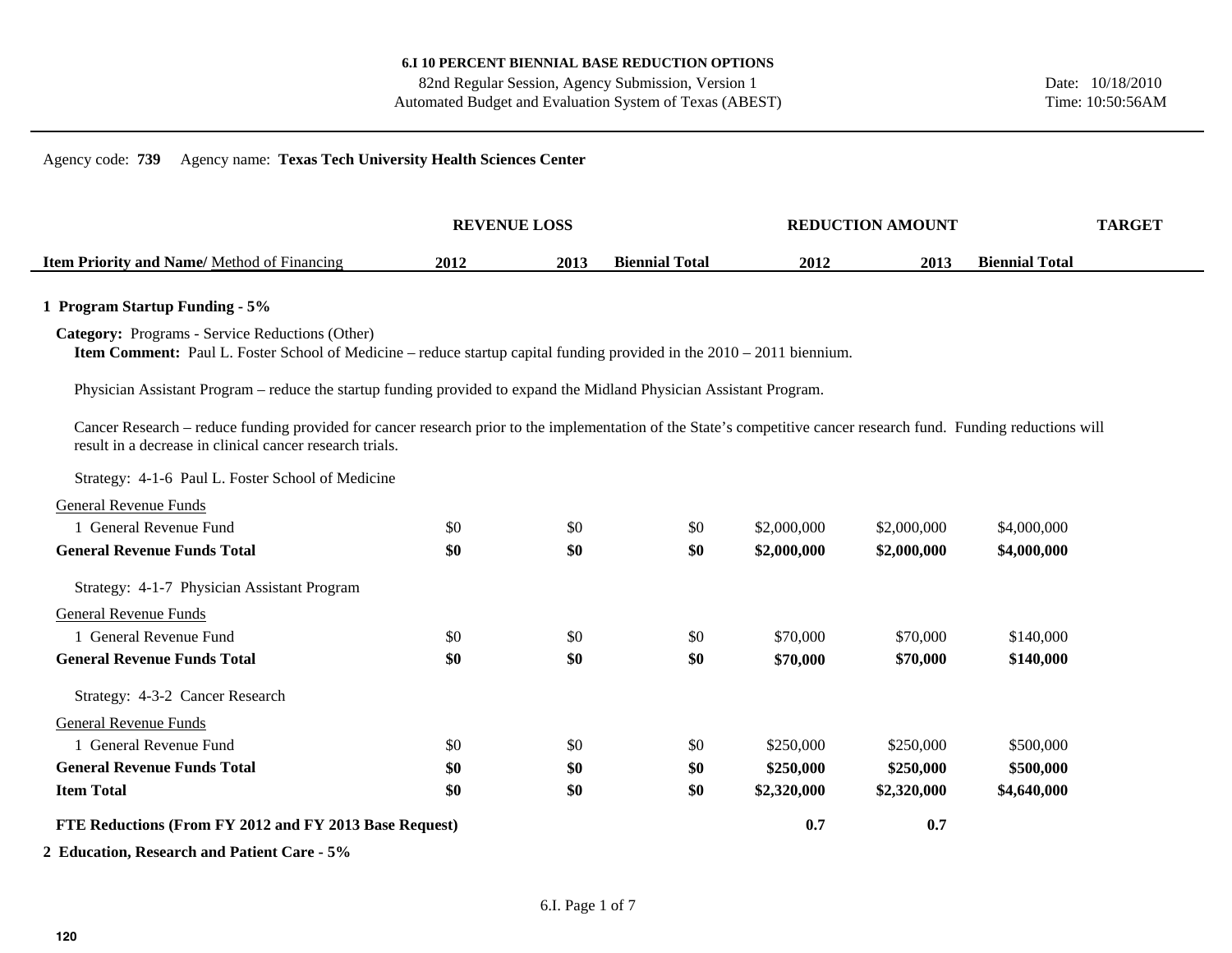Date: 10/18/2010 Time: 10:51:08AM

### Agency code: **739** Agency name: **Texas Tech University Health Sciences Center**

|                                                    |      | REVENUE LOSS |                       | <b>REDUCTION AMOUNT</b> |       |                       | <b>TARGET</b> |
|----------------------------------------------------|------|--------------|-----------------------|-------------------------|-------|-----------------------|---------------|
| <b>Item Priority and Name/</b> Method of Financing | 2012 | 2013         | <b>Biennial Total</b> | 2012                    | 201.7 | <b>Biennial Total</b> |               |

#### **Category:** Programs - Service Reductions (Other)

**Item Comment:** Border Region - El Paso, with a population of over 700,000 people has limited access to health care. This border region faces health care challenges not seen in most parts of the United States including an extremely high rate of diabetes. These funding reductions will negatively impact the institutions ability to address these border health issues.

Rural Health – Rural Health Care focuses on connecting TTUHSC with the 2.7 million residents of the 108 county West Texas region. Specific activities include creation and implementation of sound rural health policies; health education; health workforce development; rural-oriented research programs; enhanced health care access. These reductions will impact the ability address these rural health care needs.

Integrated Health Network – Reductions to this strategy impacts the ability to electronically connect the multiple campuses of the institution. This decreases the efficiencies created by teaching multiple campuses with one central faculty member. It also decreases the ability to provide continuing education and telemedicine consultations to the remote locations of the West Texas region.

Institutional Enhancement – This strategy funds the support services related to the Schools of Medicine, Nursing, Allied Health Sciences and Pharmacy located in Lubbock, Amarillo, El Paso and the Permian Basin. These include library services, student services, human resources, financial operations and information technology. The proposed funding reductions will impact these core functions of the institution and force the institution to redirect education formula funding to support these required services. This limited formula funding is critical to maintaining current enrollment levels.

Strategy: 1-2-2 Workers' Compensation Insurance

| General Revenue Funds                                                                            |     |     |     |          |          |          |
|--------------------------------------------------------------------------------------------------|-----|-----|-----|----------|----------|----------|
| 1 General Revenue Fund                                                                           | \$0 | \$0 | \$0 | \$10,845 | \$10,845 | \$21,690 |
| <b>General Revenue Funds Total</b>                                                               | \$0 | \$0 | \$0 | \$10,845 | \$10,845 | \$21,690 |
|                                                                                                  |     |     |     |          |          |          |
| Strategy: 4-1-1 South Texas Border Region Health Professional Education<br>General Revenue Funds |     |     |     |          |          |          |
| 1 General Revenue Fund                                                                           | \$0 | \$0 | \$0 | \$15,145 | \$15.145 | \$30,290 |

Strategy: 4-1-2 Border Health Care Support - Academic Expansion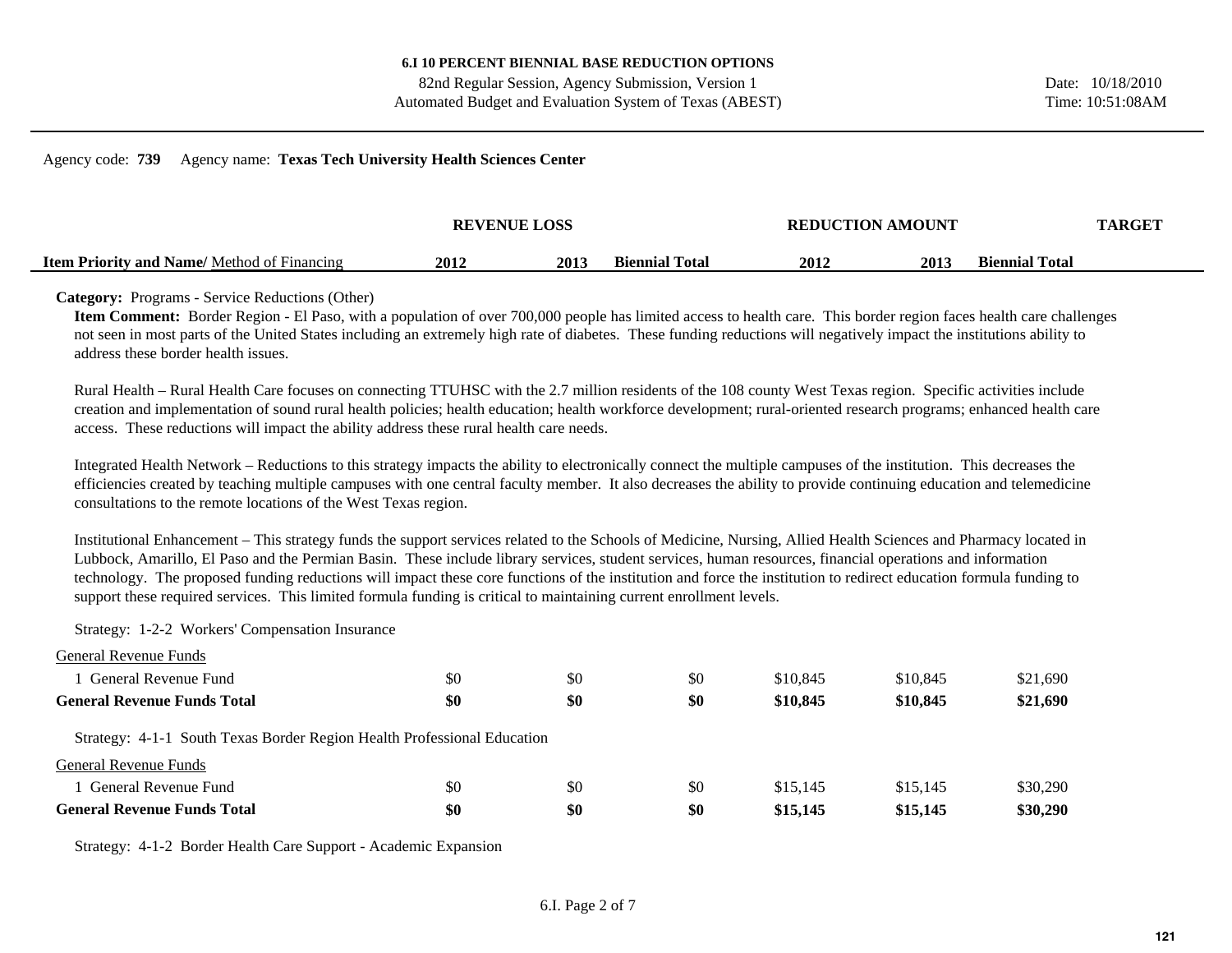Date: 10/18/2010 Time: 10:51:08AM

## Agency code: **739** Agency name: **Texas Tech University Health Sciences Center**

|                                                                         | <b>REVENUE LOSS</b> |      |                       | <b>REDUCTION AMOUNT</b> | <b>TARGET</b> |                       |  |
|-------------------------------------------------------------------------|---------------------|------|-----------------------|-------------------------|---------------|-----------------------|--|
| Item Priority and Name/ Method of Financing                             | 2012                | 2013 | <b>Biennial Total</b> | 2012                    | 2013          | <b>Biennial Total</b> |  |
| <b>General Revenue Funds</b>                                            |                     |      |                       |                         |               |                       |  |
| 1 General Revenue Fund                                                  | \$0                 | \$0  | \$0                   | \$184,723               | \$184,723     | \$369,446             |  |
| <b>General Revenue Funds Total</b>                                      | \$0                 | \$0  | \$0                   | \$184,723               | \$184,723     | \$369,446             |  |
| Strategy: 4-1-3 Academic Operations Support - Border Region Development |                     |      |                       |                         |               |                       |  |
| <b>General Revenue Funds</b>                                            |                     |      |                       |                         |               |                       |  |
| 1 General Revenue Fund                                                  | \$0                 | \$0  | \$0                   | \$18,690                | \$18,690      | \$37,380              |  |
| <b>General Revenue Funds Total</b>                                      | \$0                 | \$0  | \$0                   | \$18,690                | \$18,690      | \$37,380              |  |
| Strategy: 4-1-4 Integrated Health Network                               |                     |      |                       |                         |               |                       |  |
| <b>General Revenue Funds</b>                                            |                     |      |                       |                         |               |                       |  |
| 1 General Revenue Fund                                                  | \$0                 | \$0  | \$0                   | \$22,142                | \$22,142      | \$44,284              |  |
| <b>General Revenue Funds Total</b>                                      | \$0                 | \$0  | \$0                   | \$22,142                | \$22,142      | \$44,284              |  |
| Strategy: 4-1-5 Medical Education - Odessa                              |                     |      |                       |                         |               |                       |  |
| <b>General Revenue Funds</b>                                            |                     |      |                       |                         |               |                       |  |
| 1 General Revenue Fund                                                  | \$0                 | \$0  | \$0                   | \$74,099                | \$74,099      | \$148,198             |  |
| <b>General Revenue Funds Total</b>                                      | \$0                 | \$0  | \$0                   | \$74,099                | \$74,099      | \$148,198             |  |
| Strategy: 4-3-1 Diabetes Research Center                                |                     |      |                       |                         |               |                       |  |
| <b>General Revenue Funds</b>                                            |                     |      |                       |                         |               |                       |  |
| 1 General Revenue Fund                                                  | \$0                 | \$0  | \$0                   | \$4,832                 | \$4,832       | \$9,664               |  |
| <b>General Revenue Funds Total</b>                                      | \$0                 | \$0  | \$0                   | \$4,832                 | \$4,832       | \$9,664               |  |
| Strategy: 4-4-1 Rural Health Care                                       |                     |      |                       |                         |               |                       |  |

General Revenue Funds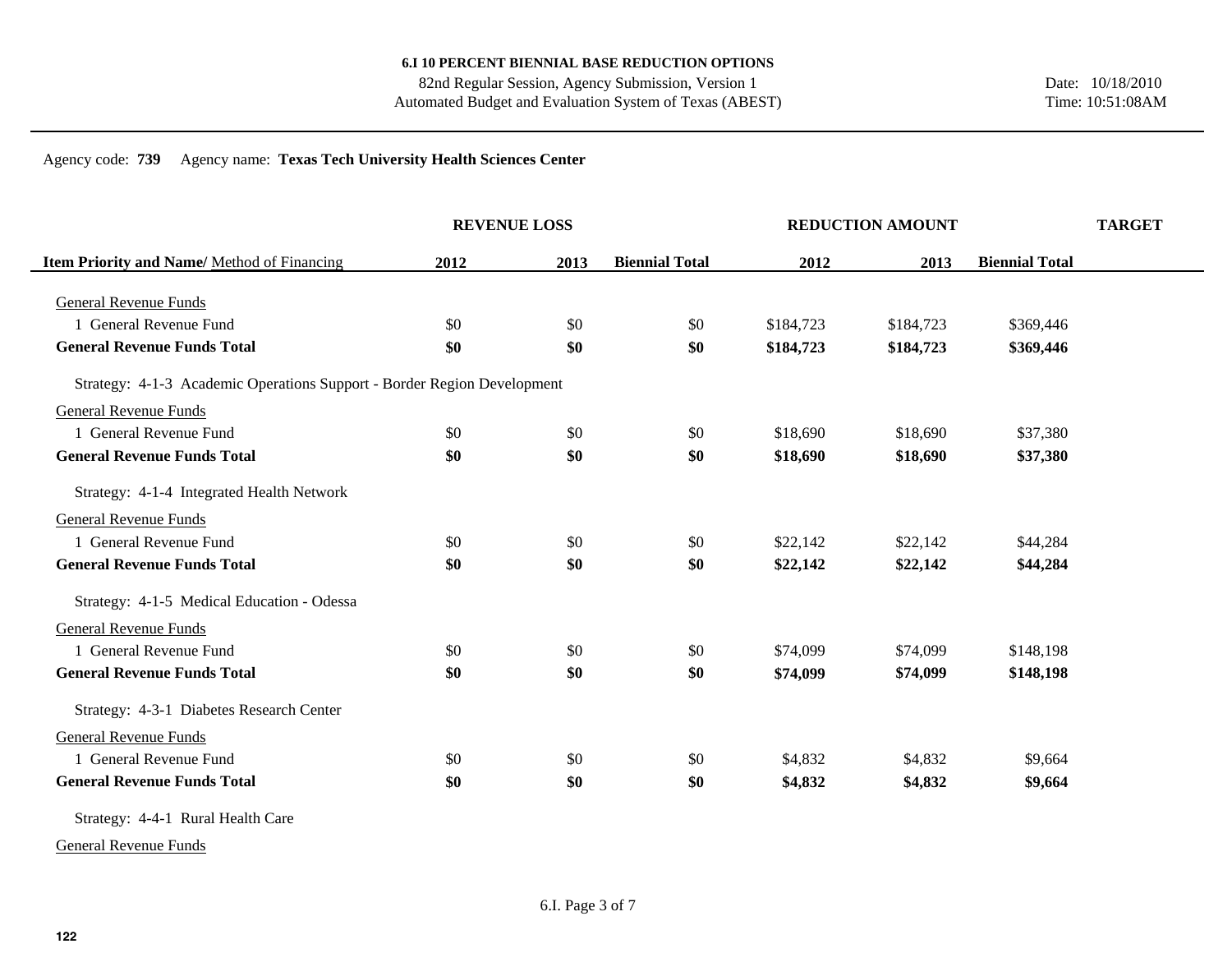#### **6.I 10 PERCENT BIENNIAL BASE REDUCTION OPTIONS**

Automated Budget and Evaluation System of Texas (ABEST) 82nd Regular Session, Agency Submission, Version 1

Date: 10/18/2010 Time: 10:51:08AM

## Agency code: **739** Agency name: **Texas Tech University Health Sciences Center**

|                                                                                                                                                                                                                                | <b>REVENUE LOSS</b> |      |                       |             | <b>REDUCTION AMOUNT</b> | <b>TARGET</b>         |  |
|--------------------------------------------------------------------------------------------------------------------------------------------------------------------------------------------------------------------------------|---------------------|------|-----------------------|-------------|-------------------------|-----------------------|--|
| Item Priority and Name/ Method of Financing                                                                                                                                                                                    | 2012                | 2013 | <b>Biennial Total</b> | 2012        | 2013                    | <b>Biennial Total</b> |  |
| 1 General Revenue Fund                                                                                                                                                                                                         | \$0                 | \$0  | \$0                   | \$17,083    | \$17,083                | \$34,166              |  |
| <b>General Revenue Funds Total</b>                                                                                                                                                                                             | \$0                 | \$0  | \$0                   | \$17,083    | \$17,083                | \$34,166              |  |
| Strategy: 4-5-1 Multicampus (4) Institutional Enhancement                                                                                                                                                                      |                     |      |                       |             |                         |                       |  |
| <b>General Revenue Funds</b>                                                                                                                                                                                                   |                     |      |                       |             |                         |                       |  |
| 1 General Revenue Fund                                                                                                                                                                                                         | \$0                 | \$0  | \$0                   | \$193,044   | \$193,044               | \$386,088             |  |
| <b>General Revenue Funds Total</b>                                                                                                                                                                                             | \$0                 | \$0  | \$0                   | \$193,044   | \$193,044               | \$386,088             |  |
| <b>Item Total</b>                                                                                                                                                                                                              | \$0                 | \$0  | \$0                   | \$540,603   | \$540,603               | \$1,081,206           |  |
| FTE Reductions (From FY 2012 and FY 2013 Base Request)                                                                                                                                                                         |                     |      |                       | 12.4        | 12.4                    |                       |  |
| 3 Program Startup Funding - 10%                                                                                                                                                                                                |                     |      |                       |             |                         |                       |  |
| Category: Programs - Service Reductions (Other)<br><b>Item Comment:</b> Paul L. Foster School of Medicine – reduce startup capital funding provided in the $2010 - 2011$ biennium.                                             |                     |      |                       |             |                         |                       |  |
| Physician Assistant Program – reduce the startup funding provided to expand the Midland Physician Assistant Program.                                                                                                           |                     |      |                       |             |                         |                       |  |
| Cancer Research – reduce funding provided for cancer research prior to the implementation of the State's competitive cancer research fund. Funding reductions will<br>result in a decrease in clinical cancer research trials. |                     |      |                       |             |                         |                       |  |
| Strategy: 4-1-6 Paul L. Foster School of Medicine                                                                                                                                                                              |                     |      |                       |             |                         |                       |  |
| <b>General Revenue Funds</b>                                                                                                                                                                                                   |                     |      |                       |             |                         |                       |  |
| 1 General Revenue Fund                                                                                                                                                                                                         | \$0                 | \$0  | \$0                   | \$2,000,000 | \$2,000,000             | \$4,000,000           |  |
| <b>General Revenue Funds Total</b>                                                                                                                                                                                             | \$0                 | \$0  | \$0                   | \$2,000,000 | \$2,000,000             | \$4,000,000           |  |
| Strategy: 4-1-7 Physician Assistant Program                                                                                                                                                                                    |                     |      |                       |             |                         |                       |  |
| General Revenue Funds                                                                                                                                                                                                          |                     |      |                       |             |                         |                       |  |
| 1 General Revenue Fund                                                                                                                                                                                                         | \$0                 | \$0  | \$0                   | \$70,000    | \$70,000                | \$140,000             |  |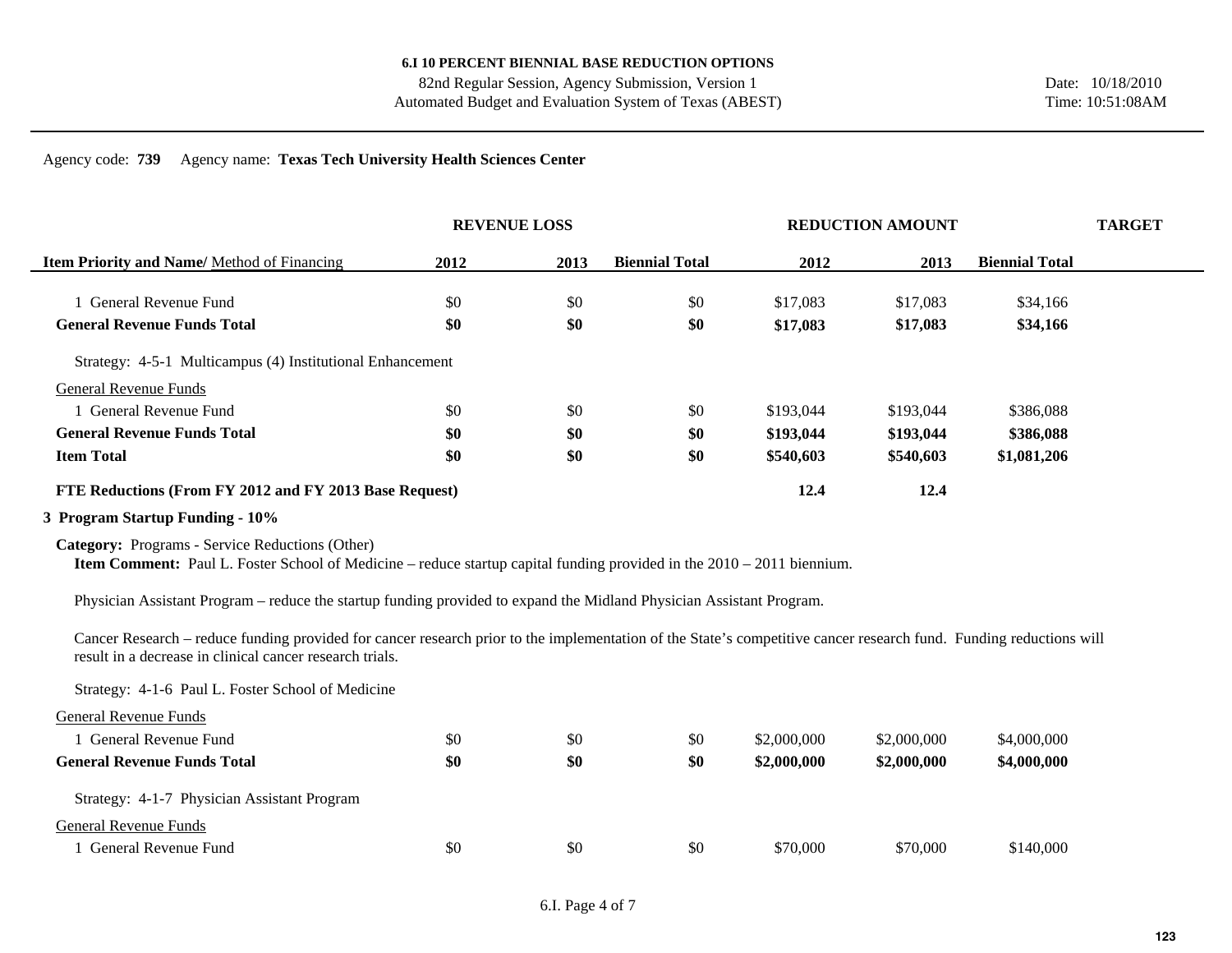Date: 10/18/2010Time: 10:51:08AM

## Agency code: **739** Agency name: **Texas Tech University Health Sciences Center**

| <b>REVENUE LOSS</b>                                    |      |      | <b>REDUCTION AMOUNT</b> | <b>TARGET</b> |             |                       |  |
|--------------------------------------------------------|------|------|-------------------------|---------------|-------------|-----------------------|--|
| <b>Item Priority and Name/</b> Method of Financing     | 2012 | 2013 | <b>Biennial Total</b>   | 2012          | 2013        | <b>Biennial Total</b> |  |
| <b>General Revenue Funds Total</b>                     | \$0  | \$0  | \$0                     | \$70,000      | \$70,000    | \$140,000             |  |
| Strategy: 4-3-2 Cancer Research                        |      |      |                         |               |             |                       |  |
| General Revenue Funds                                  |      |      |                         |               |             |                       |  |
| General Revenue Fund                                   | \$0  | \$0  | \$0                     | \$250,000     | \$250,000   | \$500,000             |  |
| <b>General Revenue Funds Total</b>                     | \$0  | \$0  | \$0                     | \$250,000     | \$250,000   | \$500,000             |  |
| <b>Item Total</b>                                      | \$0  | \$0  | \$0                     | \$2,320,000   | \$2,320,000 | \$4,640,000           |  |
| FTE Reductions (From FY 2012 and FY 2013 Base Request) |      |      |                         | 0.7           | 0.7         |                       |  |

#### **4 Education, Research and Patient Care - 10%**

**Category:** Programs - Service Reductions (Other)

**Item Comment:** Border Region - El Paso, with a population of over 700,000 people has limited access to health care. This border region faces health care challenges not seen in most parts of the United States including an extremely high rate of diabetes. These funding reductions will negatively impact the institutions ability to address these border health issues.

Rural Health – Rural Health Care focuses on connecting TTUHSC with the 2.7 million residents of the 108 county West Texas region. Specific activities include creation and implementation of sound rural health policies; health education; health workforce development; rural-oriented research programs; enhanced health care access. These reductions will impact the ability address these rural health care needs.

Integrated Health Network – Reductions to this strategy impacts the ability to electronically connect the multiple campuses of the institution. This decreases the efficiencies created by teaching multiple campuses with one central faculty member. It also decreases the ability to provide continuing education and telemedicine consultations to the remote locations of the West Texas region.

Institutional Enhancement – This strategy funds the support services related to the Schools of Medicine, Nursing, Allied Health Sciences and Pharmacy located in Lubbock, Amarillo, El Paso and the Permian Basin. These include library services, student services, human resources, financial operations and information technology. The proposed funding reductions will impact these core functions of the institution and force the institution to redirect education formula funding to support these required services. This limited formula funding is critical to maintaining current enrollment levels.

Strategy: 1-2-2 Workers' Compensation Insurance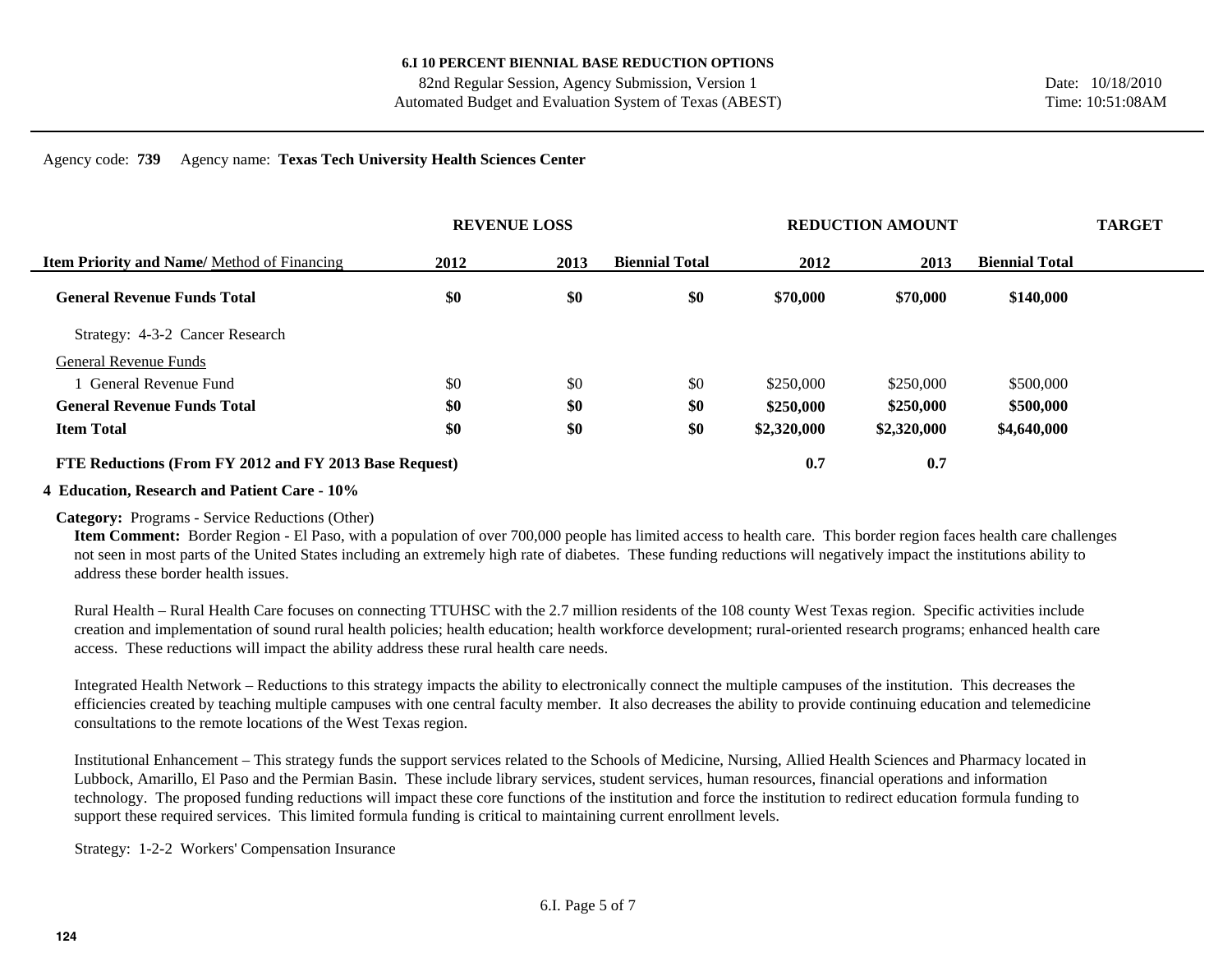Date: 10/18/2010 Time: 10:51:08AM

## Agency code: **739** Agency name: **Texas Tech University Health Sciences Center**

|                                                                         | <b>REVENUE LOSS</b><br><b>REDUCTION AMOUNT</b> |      |                       |           |           | <b>TARGET</b>         |  |
|-------------------------------------------------------------------------|------------------------------------------------|------|-----------------------|-----------|-----------|-----------------------|--|
| <b>Item Priority and Name/ Method of Financing</b>                      | 2012                                           | 2013 | <b>Biennial Total</b> | 2012      | 2013      | <b>Biennial Total</b> |  |
| <b>General Revenue Funds</b>                                            |                                                |      |                       |           |           |                       |  |
| 1 General Revenue Fund                                                  | \$0                                            |      | \$0                   |           |           |                       |  |
|                                                                         |                                                | \$0  |                       | \$10,845  | \$10,845  | \$21,690              |  |
| <b>General Revenue Funds Total</b>                                      | \$0                                            | \$0  | \$0                   | \$10,845  | \$10,845  | \$21,690              |  |
| Strategy: 4-1-1 South Texas Border Region Health Professional Education |                                                |      |                       |           |           |                       |  |
| <b>General Revenue Funds</b>                                            |                                                |      |                       |           |           |                       |  |
| 1 General Revenue Fund                                                  | \$0                                            | \$0  | \$0                   | \$15,145  | \$15,145  | \$30,290              |  |
| <b>General Revenue Funds Total</b>                                      | \$0                                            | \$0  | \$0                   | \$15,145  | \$15,145  | \$30,290              |  |
| Strategy: 4-1-2 Border Health Care Support - Academic Expansion         |                                                |      |                       |           |           |                       |  |
| General Revenue Funds                                                   |                                                |      |                       |           |           |                       |  |
| 1 General Revenue Fund                                                  | \$0                                            | \$0  | \$0                   | \$184,723 | \$184,723 | \$369,446             |  |
| <b>General Revenue Funds Total</b>                                      | \$0                                            | \$0  | \$0                   | \$184,723 | \$184,723 | \$369,446             |  |
| Strategy: 4-1-3 Academic Operations Support - Border Region Development |                                                |      |                       |           |           |                       |  |
| <b>General Revenue Funds</b>                                            |                                                |      |                       |           |           |                       |  |
| 1 General Revenue Fund                                                  | \$0                                            | \$0  | \$0                   | \$18,690  | \$18,690  | \$37,380              |  |
| <b>General Revenue Funds Total</b>                                      | \$0                                            | \$0  | \$0                   | \$18,690  | \$18,690  | \$37,380              |  |
| Strategy: 4-1-4 Integrated Health Network                               |                                                |      |                       |           |           |                       |  |
| <b>General Revenue Funds</b>                                            |                                                |      |                       |           |           |                       |  |
| 1 General Revenue Fund                                                  | \$0                                            | \$0  | \$0                   | \$22,142  | \$22,142  | \$44,284              |  |
| <b>General Revenue Funds Total</b>                                      | \$0                                            | \$0  | \$0                   | \$22,142  | \$22,142  | \$44,284              |  |
| Strategy: 4-1-5 Medical Education - Odessa                              |                                                |      |                       |           |           |                       |  |

General Revenue Funds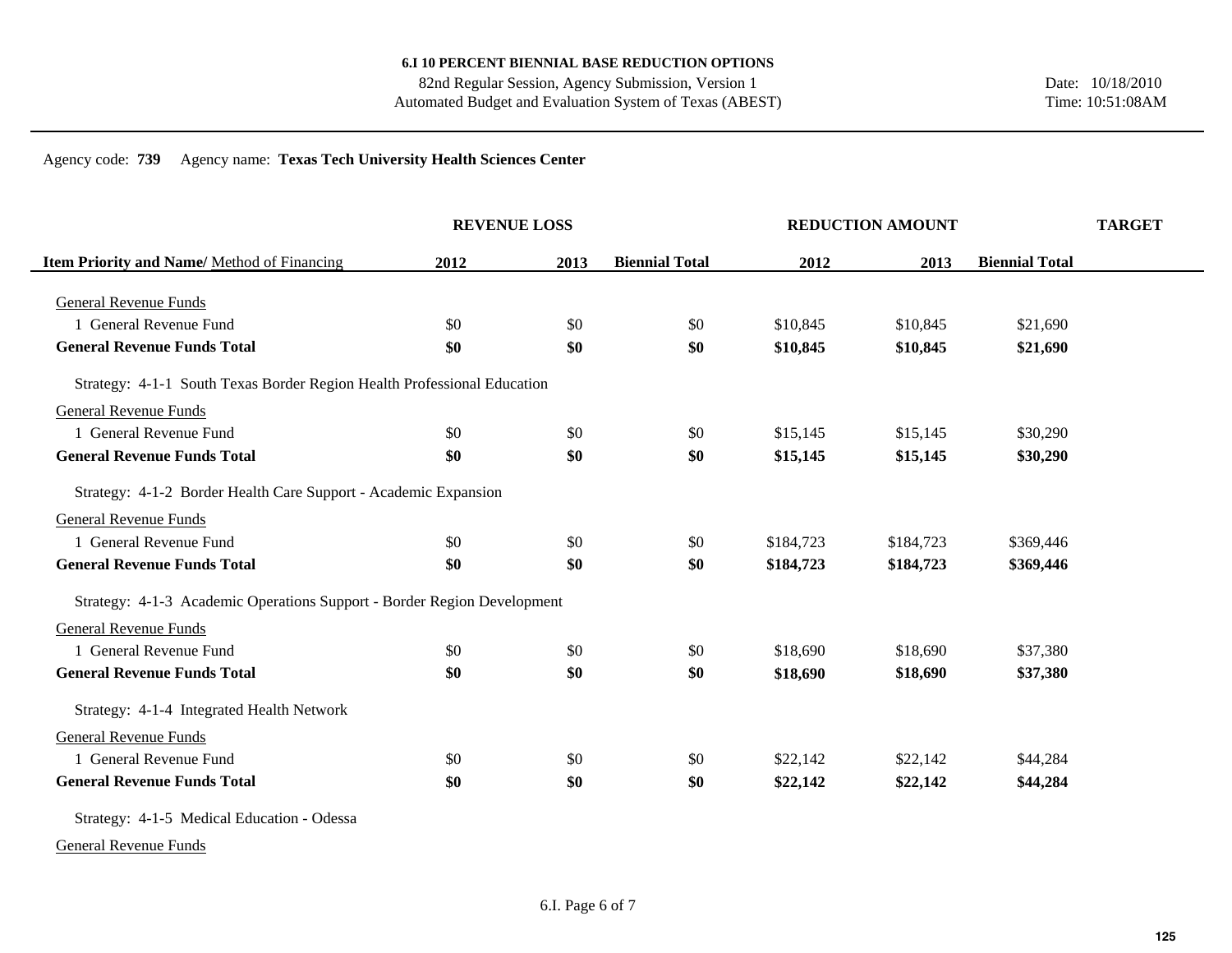#### **6.I 10 PERCENT BIENNIAL BASE REDUCTION OPTIONS**

Automated Budget and Evaluation System of Texas (ABEST) 82nd Regular Session, Agency Submission, Version 1

Date: 10/18/2010 Time: 10:51:08AM

## Agency code: **739** Agency name: **Texas Tech University Health Sciences Center**

|                                                                                                               | <b>REVENUE LOSS</b> |      |                       |             | <b>REDUCTION AMOUNT</b> |                       |              |  |
|---------------------------------------------------------------------------------------------------------------|---------------------|------|-----------------------|-------------|-------------------------|-----------------------|--------------|--|
| Item Priority and Name/ Method of Financing                                                                   | 2012                | 2013 | <b>Biennial Total</b> | 2012        | 2013                    | <b>Biennial Total</b> |              |  |
| 1 General Revenue Fund                                                                                        | \$0                 | \$0  | \$0                   | \$74,099    | \$74,099                | \$148,198             |              |  |
| <b>General Revenue Funds Total</b>                                                                            | \$0                 |      |                       |             |                         |                       |              |  |
|                                                                                                               |                     | \$0  | \$0                   | \$74,099    | \$74,099                | \$148,198             |              |  |
| Strategy: 4-3-1 Diabetes Research Center                                                                      |                     |      |                       |             |                         |                       |              |  |
| <b>General Revenue Funds</b>                                                                                  |                     |      |                       |             |                         |                       |              |  |
| 1 General Revenue Fund                                                                                        | \$0                 | \$0  | \$0                   | \$4,832     | \$4,832                 | \$9,664               |              |  |
| <b>General Revenue Funds Total</b>                                                                            | \$0                 | \$0  | \$0                   | \$4,832     | \$4,832                 | \$9,664               |              |  |
| Strategy: 4-4-1 Rural Health Care                                                                             |                     |      |                       |             |                         |                       |              |  |
| <b>General Revenue Funds</b>                                                                                  |                     |      |                       |             |                         |                       |              |  |
| 1 General Revenue Fund                                                                                        | \$0                 | \$0  | \$0                   | \$17,083    | \$17,083                | \$34,166              |              |  |
| <b>General Revenue Funds Total</b>                                                                            | \$0                 | \$0  | \$0                   | \$17,083    | \$17,083                | \$34,166              |              |  |
| Strategy: 4-5-1 Multicampus (4) Institutional Enhancement                                                     |                     |      |                       |             |                         |                       |              |  |
| General Revenue Funds                                                                                         |                     |      |                       |             |                         |                       |              |  |
| 1 General Revenue Fund                                                                                        | \$0                 | \$0  | \$0                   | \$193,044   | \$193,044               | \$386,088             |              |  |
| <b>General Revenue Funds Total</b>                                                                            | \$0                 | \$0  | \$0                   | \$193,044   | \$193,044               | \$386,088             |              |  |
| <b>Item Total</b>                                                                                             | \$0                 | \$0  | \$0                   | \$540,603   | \$540,603               | \$1,081,206           |              |  |
| FTE Reductions (From FY 2012 and FY 2013 Base Request)                                                        |                     |      |                       | 12.4        | 12.4                    |                       |              |  |
| <b>AGENCY TOTALS</b>                                                                                          |                     |      |                       |             |                         |                       |              |  |
| <b>General Revenue Total</b>                                                                                  |                     |      |                       | \$5,721,206 | \$5,721,206             | \$11,442,412          | \$11,442,412 |  |
| <b>Agency Grand Total</b>                                                                                     | \$0                 | \$0  | \$0                   | \$5,721,206 | \$5,721,206             | \$11,442,412          |              |  |
| <b>Difference, Options Total Less Target</b><br>Agency FTE Reductions (From FY 2012 and FY 2013 Base Request) |                     |      |                       | 26.2        | 26.2                    |                       |              |  |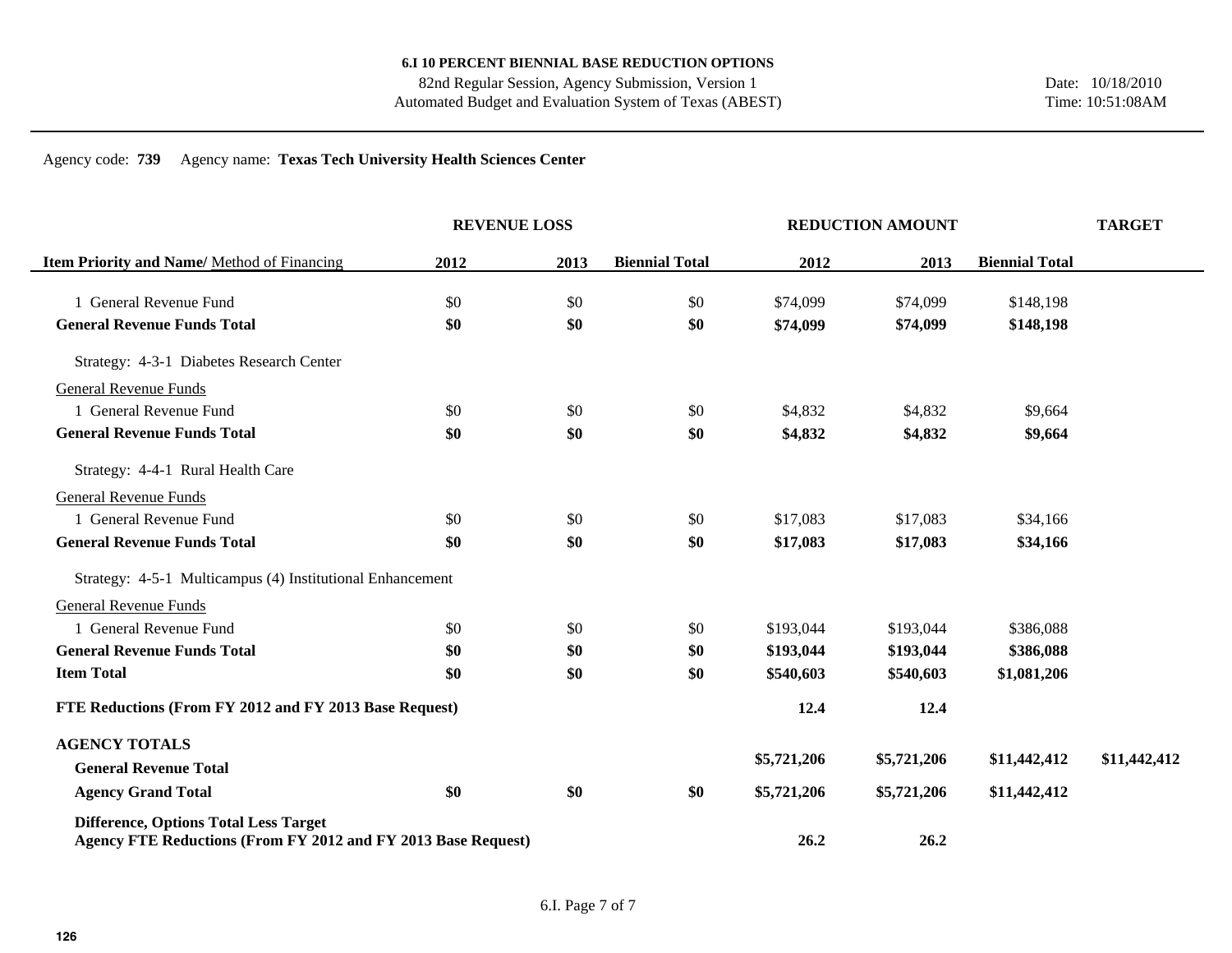#### **Schedule 1A: Other Educational and General Income**

Automated Budget and Evaluation System of Texas (ABEST) 82nd Regular Session, Agency Submission, Version 1

DATE: **10/18/2010**

**10:51:44AM** TIME:

**3**

**1** PAGE: **of**

| Agency Code:<br>739<br>Agency Name:                                                                                                                             | <b>Texas Tech University Health Sciences Center</b> |                  |                  |                  |                  |
|-----------------------------------------------------------------------------------------------------------------------------------------------------------------|-----------------------------------------------------|------------------|------------------|------------------|------------------|
|                                                                                                                                                                 | <b>Act 2009</b>                                     | <b>Act 2010</b>  | <b>Bud 2011</b>  | <b>Est 2012</b>  | <b>Est 2013</b>  |
| <b>Gross Tuition</b>                                                                                                                                            |                                                     |                  |                  |                  |                  |
| <b>Gross Resident Tuition</b>                                                                                                                                   | 10,046,319                                          | 11,142,687       | 11,757,419       | 12,406,275       | 13, 154, 137     |
| <b>Gross Non-Resident Tuition</b>                                                                                                                               | 2,737,018                                           | 2,806,215        | 2,875,060        | 2,926,324        | 2,974,693        |
| <b>Gross Tuition</b>                                                                                                                                            | 12,783,337                                          | 13,948,902       | 14,632,479       | 15,332,599       | 16,128,830       |
| Less: Remissions and Exemptions                                                                                                                                 | (1,873,311)                                         | (1,785,363)      | (1,838,900)      | (1,848,095)      | (1,857,335)      |
| Less: Refunds                                                                                                                                                   | $\boldsymbol{0}$                                    | $\boldsymbol{0}$ | $\Omega$         | $\boldsymbol{0}$ | $\Omega$         |
| Less: Installment Payment Forfeits                                                                                                                              | $\boldsymbol{0}$                                    | $\Omega$         | $\theta$         | $\theta$         | $\Omega$         |
| Less: Board Authorized Tuition Increases (TX. Educ. Code Ann. Sec.<br>54.008)                                                                                   | (3,179,505)                                         | (3,540,448)      | (3,685,741)      | (3,775,991)      | (3,863,985)      |
| Less: Tuition increases charged to doctoral students with hours in<br>excess of 100 (TX. Educ. Code Ann. Sec. 54.012)                                           | $\boldsymbol{0}$                                    | $\boldsymbol{0}$ | $\theta$         | $\boldsymbol{0}$ | $\boldsymbol{0}$ |
| Less: Tuition increases charged to undergraduate students with<br>excessive hours above degree requirements. (TX. Educ. Code Ann.<br>Sec. 61.0595)              | $\mathbf{0}$                                        | $\boldsymbol{0}$ | $\overline{0}$   | $\boldsymbol{0}$ | $\boldsymbol{0}$ |
| Less: Tuition rebates for certain undergraduates (TX. Educ. Code<br>Ann. Sec. 54.0065)                                                                          | $\mathbf{0}$                                        | $\boldsymbol{0}$ | $\boldsymbol{0}$ | $\boldsymbol{0}$ | $\boldsymbol{0}$ |
| Plus: Tuition waived for Students 55 Years or Older (TX. Educ. Code<br>Ann. Sec. 54.013)                                                                        | 9,965                                               | 5,400            | 10,000           | 10,000           | 10,000           |
| Less: Tuition for repeated or excessive hours (TX. Educ. Code Ann.<br>Sec. 54.014)                                                                              | $\mathbf{0}$                                        | $\boldsymbol{0}$ | $\theta$         | $\overline{0}$   | $\overline{0}$   |
| Plus: Tuition waived for Texas Grant Recipients (TX. Educ. Code<br>Ann. Sec. 56.307)                                                                            | $\mathbf{0}$                                        | $\mathbf{0}$     | $\overline{0}$   | $\boldsymbol{0}$ | $\boldsymbol{0}$ |
| <b>Subtotal</b>                                                                                                                                                 | 7,740,486                                           | 8,628,491        | 9,117,838        | 9,718,513        | 10,417,510       |
| Less: Transfer of Tuition to Retirement of Indebtedness: 1) Skiles<br>Act                                                                                       | $\boldsymbol{0}$                                    | $\boldsymbol{0}$ | $\boldsymbol{0}$ | $\boldsymbol{0}$ | $\boldsymbol{0}$ |
| Less: Transfer of funds for Texas Public Education Grants Program<br>(Tex. Educ. Code Ann. Sec. 56c) and for Emergency Loans (Tex.<br>Educ. Code Ann. Sec. 56d) | (1,057,295)                                         | (1, 184, 039)    | (1,344,876)      | (1,456,277)      | (1,561,127)      |
| Less: Transfer of Funds (2%) for Emergency Loans (Medical School)                                                                                               | (73, 491)                                           | (80, 842)        | (89,203)         | (99, 683)        | (112,783)        |
| Less: Transfer of Funds for Repayment of Student Loans of<br>Physicians (Tx. Educ. Code Ann. Sec. 61.539)                                                       | $\Omega$                                            | $\Omega$         | $\Omega$         | $\Omega$         | $\theta$         |
| Less: Statutory Tuition (Tx. Educ. Code Ann. Sec. 54.051) Set Aside<br>for Doctoral Incentive Loan Repayment Program (Tx. Educ. Code<br>Ann. Sec. 56.095)       | $\mathbf{0}$                                        | $\mathbf{0}$     | $\theta$         | $\mathbf{0}$     | $\boldsymbol{0}$ |
| Less: Other Authorized Deduction                                                                                                                                |                                                     |                  |                  |                  |                  |

**127**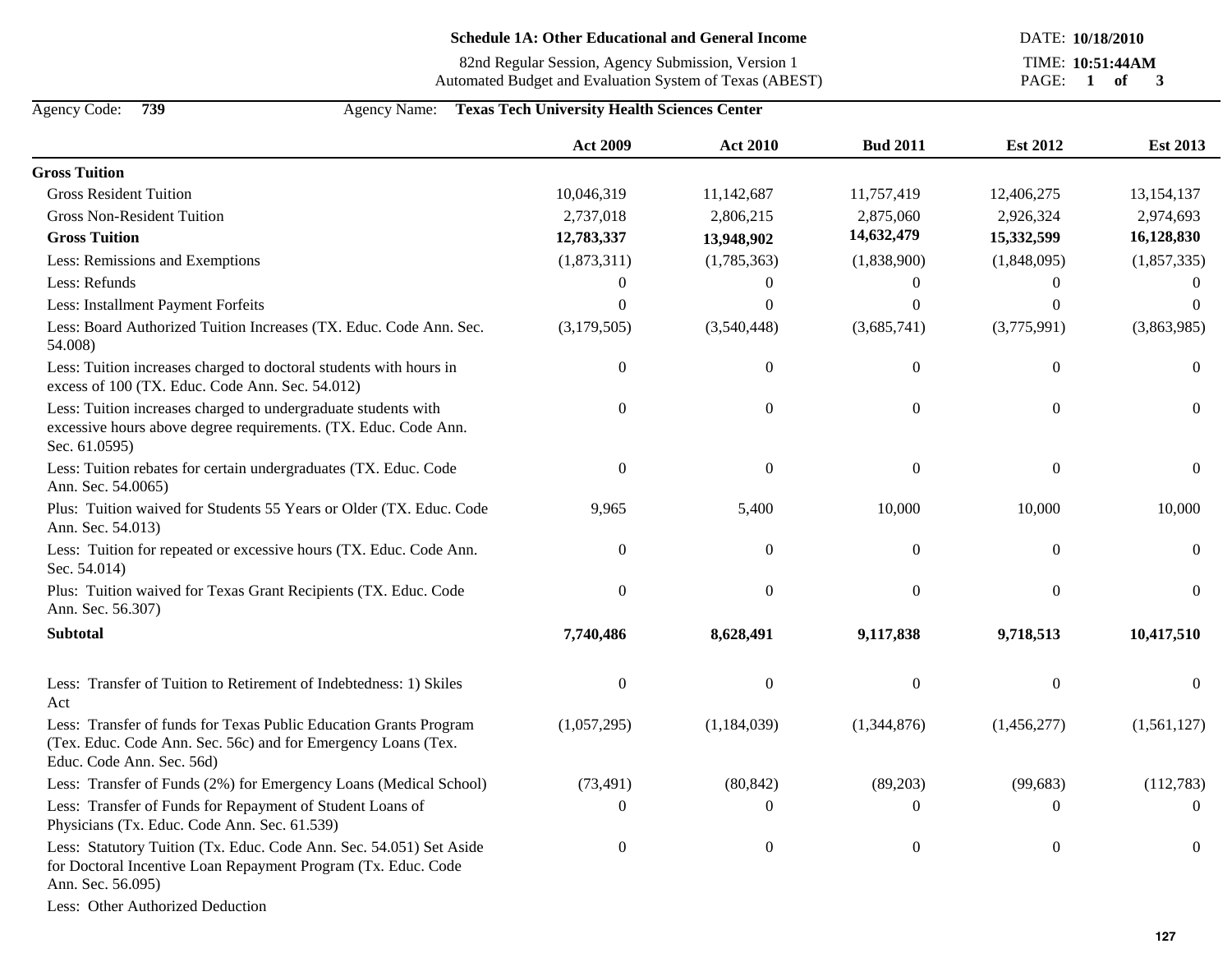#### **Schedule 1A: Other Educational and General Income**

Automated Budget and Evaluation System of Texas (ABEST) 82nd Regular Session, Agency Submission, Version 1

DATE: **10/18/2010 10:51:49AM** TIME:

**2** PAGE: **of 3** $\mathbf{3}$ 

| Agency Code:<br>739<br><b>Agency Name:</b><br><b>Texas Tech University Health Sciences Center</b>                |                  |                  |                  |                  |                 |  |  |  |  |
|------------------------------------------------------------------------------------------------------------------|------------------|------------------|------------------|------------------|-----------------|--|--|--|--|
|                                                                                                                  | <b>Act 2009</b>  | <b>Act 2010</b>  | <b>Bud 2011</b>  | <b>Est 2012</b>  | <b>Est 2013</b> |  |  |  |  |
| <b>Net Tuition</b>                                                                                               | 6,609,700        | 7,363,610        | 7,683,759        | 8,162,553        | 8,743,600       |  |  |  |  |
| <b>Student Teaching Fees</b>                                                                                     | $\mathbf{0}$     | $\overline{0}$   | $\theta$         | $\mathbf{0}$     |                 |  |  |  |  |
| <b>Special Course Fees</b>                                                                                       | $\Omega$         | $\Omega$         | $\theta$         | $\Omega$         | $\Omega$        |  |  |  |  |
| <b>Laboratory Fees</b>                                                                                           | 8,904            | 10,368           | 7,776            | 5,184            | 2,592           |  |  |  |  |
| <b>Subtotal, Tuition and Fees (Formula Amounts for Health-Related</b><br>Institutions)                           | 6,618,604        | 7,373,978        | 7,691,535        | 8,167,737        | 8,746,192       |  |  |  |  |
| <b>OTHER INCOME</b>                                                                                              |                  |                  |                  |                  |                 |  |  |  |  |
| <b>Interest on General Funds:</b>                                                                                |                  |                  |                  |                  |                 |  |  |  |  |
| Local Funds in State Treasury                                                                                    | 90,938           | 85,372           | 80,000           | 80,000           | 80,000          |  |  |  |  |
| Funds in Local Depositories, e.g., local amounts                                                                 | (8,608)          | 47,622           | 45,000           | 45,000           | 45,000          |  |  |  |  |
| Other Income (Itemize)                                                                                           |                  |                  |                  |                  |                 |  |  |  |  |
| Miscellaneous Income                                                                                             | 23,905           | 36,118           | 30,000           | 30,000           | 30,000          |  |  |  |  |
| <b>Subtotal, Other Income</b>                                                                                    | 106,235          | 169,112          | 155,000          | 155,000          | 155,000         |  |  |  |  |
| <b>Subtotal, Other Educational and General Income</b>                                                            | 6,724,839        | 7,543,090        | 7,846,535        | 8,322,737        | 8,901,192       |  |  |  |  |
| Less: O.A.S.I. Applicable to Educational and General Local Funds<br>Payrolls                                     | (416, 297)       | (430,596)        | (474,966)        | (572, 959)       | (584, 308)      |  |  |  |  |
| Less: Teachers Retirement System and ORP Proportionality for<br><b>Educational and General Funds</b>             | (402, 228)       | (418,009)        | (425,000)        | (512,601)        | (522, 853)      |  |  |  |  |
| Less: Staff Group Insurance Premiums                                                                             | (698, 033)       | (772, 378)       | (830,000)        | (1,099,263)      | (1, 186, 360)   |  |  |  |  |
| <b>Total, Other Educational and General Income (Formula Amounts for</b><br><b>General Academic Institutions)</b> | 5,208,281        | 5,922,107        | 6,116,569        | 6,137,914        | 6,607,671       |  |  |  |  |
| <b>Reconciliation to Summary of Request for FY 2009-2011:</b>                                                    |                  |                  |                  |                  |                 |  |  |  |  |
| Plus: Transfer of Tuition for Retirement of Indebtedness - Skiles Act                                            | $\boldsymbol{0}$ | $\boldsymbol{0}$ | $\theta$         | $\mathbf{0}$     |                 |  |  |  |  |
| Plus: Transfer of Funds for Texas Public Education Grants Program<br>and Emergency Loans                         | 1,057,295        | 1,184,039        | 1,344,876        | 1,456,277        | 1,561,127       |  |  |  |  |
| Plus: Transfer of Funds for Cancellation of Student Loans of<br>Physicians                                       | 73,491           | 80,842           | 89,203           | 99,683           | 112,783         |  |  |  |  |
| Plus: Organized Activities                                                                                       | $\boldsymbol{0}$ | $\boldsymbol{0}$ | $\boldsymbol{0}$ | $\boldsymbol{0}$ | $\Omega$        |  |  |  |  |
| Plus: Staff Group Insurance Premiums                                                                             | 698,033          | 772,378          | 830,000          | 1,099,263        | 1,186,360       |  |  |  |  |
| Plus: Board-authorized Tuition Income                                                                            | 3,179,505        | 3,540,448        | 3,685,741        | 3,775,991        | 3,863,985       |  |  |  |  |
| Plus: Tuition Increases Charged to Doctoral Students with Hours in<br>Excess of 100                              | $\mathbf{0}$     | $\theta$         | $\theta$         | 0                | $\theta$        |  |  |  |  |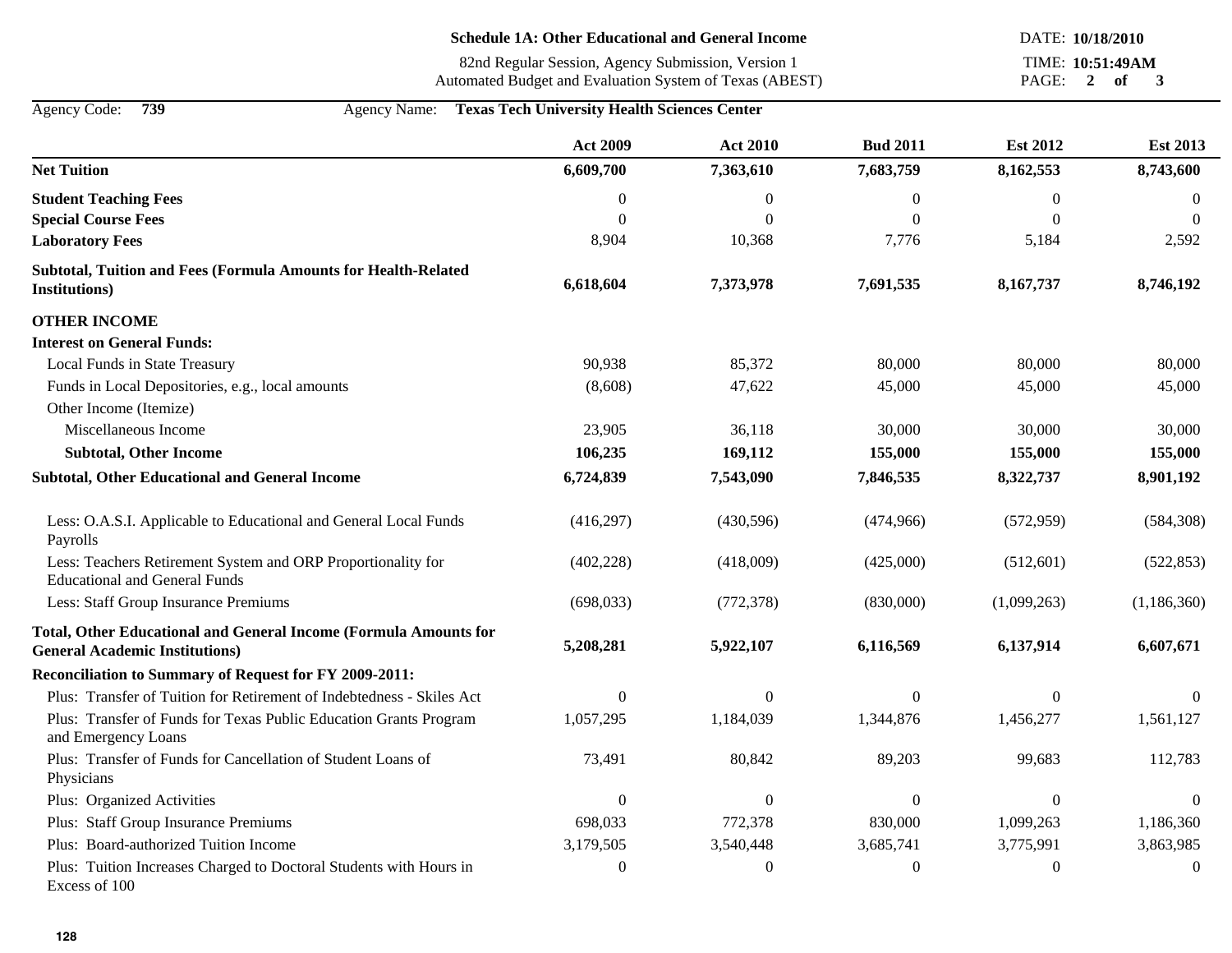#### **Schedule 1A: Other Educational and General Income**

Automated Budget and Evaluation System of Texas (ABEST) 82nd Regular Session, Agency Submission, Version 1

DATE: **10/18/2010**

**10:51:49AM** TIME: **3** PAGE: **of 3**

| <b>Agency Code:</b><br>739<br>Agency Name:                                                                                                        | <b>Texas Tech University Health Sciences Center</b> |                 |                 |                 |                 |  |  |  |
|---------------------------------------------------------------------------------------------------------------------------------------------------|-----------------------------------------------------|-----------------|-----------------|-----------------|-----------------|--|--|--|
|                                                                                                                                                   | <b>Act 2009</b>                                     | <b>Act 2010</b> | <b>Bud 2011</b> | <b>Est 2012</b> | <b>Est 2013</b> |  |  |  |
| Plus: Tuition Increases Charged to Undergraduate Students with<br>Excessive Hours above Degree Requirements (TX. Educ. Code Ann.<br>Sec. 61.0595) |                                                     | $\theta$        |                 | U               |                 |  |  |  |
| Plus: Tuition for repeated or excessive hours (TX. Educ. Code Ann.<br>Sec. 54.014)                                                                |                                                     | $\theta$        | 0               | $\left($        |                 |  |  |  |
| Less: Tuition Waived for Students 55 Years or Older                                                                                               | (9,965)                                             | (5,400)         | (10,000)        | (10,000)        | (10,000)        |  |  |  |
| Less: Tuition Waived for Texas Grant Recipients                                                                                                   |                                                     | $\theta$        |                 | $\left($        |                 |  |  |  |
| Total, Other Educational and General Income Reported on Summary of<br><b>Request</b>                                                              | 10.206.640                                          | 11.494.414      | 12,056,389      | 12,559,128      | 13.321.926      |  |  |  |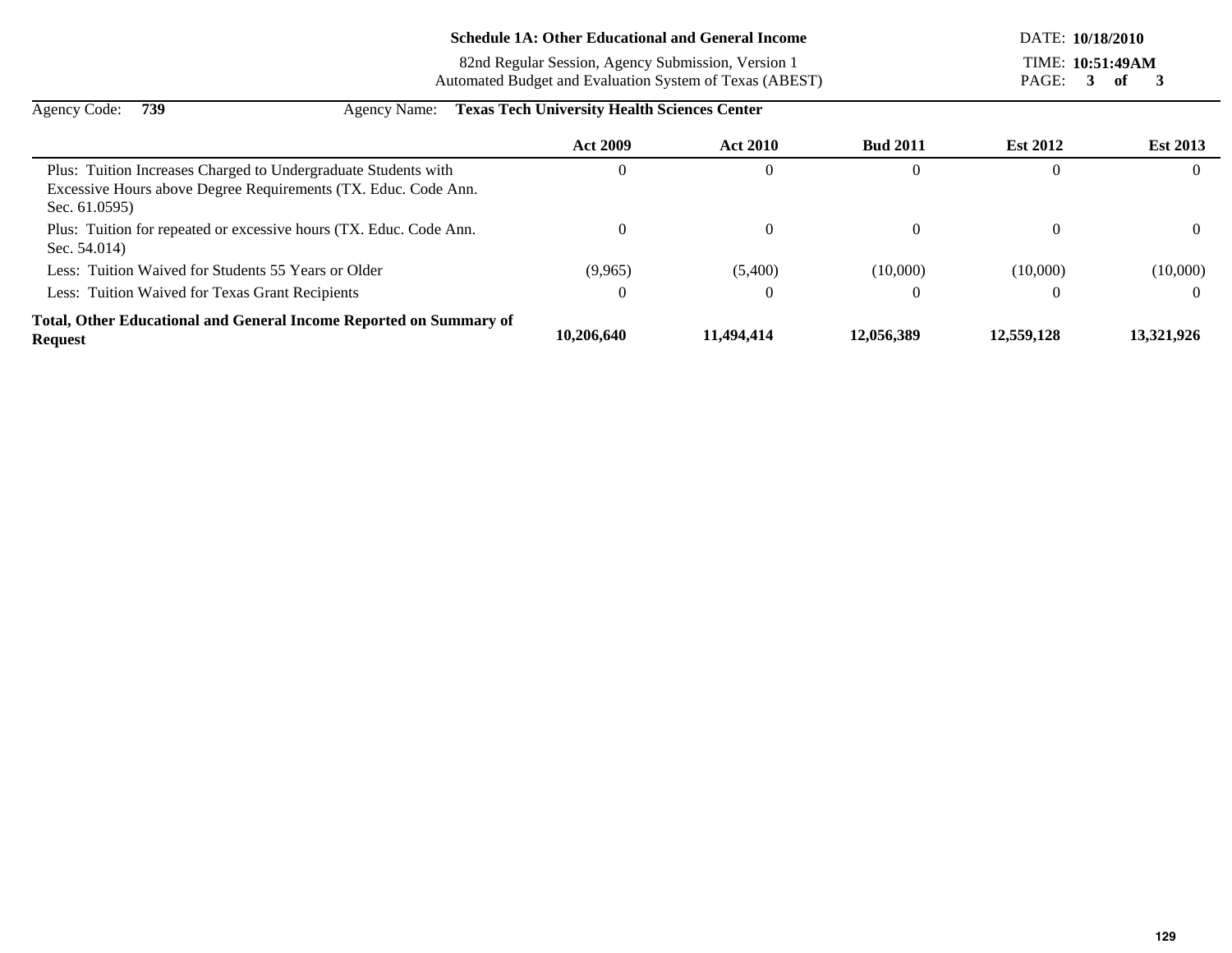## **Schedule 2: Grand Total Educational, General and Other Funds**

Automated Budget and Evaluation System of Texas (ABEST) 82nd Regular Session, Agency Submission, Version 1

DATE: **10/18/2010 10:52:07AM** TIME:

**1** PAGE: **of2**

| Agency Code:<br><b>Agency Name:</b><br><b>Texas Tech University Health Sciences Center</b><br>739                               |                  |                  |                  |                  |                  |  |  |  |
|---------------------------------------------------------------------------------------------------------------------------------|------------------|------------------|------------------|------------------|------------------|--|--|--|
|                                                                                                                                 | <b>Act 2009</b>  | <b>Act 2010</b>  | <b>Bud 2011</b>  | <b>Est 2012</b>  | <b>Est 2013</b>  |  |  |  |
| Balances as of Beginning of Fiscal Year                                                                                         |                  |                  |                  |                  |                  |  |  |  |
| <b>Encumbered and Obligated</b>                                                                                                 | 16,173,162       | 15,442,029       | 15,391,717       | 6,609,269        | 3,300,000        |  |  |  |
| Unencumbered and Unobligated                                                                                                    | 0                | $\overline{0}$   | $\theta$         | $\boldsymbol{0}$ | 0                |  |  |  |
| Capital Projects - Legislative Appropriations                                                                                   | $\mathbf{0}$     | $\Omega$         | $\Omega$         | $\theta$         | $\Omega$         |  |  |  |
| Capital Projects - Other Educational and General Funds                                                                          | $\boldsymbol{0}$ | $\overline{0}$   | $\boldsymbol{0}$ | $\boldsymbol{0}$ | $\boldsymbol{0}$ |  |  |  |
| <b>General Revenue Appropriations</b>                                                                                           |                  |                  |                  |                  |                  |  |  |  |
| <b>Direct Appropriations</b>                                                                                                    | 133,502,277      | 160,940,004      | 164,806,157      | 70,127,597       | 70,125,926       |  |  |  |
| Transfer from Office of the Governor Deficiency and Emergency<br>Grants                                                         | $\boldsymbol{0}$ | $\boldsymbol{0}$ | $\Omega$         | $\theta$         | $\Omega$         |  |  |  |
| Less: General Revenue Appropriations Lapsed                                                                                     | $\mathbf{0}$     | (4,122,324)      | (10, 492, 619)   | $\Omega$         | $\Omega$         |  |  |  |
| Plus: Additional General Revenue through Budget Execution                                                                       | $\Omega$         | $\Omega$         | $\Omega$         | $\Omega$         | $\Omega$         |  |  |  |
| Less: ARRA Formula Swap                                                                                                         | $\boldsymbol{0}$ | (7,075,479)      | $\theta$         | $\theta$         | $\boldsymbol{0}$ |  |  |  |
| Other (Itemize)                                                                                                                 |                  |                  |                  |                  |                  |  |  |  |
| <b>Subtotal, General Revenue Appropriations</b>                                                                                 | 133,502,277      | 149,742,201      | 154,313,538      | 70,127,597       | 70,125,926       |  |  |  |
| Other Educational and General Income                                                                                            | 10,206,640       | 11,494,414       | 12,056,389       | 12,559,128       | 13,321,926       |  |  |  |
| Other Appropriated Funds Income                                                                                                 |                  |                  |                  |                  |                  |  |  |  |
| Health-related Institutions Patient Income (medical, dental, other)                                                             | $\boldsymbol{0}$ | $\Omega$         | $\boldsymbol{0}$ | $\boldsymbol{0}$ | $\Omega$         |  |  |  |
| Interagency contracts                                                                                                           | $\Omega$         | $\theta$         | $\theta$         | $\theta$         | $\theta$         |  |  |  |
| Tobacco - Related Funds                                                                                                         | 4,897,273        | 4,721,629        | 4,651,000        | 3,648,600        | 3,648,600        |  |  |  |
| <b>ARRA Formula Swap</b>                                                                                                        | $\boldsymbol{0}$ | 11,075,479       | $\boldsymbol{0}$ | 0                | $\boldsymbol{0}$ |  |  |  |
| Other (Itemize)                                                                                                                 |                  |                  |                  |                  |                  |  |  |  |
| TOTAL, EDUCATIONAL AND GENERAL APPROPRIATIONS                                                                                   | 148,606,190      | 177,033,723      | 171,020,927      | 86,335,325       | 87,096,452       |  |  |  |
| <b>General Revenue Transfers</b>                                                                                                |                  |                  |                  |                  |                  |  |  |  |
| Transfer from Coordinating Board for Advanced Research Program                                                                  | $\boldsymbol{0}$ | 429,220          | $\overline{0}$   | $\boldsymbol{0}$ | $\boldsymbol{0}$ |  |  |  |
| Transfer from Coordinating Board for Texas College Work Study<br>Program (2009, 2010, 2011)                                     | $\Omega$         | $\Omega$         | $\Omega$         | $\Omega$         | $\Omega$         |  |  |  |
| Transfer from Coordinating Board for Professional Nursing Shortage                                                              | $\Omega$         | 856,267          | $\theta$         | $\mathbf{0}$     | $\Omega$         |  |  |  |
| <b>Reduction Program</b>                                                                                                        |                  |                  |                  |                  |                  |  |  |  |
| Transfer of GR Group Insurance Premium from Comptroller (UT and<br>TAMU Components only)                                        | $\Omega$         | $\overline{0}$   | $\theta$         | $\overline{0}$   | $\mathbf{0}$     |  |  |  |
| Less: Transfer to Other Institutions                                                                                            | $\Omega$         | $\overline{0}$   | $\overline{0}$   | $\mathbf{0}$     | $\boldsymbol{0}$ |  |  |  |
| Less: Transfer to Department of Health, Disproportionate Share -<br>State-Owned Hospitals (2009, 2010, 2011)<br>Other (Itemize) | $\theta$         | $\Omega$         | $\theta$         | $\Omega$         | $\Omega$         |  |  |  |

**130**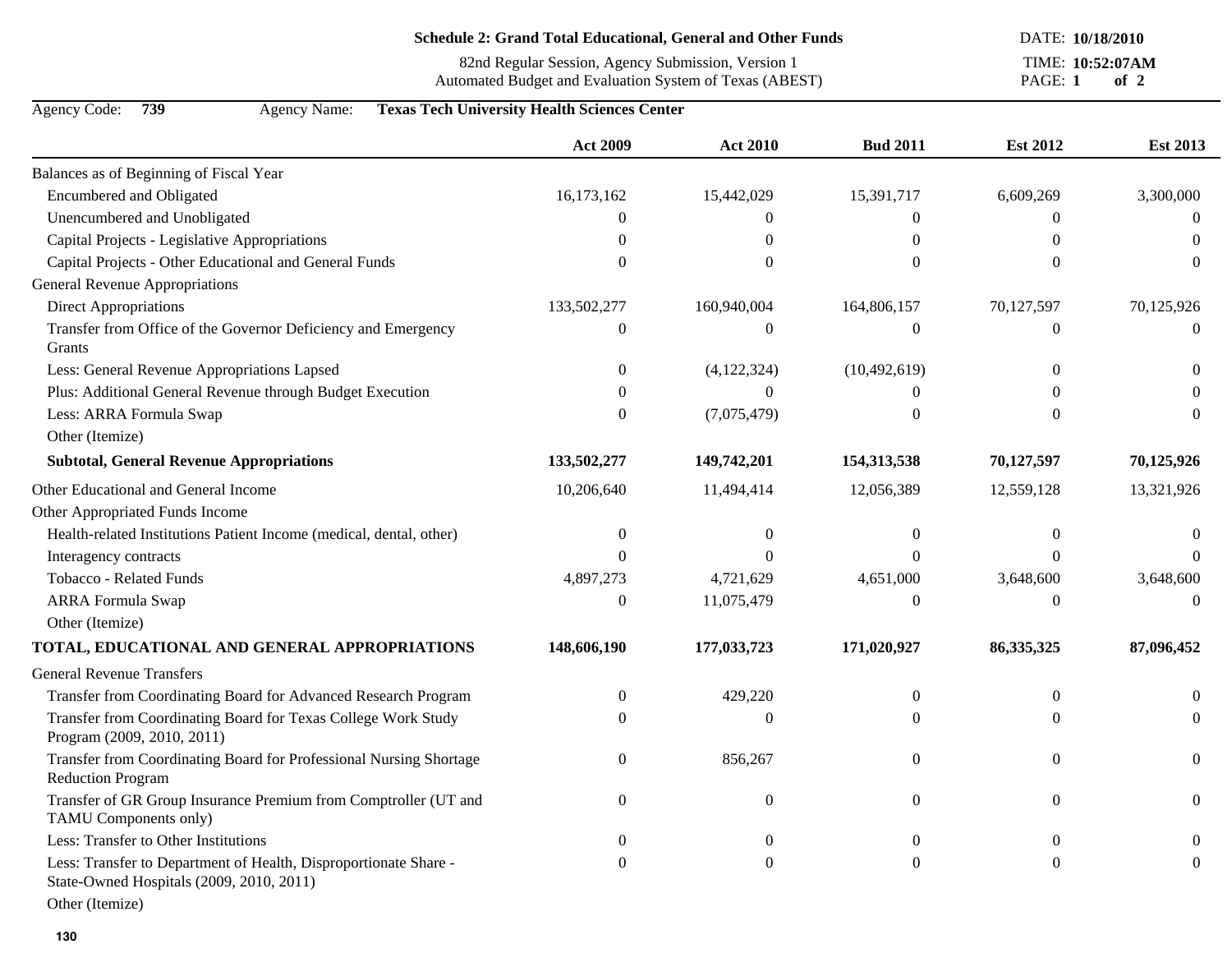## **Schedule 2: Grand Total Educational, General and Other Funds**

Automated Budget and Evaluation System of Texas (ABEST) 82nd Regular Session, Agency Submission, Version 1

DATE: **10/18/2010**

**10:52:12AM**TIME: **2 2** PAGE: **of**

|                                                                                                                    | <b>Act 2009</b>  | <b>Act 2010</b> | <b>Bud 2011</b>  | <b>Est 2012</b> | <b>Est 2013</b>  |
|--------------------------------------------------------------------------------------------------------------------|------------------|-----------------|------------------|-----------------|------------------|
| Other: Fifth Year Accounting Scholarship                                                                           | $\overline{0}$   | $\theta$        | $\boldsymbol{0}$ | $\Omega$        | $\Omega$         |
| <b>Texas Grants</b>                                                                                                | 103,831          | 72,960          | 75,000           | 0               | $\Omega$         |
| Less: Transfer to System Administration                                                                            | (2,581,987)      | (1,667,837)     | (1,667,837)      | ∩               | $\Omega$         |
| <b>B-on-Time Program</b>                                                                                           | 23,760           | 24,320          | 40,680           |                 | $\Omega$         |
| <b>Subtotal, General Revenue Transfers</b>                                                                         | (2,454,396)      | (285,070)       | (1,552,157)      |                 | $\mathbf{0}$     |
| General Revenue HEF for Operating Expenses                                                                         | 2,207,847        | 2,453,927       | 2,500,000        | 2,500,000       | 2,500,000        |
| Transfer from Available University Funds (UT, A&M and Prairie View<br>A&M Only)                                    | $\boldsymbol{0}$ | $\mathbf{0}$    | 0                | $\mathbf{0}$    | $\overline{0}$   |
| Other Additions (Itemize)                                                                                          |                  |                 |                  |                 |                  |
| Increase Capital Projects - Educational and General Funds                                                          | $\theta$         | $\mathbf{0}$    | $\mathbf{0}$     | $\mathbf{0}$    | $\overline{0}$   |
| Transfer from Department of Health, Disproportionate Share -<br>State-owned Hospitals (2009, 2010, 2011)           | $\Omega$         | $\Omega$        | $\Omega$         | 0               | $\Omega$         |
| Transfers from Other Funds, e.g., Designated funds transferred for<br>educational and general activities (Itemize) | $\theta$         | $\theta$        | $\boldsymbol{0}$ | $\Omega$        | $\overline{0}$   |
| Transfers from Other Funds, e.g., Designated funds transferred for<br>educational and general activities (Itemize) | $\theta$         | $\theta$        | 0                | $\Omega$        | $\theta$         |
| Transfer from Coordinating Board for Incentive Funding                                                             | $\mathbf{0}$     | $\theta$        | $\boldsymbol{0}$ | $\mathbf{0}$    | $\overline{0}$   |
| ARRA Article XII Section 25 Special Item Appropriations                                                            | $\Omega$         | $\Omega$        | $\theta$         | $\Omega$        | $\theta$         |
| Other (Itemize)                                                                                                    |                  |                 |                  |                 |                  |
| Other Deductions (Itemize)                                                                                         |                  |                 |                  |                 |                  |
| Decrease Capital Projects - Educational and General Funds                                                          | $\overline{0}$   | $\Omega$        | $\boldsymbol{0}$ | $\Omega$        | $\boldsymbol{0}$ |
| Other (Itemize)                                                                                                    |                  |                 |                  |                 |                  |
| <b>Total Funds</b>                                                                                                 | 164,532,803      | 194,644,609     | 187,360,487      | 95,444,594      | 92,896,452       |
| Less: Balances as of End of Fiscal Year                                                                            |                  |                 |                  |                 |                  |
| Encumbered and Obligated                                                                                           | (15, 442, 029)   | (15,391,717)    | (6,609,269)      | (3,300,000)     | $\Omega$         |
| Unencumbered and Unobligated                                                                                       | 0                | 0               | 0                |                 |                  |
| Capital Projects - Legislative Appropriations                                                                      | $_{0}$           | $\theta$        | 0                | $\Omega$        |                  |
| Capital Projects - Other Educational and General Funds                                                             | $\Omega$         | $\Omega$        | $\Omega$         | $\Omega$        | $\Omega$         |
| <b>Grand Total, Educational, General and Other Funds</b>                                                           | 149,090,774      | 179,252,892     | 180,751,218      | 92,144,594      | 92,896,452       |
| <b>Designated Tuition (Sec. 54.0513)</b>                                                                           | 9,881,056        | 11,984,570      | 13,111,363       | 14,095,301      | 14,820,187       |
| Indirect Cost Recovery (Sec. 145.001(d))                                                                           | 3,823,375        | 4,400,000       | 4,400,000        | 4,450,000       | 4,500,000        |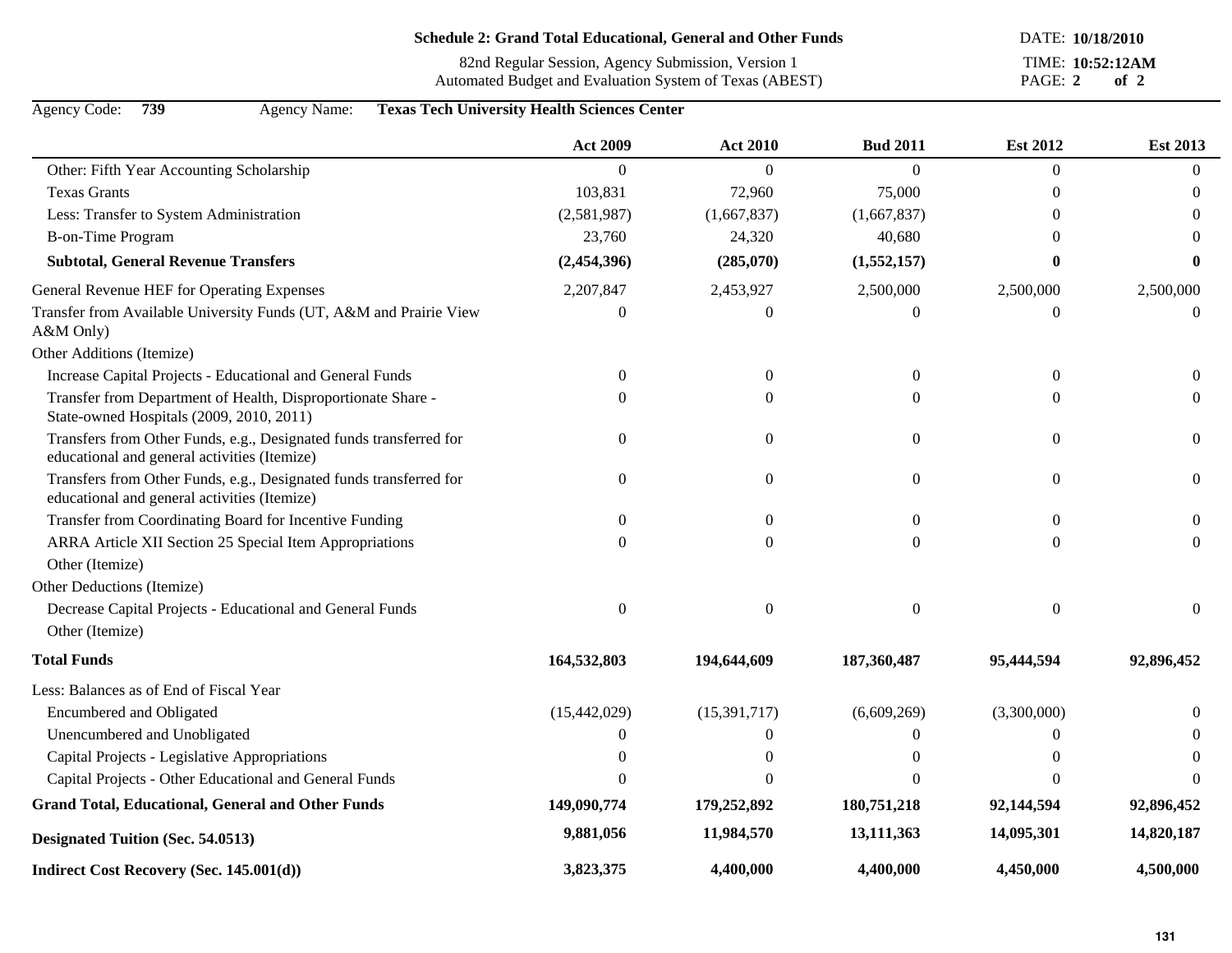|                                  |              | <b>Schedule 3A: Staff Group Insurance Data Elements (ERS)</b><br>82nd Regular Session, Agency Submission, Version 1<br>Automated Budget and Evaluation System of Texas (ABEST) | Date: 10/18/2010<br>Time: 10:52:32AM<br>Page: 1<br>of<br>3 |                                       |                   |                |  |  |  |
|----------------------------------|--------------|--------------------------------------------------------------------------------------------------------------------------------------------------------------------------------|------------------------------------------------------------|---------------------------------------|-------------------|----------------|--|--|--|
| Agency Code:<br>739              | Agency Code: |                                                                                                                                                                                | <b>Texas Tech University Health Sciences Center</b>        |                                       |                   |                |  |  |  |
|                                  |              | <b>E&amp;G</b> Enrollment                                                                                                                                                      | <b>GR</b> Enrollment                                       | <b>GR-D/OEGI</b><br><b>Enrollment</b> | Total E&G (Check) | Local Non-E&G  |  |  |  |
| <b>GR &amp; GR-D Percentages</b> |              |                                                                                                                                                                                |                                                            |                                       |                   |                |  |  |  |
| GR $\%$                          | 94.00%       |                                                                                                                                                                                |                                                            |                                       |                   |                |  |  |  |
| GR-D%                            | 6.00%        |                                                                                                                                                                                |                                                            |                                       |                   |                |  |  |  |
| <b>Total Percentage</b>          | 100.00%      |                                                                                                                                                                                |                                                            |                                       |                   |                |  |  |  |
| <b>FULL TIME ACTIVES</b>         |              |                                                                                                                                                                                |                                                            |                                       |                   |                |  |  |  |
| 1a Employee Only                 |              | 966                                                                                                                                                                            | 908                                                        | 58                                    | 966               | 1,222          |  |  |  |
| 2a Employee and Children         |              | 421                                                                                                                                                                            | 396                                                        | 25                                    | 421               | 556            |  |  |  |
| 3a Employee and Spouse           |              | 189                                                                                                                                                                            | 178                                                        | 11                                    | 189               | 257            |  |  |  |
| 4a Employee and Family           |              | 304                                                                                                                                                                            | 286                                                        | 18                                    | 304               | 362            |  |  |  |
| 5a Eligible, Opt Out             |              | 5                                                                                                                                                                              | 5                                                          | $\boldsymbol{0}$                      | 5                 | 8              |  |  |  |
| 6a Eligible, Not Enrolled        |              | 31                                                                                                                                                                             | 29                                                         | $\mathbf{2}$                          | 31                | 46             |  |  |  |
| <b>Total for This Section</b>    |              | 1,916                                                                                                                                                                          | 1,802                                                      | 114                                   | 1,916             | 2,451          |  |  |  |
| <b>PART TIME ACTIVES</b>         |              |                                                                                                                                                                                |                                                            |                                       |                   |                |  |  |  |
| 1b Employee Only                 |              | 24                                                                                                                                                                             | 23                                                         |                                       | 24                | 29             |  |  |  |
| 2b Employee and Children         |              | $\sqrt{2}$                                                                                                                                                                     | $\sqrt{2}$                                                 | $\theta$                              | $\overline{2}$    | 4              |  |  |  |
| 3b Employee and Spouse           |              | $\overline{2}$                                                                                                                                                                 | $\mathbf{2}$                                               | $\mathbf{0}$                          | $\sqrt{2}$        | 5              |  |  |  |
| 4b Employee and Family           |              | 3                                                                                                                                                                              | 3                                                          | $\mathbf{0}$                          | 3                 | 16             |  |  |  |
| 5b Eligble, Opt Out              |              | 3                                                                                                                                                                              | 3                                                          | $\Omega$                              | 3                 | $\overline{7}$ |  |  |  |
| 6b Eligible, Not Enrolled        |              | 47                                                                                                                                                                             | 44                                                         | 3                                     | 47                | 75             |  |  |  |
| <b>Total for This Section</b>    |              | 81                                                                                                                                                                             | 77                                                         | 4                                     | 81                | 136            |  |  |  |
| <b>Total Active Enrollment</b>   |              | 1,997                                                                                                                                                                          | 1,879                                                      | 118                                   | 1,997             | 2,587          |  |  |  |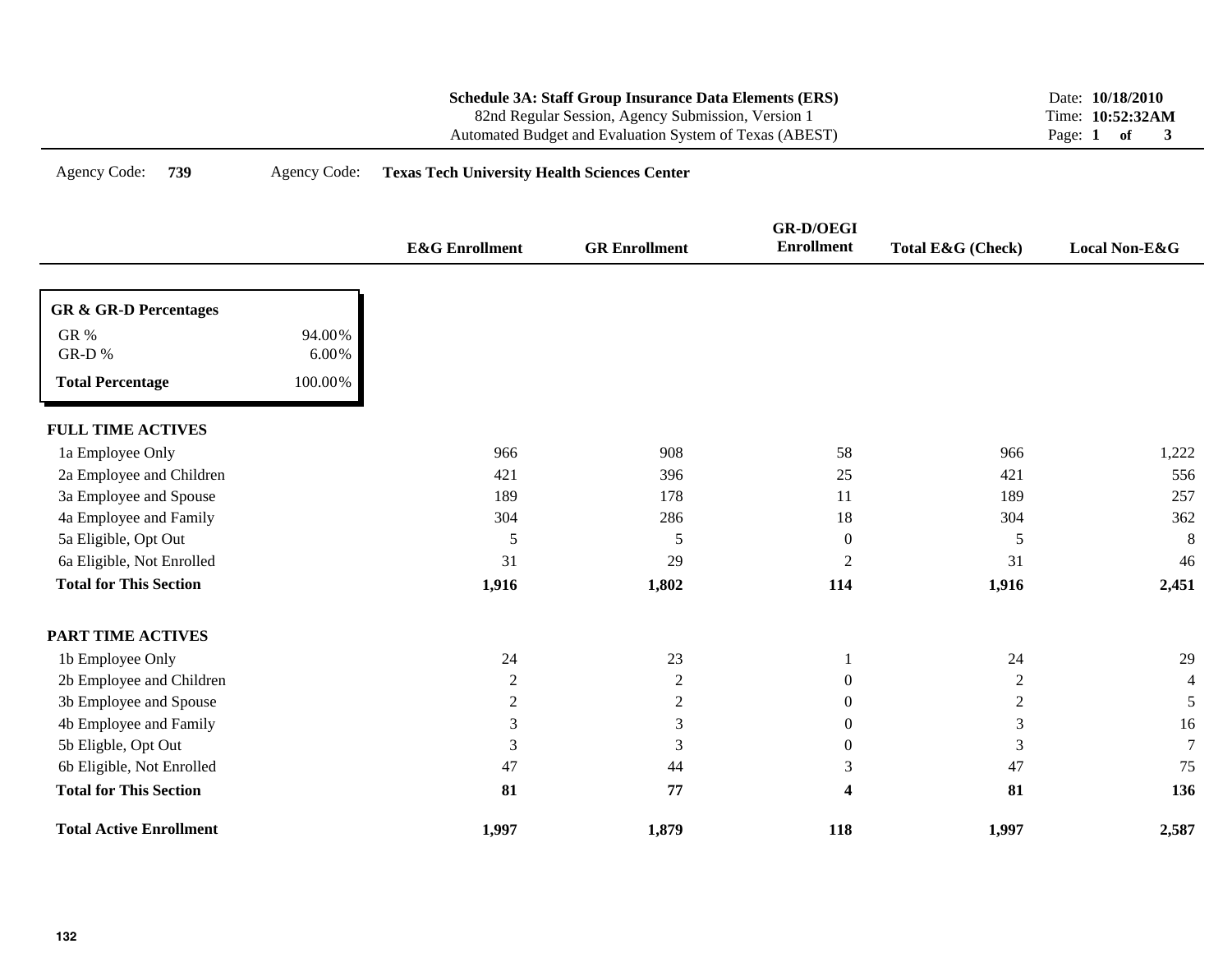## **Schedule 3A: Staff Group Insurance Data Elements (ERS)**

82nd Regular Session, Agency Submission, Version 1

Automated Budget and Evaluation System of Texas (ABEST)

Date: **10/18/2010** Time: **10:52:40AM** Page: **2 of 3** $\mathbf{3}$ 

Agency Code: **739** Agency Code: **Texas Tech University Health Sciences Center**

|                                   | <b>GR-D/OEGI</b>          |                      |                   |                   |                   |  |  |  |  |
|-----------------------------------|---------------------------|----------------------|-------------------|-------------------|-------------------|--|--|--|--|
|                                   | <b>E&amp;G</b> Enrollment | <b>GR</b> Enrollment | <b>Enrollment</b> | Total E&G (Check) | Local Non-E&G     |  |  |  |  |
| FULL TIME RETIREES by ERS         |                           |                      |                   |                   |                   |  |  |  |  |
| 1c Employee Only                  | $\mathbf{0}$              | $\boldsymbol{0}$     | $\overline{0}$    | $\mathbf{0}$      | $\Omega$          |  |  |  |  |
| 2c Employee and Children          | 0                         | 0                    | 0                 | 0                 |                   |  |  |  |  |
| 3c Employee and Spouse            | $\theta$                  | $\Omega$             | 0                 | $\theta$          | $\Omega$          |  |  |  |  |
| 4c Employee and Family            | 0                         | 0                    |                   |                   | $\mathbf{\Omega}$ |  |  |  |  |
| 5c Eligble, Opt Out               | 0                         | $\theta$             | 0                 | $\Omega$          | $\theta$          |  |  |  |  |
| 6c Eligible, Not Enrolled         | $\Omega$                  | 0                    | 0                 | $\Omega$          | 0                 |  |  |  |  |
| <b>Total for This Section</b>     | $\bf{0}$                  | $\mathbf{0}$         | 0                 | $\bf{0}$          | 0                 |  |  |  |  |
| PART TIME RETIREES by ERS         |                           |                      |                   |                   |                   |  |  |  |  |
| 1d Employee Only                  | $\mathbf{0}$              | $\theta$             | $\overline{0}$    | $\mathbf{0}$      | 0                 |  |  |  |  |
| 2d Employee and Children          | $\theta$                  | 0                    | 0                 | 0                 | 0                 |  |  |  |  |
| 3d Employee and Spouse            | 0                         | 0                    | 0                 | 0                 | $\Omega$          |  |  |  |  |
| 4d Employee and Family            | 0                         |                      |                   |                   | 0                 |  |  |  |  |
| 5d Eligble, Opt Out               | $\Omega$                  | $\theta$             | 0                 | $\theta$          | 0                 |  |  |  |  |
| 6d Eligible, Not Enrolled         | $\Omega$                  | $\theta$             | 0                 | $\Omega$          | $\theta$          |  |  |  |  |
| <b>Total for This Section</b>     | $\mathbf{0}$              | 0                    | 0                 | 0                 |                   |  |  |  |  |
| <b>Total Retirees Enrollment</b>  | $\mathbf{0}$              | $\mathbf{0}$         | $\bf{0}$          | $\bf{0}$          | $\bf{0}$          |  |  |  |  |
| <b>TOTAL FULL TIME ENROLLMENT</b> |                           |                      |                   |                   |                   |  |  |  |  |
| 1e Employee Only                  | 966                       | 908                  | 58                | 966               | 1,222             |  |  |  |  |
| 2e Employee and Children          | 421                       | 396                  | 25                | 421               | 556               |  |  |  |  |
| 3e Employee and Spouse            | 189                       | 178                  | 11                | 189               | 257               |  |  |  |  |
| 4e Employee and Family            | 304                       | 286                  | 18                | 304               | 362               |  |  |  |  |
| 5e Eligble, Opt Out               | 5                         | 5                    | $\overline{0}$    | 5                 | 8                 |  |  |  |  |
| 6e Eligible, Not Enrolled         | 31                        | 29                   | $\mathfrak{D}$    | 31                | 46                |  |  |  |  |
| <b>Total for This Section</b>     | 1,916                     | 1,802                | 114               | 1,916             | 2,451             |  |  |  |  |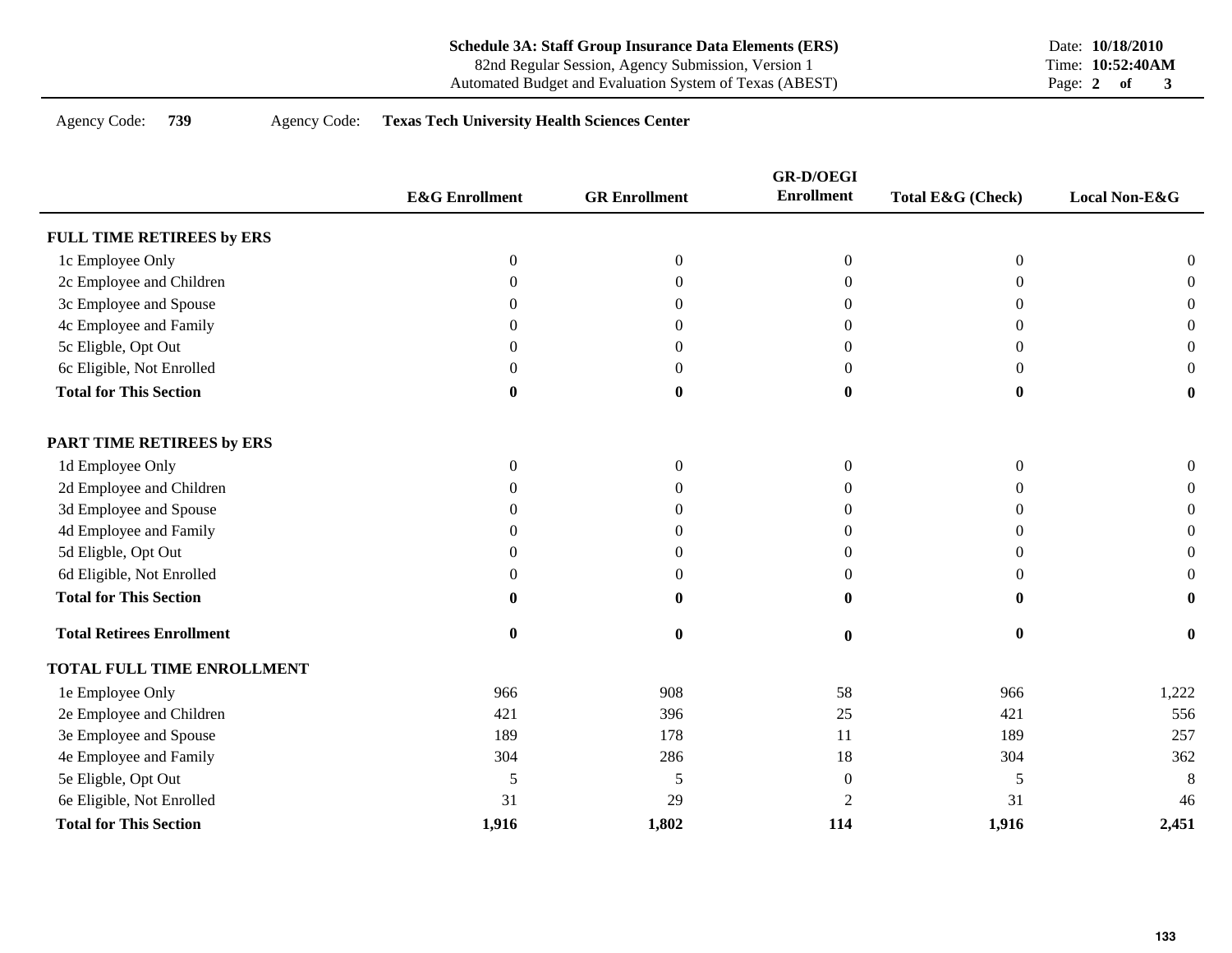## **Schedule 3A: Staff Group Insurance Data Elements (ERS)**

82nd Regular Session, Agency Submission, Version 1

Automated Budget and Evaluation System of Texas (ABEST)

Date: **10/18/2010** Time: **10:52:40AM** Page: **3 of 3** $\mathbf{3}$ 

Agency Code: **739** Agency Code: **Texas Tech University Health Sciences Center**

|                               |                           |                      | <b>GR-D/OEGI</b>  |                   |               |  |
|-------------------------------|---------------------------|----------------------|-------------------|-------------------|---------------|--|
|                               | <b>E&amp;G</b> Enrollment | <b>GR Enrollment</b> | <b>Enrollment</b> | Total E&G (Check) | Local Non-E&G |  |
| <b>TOTAL ENROLLMENT</b>       |                           |                      |                   |                   |               |  |
| 1f Employee Only              | 990                       | 931                  | 59                | 990               | 1,251         |  |
| 2f Employee and Children      | 423                       | 398                  | 25                | 423               | 560           |  |
| 3f Employee and Spouse        | 191                       | 180                  | 11                | 191               | 262           |  |
| 4f Employee and Family        | 307                       | 289                  | 18                | 307               | 378           |  |
| 5f Eligble, Opt Out           | 8                         | 8                    |                   | 8                 | 15            |  |
| 6f Eligible, Not Enrolled     | 78                        | 73                   |                   | 78                | 121           |  |
| <b>Total for This Section</b> | 1,997                     | 1,879                | 118               | 1,997             | 2,587         |  |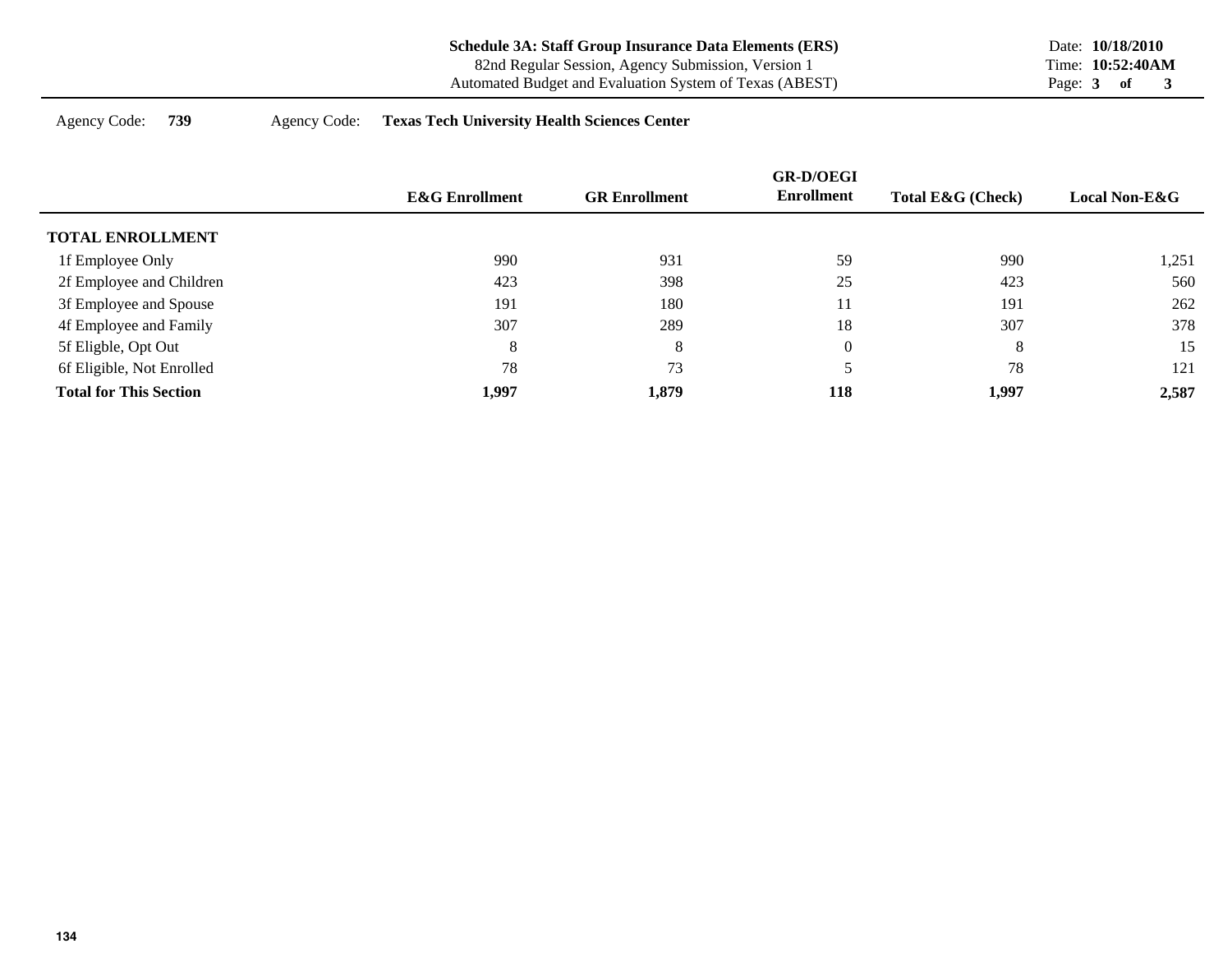#### SCHEDULE 3A STAFF GROUP INSURANCE DATA ELEMENTS INSTITUTIONS PARTICIPATING WITH THE EMPLOYEES RETIREMENT SYSTEM'S GROUP INSURANCE PROGRAM2012 - 2013 BIENNIUM

| Agency Code: 739<br>Agency Name: Texas Tech University Health Sciences Center | Prepared by: | Penny Harkey     |                |                |                |                |
|-------------------------------------------------------------------------------|--------------|------------------|----------------|----------------|----------------|----------------|
|                                                                               | <b>GR</b>    | <b>GR-D/OEGI</b> | Total          | Local Non-E &G | Local Non-E &G | Local Non-E &G |
|                                                                               | Enrollment   | Enrollment       | E & G          | <b>TDCJ</b>    | Other          | Total          |
| <b>Full Time Actives</b>                                                      |              |                  |                |                |                |                |
| Employee Only                                                                 | 908          | 58               | 966            | 418            | 804            | 1,222          |
| <b>Employee and Children</b>                                                  | 396          | 25               | 421            | 146            | 410            | 556            |
| Employee and Spouse                                                           | 178          | 11               | 189            | 92             | 166            | 257            |
| <b>Employee and Family</b>                                                    | 286          | 18               | 304            | 89             | 272            | 362            |
| Eligible, Opt Out                                                             | 5            | $\Omega$         | 5              | 3              | 5              | 8 <sup>1</sup> |
| Eligible, Not Enrolled                                                        | 29           |                  | 31             | 13             | 33             | 46             |
| <b>Total for This Section</b>                                                 | 1,802        | 114              | 1,916          | 761            | 1,690          | 2,451          |
|                                                                               |              |                  |                |                |                |                |
| <b>Part Time Actives</b>                                                      |              |                  |                |                |                |                |
| <b>Employee Only</b>                                                          | 23           |                  | 24             | 6              | 23             | 29             |
| Employee and Children                                                         | 2            | $\Omega$         | $\overline{2}$ |                | 3              | $\overline{4}$ |
| <b>Employee and Spouse</b>                                                    | 2            | $\Omega$         | $\overline{2}$ |                | 4              | 5 <sub>5</sub> |
| <b>Employee and Family</b>                                                    |              | $\Omega$         | 3              |                | 15             | 16             |
| Eligible, Opt Out                                                             |              | 0                | 3              |                | 6              | $\overline{7}$ |
| Eligible, Not Enrolled                                                        | 44           | 3                | 47             | 5              | 70             | 75             |
| <b>Total for This Section</b>                                                 | 77           |                  | 81             | 10             | 51             | 136            |
|                                                                               |              |                  |                |                |                |                |
| <b>Total Enrollment</b>                                                       |              |                  |                |                |                |                |
| <b>Employee Only</b>                                                          | 931          | 59               | 990            | 424            | 827            | 1,251          |
| <b>Employee and Children</b>                                                  | 398          | 25               | 423            | 147            | 413            | 560            |
| <b>Employee and Spouse</b>                                                    | 180          | 11               | 191            | 93             | 170            | 262            |
| <b>Employee and Family</b>                                                    | 289          | 18               | 307            | 90             | 287            | 378            |
| Eligible, Opt Out                                                             | 8            | $\Omega$         | 8              | 4              | 11             | 15             |
| Eligible, Not Enrolled                                                        | 73           |                  | 78             | 18             | 103            | 121            |
| <b>Total for This Section</b>                                                 | 1,879        | 118              | 1,997          | 771            | 1,741          | 2,587          |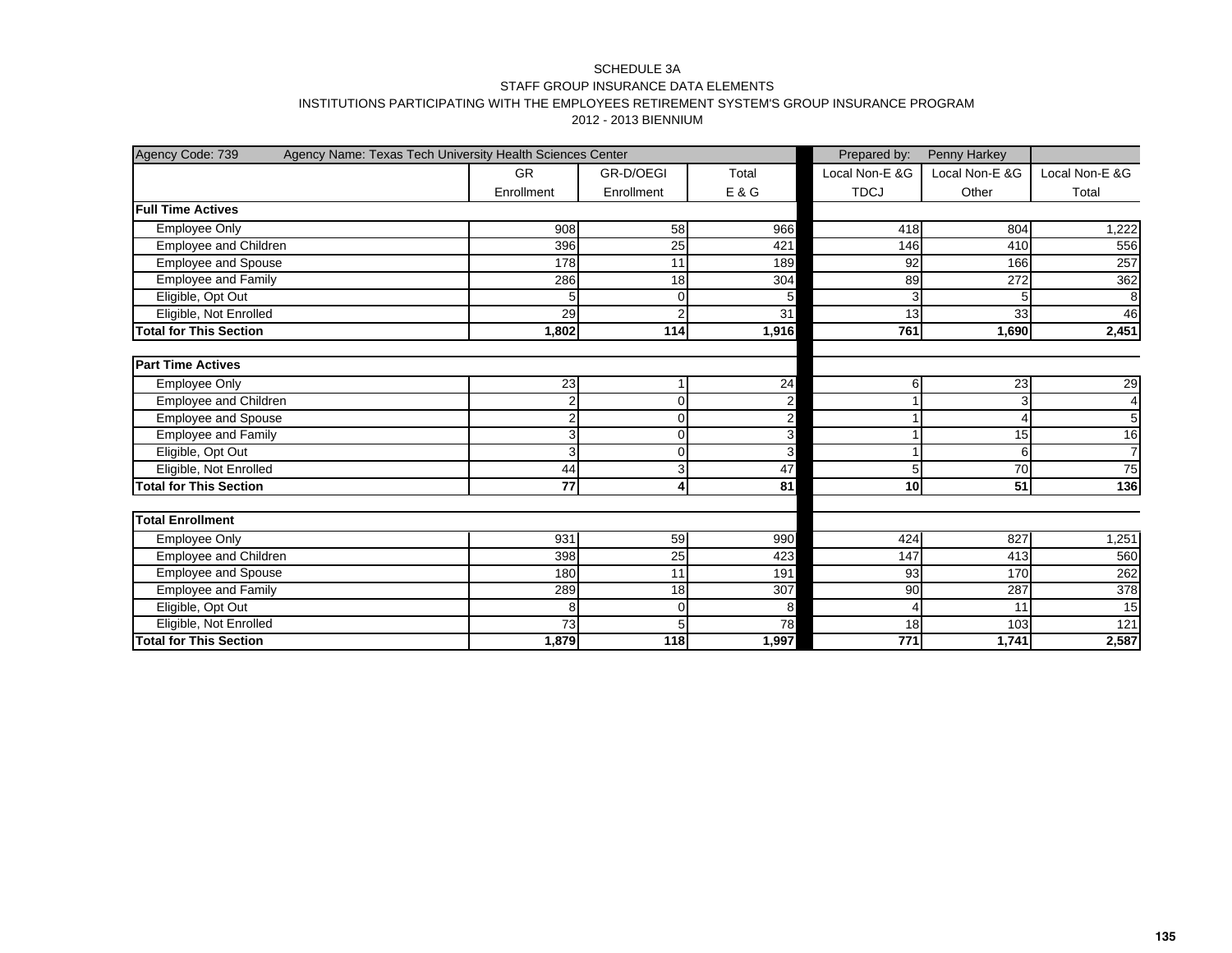## **SCHEDULE 4: COMPUTATION OF OASI**

82nd Regular Session, Agency Submission, Version 1

Automated Budget and Evaluation System of Texas (ABEST)

Date: **10/18/2010** Time: **10:53:04AM** Page: **1 of 1** $\mathbf{1}$ 

#### Agency Code: 739 **739 Texas Tech University Health Sciences Center**

|                                                       | <b>Actual</b><br>Salaries &<br><b>Wages</b><br>2009 | Actual<br>Salaries &<br><b>Wages</b><br><b>2010</b> | <b>Budgeted</b><br>Salaries &<br><b>Wages</b><br>2011 | <b>Estimated</b><br>Salaries &<br><b>Wages</b><br>2012 | <b>Estimated</b><br>Salaries &<br><b>Wages</b><br>2013 |
|-------------------------------------------------------|-----------------------------------------------------|-----------------------------------------------------|-------------------------------------------------------|--------------------------------------------------------|--------------------------------------------------------|
| Gross Educational & General Payroll - Subject to OASI | \$86,229,970                                        | \$89,777,725                                        | \$99,986,318                                          | \$106,985,360                                          | \$109,125,067                                          |
| FTE Employees - Subject to OASI                       | 1,756.5                                             | 1,954.9                                             | 1.942.7                                               | 2,078.5                                                | 2,078.5                                                |
| Average Salary (Gross Payroll / FTE Employees)        | \$49,092                                            | \$45,924                                            | \$51,468                                              | \$51.472                                               | \$52,502                                               |
| Employer OASI Rate 7.65% x Average Salary             | \$3,756                                             | \$3,513                                             | \$3,937                                               | \$3,938                                                | \$4,016                                                |
| x FTE Employees                                       | 1,756.5                                             | 1,954.9                                             | 1.942.7                                               | 2,078.5                                                | 2,078.5                                                |
| <b>Grand Total, OASI</b>                              | \$6,597,414                                         | \$6,867,564                                         | \$7,648,410                                           | \$8,185,133                                            | \$8,347,256                                            |

| Proportionality Percentage Based on Comptroller         | % to   | <b>Allocation</b> | $%$ to | <b>Allocation</b> | $%$ to       | <b>Allocation</b> | $%$ to       | <b>Allocation</b> | $%$ to | <b>Allocation</b> |
|---------------------------------------------------------|--------|-------------------|--------|-------------------|--------------|-------------------|--------------|-------------------|--------|-------------------|
| Accounting Policy Statement #011, Exhibit 2             | Total  | of OASI           | Total  | of OASI           | <b>Total</b> | of OASI           | <b>Total</b> | of OASI           | Total  | of OASI           |
| General Revenue (% to Total)                            | 0.9369 | \$6,181,117       | 0.9373 | \$6,436,968       | 0.9379       | \$7.173.444       | 0.9300       | \$7,612,174       | 0.9300 | \$7,762,948       |
| Other Educational and General Funds (% to Total)        | 0.0631 | 416.297           | 0.0627 | 430,596           | 0.0621       | 474.966           | 0.0700       | 572,959           | 0.0700 | 584,308           |
| Health-related Institutions Patient Income (% to Total) | 0.0000 |                   | 0.0000 |                   | 0.0000       |                   | 0.0000       |                   | 0.0000 | $\Omega$          |
| Grand Total, OASI (100%)                                | 1.0000 | \$6,597,414       | 0000.  | \$6,867,564       | .0000        | \$7,648,410       | 1.0000       | \$8,185,133       | 1.0000 | \$8,347,256       |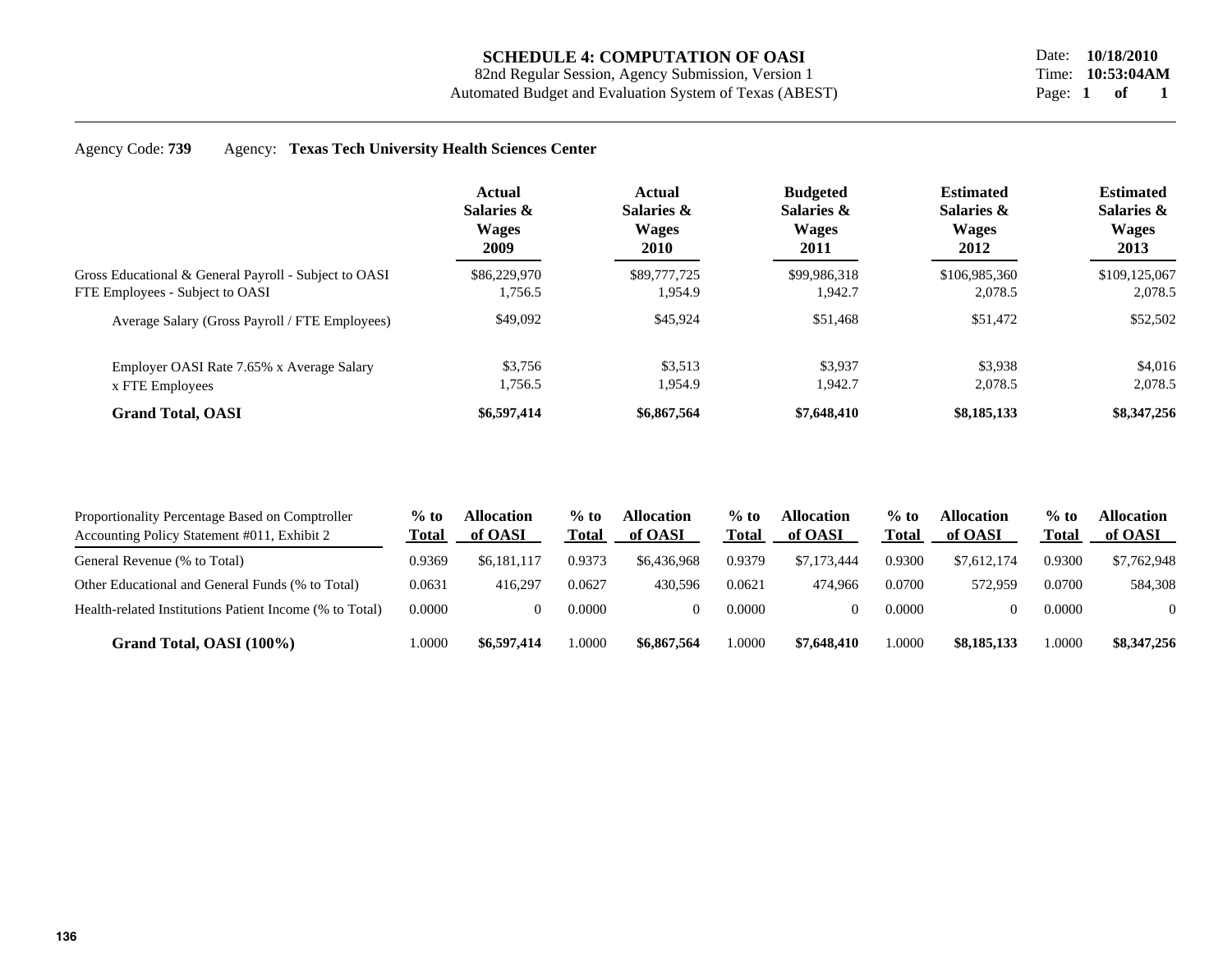#### **SCHEDULE 5: CALCULATION OF RETIREMENT PROPORTIONALITY AND ORP DIFFERENTIAL**

82nd Regular Session, Agency Submission, Version 1

Automated Budget and Evaluation System of Texas (ABEST) **b 1 of 1 of 1 of 1** 

TIME: **10:53:24AM10/18/2010** DATE: PAGE:

Agency code: **739** Agency name:

#### **Texas Tech University Health Sciences Center**

| <b>Description</b>                                                                                                                     | <b>Act 2009</b>  | <b>Act 2010</b> | <b>Bud 2011</b>  | <b>Est 2012</b> | <b>Est 2013</b> |
|----------------------------------------------------------------------------------------------------------------------------------------|------------------|-----------------|------------------|-----------------|-----------------|
| <b>Proportionality Amounts</b>                                                                                                         |                  |                 |                  |                 |                 |
| Gross Educational and General Payroll - Subject To Retirement                                                                          | 93,172,341       | 102,121,030     | 104,947,704      | 112,294,043     | 114,539,924     |
| <b>Employer Contribution to TRS Retirement Programs</b>                                                                                | 3,068,653        | 3,568,729       | 3,462,158        | 3,704,509       | 3,778,599       |
| <b>Employer Contribution to ORP Retirement Programs</b>                                                                                | 3,305,808        | 3,098,078       | 3,381,643        | 3,618,357       | 3,690,725       |
| <b>Proportionality Percentage</b>                                                                                                      |                  |                 |                  |                 |                 |
| General Revenue                                                                                                                        | 93.69%           | 93.73 %         | 93.79%           | 93.00 %         | 93.00 %         |
| Other Educational and General Income                                                                                                   | 6.31%            | 6.27 %          | 6.21%            | 7.00 %          | 7.00 %          |
| Health-related Institutions Patient Income                                                                                             | $0.00\,\%$       | $0.00\;\%$      | $0.00\%$         | 0.00 %          | 0.00 %          |
| <b>Proportional Contribution</b>                                                                                                       |                  |                 |                  |                 |                 |
| Other Educational and General Proportional Contribution<br>(Other E&G percentage x Total Employer Contribution to Retirement Programs) | 402,228          | 418,009         | 425,000          | 512,601         | 522,853         |
| HRI Patient Income Proportional Contribution<br>(HRI Patient Income percentage x Total Employer Contribution To Retirement             | $\boldsymbol{0}$ | $\mathbf{0}$    | $\boldsymbol{0}$ | $\mathbf{0}$    | $\theta$        |
| Programs)<br><b>Differential</b>                                                                                                       |                  |                 |                  |                 |                 |
|                                                                                                                                        |                  |                 |                  |                 |                 |
| Gross Payroll Subject to Differential - Optional Retirement Program                                                                    | 17,462,405       | 17,018,881      | 16,665,385       | 16,648,719      | 16,632,071      |
| <b>Total Differential</b>                                                                                                              | 127,476          | 154,872         | 151,655          | 151,503         | 151,352         |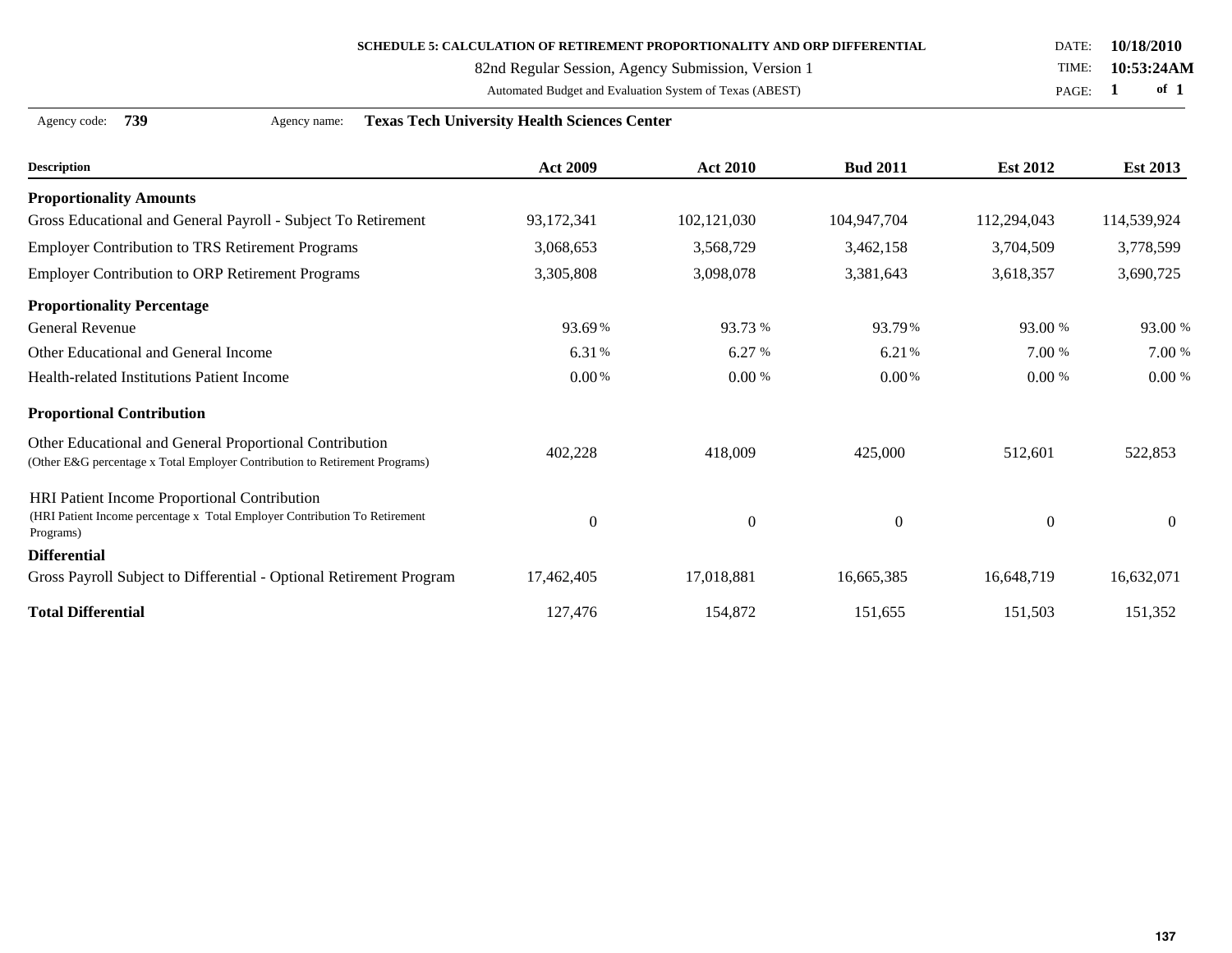**Schedule 6: Capital Funding**

82nd Regular Session, Agency Submission, Version 1

Automated Budget and Evalutation System of Texas (ABEST)

**10/18/2010** Date: **10:54:46AM** Time:

**1**Page: **of 2**

| <b>Agency Name: Texas Tech University Health Sciences Center</b><br>Agency Code: 739<br><b>Activity</b> | <b>Act 2009</b> | <b>Act 2010</b> | <b>Bud 2011</b> | <b>Est 2012</b> | <b>Est 2013</b> |
|---------------------------------------------------------------------------------------------------------|-----------------|-----------------|-----------------|-----------------|-----------------|
| I. Balances as of Beginning of Fiscal Year                                                              |                 |                 |                 |                 |                 |
| A. PUF Bond Proceeds                                                                                    | $\Omega$        | $\theta$        | $\Omega$        | $\theta$        |                 |
| <b>B. HEF Bond Proceeds</b>                                                                             |                 | 0               |                 | $\Omega$        |                 |
| C. HEF Annual Allocations                                                                               | 20,829,643      | 12,881,359      | 8,677,125       | 2,000,000       | 1,000,000       |
| D. TR Bond Proceeds                                                                                     | (5,571,791)     | 12,960,922      | 7,909,452       | $\Omega$        |                 |
|                                                                                                         |                 |                 |                 |                 |                 |
| II. Additions                                                                                           |                 |                 |                 |                 |                 |
| A. PUF Bond Proceeds Allocation                                                                         | 0               | $\mathbf{0}$    | $\Omega$        | $\Omega$        |                 |
| B. HEF General Revenue Appropriation                                                                    | 14,854,762      | 14,854,762      | 16,973,569      | 16,973,569      | 16,973,569      |
| C. HEF Bond Proceeds                                                                                    | $\Omega$        | 0               |                 | 0               |                 |
| D. TR Bond Proceeds                                                                                     | 30,842,819      | 0               |                 | 0               |                 |
| E. Investment Income on PUF Bond Proceeds                                                               | 0               | $\Omega$        |                 | $\Omega$        |                 |
| F. Investment Income on HEF Bond Proceeds                                                               | 0               | 0               |                 | 0               |                 |
| G. Investment Income on TR Bond Proceeds                                                                | 0               | $\Omega$        | $\Omega$        | $\Omega$        |                 |
| H. Other (Itemize)                                                                                      |                 |                 |                 |                 |                 |
| <b>TR Bond Proceeds</b>                                                                                 |                 |                 |                 |                 |                 |
| General Revenue Appropriations for Tuition Revenue Bond Debt Service 13,387,579                         |                 | 13,188,498      | 13,183,318      | 12,915,539      | 12,913,868      |
| III. Total Funds Available - PUF, HEF, and TRB                                                          | \$74,343,012    | \$53,885,541    | \$46,743,464    | \$31,889,108    | \$30,887,437    |
| IV. Less: Deductions                                                                                    |                 |                 |                 |                 |                 |
| A. Expenditures (Itemize)                                                                               |                 |                 |                 |                 |                 |
| <b>Library Acquisitions</b>                                                                             | 2,207,847       | 2,453,927       | 2,500,000       | 2,500,000       | 2,500,000       |
| Repairs & Rehabilitation                                                                                | 917,016         | 2,155,409       | 2,962,293       | 2,250,000       | 2,500,000       |
| Furnishings & Equipment                                                                                 | 2,158,788       | 578,211         | 2,749,308       | 1,000,000       | 1,000,000       |
| Computer Equipment & Infrastructure                                                                     | $\Omega$        | 117,189         | 755,976         | 500,000         | 500,000         |
| Construction                                                                                            | 17,519,395      | 13,754,261      | 14,683,117      | 11,723,569      | 11,473,569      |
| Tuition Revenue Bond Proceeds - Construction                                                            | 12,310,106      | 5,051,469       | 7,909,452       |                 |                 |
| B. Annual Debt Service on PUF Bonds                                                                     |                 |                 |                 |                 |                 |
| C.1. Annual Debt Service on HEF Bonds - RFS Commercial Paper                                            |                 |                 |                 |                 |                 |
| C.2. Annual Debt Service on HEF Bonds - RFS Bonds, Series 2001                                          | 0               | 0               |                 | 0               |                 |
| D. Annual Debt Service on TR Bonds                                                                      | 13,387,579      | 13,188,498      | 13,183,318      | 12,915,539      | 12,913,868      |
| E. Other (Itemize)                                                                                      |                 |                 |                 |                 |                 |
|                                                                                                         |                 |                 |                 |                 |                 |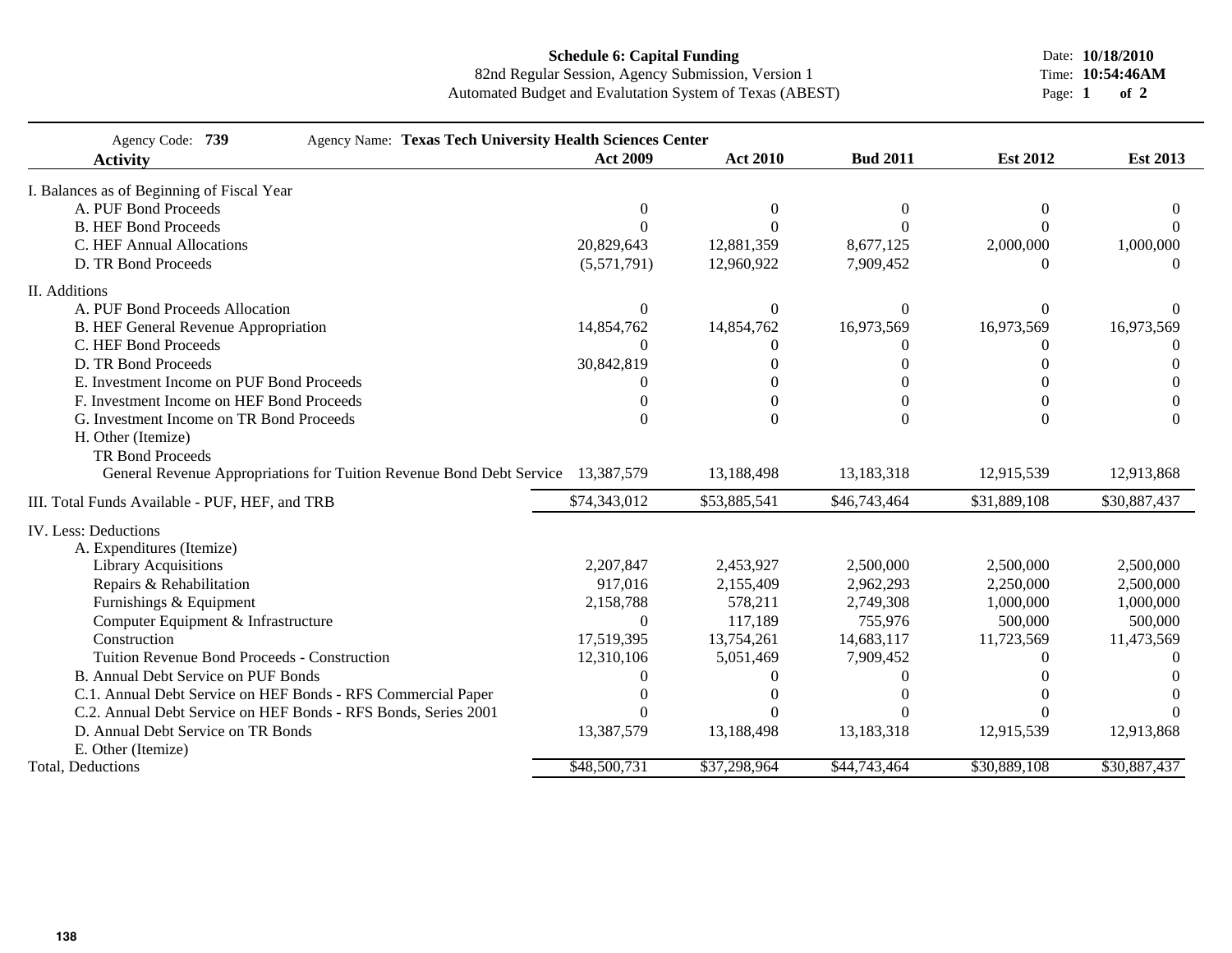**Schedule 6: Capital Funding**

# 82nd Regular Session, Agency Submission, Version 1

Automated Budget and Evalutation System of Texas (ABEST)

**10/18/2010** Date:

**10:54:52AM** Time: **2**Page: **of 2**

| Agency Code: 739                     | Agency Name: Texas Tech University Health Sciences Center |                 |                 |                 |                 |
|--------------------------------------|-----------------------------------------------------------|-----------------|-----------------|-----------------|-----------------|
| <b>Activity</b>                      | <b>Act 2009</b>                                           | <b>Act 2010</b> | <b>Bud 2011</b> | <b>Est 2012</b> | <b>Est 2013</b> |
| V. Balances as of End of Fiscal Year |                                                           |                 |                 |                 |                 |
| A.PUF Bond Proceeds                  |                                                           |                 |                 |                 |                 |
| <b>B.HEF Bond Proceeds</b>           |                                                           |                 |                 |                 |                 |
| <b>C.HEF Annual Allocations</b>      | 12,881,359                                                | 8.677.124       | 2,000,000       | 1,000,000       |                 |
| <b>D.TR Bond Proceeds</b>            | 12,960,922                                                | 7.909.453       |                 |                 |                 |
|                                      | \$25,842,281                                              | \$16,586,577    | \$2,000,000     | \$1,000,000     |                 |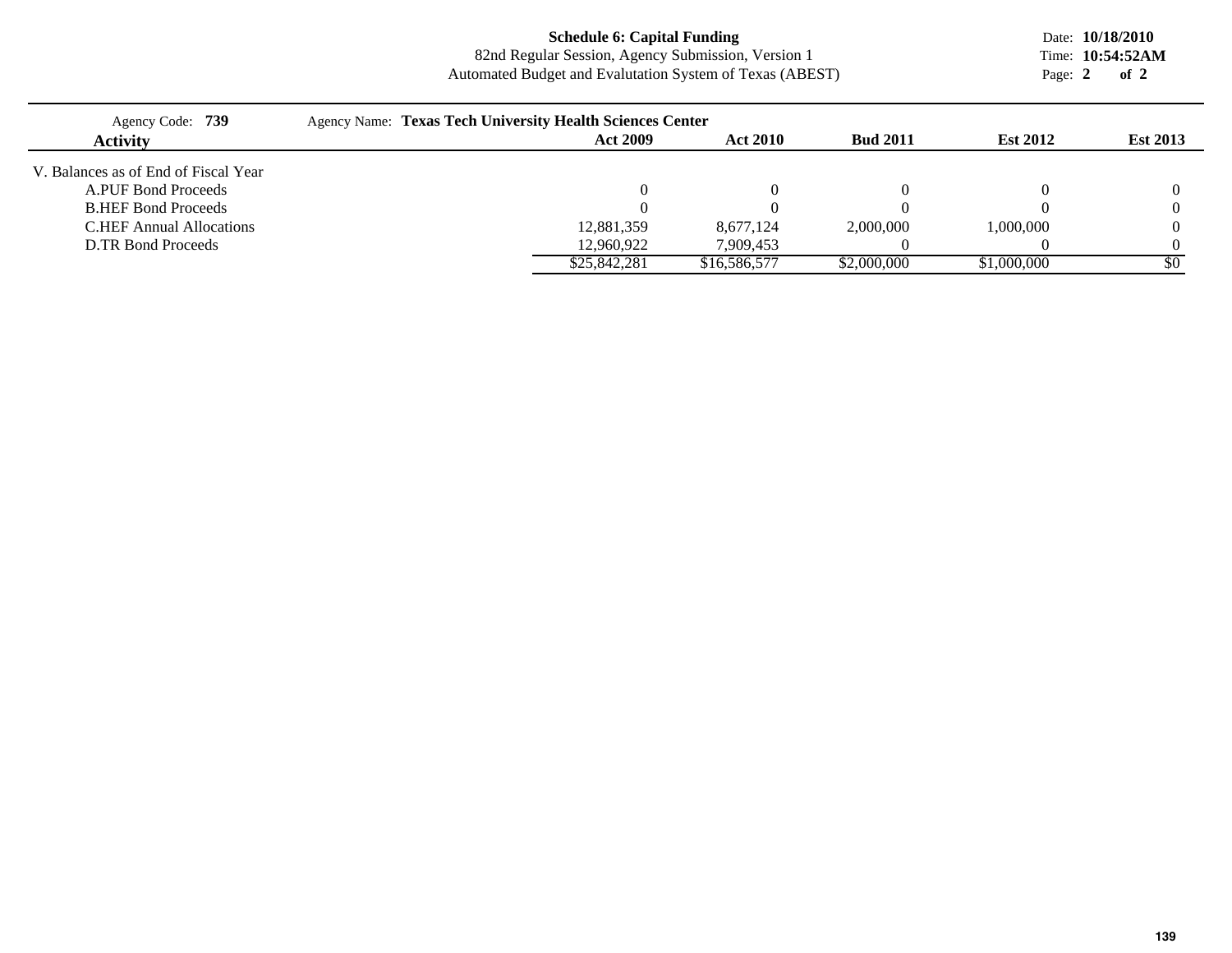#### **SCHEDULE 7: CURRENT AND LOCAL FUND (GENERAL) BALANCES**

82nd Regular Session, Agency Submission, Version 1 TIME: **10:55:14AM**

Automated Budget and Evaluation System of Texas (ABEST) **b PAGE: 1** of **1** 

**10/18/2010**DATE:

PAGE:

# **2009 2010 2011 2012 2013 739**Agency code: **739** • **Agency name: TX TECH UNIV HLTH SCI CTR Actual Actual Budgeted Estimated Estimated** 1. Balance of Current Fund in State Treasury  $$1,897,071$   $$1,300,000$   $$800,000$   $$50,000$   $$50,000$ 2. Unobligated Balance in State Treasury  $$0$   $$0$   $$0$   $$0$   $$0$   $$0$ 3. Interest Earned in State Treasury **\$90,938** \$85,372 \$80,000 \$80,000 \$80,000 \$80,000 4. Balance of Educational and General Funds in  $\qquad \qquad$  \$0  $\qquad \qquad$  \$0  $\qquad \qquad$  \$0  $\qquad \qquad$  \$0  $\qquad \qquad$  \$0  $\qquad \qquad$  \$0 Local Depositories 5. Unobligated Balance in Local Depositories  $$0$   $$0$   $$0$   $$0$   $$0$   $$0$ -\$8,608 \$47,622 \$45,000 \$45,000 \$45,000 6.**.** Interest Earned in Local Depositories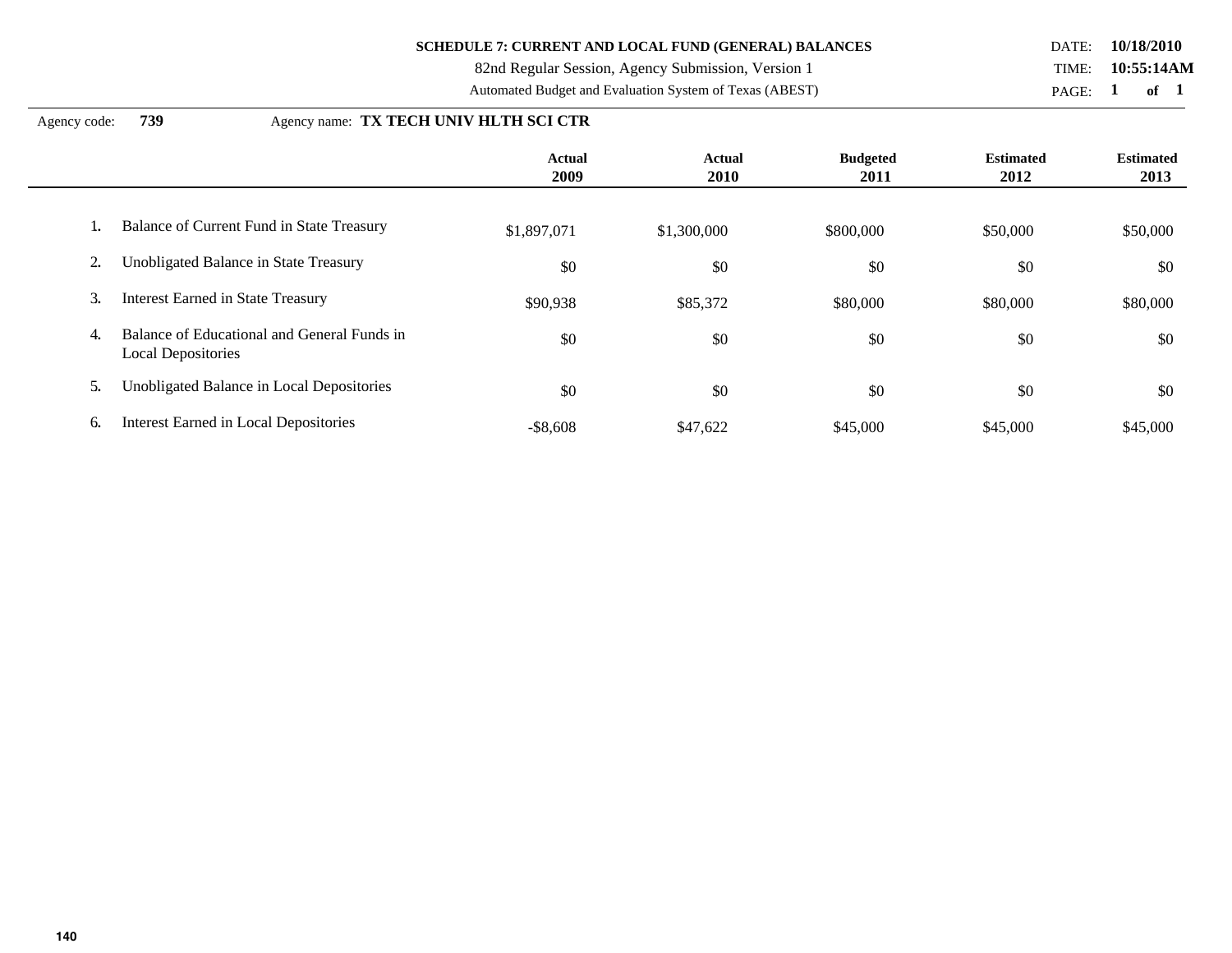**Schedule 8: PERSONNEL**<br>
82nd Regular Session, Agency Submission, Version 1 **1 of 3**<br>
1 of 3<sup>1</sup>

Automated Budget and Evaluation System of Texas (ABEST)

TIME: **10:55:32AM 10/18/2010** DATE:

PAGE: 1 of 3

#### Agency code: **739** Agency name: **9** Agency name: **TX TECH UNIV HLTH SCI CTR**

|                                                            | <b>Actual</b><br>2009 | <b>Actual</b><br>2010 | <b>Budgeted</b><br>2011 | <b>Estimated</b><br>2012 | <b>Estimated</b><br>2013 |
|------------------------------------------------------------|-----------------------|-----------------------|-------------------------|--------------------------|--------------------------|
| Part A.<br><b>FTE Postions</b>                             |                       |                       |                         |                          |                          |
| <b>Directly Appropriated Funds (Bill Pattern)</b>          |                       |                       |                         |                          |                          |
| <b>Educational and General Funds Faculty Employees</b>     | 435.8                 | 472.9                 | 495.1                   | 514.7                    | 514.7                    |
| <b>Educational and General Funds Non-Faculty Employees</b> | 1,337.8               | 1,503.4               | 1,455.7                 | 1,601.7                  | 1,601.7                  |
| <b>Subtotal, Directly Appropriated Funds</b>               | 1,773.6               | 1,976.3               | 1,950.8                 | 2,116.4                  | 2,116.4                  |
| <b>Other Appropriated Funds</b>                            |                       |                       |                         |                          |                          |
| Section 25 ARRA                                            | 0.0                   | 4.5                   | 8.3                     | 0.0                      | $0.0\,$                  |
| Other (Itemize)                                            | 0.0                   | 0.0                   | 0.0                     | 0.0                      | $0.0\,$                  |
| <b>Subtotal, Other Appropriated Funds</b>                  | 0.0                   | 4.5                   | 8.3                     | 0.0                      | 0.0                      |
| <b>Subtotal, All Appropriated</b>                          | 1,773.6               | 1,980.8               | 1,959.1                 | 2,116.4                  | 2,116.4                  |
| <b>Contract Employees (Correctional Managed Care)</b>      | 639.3                 | 639.3                 | 668.4                   | 694.8                    | 694.8                    |
| Non Appropriated Funds Employees                           | 2,779.2               | 2,696.5               | 3,409.7                 | 3,681.9                  | 3,681.9                  |
| <b>Subtotal, Non-Appropriated</b>                          | 3,418.5               | 3,335.8               | 4,078.1                 | 4,376.7                  | 4,376.7                  |
| <b>GRAND TOTAL</b>                                         | 5,192.1               | 5,316.6               | 6,037.2                 | 6,493.1                  | 6,493.1                  |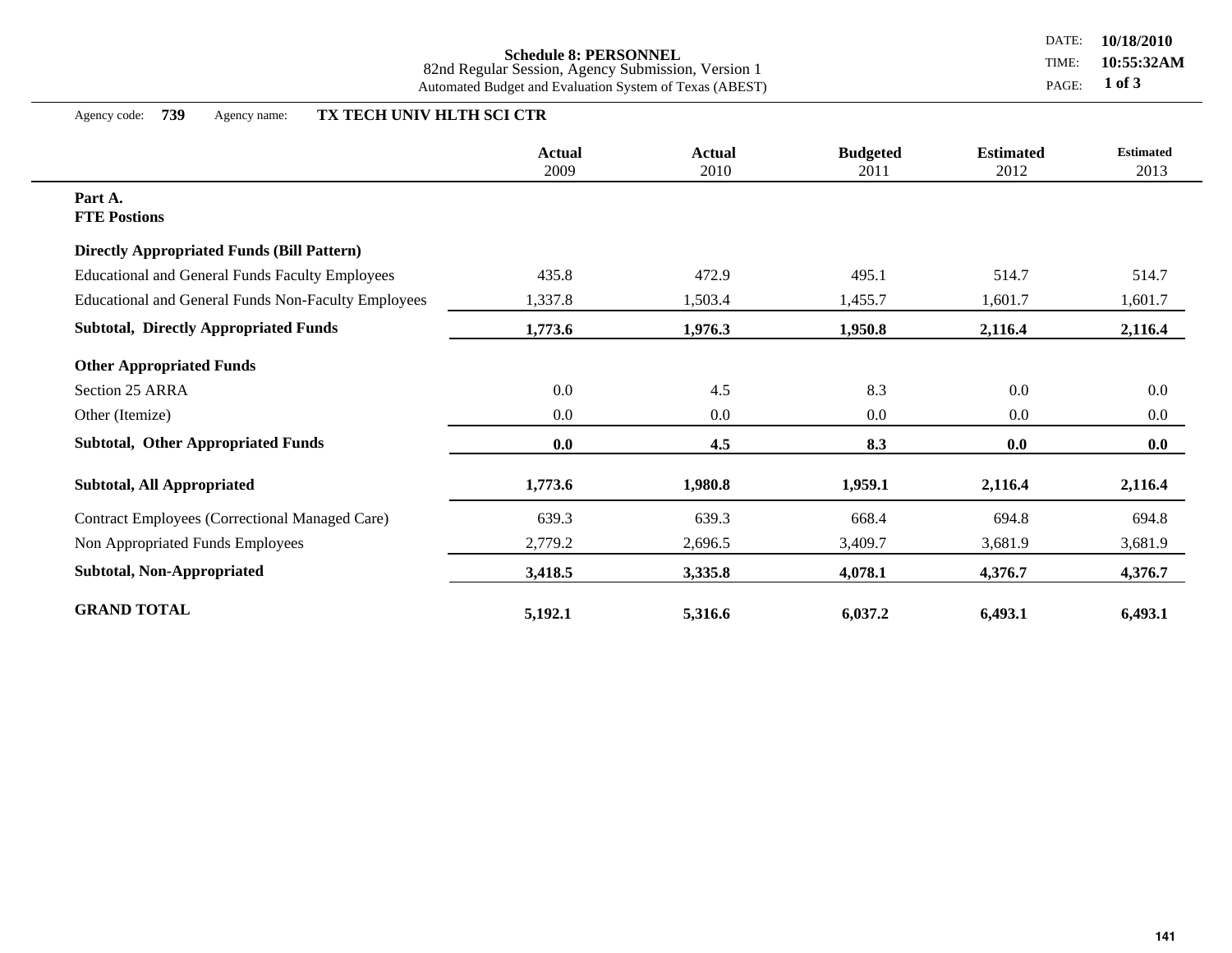|                                                                  | <b>Schedule 8: PERSONNEL</b><br>82nd Regular Session, Agency Submission, Version 1<br>Automated Budget and Evaluation System of Texas (ABEST) |                       |                         | TIME:<br>PAGE:           | 10:55:37AM<br>$2$ of $3$ |
|------------------------------------------------------------------|-----------------------------------------------------------------------------------------------------------------------------------------------|-----------------------|-------------------------|--------------------------|--------------------------|
| TX TECH UNIV HLTH SCI CTR<br>739<br>Agency code:<br>Agency name: |                                                                                                                                               |                       |                         |                          |                          |
|                                                                  | <b>Actual</b><br>2009                                                                                                                         | <b>Actual</b><br>2010 | <b>Budgeted</b><br>2011 | <b>Estimated</b><br>2012 | <b>Estimated</b><br>2013 |
| Part B.<br><b>Personnel Headcount</b>                            |                                                                                                                                               |                       |                         |                          |                          |
| <b>Directly Appropriated Funds (Bill Pattern)</b>                |                                                                                                                                               |                       |                         |                          |                          |
| <b>Educational and General Funds Faculty Employees</b>           | 446.0                                                                                                                                         | 479.0                 | 504.0                   | 524.0                    | 524.0                    |
| <b>Educational and General Funds Non-Faculty Employees</b>       | 1,633.0                                                                                                                                       | 1,448.0               | 1,573.0                 | 1,698.0                  | 1,698.0                  |
| <b>Subtotal, Directly Appropriated Funds</b>                     | 2,079.0                                                                                                                                       | 1,927.0               | 2,077.0                 | 2,222.0                  | 2,222.0                  |
| <b>Other Appropriated Funds</b>                                  |                                                                                                                                               |                       |                         |                          |                          |
| Section 25 ARRA                                                  | 0.0                                                                                                                                           | 0.0                   | 0.0                     | 0.0                      | 0.0                      |
| Other (Itemize)                                                  | 0.0                                                                                                                                           | 0.0                   | 0.0                     | 0.0                      | 0.0                      |
| <b>Subtotal, Other Appropriated Funds</b>                        | 0.0                                                                                                                                           | 0.0                   | 0.0                     | 0.0                      | 0.0                      |
| <b>Subtotal, All Appropriated</b>                                | 2,079.0                                                                                                                                       | 1,927.0               | 2,077.0                 | 2,222.0                  | 2,222.0                  |
| <b>Contract Employees (Correctional Managed Care)</b>            | 627.0                                                                                                                                         | 635.0                 | 660.0                   | 686.0                    | 686.0                    |
| Non Appropriated Funds Employees                                 | 3,083.0                                                                                                                                       | 3,240.0               | 3,934.0                 | 4,248.0                  | 4,248.0                  |
| Subtotal, Non-Appropriated                                       | 3,710.0                                                                                                                                       | 3,875.0               | 4,594.0                 | 4,934.0                  | 4,934.0                  |
| <b>GRAND TOTAL</b>                                               | 5,789.0                                                                                                                                       | 5,802.0               | 6,671.0                 | 7,156.0                  | 7,156.0                  |

TIME: **10:55:37AM 10/18/2010** DATE: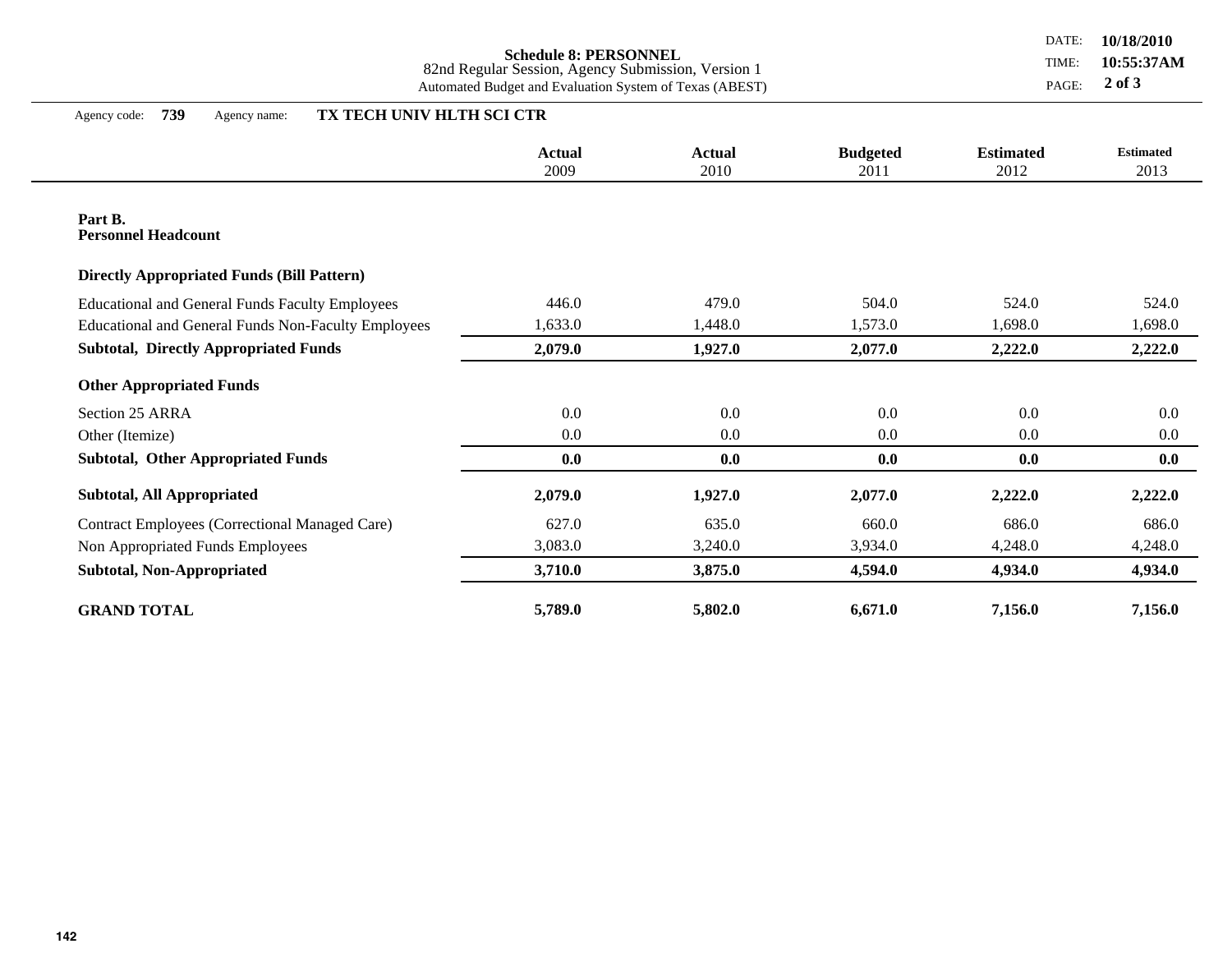| DATE: | 10/18/2010 |
|-------|------------|
| TIME: | 10:55:37A  |

# **Schedule 8: PERSONNEL**<br>
82nd Regular Session, Agency Submission, Version 1 **301 3 of 3**<br>
3 of 3

Automated Budget and Evaluation System of Texas (ABEST)

PAGE: 3 of 3

**10:55:37AM**

|                                                            | Actual<br>2009 | Actual<br>2010 | <b>Budgeted</b><br>2011 | <b>Estimated</b><br>2012 | <b>Estimated</b><br>2013 |
|------------------------------------------------------------|----------------|----------------|-------------------------|--------------------------|--------------------------|
| PART C.<br><b>Salaries</b>                                 |                |                |                         |                          |                          |
| <b>Directly Appropriated Funds (Bill Pattern)</b>          |                |                |                         |                          |                          |
| <b>Educational and General Funds Faculty Employees</b>     | \$48,449,434   | \$59,600,864   | \$63,650,380            | \$64,869,185             | \$64,869,185             |
| <b>Educational and General Funds Non-Faculty Employees</b> | \$58,764,435   | \$68,279,745   | \$61,205,750            | \$71,802,708             | \$71,802,708             |
| <b>Subtotal, Directly Appropriated Funds</b>               | \$107,213,869  | \$127,880,609  | \$124,856,130           | \$136,671,893            | \$136,671,893            |
| <b>Other Appropriated Funds</b>                            |                |                |                         |                          |                          |
| Section 25 ARRA                                            | \$0            | \$239,552      | \$440,450               | \$0                      | \$0                      |
| Other (Itemize)                                            | \$0            | \$0            | \$0                     | \$0                      | \$0                      |
| <b>Subtotal, Other Appropriated Funds</b>                  | \$0            | \$239,552      | \$440,450               | \$0                      | \$0                      |
| <b>Subtotal, All Appropriated</b>                          | \$107,213,869  | \$128,120,161  | \$125,296,580           | \$136,671,893            | \$136,671,893            |
| <b>Contract Employees (Correctional Managed Care)</b>      | \$37,683,338   | \$40,503,953   | \$42,347,819            | \$44,020,444             | \$44,020,444             |
| Non Appropriated Funds Employees                           | \$192,500,141  | \$207,959,858  | \$196,451,710           | \$283,959,174            | \$283,959,174            |
| Subtotal, Non-Appropriated                                 | \$230,183,479  | \$248,463,811  | \$238,799,529           | \$327,979,618            | \$327,979,618            |
| <b>GRAND TOTAL</b>                                         | \$337,397,348  | \$376,583,972  | \$364,096,109           | \$464,651,511            | \$464,651,511            |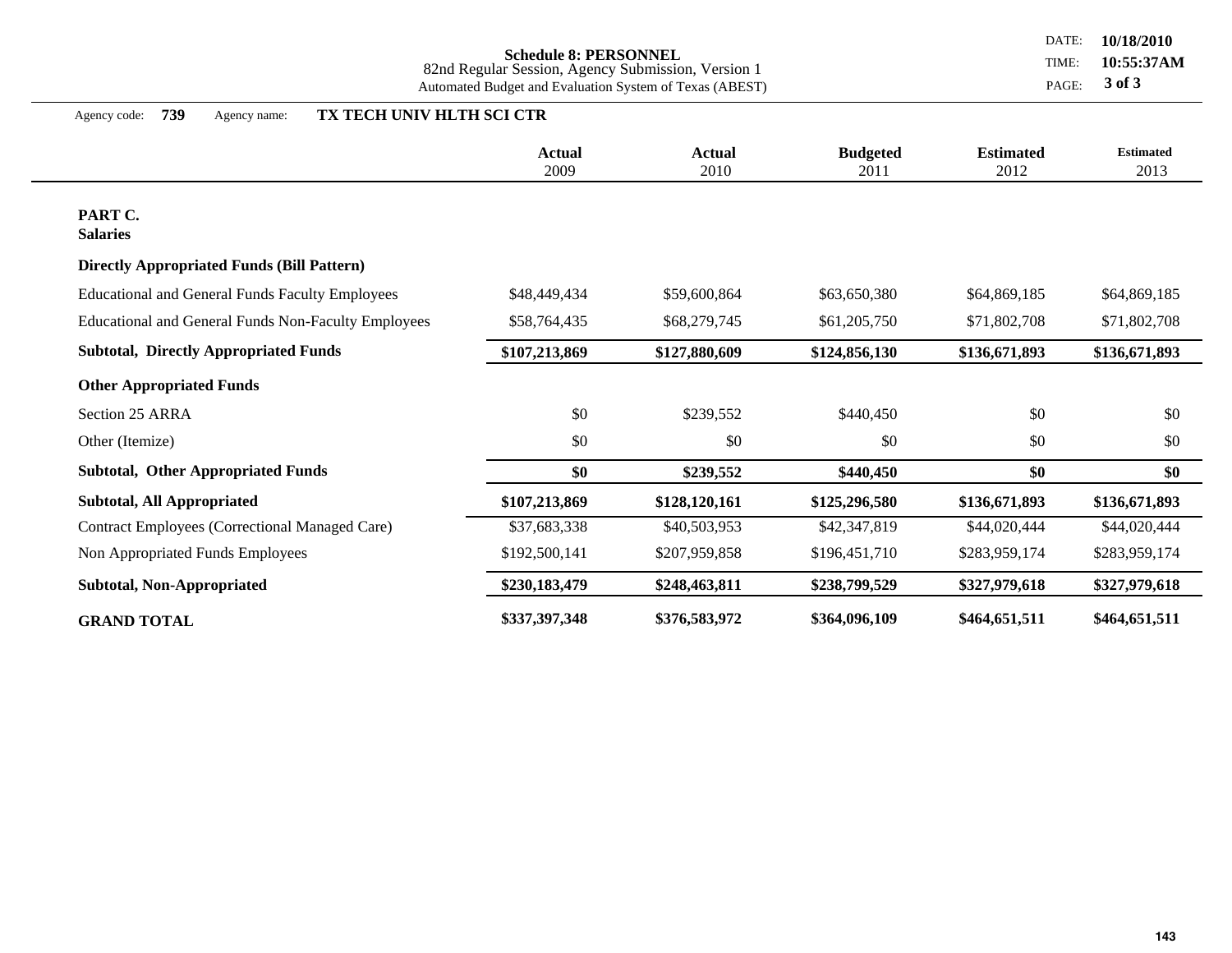82nd Regular Session, Agency Submission, Version 1

Automated Budget and Evaluation System of Texas (ABEST) PAGE: **1 of 5**

TIME: **10:56:13AM** DATE: **10/18/2010**

| Agency code:<br>739                                                                 |                                                                  | Agency Name: Texas Tech University Health Sciences Center   |  |    |                                         |  |                                                         |     |
|-------------------------------------------------------------------------------------|------------------------------------------------------------------|-------------------------------------------------------------|--|----|-----------------------------------------|--|---------------------------------------------------------|-----|
| <b>Priority Number:</b>                                                             | <b>Project Number:</b><br>\$                                     | <b>Tuition Revenue</b><br><b>Bond Request</b><br>40,500,000 |  | \$ | <b>Total Project Cost</b><br>45,000,000 |  | <b>Cost Per Total</b><br><b>Gross Square Feet</b><br>\$ | 450 |
| <b>Name of Proposed Facility:</b><br>Lubbock Education/Research/Technology Building | <b>Project Type:</b><br>New Construction                         |                                                             |  |    |                                         |  |                                                         |     |
| <b>Location of Facility:</b><br>Lubbock                                             | <b>Type of Facility:</b><br>Academic Research                    |                                                             |  |    |                                         |  |                                                         |     |
| <b>Project Start Date:</b><br>09/01/2012                                            | <b>Project Completion Date:</b><br>08/31/2014                    |                                                             |  |    |                                         |  |                                                         |     |
| <b>Gross Square Feet:</b><br>100,000                                                | <b>Net Assignable Square Feet in</b><br><b>Project</b><br>65,000 |                                                             |  |    |                                         |  |                                                         |     |

### **Project Description**

The project will construct a new research, technology and education building in support of institutional initiatives, program growth and academic changes. The 100,000 gross square foot facility will provide complex research labs, translational research space, classrooms, conferencing areas, offices, support spaces, new technology and equipment and related infrastructure upgrades.The total cost is \$45 million with the source of funding as follows: Tuition Revenue Bonds-\$40.5 million; \$4.5 million-funds other than Tuition Revenue Bonds.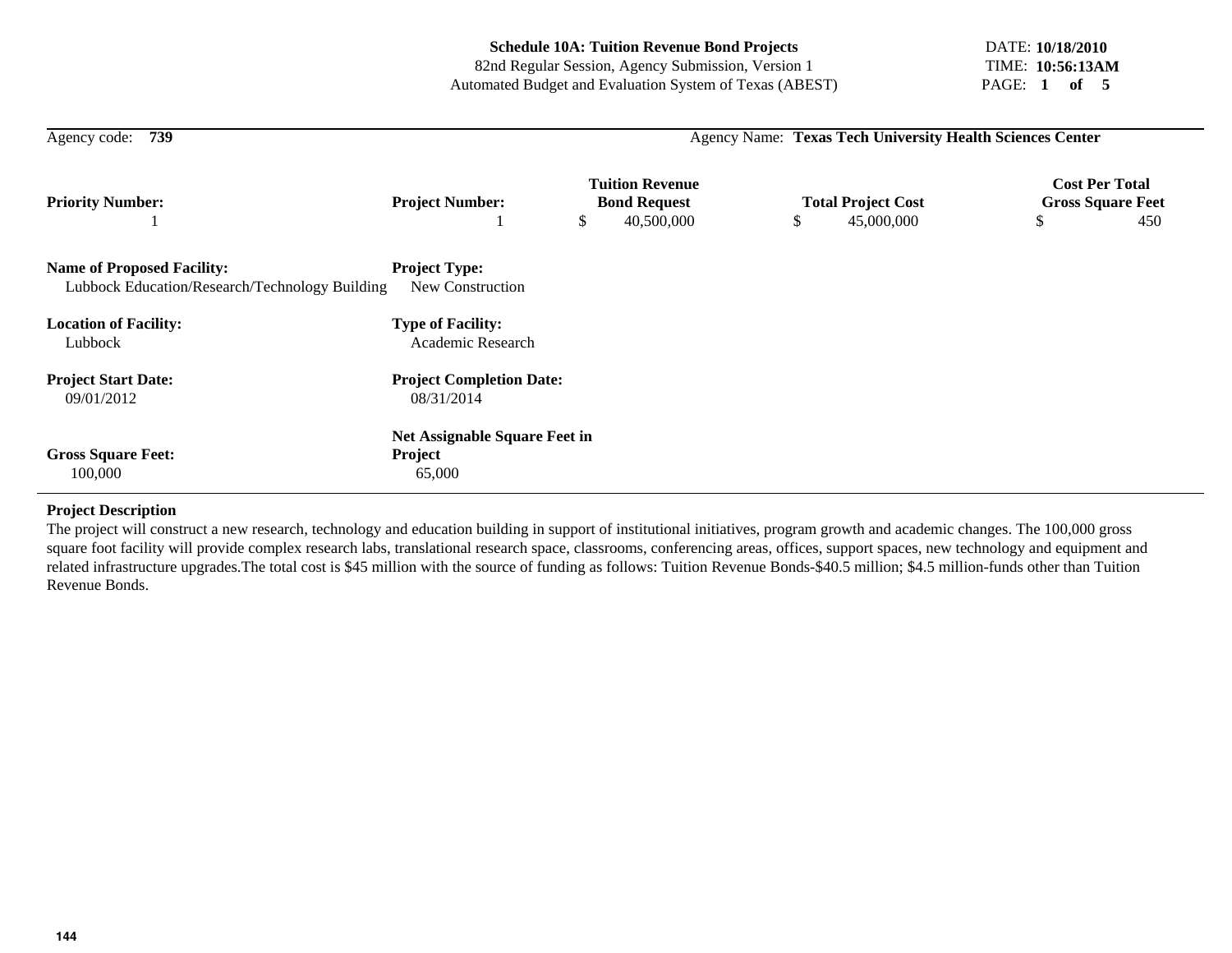Automated Budget and Evaluation System of Texas (ABEST) PAGE: **2 of 5** 82nd Regular Session, Agency Submission, Version 1

TIME: **10:56:20AM**DATE: **10/18/2010**

| 739<br>Agency Name: Texas Tech University Health Sciences Center<br>Agency code: |                                                                  |    |                                                             |    |                                         |                                                                |
|----------------------------------------------------------------------------------|------------------------------------------------------------------|----|-------------------------------------------------------------|----|-----------------------------------------|----------------------------------------------------------------|
| <b>Priority Number:</b><br>2                                                     | <b>Project Number:</b><br>2                                      | \$ | <b>Tuition Revenue</b><br><b>Bond Request</b><br>58,500,000 | \$ | <b>Total Project Cost</b><br>65,000,000 | \$<br><b>Cost Per Total</b><br><b>Gross Square Feet</b><br>433 |
| <b>Name of Proposed Facility:</b><br>El Paso Medical Science Building II         | <b>Project Type:</b><br>New Construction                         |    |                                                             |    |                                         |                                                                |
| <b>Location of Facility:</b><br>El Paso                                          | <b>Type of Facility:</b><br>Research                             |    |                                                             |    |                                         |                                                                |
| <b>Project Start Date:</b><br>09/01/2012                                         | <b>Project Completion Date:</b><br>08/31/2014                    |    |                                                             |    |                                         |                                                                |
| <b>Gross Square Feet:</b><br>150,000                                             | <b>Net Assignable Square Feet in</b><br><b>Project</b><br>97,500 |    |                                                             |    |                                         |                                                                |

# **Project Description**

To construct a 150,000 square foot research facility necessary to support the expanding research programs in El Paso. The project will provide complex research laboratories, lecture halls and classrooms, offices and support spaces. The entire project is estimated at \$65 million with the source of funding as follows: \$58.5 million-Tuition Revenue Bonds; \$6.5 million-funds other than Tuition Revenue Bonds.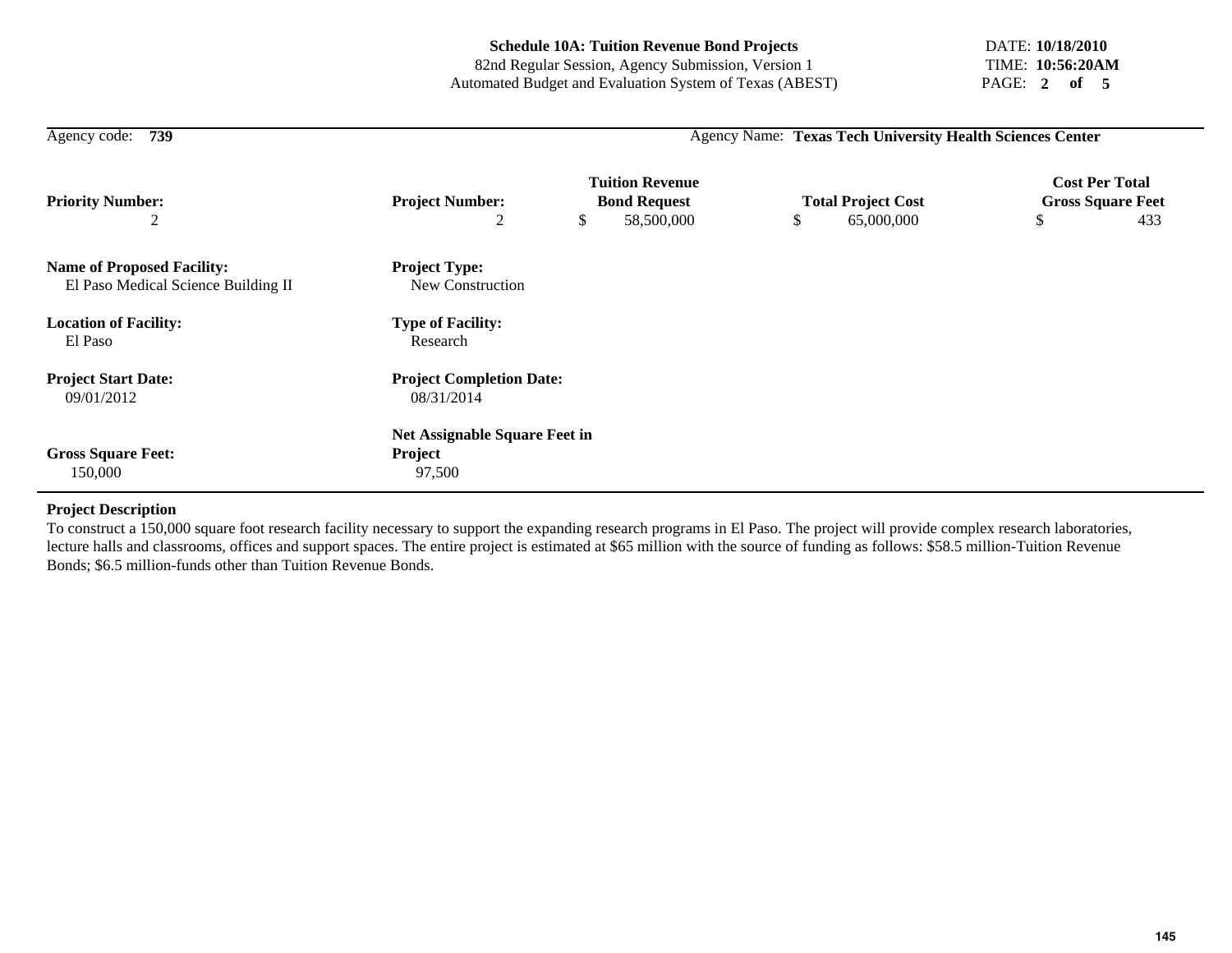Automated Budget and Evaluation System of Texas (ABEST) PAGE: **3 of 5** 82nd Regular Session, Agency Submission, Version 1

TIME: **10:56:20AM** DATE: **10/18/2010**

| 739<br><b>Agency Name: Texas Tech University Health Sciences Center</b><br>Agency code: |                                                           |    |                                                             |    |                                         |                                                                |
|-----------------------------------------------------------------------------------------|-----------------------------------------------------------|----|-------------------------------------------------------------|----|-----------------------------------------|----------------------------------------------------------------|
| <b>Priority Number:</b><br>3                                                            | <b>Project Number:</b><br>3                               | \$ | <b>Tuition Revenue</b><br><b>Bond Request</b><br>27,000,000 | \$ | <b>Total Project Cost</b><br>30,000,000 | \$<br><b>Cost Per Total</b><br><b>Gross Square Feet</b><br>343 |
| <b>Name of Proposed Facility:</b><br>El Paso Clinical Science Building                  | <b>Project Type:</b><br>New Construction                  |    |                                                             |    |                                         |                                                                |
| <b>Location of Facility:</b><br>El Paso                                                 | <b>Type of Facility:</b><br>Academic/Health Related       |    |                                                             |    |                                         |                                                                |
| <b>Project Start Date:</b><br>09/01/2012                                                | <b>Project Completion Date:</b><br>03/01/2014             |    |                                                             |    |                                         |                                                                |
| <b>Gross Square Feet:</b><br>87,500                                                     | <b>Net Assignable Square Feet in</b><br>Project<br>56,875 |    |                                                             |    |                                         |                                                                |

# **Project Description**

To construct a 87,500 square foot clinical sciences facility in El Paso. This building will house clinical/patient teaching space, faculty offices, administrative offices, classrooms, conference rooms and support spaces. The total cost of the project is \$30 million with the source of funding as follows: Tuition Revenue Bonds-\$27 million; \$3 million-funds other than Tuition Revenue Bonds.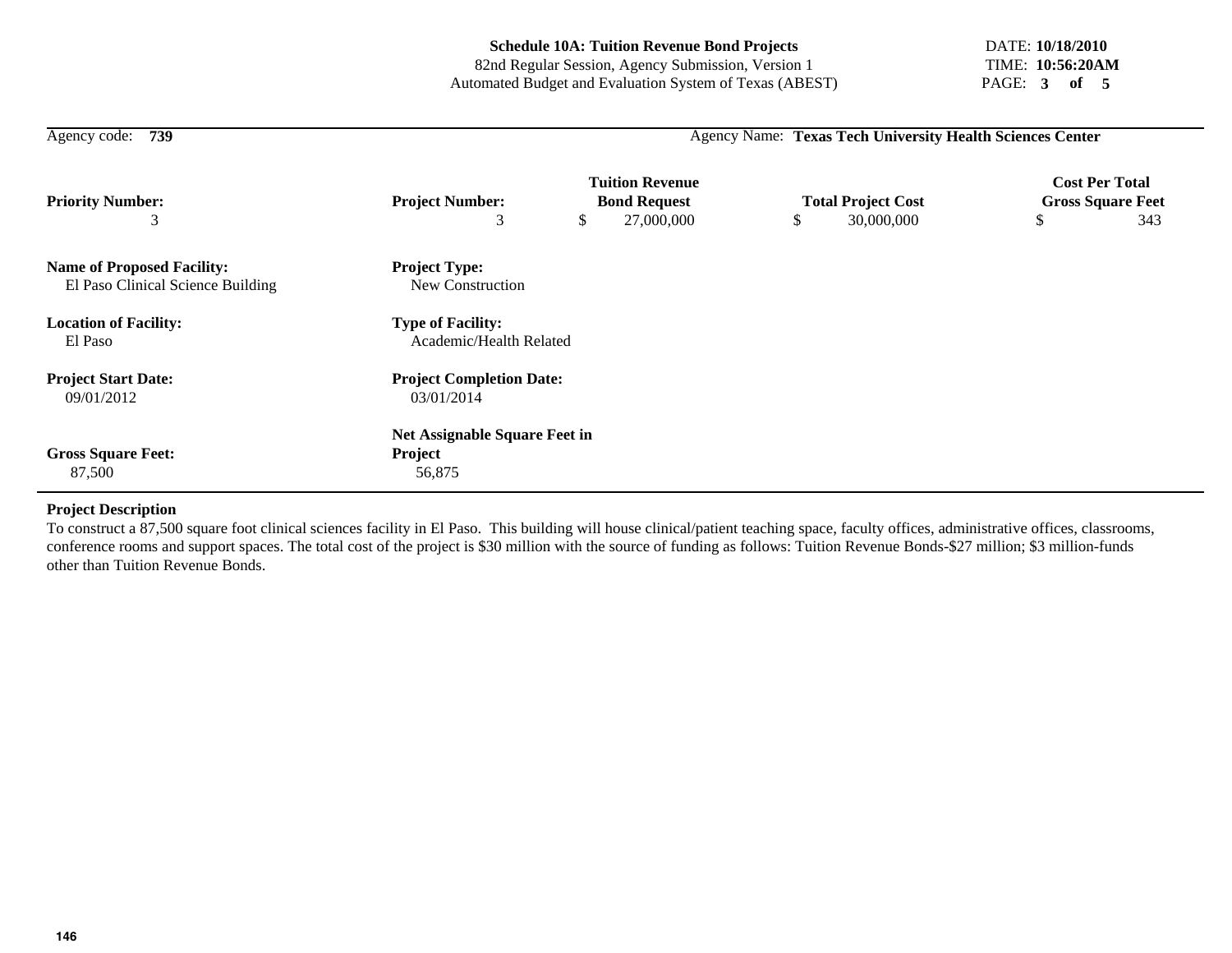Automated Budget and Evaluation System of Texas (ABEST) PAGE: **4 of 5** 82nd Regular Session, Agency Submission, Version 1

TIME: **10:56:20AM** DATE: **10/18/2010**

| Agency code:<br>739                                                  | Agency Name: Texas Tech University Health Sciences Center |    |                                                             |    |                                         |    |                                                          |
|----------------------------------------------------------------------|-----------------------------------------------------------|----|-------------------------------------------------------------|----|-----------------------------------------|----|----------------------------------------------------------|
| <b>Priority Number:</b><br>$\overline{4}$                            | <b>Project Number:</b><br>4                               | \$ | <b>Tuition Revenue</b><br><b>Bond Request</b><br>17,010,000 | \$ | <b>Total Project Cost</b><br>18,900,000 | \$ | <b>Cost Per Total</b><br><b>Gross Square Feet</b><br>350 |
| <b>Name of Proposed Facility:</b><br>Permian Basin Academic Facility | <b>Project Type:</b><br>New Construction                  |    |                                                             |    |                                         |    |                                                          |
| <b>Location of Facility:</b><br>Odessa                               | <b>Type of Facility:</b><br>Academic                      |    |                                                             |    |                                         |    |                                                          |
| <b>Project Start Date:</b><br>09/01/2012                             | <b>Project Completion Date:</b><br>03/01/2014             |    |                                                             |    |                                         |    |                                                          |
| <b>Gross Square Feet:</b><br>54,000                                  | Net Assignable Square Feet in<br>Project<br>35,100        |    |                                                             |    |                                         |    |                                                          |

# **Project Description**

To construct a 54,000 square foot facility to accomodate academic program expansion in the Permian Basin. The project will provide academic space for lecture halls, classrooms, laboratories, offices, conferencing areas and other support spaces. The entire project is estimated at \$18.9 million with the source of funding as follows: Tuition Revenue Bonds-\$17.01 million; \$1.89 million-funds other than Tuition Revenue Bonds.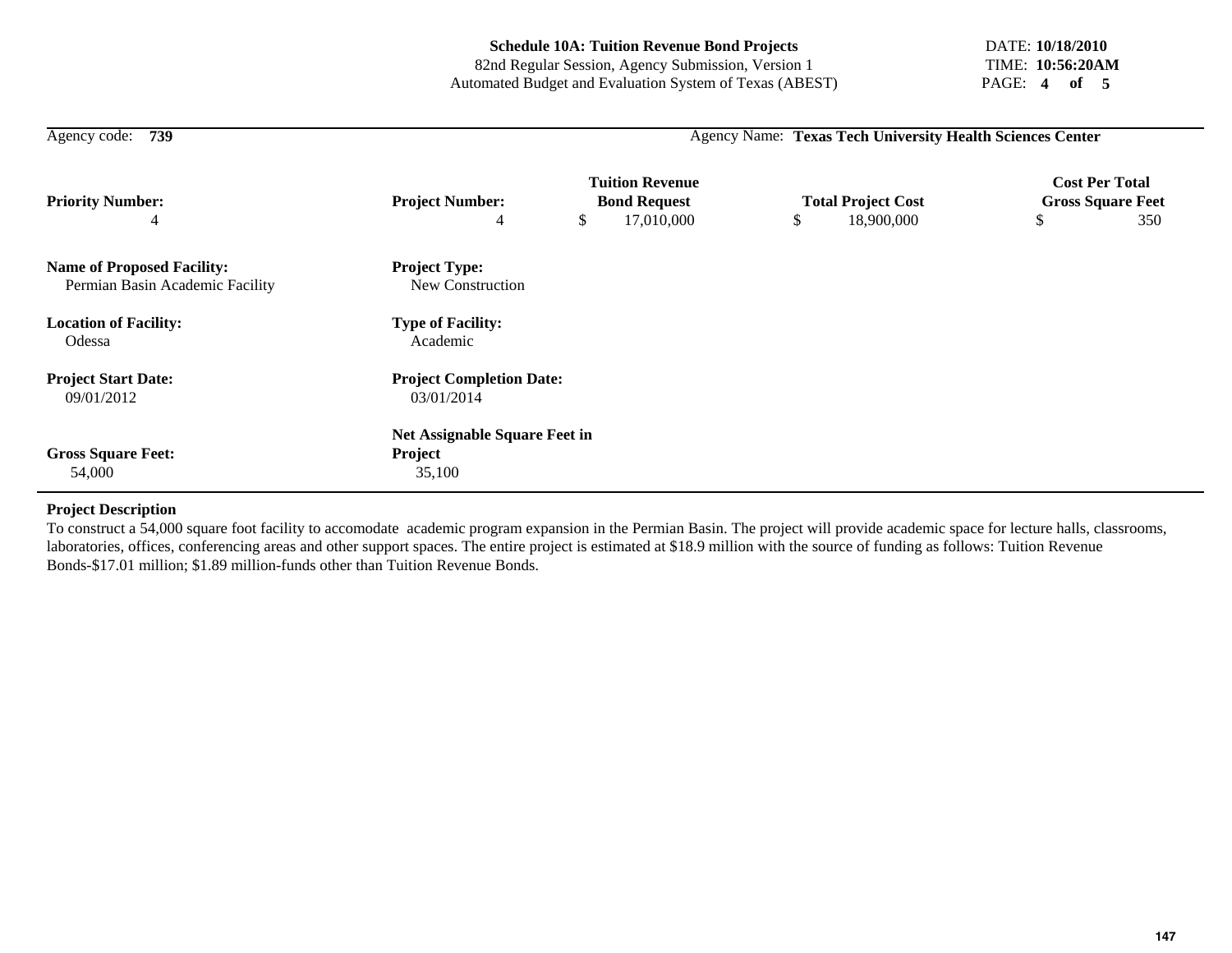Automated Budget and Evaluation System of Texas (ABEST) PAGE: **5 of 5** 82nd Regular Session, Agency Submission, Version 1

TIME: **10:56:20AM**DATE: **10/18/2010**

| 739<br>Agency code:                                                                     |                                                           | Agency Name: Texas Tech University Health Sciences Center |                                                             |    |                                         |                                                         |     |  |
|-----------------------------------------------------------------------------------------|-----------------------------------------------------------|-----------------------------------------------------------|-------------------------------------------------------------|----|-----------------------------------------|---------------------------------------------------------|-----|--|
| <b>Priority Number:</b>                                                                 | <b>Project Number:</b><br>5                               | \$                                                        | <b>Tuition Revenue</b><br><b>Bond Request</b><br>14,850,000 | \$ | <b>Total Project Cost</b><br>16,500,000 | <b>Cost Per Total</b><br><b>Gross Square Feet</b><br>\$ | 550 |  |
| <b>Name of Proposed Facility:</b><br>Amarillo Panhandle Clinical/Hospital Simulation Ct | <b>Project Type:</b><br>New Construction                  |                                                           |                                                             |    |                                         |                                                         |     |  |
| <b>Location of Facility:</b><br>Amarillo                                                | <b>Type of Facility:</b><br>Academic                      |                                                           |                                                             |    |                                         |                                                         |     |  |
| <b>Project Start Date:</b><br>09/01/2012                                                | <b>Project Completion Date:</b><br>03/01/2013             |                                                           |                                                             |    |                                         |                                                         |     |  |
| <b>Gross Square Feet:</b><br>30,000                                                     | <b>Net Assignable Square Feet in</b><br>Project<br>19,500 |                                                           |                                                             |    |                                         |                                                         |     |  |

# **Project Description**

To construct and equip a 30,000 square foot simulation hospital on the Texas Tech University Health Sciences Center campus in Amarillo. The facility will provide for the teaching of both clinical and hospital patient care through the utilization of highly sophisticated computerized mannequins with clinical scenarios and mastery of invasive procedures. The entire project is estimated at \$16.5 million with the sourse of funding as follows: Tuition Revenue Bonds-\$14.85 million; \$1.65 million-funds other than Tuition Revenue Bonds.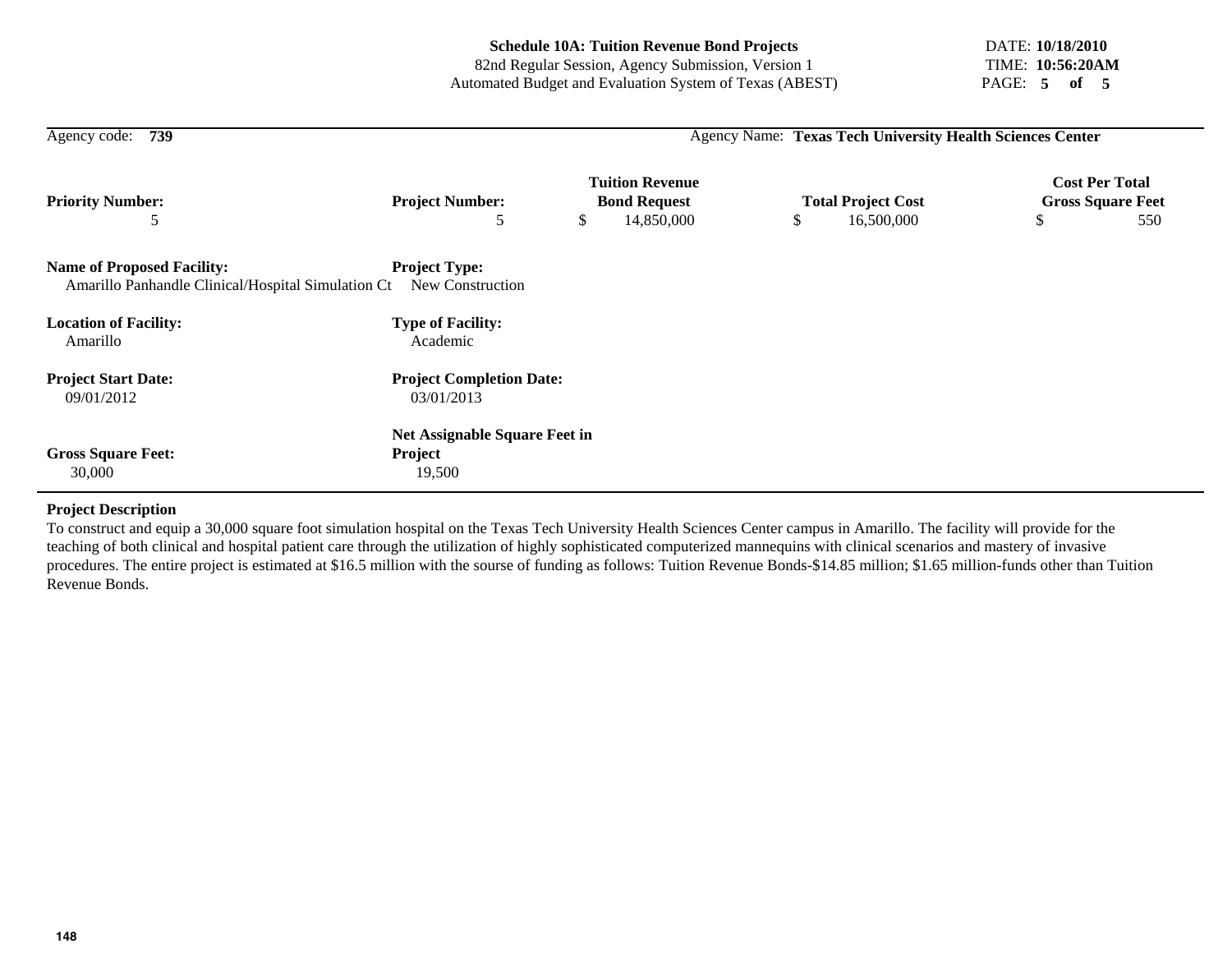# **SCHEDULE 10B: TUITION REVENUE BOND ISSUANCE HISTORY**

Automated Budget and Evaluation System of Texas (ABEST) 82nd Regular Session, Agency Submission, Version 1

Date: **10/18/2010** Time: **10:56:41AM** Page: **Page 1 of 1**

| Agency code: 739          | <b>Texas Tech University Health Sciences Center</b><br>Agency name: |                          |                             |                                                             |                                                                          |                                                                            |
|---------------------------|---------------------------------------------------------------------|--------------------------|-----------------------------|-------------------------------------------------------------|--------------------------------------------------------------------------|----------------------------------------------------------------------------|
| <b>Authorization Date</b> | <b>Authorization Amount</b>                                         | <b>Issuance Date</b>     | <b>Issuance Amount</b>      | <b>Authorized Amount</b><br>Outstanding as of<br>08/31/2010 | <b>Proposed Issuance</b><br><b>Date for Outstanding</b><br>Authorization | <b>Proposed Issuance</b><br><b>Amount for Outstanding</b><br>Authorization |
| 1971                      | \$1,500,000                                                         | Feb 1 1984               | \$1,500,000                 |                                                             |                                                                          |                                                                            |
|                           |                                                                     | Subtotal                 | \$1,500,000                 | \$0                                                         |                                                                          |                                                                            |
| 1995                      | \$10,000,000                                                        | Feb 15 1995              | \$10,000,000                |                                                             |                                                                          |                                                                            |
|                           |                                                                     | Subtotal                 | \$10,000,000                | \$0                                                         |                                                                          |                                                                            |
| 1997                      | \$32,500,000                                                        | May 4 1999<br>Jan 1 2002 | \$8,200,000<br>\$24,300,000 |                                                             |                                                                          |                                                                            |
|                           |                                                                     | Subtotal                 | \$32,500,000                | \$0                                                         |                                                                          |                                                                            |
| 2001                      | \$66,882,525                                                        | Sep 1 2003               | \$66,882,525                |                                                             |                                                                          |                                                                            |
|                           |                                                                     | Subtotal                 | \$66,882,525                | \$0                                                         |                                                                          |                                                                            |
| 2003                      | \$45,000,000                                                        | Feb 1 2006               | \$45,000,000                |                                                             |                                                                          |                                                                            |
|                           |                                                                     | Subtotal                 | \$45,000,000                | \$0                                                         |                                                                          |                                                                            |
| 2006                      | \$32,310,000                                                        | Mar 3 2009               | \$32,310,000                |                                                             |                                                                          |                                                                            |
|                           |                                                                     | Subtotal                 | \$32,310,000                | \$0                                                         |                                                                          |                                                                            |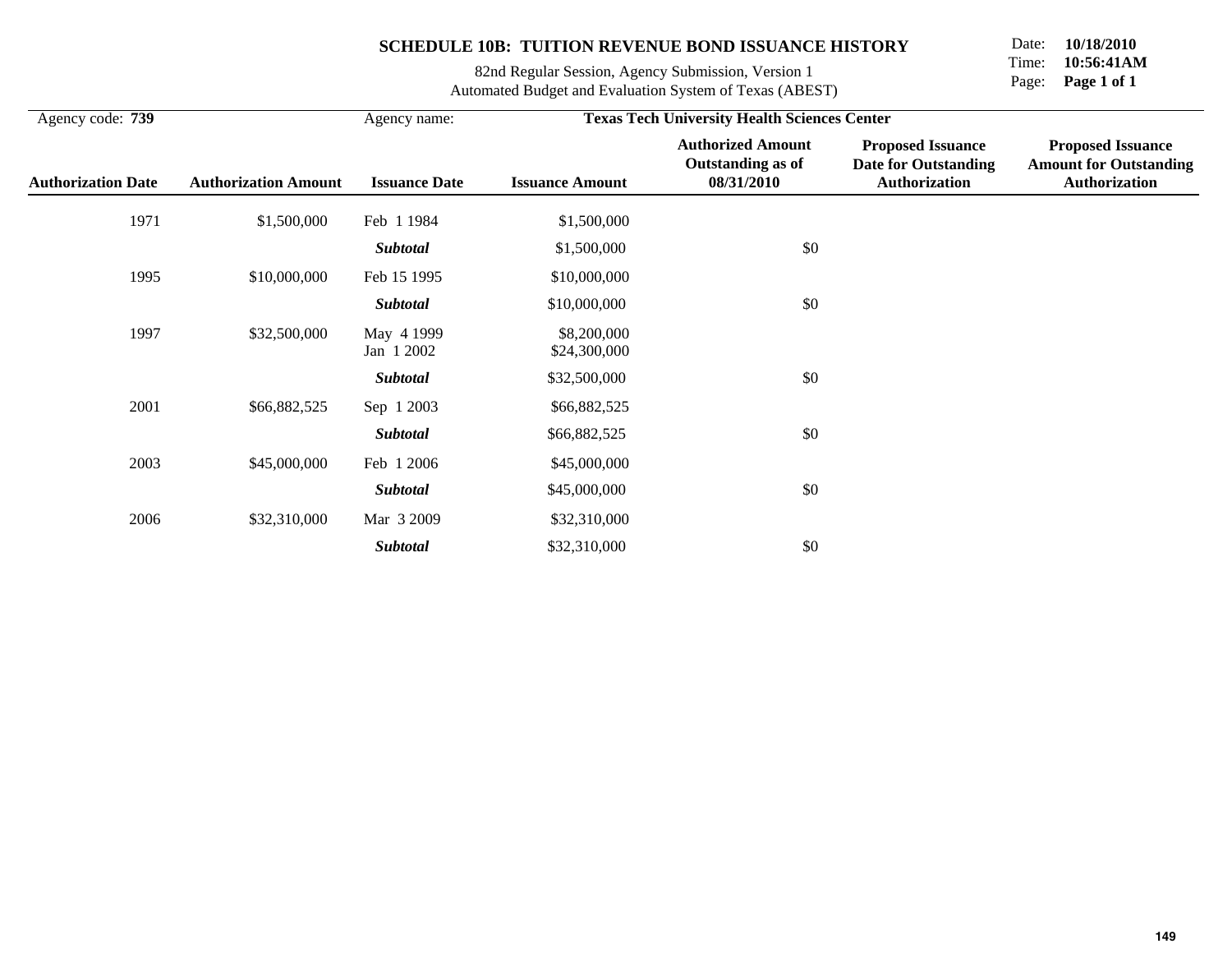Date:**10/18/2010**Time:**10:57:05AM**Page: **1 of 25**

#### Agency Code: **739** Agency: **Texas Tech University Health Sciences Center**

**Special Item:** 1 **South Texas Border Region Health Professional Education**

**(1) Year Special Item:** 1996

#### **(2) Mission of Special Item:**

The South Texas Border Region Health Professional Education works in direct support of the residents of West Texas and provides the critical funding to support several areas. The first is a neurosurgery faculty member. This support allows Thomason Hospital to provide Trauma 1 level care to our citizens within a 300 miles radius of El Paso. Further it allows Thomason to continue its Trauma 1 designation and accreditation and provides a critical and unique opportunity for our students and residents to obtain trauma 1 training and education. Second, four Community Partnership Clinics are supported, in part, through this special item and assist in providing health care to over 6600 of the poorest residents in the El Paso area including the barrios. These clinics are critical to the training and education program for our Family Medicine clerkships, summer program for our second and fourth year undergraduate medical students, training for the UTEP/UT Austin Cooperative Pharmacy Program student clinical site and the Texas Tech Physician Assistant program. Third, a modest portion of the funding is for infrastructure support, faculty salaries, and maintenance and operations for these educational programs. The total number of students currently involved is 140 medical students and 205 residents.

#### **(3) (a) Major Accomplishments to Date:**

Since the inception of this special item, we have been able to recruit, retain and guarantee as much as possible the support for one of the three neurosurgeons that are required for this Trauma 1 unit. This unit has received several distinguished State and National acknowledgements/awards, including acknowledgments from the Commanding Officer of Beaumont Hospital at Ft. Bliss. Further this program now admits over 2,600 trauma patients/year, of which more than 600 had an injury severity score of 15 or greater, which denotes "severe" trauma. Due to the clinical needs an ocular and pediatric ocular trauma program is being established to complement the services provided by this special item. Our Community Partnership Clinics are now well recognized by the community, which includes the high schools in San Elizario, Socorro, and Fabens. Community health workers and our staff are always invited and attend scheduled health fairs in these areas. This program played a key role as a major educational and training resource in obtaining a grant from the Federal Government (HRSA) for a Hispanic Center of Excellence which supports the additional costs in attracting and educating/training physicians with Hispanic background or those with a major interest in Hispanic/border related diseases.

#### **(3) (b) Major Accomplishments Expected During the Next 2 Years:**

Continue support of neurosurgery faculty member for the Division of Neurosurgery within the Department of Surgery, which is required for Thomason Hospital to maintain its Trauma 1 designation.

Continue the development of community partnership clinics which provide healthcare to some of the poorest residents of El Paso County

 Continue development of the Hispanic Center of Excellence focused on attracting and educating physicians with Hispanic background or those with a major interest in Hispanic/border related diseases.

#### **(4) Funding Source Prior to Receiving Special Item Funding:**

These services did not exist prior to receiving special item funding.

#### **(5) Non-general Revenue Sources of Funding:**

This line item has allowed us to leverage the support, in that, approximately \$4,200,000/year is now generated from other funding sources to support the trauma 1 program, the community clinics have received over \$1,400,000 in external foundation support during the last four years to assist patients with their needs, and we have received a federal grant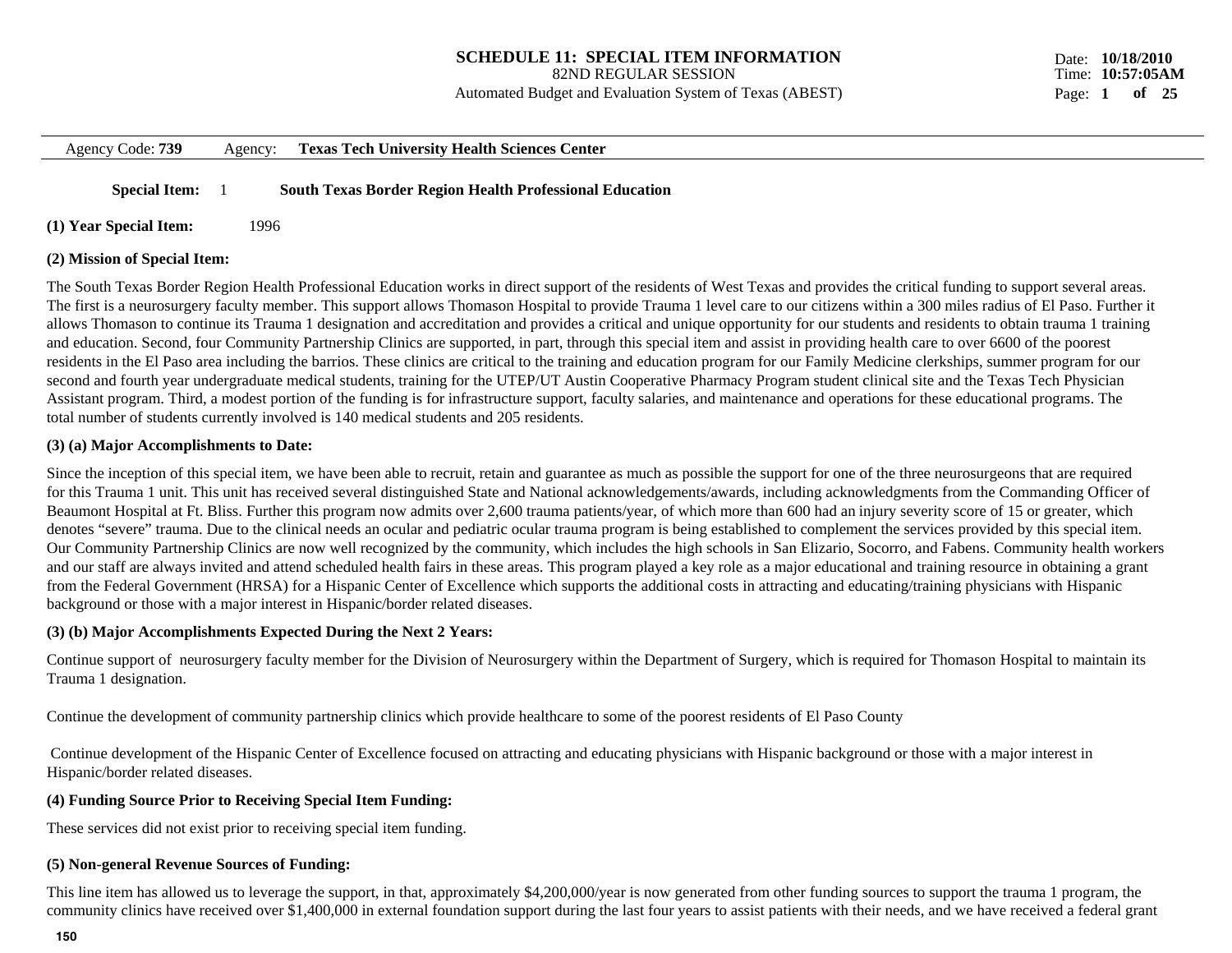Date:**10/18/2010**Time: **10:57:11AM**Page: **2 of 25**

#### Agency Code: **739** Agency: **Texas Tech University Health Sciences Center**

for the Hispanic Center of Excellence for \$830,000/year for four years.

#### **(6) Consequences of Not Funding:**

Without this funding we would no longer be able to support the neurosurgery faculty necessary for Thomason Hospital to maintain its Trauma I designation. It would prevent us from leveraging this funding to obtain external support for physicians with surgical trauma expertise and expanding to ocular and pediatric ocular trauma expertise which provides unique training opportunities for Family Medicine and Community medicine students and residents. The joint training programs with UTEP/UT Austin Cooperative Pharmacy Program student clinical site would close. We would be unable to meet the goals set forth in the federal grant for the Hispanic Center of Excellence.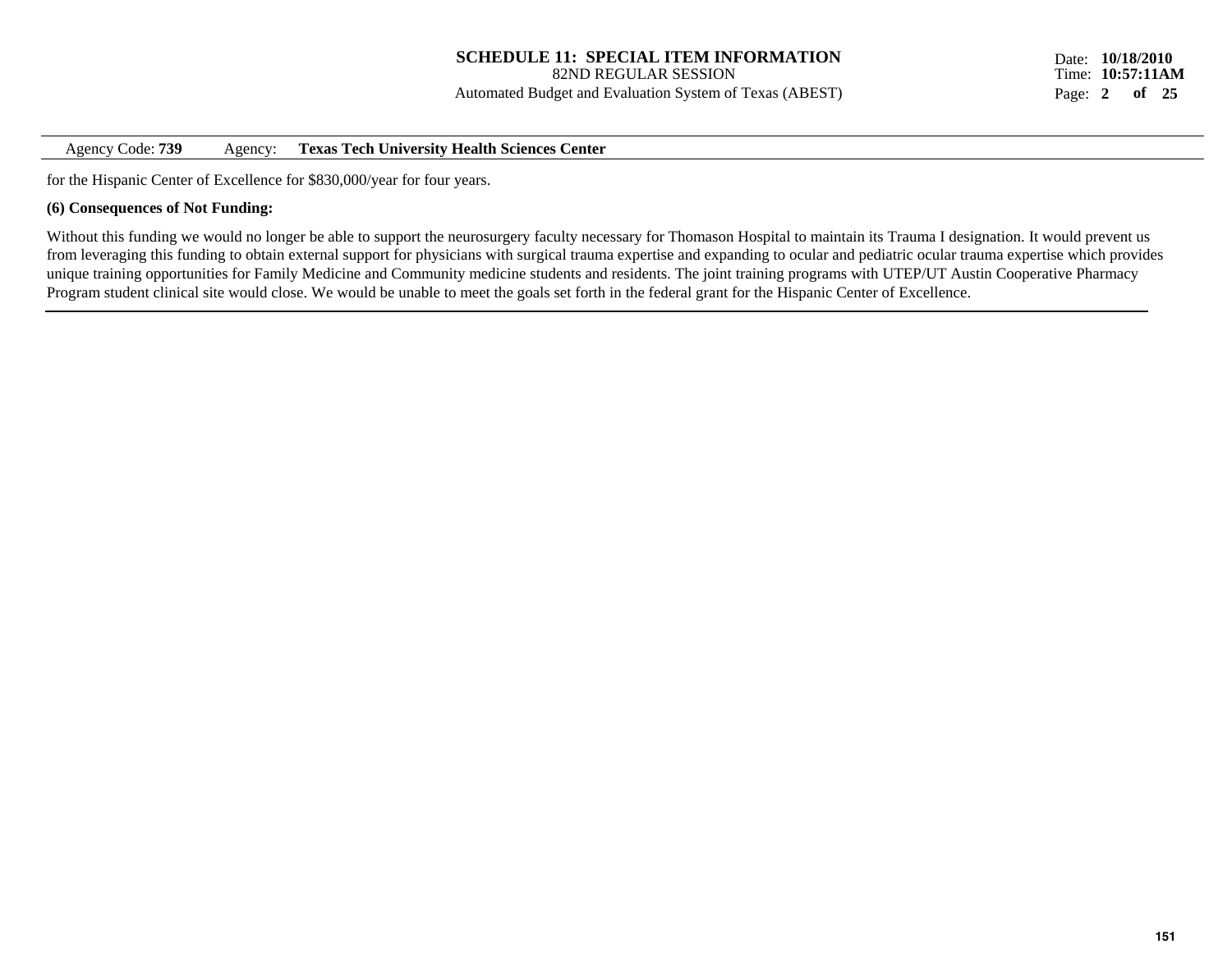Date:**10/18/2010**Time:**10:57:11AM**Page: **3 of 25**

#### Agency Code: **739** Agency: **Texas Tech University Health Sciences Center**

**Special Item:** 2 **Border Support – Academic Expansion**

**(1) Year Special Item:** 1992

#### **(2) Mission of Special Item:**

El Paso, with a population of over 700,000 people has limited access to health care. This border region faces health care challenges not seen in most parts of the United States. The Texas Tech School of Medicine in El Paso plays a major role in meeting the health care needs of the region through faculty and residency programs. The Paul L. Foster School of Medicine, a new Children's Hospital and the new medical center at Ft Bliss have provided the perfect opportunity and environment for expansion of the TTUHSC residency programs. These programs focus on training resident physicians in the specific health care issues that are unique to El Paso and the border region. This special item provides a portion of the support for the residency programs in El Paso. The number of resident positions is planned to expand from approximately 200 to over 500 in the next several years. Because residency graduates are more likely to establish practice in the geographical area of their residency training, increasing the number of residency positions will have a direct impact on the number of practicing physicians in the El Paso border region.

#### **(3) (a) Major Accomplishments to Date:**

• Paul L. Foster School of Medicine established as a four year medical school with preliminary accreditation in February 2008

• Currently, over 200 residents per year in more than 10 postgraduate programs.

### **(3) (b) Major Accomplishments Expected During the Next 2 Years:**

• A planned increase in the number of residents from 205 to over 500 through:

o New Anesthesiology Residency program submitted to accrediting agency for approval

o Planned expansion of OB/GYN, Psychiatry and Neurology residency programs with Beaumont Hospital, Ft Bliss in conjunction with its new \$1.5 Billion Medical Center.

o Planned Expansion of Neurology residency program with Sierra Providence Hospital

o Expansion of Pediatrics Residency program in conjunction with the new 120 bed Children's Hospital

o Expansion of Family Medicine, Internal Medicine and Pediatric residency programs with federally qualified health centers in El Paso

o Establishment of Toxicology Fellowship program which will enhance the State and County Poison Control Center

o Fellowship programs planned in Infectious Diseases, Endocrinology (Diabetes), Neurology and Neurosurgery (Neurosciences), Cancer (Hem/Onc), Cardiology and Anesthesiology.

### **(4) Funding Source Prior to Receiving Special Item Funding:**

This special item did not exist prior to receiving special funding.

### **(5) Non-general Revenue Sources of Funding:**

Funding is provided by affiliated teaching hospitals for resident physician salaries and benefits.

#### **(6) Consequences of Not Funding:**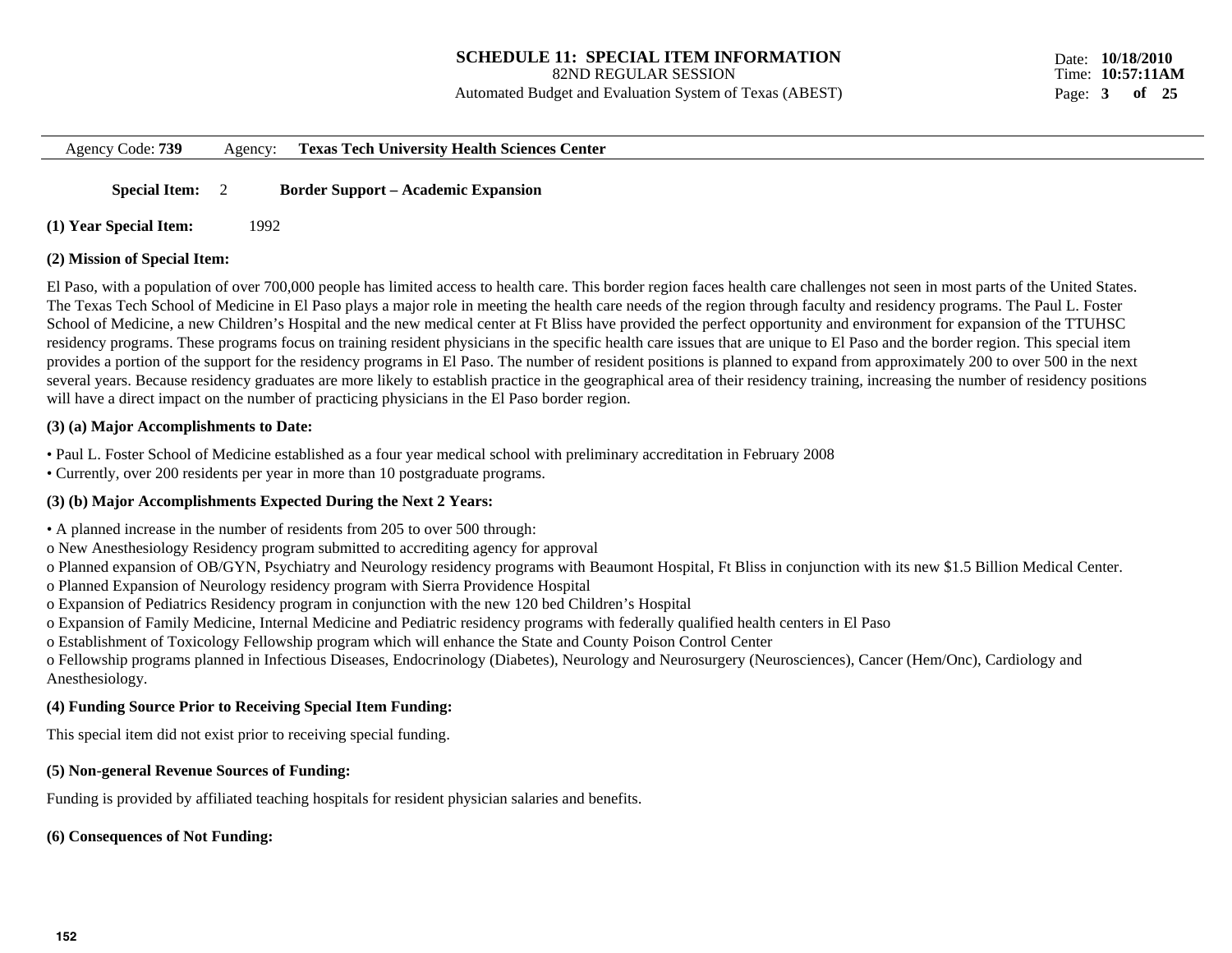# **SCHEDULE 11: SPECIAL ITEM INFORMATION**

82ND REGULAR SESSION

Automated Budget and Evaluation System of Texas (ABEST)

Date:**10/18/2010**Time: **10:57:11AM**Page: **4 of 25**

#### Agency Code: **739** Agency: **Texas Tech University Health Sciences Center**

The physicians trained in El Paso are critical to meeting the health care needs of this area. Without this special item, fewer physicians would be available to meet the needs of an already underserved area. Both faculty and staff positions would be eliminated who contribute to the medical education and residency program at TTUHSC. Both border and rural health would be negatively impacted. Finally, it is well documented that where physicians train has a major impact on where they will practice; thus if they train in West Texas, there is a significant increase in retaining physicians in the area. If they cannot train here, because of the lack of funding, having physicians locate in the 5th largest city in the State and 22nd largest city in the nation will decrease placing additional stress on the already strained health care system.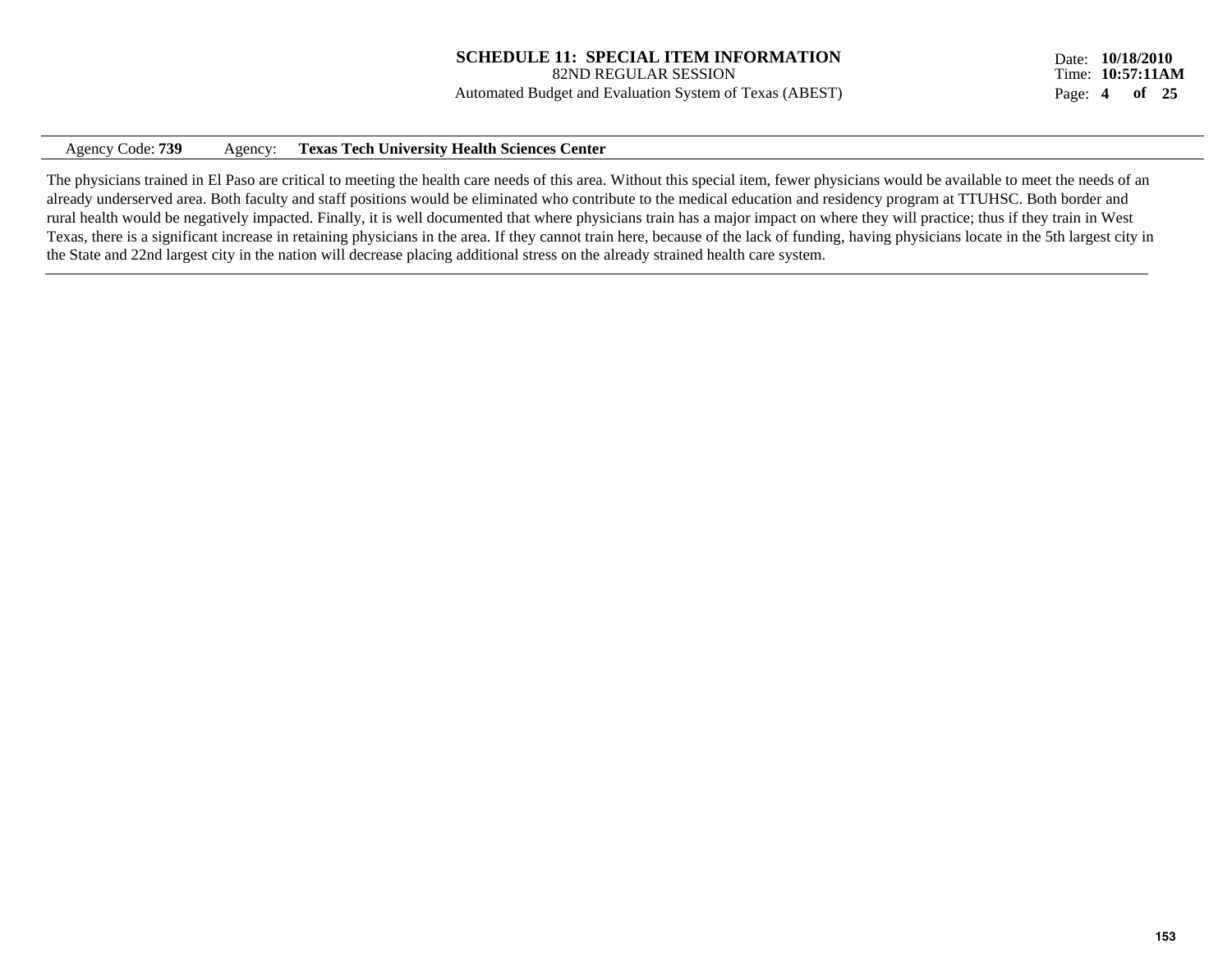# **SCHEDULE 11: SPECIAL ITEM INFORMATION**82ND REGULAR SESSION

Automated Budget and Evaluation System of Texas (ABEST)

Date:**10/18/2010**Time:**10:57:11AM**Page: **5 of 25**

#### Agency Code: **739** Agency: **Texas Tech University Health Sciences Center**

**Special Item:** 3 **Academic Support - Border Development**

**(1) Year Special Item:** 1994

#### **(2) Mission of Special Item:**

This Special Item was created to expand the interest of the Texas student population (grade school – undergraduate) in becoming a physician, through the identification, encouragement, and education of the most promising students in the West Texas border area. Further, the program is also used to monitor the students progress and to provide oversight in some aspects of their experiences including summer programs, following medical students and physicians during their daily routine (HIPAA approved process), practicing in a medical simulation program and to promote consumer education in access to healthcare services.

#### **(3) (a) Major Accomplishments to Date:**

- Increased numbers of local students pursuing medical careers
- Numerous visits to schools/colleges/universities along the Border by Deans and administrators.
- Increased numbers of local students enrolled in the TTUHSC-SOM program
- Expanded recruitment and pre-matriculation educational efforts
- Federal recognition of efforts
- Increased numbers of physicians practicing in the El Paso community, West Texas, and other Texas communities
- Expanded training of communities, community leaders, and community advocates in the importance of healthcare and access
- Expanded discussions with leaders of local school systems on how we can improve student interest and academic standing to improve acceptance of students into medically related programs.

• Expanded discussions with leaders of other Texas academic institutions on how we can improve the pre-med experience to improve the acceptance rate of West Texas students into medical school

#### **(3) (b) Major Accomplishments Expected During the Next 2 Years:**

The Academic Expansion program within the University will continue to focus on increasing the number of local students pursing medical careers, increasing the numbers of local students enrolled in the TTUHSC-PLFSOM program, training community leaders in the importance of healthcare and access and expanding recruitment and pre-matriculation educational efforts. This program touches approximately 4000-5000 high school students /year, with at least 600/year actively participating.

#### **(4) Funding Source Prior to Receiving Special Item Funding:**

This special item did not exist prior to receiving special item appropriation.

#### **(5) Non-general Revenue Sources of Funding:**

This program has received modest support from some local foundations.

#### **(6) Consequences of Not Funding:**

Recruitment and education efforts for Border residents would be diminished sharply and would negatively impact the number of students choosing careers in medicine with a reduction in the pipeline of physicians locating their practices in El Paso and the Border region. Healthcare services and access would fall even further behind the rest of the state.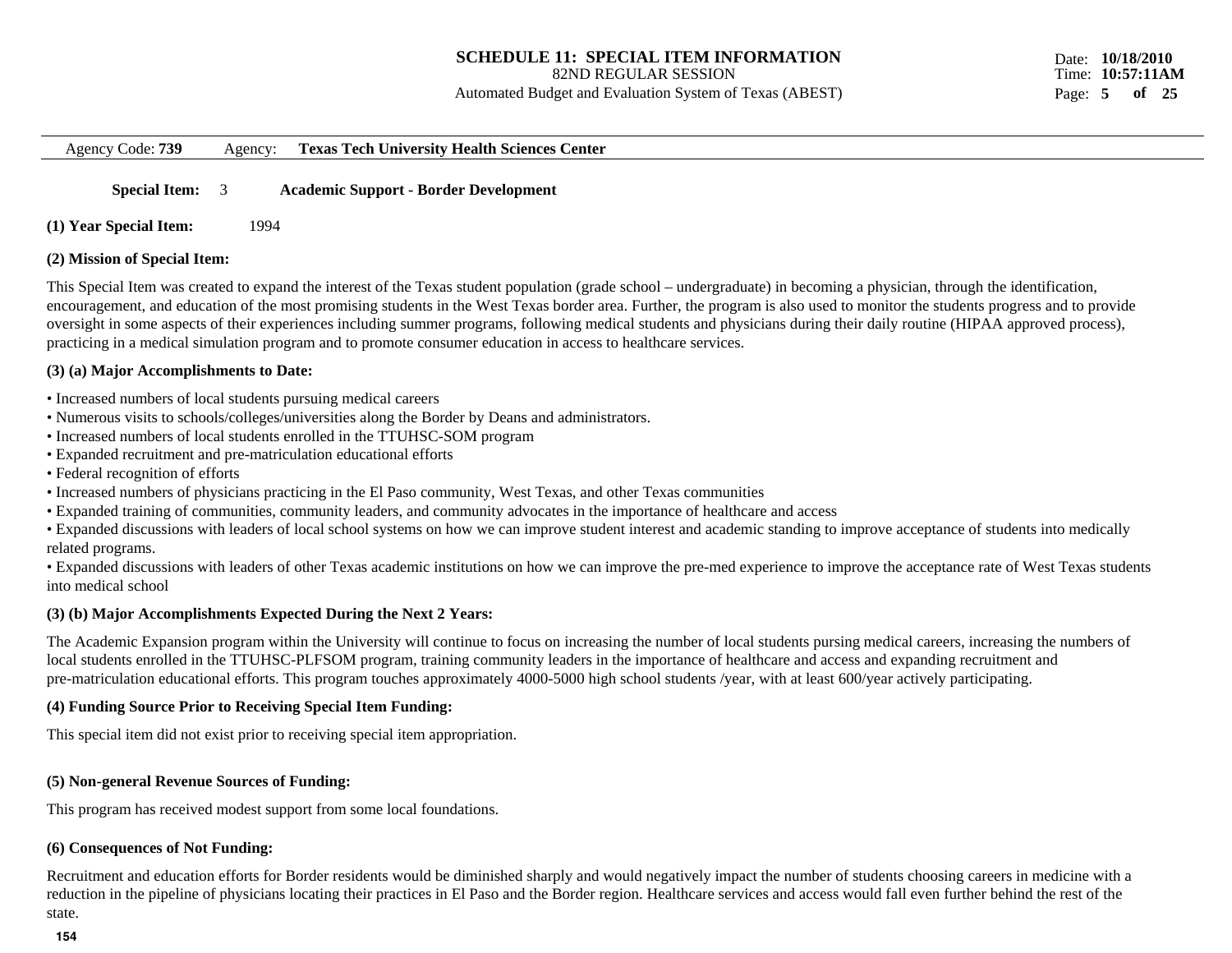# **SCHEDULE 11: SPECIAL ITEM INFORMATION**

82ND REGULAR SESSION

Automated Budget and Evaluation System of Texas (ABEST)

Date: Time: **10:57:11AM** Page: **6 of 25 10/18/2010**

Agency Code: **739** Agency: **Texas Tech University Health Sciences Center**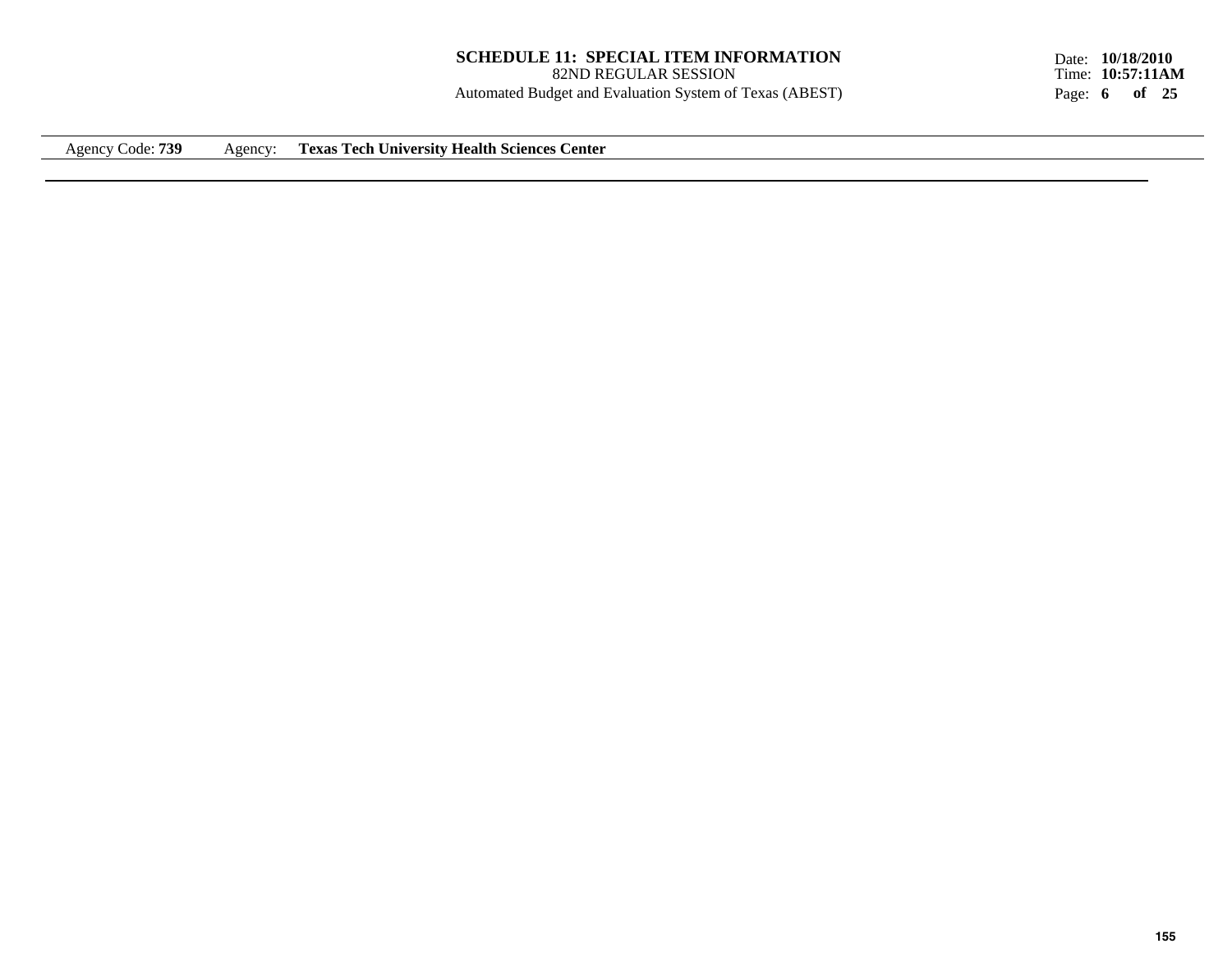Date:**10/18/2010**Time:**10:57:11AM**Page: **7 of 25**

#### Agency Code: **739** Agency: **Texas Tech University Health Sciences Center**

**Special Item:** 4 **Integrated Health Network**

**(1) Year Special Item:** 1992

#### **(2) Mission of Special Item:**

The mission of the integrated health network is to deliver critically needed formal degree related education, patient care, and health related continuing education services to the rural and underserved areas of West Texas. This integrated health network provides high speed connectivity between the 7 campuses of the Health Sciences Center (Lubbock, Amarillo, El Paso, Odessa, Midland, Abilene, Dallas) and more than 30 satellite clinical and educational sites. It provides for the consistent delivery of academic curricula to cohorts of students in geographically isolated classrooms, creates operational efficiencies, and fosters collaboration, while avoiding the costly duplication of resources among and between TTUHSC campuses.

#### **(3) (a) Major Accomplishments to Date:**

This special item support has enabled TTUHSC to leverage an additional \$1,748,000 annually in local/contract revenues. The combination of these two fund sources provide the resources that are needed to support a telecommunication based integrated health network. In fiscal year 2009, the network was used to deliver 13,054 event hours of clinical and educational services throughout West Texas. Of this total, over 9700 event hours were specifically for academic and collaborative programs; and over 3,300 were for telemedicine services. In addition to supporting the intercampus academic and business functions of TTUHSC, the integrated health network provides the technical infrastructure for TTUHSC's telemedicine program, consistently cited as one of the best in the United States. Through the network, this program extends critical patient care to rural areas which lack the necessary medical infrastructure; and educates rural healthcare providers through direct interaction with specialists from different health related disciplines. The program also includes a correctional healthcare component, which uses the network to provide patient care to the state prison inmate population at correctional facilities throughout West Texas. For fiscal year 2009, a total of 3,330 telemedicine event hours, included 625 individual telemedicine consultations provided to rural patients; and 3,672 to the inmate population.

#### **(3) (b) Major Accomplishments Expected During the Next 2 Years:**

The integrated health network will continue to deliver critically needed formal degree related education, patient care, and health related continuing education services throughout the multi-campus TTUHSC system and to the rural and underserved areas of West Texas. Approximately 12,500 semester credit hours are delivered through this network.

#### **(4) Funding Source Prior to Receiving Special Item Funding:**

Federal and private grant funds.

#### **(5) Non-general Revenue Sources of Funding:**

Local Contract Revenues

#### **(6) Consequences of Not Funding:**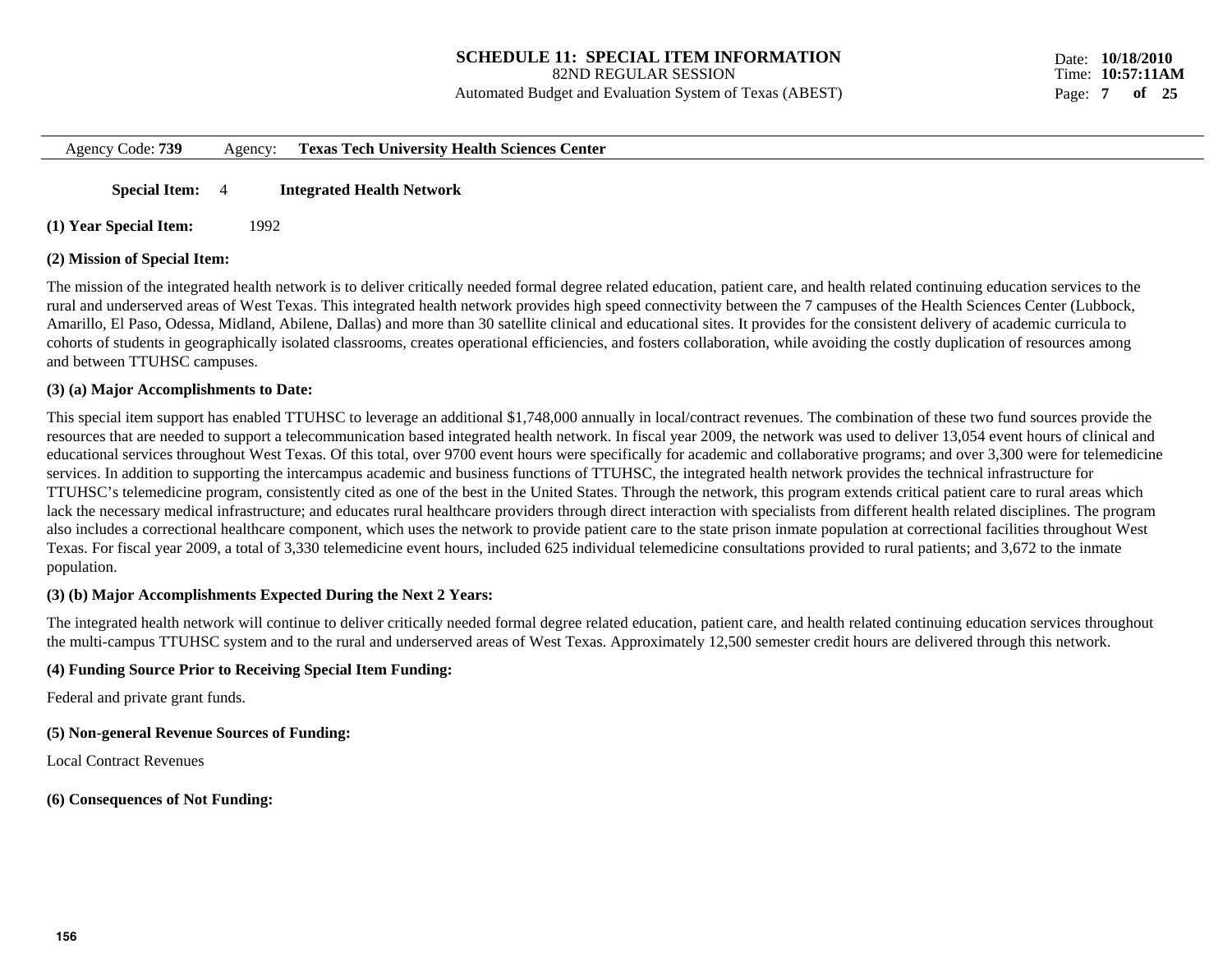Date:**10/18/2010**Time:**10:57:11AM**Page: **8 of 25**

#### Agency Code: **739** Agency: **Texas Tech University Health Sciences Center**

TTUHSC would lose the ability to leverage the funds and would not earn the local/contract revenue. The total funding available in the IT Division would be reduced by \$3,000,000 which would require the IT Division to discontinue the integrated health network that connects our campuses as a system that extends the Institution's outreach to communities in need.

TTUHSC would no longer be able to support interactive class sessions between faculty on one campus and students on multiple campuses. Without adding faculty at each campus the current schedule of classes could not be supported, losing 4,500 hours annually in interactive education.

TTUHSC would no longer be able to provide the technical infrastructure to support telemedicine which provides critical patient care to rural communities and the criminal justice system in Texas and educates rural providers through direct interaction with specialists from different health disciplines. TTUHSC would no longer be able to provide accredited continuing education programs for health care professionals in civilian and military hospitals. The FY 09, this program provided over 900,000 hours of accredited CE programming to over 120,000 healthcare providers in Texas. Without funding, TTUHSC and the State of Texas would be required to provide services in the traditional manner which could result in the drastic reduction of services and possible elimination of services.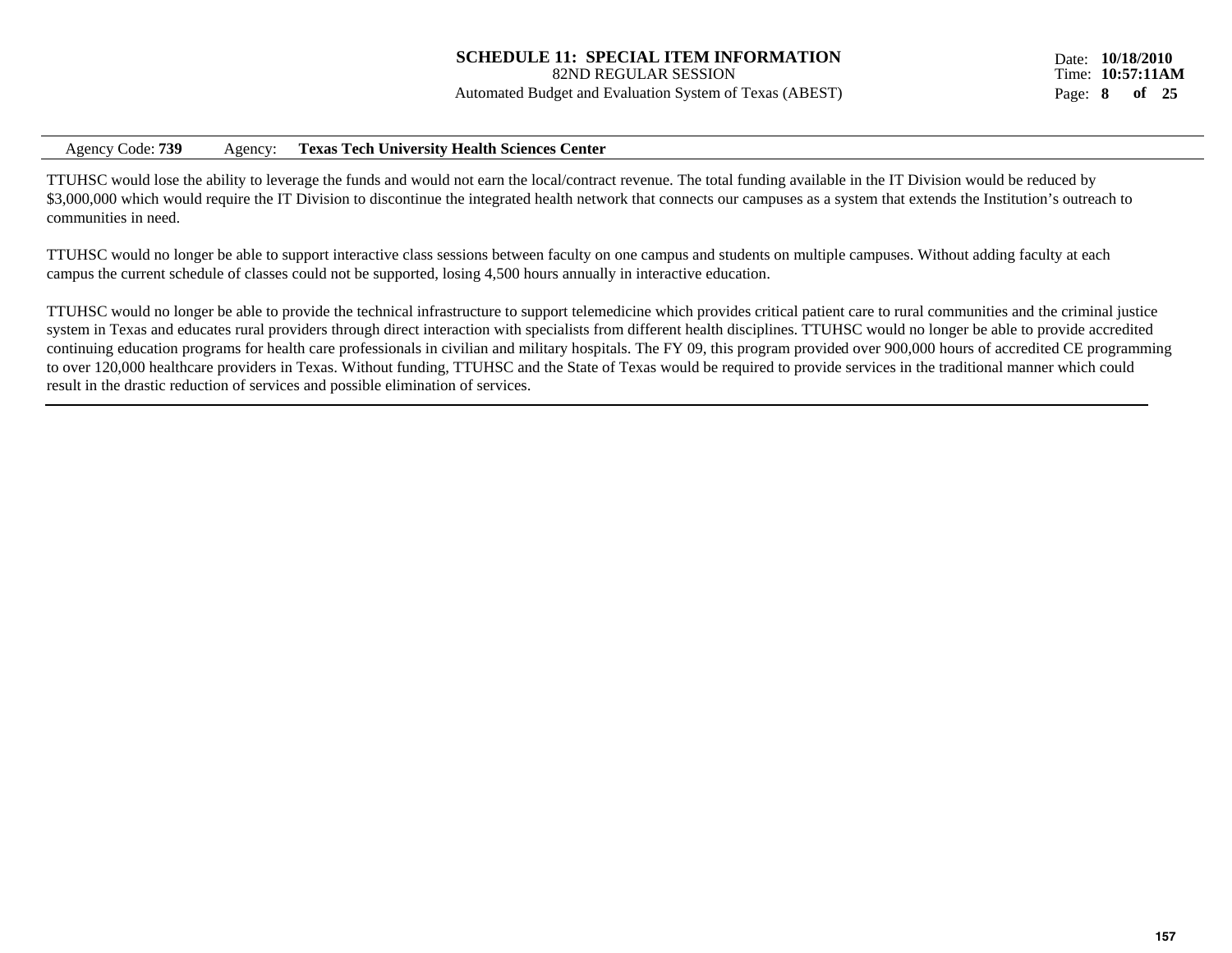Date:**10/18/2010**Time:**10:57:11AM**Page: **9 of 25**

#### Agency Code: **739** Agency: **Texas Tech University Health Sciences Center**

**Special Item:** 5 **Medical Education - Odessa**

**(1) Year Special Item:** 2002

#### **(2) Mission of Special Item:**

The School of Medicine in Odessa is focused on Graduate Medical Education. These programs have provided the resources to enhance the health care for the Permian Basin region. In FY 2009, 20,778 patients were served through 58,154 clinic visits. The number of patients served has increased by 45% since FY 2000. This level of patient care is primarily available due to the residency programs supported by this special item. The item provides the administrative infrastructure for the graduate medical education programs at the Odessa campus.

#### **(3) (a) Major Accomplishments to Date:**

Graduate medical education programs have demonstrated national competitiveness as measured by board scores and pass rates as well as the quality of residents recruited. -The Internal Medicine Residency program was one of the few programs in the United States to acquire a six year accreditation in 2007. This program was expanded to twelve residents per level beginning in 2007.

-The Family Medicine Residency program currently has six residents per level and is fully accredited on a three year cycle.

-The Obstetrics and Gynecology Residency has been reviewed and received a four year full accreditation through 2014 and is approved for expansion to three residents per level. -The Geriatric Fellowship program is in its second year of existence and is fully accredited on a three year cycle. In addition to faculty and resident physicians providing medical care, forty-one of the private practice physicians in the community are graduates of TTUHSC Permian Basin.

-Increased the number of clinic visits in the Permian Basin by 53% since 2000

-Increased the number of patient served in the Permian Basin by 45% since 2000

### **(3) (b) Major Accomplishments Expected During the Next 2 Years:**

-Continue to provide the critical administrative support for the residency programs in the Permian Basin. These residency programs are key to placing practicing physicians in the Permian Basin and providing health care to the residents of this region.

-A Geriatric assessment center is being established with Medical Center Hospital – Odessa

-An Endocrinology Fellowship is being established to address diabetes. The Permian Basin has the high percentage per capita of adult and pediatric diabetes in Texas.

#### **(4) Funding Source Prior to Receiving Special Item Funding:**

Prior to the implementation of formula funding in FY 2000, this item was a separate strategy.

### **(5) Non-general Revenue Sources of Funding:**

None.

#### **(6) Consequences of Not Funding:**

The institution would be forced to redirect resources for clinical services in Midland to the Odessa campus. FY 2010 projected clinic visits in Midland approximate 14,000 in Internal Medicine, OB/GYN and Family Medicine. The number of clinic visits would be drastically reduced and some or all of the three disciplines eliminated.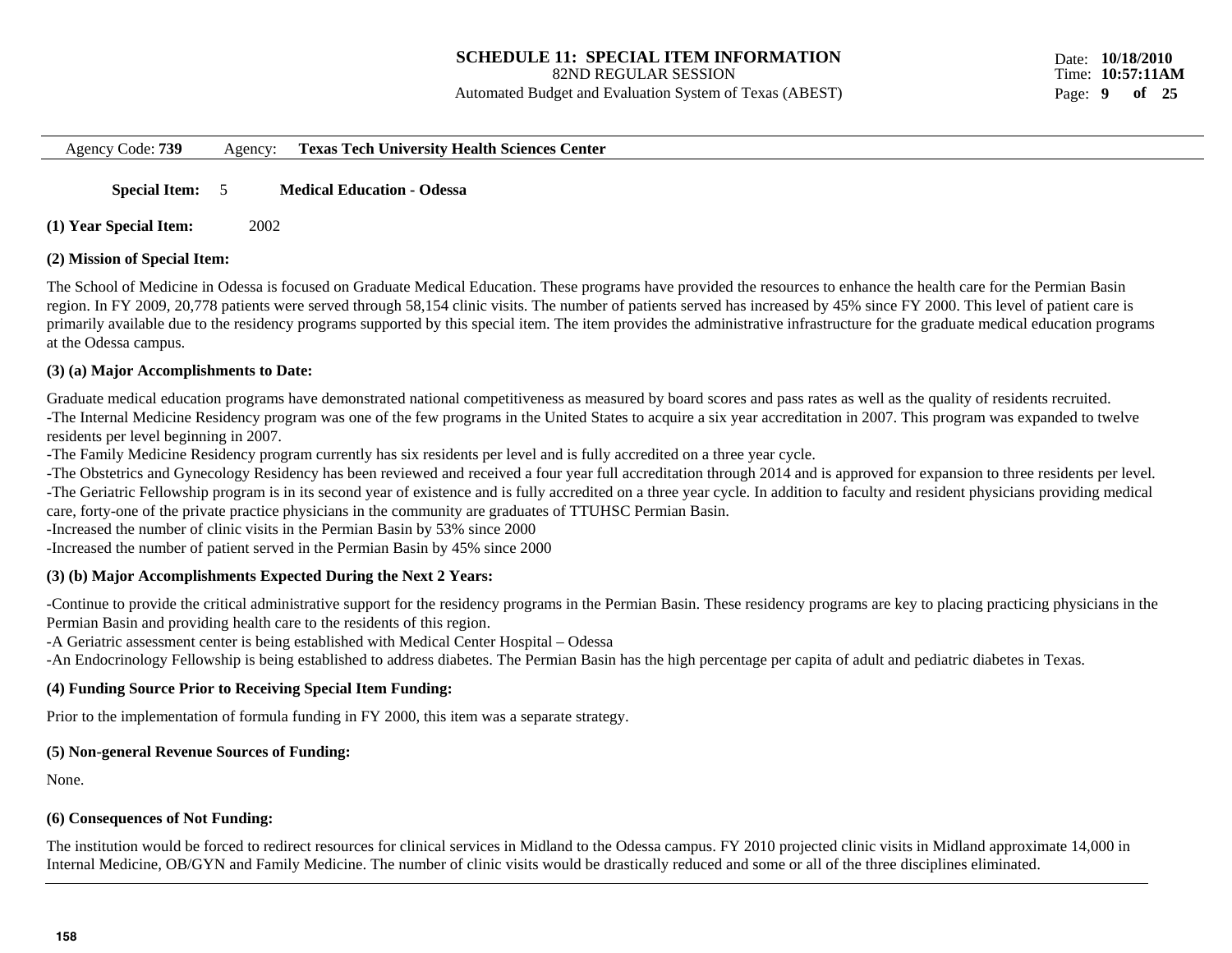Date:**10/18/2010**Time:**10:57:11AM**Page: **10 of 25**

#### Agency Code: **739** Agency: **Texas Tech University Health Sciences Center**

**Special Item:** 6 **Paul L. Foster School of Medicine**

**(1) Year Special Item:** 2002

#### **(2) Mission of Special Item:**

The mission of this special item is to fund core operating costs for the new medical school and start-up costs such as clinical simulation, research equipment, etc. and educational and research faculty for the four year medical school in El Paso.

#### **(3) (a) Major Accomplishments to Date:**

•\$40 million research facility and a \$45 million medical education building have been completed and opened.

• Provisional accreditation awarded February 2008.

• Developed a non-traditional curriculum for the first two years that exposes students to clinical situations, displays how an experienced physician would approach the case as an addition to the study the basic sciences that support the case.

- The curriculum recently acknowledged as excellent and received an international teaching award.
- Completion of a clinical simulation center that simulates a clinical environment allowing intensive training that provides an unprecedented clinical experience.
- The majority of the basic and medical education science faculty have been hired.
- First Class of the medical school was enrolled

• Recruitment of an outstanding Infectious disease research group from Harvard, who arrived in June, 2008. Recently recruited an outstanding research group in neurosciences and psychiatry.

• Recruitment of a biostatistics and epidemiology faculty member with expertise in assisting faculty members in developing clinical, translational and basic research studies which can withstand statistical scrutiny.

• The administrative structure to support clinical, translational and basic research in an array of integrated areas has and is continuing to be developed.

• Open BSL-3 lab, certified by CDC

#### **(3) (b) Major Accomplishments Expected During the Next 2 Years:**

- Admit second class of 60 students in Fall 2010 for total enrollment of 100 students
- Admit third class of 80 students in Fall 2011 for total enrollment of 180 students
- Admit fourth class of 100 students in Fall 2012 for total enrollment of 280 students
- Graduate first class of 40 students in Spring 2013
- Entering classes will remain at 100 students for a total enrollment of 400 students in Fall 2015.

#### **(4) Funding Source Prior to Receiving Special Item Funding:**

This special item did not exist prior to receiving special item appropriation.

### **(5) Non-general Revenue Sources of Funding:**

With the recruitment of the research faculty, who are all well known in their specific field, their grant applications are being funded. This special item funding is being leveraged and allowing our faculty to be successful with their grant and contract applications. The new Center of Excellence for Infectious Diseases, the Harvard group whose research is focused on West Nile virus and AIDS, is generating approximately \$3M in external research support and they are building a group which should become very competitive for major large program project grants. Further our newly recruited group in Neurosciences for this Center of Excellence is transferring approximately \$3M in external grant funding,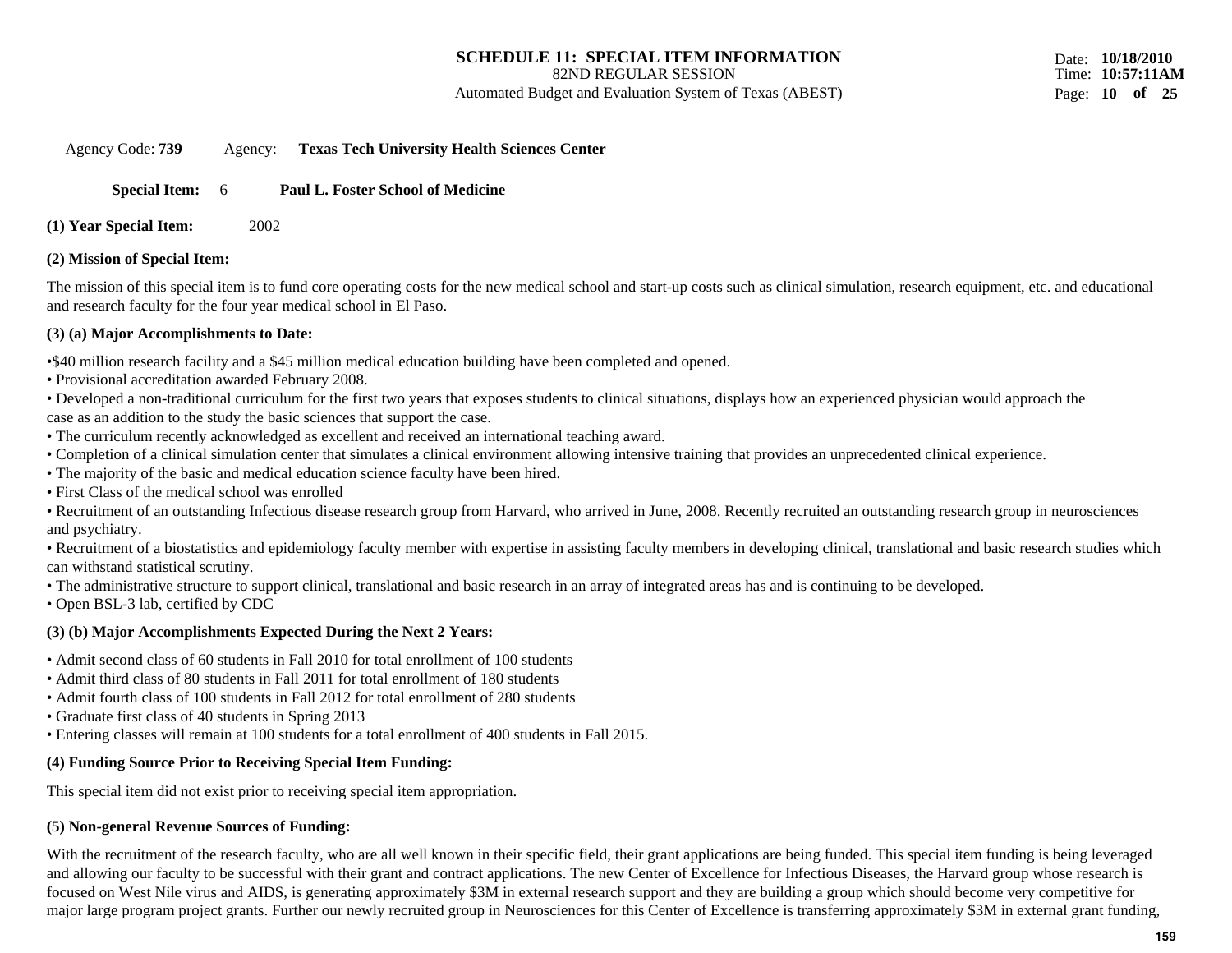# **SCHEDULE 11: SPECIAL ITEM INFORMATION**82ND REGULAR SESSION

Automated Budget and Evaluation System of Texas (ABEST)

Date:**10/18/2010**Time:**10:57:11AM**Page: **11 of 25**

#### Agency Code: **739** Agency: **Texas Tech University Health Sciences Center**

which is also leveraged by this Special Item. We were able to recruit an extremely talented new Director and Chair, whose research and clinical expertise is in the area of genetic determination/examination/treatment of Hispanic schizophrenia. We are in process of recruiting additional directors for our Centers of Excellence, all of which will have external funding and will be leveraging this Special Item funding.

#### **(6) Consequences of Not Funding:**

The school would face severe financial challenges. The vast majority of the current faculty would most likely leave, given the current funding which is necessary to retain our basic science educational and research faculty to educate first and second year medical students, continue to build our educational program for third and fourth year medical students and continue to build on our developing research program and infrastructure programs. We would be forced to withdraw from our agreements with other UT schools, our community hospitals, VA clinics and Ft. Bliss's Beaumont Hospital which we share a joint residency program and are considering other joint residency programs. The number of students which we are expecting to admit when fully operational of 100 in each class would have to be reduced.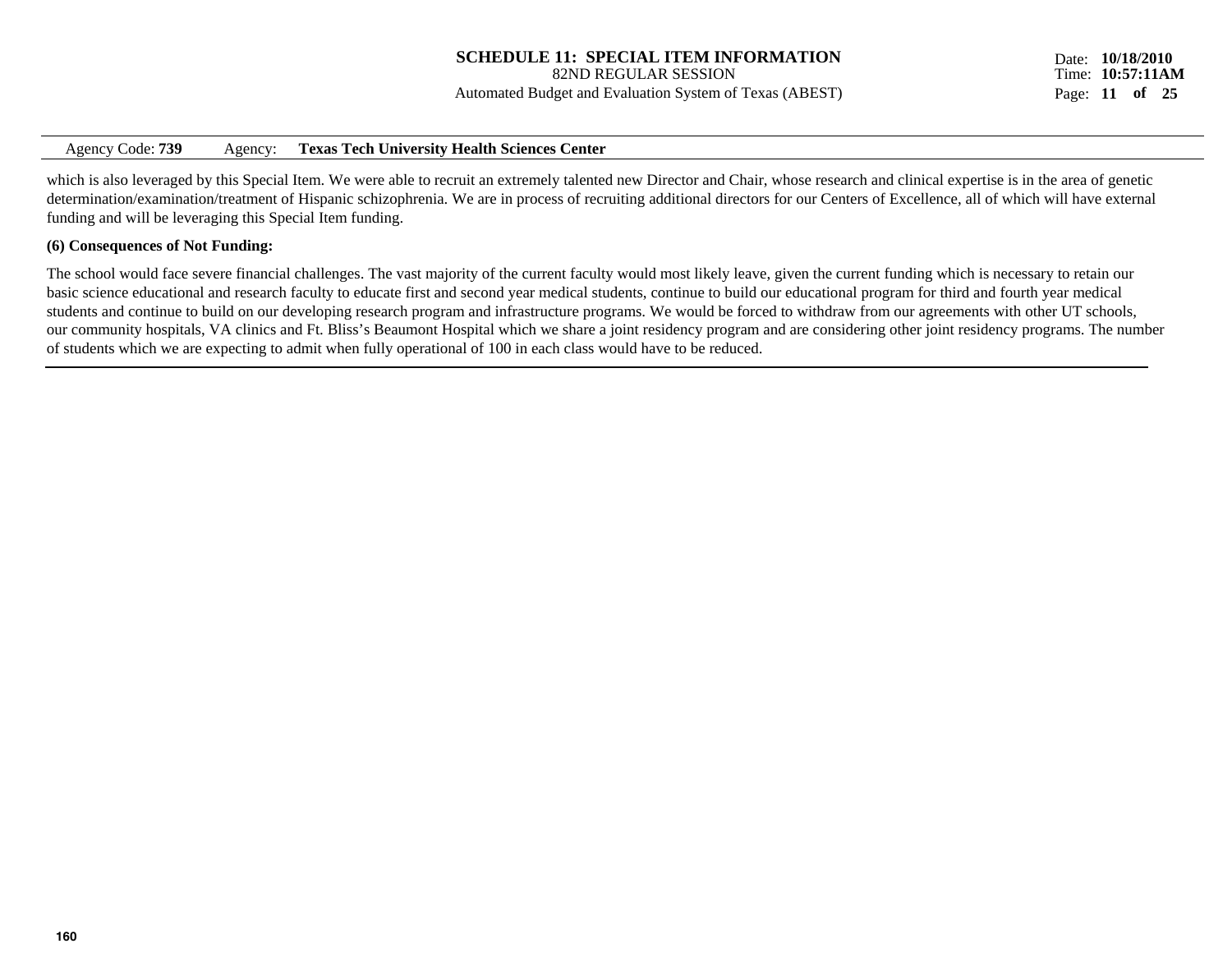Date:**10/18/2010**Time:**10:57:11AM**Page: **12 of 25**

#### Agency Code: **739** Agency: **Texas Tech University Health Sciences Center**

**Special Item:** 7 **Physician Assistant Program**

**(1) Year Special Item:** 2008

#### **(2) Mission of Special Item:**

The mission of this special item is to support a 33 percent enrollment increase (from 45 to 60 students per class) in the TTUHSC physician assistant program in Midland, Texas. The program serves the people of Texas with particular emphasis on increasing access to health care and improving the health status of the population of medically underserved regions of West Texas and Texas. Special item funds are needed for increased faculty, travel to increased numbers of clinical teaching sites, and teaching materials for the expanded enrollment.

#### **(3) (a) Major Accomplishments to Date:**

The PA program began with a class of 12 students in 1998. Enrollment expanded to 30 students in 2003 and to 45 students per class in 2004. In 2008 the expansion of the Physician Assistant facility on the Midland Community College campus began. This facility, completed in Spring 2010, will accommodate the expanded class size of 60 students per class beginning in May 2010 for a total maximum aggregate enrollment of the program of 180 students. As of August 2009, the program has 275 graduates with 260 practicing in the state of Texas (95%) and more than half of those in the West Texas geographical area (49%).

Graduates practice in every medical specialty from rural medicine to neurosurgical intensive care. PA graduates practice in locations that previously had no health care provider as well as locations where their presence augments the capability of existing practitioners to expand access to care, decrease health disparities, and enhance disease prevention. TTUHSC PA graduates fulfill the mission of TTUHSC by serving the people of Texas and West Texas. The program has rapidly achieved national prominence for academic excellence. Graduates consistently perform in the top 20 % of all national PA program graduates on the national licensing examination, with an average first time pass rate of 97.5%.

### **(3) (b) Major Accomplishments Expected During the Next 2 Years:**

Continue expansion of entering class to 60 per class for the next two years resulting in an aggregate enrollment of 180 students.

### **(4) Funding Source Prior to Receiving Special Item Funding:**

None

### **(5) Non-general Revenue Sources of Funding:**

None

#### **(6) Consequences of Not Funding:**

Denial of funding prior to achieving full formula funding will seriously threaten the ability of TTUHSC to maintain current student enrollment levels and adequate faculty numbers to deliver the curriculum. Not funding will result in diminished program effectiveness and a decrease in graduation and national certification rates. The number of licensed physician assistants in Texas and West Texas will not increase to meet state needs. As of 2009, TTUHSC PA graduates currently provide approximately 1.2 million patient encounters annually. Denial of funding would be a significant negative impact to access to health-care provided by these and future graduates in the state, particularly in regard to Hispanic and rural citizens.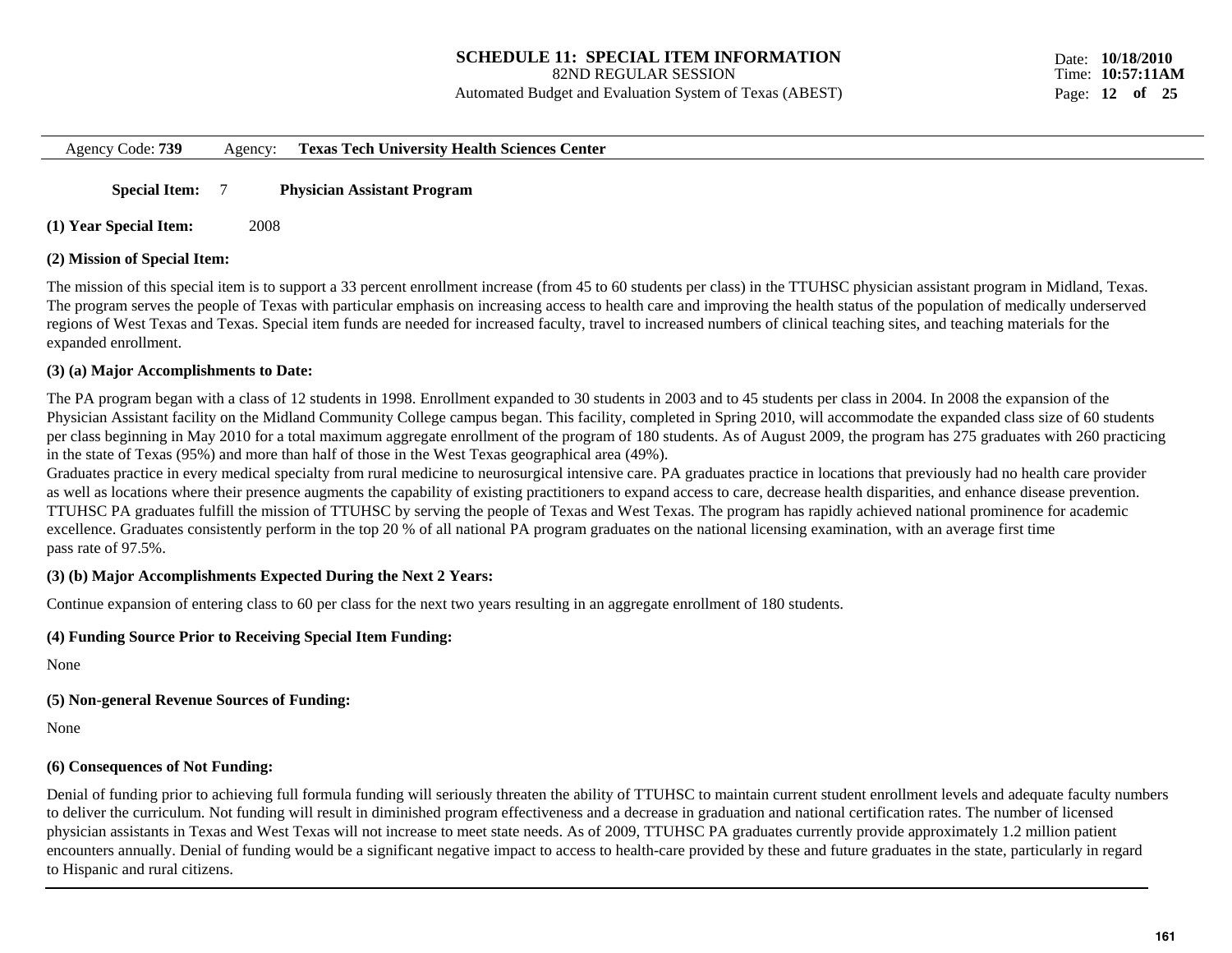Date:**10/18/2010**Time:**10:57:11AM**Page: **13 of 25**

#### Agency Code: **739** Agency: **Texas Tech University Health Sciences Center**

**Special Item:** 8 **Family and Community Medicine Residency**

**(1) Year Special Item:** 1998

#### **(2) Mission of Special Item:**

The mission of the Texas Tech University HSC Family Medicine Residency Training Program is to increase the number of physicians in practice in West Texas. Access to health care is a key and critical component of any economy. With an adequate number of physicians, the health of the rural population and rural community is ensured. If there is a shortage of physicians then a rural population shift to the larger urban communities occurs. There currently is a critical shortage of primary care physicians in Rural West Texas. This Special Item was created to expand the mission of the Texas Tech University HSC School of Medicine through the Department of Family and Community Medicine by establishing Residency Training Programs in areas with rural training capabilities. Residents train in a private practice environment with a health care team including patient services, nursing, and physician. The residents are exposed to a diverse patient population and strong physician role models resulting in a strong foundation for training outstanding family physicians. This special item enhances the opportunities to train and retain family physicians in Rural West Texas. Such residency programs require state subsidy as they are less likely to receive teaching hospital support.

#### **(3) (a) Major Accomplishments to Date:**

Planning and design of a rural training program was developed, accredited and subsequently re-accredited by the Accreditation Council for Graduate Medical Education Residency Review Committee. The residency program is meeting the mission in an outstanding way. Ninety percent (90%) of the graduates of the Texas Tech University HSC Family Medicine Residency in the last ten years are currently practicing in Texas. Forty-nine percent (49%) of these graduates are practicing in rural areas. These results demonstrate the effectiveness of this rural training initiative.

#### **(3) (b) Major Accomplishments Expected During the Next 2 Years:**

-Continue to develop and expand partnerships with private practices with rural training capabilities. -Utilize the Family Medicine Accelerated Track (FMAT) program to attract medical students to the Family and Community Medicine Residency Program.

### **(4) Funding Source Prior to Receiving Special Item Funding:**

Prior funding did not exist.

### **(5) Non-general Revenue Sources of Funding:**

There are no Non-general revenue sources of funds for this residency program.

#### **(6) Consequences of Not Funding:**

Texas has experienced a fast and consistent population growth rate, and Texas has the largest percent uninsured population in the United States. There are significant differences in the distribution of health care providers among metropolitan and non-metropolitan counties in Texas. Whole county Health Professional Shortage Areas (HPSAs) are located predominately in rural counties in Texas, especially in West Texas. Texas has experienced a decreasing supply of physicians because of an aging work force and consistently ranks 45th in the United States in physicians per 100,000 population. Other funding sources are not available to replace the special item funding. The TTUHSC Rural Track Family and Community Medicine Residency Training would be forced to close.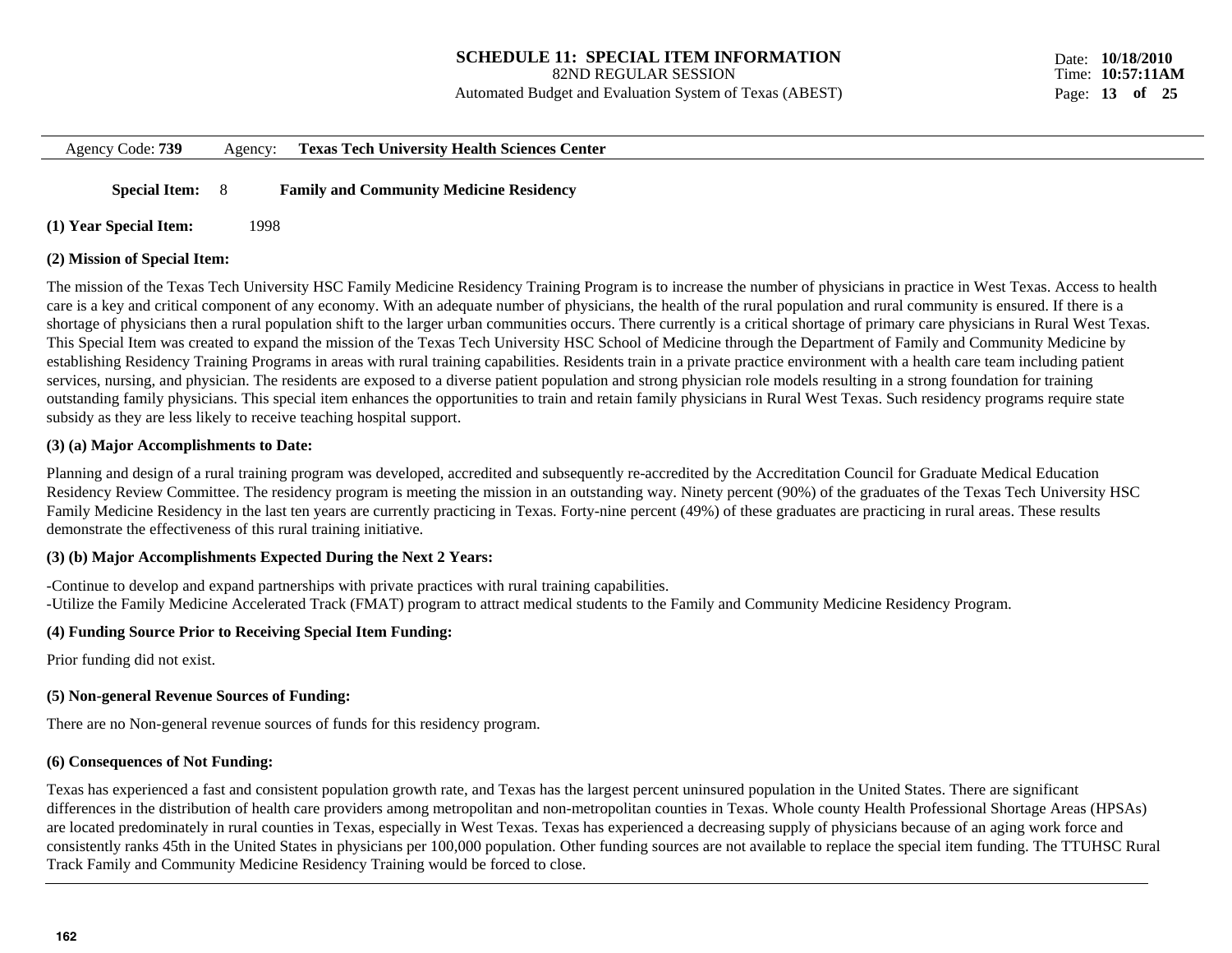Date:**10/18/2010**Time:**10:57:11AM**Page: **14 of 25**

#### Agency Code: **739** Agency: **Texas Tech University Health Sciences Center**

**Special Item:** 9 **Border Health - Resident Support**

**(1) Year Special Item:** 1994

#### **(2) Mission of Special Item:**

The Border Health Resident Program provides funding to train physicians during their residency for an area with a rapidly growing population that is already experiencing significant limitations in access to health care. The El Paso and West Texas Border Region has a much greater shortage of physicians than the rest of the state and it is one of the most "underserved" areas, as noted by the U.S. Department of Health and Human Services, within the U. S. The number of resident positions is planned to expand from approximately 200 to over 500 in the next several years. Because residency graduates are more likely to establish practice in the geographical area of their residency training, increasing the number of residency positions will have a direct impact on the number of practicing physicians in the El Paso border region.

#### **(3) (a) Major Accomplishments to Date:**

The TTUHSC-El Paso residency programs have graduated 730 residents since 1996. Over the last 3 years, 172 have graduated, 8% of these graduates have become faculty members of TTUHSC-El Paso, 15% have remained in El Paso, and 32% have stayed in Texas. A significant increase which began because of this program. A newly accredited residency program in Radiology was approved in July 2008.

#### **(3) (b) Major Accomplishments Expected During the Next 2 Years:**

A planned increase in the number of residents from 205 to over 500 through:

- o New Anesthesiology Residency program submitted to accrediting agency for approval
- o Planned expansion of OB/GYN, Psychiatry and Neurology residency programs with Beaumont Hospital, Ft Bliss in conjunction with its new \$1.5 Billion Medical Center.
- o Planned Expansion of Neurology residency program with Sierra Providence Hospital
- o Expansion of Pediatrics Residency program in conjunction with the new 120 bed Children's Hospital
- o Expansion of Family Medicine, Internal Medicine and Pediatric residency programs with federally qualified health centers in El Paso
- o Establishment of Toxicology Fellowship program which will enhance the State and County Poison Control Center
- o Fellowship programs planned in Infectious Diseases, Endocrinology (Diabetes), Neurology and Neurosurgery (Neurosciences), Cancer (Hem/Onc), Cardiology and Anesthesiology.

#### **(4) Funding Source Prior to Receiving Special Item Funding:**

This special item did not exist prior to receiving special item appropriation.

#### **(5) Non-general Revenue Sources of Funding:**

To support the physician resident's salary and benefits the school receives from external sources \$10.5M/year plus 8 orthopedic surgery residents are paid directly by Ft. Bliss., which is approximately \$600,000. This total support per year from outside sources to support the program is approximately \$11.1million. The special item is the necessary core funding which the external funding sources believe is appropriate and necessary to justify their continued support.

#### **(6) Consequences of Not Funding:**

If this Special Item was not funded, the external funding sources would drastically reduce their funding, resulting in a significant drop in residents admitted to the TTUHSC-El Paso; therefore, decreasing the number of GME graduates that could be future health care providers in the border region. Given the region is already categorized by the US Department of Health and Human Services as one of the most "underserved" areas in the US, a reduction would be an enormous blow to the community.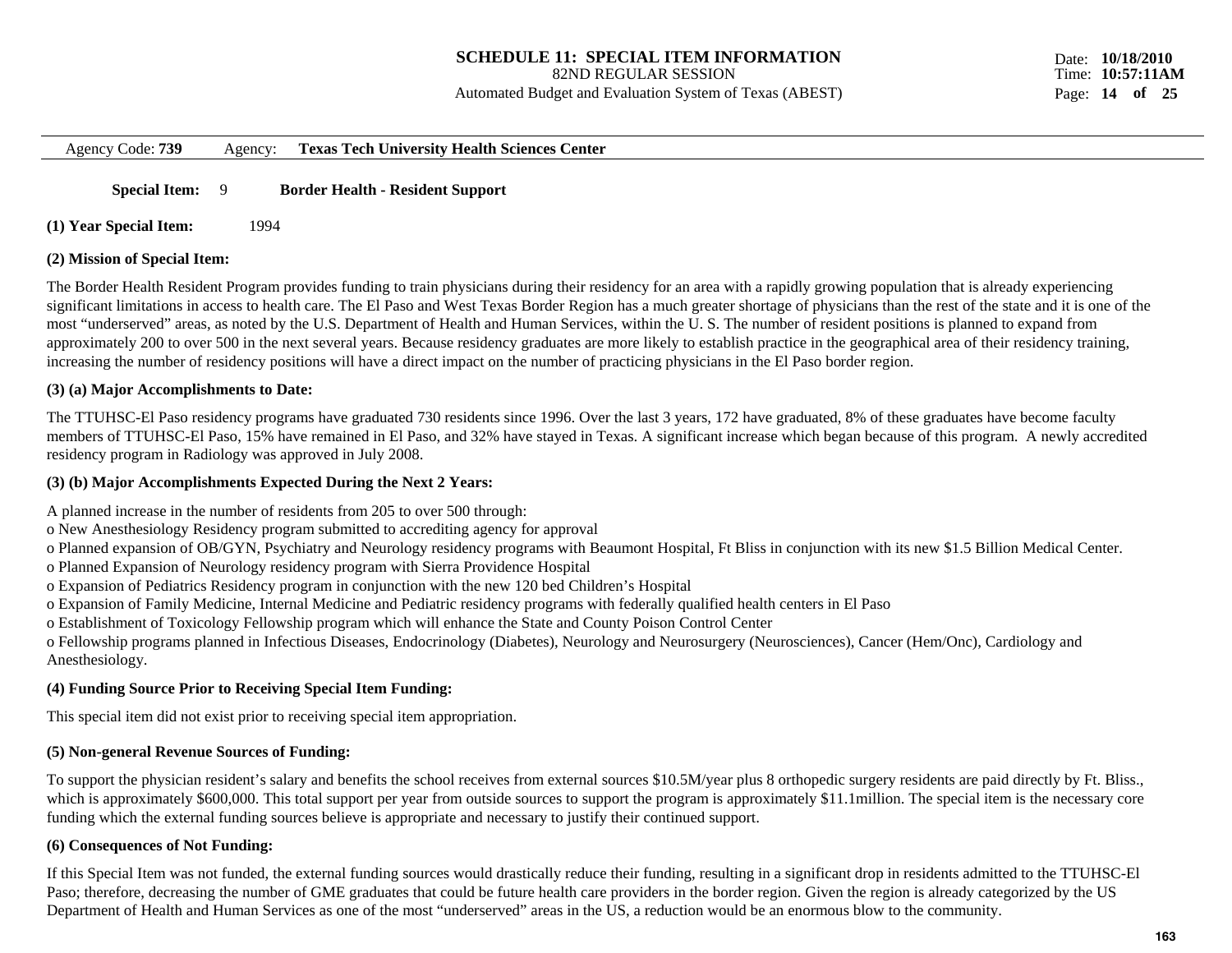# **SCHEDULE 11: SPECIAL ITEM INFORMATION**

82ND REGULAR SESSION

Automated Budget and Evaluation System of Texas (ABEST)

Date: Time: **10:57:11AM** Page: **15 of 25 10/18/2010**

Agency Code: **739** Agency: **Texas Tech University Health Sciences Center**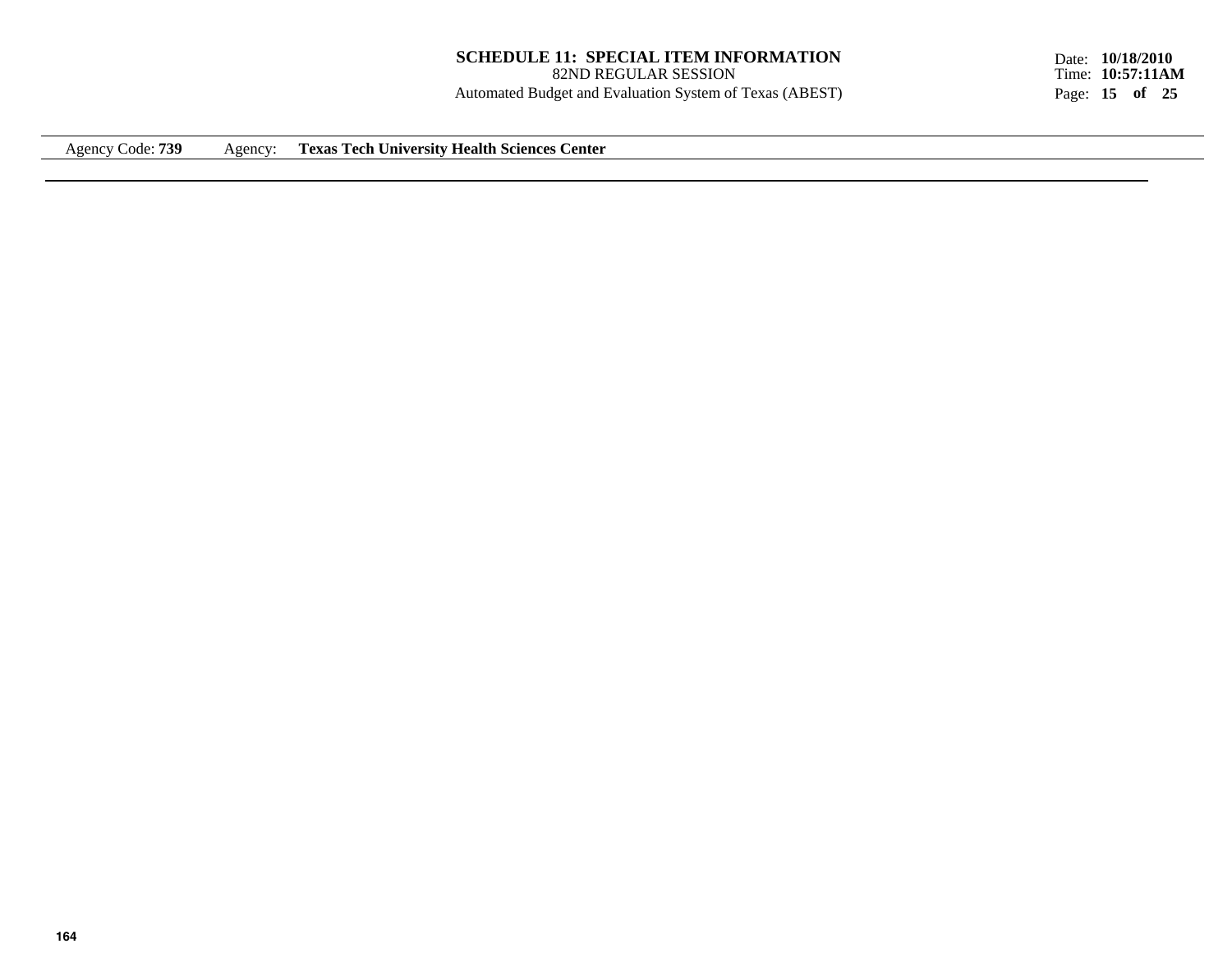Date:**10/18/2010**Time:**10:57:11AM**Page: **16 of 25**

#### Agency Code: **739** Agency: **Texas Tech University Health Sciences Center**

**Special Item:** 10 **Midland Medical Residency**

**(1) Year Special Item:** 2006

#### **(2) Mission of Special Item:**

The mission of the TTUHSC Permian Basin is to promote excellence in medical education on our campus by developing new programs and improving existing programs that grow the physician supply for West Texas. This special item supports the educational training of primary care physicians in Internal Medicine, Family Medicine, and Obstetricians and Gynecology.

#### **(3) (a) Major Accomplishments to Date:**

•TTUHSC Permian Basin purchased a facility adjacent to Midland Memorial Hospital for expansion of Internal Medicine, OB/GYN, Family Medicine and Psychiatry services in Midland. In addition to clinical and educational facilities, this building will also house a research laboratory and the Jenna Welch Center of the Laura W. Bush Institute for Women's Health.

• The Internal Medicine residency program expanded to twelve residents per level in 2007.

• In February 2010 The OB/Gyn program was accredited for four years and granted an expansion to three residency positions per level.

• In preparation for initiation of a surgical residency program, over forty community surgeons have been appointed to our clinical faculty to supplement our full-time surgical faculty.

• Both Medical Center Hospital in Odessa and Midland Memorial Hospital in Midland are supportive of initiation of a surgical residency training program. The application to the Accreditation Council for Graduate Medical Education has been prepared and will be presented with the expectation of accepting surgical residents in the academic year beginning 2012.

#### **(3) (b) Major Accomplishments Expected During the Next 2 Years:**

Continued enhancement of the residency programs in Midland. Establishment of surgical residency in academic year 2012.

#### **(4) Funding Source Prior to Receiving Special Item Funding:**

This item did not exist prior to this special funding.

#### **(5) Non-general Revenue Sources of Funding:**

None.

#### **(6) Consequences of Not Funding:**

If current levels of funding are reduced, the Internal Medicine and Ob/Gyn training programs in Midland cannot be sustained. The surgical residency training program for TTUHSC Permian Basin cannot be initiated. Medical Students who are receiving their clinical education in the Permian Basin will have limited opportunity to do residency training at TTUHSC Permian Basin which will result in a significant decrease in the recruitment and retention of practicing physicians for West Texas. TTUHSC will be unable to take advantage of the tremendous potential for expanding its mission of education, research and clinical care in the Permian Basin.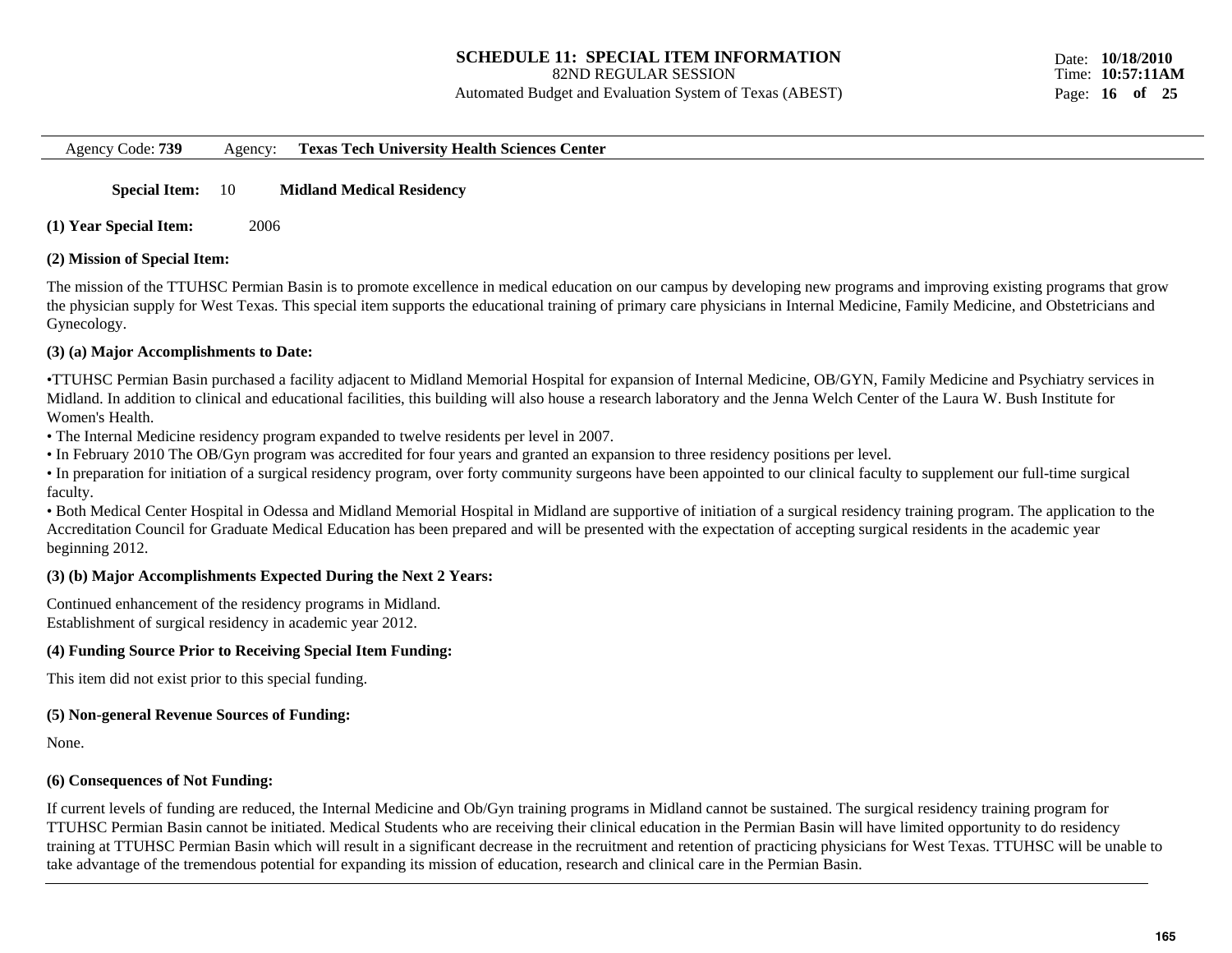Date:**10/18/2010**Time:**10:57:11AM**Page: **17 of 25**

#### Agency Code: **739** Agency: **Texas Tech University Health Sciences Center**

**Special Item:** 11 **Diabetes Research Center**

**(1) Year Special Item:** 2002

#### **(2) Mission of Special Item:**

Diabetes is one of the major diseases which are ravaging the population and the impact is felt even more on the West Texas Border and rural areas where a larger portion than the rest of the US is diagnosed with diabetes. The Hispanic community for yet unknown specific reasons has a higher incidence of diabetes then the rest of the U.S. The Texas Tech Diabetes Research Center was formed as the initial epi-center for the research, prevention and control of diabetes in the West Texas border area with the vision to improve the quality and multidisciplinary nature of diabetes research by providing shared access to specialized technical resources and expertise. One of the overall goals is to bring together clinical and basic science investigators, from relevant disciplines, to enhance and extend the effectiveness of research related to diabetes and its complications.

Focusing on the mission and goals has translated, in part, into focusing on population genomics which is becoming an increasingly important component of diabetes research and ultimately treatment. Deep gene sequencing technology is bringing an entirely new approach to the understanding of complex genetic mutations and gene-gene interactions. Microarray-based Single Nucleotide Polymorphism (SNP) studies, the current state of the art, are rapidly reaching the limit of their value, and the race is now on. to understand how next-generation technology will change what's known about the genetics of diabetes.

#### **(3) (a) Major Accomplishments to Date:**

•Several studies in the field of diabetes have been initiated and several scientific papers have been submitted for publication or presented at scientific meetings.

• Clinical trials specialist in diabetes has been recruited and external funding for a diabetes research trial has been obtained for approximately \$75,000.

• The funding of this special item, has allowed the school to initiate a major search for a Director and other research supported faculty for the Center of Excellence for Diabetes and Obesity. Candidates for the director and well established faculty members have been identified.

• Established collaborative research programs.

#### **(3) (b) Major Accomplishments Expected During the Next 2 Years:**

Continued development of the Center of Excellence for Diabetes and Obesity.

### **(4) Funding Source Prior to Receiving Special Item Funding:**

The TTUDRC did not exist prior to receiving special item appropriation.

### **(5) Non-general Revenue Sources of Funding:**

An extramural clinical trial research project for approximately \$75,000 was recently awarded.

# **(6) Consequences of Not Funding:**

If funding for the line item is not continued, the center will not be successful in recruiting a new Director for the Center of Excellence in Diabetes and Obesity which would prevent the school from obtaining several hundred thousand dollars in extramural research support. This core funding is considered crucial by the director candidates. This action would severely reduce the ability in El Paso to conduct state of art research in diabetes, a disease which is a major medical problem in El Paso, Texas.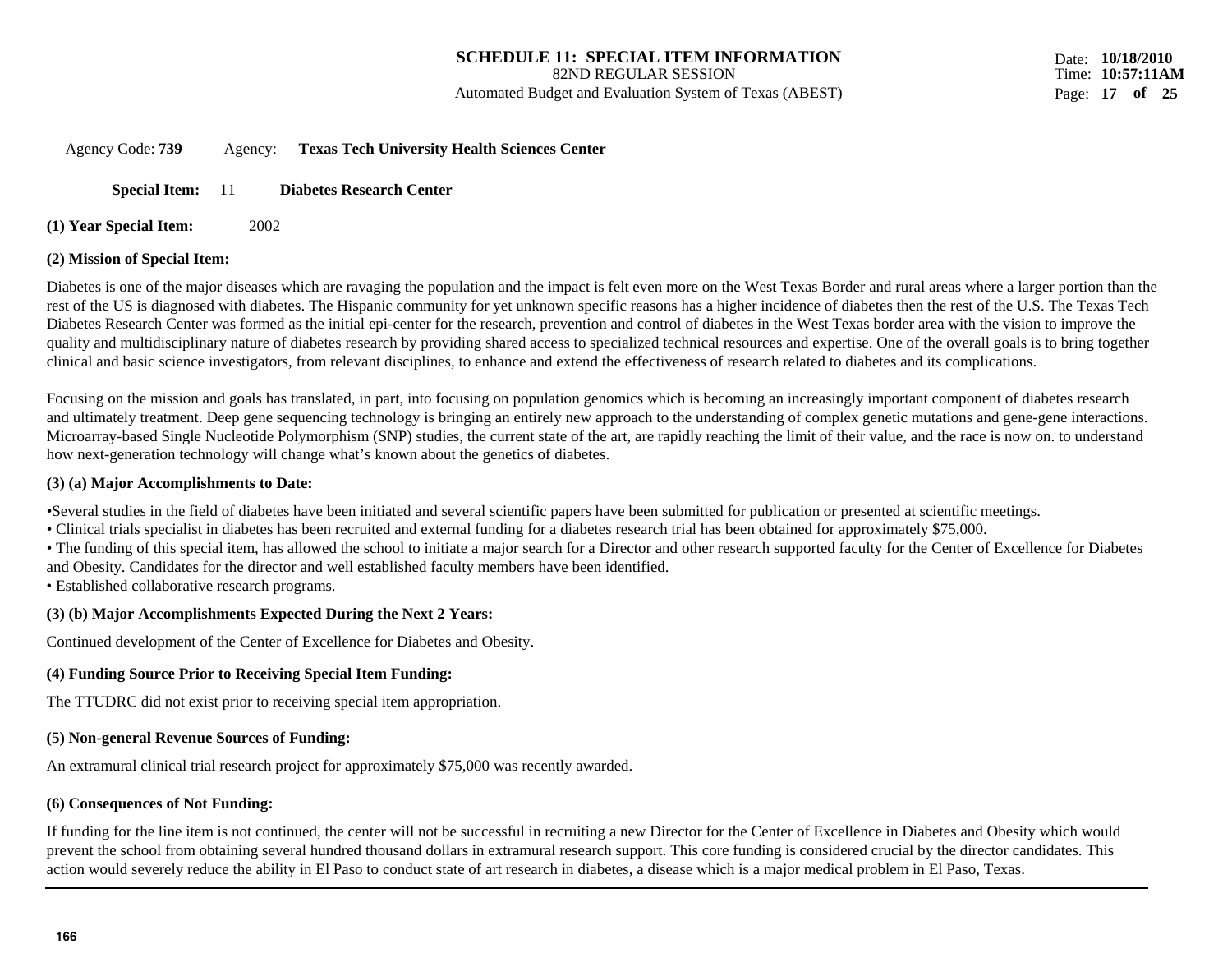Date:**10/18/2010**Time:**10:57:11AM**Page: **18 of 25**

#### Agency Code: **739** Agency: **Texas Tech University Health Sciences Center**

**Special Item:** 12 **Cancer Research**

**(1) Year Special Item:** 2008

#### **(2) Mission of Special Item:**

To establish a major cancer research program at the TTUHSC School of Medicine that will:

1) Carry out high-impact translational cancer research, especially in the area of new drug development.

2) Bring to TTUHSC national cancer research resource laboratories and Federal cancer research funding.

3) Provide opportunities for West Texans to participate in cutting-edge oncology clinical trials.

4) Carry out laboratory and clinical trials to develop novel anti-cancer drugs for adults and children.

5) Enhance the reputation of Texas Tech via high-impact journal publications.

6) Insure that Texas Tech can be competitive for funding from the Cancer Prevention and Research Institute of Texas (CPRIT) and can actively participate in CPRIT co-operative research endeavors.

7) Carry out discovery and development research that results in filing of patent protection so that a future stream of revenue can accrue to Texas Tech.

8) Work closely with Texas-based commercial entities to bring novel anti-cancer therapies to market so as to benefit patients world-wide and benefit the economy of Texas.

9) Enhance the education of students at Texas Tech by involving them in high quality translational cancer research.

10) Ultimately, the goal is to build sufficient infrastructure and critical mass of cancer investigators to enable establishing a National Cancer Institute designated Cancer Center in West Texas.

#### **(3) (a) Major Accomplishments to Date:**

-Recruited an internationally recognized pediatric oncology research group from the University of Southern California who began at TTUHSC in July 2008.

-Established the TTUHSC School of Medicine Cancer Center.

-Established the South Plains Oncology consortium (www.SPONC.org).

-Opened Phase I and II clinical trials of novel anti-cancer agents in the SPOC consortium.

-Established National Cancer Research Resource laboratories at TTUHSC:

--The Children's Oncology Group (COG) Cell Culture and Xenograft Repository (www.COGcell.org)

--The COG Ewing's family tumor preclinical testing laboratory (www.EFTlab.org)

--DrugPath, a database for matching cancer molecular targets to drugs (www.Drugpath.org )

--A retinoid clinical pharmacology laboratory supporting numerous national clinical trials.

--The National Cancer Institute Pediatric Preclinical Testing Program in vitro lab

-Successfully competed for cancer research grants from the National Cancer Institute and CPRIT

-Published numerous clinical and laboratory cancer research journal articles

-Attracted positive media attention to TTUHSC cancer research efforts

-Submitted two provisional patent applications in the area of anti-cancer drugs.

#### **(3) (b) Major Accomplishments Expected During the Next 2 Years:**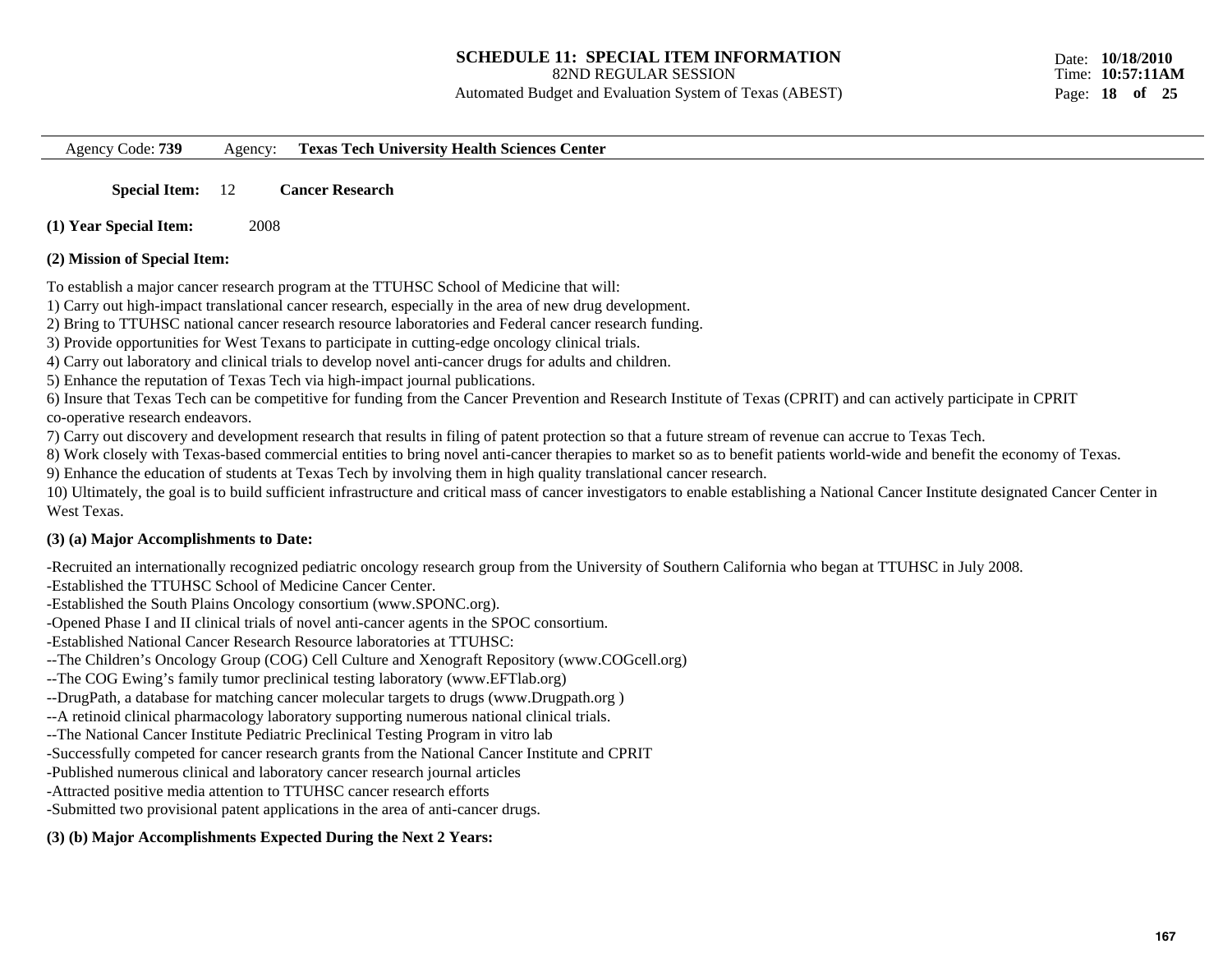Date:**10/18/2010**Time:**10:57:11AM**Page: **19 of 25**

#### Agency Code: **739** Agency: **Texas Tech University Health Sciences Center**

Continue to enhance access in this region to some of the new anti-cancer drugs being studied in clinical trials. As the Program grows opportunities for new therapies for cancer patients near their home improves. This diminishes the need for costly and disruptive travel to other cities and provides educational opportunities for trainees and students.

Continue to seek CPRIT funding for continuation of cancer research.

#### **(4) Funding Source Prior to Receiving Special Item Funding:**

This special item did not exist prior to receiving special item appropriation. The program is only possible because of this funding source.

#### **(5) Non-general Revenue Sources of Funding:**

External funding totaling \$2.8 million from the National Cancer Institute, the US Army Cancer Research Program, Cancer Prevention and Research Institute of Texas, the National Childhood Cancer Foundation and Tyler's Team has been obtained. The ability to secure these funds is due in large part to the General Revenue support which funds many critical infrastructural needs that cannot be met by grant funding.

#### **(6) Consequences of Not Funding:**

Other funding sources are not sufficient to initiate or sustain the operating costs of the TTUHSC Cancer Center, the South Plains Oncology Consortium, or the associated research initiatives. The inability to continue the funding for this project from general revenue would compromise ongoing cancer research, prevent development of new clinical trials, likely cause ongoing Texas clinical trials to close, and diminish the ability of program investigators to successfully compete for external grant funding.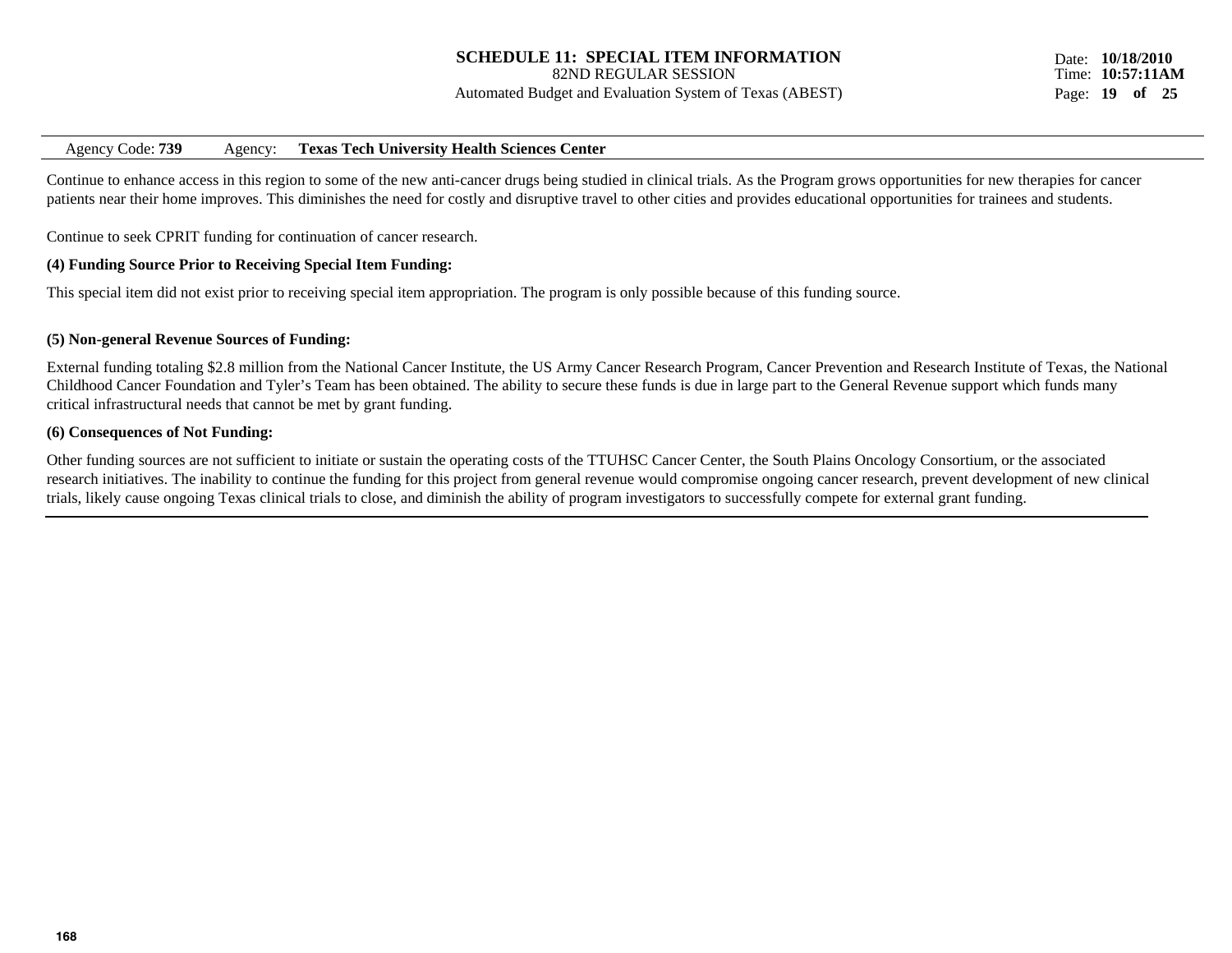Date:**10/18/2010**Time:**10:57:11AM**Page: **20 of 25**

#### Agency Code: **739** Agency: **Texas Tech University Health Sciences Center**

**Special Item:** 13 **Rural Health Care**

**(1) Year Special Item:** 1990

#### **(2) Mission of Special Item:**

Rural Health Care (RHC) works in direct collaboration with the people of West Texas for the advancement of health through imaginative and scholarly research, innovative use of technology, comprehensive education and outreach. RHC is the primary liaison and linkage of TTUHSC to over 2.7 million rural, frontier, colonias, underserved and urban residents (12% of the state's population) living in communities across the vast 108–county TTUHSC service area. The area is 49% of Texas and half the counties are frontier by federal definition; 98 counties are rural, 12 counties do not have a physician, nurse practitioner or physician assistant and 32 counties do not have a hospital. RHC responds to the unique needs of West Texas and is nationally renowned for improvements to health and wellness produced by RHC's dedicated scholars, scientists, public health specialists, computer engineers, community outreach professionals, telehealth pioneers and administration professionals. RHC directs its efforts in developing, implementing and coordinating a wide range of rural health and community-based projects, which include assisting with the creation and implementation of sound rural health policies; focusing on health education and health workforce development; sponsoring and conducting rural-oriented scientific, scholarly and applied research programs and policy analysis; and, advancing enhanced health care access, delivery and clinical leveraging through technology.

#### **(3) (a) Major Accomplishments to Date:**

The RHC programs have attracted \$23,522,172 in total additional funding from federal, state and local sources for rural health projects.

-The West Texas AHEC Program initiated with a match for federal funding of \$6.98M and funding of an exceptional item in 2010.

-Project FRONTIER is a rural health study of chronic dementia-like illnesses, factors in aging, cardiovascular and cancer. This singular national rural study focuses on the biological basis of each disease process and is supported by \$123,172 from private foundations with the promise of over \$3M in pending grants.

-Over 5000 hours in research education training to students has been completed.

-A nationally emulated Telemedicine program in clinical medicine yields over 4,000 consults/year from the only rural/border/frontier community-oriented program in the US. Project CHART (\$6.645M) expands access to pediatric primary/specialty care, increasing current capacity telemedicine clinics by 200% and linking 30 new communities, reaching over 159,796 citizens (planned expansion to 300,000 by 2011). Annually, 75 El Paso burn patients are seen by Telemedicine saving travel of 650 miles for a 30 minute follow-up consultation.

-Nutritional counseling for 40 rural high-risk obesity/diabetes children will lead to a model school/clinic based risk reduction program.

-Education for community educators and a comprehensive two-year study of Pandemic Flu provided critical help for West Texas rural communities.

#### **(3) (b) Major Accomplishments Expected During the Next 2 Years:**

Continued efforts to promote health care careers, promote and educate about rural health issues and improve access to health care in West Texas.

#### **(4) Funding Source Prior to Receiving Special Item Funding:**

Funding did not exist before this Special Item.

#### **(5) Non-general Revenue Sources of Funding:**

Competitively awarded 3-year, \$1.2M National Institutes of Health (NIH) EXPORT (Excellence in Partnerships for Community Outreach, Research and Training) grant with research focused on health disparities in West Texas to study the incidence, prevalence, mortality, and burden of disease drawn along the fault lines of age, race, ethnicity, disability status, income, educational level, and geographic location. Twenty-three studies resulted from the multi-year EXPORT project. The West Texas AHEC resulted in \$6.98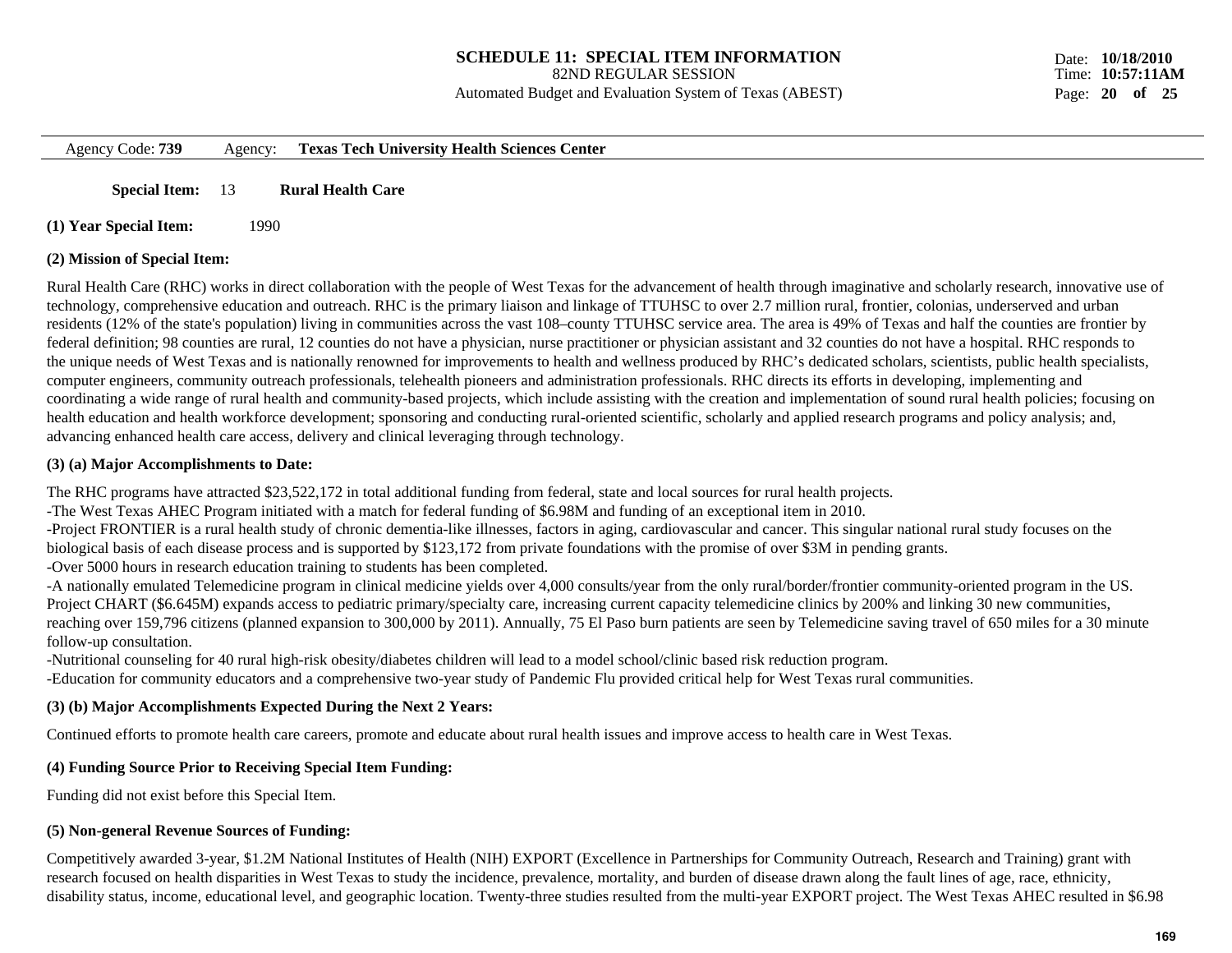Date:**10/18/2010**Time:**10:57:11AM**Page: **21 of 25**

#### Agency Code: **739** Agency: **Texas Tech University Health Sciences Center**

million in federal funding. Leveraged successes of Project FRONTIER has achieved \$123,172 private foundation funding. A \$1.8 million grant with the Environmental Protection Agency (EPA) is pending final review. The long-range potential exists for ~\$3 million in grant applications in 2010. No other non-general revenue has been received in conjunction with this funding.

#### **(6) Consequences of Not Funding:**

RHC is an integrated and linked group of unique programs building on the strengths of the respective singular programs to develop into a consolidated and highly effective set of scientifically- and scholarly-defined responses to the health care needs of our West Texas communities. Loss of funding will distinctly impact the foundation of the Office of Rural and Community Affairs and significantly degrade and/or remove the series of networks to our rural communities, the achievements and ongoing programs in the development and implementation of an educational curriculum emphasizing rural health issues, the established links to regional, state, and national levels for funding and peer acceptance, and the collection and dissemination of rural health care information. Telemedicine services to rural communities would be reduced considerably or eliminated. Medical support to the Texas Department of Corrections and Community Based settings would engender higher costs to each and would merely shift burden to other state agencies and/or local economies. Programs in rural research and data analysis would also be eliminated and along with it the potential to bring considerable new federal and other funding to West Texas. The focal point and leadership of rural innovation and promising initiatives would drop to a low priority behind the usual and customary duties of education, administration and the demands of clinical duties.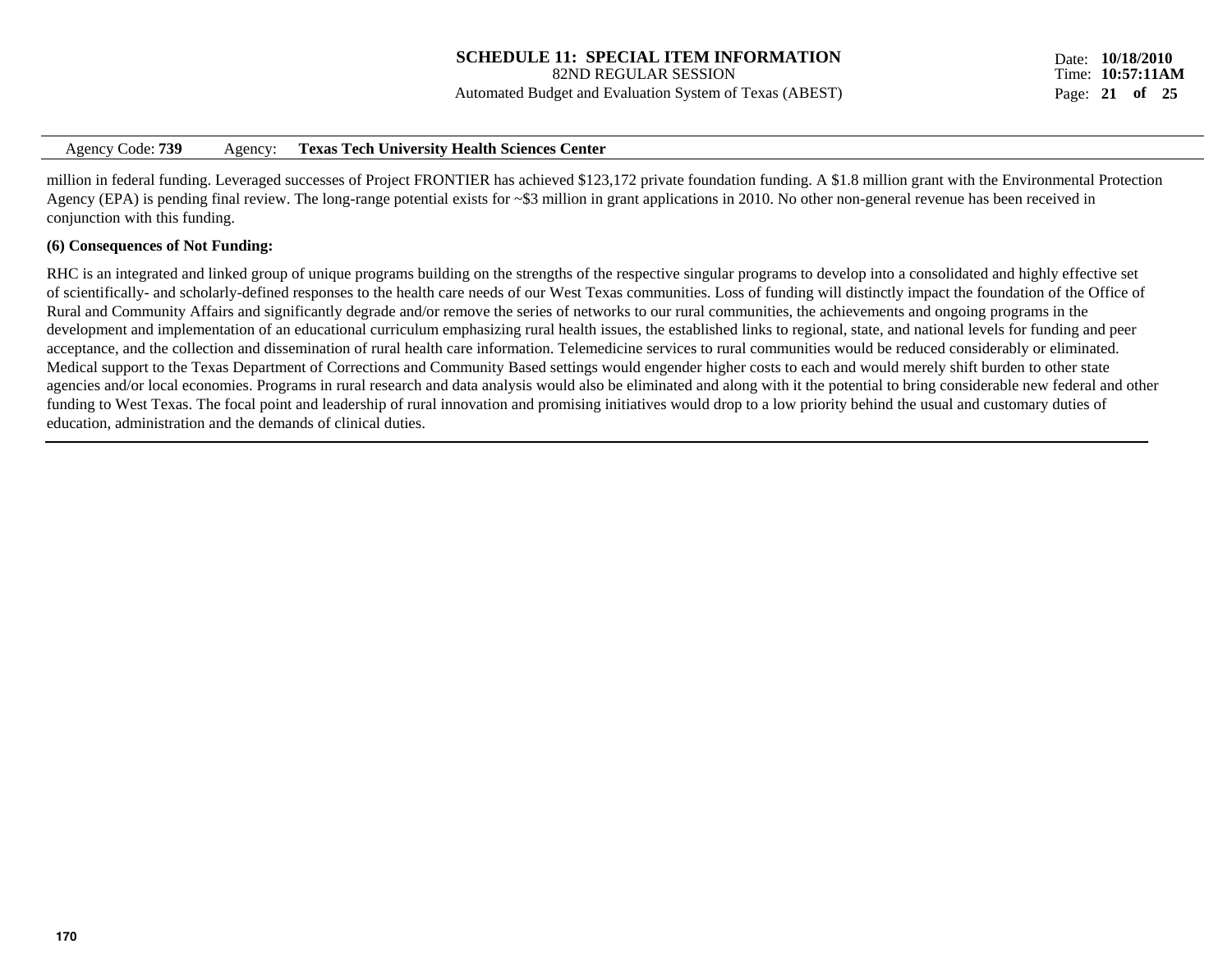# **SCHEDULE 11: SPECIAL ITEM INFORMATION**82ND REGULAR SESSION

Automated Budget and Evaluation System of Texas (ABEST)

Date:**10/18/2010**Time:**10:57:11AM**Page: **22 of 25**

#### Agency Code: **739** Agency: **Texas Tech University Health Sciences Center**

**Special Item:** 14 **West Texas Area Health Education Center (AHEC) Program**

**(1) Year Special Item:** 2010

#### **(2) Mission of Special Item:**

The West Texas AHEC Program (WTAHEC) reduces health service disparities, health care provider shortages, and barriers to healthcare access in Texas through regional, need-based health professions workforce development. It introduces youth and their families to health careers, provides community-based clinical training for health professions students, provides practice support, placement and retention of health professionals in high need areas, and expands community-based opportunities to increase health professions training capacity. The clientele are youth, college and health professions students, health professionals, and communities that form a pipeline of future health professionals. A staff of 28 professionals serves 105 western-most Texas counties from offices located in Abilene, Canyon, El Paso, Midland, and Plainview. Programs respond to an expanding and diverse Texas population with chronic need for healthcare professionals in West Texas (21 counties have had no physician for over two decades), yet are the heart of the Texas agriculture and energy-related industries that require an adequate healthcare infrastructure to expand economic development. The Rural Messenger and the Atlas of Rural Health are among several ongoing sentinel publications used by researchers, policy advocates, and decision-makers to understand in detail issues of rural health in Texas and beyond.

#### **(3) (a) Major Accomplishments to Date:**

• Opened Borderland AHEC in El Paso to serve the six western-most counties of the border region. Completed coverage for entire state, finally providing health career recruiting and retention support to the region.

- Leveraged 3,469 nights free housing valued at \$294,000 to support student clinical rotations
- Awarded 193 students \$760,000 in scholarships; 71% of those students are providing health care in West Texas
- Integrated obesity prevention CATCH program to 60 rural/underserved school districts (29,000 students) annually

• Developed the 3rd and 4th editions of the Texas HOT Jobs book and website, the only comprehensive health careers recruiting resources in the state. Distributed 80,000 book copies and 100,000 Parent Guide copies in English and Spanish; 20,000 visitors go to the HOT Jobs website monthly

- Placed medical, allied health, dental, nursing and pharmacy students in rural communities; 400 clinical rotations and 85,000 training hours (man-hours equivalent is 40 FTEs, or \$1.3M)
- Clinical rotation opportunities with 282 health care professionals
- 174 continuing ed programming events for 5,900 health care professionals
- Relationships with 600 rural health professionals who serve as preceptors to students for community-based education experiences
- Placed 305 medical, allied health and pharmacy students in area rural communities; 85,000 training hours (equals 33 years clinical training) that keep students linked to area career opportunities

#### **(3) (b) Major Accomplishments Expected During the Next 2 Years:**

Work with rural physicians and health care organizations to achieve the meaningful use of electronic medical records.

Identify local rural community health care needs in order to implement meaningful community health assessment and improvement programs that could be replicated across in other communities.

### **(4) Funding Source Prior to Receiving Special Item Funding:**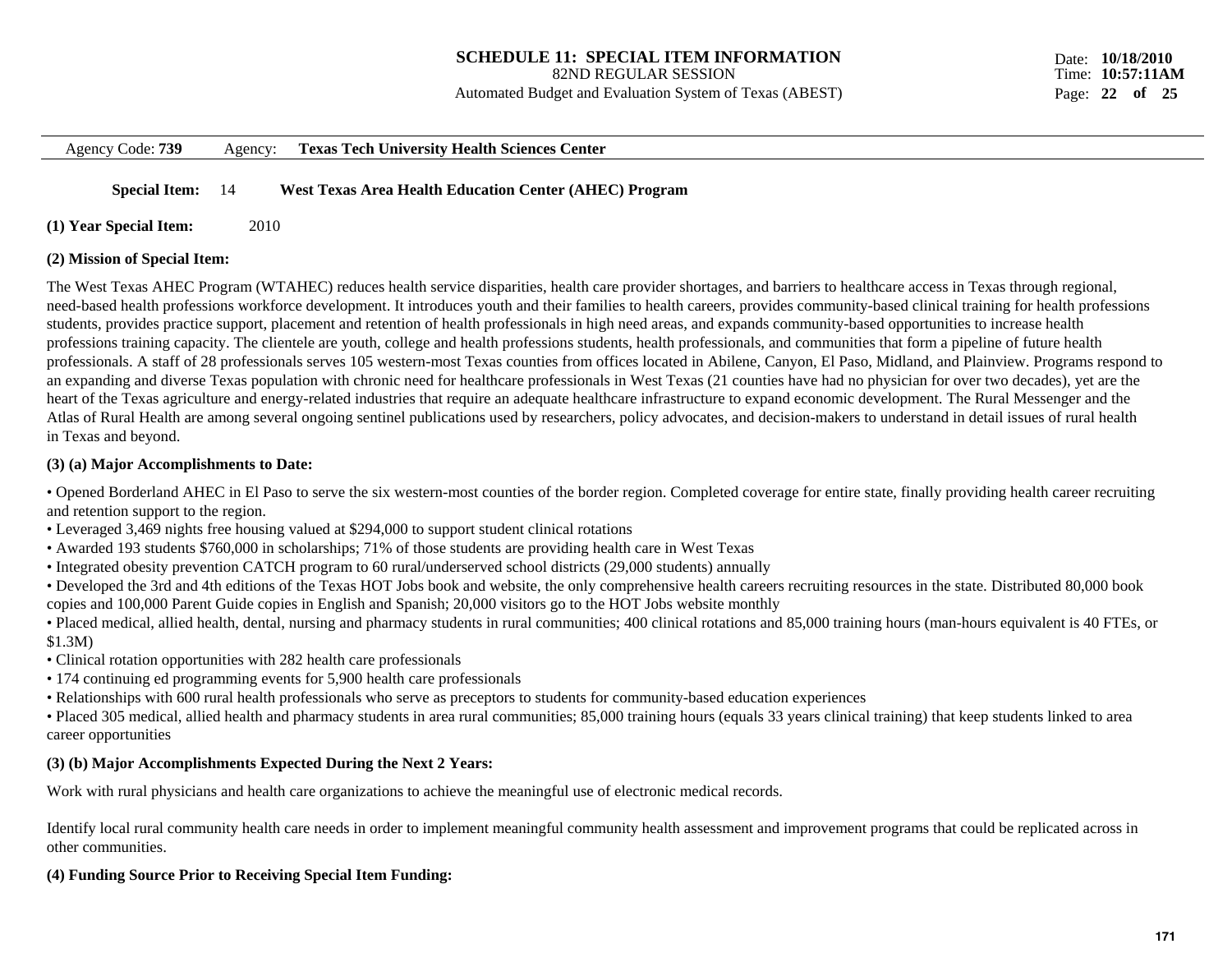Date:**10/18/2010**Time:**10:57:11AM**Page: **23 of 25**

#### Agency Code: **739** Agency: **Texas Tech University Health Sciences Center**

Through September 2009, the Health Resources Services Administration and equal match provided the funding source of the WTAHEC program. HRSA funding is no longer available for the Basic/Core AHEC program.

#### **(5) Non-general Revenue Sources of Funding:**

None.

#### **(6) Consequences of Not Funding:**

WTAHEC is integrated and linked to critical rural health programming for West Texas. Loss of funding will induce a disparity to the region by eliminating the benefits of AHEC programming in community-based health education and health care workforce development for nearly ½ the state while simultaneously providing AHEC program benefits to other parts of Texas through an unfair imbalance from biennial state funding provided to East Texas AHEC and South Texas AHEC. State legislators clearly recognized that imbalance and the consequential impact when they provided a temporary 2-year funding source. 26 professionals will be terminated, reassigned or demoted and 5 centers will close displacing local employees. Health professions students will lose rotation opportunities to rural practices negatively impacting clinical capacity for training programs and significant scholarship reductions will impact every health profession program. HealthMATCH program would cease. Career shadowing/exploration, community-based training, and the opportunity for rural communities to meet their long term health professions needs will be severely limited. Programs in rural workforce development, health needs assessments/analysis would also be eliminated and along with it the potential to bring considerable new federal and other funding to West Texas. The focal point and leadership of rural innovation and promising initiatives would drop to a low priority.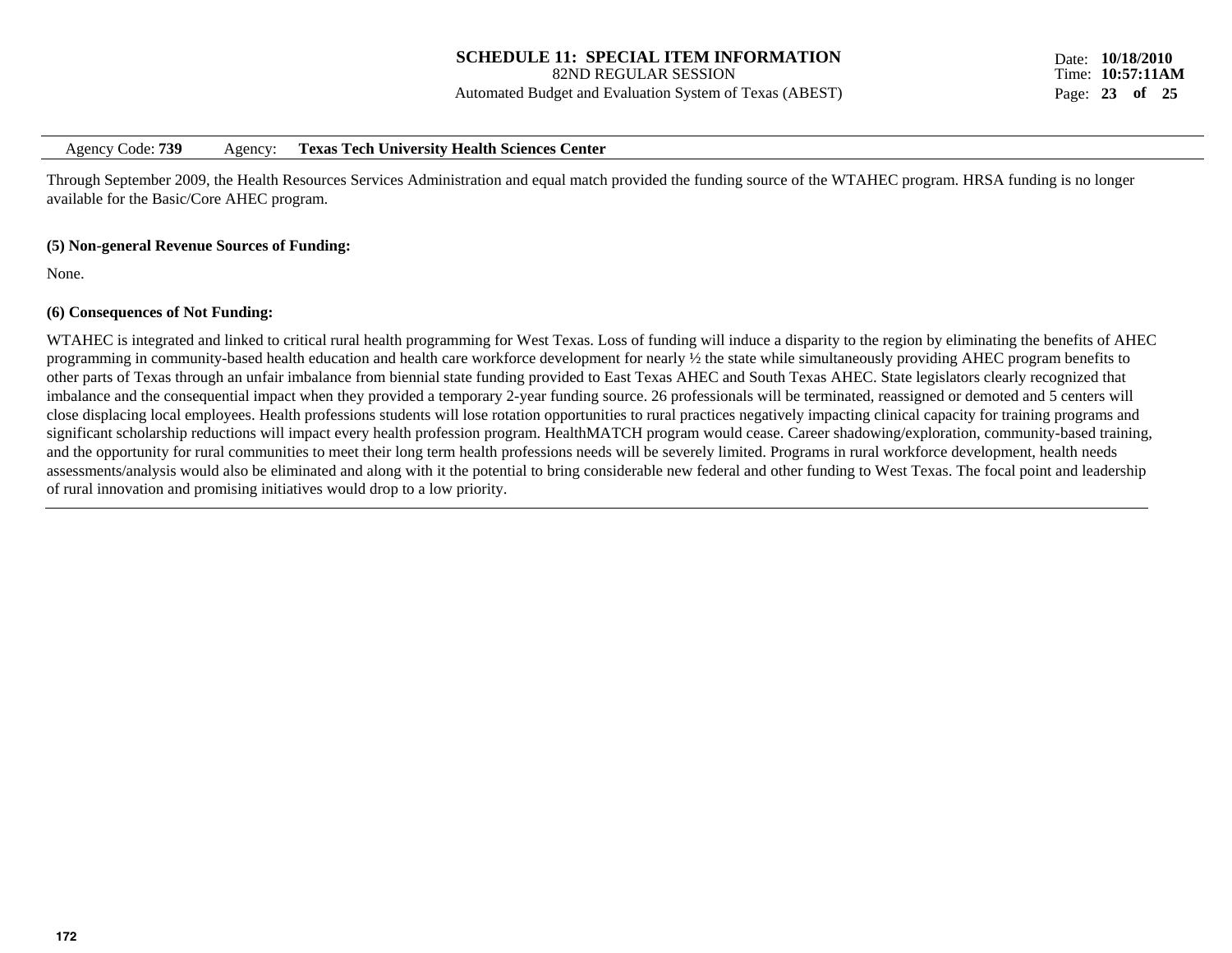## **SCHEDULE 11: SPECIAL ITEM INFORMATION**Automated Budget and Evaluation System of Texas (ABEST) 82ND REGULAR SESSION

Date:**10/18/2010**Time:**10:57:11AM**Page: **24 of 25**

#### Agency Code: **739** Agency: **Texas Tech University Health Sciences Center**

**Special Item:** 15 **Institutional Enhancement**

**(1) Year Special Item:** 2000

### **(2) Mission of Special Item:**

Texas Tech University Health Sciences Center is a multi-campus institution with Lubbock as the administrative center and regional campuses in Amarillo, El Paso, Odessa, Midland, Abilene and Dallas. Programs at these regional campuses include Medicine, Nursing, Allied Health, Pharmacy and Graduate School of Biomedical Sciences with enrollment of over 900 students. The campus infrastructure consists of approximately 600,000 square feet and over 2,500 employees who serve the students, resident physicians and patients. This special item is used to enhance the academic programs of the institution by centrally funding the cost of support services that are required for accreditation. These services include, but are not limited to: student services such as counseling/advising, financial aid, etc.; human resources including personnel support; financial operations including budget, accounting, purchasing, payroll; computer support, telecommunications including distance education and telemedicine; academic services; security services and library services. To address the health care needs of the Permian Basin through expansion of clinical services specifically in the areas of nephrology, general surgery, endocrinology, obstetrics and gynecology, family medicine, pediatrics , behavioral health and women's health.

### **(3) (a) Major Accomplishments to Date:**

•Establishment of a regional campus in Abilene

- Establishment of the Four-Year Pharmacy School in Abilene
- Establishment of Four Year Medical School in El Paso
- Expansion of nursing to El Paso and Abilene
- Regional campus enrollment growth of 60% since 2000

• Expansion of clinical services specifically in the areas of nephrology, general surgery, endocrinology, obstetrics and gynecology, family medicine, pediatrics, behavioral health and women's health.

- Increased the number of clinic visits in the Permian Basin by 53% since 2000
- Increased the number of patient served in the Permian Basin by 45% since 2000

## **(3) (b) Major Accomplishments Expected During the Next 2 Years:**

Continued administrative support of increased faculty, staff and students resulting from increased enrollment.

Continued enhancement of the residency programs in Midland.

Establishment of surgical residency in academic year 2012.

# **(4) Funding Source Prior to Receiving Special Item Funding:**

This special item did not exist prior to receiving special item appropriation.

# **(5) Non-general Revenue Sources of Funding:**

None